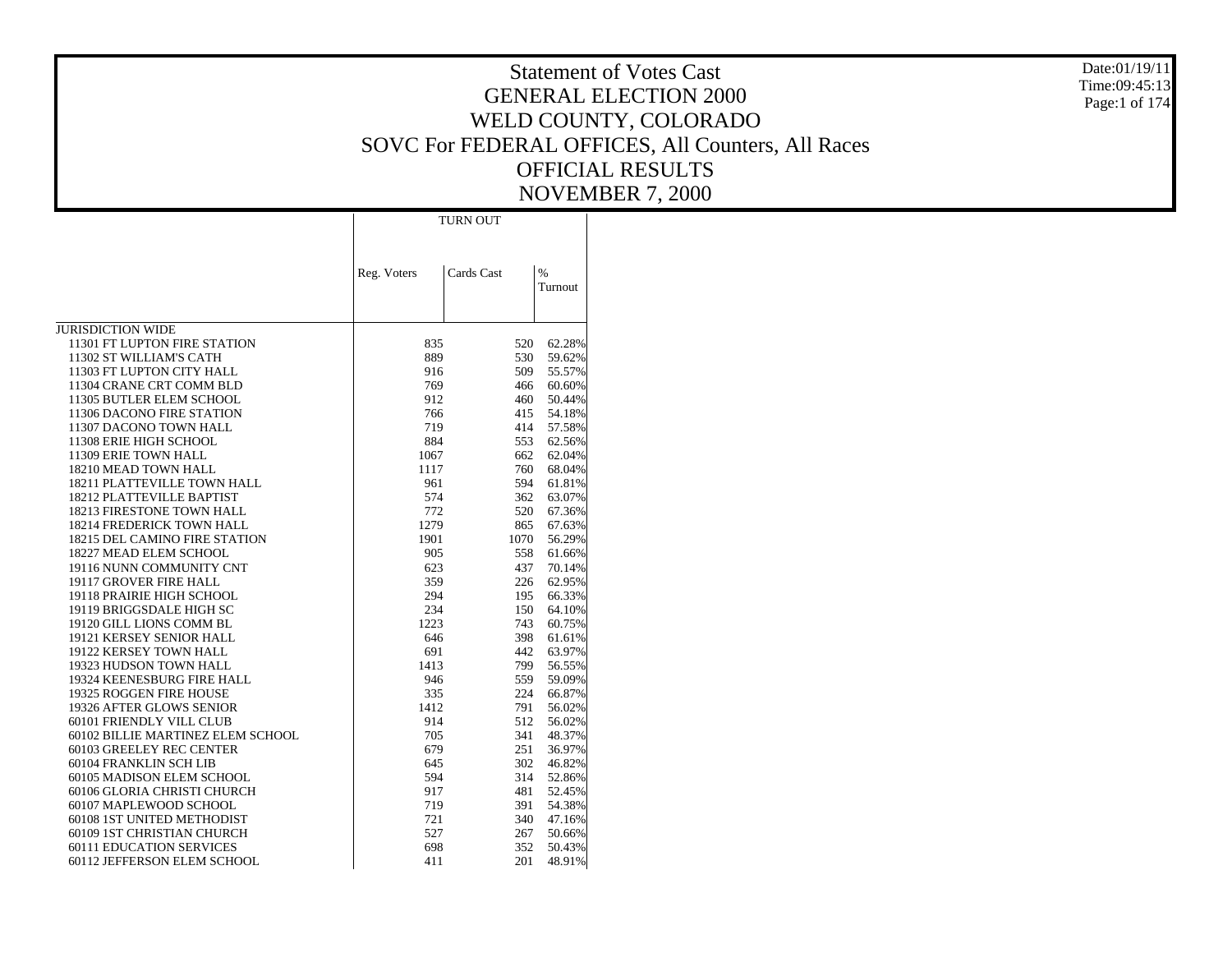Date:01/19/11 Time:09:45:13Page:2 of 174

|                                                                  |             | <b>TURN OUT</b> |                          |
|------------------------------------------------------------------|-------------|-----------------|--------------------------|
|                                                                  |             |                 |                          |
|                                                                  |             |                 |                          |
|                                                                  | Reg. Voters | Cards Cast      | $\frac{0}{6}$<br>Turnout |
|                                                                  |             |                 |                          |
|                                                                  |             |                 |                          |
| 60113 WESTERN HILLS FIRE                                         | 1002        | 516             | 51.50%                   |
| 60114 OUR SAVIORS LUTHERAN                                       | 966         | 537             | 55.59%                   |
| 60116 FRASIER HALL                                               | 515         | 287             | 55.73%                   |
| 60317 UNC CNTR MAIN LEVL                                         | 1064        | 569             | 53.48%                   |
| 60318 THE VILLA                                                  | 493         | 247             | 50.10%                   |
| 60319 BETHEL BAPTIST CHURCH                                      | 756         | 421             | 55.69%                   |
| 60320 JACKSON SCHOOL<br>60321 ODD FELLOWS HALL                   | 509         | 275             | 54.03%                   |
| 60322 GARDEN CITY TOWN HALL                                      | 881<br>405  | 439<br>214      | 49.83%<br>52.84%         |
| 60323 BONNELL TOWER LOUNGE                                       | 1033        | 526             | 50.92%                   |
| 60324 GREELEY MALL                                               | 668         | 340             | 50.90%                   |
| 60325 JOHN EVANS JR HIGH                                         | 438         | 214             | 48.86%                   |
| 60326 DOS RIOS ELEM SCHOOL                                       | 1157        | 626             | 54.11%                   |
| 60327 CENTENNIAL SCHOOL                                          | 1395        | 770             | 55.20%                   |
| 60328 EVANS COMMUNITY COMPLEX                                    | 757         | 402             | 53.10%                   |
| 60329 SHEPHERD OF VALLEY                                         | 485         | 306             | 63.09%                   |
| 60330 LA SALLE SENIOR CENTER                                     | 332         | 211             | 63.55%                   |
| 68131 WINDSOR HIGH SCHOOL                                        | 1157        | 670             | 57.91%                   |
| 68132 FAITH UNITED CHURCH                                        | 903         | 555             | 61.46%                   |
| <b>68133 SEVERANCE FIRE STATION</b>                              | 933         | 631             | 67.63%                   |
| 68134 EATON MIDDLE SCHOOL                                        | 915         | 525             | 57.38%                   |
| 68135 EATON HIGH SCHOOL                                          | 645         | 331             | 51.32%                   |
| 68136 N WELD WATER DIST                                          | 430         | 247             | 57.44%                   |
| 68167 SKYVIEW ELEM SCHOOL                                        | 1143        | 709             | 62.03%                   |
| 68237 WINDSOR PARK BLDG                                          | 1181        | 751             | 63.59%                   |
| 68238 TOZER ELEM SCHOOL                                          | 1666        | 1057            | 63.45%                   |
| 68239 NORTHRIDGE HIGH SCHOOL                                     | 1434        | 755             | 52.65%                   |
| 68240 SHEPERD OF HILLS LUTHERAN CHURCH<br>68241 SHAWSHEEN SCHOOL | 867<br>710  | 462<br>413      | 53.29%<br>58.17%         |
| 68242 ASSEMBLY OF GOD CHURCH                                     | 1130        | 522             | 46.19%                   |
| 68243 AIMS COLLEGE CNTR                                          | 1655        | 833             | 50.33%                   |
| 68244 ST PAULS CONGREGATIONAL                                    | 1327        | 682             | 51.39%                   |
| 68245 ST JOHNS UNITED CHURCH                                     | 1032        | 538             | 52.13%                   |
| 68246 SCOTT SCHOOL                                               | 427         | 225             | 52.69%                   |
| 68247 ASSEMBLY OF GOD CHURCH                                     | 994         | 590             | 59.36%                   |
| 68249 COTTONWOOD PARK S.                                         | 732         | 387             | 52.87%                   |
| 68250 CENTENNIAL LIBRARY                                         | 625         | 323             | 51.68%                   |
| 68251 BRENTWOOD SCHOOL                                           | 827         | 447             | 54.05%                   |
| 68252 MEEKER SCHOOL                                              | 1159        | 633             | 54.62%                   |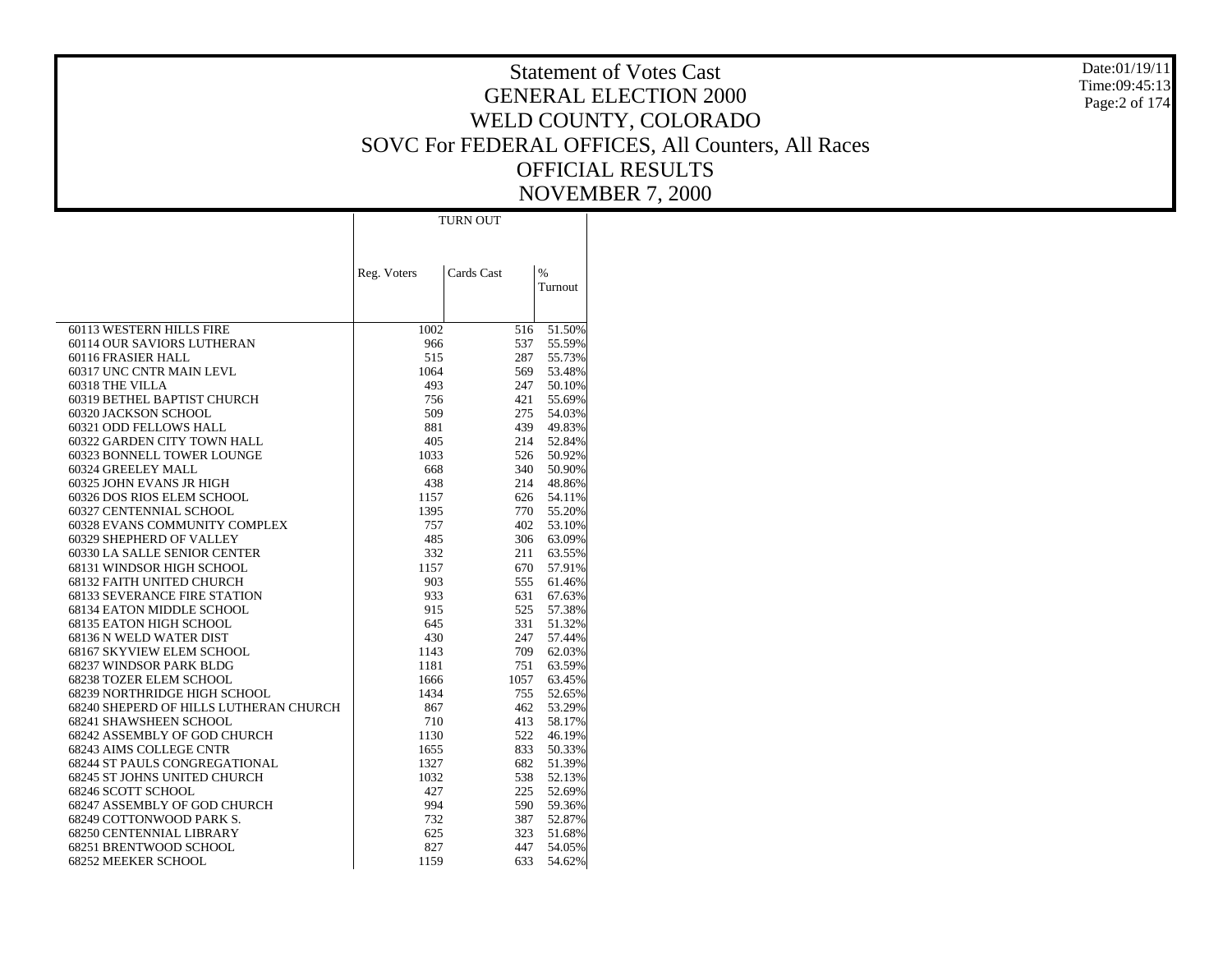|                                     |             |                 | 1 1 V 7 LIVI             |
|-------------------------------------|-------------|-----------------|--------------------------|
|                                     |             | <b>TURN OUT</b> |                          |
|                                     | Reg. Voters | Cards Cast      | $\frac{0}{0}$<br>Turnout |
| <b>68254 TRINITY EPISCOPAL</b>      | 1575        | 837             | 53.14%                   |
| 68255 MONFORT ELEMENTARY            | 1321        | 623             | 47.16%                   |
| 68256 TRINITY LUTHERAN              | 1355        | 725             | 53.51%                   |
| 68257 RE-1 EDUCATION SERVICE CENTER | 658         | 412             | 62.61%                   |
| 68258 MILLIKEN COMMUNITY            | 1006        | 610             | 60.64%                   |
| 68259 JOHNSTOWN MEMORIAL LIBRARY    | 1756        | 967             | 55.07%                   |
| 68260 JOHNSTOWN TOWN HALL           | 1272        | 775             | 60.93%                   |
| 68265 CHRISTA MCAULIFFE ELEM SCHOOL | 1290        | 799             | 61.94%                   |
| 68266 HILL-N PARK SENIOR            | 1084        | 584             | 53.87%                   |
| 69161 PIERCE TOWN HALL              | 788         | 468             | 59.39%                   |
| 69162 AULT TOWN HALL                | 789         | 495             | 62.74%                   |
| 69163 EATON TOWN HALL               | 803         | 472             | 58.78%                   |
| 69364 IST BAPTIST CHURCH            | 624         | 363             | 58.17%                   |
| Absentee                            | $\Omega$    | 17084           |                          |
| Early                               | $\Omega$    | 2943            |                          |
| Total                               | 80041       | 65317           | 81.60%                   |

Date:01/19/11 Time:09:45:13 Page:3 of 174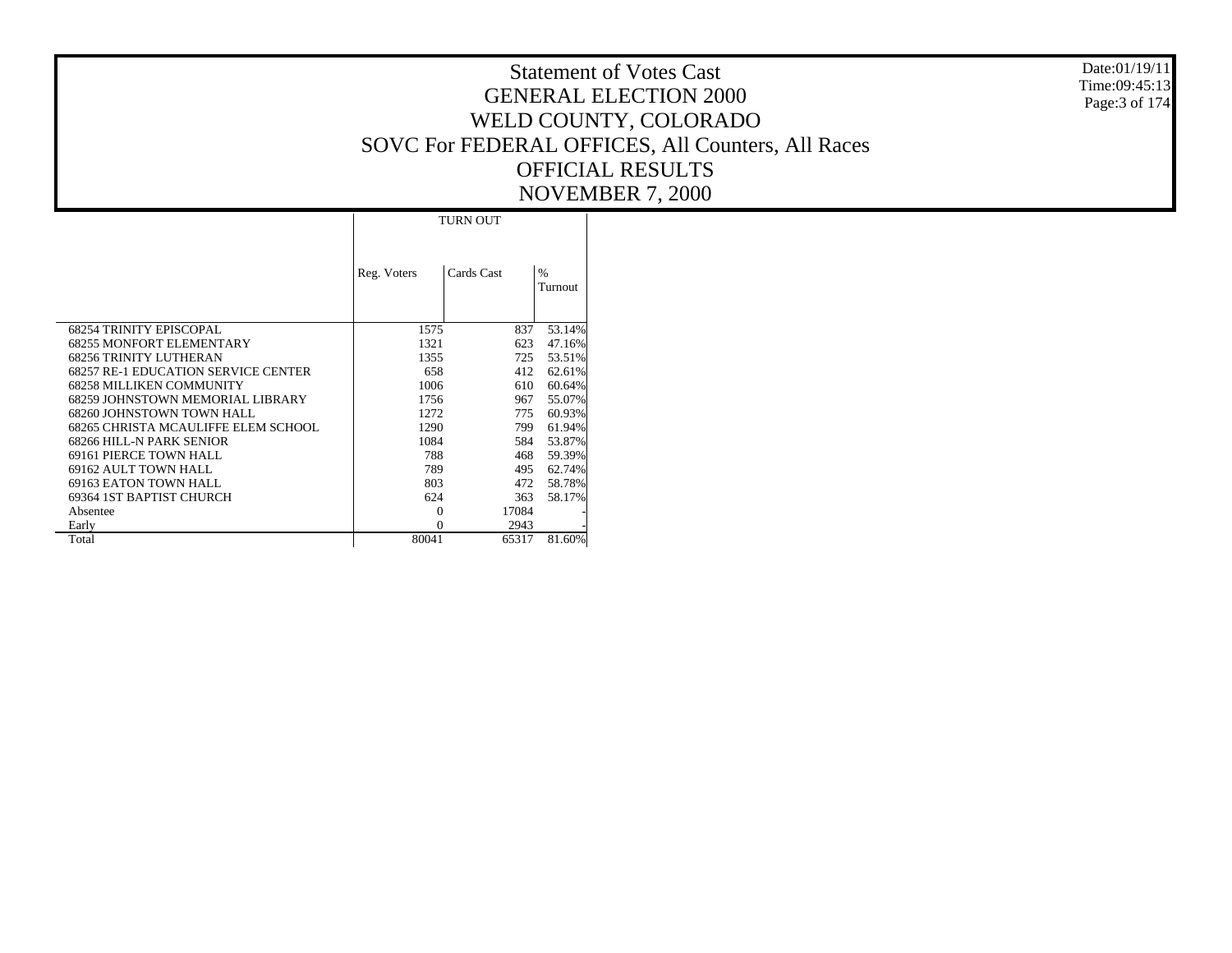Date:01/19/11 Time:09:45:13 Page:4 of 174

|                                      |             | PRESIDENT OF THE UNITED STATES |                          |            |                                |            |                                |       |                                      |          |  |  |
|--------------------------------------|-------------|--------------------------------|--------------------------|------------|--------------------------------|------------|--------------------------------|-------|--------------------------------------|----------|--|--|
|                                      | Reg. Voters | <b>Total Votes</b>             | <b>BUSH_CHENEY (REP)</b> |            | <b>GORE LIEBERMAN</b><br>(DEM) |            | <b>BROWNE OLIVIER</b><br>(LIB) |       | HAGELIN<br><b>GOLDHABER</b><br>(NLP) |          |  |  |
| JURISDICTION WIDE                    |             |                                |                          |            |                                |            |                                |       |                                      |          |  |  |
| 11301 FT LUPTON FIRE STATION         | 835         | 512                            |                          | 282 55.08% | 193                            | 37.70%     | 6                              | 1.17% | $\Omega$                             | 0.00%    |  |  |
| 11302 ST WILLIAM'S CATH              | 889         | 519                            | 209                      | 40.27%     | 263                            | 50.67%     | 9                              | 1.73% | $\theta$                             | 0.00%    |  |  |
| 11303 FT LUPTON CITY HALL            | 916         | 493                            | 189                      | 38.34%     | 264                            | 53.55%     | $\overline{4}$                 | 0.81% | 2                                    | 0.41%    |  |  |
| 11304 CRANE CRT COMM BLD             | 769         | 463                            |                          | 211 45.57% | 226                            | 48.81%     | $\overline{2}$                 | 0.43% | $\Omega$                             | 0.00%    |  |  |
| 11305 BUTLER ELEM SCHOOL             | 912         | 452                            |                          | 249 55.09% | 170                            | 37.61%     | 3                              | 0.66% | $\theta$                             | 0.00%    |  |  |
| 11306 DACONO FIRE STATION            | 766         | 411                            | 209                      | 50.85%     | 169                            | 41.12%     | 5                              | 1.22% | $\Omega$                             | 0.00%    |  |  |
| 11307 DACONO TOWN HALL               | 719         | 408                            |                          | 190 46.57% |                                | 176 43.14% | 7                              | 1.72% | $\theta$                             | 0.00%    |  |  |
| 11308 ERIE HIGH SCHOOL               | 884         | 546                            | 197                      | 36.08%     | 281                            | 51.47%     | 10                             | 1.83% | $\overline{2}$                       | 0.37%    |  |  |
| 11309 ERIE TOWN HALL                 | 1067        | 658                            |                          | 370 56.23% |                                | 242 36.78% | $\overline{4}$                 | 0.61% | $\Omega$                             | 0.00%    |  |  |
| 18210 MEAD TOWN HALL                 | 1117        | 751                            | 471                      | 62.72%     | 232                            | 30.89%     | $\overline{1}$                 | 0.13% | -1                                   | 0.13%    |  |  |
| 18211 PLATTEVILLE TOWN HALL          | 961         | 575                            |                          | 338 58.78% | 208                            | 36.17%     | 9                              | 1.57% | $\mathbf{1}$                         | 0.17%    |  |  |
| 18212 PLATTEVILLE BAPTIST            | 574         | 360                            |                          | 206 57.22% | 134                            | 37.22%     | $\mathcal{P}$                  | 0.56% |                                      | 0.28%    |  |  |
| 18213 FIRESTONE TOWN HALL            | 772         | 514                            | 261                      | 50.78%     | 209                            | 40.66%     | 11                             | 2.14% | $\Omega$                             | 0.00%    |  |  |
| 18214 FREDERICK TOWN HALL            | 1279        | 859                            |                          | 424 49.36% | 373                            | 43.42%     | 14                             | 1.63% |                                      | 0.12%    |  |  |
| <b>18215 DEL CAMINO FIRE STATION</b> | 1901        | 1062                           | 603                      | 56.78%     | 369                            | 34.75%     | 11                             | 1.04% |                                      | 0.09%    |  |  |
| 18227 MEAD ELEM SCHOOL               | 905         | 553                            | 331                      | 59.86%     | 176                            | 31.83%     | -1                             | 0.18% | $\Omega$                             | 0.00%    |  |  |
| 19116 NUNN COMMUNITY CNT             | 623         | 428                            | 299                      | 69.86%     | 98                             | 22.90%     | 3                              | 0.70% | $\theta$                             | 0.00%    |  |  |
| 19117 GROVER FIRE HALL               | 359         | 225                            | 182                      | 80.89%     | 38                             | 16.89%     | $\overline{2}$                 | 0.89% | $\theta$                             | 0.00%    |  |  |
| 19118 PRAIRIE HIGH SCHOOL            | 294         | 193                            |                          | 162 83.94% | 23                             | 11.92%     |                                | 0.52% | $\Omega$                             | 0.00%    |  |  |
| 19119 BRIGGSDALE HIGH SC             | 234         | 150                            | 119                      | 79.33%     | 29                             | 19.33%     | -1                             | 0.67% | $\theta$                             | 0.00%    |  |  |
| 19120 GILL LIONS COMM BL             | 1223        | 737                            | 531                      | 72.05%     | 169                            | 22.93%     | 3                              | 0.41% | $\Omega$                             | 0.00%    |  |  |
| 19121 KERSEY SENIOR HALL             | 646         | 396                            | 272                      | 68.69%     | 109                            | 27.53%     | $\overline{1}$                 | 0.25% | $\Omega$                             | 0.00%    |  |  |
| 19122 KERSEY TOWN HALL               | 691         | 437                            | 317                      | 72.54%     | 99                             | 22.65%     | 3                              | 0.69% |                                      | 0.23%    |  |  |
| 19323 HUDSON TOWN HALL               | 1413        | 789                            |                          | 498 63.12% |                                | 242 30.67% | 14                             | 1.77% | $\Omega$                             | 0.00%    |  |  |
| 19324 KEENESBURG FIRE HALL           | 946         | 556                            | 356                      | 64.03%     | 172                            | 30.94%     | 6                              | 1.08% | $\Omega$                             | 0.00%    |  |  |
| 19325 ROGGEN FIRE HOUSE              | 335         | 223                            | 172                      | 77.13%     | 34                             | 15.25%     | $\overline{1}$                 | 0.45% | $\Omega$                             | 0.00%    |  |  |
| 19326 AFTER GLOWS SENIOR             | 1412        | 776                            | 379                      | 48.84%     | 329                            | 42.40%     | 8                              | 1.03% |                                      | 0.13%    |  |  |
| 60101 FRIENDLY VILL CLUB             | 914         | 496                            | 243                      | 48.99%     | 218                            | 43.95%     | $\overline{4}$                 | 0.81% |                                      | 0.20%    |  |  |
| 60102 BILLIE MARTINEZ ELEM SCHOOL    | 705         | 325                            |                          | 125 38.46% |                                | 180 55.38% | 3                              | 0.92% | 2                                    | 0.62%    |  |  |
| 60103 GREELEY REC CENTER             | 679         | 240                            | 85                       | 35.42%     | 140                            | 58.33%     | $\overline{0}$                 | 0.00% | -1                                   | 0.42%    |  |  |
| 60104 FRANKLIN SCH LIB               | 645         | 296                            | 148                      | 50.00%     | 129                            | 43.58%     | $\overline{2}$                 | 0.68% |                                      | 0.34%    |  |  |
| 60105 MADISON ELEM SCHOOL            | 594         | 305                            | 141                      | 46.23%     | 127                            | 41.64%     | 3                              | 0.98% | $\overline{0}$                       | 0.00%    |  |  |
| 60106 GLORIA CHRISTI CHURCH          | 917         | 468                            | 247                      | 52.78%     | 202                            | 43.16%     | $\Omega$                       | 0.00% |                                      | 0.21%    |  |  |
| 60107 MAPLEWOOD SCHOOL               | 719         | 386                            | 170                      | 44.04%     | 186                            | 48.19%     | $\overline{2}$                 | 0.52% | $\theta$                             | 0.00%    |  |  |
| 60108 1ST UNITED METHODIST           | 721         | 336                            | 142                      | 42.26%     |                                | 152 45.24% | $\overline{2}$                 | 0.60% | -1                                   | 0.30%    |  |  |
| 60109 1ST CHRISTIAN CHURCH           | 527         | 267                            | 133                      | 49.81%     | 123                            | 46.07%     | $\Omega$                       | 0.00% | $\Omega$                             | $0.00\%$ |  |  |
| <b>60111 EDUCATION SERVICES</b>      | 698         | 346                            |                          | 141 40.75% |                                | 156 45.09% | $\overline{2}$                 | 0.58% | 2                                    | 0.58%    |  |  |
| 60112 JEFFERSON ELEM SCHOOL          | 411         | 195                            | 58                       | 29.74%     |                                | 114 58.46% | $\mathbf{1}$                   | 0.51% | 3                                    | 1.54%    |  |  |
|                                      |             |                                |                          |            |                                |            |                                |       |                                      |          |  |  |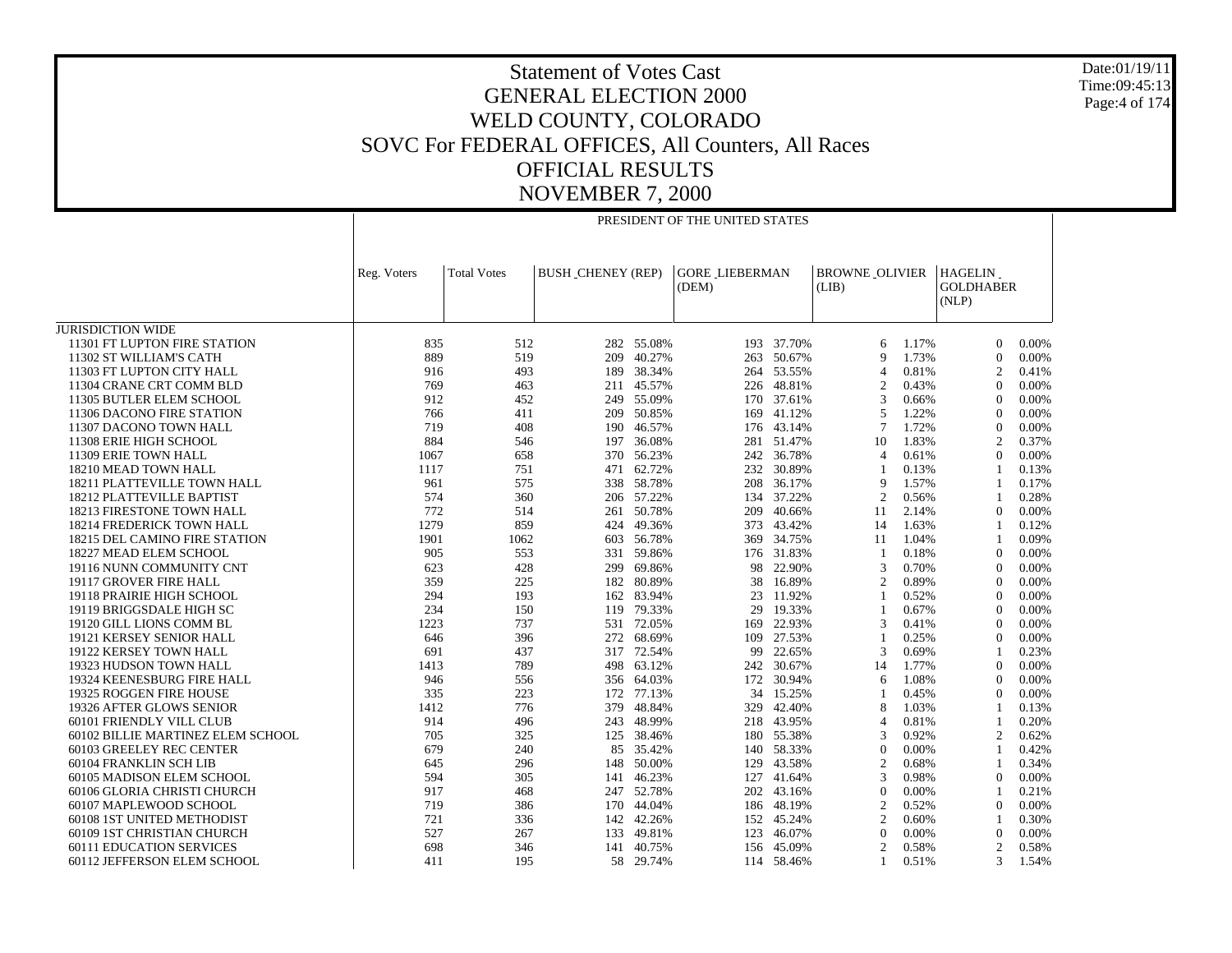Date:01/19/11 Time:09:45:13Page:5 of 174

|                                        | PRESIDENT OF THE UNITED STATES |                    |                          |                 |                                |            |                                |       |                                      |       |
|----------------------------------------|--------------------------------|--------------------|--------------------------|-----------------|--------------------------------|------------|--------------------------------|-------|--------------------------------------|-------|
|                                        |                                |                    |                          |                 |                                |            |                                |       |                                      |       |
|                                        | Reg. Voters                    | <b>Total Votes</b> | <b>BUSH_CHENEY (REP)</b> |                 | <b>GORE LIEBERMAN</b><br>(DEM) |            | <b>BROWNE OLIVIER</b><br>(LIB) |       | HAGELIN<br><b>GOLDHABER</b><br>(NLP) |       |
| 60113 WESTERN HILLS FIRE               | 1002                           | 509                |                          | $305 - 59.92\%$ | 176                            | 34.58%     | 2                              | 0.39% | 1                                    | 0.20% |
| 60114 OUR SAVIORS LUTHERAN             | 966                            | 533                |                          | 260 48.78%      |                                | 232 43.53% | $\overline{2}$                 | 0.38% | 2                                    | 0.38% |
| 60116 FRASIER HALL                     | 515                            | 286                |                          | 101 35.31%      | 150                            | 52.45%     | $\overline{4}$                 | 1.40% | $\mathbf{1}$                         | 0.35% |
| 60317 UNC CNTR MAIN LEVL               | 1064                           | 566                |                          | 213 37.63%      | 264                            | 46.64%     | 9                              | 1.59% | 2                                    | 0.35% |
| 60318 THE VILLA                        | 493                            | 239                | 99                       | 41.42%          | 118                            | 49.37%     | $\theta$                       | 0.00% | $\theta$                             | 0.00% |
| 60319 BETHEL BAPTIST CHURCH            | 756                            | 419                |                          | 226 53.94%      | 174                            | 41.53%     | $\overline{1}$                 | 0.24% | $\Omega$                             | 0.00% |
| 60320 JACKSON SCHOOL                   | 509                            | 273                |                          | 129 47.25%      |                                | 125 45.79% | $\overline{2}$                 | 0.73% | $\theta$                             | 0.00% |
| 60321 ODD FELLOWS HALL                 | 881                            | 435                |                          | 186 42.76%      | 207                            | 47.59%     | 2                              | 0.46% | $\theta$                             | 0.00% |
| 60322 GARDEN CITY TOWN HALL            | 405                            | 208                |                          | 101 48.56%      | 95                             | 45.67%     | $\Omega$                       | 0.00% | $\mathbf{0}$                         | 0.00% |
| 60323 BONNELL TOWER LOUNGE             | 1033                           | 513                | 253                      | 49.32%          | 216                            | 42.11%     | $\overline{4}$                 | 0.78% | $\theta$                             | 0.00% |
| 60324 GREELEY MALL                     | 668                            | 333                |                          | 156 46.85%      | 150                            | 45.05%     | $\overline{1}$                 | 0.30% | $\Omega$                             | 0.00% |
| 60325 JOHN EVANS JR HIGH               | 438                            | 210                | 102                      | 48.57%          |                                | 92 43.81%  | 5                              | 2.38% | $\Omega$                             | 0.00% |
| 60326 DOS RIOS ELEM SCHOOL             | 1157                           | 621                | 308                      | 49.60%          | 272                            | 43.80%     | 6                              | 0.97% | $\overline{1}$                       | 0.16% |
| 60327 CENTENNIAL SCHOOL                | 1395                           | 758                |                          | 412 54.35%      |                                | 311 41.03% | $\overline{4}$                 | 0.53% | $\overline{0}$                       | 0.00% |
| 60328 EVANS COMMUNITY COMPLEX          | 757                            | 393                | 207                      | 52.67%          | 156                            | 39.69%     | $\overline{2}$                 | 0.51% | $\overline{1}$                       | 0.25% |
| 60329 SHEPHERD OF VALLEY               | 485                            | 300                |                          | 150 50.00%      |                                | 132 44.00% | $\overline{1}$                 | 0.33% | $\overline{1}$                       | 0.33% |
| 60330 LA SALLE SENIOR CENTER           | 332                            | 206                | 97                       | 47.09%          | 94                             | 45.63%     | $\overline{4}$                 | 1.94% | $\theta$                             | 0.00% |
| 68131 WINDSOR HIGH SCHOOL              | 1157                           | 662                | 412                      | 62.24%          | 209                            | 31.57%     | $\overline{4}$                 | 0.60% | $\overline{1}$                       | 0.15% |
| <b>68132 FAITH UNITED CHURCH</b>       | 903                            | 549                |                          | 305 55.56%      | 211                            | 38.43%     | $\overline{2}$                 | 0.36% | -1                                   | 0.18% |
| <b>68133 SEVERANCE FIRE STATION</b>    | 933                            | 629                | 435                      | 69.16%          | 172                            | 27.34%     | $\overline{0}$                 | 0.00% | $\mathbf{0}$                         | 0.00% |
| 68134 EATON MIDDLE SCHOOL              | 915                            | 521                |                          | 362 69.48%      |                                | 135 25.91% | $\overline{1}$                 | 0.19% | $\Omega$                             | 0.00% |
| 68135 EATON HIGH SCHOOL                | 645                            | 326                | 206                      | 63.19%          | 96                             | 29.45%     | $\overline{2}$                 | 0.61% | -1                                   | 0.31% |
| 68136 N WELD WATER DIST                | 430                            | 245                | 189                      | 77.14%          | 48                             | 19.59%     | $\overline{2}$                 | 0.82% |                                      | 0.41% |
| 68167 SKYVIEW ELEM SCHOOL              | 1143                           | 708                | 438                      | 61.86%          | 238                            | 33.62%     | 3                              | 0.42% | $\overline{1}$                       | 0.14% |
| 68237 WINDSOR PARK BLDG                | 1181                           | 741                | 422                      | 56.95%          | 261                            | 35.22%     | $\overline{7}$                 | 0.94% | $\overline{4}$                       | 0.54% |
| <b>68238 TOZER ELEM SCHOOL</b>         | 1666                           | 1048               |                          | 673 64.22%      |                                | 315 30.06% | $\overline{7}$                 | 0.67% |                                      | 0.10% |
| 68239 NORTHRIDGE HIGH SCHOOL           | 1434                           | 750                | 451                      | 60.13%          | 268                            | 35.73%     | 6                              | 0.80% | $\boldsymbol{2}$                     | 0.27% |
| 68240 SHEPERD OF HILLS LUTHERAN CHURCH | 867                            | 459                | 223                      | 48.58%          | 213                            | 46.41%     | $\overline{2}$                 | 0.44% | 2                                    | 0.44% |
| <b>68241 SHAWSHEEN SCHOOL</b>          | 710                            | 412                | 249                      | 60.44%          | 143                            | 34.71%     | $\overline{1}$                 | 0.24% | $\theta$                             | 0.00% |
| 68242 ASSEMBLY OF GOD CHURCH           | 1130                           | 515                | 283                      | 54.95%          | 200                            | 38.83%     | 6                              | 1.17% | $\Omega$                             | 0.00% |
| 68243 AIMS COLLEGE CNTR                | 1655                           | 831                |                          | 482 58.00%      | 321                            | 38.63%     | $\overline{2}$                 | 0.24% | $\theta$                             | 0.00% |
| <b>68244 ST PAULS CONGREGATIONAL</b>   | 1327                           | 673                | 409                      | 60.77%          | 235                            | 34.92%     | $\overline{c}$                 | 0.30% | $\Omega$                             | 0.00% |
| 68245 ST JOHNS UNITED CHURCH           | 1032                           | 536                |                          | 360 67.16%      |                                | 150 27.99% | 3                              | 0.56% | $\Omega$                             | 0.00% |
| 68246 SCOTT SCHOOL                     | 427                            | 222                | 106                      | 47.75%          | 101                            | 45.50%     | $\overline{1}$                 | 0.45% | $\theta$                             | 0.00% |
| 68247 ASSEMBLY OF GOD CHURCH           | 994                            | 585                | 323                      | 55.21%          | 237                            | 40.51%     |                                | 0.17% | $\Omega$                             | 0.00% |
| 68249 COTTONWOOD PARK S.               | 732                            | 381                |                          | 217 56.96%      | 145                            | 38.06%     | $\overline{1}$                 | 0.26% | $\theta$                             | 0.00% |
| 68250 CENTENNIAL LIBRARY               | 625                            | 321                | 159                      | 49.53%          | 142                            | 44.24%     | $\mathbf{1}$                   | 0.31% | $\theta$                             | 0.00% |
| 68251 BRENTWOOD SCHOOL                 | 827                            | 440                |                          | 205 46.59%      | 192                            | 43.64%     | $\overline{4}$                 | 0.91% | $\Omega$                             | 0.00% |
| <b>68252 MEEKER SCHOOL</b>             | 1159                           | 629                |                          | 327 51.99%      |                                | 268 42.61% | 3                              | 0.48% | -1                                   | 0.16% |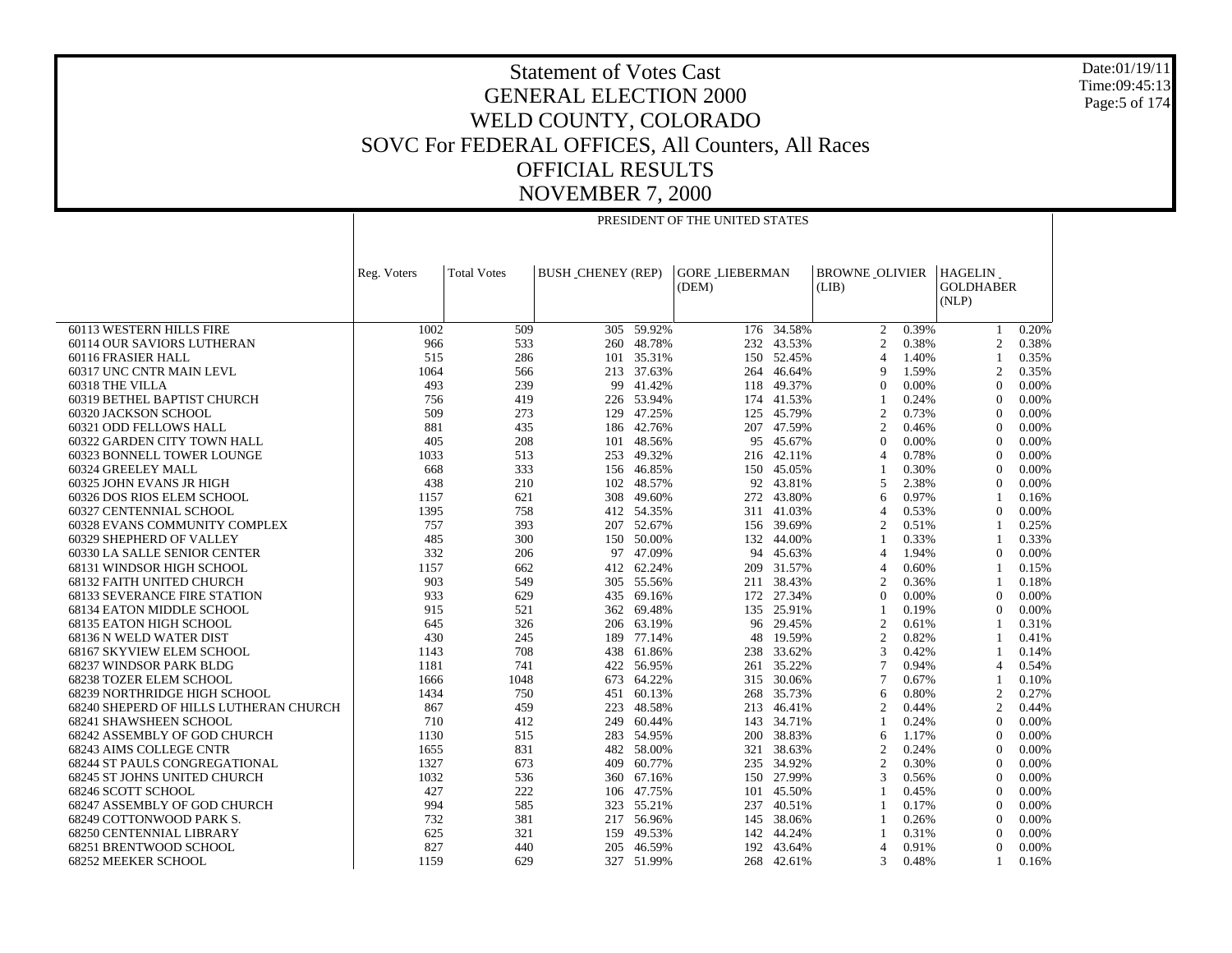Date:01/19/11 Time:09:45:13 Page:6 of 174

|                                            | PRESIDENT OF THE UNITED STATES |                    |                          |              |                       |              |                       |       |                           |       |  |
|--------------------------------------------|--------------------------------|--------------------|--------------------------|--------------|-----------------------|--------------|-----------------------|-------|---------------------------|-------|--|
|                                            |                                |                    |                          |              |                       |              |                       |       |                           |       |  |
|                                            | Reg. Voters                    | <b>Total Votes</b> | <b>BUSH_CHENEY (REP)</b> |              | <b>GORE LIEBERMAN</b> |              | <b>BROWNE OLIVIER</b> |       | <b>HAGELIN</b>            |       |  |
|                                            |                                |                    |                          |              | (DEM)                 |              | (LIB)                 |       | <b>GOLDHABER</b><br>(NLP) |       |  |
|                                            |                                |                    |                          |              |                       |              |                       |       |                           |       |  |
| <b>68254 TRINITY EPISCOPAL</b>             | 1575                           | 831                |                          | 496 59.69%   | 303                   | 36.46%       | .5                    | 0.60% | $\Omega$                  | 0.00% |  |
| <b>68255 MONFORT ELEMENTARY</b>            | 1321                           | 618                | 370                      | 59.87%       | 222                   | 35.92%       |                       | 0.81% |                           | 0.16% |  |
| <b>68256 TRINITY LUTHERAN</b>              | 1355                           | 718                | 440                      | 61.28%       | 244                   | 33.98%       | 6                     | 0.84% | $\left($                  | 0.00% |  |
| <b>68257 RE-1 EDUCATION SERVICE CENTER</b> | 658                            | 403                | 240                      | 59.55%       | 146                   | 36.23%       |                       | 0.50% | $\Omega$                  | 0.00% |  |
| <b>68258 MILLIKEN COMMUNITY</b>            | 1006                           | 602                | 318                      | 52.82%       | 238                   | 39.53%       | 10                    | 1.66% |                           | 0.33% |  |
| 68259 JOHNSTOWN MEMORIAL LIBRARY           | 1756                           | 957                | 572                      | 59.77%       | 333                   | 34.80%       |                       | 0.73% | $\left($                  | 0.00% |  |
| 68260 JOHNSTOWN TOWN HALL                  | 1272                           | 766                |                          | 444 57.96%   | 282                   | 36.81%       |                       | 0.52% | $\Omega$                  | 0.00% |  |
| 68265 CHRISTA MCAULIFFE ELEM SCHOOL        | 1290                           | 796                |                          | 512 64.32%   |                       | 252 31.66%   |                       | 0.25% |                           | 0.25% |  |
| 68266 HILL-N PARK SENIOR                   | 1084                           | 573                |                          | 314 54.80%   | 230                   | 40.14%       |                       | 0.35% | $\Omega$                  | 0.00% |  |
| 69161 PIERCE TOWN HALL                     | 788                            | 458                |                          | 254 55.46%   | 169                   | 36.90%       |                       | 0.44% | $\Omega$                  | 0.00% |  |
| 69162 AULT TOWN HALL                       | 789                            | 484                | 292                      | 60.33%       | 159                   | 32.85%       |                       | 0.41% |                           | 0.21% |  |
| 69163 EATON TOWN HALL                      | 803                            | 467                | 326                      | 69.81%       | 113                   | 24.20%       |                       | 0.64% | $\left($                  | 0.00% |  |
| 69364 IST BAPTIST CHURCH                   | 624                            | 360                | 241                      | 66.94%       | 99                    | 27.50%       | $\Omega$              | 0.00% | $\Omega$                  | 0.00% |  |
| Absentee                                   | $\theta$                       | 16893              | 10699                    | 63.33%       | 5583                  | 33.05%       | 88                    | 0.52% | 15                        | 0.09% |  |
| Early                                      | $\Omega$                       | 2924               | 1690                     | 57.80%       |                       | 1045 35.74%  | 13                    | 0.44% | 5                         | 0.17% |  |
| Total                                      | 80041                          | 64541              |                          | 37409 57.96% |                       | 23436 36.31% | 422                   | 0.65% | 73                        | 0.11% |  |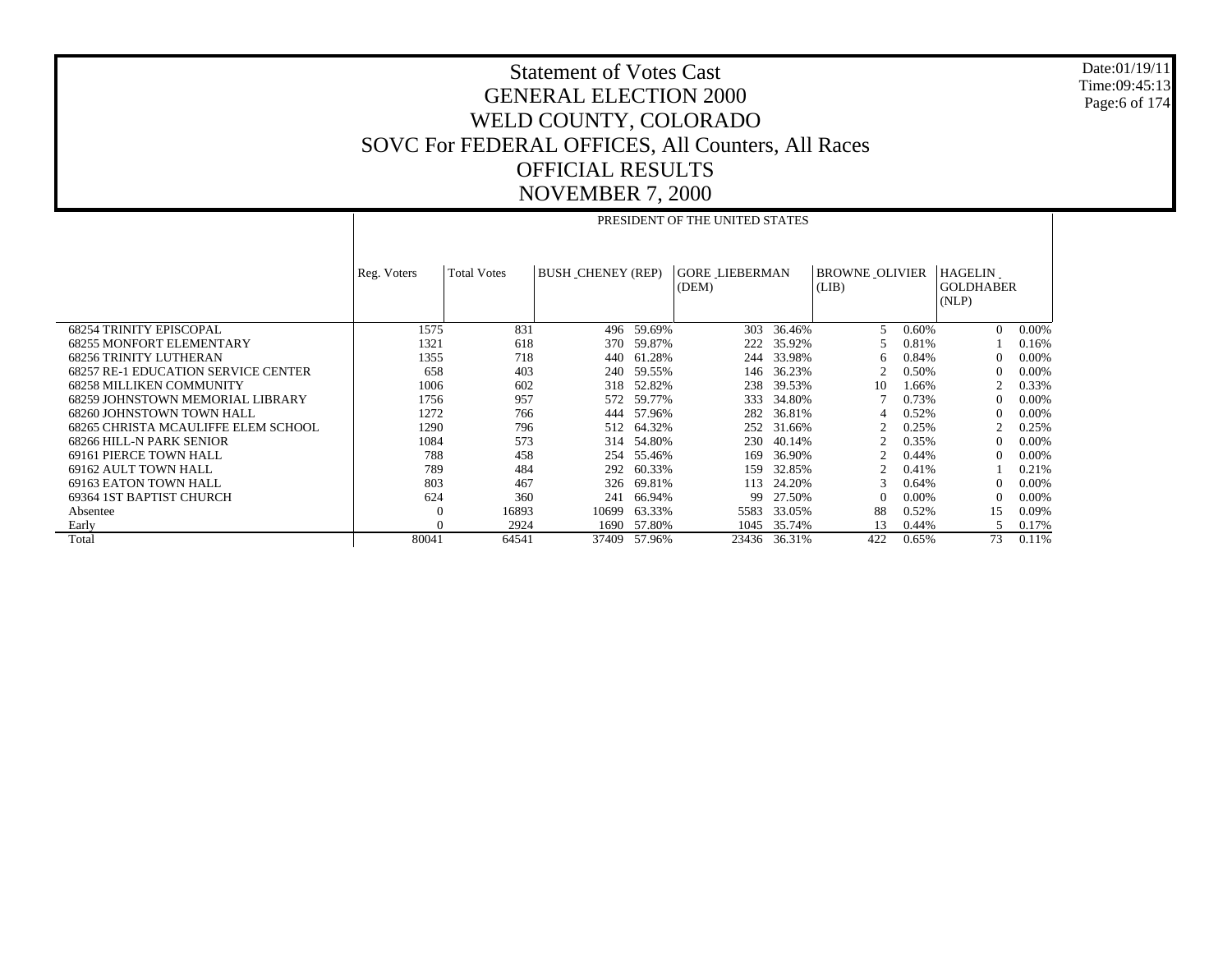|                                   | PRESIDENT OF THE UNITED STATES |                     |                  |                                                                            |                 |       |                                      |          |                  |             |                                    |       |
|-----------------------------------|--------------------------------|---------------------|------------------|----------------------------------------------------------------------------|-----------------|-------|--------------------------------------|----------|------------------|-------------|------------------------------------|-------|
|                                   | (GRN)                          | <b>NADER LADUKE</b> |                  | <b>PHILLIPS</b><br><b>BUCHANAN</b><br>FRAZIER (ACP)<br><b>FOSTER (FRE)</b> |                 |       | <b>DODGE</b><br><b>WATKINS (PRP)</b> |          |                  | TROWE (SWC) | MCREYNOLDS_<br><b>HOLLIS (SPU)</b> |       |
| <b>JURISDICTION WIDE</b>          |                                |                     |                  |                                                                            |                 |       |                                      |          |                  |             |                                    |       |
| 11301 FT LUPTON FIRE STATION      | 18                             | 3.52%               | 1                | 0.20%                                                                      | 12              | 2.34% | $\overline{0}$                       | 0.00%    | $\overline{0}$   | 0.00%       | $\Omega$                           | 0.00% |
| 11302 ST WILLIAM'S CATH           | 27                             | 5.20%               | $\overline{c}$   | 0.39%                                                                      | 9               | 1.73% | $\overline{0}$                       | 0.00%    | $\mathbf{0}$     | 0.00%       | $\Omega$                           | 0.00% |
| 11303 FT LUPTON CITY HALL         | 23                             | 4.67%               | $\mathbf{0}$     | 0.00%                                                                      | 11              | 2.23% | $\theta$                             | 0.00%    | $\mathbf{0}$     | 0.00%       | $\Omega$                           | 0.00% |
| 11304 CRANE CRT COMM BLD          | 18                             | 3.89%               | 2                | 0.43%                                                                      | $\overline{4}$  | 0.86% | $\overline{0}$                       | 0.00%    | $\mathbf{0}$     | 0.00%       | $\Omega$                           | 0.00% |
| 11305 BUTLER ELEM SCHOOL          | 25                             | 5.53%               | $\mathbf{0}$     | 0.00%                                                                      | 5               | 1.11% | $\overline{0}$                       | 0.00%    | $\mathbf{0}$     | 0.00%       | $\Omega$                           | 0.00% |
| 11306 DACONO FIRE STATION         | 22                             | 5.35%               | $\mathbf{0}$     | $0.00\%$                                                                   | 6               | 1.46% | $\theta$                             | 0.00%    | $\mathbf{0}$     | 0.00%       | $\overline{0}$                     | 0.00% |
| 11307 DACONO TOWN HALL            | 23                             | 5.64%               | $\mathbf{1}$     | 0.25%                                                                      | 11              | 2.70% | $\theta$                             | 0.00%    | $\mathbf{0}$     | 0.00%       | $\Omega$                           | 0.00% |
| 11308 ERIE HIGH SCHOOL            | 51                             | 9.34%               | 1                | 0.18%                                                                      | 3               | 0.55% | $\overline{0}$                       | 0.00%    | $\mathbf{0}$     | 0.00%       |                                    | 0.18% |
| 11309 ERIE TOWN HALL              | 34                             | 5.17%               | $\boldsymbol{0}$ | 0.00%                                                                      | 8               | 1.22% | $\mathbf{0}$                         | 0.00%    | $\boldsymbol{0}$ | 0.00%       | $\overline{0}$                     | 0.00% |
| 18210 MEAD TOWN HALL              | 41                             | 5.46%               | $\Omega$         | 0.00%                                                                      | 5               | 0.67% | $\Omega$                             | $0.00\%$ | $\mathbf{0}$     | 0.00%       | $\Omega$                           | 0.00% |
| 18211 PLATTEVILLE TOWN HALL       | 12                             | 2.09%               | $\overline{0}$   | 0.00%                                                                      | 7               | 1.22% | $\mathbf{0}$                         | 0.00%    | $\mathbf{0}$     | 0.00%       | $\Omega$                           | 0.00% |
| 18212 PLATTEVILLE BAPTIST         | 11                             | 3.06%               | 1                | 0.28%                                                                      | 5               | 1.39% | $\mathbf{0}$                         | 0.00%    | $\mathbf{0}$     | 0.00%       | $\overline{0}$                     | 0.00% |
| 18213 FIRESTONE TOWN HALL         | 31                             | 6.03%               | -1               | 0.19%                                                                      | $\mathbf{1}$    | 0.19% | $\overline{0}$                       | 0.00%    | $\Omega$         | 0.00%       | $\Omega$                           | 0.00% |
| 18214 FREDERICK TOWN HALL         | 39                             | 4.54%               | $\mathbf{0}$     | 0.00%                                                                      | 7               | 0.81% | $\overline{0}$                       | 0.00%    | -1               | 0.12%       | $\Omega$                           | 0.00% |
| 18215 DEL CAMINO FIRE STATION     | 55                             | 5.18%               | $\overline{4}$   | 0.38%                                                                      | 19              | 1.79% | $\theta$                             | 0.00%    | $\mathbf{0}$     | 0.00%       | $\theta$                           | 0.00% |
| 18227 MEAD ELEM SCHOOL            | 36                             | 6.51%               | 2                | 0.36%                                                                      | $7\phantom{.0}$ | 1.27% | $\overline{0}$                       | 0.00%    | $\mathbf{0}$     | 0.00%       | $\Omega$                           | 0.00% |
| 19116 NUNN COMMUNITY CNT          | 18                             | 4.21%               | $\overline{c}$   | 0.47%                                                                      | $7\phantom{.0}$ | 1.64% | -1                                   | 0.23%    | $\mathbf{0}$     | 0.00%       | $\Omega$                           | 0.00% |
| 19117 GROVER FIRE HALL            | -1                             | 0.44%               | $\mathbf{0}$     | 0.00%                                                                      | $\overline{2}$  | 0.89% | $\mathbf{0}$                         | 0.00%    | $\mathbf{0}$     | 0.00%       | $\overline{0}$                     | 0.00% |
| 19118 PRAIRIE HIGH SCHOOL         | $\overline{4}$                 | 2.07%               | $\mathbf{0}$     | 0.00%                                                                      | 3               | 1.55% | $\theta$                             | 0.00%    | $\mathbf{0}$     | 0.00%       | $\Omega$                           | 0.00% |
| 19119 BRIGGSDALE HIGH SC          | $\Omega$                       | 0.00%               | $\overline{0}$   | 0.00%                                                                      | -1              | 0.67% | $\overline{0}$                       | 0.00%    | $\mathbf{0}$     | 0.00%       | $\Omega$                           | 0.00% |
| 19120 GILL LIONS COMM BL          | 24                             | 3.26%               | 1                | 0.14%                                                                      | 9               | 1.22% | $\mathbf{0}$                         | 0.00%    | $\boldsymbol{0}$ | 0.00%       | $\overline{0}$                     | 0.00% |
| 19121 KERSEY SENIOR HALL          | 9                              | 2.27%               | $\Omega$         | 0.00%                                                                      | 5               | 1.26% | $\Omega$                             | 0.00%    | $\mathbf{0}$     | 0.00%       | $\Omega$                           | 0.00% |
| 19122 KERSEY TOWN HALL            | 13                             | 2.97%               | $\overline{0}$   | 0.00%                                                                      | $\overline{4}$  | 0.92% | $\mathbf{0}$                         | 0.00%    | $\mathbf{0}$     | 0.00%       | $\Omega$                           | 0.00% |
| 19323 HUDSON TOWN HALL            | 23                             | 2.92%               | 1                | 0.13%                                                                      | 11              | 1.39% | $\mathbf{0}$                         | 0.00%    | $\mathbf{0}$     | 0.00%       | $\overline{0}$                     | 0.00% |
| 19324 KEENESBURG FIRE HALL        | 14                             | 2.52%               | $\overline{c}$   | 0.36%                                                                      | 6               | 1.08% | $\overline{0}$                       | 0.00%    | $\mathbf{0}$     | 0.00%       | $\Omega$                           | 0.00% |
| 19325 ROGGEN FIRE HOUSE           | 8                              | 3.59%               | $\overline{0}$   | 0.00%                                                                      | 8               | 3.59% | $\overline{0}$                       | 0.00%    | $\mathbf{0}$     | 0.00%       | $\Omega$                           | 0.00% |
| 19326 AFTER GLOWS SENIOR          | 32                             | 4.12%               | 3                | 0.39%                                                                      | 24              | 3.09% | $\theta$                             | 0.00%    | $\mathbf{0}$     | 0.00%       | $\Omega$                           | 0.00% |
| 60101 FRIENDLY VILL CLUB          | 20                             | 4.03%               | $\overline{0}$   | 0.00%                                                                      | 9               | 1.81% | $\overline{0}$                       | 0.00%    | 1                | 0.20%       | $\Omega$                           | 0.00% |
| 60102 BILLIE MARTINEZ ELEM SCHOOL | 12                             | 3.69%               | $\mathbf{0}$     | 0.00%                                                                      | 3               | 0.92% | $\overline{0}$                       | 0.00%    | $\Omega$         | 0.00%       | $\Omega$                           | 0.00% |
| 60103 GREELEY REC CENTER          | 9                              | 3.75%               | 1                | 0.42%                                                                      | $\overline{4}$  | 1.67% | $\mathbf{0}$                         | 0.00%    | $\mathbf{0}$     | 0.00%       | $\overline{0}$                     | 0.00% |
| 60104 FRANKLIN SCH LIB            | 15                             | 5.07%               | $\mathbf{0}$     | 0.00%                                                                      | $\overline{1}$  | 0.34% | $\theta$                             | 0.00%    | $\mathbf{0}$     | 0.00%       | $\Omega$                           | 0.00% |
| 60105 MADISON ELEM SCHOOL         | 31                             | 10.16%              | $\overline{0}$   | 0.00%                                                                      | 3               | 0.98% | $\overline{0}$                       | 0.00%    | $\mathbf{0}$     | 0.00%       | $\Omega$                           | 0.00% |
| 60106 GLORIA CHRISTI CHURCH       | 16                             | 3.42%               | 1                | 0.21%                                                                      | $\mathbf{1}$    | 0.21% | $\mathbf{0}$                         | 0.00%    | $\mathbf{0}$     | 0.00%       | $\overline{0}$                     | 0.00% |
| 60107 MAPLEWOOD SCHOOL            | 21                             | 5.44%               | 3                | 0.78%                                                                      | $\overline{4}$  | 1.04% | $\Omega$                             | $0.00\%$ | $\mathbf{0}$     | 0.00%       | $\Omega$                           | 0.00% |
| 60108 1ST UNITED METHODIST        | 31                             | 9.23%               | 3                | 0.89%                                                                      | $\overline{4}$  | 1.19% | $\mathbf{0}$                         | 0.00%    | 1                | 0.30%       | $\theta$                           | 0.00% |
| 60109 1ST CHRISTIAN CHURCH        | 10                             | 3.75%               | $\mathbf{0}$     | 0.00%                                                                      | 1               | 0.37% | $\mathbf{0}$                         | 0.00%    | $\mathbf{0}$     | 0.00%       | $\theta$                           | 0.00% |
| <b>60111 EDUCATION SERVICES</b>   | 40                             | 11.56%              | 1                | 0.29%                                                                      | $\overline{4}$  | 1.16% | $\overline{0}$                       | 0.00%    | $\Omega$         | 0.00%       | $\Omega$                           | 0.00% |
| 60112 JEFFERSON ELEM SCHOOL       | 15                             | 7.69%               | $\mathbf{1}$     | 0.51%                                                                      | 3               | 1.54% | $\overline{0}$                       | 0.00%    | $\mathbf{0}$     | 0.00%       | $\Omega$                           | 0.00% |

Date:01/19/11 Time:09:45:13Page:7 of 174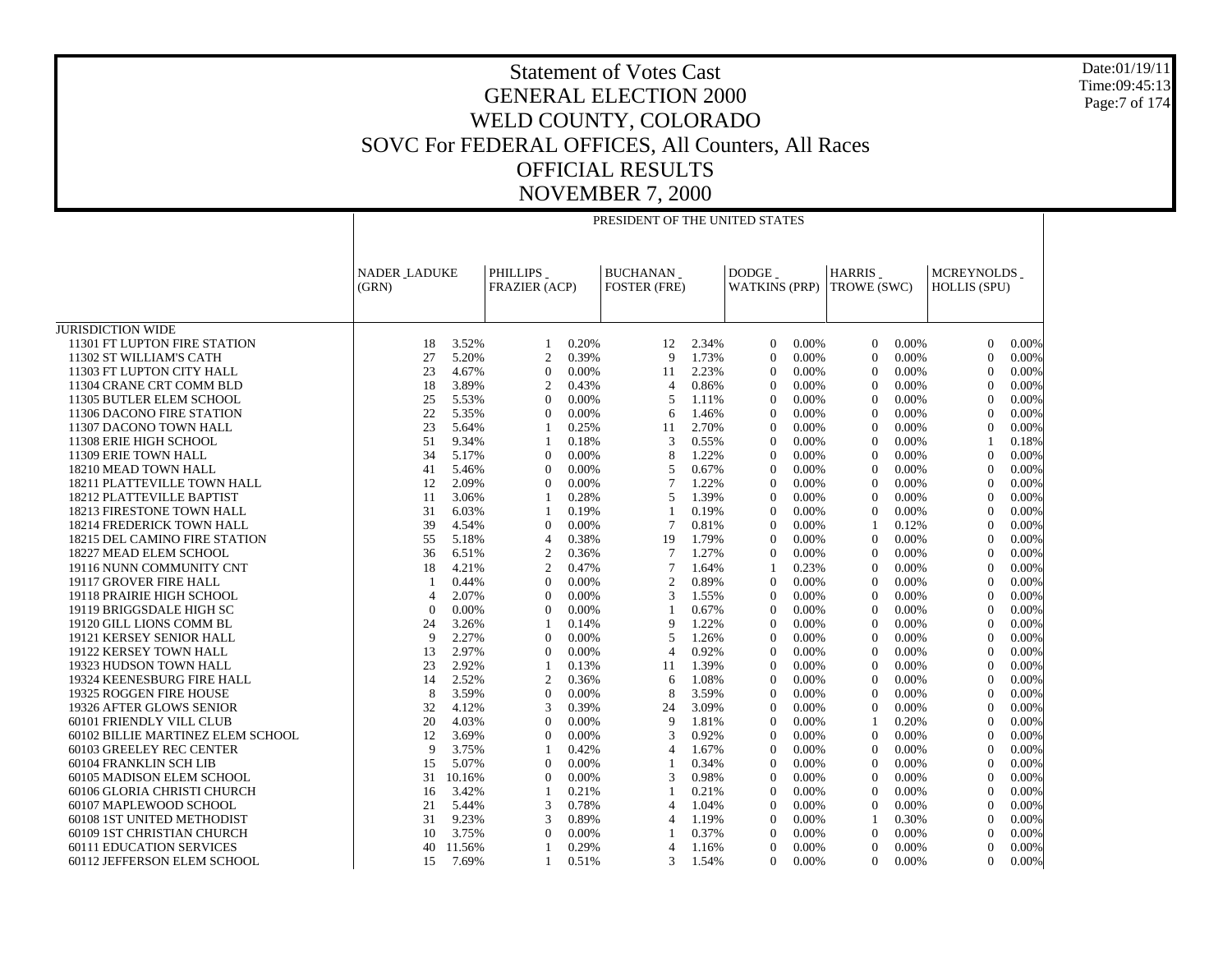Date:01/19/11 Time:09:45:14Page:8 of 174

|                                                                        | PRESIDENT OF THE UNITED STATES |                |                                |                |                                        |                |                                      |                |                       |                |                                   |                |
|------------------------------------------------------------------------|--------------------------------|----------------|--------------------------------|----------------|----------------------------------------|----------------|--------------------------------------|----------------|-----------------------|----------------|-----------------------------------|----------------|
|                                                                        |                                |                |                                |                |                                        |                |                                      |                |                       |                |                                   |                |
|                                                                        |                                |                |                                |                |                                        |                |                                      |                |                       |                |                                   |                |
|                                                                        | <b>NADER LADUKE</b><br>(GRN)   |                | PHILLIPS<br>FRAZIER (ACP)      |                | <b>BUCHANAN</b><br><b>FOSTER (FRE)</b> |                | <b>DODGE</b><br><b>WATKINS (PRP)</b> |                | HARRIS<br>TROWE (SWC) |                | MCREYNOLDS<br><b>HOLLIS (SPU)</b> |                |
|                                                                        |                                |                |                                |                |                                        |                |                                      |                |                       |                |                                   |                |
|                                                                        |                                |                |                                |                |                                        |                |                                      |                |                       |                |                                   |                |
| 60113 WESTERN HILLS FIRE                                               | 19                             | 3.73%          | 1                              | 0.20%          | 5                                      | 0.98%          | $\overline{0}$                       | $0.00\%$       | $\mathbf{0}$          | $0.00\%$       | $\mathbf{0}$                      | 0.00%          |
| 60114 OUR SAVIORS LUTHERAN                                             | 35                             | 6.57%          | 1                              | 0.19%          | $\overline{0}$                         | 0.00%          | $\mathbf{0}$                         | 0.00%          | $\Omega$              | 0.00%          | 1                                 | 0.19%          |
| 60116 FRASIER HALL                                                     | 27                             | 9.44%          | 1                              | 0.35%          |                                        | 0.35%          | 1                                    | 0.35%          | $\mathbf{0}$          | 0.00%          | $\overline{0}$                    | 0.00%          |
| 60317 UNC CNTR MAIN LEVL                                               | 72                             | 12.72%         | $\mathbf{1}$                   | 0.18%          | $\overline{4}$                         | 0.71%          | $\mathbf{0}$                         | 0.00%          | $\theta$              | 0.00%          | $\overline{1}$                    | 0.18%          |
| 60318 THE VILLA                                                        | 20                             | 8.37%          | $\mathbf{0}$                   | 0.00%          | 2                                      | 0.84%          | $\mathbf{0}$                         | 0.00%          | $\theta$              | 0.00%          | $\theta$                          | 0.00%          |
| 60319 BETHEL BAPTIST CHURCH<br>60320 JACKSON SCHOOL                    | 18<br>12                       | 4.30%<br>4.40% | $\mathbf{0}$<br>$\overline{0}$ | 0.00%<br>0.00% | $\overline{0}$<br>5                    | 0.00%<br>1.83% | $\mathbf{0}$<br>$\mathbf{0}$         | 0.00%<br>0.00% | $\Omega$<br>$\theta$  | 0.00%<br>0.00% | $\mathbf{0}$<br>$\overline{0}$    | 0.00%<br>0.00% |
| 60321 ODD FELLOWS HALL                                                 | 36                             | 8.28%          | $\overline{0}$                 | 0.00%          | $\overline{4}$                         | 0.92%          | $\mathbf{0}$                         | 0.00%          | $\Omega$              | 0.00%          | $\mathbf{0}$                      | 0.00%          |
| 60322 GARDEN CITY TOWN HALL                                            | 11                             | 5.29%          | $\mathbf{0}$                   | 0.00%          | $\overline{0}$                         | 0.00%          | $\Omega$                             | 0.00%          | $\theta$              | 0.00%          | $\mathbf{1}$                      | 0.48%          |
| 60323 BONNELL TOWER LOUNGE                                             | 31                             | 6.04%          | $\mathfrak{2}$                 | 0.39%          | 7                                      | 1.36%          | $\mathbf{0}$                         | 0.00%          | $\theta$              | 0.00%          | $\boldsymbol{0}$                  | 0.00%          |
| 60324 GREELEY MALL                                                     | 18                             | 5.41%          | $\overline{2}$                 | 0.60%          | 5                                      | 1.50%          | $\Omega$                             | 0.00%          | -1                    | 0.30%          | $\overline{0}$                    | 0.00%          |
| 60325 JOHN EVANS JR HIGH                                               | 6                              | 2.86%          | $\mathbf{0}$                   | 0.00%          | 5                                      | 2.38%          | $\theta$                             | 0.00%          | $\theta$              | 0.00%          | $\mathbf{0}$                      | 0.00%          |
| 60326 DOS RIOS ELEM SCHOOL                                             | 27                             | 4.35%          | $\mathbf{1}$                   | 0.16%          | 5                                      | 0.81%          | $\overline{0}$                       | 0.00%          | $\overline{1}$        | 0.16%          | $\boldsymbol{0}$                  | 0.00%          |
| 60327 CENTENNIAL SCHOOL                                                | 16                             | 2.11%          | $\mathbf{1}$                   | 0.13%          | 14                                     | 1.85%          | $\Omega$                             | 0.00%          | $\Omega$              | 0.00%          | $\theta$                          | 0.00%          |
| 60328 EVANS COMMUNITY COMPLEX                                          | 20                             | 5.09%          | $\mathbf{1}$                   | 0.25%          | 6                                      | 1.53%          | $\mathbf{0}$                         | 0.00%          | $\Omega$              | 0.00%          | $\mathbf{0}$                      | 0.00%          |
| 60329 SHEPHERD OF VALLEY                                               | 16                             | 5.33%          | $\overline{0}$                 | 0.00%          | $\overline{0}$                         | 0.00%          | $\overline{0}$                       | 0.00%          | $\theta$              | 0.00%          | $\overline{0}$                    | 0.00%          |
| 60330 LA SALLE SENIOR CENTER                                           | 9                              | 4.37%          | $\mathbf{0}$                   | 0.00%          | $\overline{2}$                         | 0.97%          | $\mathbf{0}$                         | 0.00%          | $\theta$              | 0.00%          | $\mathbf{0}$                      | 0.00%          |
| 68131 WINDSOR HIGH SCHOOL                                              | 32                             | 4.83%          | $\mathbf{0}$                   | 0.00%          | 4                                      | 0.60%          | $\mathbf{0}$                         | 0.00%          | $\Omega$              | 0.00%          | $\mathbf{0}$                      | 0.00%          |
| 68132 FAITH UNITED CHURCH                                              | 19                             | 3.46%          | $\mathbf{1}$                   | 0.18%          | 10                                     | 1.82%          | $\boldsymbol{0}$                     | 0.00%          | $\theta$              | 0.00%          | $\boldsymbol{0}$                  | 0.00%          |
| <b>68133 SEVERANCE FIRE STATION</b>                                    | 16                             | 2.54%          | 3                              | 0.48%          | 3                                      | 0.48%          | $\Omega$                             | 0.00%          | $\Omega$              | 0.00%          | $\mathbf{0}$                      | 0.00%          |
| 68134 EATON MIDDLE SCHOOL                                              | 17                             | 3.26%          | $\mathfrak{2}$                 | 0.38%          | $\overline{4}$                         | 0.77%          | $\Omega$                             | 0.00%          | $\Omega$              | 0.00%          | $\mathbf{0}$                      | 0.00%          |
| <b>68135 EATON HIGH SCHOOL</b>                                         | 17                             | 5.21%          | $\mathbf{1}$                   | 0.31%          | 3                                      | 0.92%          | $\overline{0}$                       | 0.00%          | $\theta$              | 0.00%          | $\boldsymbol{0}$                  | 0.00%          |
| 68136 N WELD WATER DIST                                                | $\overline{4}$                 | 1.63%          | $\Omega$                       | 0.00%          |                                        | 0.41%          | $\Omega$                             | 0.00%          | $\Omega$              | 0.00%          | $\Omega$                          | 0.00%          |
| 68167 SKYVIEW ELEM SCHOOL                                              | 27                             | 3.81%          | $\boldsymbol{0}$               | 0.00%          |                                        | 0.14%          | $\mathbf{0}$                         | 0.00%          | $\theta$              | 0.00%          | $\mathbf{0}$                      | 0.00%          |
| 68237 WINDSOR PARK BLDG                                                | 35                             | 4.72%          | 3                              | 0.40%          | 9                                      | 1.21%          | $\mathbf{0}$                         | 0.00%          | $\theta$              | 0.00%          | $\boldsymbol{0}$                  | 0.00%          |
| 68238 TOZER ELEM SCHOOL                                                | 43<br>14                       | 4.10%<br>1.87% | $\overline{0}$<br>$\mathbf{0}$ | 0.00%<br>0.00% | 8                                      | 0.76%<br>1.20% | $\mathbf{1}$<br>$\mathbf{0}$         | 0.10%<br>0.00% | $\Omega$<br>$\Omega$  | 0.00%<br>0.00% | $\theta$<br>$\mathbf{0}$          | 0.00%<br>0.00% |
| 68239 NORTHRIDGE HIGH SCHOOL<br>68240 SHEPERD OF HILLS LUTHERAN CHURCH | 13                             | 2.83%          | $\mathbf{0}$                   | 0.00%          | 9<br>6                                 | 1.31%          | $\mathbf{0}$                         | 0.00%          | $\theta$              | 0.00%          | $\mathbf{0}$                      | 0.00%          |
| <b>68241 SHAWSHEEN SCHOOL</b>                                          | 17                             | 4.13%          | $\mathbf{0}$                   | 0.00%          | $\overline{2}$                         | 0.49%          | $\mathbf{0}$                         | 0.00%          | $\Omega$              | 0.00%          | $\mathbf{0}$                      | 0.00%          |
| 68242 ASSEMBLY OF GOD CHURCH                                           | 21                             | 4.08%          | $\Omega$                       | 0.00%          | 5                                      | 0.97%          | $\Omega$                             | 0.00%          | $\Omega$              | 0.00%          | $\mathbf{0}$                      | 0.00%          |
| 68243 AIMS COLLEGE CNTR                                                | 19                             | 2.29%          | $\boldsymbol{0}$               | 0.00%          | 7                                      | 0.84%          | $\mathbf{0}$                         | 0.00%          | $\theta$              | 0.00%          | $\mathbf{0}$                      | 0.00%          |
| <b>68244 ST PAULS CONGREGATIONAL</b>                                   | 24                             | 3.57%          | $\mathbf{1}$                   | 0.15%          | $\overline{2}$                         | 0.30%          | $\Omega$                             | 0.00%          | $\Omega$              | 0.00%          | $\mathbf{0}$                      | 0.00%          |
| 68245 ST JOHNS UNITED CHURCH                                           | 20                             | 3.73%          | $\Omega$                       | 0.00%          | 3                                      | 0.56%          | $\Omega$                             | 0.00%          | $\theta$              | 0.00%          | $\mathbf{0}$                      | 0.00%          |
| 68246 SCOTT SCHOOL                                                     | 8                              | 3.60%          | $\mathbf{1}$                   | 0.45%          | 5                                      | 2.25%          | $\mathbf{0}$                         | 0.00%          | $\theta$              | 0.00%          | $\boldsymbol{0}$                  | 0.00%          |
| 68247 ASSEMBLY OF GOD CHURCH                                           | 23                             | 3.93%          | $\Omega$                       | 0.00%          |                                        | 0.17%          | $\Omega$                             | 0.00%          | $\Omega$              | 0.00%          | $\Omega$                          | 0.00%          |
| 68249 COTTONWOOD PARK S.                                               | 16                             | 4.20%          | $\mathbf{0}$                   | 0.00%          | 2                                      | 0.52%          | $\theta$                             | 0.00%          | $\theta$              | 0.00%          | $\mathbf{0}$                      | 0.00%          |
| <b>68250 CENTENNIAL LIBRARY</b>                                        | 15                             | 4.67%          | $\mathbf{1}$                   | 0.31%          | 3                                      | 0.93%          | $\mathbf{0}$                         | 0.00%          | $\theta$              | 0.00%          | $\overline{0}$                    | 0.00%          |
| 68251 BRENTWOOD SCHOOL                                                 | 36                             | 8.18%          | 1                              | 0.23%          | 2                                      | 0.45%          | $\Omega$                             | 0.00%          | $\Omega$              | 0.00%          | $\Omega$                          | 0.00%          |
| <b>68252 MEEKER SCHOOL</b>                                             | 22                             | 3.50%          | $\mathbf{0}$                   | 0.00%          | $\tau$                                 | 1.11%          | $\mathbf{1}$                         | 0.16%          | $\mathbf{0}$          | 0.00%          | $\overline{0}$                    | 0.00%          |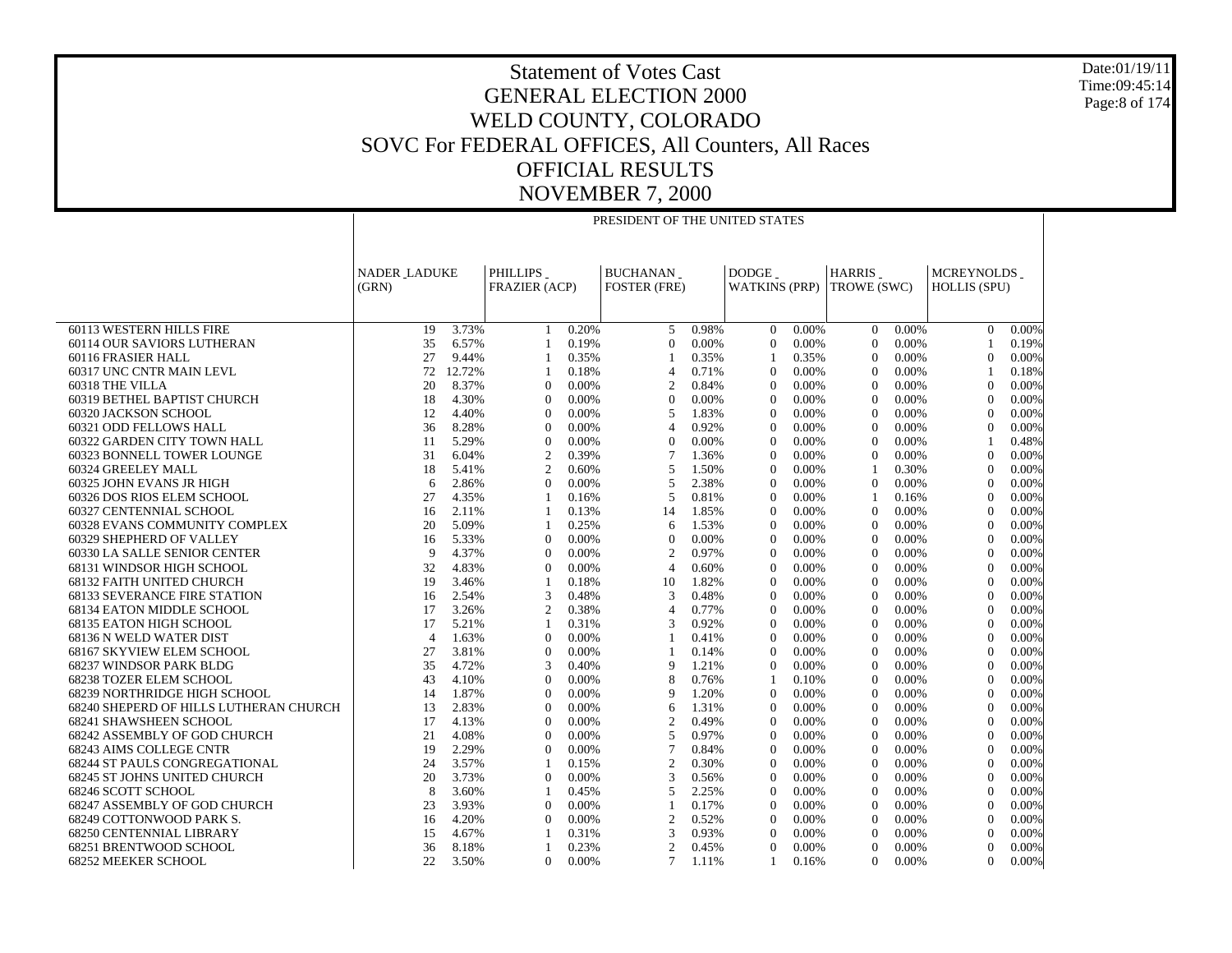Date:01/19/11 Time:09:45:14 Page:9 of 174

|                                            | PRESIDENT OF THE UNITED STATES |                                                                                                          |                      |       |                     |       |                      |          |             |          |                     |          |  |
|--------------------------------------------|--------------------------------|----------------------------------------------------------------------------------------------------------|----------------------|-------|---------------------|-------|----------------------|----------|-------------|----------|---------------------|----------|--|
|                                            |                                |                                                                                                          |                      |       |                     |       |                      |          |             |          |                     |          |  |
|                                            |                                |                                                                                                          |                      |       |                     |       |                      |          |             |          |                     |          |  |
|                                            |                                | <b>DODGE</b><br>PHILLIPS<br><b>BUCHANAN</b><br><b>HARRIS</b><br><b>MCREYNOLDS</b><br><b>NADER LADUKE</b> |                      |       |                     |       |                      |          |             |          |                     |          |  |
|                                            | (GRN)                          |                                                                                                          | <b>FRAZIER (ACP)</b> |       | <b>FOSTER (FRE)</b> |       | <b>WATKINS (PRP)</b> |          | TROWE (SWC) |          | <b>HOLLIS (SPU)</b> |          |  |
|                                            |                                |                                                                                                          |                      |       |                     |       |                      |          |             |          |                     |          |  |
|                                            |                                |                                                                                                          |                      |       |                     |       |                      |          |             |          |                     |          |  |
| <b>68254 TRINITY EPISCOPAL</b>             | 26                             | 3.13%                                                                                                    | $\Omega$             | 0.00% |                     | 0.12% | $\Omega$             | $0.00\%$ | $\Omega$    | $0.00\%$ | $\Omega$            | $0.00\%$ |  |
| <b>68255 MONFORT ELEMENTARY</b>            | 16                             | 2.59%                                                                                                    | $\Omega$             | 0.00% | 4                   | 0.65% | $\Omega$             | $0.00\%$ |             | 0.00%    | $\Omega$            | $0.00\%$ |  |
| <b>68256 TRINITY LUTHERAN</b>              | 24                             | 3.34%                                                                                                    | $\mathfrak{D}$       | 0.28% |                     | 0.28% | $\Omega$             | $0.00\%$ |             | 0.00%    | $\Omega$            | $0.00\%$ |  |
| <b>68257 RE-1 EDUCATION SERVICE CENTER</b> | 8                              | 1.99%                                                                                                    |                      | 0.25% | 6                   | .49%  | $\Omega$             | 0.00%    | $\Omega$    | 0.00%    | $\left($            | $0.00\%$ |  |
| <b>68258 MILLIKEN COMMUNITY</b>            | 26                             | 4.32%                                                                                                    | $\Omega$             | 0.00% | 6                   | .00%  |                      | 0.17%    |             | 0.00%    |                     | 0.17%    |  |
| 68259 JOHNSTOWN MEMORIAL LIBRARY           | 36                             | 3.76%                                                                                                    | $\Omega$             | 0.00% | 9                   | 0.94% | $\Omega$             | $0.00\%$ |             | 0.00%    | $\left($            | $0.00\%$ |  |
| 68260 JOHNSTOWN TOWN HALL                  | 32                             | 4.18%                                                                                                    | $\Omega$             | 0.00% |                     | 0.52% | $\Omega$             | $0.00\%$ | $\Omega$    | 0.00%    | $\Omega$            | $0.00\%$ |  |
| 68265 CHRISTA MCAULIFFE ELEM SCHOOL        | 24                             | 3.02%                                                                                                    |                      | 0.00% | 4                   | 0.50% | $\Omega$             | $0.00\%$ |             | $0.00\%$ | $\Omega$            | $0.00\%$ |  |
| 68266 HILL-N PARK SENIOR                   | 18                             | 3.14%                                                                                                    |                      | 0.52% | 6                   | .05%  | $\Omega$             | $0.00\%$ |             | 0.00%    | $\Omega$            | $0.00\%$ |  |
| <b>69161 PIERCE TOWN HALL</b>              | 25                             | 5.46%                                                                                                    | $\Omega$             | 0.00% | 8                   | 1.75% | $\Omega$             | $0.00\%$ |             | $0.00\%$ | $\left($            | $0.00\%$ |  |
| 69162 AULT TOWN HALL                       | 19                             | 3.93%                                                                                                    |                      | 0.41% | 8                   | .65%  | $\Omega$             | $0.00\%$ |             | 0.21%    | $\Omega$            | $0.00\%$ |  |
| 69163 EATON TOWN HALL                      | 21                             | 4.50%                                                                                                    | 0                    | 0.00% | 4                   | 0.86% | $\Omega$             | $0.00\%$ |             | $0.00\%$ | $\Omega$            | $0.00\%$ |  |
| 69364 IST BAPTIST CHURCH                   | 13                             | 3.61%                                                                                                    | $\Omega$             | 0.00% |                     | 1.94% | $\Omega$             | $0.00\%$ |             | $0.00\%$ | $\Omega$            | $0.00\%$ |  |
| Absentee                                   | 367                            | 2.17%                                                                                                    | 19                   | 0.11% | 114                 | 0.67% |                      | 0.01%    |             | 0.01%    |                     | 0.03%    |  |
| Early                                      | 100                            | 3.42%                                                                                                    | 5                    | 0.17% | 14                  | 0.48% |                      | 0.03%    | $\Omega$    | $0.00\%$ | 51                  | 1.74%    |  |
| Total                                      | 2438                           | 3.78%                                                                                                    | 91                   | 0.14% | 596                 | 0.92% | 8                    | 0.01%    |             | 0.01%    | 61                  | 0.09%    |  |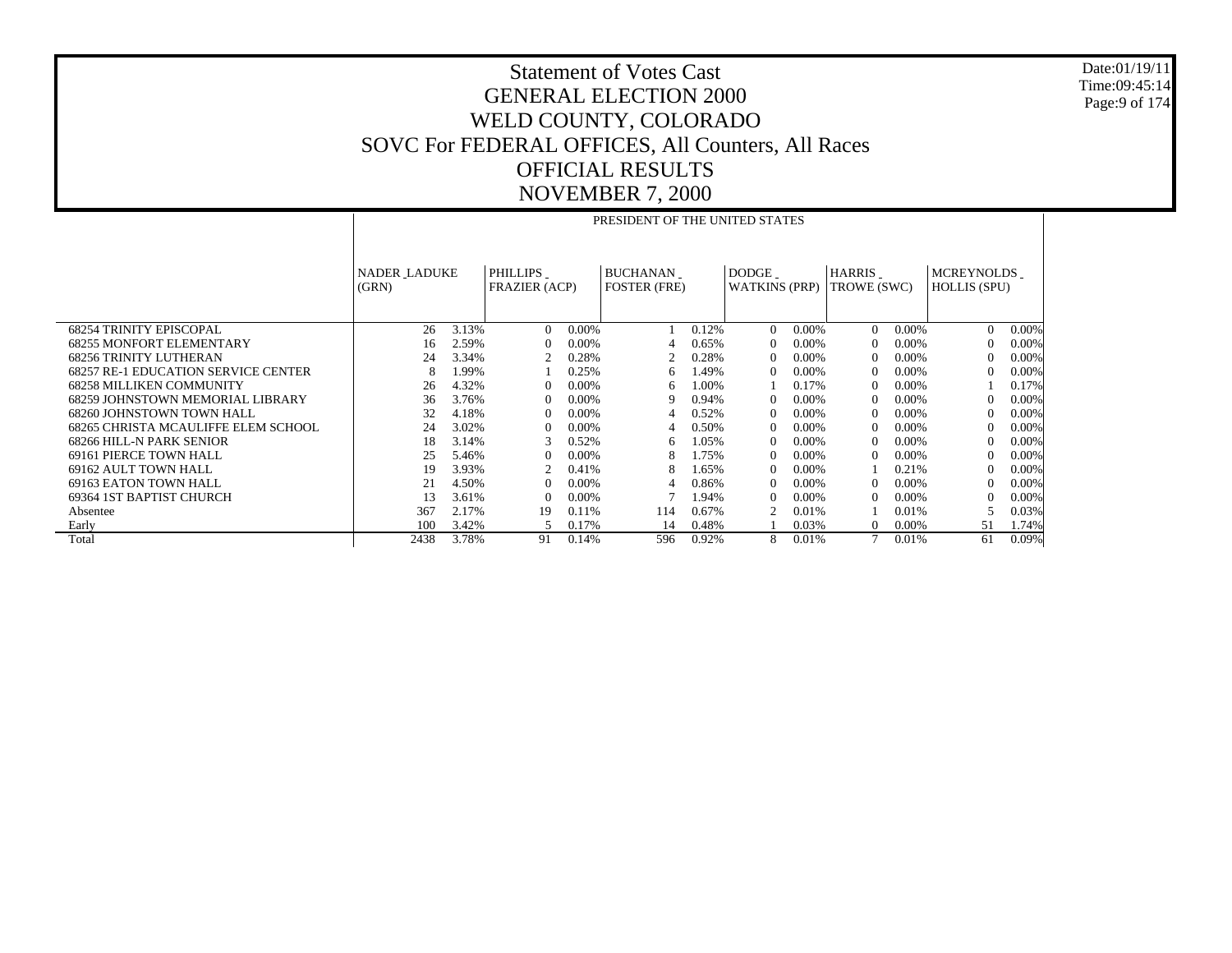US REPRESENTATIVE

JURISDICTION WIDE 11301 FT LUPTON FIRE STATION 11302 ST WILLIAM'S CATH 11303 FT LUPTON CITY HALL 11304 CRANE CRT COMM BLD 11305 BUTLER ELEM SCHOOL 11306 DACONO FIRE STATION 11307 DACONO TOWN HALL 11308 ERIE HIGH SCHOOL 11309 ERIE TOWN HALL 18210 MEAD TOWN HALL 18211 PLATTEVILLE TOWN HALL 18212 PLATTEVILLE BAPTIST 18213 FIRESTONE TOWN HALL 18214 FREDERICK TOWN HALL 18215 DEL CAMINO FIRE STATION 18227 MEAD ELEM SCHOOL 19116 NUNN COMMUNITY CNT 19117 GROVER FIRE HALL 19118 PRAIRIE HIGH SCHOOL 19119 BRIGGSDALE HIGH SC 19120 GILL LIONS COMM BL 19121 KERSEY SENIOR HALL 19122 KERSEY TOWN HALL 19323 HUDSON TOWN HALL 19324 KEENESBURG FIRE HALL 19325 ROGGEN FIRE HOUSE 19326 AFTER GLOWS SENIOR 60101 FRIENDLY VILL CLUB 60102 BILLIE MARTINEZ ELEM SCHOOL 60103 GREELEY REC CENTER 60104 FRANKLIN SCH LIB 60105 MADISON ELEM SCHOOL 60106 GLORIA CHRISTI CHURCH 60107 MAPLEWOOD SCHOOL 60108 1ST UNITED METHODIST 60109 1ST CHRISTIAN CHURCH 60111 EDUCATION SERVICES 60112 JEFFERSON ELEM SCHOOL Reg. Voters Total Votes BOB SCHAFFER (REP) | DAN SEWELL WARD | KORDON L BAKER (NLP) (LIB) LESLIE J HANKS (ACP) 835 461 356 77.22% 35 7.59% 32 6.94% 36 7.81% 889 453 306 67.55% 61 13.47% 41 9.05% 45 9.93% 916 434 267 61.52% 64 14.75% 47 10.83% 55 12.67% 769 380 309 81.32% 28 7.37% 24 6.32% 18 4.74% 912 408 329 80.64% 30 7.35% 24 5.88% 24 5.88% 766 362 264 72.93% 37 10.22% 35 9.67% 26 7.18% 719 368 259 70.38% 45 12.23% 31 8.42% 33 8.97% 884 460 268 58.26% 67 14.57% 87 18.91% 34 7.39% 1067 567 462 81.48% 33 5.82% 46 8.11% 25 4.41% 1117 670 546 81.49% 46 6.87% 49 7.31% 26 3.88% 961 530 408 76.98% 46 8.68% 41 7.74% 33 6.23% 574 317 251 79.18% 23 7.26% 23 7.26% 17 5.36% 772 454 333 73.35% 43 9.47% 47 10.35% 27 5.95% 1279 731 534 73.05% 80 10.94% 69 9.44% 44 6.02% 1901 949 736 77.56% 72 7.59% 90 9.48% 49 5.16% 905 483 407 84.27% 35 7.25% 22 4.55% 17 3.52% 623 402 337 83.83% 23 5.72% 25 6.22% 16 3.98% 359 199 185 92.96% 6 3.02% 6 3.02% 1 0.50% 294 179 171 95.53% 2 1.12% 3 1.68% 2 1.12% 234 136 125 91.91% 5 3.68% 3 2.21% 3 2.21% 1223 697 606 86.94% 35 5.02% 31 4.45% 24 3.44% 646 369 323 87.53% 13 3.52% 14 3.79% 19 5.15% 691 400 355 88.75% 17 4.25% 16 4.00% 12 3.00% 1413 731 601 82.22% 51 6.98% 47 6.43% 30 4.10% 946 511 418 81.80% 34 6.65% 36 7.05% 23 4.50% 335 201 182 90.55% 6 2.99% 9 4.48% 4 1.99% 1412 705 502 71.21% 85 12.06% 65 9.22% 50 7.09% 914 458 341 74.45% 46 10.04% 35 7.64% 34 7.42% 705 290 166 57.24% 57 19.66% 34 11.72% 27 9.31% 679 201 117 58.21% 37 18.41% 27 13.43% 19 9.45% 645 261 203 77.78% 22 8.43% 20 7.66% 14 5.36% 594 282 207 73.40% 34 12.06% 19 6.74% 21 7.45% 917 408 312 76.47% 37 9.07% 29 7.11% 20 4.90% 719 336 239 71.13% 45 13.39% 31 9.23% 17 5.06% 721 279 189 67.74% 28 10.04% 44 15.77% 15 5.38% 527 236 187 79.24% 25 10.59% 15 6.36% 7 2.97% 698 276 179 64.86% 43 15.58% 32 11.59% 20 7.25% 411 167 81 48.50%24 14.37% 37 22.16% 24 14.37%

Date:01/19/11Time:09:45:14Page:10 of 174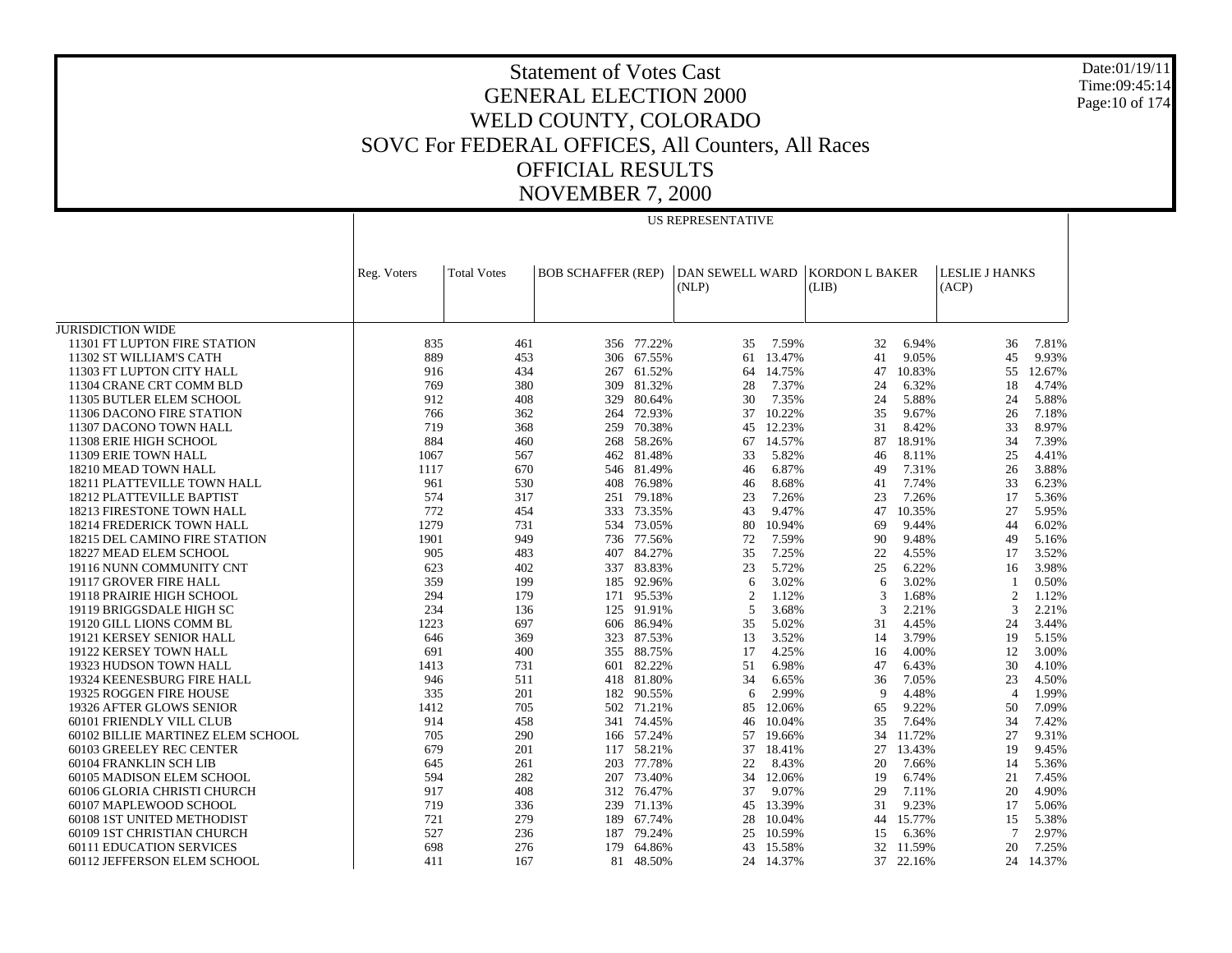Date:01/19/11 Time:09:45:14 Page:11 of 174

### Statement of Votes Cast GENERAL ELECTION 2000 WELD COUNTY, COLORADO SOVC For FEDERAL OFFICES, All Counters, All Races OFFICIAL RESULTS NOVEMBER 7, 2000

|                                                                 |              |                    |                           |                  | <b>US REPRESENTATIVE</b> |                |                       |                |                       |                |
|-----------------------------------------------------------------|--------------|--------------------|---------------------------|------------------|--------------------------|----------------|-----------------------|----------------|-----------------------|----------------|
|                                                                 |              |                    |                           |                  |                          |                |                       |                |                       |                |
|                                                                 |              |                    |                           |                  |                          |                |                       |                |                       |                |
|                                                                 | Reg. Voters  | <b>Total Votes</b> | <b>BOB SCHAFFER (REP)</b> |                  | <b>DAN SEWELL WARD</b>   |                | <b>KORDON L BAKER</b> |                | <b>LESLIE J HANKS</b> |                |
|                                                                 |              |                    |                           |                  | (NLP)                    |                | (LIB)                 |                | (ACP)                 |                |
|                                                                 |              |                    |                           |                  |                          |                |                       |                |                       |                |
|                                                                 |              |                    |                           |                  |                          |                |                       |                |                       |                |
| 60113 WESTERN HILLS FIRE                                        | 1002         | 464                | 365                       | 78.66%           | 29                       | 6.25%          | 42                    | 9.05%          | 22                    | 4.74%          |
| 60114 OUR SAVIORS LUTHERAN                                      | 966          | 455                | 339                       | 74.51%           | 38                       | 8.35%          | 59                    | 12.97%         | 11                    | 2.42%          |
| 60116 FRASIER HALL                                              | 515          | 224                | 130                       | 58.04%           | 27                       | 12.05%         | 52                    | 23.21%         | 11                    | 4.91%          |
| 60317 UNC CNTR MAIN LEVL                                        | 1064         | 447                |                           | 276 61.74%       | 57                       | 12.75%         | 67                    | 14.99%         | 42                    | 9.40%          |
| 60318 THE VILLA                                                 | 493          | 200                | 124                       | 62.00%           | 33                       | 16.50%         | 25                    | 12.50%         | 17                    | 8.50%          |
| 60319 BETHEL BAPTIST CHURCH                                     | 756          | 356                | 289                       | 81.18%           | 21                       | 5.90%          | 31                    | 8.71%          | 6                     | 1.69%          |
| 60320 JACKSON SCHOOL                                            | 509          | 251                |                           | 179 71.31%       | 31                       | 12.35%         | 26                    | 10.36%         | 9                     | 3.59%          |
| 60321 ODD FELLOWS HALL                                          | 881          | 347                | 252                       | 72.62%           | 30                       | 8.65%          | 36                    | 10.37%         | 26                    | 7.49%          |
| 60322 GARDEN CITY TOWN HALL                                     | 405          | 184                | 145                       | 78.80%           | 19                       | 10.33%         | 9                     | 4.89%          | 10                    | 5.43%          |
| 60323 BONNELL TOWER LOUNGE                                      | 1033         | 448                | 331                       | 73.88%           | 45                       | 10.04%         | 35                    | 7.81%          | 35                    | 7.81%          |
| 60324 GREELEY MALL                                              | 668          | 294                | 202                       | 68.71%           | 32                       | 10.88%         | 34                    | 11.56%         | 26                    | 8.84%          |
| 60325 JOHN EVANS JR HIGH                                        | 438          | 193                | 131                       | 67.88%           | 22                       | 11.40%         | 23                    | 11.92%         | 16                    | 8.29%          |
| 60326 DOS RIOS ELEM SCHOOL                                      | 1157         | 554                | 426                       | 76.90%           | 45                       | 8.12%          | 42                    | 7.58%          | 40                    | 7.22%          |
| 60327 CENTENNIAL SCHOOL                                         | 1395         | 693                | 531                       | 76.62%           | 65                       | 9.38%          | 48                    | 6.93%          | 45                    | 6.49%          |
| 60328 EVANS COMMUNITY COMPLEX                                   | 757          | 355                | 266                       | 74.93%           | 27                       | 7.61%          | 35                    | 9.86%          | 24                    | 6.76%          |
| 60329 SHEPHERD OF VALLEY                                        | 485          | 273                | 221                       | 80.95%           | 20                       | 7.33%          | 12                    | 4.40%          | 16                    | 5.86%          |
| 60330 LA SALLE SENIOR CENTER                                    | 332          | 185                | 126                       | 68.11%           | 25                       | 13.51%         | 19                    | 10.27%         | 15                    | 8.11%          |
| 68131 WINDSOR HIGH SCHOOL                                       | 1157         | 604                | 499                       | 82.62%           | 48                       | 7.95%          | 34                    | 5.63%          | 15                    | 2.48%          |
| <b>68132 FAITH UNITED CHURCH</b>                                | 903          | 502                | 406                       | 80.88%           | 25                       | 4.98%          | 43                    | 8.57%          | 28                    | 5.58%          |
| <b>68133 SEVERANCE FIRE STATION</b>                             | 933          | 575                | 496                       | 86.26%           | 28                       | 4.87%          | 33                    | 5.74%          | 15                    | 2.61%          |
| 68134 EATON MIDDLE SCHOOL                                       | 915          | 493                | 441                       | 89.45%           | 17                       | 3.45%          | 18                    | 3.65%          | 17                    | 3.45%          |
| 68135 EATON HIGH SCHOOL                                         | 645          | 298                | 246                       | 82.55%           | 21                       | 7.05%          | 21                    | 7.05%          | 10                    | 3.36%          |
| 68136 N WELD WATER DIST                                         | 430          | 231                | 204                       | 88.31%           | 11                       | 4.76%          | $7\phantom{.0}$       | 3.03%          | 8                     | 3.46%          |
| 68167 SKYVIEW ELEM SCHOOL                                       | 1143         | 639                | 546                       | 85.45%           | 33                       | 5.16%          | 44                    | 6.89%          | 7                     | 1.10%          |
| 68237 WINDSOR PARK BLDG                                         | 1181         | 666                | 524                       | 78.68%           | 46                       | 6.91%          | 63                    | 9.46%          | 29                    | 4.35%          |
| <b>68238 TOZER ELEM SCHOOL</b>                                  | 1666         | 940                | 801                       | 85.21%           | 59                       | 6.28%          | 50                    | 5.32%          | 22                    | 2.34%          |
| 68239 NORTHRIDGE HIGH SCHOOL                                    | 1434         | 674                | 573                       | 85.01%           | 39                       | 5.79%          | 41                    | 6.08%          | 19                    | 2.82%          |
| 68240 SHEPERD OF HILLS LUTHERAN CHURCH                          | 867          | 418                | 329                       | 78.71%           | 37                       | 8.85%          | 29                    | 6.94%          | 20                    | 4.78%          |
| <b>68241 SHAWSHEEN SCHOOL</b>                                   | 710<br>1130  | 361                | 303<br>372                | 83.93%<br>80.87% | 19<br>38                 | 5.26%<br>8.26% | 22<br>32              | 6.09%<br>6.96% | 12<br>17              | 3.32%<br>3.70% |
| 68242 ASSEMBLY OF GOD CHURCH                                    |              | 460                |                           |                  | 39                       | 5.38%          |                       |                |                       | 3.03%          |
| 68243 AIMS COLLEGE CNTR<br><b>68244 ST PAULS CONGREGATIONAL</b> | 1655<br>1327 | 725<br>603         | 607<br>522                | 83.72%<br>86.57% | 38                       | 6.30%          | 51<br>29              | 7.03%<br>4.81% | 22<br>8               | 1.33%          |
| 68245 ST JOHNS UNITED CHURCH                                    | 1032         | 482                |                           | 433 89.83%       | 16                       | 3.32%          | 24                    | 4.98%          | $\overline{7}$        | 1.45%          |
| 68246 SCOTT SCHOOL                                              | 427          | 200                | 153                       | 76.50%           | 20                       | 10.00%         | 15                    | 7.50%          | 11                    | 5.50%          |
| 68247 ASSEMBLY OF GOD CHURCH                                    | 994          | 525                | 422                       | 80.38%           | 42                       | 8.00%          | 34                    | 6.48%          | 24                    | 4.57%          |
| 68249 COTTONWOOD PARK S.                                        | 732          | 347                | 275                       | 79.25%           | 29                       | 8.36%          | 23                    | 6.63%          | 14                    | 4.03%          |
| 68250 CENTENNIAL LIBRARY                                        | 625          | 282                | 219                       | 77.66%           | 27                       | 9.57%          | 21                    | 7.45%          | 8                     | 2.84%          |
| 68251 BRENTWOOD SCHOOL                                          | 827          | 386                |                           | 291 75.39%       | 42                       | 10.88%         | 33                    | 8.55%          | 18                    | 4.66%          |
| 68252 MEEKER SCHOOL                                             | 1159         | 541                | 428                       | 79.11%           | 41                       | 7.58%          | 41                    | 7.58%          | 20                    | 3.70%          |
|                                                                 |              |                    |                           |                  |                          |                |                       |                |                       |                |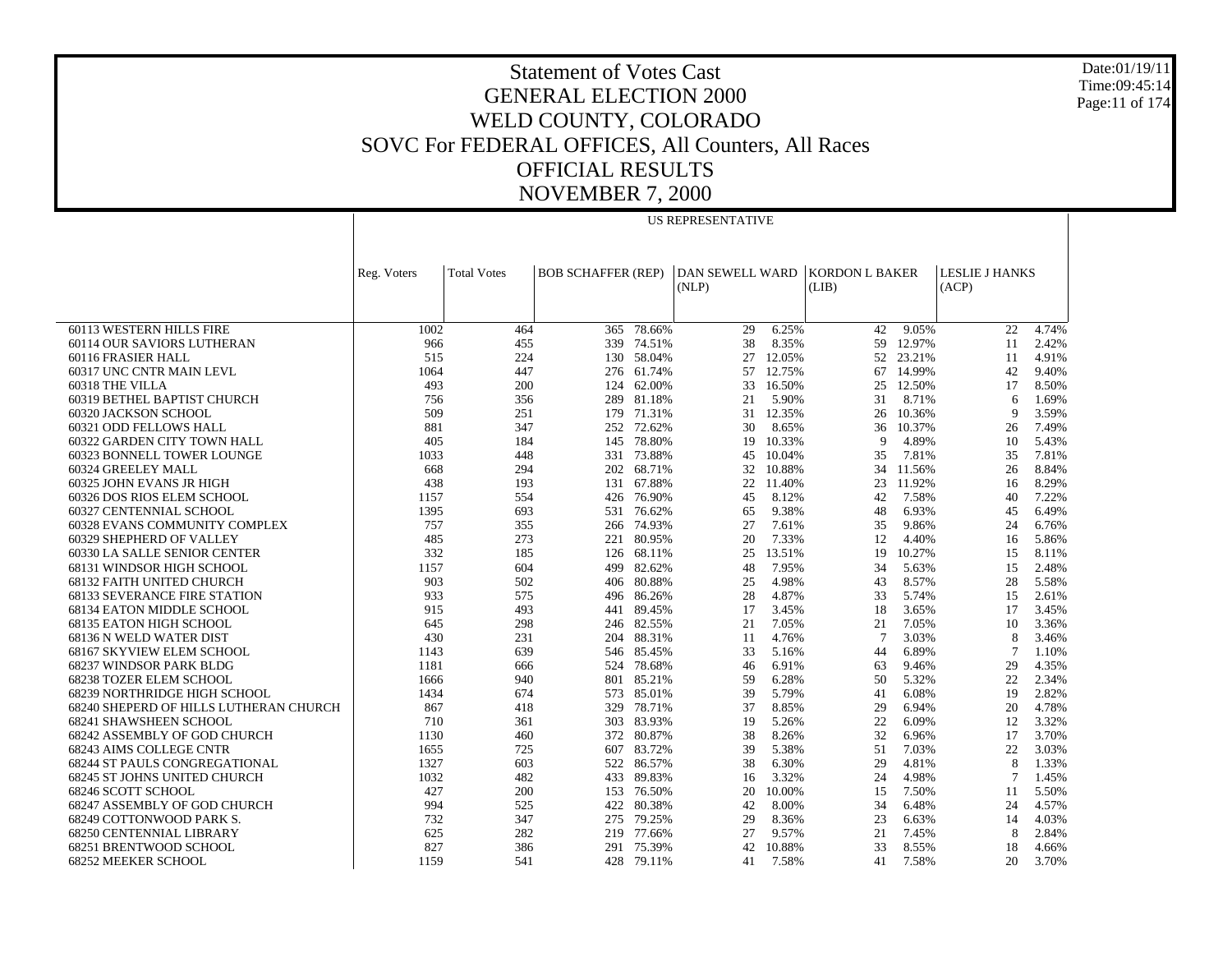Date:01/19/11 Time:09:45:14 Page:12 of 174

|                                            | US REPRESENTATIVE |                    |                           |        |                          |        |                                |       |                         |       |
|--------------------------------------------|-------------------|--------------------|---------------------------|--------|--------------------------|--------|--------------------------------|-------|-------------------------|-------|
|                                            | Reg. Voters       | <b>Total Votes</b> | <b>BOB SCHAFFER (REP)</b> |        | DAN SEWELL WARD<br>(NLP) |        | <b>KORDON L BAKER</b><br>(LIB) |       | LESLIE J HANKS<br>(ACP) |       |
| <b>68254 TRINITY EPISCOPAL</b>             | 1575              | 724                | 606                       | 83.70% | 44                       | 6.08%  | 44                             | 6.08% | 24                      | 3.31% |
| <b>68255 MONFORT ELEMENTARY</b>            | 1321              | 541                | 446                       | 82.44% | 29                       | 5.36%  | 44                             | 8.13% | 15                      | 2.77% |
| <b>68256 TRINITY LUTHERAN</b>              | 1355              | 663                | 552                       | 83.26% | 40                       | 6.03%  | 43                             | 6.49% | 25                      | 3.77% |
| <b>68257 RE-1 EDUCATION SERVICE CENTER</b> | 658               | 370                | 301                       | 81.35% | 35                       | 9.46%  | 18                             | 4.86% | 16                      | 4.32% |
| <b>68258 MILLIKEN COMMUNITY</b>            | 1006              | 517                | 391                       | 75.63% | 45                       | 8.70%  | 49                             | 9.48% | 30                      | 5.80% |
| 68259 JOHNSTOWN MEMORIAL LIBRARY           | 1756              | 852                | 711                       | 83.45% | 40                       | 4.69%  | 52                             | 6.10% | 42                      | 4.93% |
| 68260 JOHNSTOWN TOWN HALL                  | 1272              | 684                | 551                       | 80.56% | 52                       | 7.60%  | 43                             | 6.29% | 34                      | 4.97% |
| 68265 CHRISTA MCAULIFFE ELEM SCHOOL        | 1290              | 711                | 618                       | 86.92% | 36                       | 5.06%  | 34                             | 4.78% | 19                      | 2.67% |
| 68266 HILL-N PARK SENIOR                   | 1084              | 521                | 404                       | 77.54% | 43                       | 8.25%  | 35                             | 6.72% | 35                      | 6.72% |
| <b>69161 PIERCE TOWN HALL</b>              | 788               | 406                | 322                       | 79.31% | 41                       | 10.10% | 25                             | 6.16% | 18                      | 4.43% |
| 69162 AULT TOWN HALL                       | 789               | 438                | 350                       | 79.91% | 27                       | 6.16%  | 32                             | 7.31% | 26                      | 5.94% |
| 69163 EATON TOWN HALL                      | 803               | 433                | 373                       | 86.14% | 20                       | 4.62%  | 21                             | 4.85% | 16                      | 3.70% |
| 69364 IST BAPTIST CHURCH                   | 624               | 321                | 272                       | 84.74% | 18                       | 5.61%  | 18                             | 5.61% | 13                      | 4.05% |
| Absentee                                   | $\theta$          | 14787              | 12620                     | 85.35% | 850                      | 5.75%  | 742                            | 5.02% | 493                     | 3.33% |
| Early                                      | $\Omega$          | 2564               | 2075                      | 80.93% | 199                      | 7.76%  | 169                            | 6.59% | 108                     | 4.21% |
| Total                                      | 80041             | 57158              | 46076                     | 80.61% | 4220                     | 7.38%  | 3958                           | 6.92% | 2547                    | 4.46% |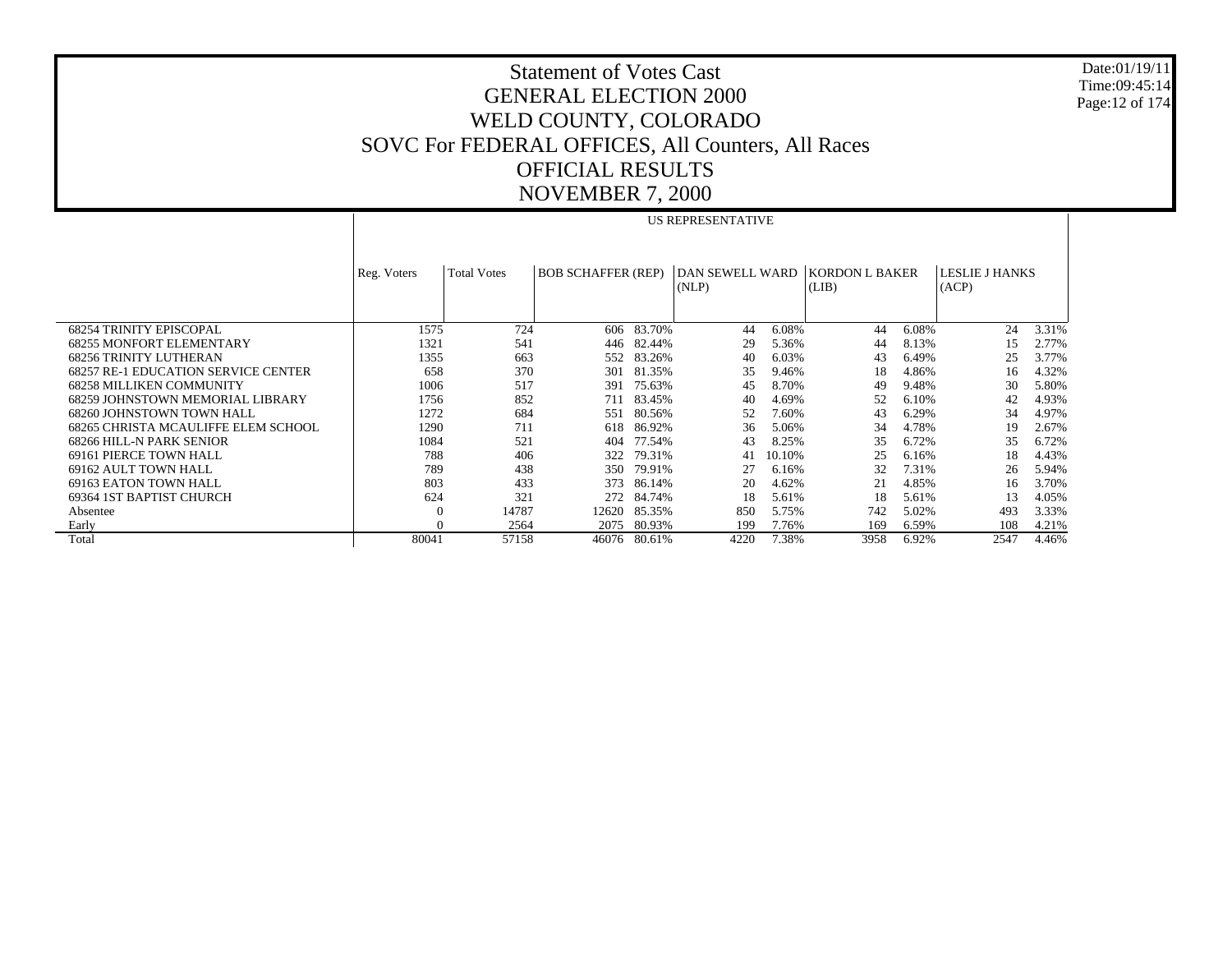Date:01/19/11 Time:09:45:14 Page:13 of 174

|                                                      | US<br><b>REPRESENTATIVE</b>    |                |
|------------------------------------------------------|--------------------------------|----------------|
|                                                      | Write-In Votes                 |                |
| <b>JURISDICTION WIDE</b>                             |                                |                |
| 11301 FT LUPTON FIRE STATION                         | 2                              | 0.43%          |
| 11302 ST WILLIAM'S CATH                              | 0                              | 0.00%          |
| 11303 FT LUPTON CITY HALL                            | $\mathbf{1}$                   | 0.23%          |
| 11304 CRANE CRT COMM BLD<br>11305 BUTLER ELEM SCHOOL | 1<br>$\mathbf{1}$              | 0.26%<br>0.25% |
| 11306 DACONO FIRE STATION                            | 0                              | 0.00%          |
| 11307 DACONO TOWN HALL                               | 0                              | 0.00%          |
| 11308 ERIE HIGH SCHOOL                               | 4                              | 0.87%          |
| 11309 ERIE TOWN HALL                                 | 1                              | 0.18%          |
| 18210 MEAD TOWN HALL                                 | 3                              | 0.45%          |
| 18211 PLATTEVILLE TOWN HALL                          | 2                              | 0.38%          |
| 18212 PLATTEVILLE BAPTIST                            | 3                              | 0.95%          |
| 18213 FIRESTONE TOWN HALL                            | $\overline{4}$                 | 0.88%          |
| 18214 FREDERICK TOWN HALL                            | $\overline{4}$                 | 0.55%          |
| 18215 DEL CAMINO FIRE STATION                        | 2                              | 0.21%          |
| 18227 MEAD ELEM SCHOOL                               | $\overline{c}$                 | 0.41%          |
| 19116 NUNN COMMUNITY CNT<br>19117 GROVER FIRE HALL   | $\mathbf{1}$<br>1              | 0.25%<br>0.50% |
| 19118 PRAIRIE HIGH SCHOOL                            | 1                              | 0.56%          |
| 19119 BRIGGSDALE HIGH SC                             | 0                              | 0.00%          |
| 19120 GILL LIONS COMM BL                             | $\mathbf{1}$                   | 0.14%          |
| 19121 KERSEY SENIOR HALL                             | 0                              | 0.00%          |
| 19122 KERSEY TOWN HALL                               | 0                              | 0.00%          |
| 19323 HUDSON TOWN HALL                               | $\overline{c}$                 | 0.27%          |
| 19324 KEENESBURG FIRE HALL                           | $\Omega$                       | 0.00%          |
| 19325 ROGGEN FIRE HOUSE                              | 0                              | 0.00%          |
| 19326 AFTER GLOWS SENIOR                             | 3                              | 0.43%          |
| 60101 FRIENDLY VILL CLUB                             | $\overline{c}$                 | 0.44%          |
| 60102 BILLIE MARTINEZ ELEM SCHOOL                    | 6                              | 2.07%          |
| 60103 GREELEY REC CENTER<br>60104 FRANKLIN SCH LIB   | $\mathbf{1}$<br>$\overline{c}$ | 0.50%          |
| 60105 MADISON ELEM SCHOOL                            | 1                              | 0.77%<br>0.35% |
| 60106 GLORIA CHRISTI CHURCH                          | 10                             | 2.45%          |
| 60107 MAPLEWOOD SCHOOL                               | 4                              | 1.19%          |
| 60108 1ST UNITED METHODIST                           | 3                              | 1.08%          |
| 60109 1ST CHRISTIAN CHURCH                           | $\mathbf{c}$                   | 0.85%          |
| <b>60111 EDUCATION SERVICES</b>                      | $\overline{c}$                 | 0.72%          |
| 60112 JEFFERSON ELEM SCHOOL                          | 1                              | 0.60%          |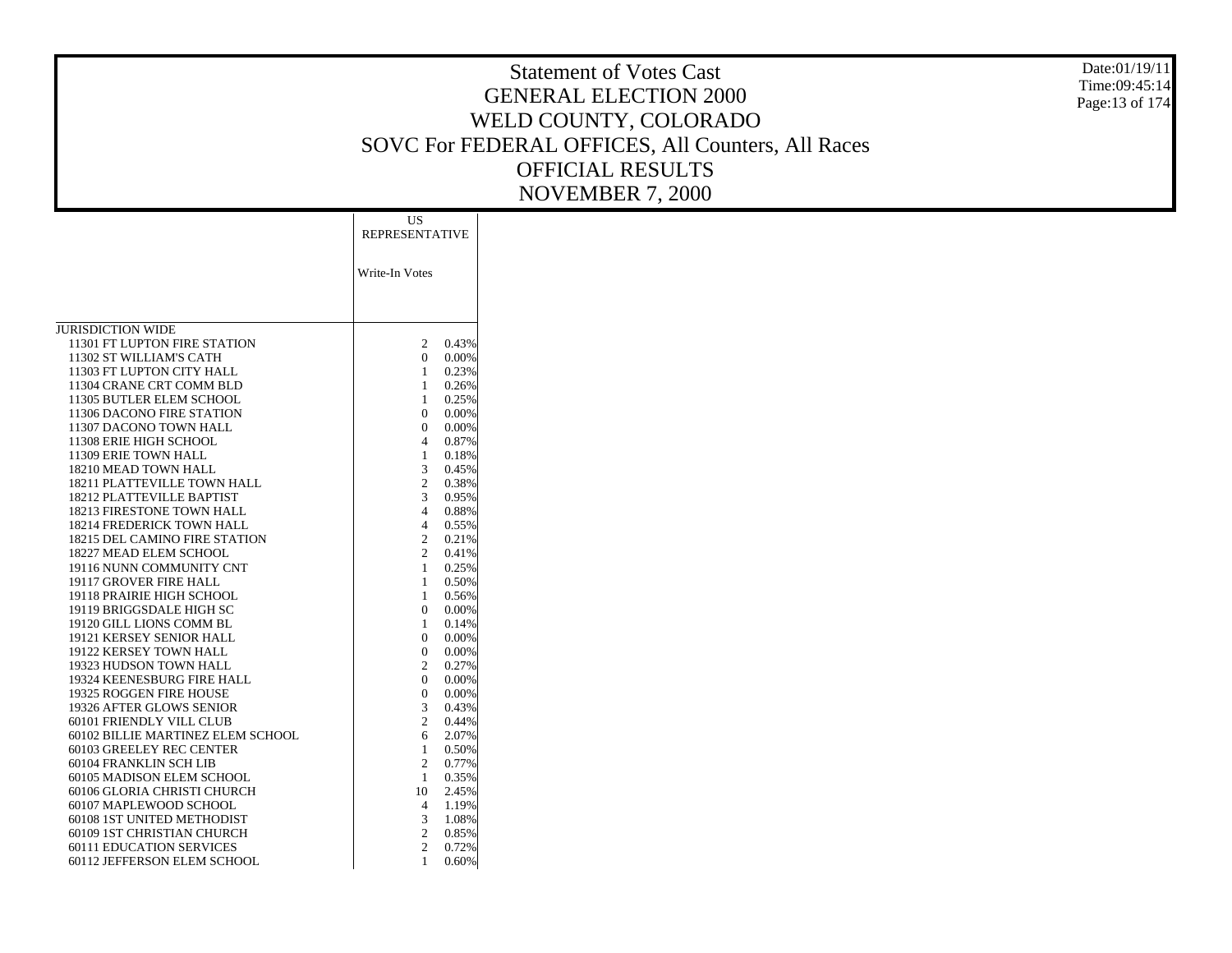Date:01/19/11 Time:09:45:14Page:14 of 174

|                                        | US                    |       |
|----------------------------------------|-----------------------|-------|
|                                        | <b>REPRESENTATIVE</b> |       |
|                                        |                       |       |
|                                        |                       |       |
|                                        | Write-In Votes        |       |
|                                        |                       |       |
|                                        |                       |       |
|                                        |                       |       |
| <b>60113 WESTERN HILLS FIRE</b>        | 6                     | 1.29% |
| 60114 OUR SAVIORS LUTHERAN             | 8                     | 1.76% |
| 60116 FRASIER HALL                     | $\overline{4}$        | 1.79% |
| 60317 UNC CNTR MAIN LEVL               | 5                     | 1.12% |
| 60318 THE VILLA                        | 1                     | 0.50% |
| 60319 BETHEL BAPTIST CHURCH            | 9                     | 2.53% |
| 60320 JACKSON SCHOOL                   | 6                     | 2.39% |
| 60321 ODD FELLOWS HALL                 | 3                     | 0.86% |
| 60322 GARDEN CITY TOWN HALL            | 1                     | 0.54% |
| 60323 BONNELL TOWER LOUNGE             | $\overline{c}$        | 0.45% |
| 60324 GREELEY MALL                     | $\mathbf{0}$          | 0.00% |
| 60325 JOHN EVANS JR HIGH               | $\mathbf{1}$          | 0.52% |
| 60326 DOS RIOS ELEM SCHOOL             | 1                     | 0.18% |
| 60327 CENTENNIAL SCHOOL                | 4                     | 0.58% |
| 60328 EVANS COMMUNITY COMPLEX          | 3                     | 0.85% |
| 60329 SHEPHERD OF VALLEY               | 4                     | 1.47% |
| 60330 LA SALLE SENIOR CENTER           | $\mathbf{0}$          | 0.00% |
| 68131 WINDSOR HIGH SCHOOL              | 8                     | 1.32% |
| 68132 FAITH UNITED CHURCH              | 0                     | 0.00% |
| <b>68133 SEVERANCE FIRE STATION</b>    | 3                     | 0.52% |
| 68134 EATON MIDDLE SCHOOL              | $\mathbf{0}$          | 0.00% |
| 68135 EATON HIGH SCHOOL                | $\mathbf{0}$          | 0.00% |
| 68136 N WELD WATER DIST                | 1                     | 0.43% |
| 68167 SKYVIEW ELEM SCHOOL              | 9                     | 1.41% |
| 68237 WINDSOR PARK BLDG                | 4                     | 0.60% |
| <b>68238 TOZER ELEM SCHOOL</b>         | 8                     | 0.85% |
| 68239 NORTHRIDGE HIGH SCHOOL           | $\overline{c}$        | 0.30% |
| 68240 SHEPERD OF HILLS LUTHERAN CHURCH | 3                     | 0.72% |
| 68241 SHAWSHEEN SCHOOL                 | 5                     | 1.39% |
| 68242 ASSEMBLY OF GOD CHURCH           | $\mathbf{1}$          | 0.22% |
| 68243 AIMS COLLEGE CNTR                | 6                     | 0.83% |
| <b>68244 ST PAULS CONGREGATIONAL</b>   | 6                     | 1.00% |
| 68245 ST JOHNS UNITED CHURCH           | $\overline{c}$        | 0.41% |
| 68246 SCOTT SCHOOL                     | 1                     | 0.50% |
| 68247 ASSEMBLY OF GOD CHURCH           | 3                     | 0.57% |
| 68249 COTTONWOOD PARK S.               | 6                     | 1.73% |
| <b>68250 CENTENNIAL LIBRARY</b>        | 7                     | 2.48% |
| 68251 BRENTWOOD SCHOOL                 | $\overline{c}$        | 0.52% |
| 68252 MEEKER SCHOOL                    | 11                    | 2.03% |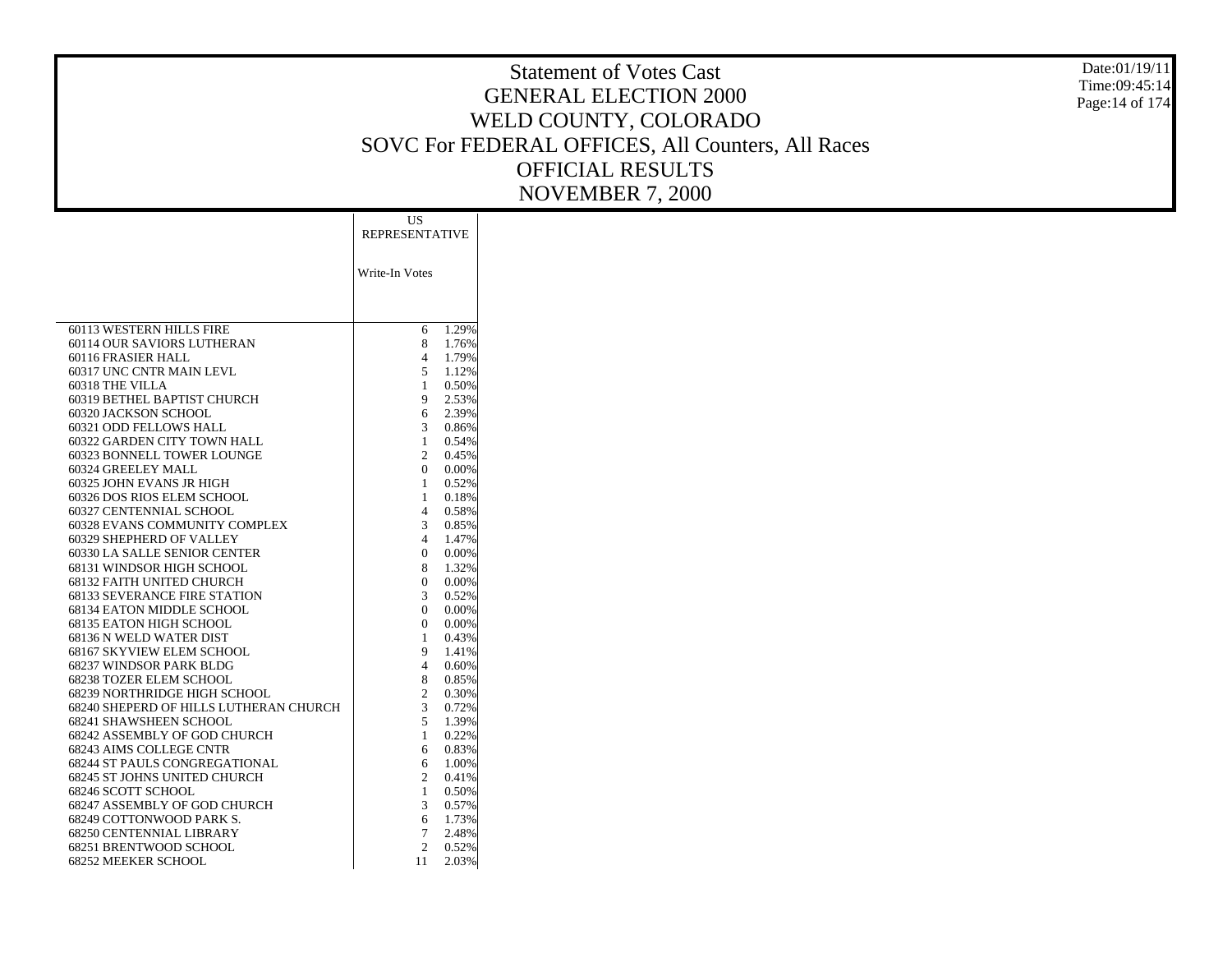Date:01/19/11 Time:09:45:14 Page:15 of 174

|                                     | US.                   |       |  |  |
|-------------------------------------|-----------------------|-------|--|--|
|                                     | <b>REPRESENTATIVE</b> |       |  |  |
|                                     |                       |       |  |  |
|                                     | Write-In Votes        |       |  |  |
|                                     |                       |       |  |  |
|                                     |                       |       |  |  |
|                                     |                       |       |  |  |
| <b>68254 TRINITY EPISCOPAL</b>      | 6                     | 0.83% |  |  |
| 68255 MONFORT ELEMENTARY            | 7                     | 1.29% |  |  |
| 68256 TRINITY LUTHERAN              | 3                     | 0.45% |  |  |
| 68257 RE-1 EDUCATION SERVICE CENTER | $\Omega$              | 0.00% |  |  |
| 68258 MILLIKEN COMMUNITY            | 2                     | 0.39% |  |  |
| 68259 JOHNSTOWN MEMORIAL LIBRARY    | 7                     | 0.82% |  |  |
| 68260 JOHNSTOWN TOWN HALL           | 4                     | 0.58% |  |  |
| 68265 CHRISTA MCAULIFFE ELEM SCHOOL | 4                     | 0.56% |  |  |
| 68266 HILL-N PARK SENIOR            | 4                     | 0.77% |  |  |
| 69161 PIERCE TOWN HALL              | $\Omega$              | 0.00% |  |  |
| 69162 AULT TOWN HALL                | 3                     | 0.68% |  |  |
| 69163 EATON TOWN HALL               | 3                     | 0.69% |  |  |
| 69364 1ST BAPTIST CHURCH            | $\Omega$              | 0.00% |  |  |
| Absentee                            | 82                    | 0.55% |  |  |
| Early                               | 13                    | 0.51% |  |  |
| Total                               | 357                   | 0.62% |  |  |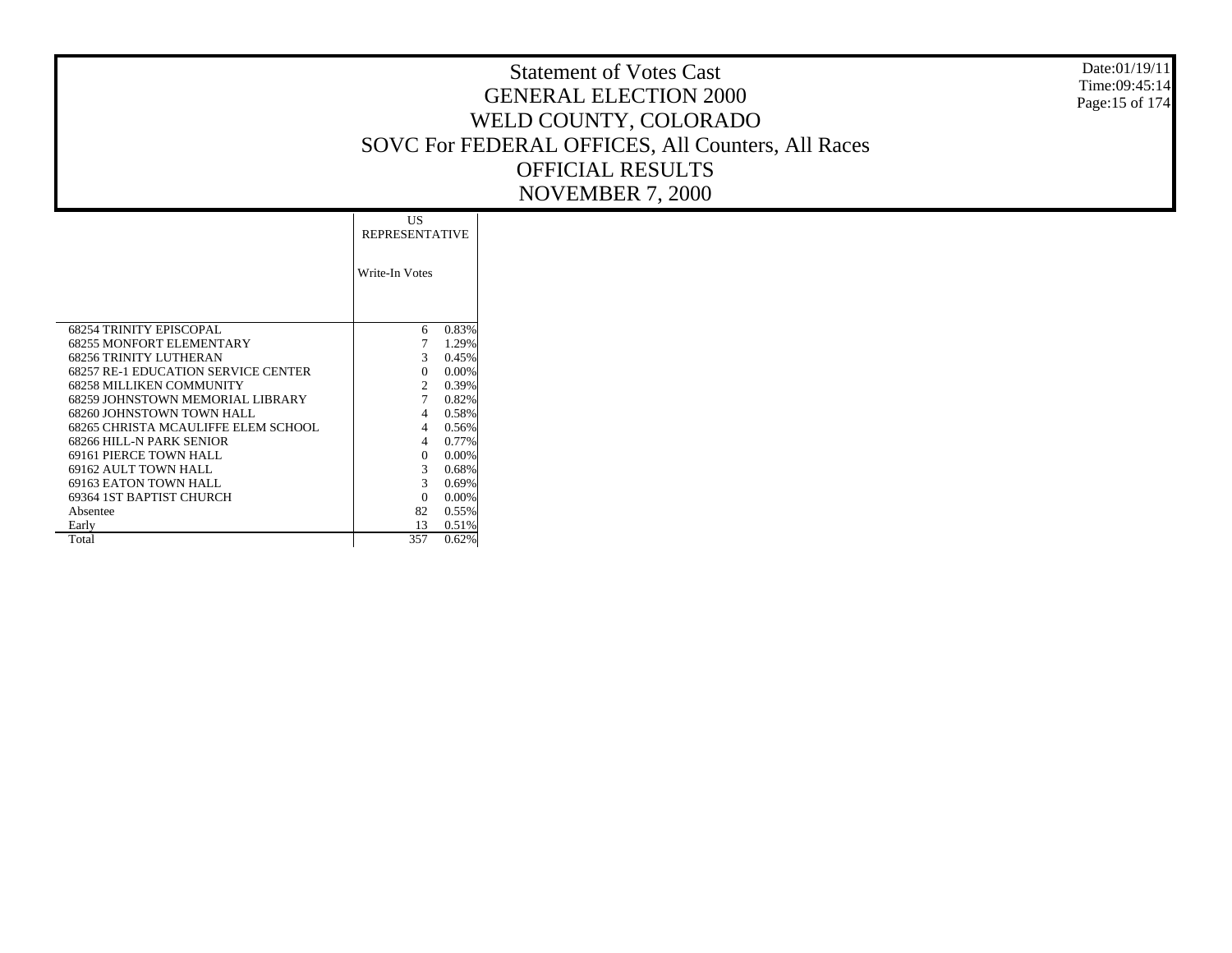JURISDICTION WIDE 11301 FT LUPTON FIRE STATION 11302 ST WILLIAM'S CATH 11303 FT LUPTON CITY HALL 11304 CRANE CRT COMM BLD 11305 BUTLER ELEM SCHOOL 11306 DACONO FIRE STATION 11307 DACONO TOWN HALL 11308 ERIE HIGH SCHOOL 11309 ERIE TOWN HALL 18210 MEAD TOWN HALL 18211 PLATTEVILLE TOWN HALL 18212 PLATTEVILLE BAPTIST 18213 FIRESTONE TOWN HALL 18214 FREDERICK TOWN HALL 18215 DEL CAMINO FIRE STATION 18227 MEAD ELEM SCHOOL 19116 NUNN COMMUNITY CNT 19117 GROVER FIRE HALL 19118 PRAIRIE HIGH SCHOOL 19119 BRIGGSDALE HIGH SC 19120 GILL LIONS COMM BL 19121 KERSEY SENIOR HALL 19122 KERSEY TOWN HALL 19323 HUDSON TOWN HALL 19324 KEENESBURG FIRE HALL 19325 ROGGEN FIRE HOUSE 19326 AFTER GLOWS SENIOR 60101 FRIENDLY VILL CLUB 60102 BILLIE MARTINEZ ELEM SCHOOL 60103 GREELEY REC CENTER 60104 FRANKLIN SCH LIB 60105 MADISON ELEM SCHOOL 60106 GLORIA CHRISTI CHURCH 60107 MAPLEWOOD SCHOOL 60108 1ST UNITED METHODIST 60109 1ST CHRISTIAN CHURCH 60111 EDUCATION SERVICES 60112 JEFFERSON ELEM SCHOOL Reg. Voters | Total Votes | DONETTA DAVIDSON (REP) ANTHONY MARTINEZ(DEM) CLYDE J HARKINS (ACP) CHERYL A BECKETT(NLP) SECRETARY OF STATE835 496 278 56.05% 168 33.87% 11 2.22% 13 2.62% 889 504 195 38.69% 256 50.79% 13 2.58% 18 3.57% 916 484 197 40.70% 253 52.27% 9 1.86% 5 1.03% 769 435 232 53.33% 189 43.45% 1 0.23% 4 0.92% 912 426 257 60.33% 150 35.21% 4 0.94% 5 1.17% 766 383 180 47.00% 166 43.34% 4 1.04% 7 1.83% 719 387 191 49.35% 154 39.79% 11 2.84% 7 1.81% 884 510 189 37.06% 258 50.59% 6 1.18% 14 2.75% 1067 604 372 61.59% 193 31.95% 8 1.32% 11 1.82% 1117 694 446 64.27% 203 29.25% 5 0.72% 13 1.87% 961 546 314 57.51% 197 36.08% 8 1.47% 9 1.65% 574 344 190 55.23% 135 39.24% 6 1.74% 2 0.58% 772 484 242 50.00% 191 39.46% 8 1.65% 10 2.07% 1279 790 421 53.29% 297 37.59% 20 2.53% 15 1.90% 1901 997 610 61.18% 294 29.49% 23 2.31% 22 2.21% 905 501 331 66.07% 133 26.55% 5 1.00% 13 2.59% 623 404 268 66.34% 91 22.52% 11 2.72% 8 1.98% 359 207 158 76.33% 39 18.84% 4 1.93% 1 0.48% 294 176 143 81.25% 29 16.48% 0 0.00% 1 0.57% 234 138 105 76.09% 26 18.84% 1 0.72% 3 2.17% 1223 700 506 72.29% 145 20.71% 18 2.57% 16 2.29% 646 374 275 73.53% 80 21.39% 6 1.60% 5 1.34% 691 415 312 75.18% 80 19.28% 3 0.72% 9 2.17% 1413 749 460 61.42% 228 30.44% 17 2.27% 10 1.34% 946 518 342 66.02% 135 26.06% 10 1.93% 8 1.54% 335 199 135 67.84% 49 24.62% 4 2.01% 3 1.51% 1412 735 371 50.48% 273 37.14% 16 2.18% 25 3.40% 914 471 232 49.26% 206 43.74% 8 1.70% 11 2.34% 705 326 111 34.05% 184 56.44% 3 0.92% 13 3.99% 679 234 70 29.91% 141 60.26% 8 3.42% 5 2.14% 645 281 140 49.82% 118 41.99% 4 1.42% 6 2.14% 594 290 141 48.62% 118 40.69% 3 1.03% 15 5.17% 917 440 234 53.18% 177 40.23% 6 1.36% 3 0.68% 719 357 163 45.66% 160 44.82% 6 1.68% 11 3.08% 721 309 140 45.31% 143 46.28% 5 1.62% 3 0.97% 527 250 142 56.80% 95 38.00% 3 1.20% 3 1.20% 698 298 137 45.97% 130 43.62% 7 2.35% 11 3.69% 411 185 50 27.03%114 61.62% 5 2.70% 6 3.24%

Date:01/19/11Time:09:45:14Page:16 of 174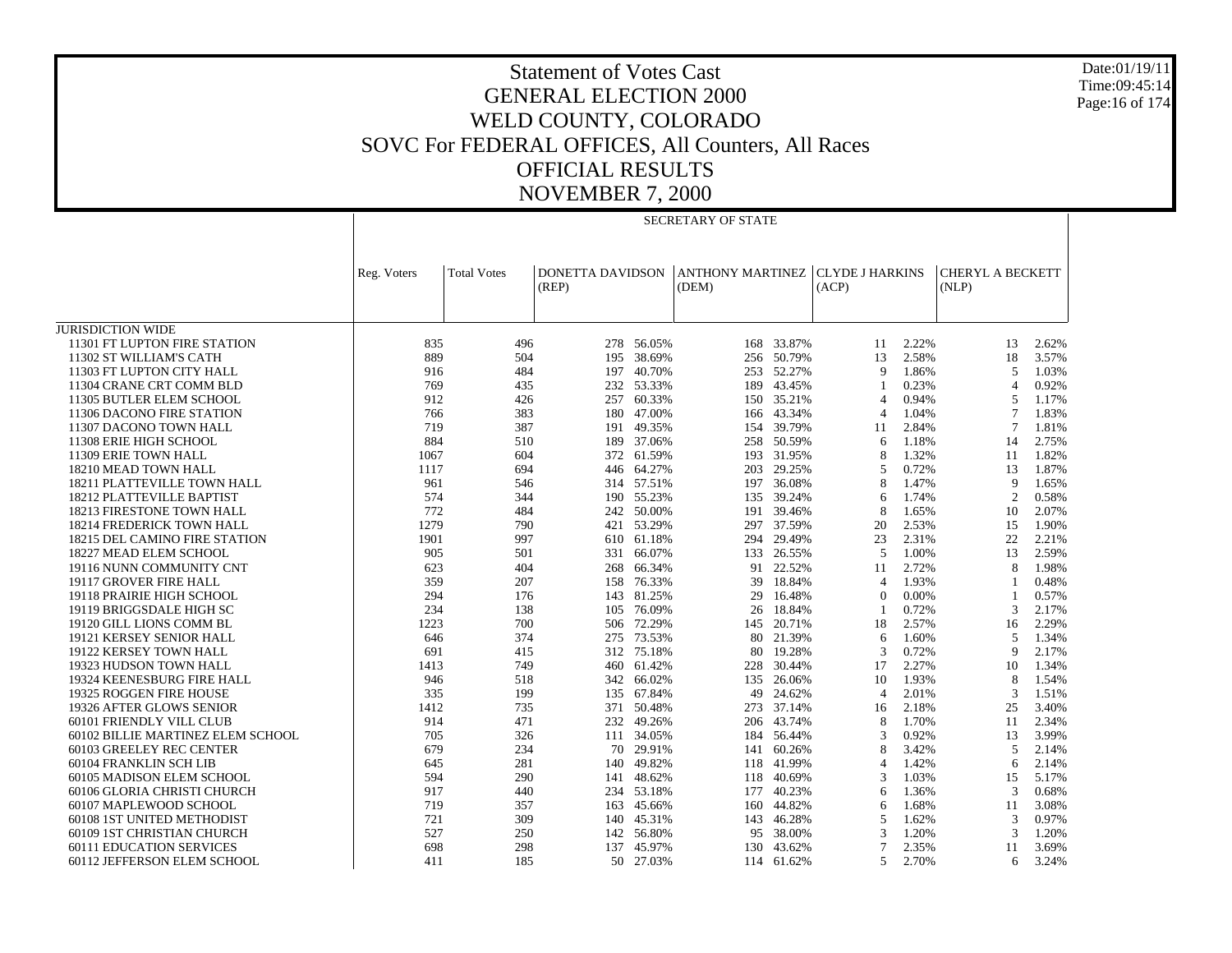Date:01/19/11 Time:09:45:14 Page:17 of 174

#### Statement of Votes Cast GENERAL ELECTION 2000 WELD COUNTY, COLORADO SOVC For FEDERAL OFFICES, All Counters, All Races OFFICIAL RESULTS NOVEMBER 7, 2000

|                                        | SECRETARY OF STATE |                    |                  |            |                         |            |                        |       |                         |       |
|----------------------------------------|--------------------|--------------------|------------------|------------|-------------------------|------------|------------------------|-------|-------------------------|-------|
|                                        |                    |                    |                  |            |                         |            |                        |       |                         |       |
|                                        |                    |                    |                  |            |                         |            |                        |       |                         |       |
|                                        |                    |                    |                  |            |                         |            |                        |       |                         |       |
|                                        | Reg. Voters        | <b>Total Votes</b> | DONETTA DAVIDSON |            | <b>ANTHONY MARTINEZ</b> |            | <b>CLYDE J HARKINS</b> |       | <b>CHERYL A BECKETT</b> |       |
|                                        |                    |                    | (REP)            |            | (DEM)                   |            | (ACP)                  |       | (NLP)                   |       |
|                                        |                    |                    |                  |            |                         |            |                        |       |                         |       |
| 60113 WESTERN HILLS FIRE               | 1002               | 483                | 295              | 61.08%     | 145                     | 30.02%     | 16                     | 3.31% | 9                       | 1.86% |
| 60114 OUR SAVIORS LUTHERAN             | 966                | 488                |                  | 260 53.28% | 197                     | 40.37%     | 5                      | 1.02% | 9                       | 1.84% |
| 60116 FRASIER HALL                     | 515                | 257                | 103              | 40.08%     | 123                     | 47.86%     | $\overline{4}$         | 1.56% | 5                       | 1.95% |
| 60317 UNC CNTR MAIN LEVL               | 1064               | 471                |                  | 200 42.46% | 217                     | 46.07%     | $\overline{7}$         | 1.49% | 13                      | 2.76% |
| 60318 THE VILLA                        | 493                | 210                | 88               | 41.90%     | 98                      | 46.67%     | 8                      | 3.81% | 3                       | 1.43% |
| 60319 BETHEL BAPTIST CHURCH            | 756                | 376                | 234              | 62.23%     | 129                     | 34.31%     | $\overline{2}$         | 0.53% | $\overline{2}$          | 0.53% |
| 60320 JACKSON SCHOOL                   | 509                | 259                | 128              | 49.42%     |                         | 112 43.24% | $\overline{2}$         | 0.77% | $\overline{7}$          | 2.70% |
| 60321 ODD FELLOWS HALL                 | 881                | 370                | 188              | 50.81%     | 153                     | 41.35%     | $\mathbf{1}$           | 0.27% | 7                       | 1.89% |
| 60322 GARDEN CITY TOWN HALL            | 405                | 201                |                  | 112 55.72% |                         | 76 37.81%  | $\overline{2}$         | 1.00% | 5                       | 2.49% |
| 60323 BONNELL TOWER LOUNGE             | 1033               | 471                |                  | 241 51.17% | 180                     | 38.22%     | 8                      | 1.70% | 18                      | 3.82% |
| 60324 GREELEY MALL                     | 668                | 314                | 134              | 42.68%     | 140                     | 44.59%     | 9                      | 2.87% | 11                      | 3.50% |
| 60325 JOHN EVANS JR HIGH               | 438                | 192                | 95               | 49.48%     | 75                      | 39.06%     | $\overline{4}$         | 2.08% | $\overline{4}$          | 2.08% |
| 60326 DOS RIOS ELEM SCHOOL             | 1157               | 587                | 313              | 53.32%     | 235                     | 40.03%     | 3                      | 0.51% | 19                      | 3.24% |
| 60327 CENTENNIAL SCHOOL                | 1395               | 725                |                  | 394 54.34% | 281                     | 38.76%     | 5                      | 0.69% | 16                      | 2.21% |
| 60328 EVANS COMMUNITY COMPLEX          | 757                | 379                | 191              | 50.40%     | 154                     | 40.63%     | 8                      | 2.11% | 8                       | 2.11% |
| 60329 SHEPHERD OF VALLEY               | 485                | 275                |                  | 156 56.73% | 109                     | 39.64%     | $\theta$               | 0.00% | $\overline{2}$          | 0.73% |
| 60330 LA SALLE SENIOR CENTER           | 332                | 195                | 90               | 46.15%     | 87                      | 44.62%     | $\overline{2}$         | 1.03% | 6                       | 3.08% |
| 68131 WINDSOR HIGH SCHOOL              | 1157               | 615                | 422              | 68.62%     | 155                     | 25.20%     | 9                      | 1.46% | 9                       | 1.46% |
| 68132 FAITH UNITED CHURCH              | 903                | 514                | 305              | 59.34%     |                         | 164 31.91% | $\overline{7}$         | 1.36% | 14                      | 2.72% |
| <b>68133 SEVERANCE FIRE STATION</b>    | 933                | 570                | 403              | 70.70%     | 136                     | 23.86%     | 11                     | 1.93% | 3                       | 0.53% |
| 68134 EATON MIDDLE SCHOOL              | 915                | 491                | 362              | 73.73%     |                         | 107 21.79% | 6                      | 1.22% | 3                       | 0.61% |
| 68135 EATON HIGH SCHOOL                | 645                | 302                | 201              | 66.56%     | 76                      | 25.17%     | 5                      | 1.66% | 5                       | 1.66% |
| 68136 N WELD WATER DIST                | 430                | 234                | 184              | 78.63%     | 41                      | 17.52%     | $\overline{0}$         | 0.00% | $\overline{4}$          | 1.71% |
| 68167 SKYVIEW ELEM SCHOOL              | 1143               | 650                | 429              | 66.00%     | 189                     | 29.08%     | $\mathbf{1}$           | 0.15% | 14                      | 2.15% |
| 68237 WINDSOR PARK BLDG                | 1181               | 682                | 415              | 60.85%     | 222                     | 32.55%     | 5                      | 0.73% | 14                      | 2.05% |
| 68238 TOZER ELEM SCHOOL                | 1666               | 969                | 659              | 68.01%     |                         | 250 25.80% | 15                     | 1.55% | 16                      | 1.65% |
| 68239 NORTHRIDGE HIGH SCHOOL           | 1434               | 683                | 451              | 66.03%     | 201                     | 29.43%     | $\overline{2}$         | 0.29% | 9                       | 1.32% |
| 68240 SHEPERD OF HILLS LUTHERAN CHURCH | 867                | 431                |                  | 249 57.77% |                         | 155 35.96% | 6                      | 1.39% | 11                      | 2.55% |
| 68241 SHAWSHEEN SCHOOL                 | 710                | 367                | 239              | 65.12%     | 107                     | 29.16%     | 3                      | 0.82% | 3                       | 0.82% |
| 68242 ASSEMBLY OF GOD CHURCH           | 1130               | 489                | 304              | 62.17%     | 159                     | 32.52%     | 6                      | 1.23% | 5                       | 1.02% |
| 68243 AIMS COLLEGE CNTR                | 1655               | 766                | 497              | 64.88%     | 237                     | 30.94%     | $\overline{2}$         | 0.26% | 11                      | 1.44% |
| <b>68244 ST PAULS CONGREGATIONAL</b>   | 1327               | 622                | 427              | 68.65%     | 179                     | 28.78%     | $\overline{2}$         | 0.32% | 5                       | 0.80% |
| 68245 ST JOHNS UNITED CHURCH           | 1032               | 492                | 357              | 72.56%     | 113                     | 22.97%     | $\overline{2}$         | 0.41% | $\overline{2}$          | 0.41% |
| 68246 SCOTT SCHOOL                     | 427                | 204                |                  | 111 54.41% | 81                      | 39.71%     | 3                      | 1.47% | 3                       | 1.47% |
| 68247 ASSEMBLY OF GOD CHURCH           | 994                | 555                | 326              | 58.74%     | 204                     | 36.76%     | 3                      | 0.54% | $\mathbf{3}$            | 0.54% |
| 68249 COTTONWOOD PARK S.               | 732                | 359                | 224              | 62.40%     |                         | 112 31.20% | 3                      | 0.84% | 9                       | 2.51% |
| <b>68250 CENTENNIAL LIBRARY</b>        | 625                | 298                | 164              | 55.03%     | 106                     | 35.57%     | $\mathbf{1}$           | 0.34% | 11                      | 3.69% |
| 68251 BRENTWOOD SCHOOL                 | 827                | 408                | 201              | 49.26%     | 164                     | 40.20%     | 9                      | 2.21% | 11                      | 2.70% |
| 68252 MEEKER SCHOOL                    | 1159               | 586                |                  | 336 57.34% |                         | 219 37.37% | $\overline{4}$         | 0.68% | 5                       | 0.85% |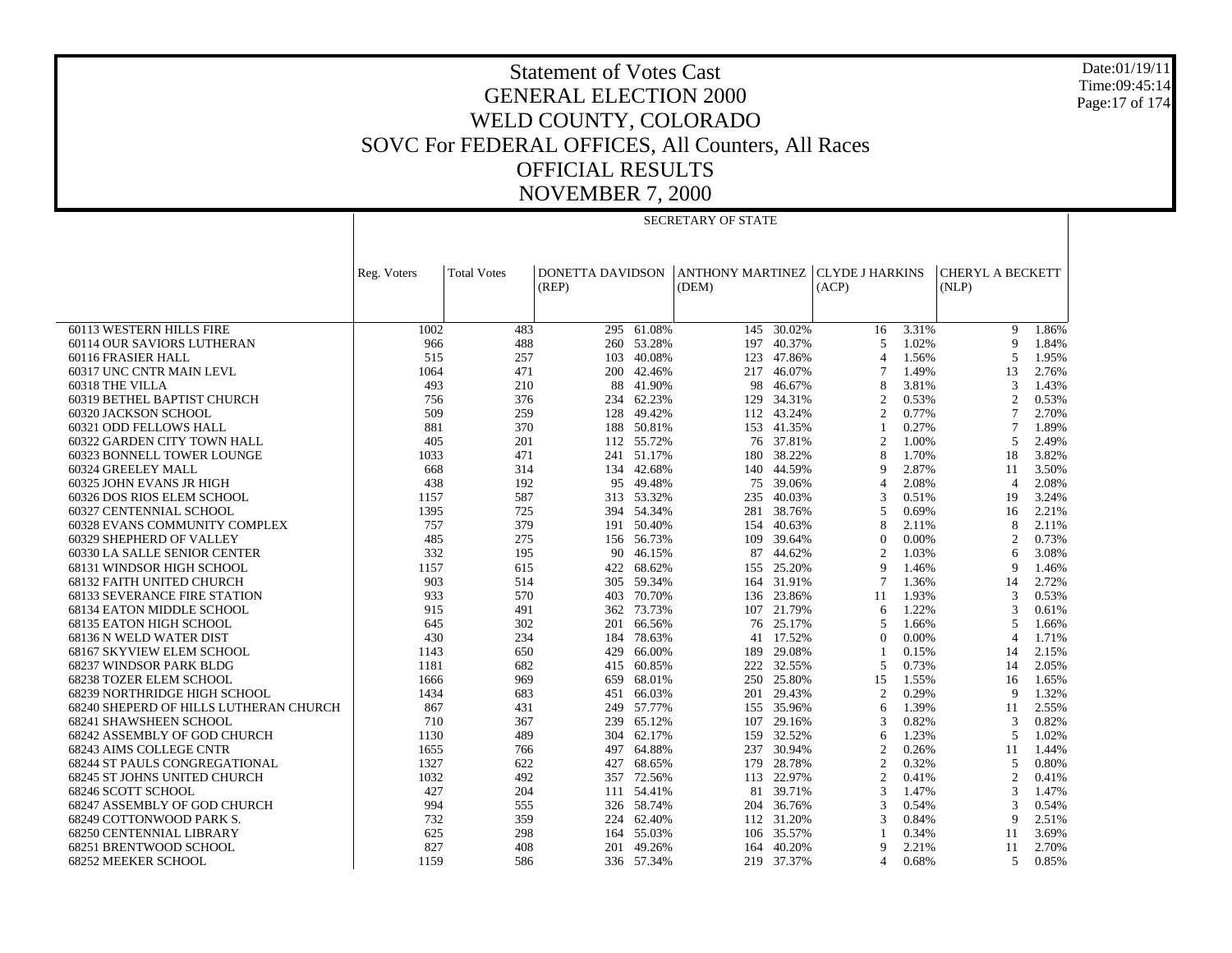Date:01/19/11 Time:09:45:14 Page:18 of 174

|                                            |             | <b>SECRETARY OF STATE</b> |                  |        |                                    |            |       |       |                         |       |  |
|--------------------------------------------|-------------|---------------------------|------------------|--------|------------------------------------|------------|-------|-------|-------------------------|-------|--|
|                                            |             |                           |                  |        |                                    |            |       |       |                         |       |  |
|                                            |             |                           |                  |        |                                    |            |       |       |                         |       |  |
|                                            | Reg. Voters | <b>Total Votes</b>        | DONETTA DAVIDSON |        | ANTHONY MARTINEZ   CLYDE J HARKINS |            |       |       | <b>CHERYL A BECKETT</b> |       |  |
|                                            |             |                           | (REP)            |        | (DEM)                              |            | (ACP) |       | (NLP)                   |       |  |
|                                            |             |                           |                  |        |                                    |            |       |       |                         |       |  |
|                                            |             |                           |                  |        |                                    |            |       |       |                         |       |  |
| <b>68254 TRINITY EPISCOPAL</b>             | 1575        | 770                       | 501              | 65.06% |                                    | 236 30.65% |       | 0.91% | 10                      | 1.30% |  |
| <b>68255 MONFORT ELEMENTARY</b>            | 1321        | 555                       | 363              | 65.41% | 159                                | 28.65%     |       | 0.72% | 10                      | 1.80% |  |
| <b>68256 TRINITY LUTHERAN</b>              | 1355        | 671                       | 429              | 63.93% | 206                                | 30.70%     | 12    | 1.79% | 6                       | 0.89% |  |
| <b>68257 RE-1 EDUCATION SERVICE CENTER</b> | 658         | 392                       | 223              | 56.89% | 147                                | 37.50%     |       | 1.02% | 10                      | 2.55% |  |
| <b>68258 MILLIKEN COMMUNITY</b>            | 1006        | 553                       | 288              | 52.08% | 207                                | 37.43%     | 16    | 2.89% | 15                      | 2.71% |  |
| 68259 JOHNSTOWN MEMORIAL LIBRARY           | 1756        | 877                       | 554              | 63.17% | 272                                | 31.01%     | 11    | 1.25% | 12                      | 1.37% |  |
| 68260 JOHNSTOWN TOWN HALL                  | 1272        | 718                       | 438              | 61.00% | 232                                | 32.31%     | 10    | 1.39% | 12                      | 1.67% |  |
| 68265 CHRISTA MCAULIFFE ELEM SCHOOL        | 1290        | 734                       | 498              | 67.85% | 195                                | 26.57%     |       | 0.54% |                         | 1.23% |  |
| 68266 HILL-N PARK SENIOR                   | 1084        | 543                       | 311              | 57.27% | 187                                | 34.44%     | 11    | 2.03% | 17                      | 3.13% |  |
| 69161 PIERCE TOWN HALL                     | 788         | 435                       | 241              | 55.40% | 157                                | 36.09%     |       | 1.84% | 11                      | 2.53% |  |
| 69162 AULT TOWN HALL                       | 789         | 456                       | 292              | 64.04% | 127                                | 27.85%     |       | 1.54% | 11                      | 2.41% |  |
| 69163 EATON TOWN HALL                      | 803         | 439                       | 331              | 75.40% | 86                                 | 19.59%     | 4     | 0.91% |                         | 1.14% |  |
| 69364 IST BAPTIST CHURCH                   | 624         | 331                       | 233              | 70.39% | 83                                 | 25.08%     |       | 1.51% |                         | 0.60% |  |
| Absentee                                   | $\bf{0}$    | 15759                     | 10680            | 67.77% | 4274                               | 27.12%     | 203   | 1.29% | 199                     | 1.26% |  |
| Early                                      | $\Omega$    | 2673                      | 1623             | 60.72% | 890                                | 33.30%     | 29    | 1.08% | 45                      | 1.68% |  |
| Total                                      | 80041       | 60087                     | 36773            | 61.20% | 19344                              | 32.19%     | 816   | 1.36% | 1032                    | 1.72% |  |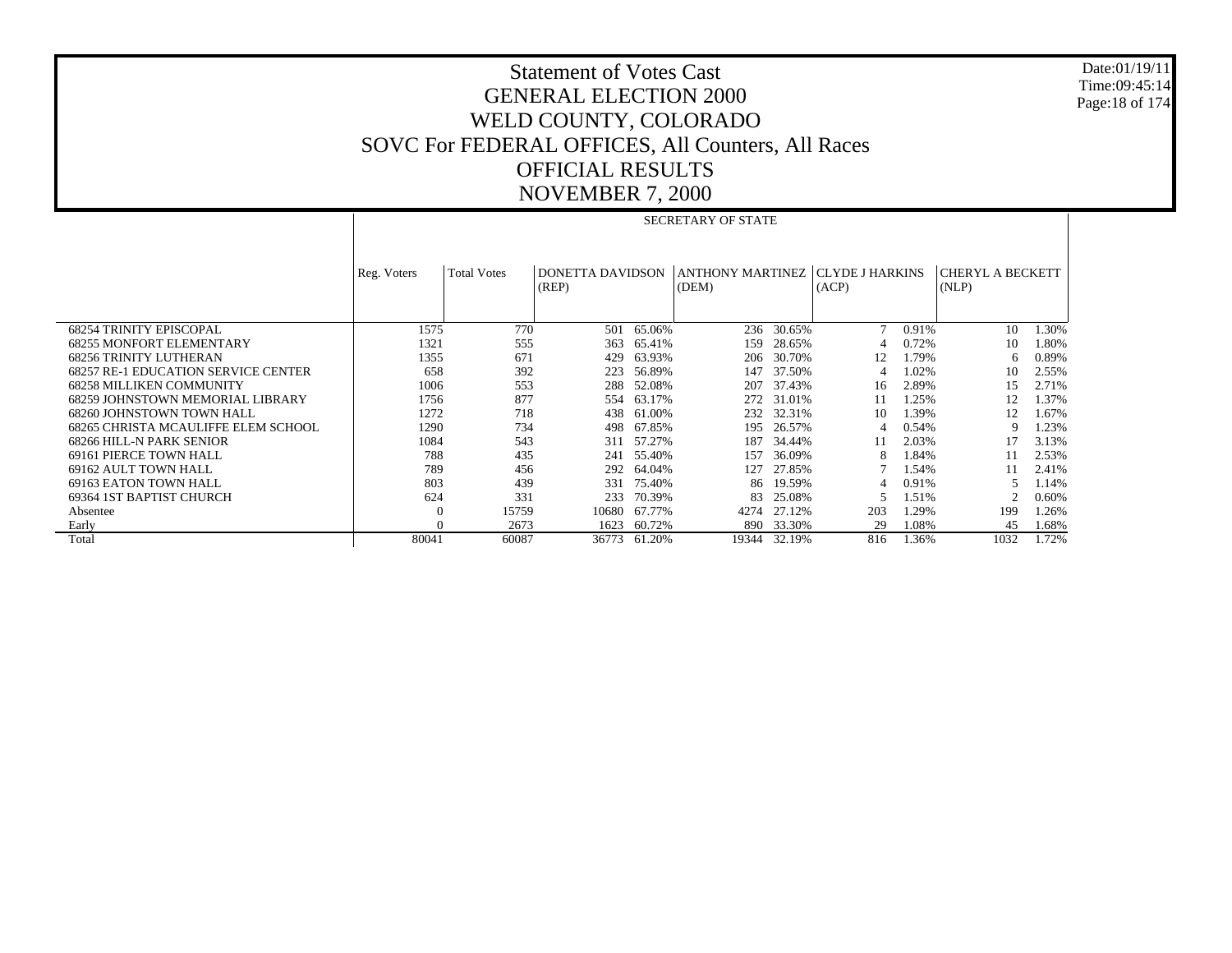Date:01/19/11 Time:09:45:14Page:19 of 174

|                                      |                                  |       | <b>SECRETARY OF STATE</b> |       |
|--------------------------------------|----------------------------------|-------|---------------------------|-------|
|                                      | <b>JOHANNA C FALLIS</b><br>(LIB) |       | PATRICIA BAKER<br>(REF)   |       |
| JURISDICTION WIDE                    |                                  |       |                           |       |
| 11301 FT LUPTON FIRE STATION         | 15                               | 3.02% | 11                        | 2.22% |
| 11302 ST WILLIAM'S CATH              | 16                               | 3.17% | 6                         | 1.19% |
| 11303 FT LUPTON CITY HALL            | 12                               | 2.48% | 8                         | 1.65% |
| 11304 CRANE CRT COMM BLD             | $\overline{4}$                   | 0.92% | 5                         | 1.15% |
| 11305 BUTLER ELEM SCHOOL             | 6                                | 1.41% | $\overline{4}$            | 0.94% |
| 11306 DACONO FIRE STATION            | 9                                | 2.35% | 17                        | 4.44% |
| 11307 DACONO TOWN HALL               | 12                               | 3.10% | 12                        | 3.10% |
| 11308 ERIE HIGH SCHOOL               | 33                               | 6.47% | 10                        | 1.96% |
| 11309 ERIE TOWN HALL                 | 11                               | 1.82% | 9                         | 1.49% |
| 18210 MEAD TOWN HALL                 | 14                               | 2.02% | 13                        | 1.87% |
| 18211 PLATTEVILLE TOWN HALL          | 12                               | 2.20% | 6                         | 1.10% |
| 18212 PLATTEVILLE BAPTIST            | 8                                | 2.33% | 3                         | 0.87% |
| <b>18213 FIRESTONE TOWN HALL</b>     | 20                               | 4.13% | 13                        | 2.69% |
| <b>18214 FREDERICK TOWN HALL</b>     | 26                               | 3.29% | 11                        | 1.39% |
| <b>18215 DEL CAMINO FIRE STATION</b> | 33                               | 3.31% | 15                        | 1.50% |
| 18227 MEAD ELEM SCHOOL               | 10                               | 2.00% | 9                         | 1.80% |
| 19116 NUNN COMMUNITY CNT             | 17                               | 4.21% | 9                         | 2.23% |
| 19117 GROVER FIRE HALL               | 3                                | 1.45% | $\overline{c}$            | 0.97% |
| 19118 PRAIRIE HIGH SCHOOL            | 2                                | 1.14% | $\mathbf{1}$              | 0.57% |
| 19119 BRIGGSDALE HIGH SC             | 3                                | 2.17% | $\boldsymbol{0}$          | 0.00% |
| 19120 GILL LIONS COMM BL             | $\overline{7}$                   | 1.00% | 8                         | 1.14% |
| 19121 KERSEY SENIOR HALL             | 3                                | 0.80% | 5                         | 1.34% |
| 19122 KERSEY TOWN HALL               | 9                                | 2.17% | $\overline{c}$            | 0.48% |
| 19323 HUDSON TOWN HALL               | 23                               | 3.07% | 11                        | 1.47% |
| 19324 KEENESBURG FIRE HALL           | 12                               | 2.32% | 11                        | 2.12% |
| 19325 ROGGEN FIRE HOUSE              | $\overline{4}$                   | 2.01% | 4                         | 2.01% |
| 19326 AFTER GLOWS SENIOR             | 21                               | 2.86% | 29                        | 3.95% |
| 60101 FRIENDLY VILL CLUB             | 9                                | 1.91% | 5                         | 1.06% |
| 60102 BILLIE MARTINEZ ELEM SCHOOL    | 5                                | 1.53% | 10                        | 3.07% |
| 60103 GREELEY REC CENTER             | $\overline{c}$                   | 0.85% | 8                         | 3.42% |
| 60104 FRANKLIN SCH LIB               | $\tau$                           | 2.49% | 6                         | 2.14% |
| 60105 MADISON ELEM SCHOOL            | 6                                | 2.07% | $\tau$                    | 2.41% |
| 60106 GLORIA CHRISTI CHURCH          | 8                                | 1.82% | 12                        | 2.73% |
| 60107 MAPLEWOOD SCHOOL               | 9                                | 2.52% | 8                         | 2.24% |
| 60108 1ST UNITED METHODIST           | 11                               | 3.56% | 7                         | 2.27% |
| 60109 1ST CHRISTIAN CHURCH           | 3                                | 1.20% | 4                         | 1.60% |
| <b>60111 EDUCATION SERVICES</b>      | $\overline{7}$                   | 2.35% | 6                         | 2.01% |
| 60112 JEFFERSON ELEM SCHOOL          | 7                                | 3.78% | 3                         | 1.62% |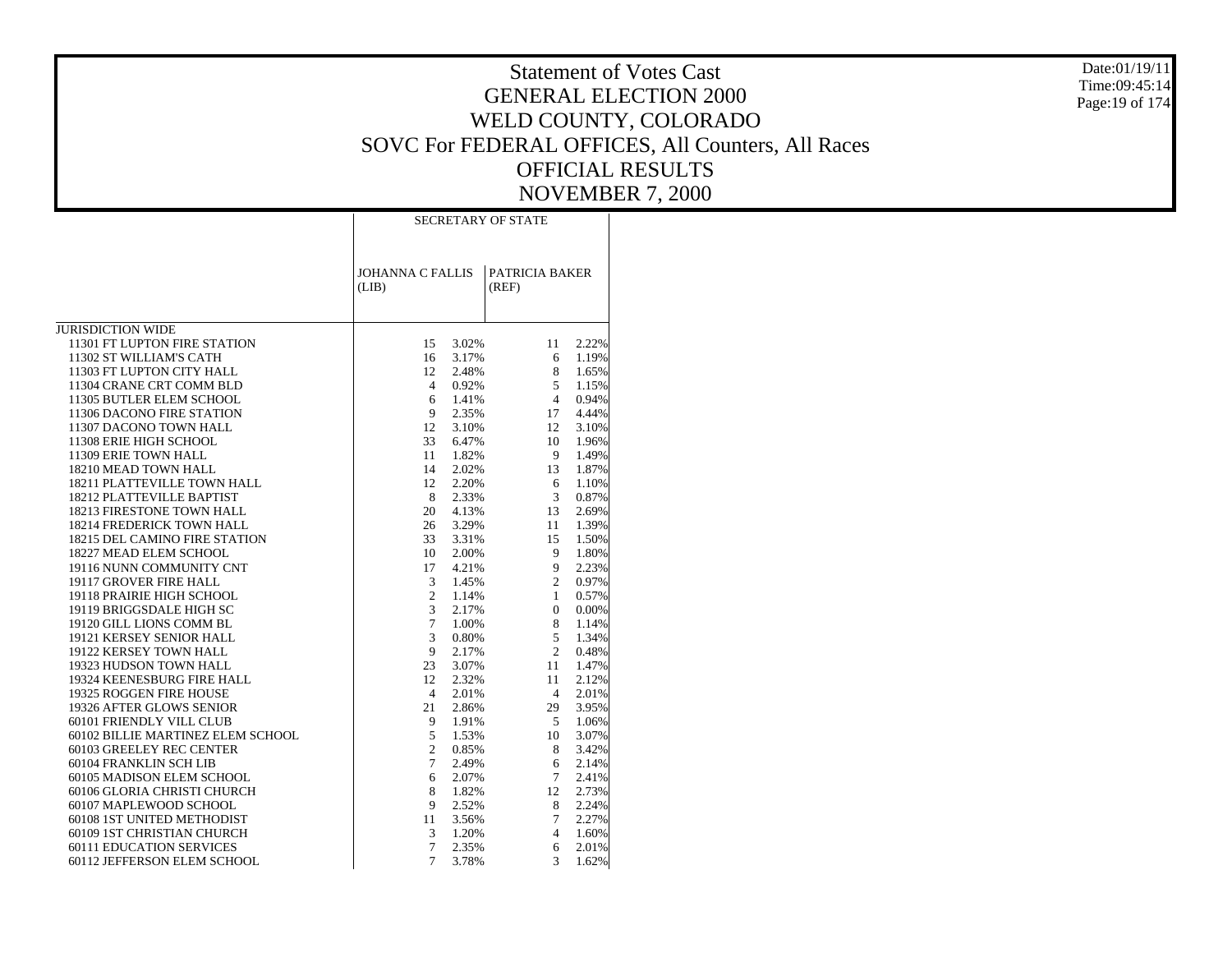Date:01/19/11 Time:09:45:14Page:20 of 174

|                                                          | <b>SECRETARY OF STATE</b>        |                |                         |                |  |  |  |
|----------------------------------------------------------|----------------------------------|----------------|-------------------------|----------------|--|--|--|
|                                                          | <b>JOHANNA C FALLIS</b><br>(LIB) |                | PATRICIA BAKER<br>(REF) |                |  |  |  |
|                                                          |                                  |                |                         |                |  |  |  |
| 60113 WESTERN HILLS FIRE                                 | 11                               | 2.28%          | $\tau$                  | 1.45%          |  |  |  |
| 60114 OUR SAVIORS LUTHERAN                               | 13                               | 2.66%          | 4                       | 0.82%          |  |  |  |
| 60116 FRASIER HALL                                       | 13                               | 5.06%          | 9                       | 3.50%          |  |  |  |
| 60317 UNC CNTR MAIN LEVL                                 | 27                               | 5.73%          | $\overline{7}$          | 1.49%          |  |  |  |
| 60318 THE VILLA                                          | 6                                | 2.86%          | 7                       | 3.33%          |  |  |  |
| 60319 BETHEL BAPTIST CHURCH                              | 8                                | 2.13%          | $\mathbf{1}$            | 0.27%          |  |  |  |
| 60320 JACKSON SCHOOL                                     | $\tau$                           | 2.70%          | 3                       | 1.16%          |  |  |  |
| 60321 ODD FELLOWS HALL                                   | 13                               | 3.51%          | 8                       | 2.16%          |  |  |  |
| 60322 GARDEN CITY TOWN HALL                              | 2                                | 1.00%          | 4                       | 1.99%          |  |  |  |
| 60323 BONNELL TOWER LOUNGE                               | 15                               | 3.18%          | 9                       | 1.91%          |  |  |  |
| 60324 GREELEY MALL                                       | 12                               | 3.82%          | 8                       | 2.55%          |  |  |  |
| 60325 JOHN EVANS JR HIGH                                 | 8                                | 4.17%          | 6                       | 3.13%          |  |  |  |
| 60326 DOS RIOS ELEM SCHOOL                               | 9                                | 1.53%          | 8                       | 1.36%          |  |  |  |
| 60327 CENTENNIAL SCHOOL<br>60328 EVANS COMMUNITY COMPLEX | 14<br>13                         | 1.93%<br>3.43% | 15<br>5                 | 2.07%<br>1.32% |  |  |  |
| 60329 SHEPHERD OF VALLEY                                 | 3                                | 1.09%          | 5                       | 1.82%          |  |  |  |
| 60330 LA SALLE SENIOR CENTER                             | 8                                | 4.10%          | $\overline{2}$          | 1.03%          |  |  |  |
| 68131 WINDSOR HIGH SCHOOL                                | 14                               | 2.28%          | 6                       | 0.98%          |  |  |  |
| 68132 FAITH UNITED CHURCH                                | 13                               | 2.53%          | 11                      | 2.14%          |  |  |  |
| <b>68133 SEVERANCE FIRE STATION</b>                      | $\tau$                           | 1.23%          | 10                      | 1.75%          |  |  |  |
| 68134 EATON MIDDLE SCHOOL                                | 5                                | 1.02%          | 8                       | 1.63%          |  |  |  |
| 68135 EATON HIGH SCHOOL                                  | 9                                | 2.98%          | 6                       | 1.99%          |  |  |  |
| 68136 N WELD WATER DIST                                  | 3                                | 1.28%          | $\overline{c}$          | 0.85%          |  |  |  |
| 68167 SKYVIEW ELEM SCHOOL                                | 14                               | 2.15%          | 3                       | 0.46%          |  |  |  |
| 68237 WINDSOR PARK BLDG                                  | 19                               | 2.79%          | $\overline{7}$          | 1.03%          |  |  |  |
| <b>68238 TOZER ELEM SCHOOL</b>                           | 17                               | 1.75%          | 12                      | 1.24%          |  |  |  |
| 68239 NORTHRIDGE HIGH SCHOOL                             | 9                                | 1.32%          | 11                      | 1.61%          |  |  |  |
| 68240 SHEPERD OF HILLS LUTHERAN CHURCH                   | 8                                | 1.86%          | $\overline{c}$          | 0.46%          |  |  |  |
| 68241 SHAWSHEEN SCHOOL                                   | 11                               | 3.00%          | 4                       | 1.09%          |  |  |  |
| 68242 ASSEMBLY OF GOD CHURCH                             | 10                               | 2.04%          | 5                       | 1.02%          |  |  |  |
| <b>68243 AIMS COLLEGE CNTR</b>                           | 9                                | 1.17%          | 10                      | 1.31%          |  |  |  |
| <b>68244 ST PAULS CONGREGATIONAL</b>                     | 8                                | 1.29%          | $\mathbf{1}$            | 0.16%          |  |  |  |
| 68245 ST JOHNS UNITED CHURCH                             | 10                               | 2.03%          | 8                       | 1.63%          |  |  |  |
| 68246 SCOTT SCHOOL                                       | 3                                | 1.47%          | 3                       | 1.47%          |  |  |  |
| 68247 ASSEMBLY OF GOD CHURCH                             | 13                               | 2.34%          | 6                       | 1.08%          |  |  |  |
| 68249 COTTONWOOD PARK S.                                 | 4                                | 1.11%          | 7                       | 1.95%          |  |  |  |
| <b>68250 CENTENNIAL LIBRARY</b>                          | 12                               | 4.03%          | $\overline{4}$          | 1.34%          |  |  |  |
| 68251 BRENTWOOD SCHOOL                                   | 13                               | 3.19%          | 10                      | 2.45%          |  |  |  |
| 68252 MEEKER SCHOOL                                      | 13                               | 2.22%          | 9                       | 1.54%          |  |  |  |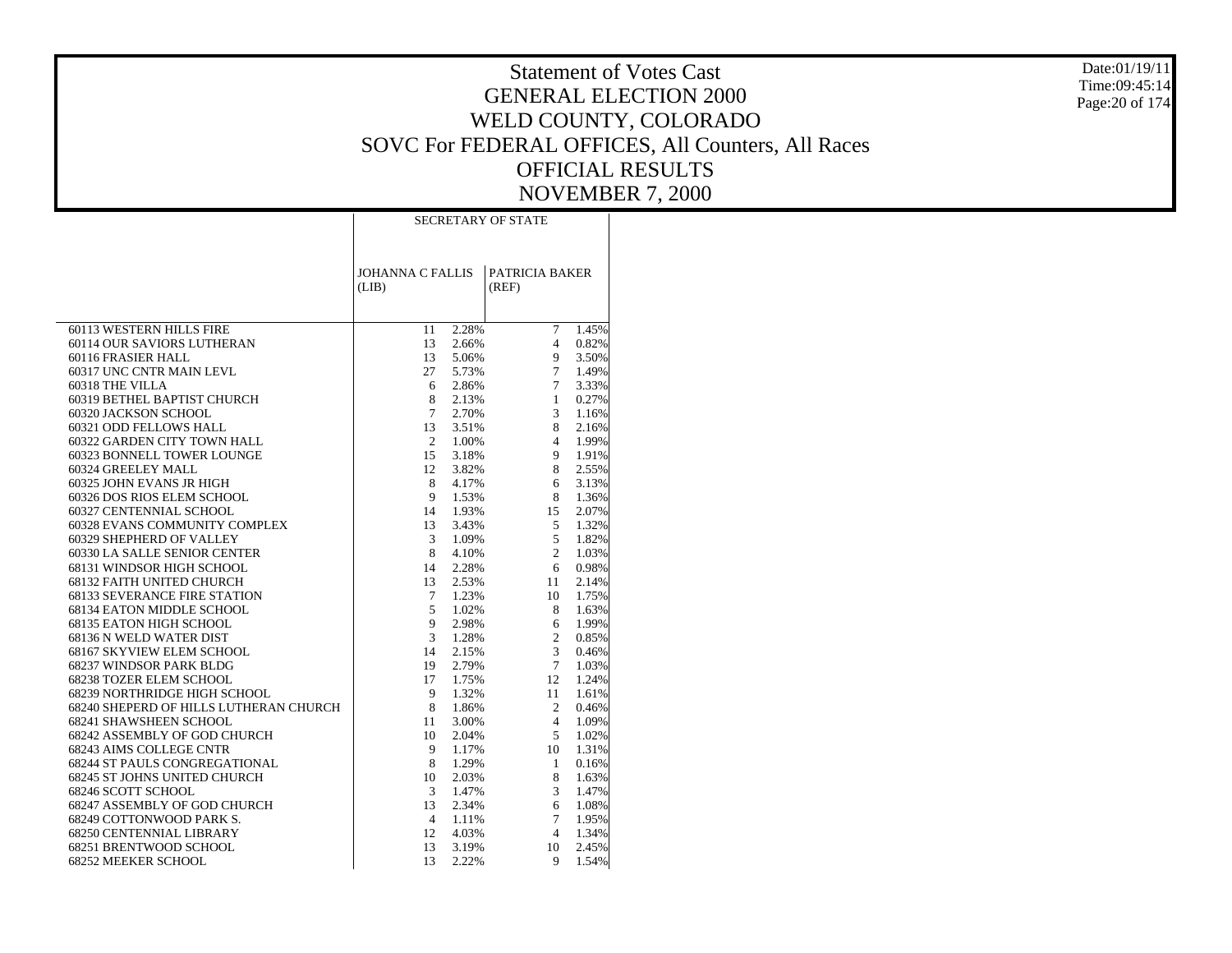|                                            | <b>SECRETARY OF STATE</b> |       |                |       |  |  |  |  |
|--------------------------------------------|---------------------------|-------|----------------|-------|--|--|--|--|
|                                            |                           |       |                |       |  |  |  |  |
|                                            |                           |       |                |       |  |  |  |  |
|                                            |                           |       |                |       |  |  |  |  |
|                                            | <b>JOHANNA C FALLIS</b>   |       | PATRICIA BAKER |       |  |  |  |  |
|                                            | (LIB)                     |       | (REF)          |       |  |  |  |  |
|                                            |                           |       |                |       |  |  |  |  |
|                                            |                           |       |                |       |  |  |  |  |
|                                            |                           |       |                |       |  |  |  |  |
| <b>68254 TRINITY EPISCOPAL</b>             | 12                        | 1.56% | 4              | 0.52% |  |  |  |  |
| <b>68255 MONFORT ELEMENTARY</b>            | 12                        | 2.16% | 7              | 1.26% |  |  |  |  |
| <b>68256 TRINITY LUTHERAN</b>              | 12                        | 1.79% | 6              | 0.89% |  |  |  |  |
| <b>68257 RE-1 EDUCATION SERVICE CENTER</b> | 7                         | 1.79% | 1              | 0.26% |  |  |  |  |
| <b>68258 MILLIKEN COMMUNITY</b>            | 14                        | 2.53% | 13             | 2.35% |  |  |  |  |
| 68259 JOHNSTOWN MEMORIAL LIBRARY           | 19                        | 2.17% | 9              | 1.03% |  |  |  |  |
| 68260 JOHNSTOWN TOWN HALL                  | 14                        | 1.95% | 12.            | 1.67% |  |  |  |  |
| 68265 CHRISTA MCAULIFFE ELEM SCHOOL        | 15                        | 2.04% | 13             | 1.77% |  |  |  |  |
| <b>68266 HILL-N PARK SENIOR</b>            | 9                         | 1.66% | 8              | 1.47% |  |  |  |  |
| <b>69161 PIERCE TOWN HALL</b>              | 8                         | 1.84% | 10             | 2.30% |  |  |  |  |
| 69162 AULT TOWN HALL                       | 8                         | 1.75% | 11             | 2.41% |  |  |  |  |
| 69163 EATON TOWN HALL                      | 10                        | 2.28% | 3              | 0.68% |  |  |  |  |
| 69364 IST BAPTIST CHURCH                   | 2                         | 0.60% | 6              | 1.81% |  |  |  |  |
| Absentee                                   | 233                       | 1.48% | 170            | 1.08% |  |  |  |  |
| Early                                      | 51                        | 1.91% | 35             | 1.31% |  |  |  |  |
| Total                                      | 1251                      | 2.08% | 871            | 1.45% |  |  |  |  |

Date:01/19/11 Time:09:45:14 Page:21 of 174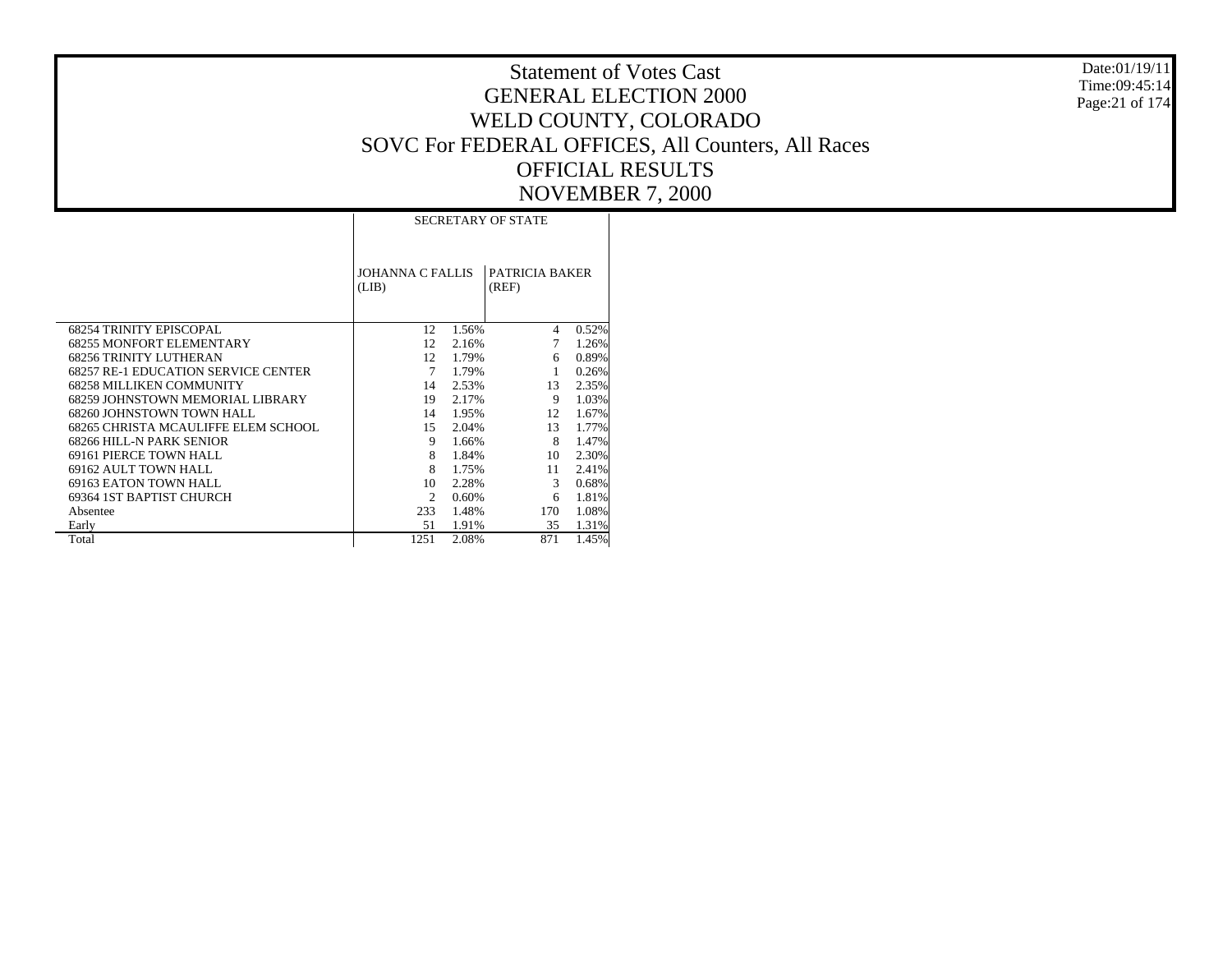Date:01/19/11 Time:09:45:14 Page:22 of 174

|                                                         |              |                    | STATE BRD OF ED AT LARGE        |                  |                   |                          |                                  |                |
|---------------------------------------------------------|--------------|--------------------|---------------------------------|------------------|-------------------|--------------------------|----------------------------------|----------------|
|                                                         | Reg. Voters  | <b>Total Votes</b> | <b>BEN L ALEXANDER</b><br>(REP) |                  | JARED POLIS (DEM) |                          | THOMAS D<br><b>GROOVER (NLP)</b> |                |
| <b>JURISDICTION WIDE</b>                                |              |                    |                                 |                  |                   |                          |                                  |                |
| 11301 FT LUPTON FIRE STATION                            | 835          | 483                |                                 | 243 50.31%       |                   | 218 45.13%               | 22                               | 4.55%          |
| 11302 ST WILLIAM'S CATH                                 | 889          | 503                |                                 | 189 37.57%       | 285               | 56.66%                   | 29                               | 5.77%          |
| 11303 FT LUPTON CITY HALL                               | 916          | 480                | 171                             | 35.63%           | 289               | 60.21%                   | 20                               | 4.17%          |
| 11304 CRANE CRT COMM BLD                                | 769          | 419                |                                 | 189 45.11%       |                   | 219 52.27%               | 11                               | 2.63%          |
| 11305 BUTLER ELEM SCHOOL                                | 912          | 419                | 207                             | 49.40%           | 199               | 47.49%                   | 13                               | 3.10%          |
| 11306 DACONO FIRE STATION                               | 766          | 381                | 168                             | 44.09%           |                   | 189 49.61%               | 24                               | 6.30%          |
| 11307 DACONO TOWN HALL                                  | 719          | 385                | 188                             | 48.83%           |                   | 176 45.71%               | 21                               | 5.45%          |
| 11308 ERIE HIGH SCHOOL                                  | 884          | 502                | 174                             | 34.66%           | 285               | 56.77%                   | 43                               | 8.57%          |
| 11309 ERIE TOWN HALL                                    | 1067         | 606                |                                 | 339 55.94%       |                   | 244 40.26%               | 23                               | 3.80%          |
| 18210 MEAD TOWN HALL                                    | 1117         | 686                |                                 | 420 61.22%       | 245               | 35.71%                   | 21                               | 3.06%          |
| 18211 PLATTEVILLE TOWN HALL                             | 961          | 545                |                                 | 283 51.93%       |                   | 245 44.95%               | 17                               | 3.12%          |
| 18212 PLATTEVILLE BAPTIST                               | 574          | 342                |                                 | 174 50.88%       | 154               | 45.03%                   | 14                               | 4.09%          |
| 18213 FIRESTONE TOWN HALL                               | 772          | 481                | 231                             | 48.02%           |                   | 226 46.99%               | 24                               | 4.99%          |
| <b>18214 FREDERICK TOWN HALL</b>                        | 1279<br>1901 | 792<br>993         | 368                             | 46.46%<br>53.88% |                   | 386 48.74%<br>427 43.00% | 38<br>31                         | 4.80%<br>3.12% |
| 18215 DEL CAMINO FIRE STATION<br>18227 MEAD ELEM SCHOOL | 905          | 496                | 535                             | 303 61.09%       |                   | 179 36.09%               | 14                               | 2.82%          |
| 19116 NUNN COMMUNITY CNT                                | 623          | 404                | 258                             | 63.86%           |                   | 130 32.18%               | 16                               | 3.96%          |
| 19117 GROVER FIRE HALL                                  | 359          | 205                |                                 | 144 70.24%       |                   | 57 27.80%                | $\overline{4}$                   | 1.95%          |
| 19118 PRAIRIE HIGH SCHOOL                               | 294          | 176                | 123                             | 69.89%           | 47                | 26.70%                   | 6                                | 3.41%          |
| 19119 BRIGGSDALE HIGH SC                                | 234          | 140                | 94                              | 67.14%           |                   | 44 31.43%                | 2                                | 1.43%          |
| 19120 GILL LIONS COMM BL                                | 1223         | 699                |                                 | 449 64.23%       |                   | 224 32.05%               | 26                               | 3.72%          |
| 19121 KERSEY SENIOR HALL                                | 646          | 372                | 218                             | 58.60%           | 145               | 38.98%                   | 9                                | 2.42%          |
| 19122 KERSEY TOWN HALL                                  | 691          | 413                |                                 | 272 65.86%       |                   | 130 31.48%               | 11                               | 2.66%          |
| 19323 HUDSON TOWN HALL                                  | 1413         | 740                | 427                             | 57.70%           | 285               | 38.51%                   | 28                               | 3.78%          |
| 19324 KEENESBURG FIRE HALL                              | 946          | 514                |                                 | 300 58.37%       |                   | 205 39.88%               | 9                                | 1.75%          |
| 19325 ROGGEN FIRE HOUSE                                 | 335          | 201                | 124                             | 61.69%           |                   | 69 34.33%                | 8                                | 3.98%          |
| 19326 AFTER GLOWS SENIOR                                | 1412         | 733                | 341                             | 46.52%           |                   | 353 48.16%               | 39                               | 5.32%          |
| 60101 FRIENDLY VILL CLUB                                | 914          | 485                |                                 | 209 43.09%       |                   | 260 53.61%               | 16                               | 3.30%          |
| 60102 BILLIE MARTINEZ ELEM SCHOOL                       | 705          | 326                | 99                              | 30.37%           |                   | 210 64.42%               | 17                               | 5.21%          |
| 60103 GREELEY REC CENTER                                | 679          | 233                | 66                              | 28.33%           |                   | 153 65.67%               | 14                               | 6.01%          |
| 60104 FRANKLIN SCH LIB                                  | 645          | 285                |                                 | 117 41.05%       |                   | 156 54.74%               | 12                               | 4.21%          |
| 60105 MADISON ELEM SCHOOL                               | 594          | 280                | 108                             | 38.57%           | 159               | 56.79%                   | 13                               | 4.64%          |
| 60106 GLORIA CHRISTI CHURCH                             | 917          | 442                |                                 | 194 43.89%       |                   | 238 53.85%               | 10                               | 2.26%          |
| 60107 MAPLEWOOD SCHOOL                                  | 719          | 355                | 130                             | 36.62%           |                   | 204 57.46%               | 21                               | 5.92%          |
| 60108 1ST UNITED METHODIST                              | 721          | 313                | 127                             | 40.58%           |                   | 173 55.27%               | 13                               | 4.15%          |
| 60109 1ST CHRISTIAN CHURCH                              | 527          | 252                | 116                             | 46.03%           |                   | 134 53.17%               | $\overline{2}$                   | 0.79%          |
| <b>60111 EDUCATION SERVICES</b>                         | 698          | 306                |                                 | 106 34.64%       | 188               | 61.44%                   | 12                               | 3.92%          |
| 60112 JEFFERSON ELEM SCHOOL                             | 411          | 181                | 43                              | 23.76%           |                   | 127 70.17%               | 11                               | 6.08%          |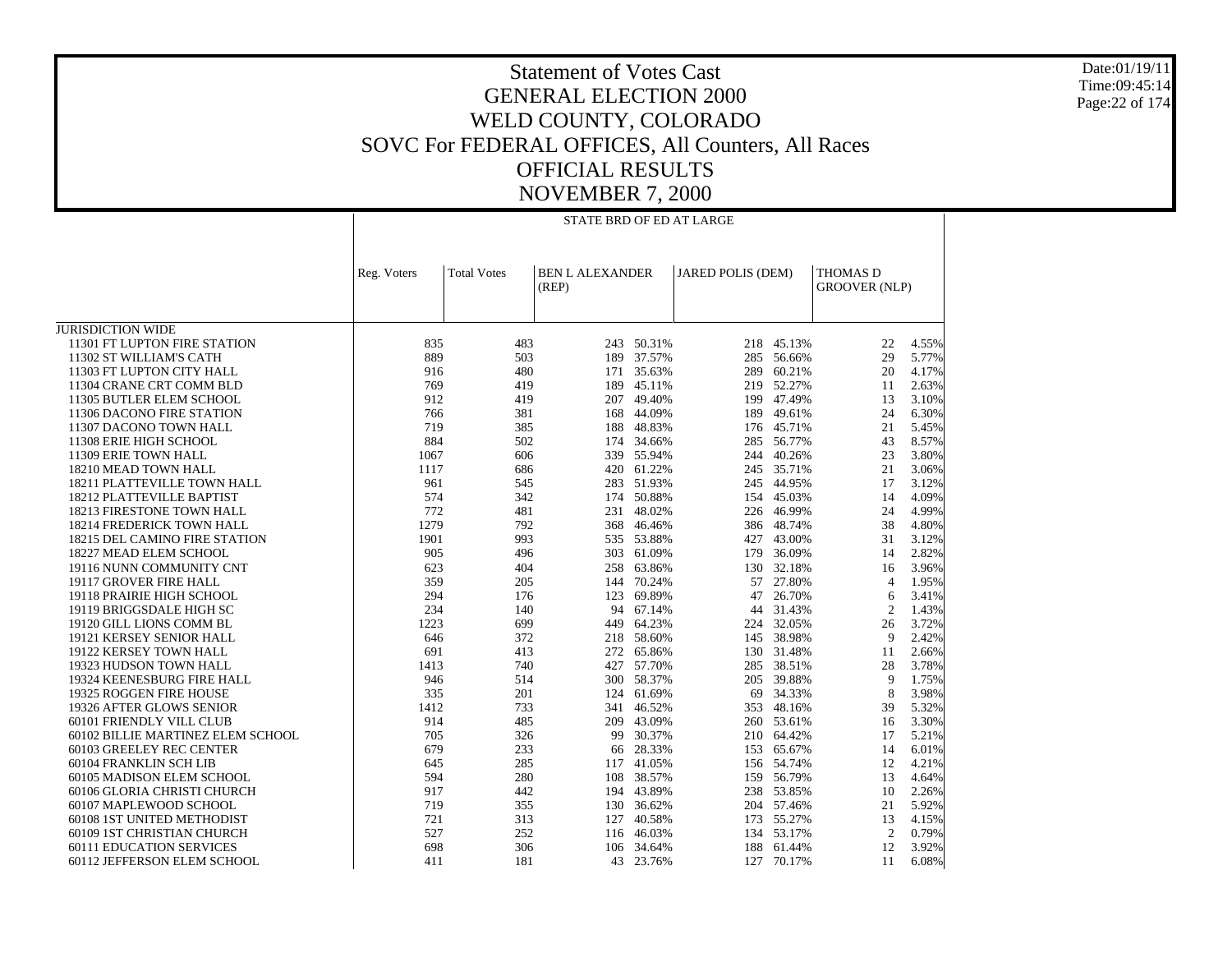Date:01/19/11 Time:09:45:14 Page:23 of 174

#### Statement of Votes Cast GENERAL ELECTION 2000 WELD COUNTY, COLORADO SOVC For FEDERAL OFFICES, All Counters, All Races OFFICIAL RESULTS NOVEMBER 7, 2000

|                                        |             | STATE BRD OF ED AT LARGE |                                 |            |                          |            |                                         |       |  |
|----------------------------------------|-------------|--------------------------|---------------------------------|------------|--------------------------|------------|-----------------------------------------|-------|--|
|                                        |             |                          |                                 |            |                          |            |                                         |       |  |
|                                        |             |                          |                                 |            |                          |            |                                         |       |  |
|                                        | Reg. Voters | <b>Total Votes</b>       | <b>BEN L ALEXANDER</b><br>(REP) |            | <b>JARED POLIS (DEM)</b> |            | <b>THOMAS D</b><br><b>GROOVER (NLP)</b> |       |  |
|                                        |             |                          |                                 |            |                          |            |                                         |       |  |
|                                        |             |                          |                                 |            |                          |            |                                         |       |  |
| 60113 WESTERN HILLS FIRE               | 1002        | 482                      |                                 | 260 53.94% | 212                      | 43.98%     | 10                                      | 2.07% |  |
| 60114 OUR SAVIORS LUTHERAN             | 966         | 495                      | 222                             | 44.85%     |                          | 264 53.33% | 9                                       | 1.82% |  |
| 60116 FRASIER HALL                     | 515         | 268                      | 88                              | 32.84%     | 168                      | 62.69%     | 12                                      | 4.48% |  |
| 60317 UNC CNTR MAIN LEVL               | 1064        | 490                      |                                 | 170 34.69% | 303                      | 61.84%     | 17                                      | 3.47% |  |
| 60318 THE VILLA                        | 493         | 216                      |                                 | 73 33.80%  | 132                      | 61.11%     | 11                                      | 5.09% |  |
| 60319 BETHEL BAPTIST CHURCH            | 756         | 386                      | 175                             | 45.34%     | 207                      | 53.63%     | $\overline{4}$                          | 1.04% |  |
| 60320 JACKSON SCHOOL                   | 509         | 262                      | 98                              | 37.40%     | 153                      | 58.40%     | 11                                      | 4.20% |  |
| 60321 ODD FELLOWS HALL                 | 881         | 381                      | 159                             | 41.73%     | 208                      | 54.59%     | 14                                      | 3.67% |  |
| 60322 GARDEN CITY TOWN HALL            | 405         | 196                      |                                 | 91 46.43%  |                          | 103 52.55% | $\overline{2}$                          | 1.02% |  |
| 60323 BONNELL TOWER LOUNGE             | 1033        | 478                      |                                 | 203 42.47% |                          | 250 52.30% | 25                                      | 5.23% |  |
| 60324 GREELEY MALL                     | 668         | 312                      | 119                             | 38.14%     | 180                      | 57.69%     | 13                                      | 4.17% |  |
| 60325 JOHN EVANS JR HIGH               | 438         | 197                      |                                 | 86 43.65%  |                          | 99 50.25%  | 12                                      | 6.09% |  |
| 60326 DOS RIOS ELEM SCHOOL             | 1157        | 583                      |                                 | 260 44.60% | 308                      | 52.83%     | 15                                      | 2.57% |  |
| 60327 CENTENNIAL SCHOOL                | 1395        | 723                      |                                 | 348 48.13% |                          | 356 49.24% | 19                                      | 2.63% |  |
| 60328 EVANS COMMUNITY COMPLEX          | 757         | 375                      | 171                             | 45.60%     | 185                      | 49.33%     | 19                                      | 5.07% |  |
| 60329 SHEPHERD OF VALLEY               | 485         | 282                      | 126                             | 44.68%     |                          | 152 53.90% | $\overline{4}$                          | 1.42% |  |
| 60330 LA SALLE SENIOR CENTER           | 332         | 188                      |                                 | 67 35.64%  | 113                      | 60.11%     | 8                                       | 4.26% |  |
| 68131 WINDSOR HIGH SCHOOL              | 1157        | 619                      |                                 | 355 57.35% | 244                      | 39.42%     | 20                                      | 3.23% |  |
| <b>68132 FAITH UNITED CHURCH</b>       | 903         | 512                      |                                 | 261 50.98% |                          | 234 45.70% | 17                                      | 3.32% |  |
| <b>68133 SEVERANCE FIRE STATION</b>    | 933         | 573                      | 339                             | 59.16%     | 225                      | 39.27%     | 9                                       | 1.57% |  |
| 68134 EATON MIDDLE SCHOOL              | 915         | 498                      |                                 | 314 63.05% |                          | 174 34.94% | 10                                      | 2.01% |  |
| 68135 EATON HIGH SCHOOL                | 645         | 302                      |                                 | 179 59.27% | 111                      | 36.75%     | 12                                      | 3.97% |  |
| 68136 N WELD WATER DIST                | 430         | 231                      |                                 | 161 69.70% | 67                       | 29.00%     | 3                                       | 1.30% |  |
| 68167 SKYVIEW ELEM SCHOOL              | 1143        | 637                      |                                 | 354 55.57% | 268                      | 42.07%     | 15                                      | 2.35% |  |
| 68237 WINDSOR PARK BLDG                | 1181        | 683                      |                                 | 364 53.29% | 295                      | 43.19%     | 24                                      | 3.51% |  |
| <b>68238 TOZER ELEM SCHOOL</b>         | 1666        | 975                      |                                 | 572 58.67% | 383                      | 39.28%     | 20                                      | 2.05% |  |
| 68239 NORTHRIDGE HIGH SCHOOL           | 1434        | 692                      |                                 | 381 55.06% | 297                      | 42.92%     | 14                                      | 2.02% |  |
| 68240 SHEPERD OF HILLS LUTHERAN CHURCH | 867         | 432                      |                                 | 197 45.60% |                          | 226 52.31% | 9                                       | 2.08% |  |
| 68241 SHAWSHEEN SCHOOL                 | 710         | 366                      |                                 | 188 51.37% |                          | 164 44.81% | 14                                      | 3.83% |  |
| 68242 ASSEMBLY OF GOD CHURCH           | 1130        | 485                      | 228                             | 47.01%     | 246                      | 50.72%     | 11                                      | 2.27% |  |
| 68243 AIMS COLLEGE CNTR                | 1655        | 773                      |                                 | 403 52.13% |                          | 359 46.44% | 11                                      | 1.42% |  |
| <b>68244 ST PAULS CONGREGATIONAL</b>   | 1327        | 633                      |                                 | 347 54.82% |                          | 276 43.60% | 10                                      | 1.58% |  |
| 68245 ST JOHNS UNITED CHURCH           | 1032        | 495                      |                                 | 295 59.60% | 192                      | 38.79%     | 8                                       | 1.62% |  |
| 68246 SCOTT SCHOOL                     | 427         | 203                      |                                 | 94 46.31%  |                          | 108 53.20% | -1                                      | 0.49% |  |
| 68247 ASSEMBLY OF GOD CHURCH           | 994         | 545                      |                                 | 264 48.44% | 274                      | 50.28%     | $7\phantom{.0}$                         | 1.28% |  |
| 68249 COTTONWOOD PARK S.               | 732         | 354                      |                                 | 174 49.15% |                          | 169 47.74% | 11                                      | 3.11% |  |
| <b>68250 CENTENNIAL LIBRARY</b>        | 625         | 301                      | 127                             | 42.19%     |                          | 162 53.82% | 12                                      | 3.99% |  |
| 68251 BRENTWOOD SCHOOL                 | 827         | 413                      |                                 | 174 42.13% |                          | 222 53.75% | 17                                      | 4.12% |  |
| 68252 MEEKER SCHOOL                    | 1159        | 581                      |                                 | 264 45.44% |                          | 304 52.32% | 13                                      | 2.24% |  |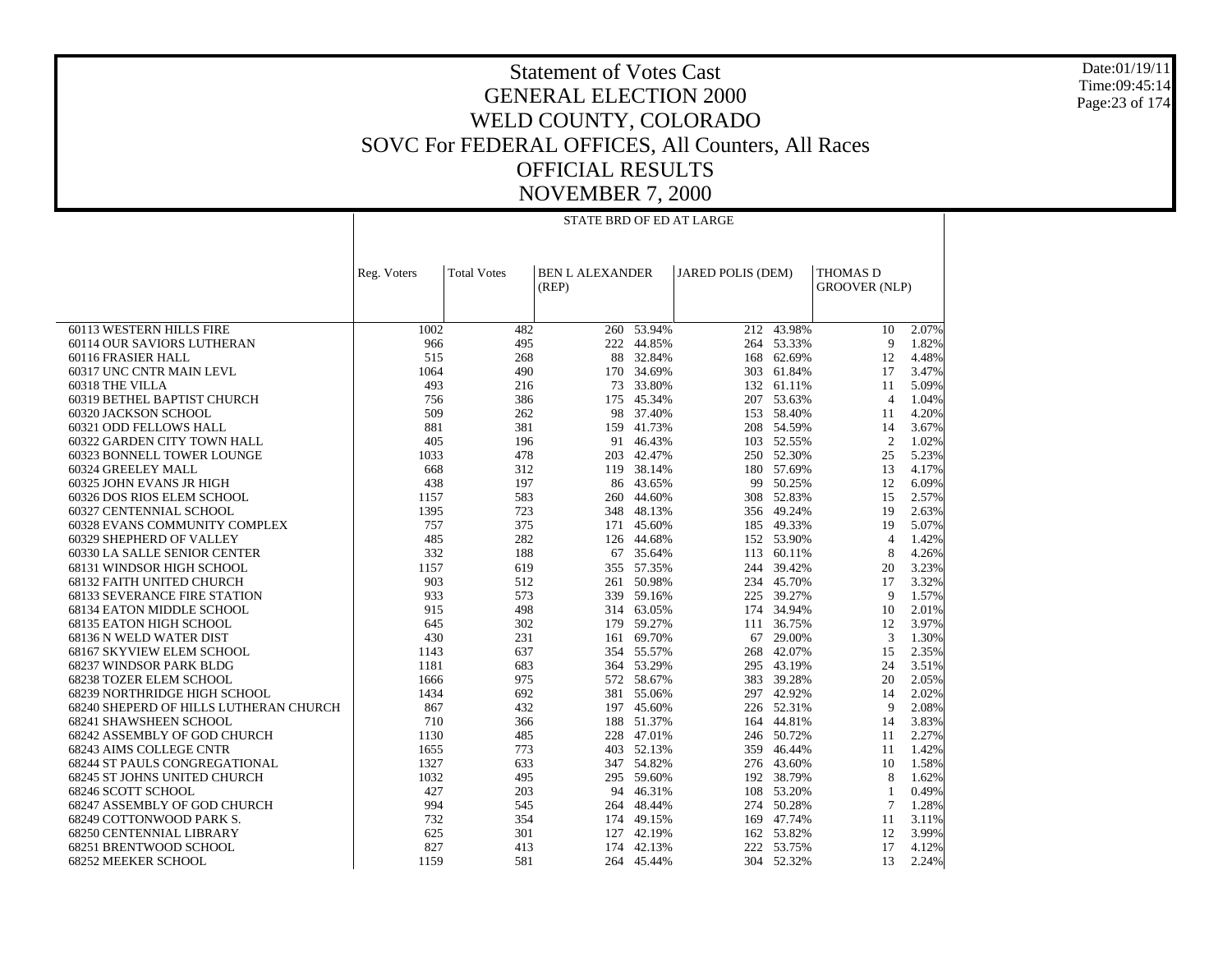Date:01/19/11 Time:09:45:14 Page:24 of 174

|                                            |             | STATE BRD OF ED AT LARGE |                                 |              |                   |        |                                         |       |  |  |  |
|--------------------------------------------|-------------|--------------------------|---------------------------------|--------------|-------------------|--------|-----------------------------------------|-------|--|--|--|
|                                            | Reg. Voters | <b>Total Votes</b>       | <b>BEN L ALEXANDER</b><br>(REP) |              | JARED POLIS (DEM) |        | <b>THOMAS D</b><br><b>GROOVER (NLP)</b> |       |  |  |  |
|                                            |             |                          |                                 |              |                   |        |                                         |       |  |  |  |
| <b>68254 TRINITY EPISCOPAL</b>             | 1575        | 779                      | 413                             | 53.02%       | 353               | 45.31% | 13                                      | 1.67% |  |  |  |
| <b>68255 MONFORT ELEMENTARY</b>            | 1321        | 558                      | 300                             | 53.76%       | 246               | 44.09% | 12                                      | 2.15% |  |  |  |
| <b>68256 TRINITY LUTHERAN</b>              | 1355        | 676                      | 383                             | 56.66%       | 280               | 41.42% | 13                                      | 1.92% |  |  |  |
| <b>68257 RE-1 EDUCATION SERVICE CENTER</b> | 658         | 388                      | 187                             | 48.20%       | 188               | 48.45% | 13                                      | 3.35% |  |  |  |
| <b>68258 MILLIKEN COMMUNITY</b>            | 1006        | 546                      | 259                             | 47.44%       | 259               | 47.44% | 28                                      | 5.13% |  |  |  |
| 68259 JOHNSTOWN MEMORIAL LIBRARY           | 1756        | 864                      | 516                             | 59.72%       | 326               | 37.73% | 22                                      | 2.55% |  |  |  |
| 68260 JOHNSTOWN TOWN HALL                  | 1272        | 702                      | 369                             | 52.56%       | 314               | 44.73% | 19                                      | 2.71% |  |  |  |
| 68265 CHRISTA MCAULIFFE ELEM SCHOOL        | 1290        | 737                      | 418                             | 56.72%       | 310               | 42.06% | Q                                       | 1.22% |  |  |  |
| 68266 HILL-N PARK SENIOR                   | 1084        | 546                      | 269                             | 49.27%       | 252               | 46.15% | 25                                      | 4.58% |  |  |  |
| 69161 PIERCE TOWN HALL                     | 788         | 440                      | 223                             | 50.68%       | 204               | 46.36% | 13                                      | 2.95% |  |  |  |
| 69162 AULT TOWN HALL                       | 789         | 453                      | 232                             | 51.21%       | 198               | 43.71% | 23                                      | 5.08% |  |  |  |
| 69163 EATON TOWN HALL                      | 803         | 442                      | 287                             | 64.93%       | 145               | 32.81% | 10                                      | 2.26% |  |  |  |
| 69364 IST BAPTIST CHURCH                   | 624         | 333                      | 191                             | 57.36%       | 133               | 39.94% | 9                                       | 2.70% |  |  |  |
| Absentee                                   | 0           | 15583                    | 9596                            | 61.58%       | 5612              | 36.01% | 375                                     | 2.41% |  |  |  |
| Early                                      |             | 2701                     | 1528                            | 56.57%       | 1092              | 40.43% | 81                                      | 3.00% |  |  |  |
| Total                                      | 80041       | 59933                    |                                 | 32169 53.67% | 25962             | 43.32% | 1802                                    | 3.01% |  |  |  |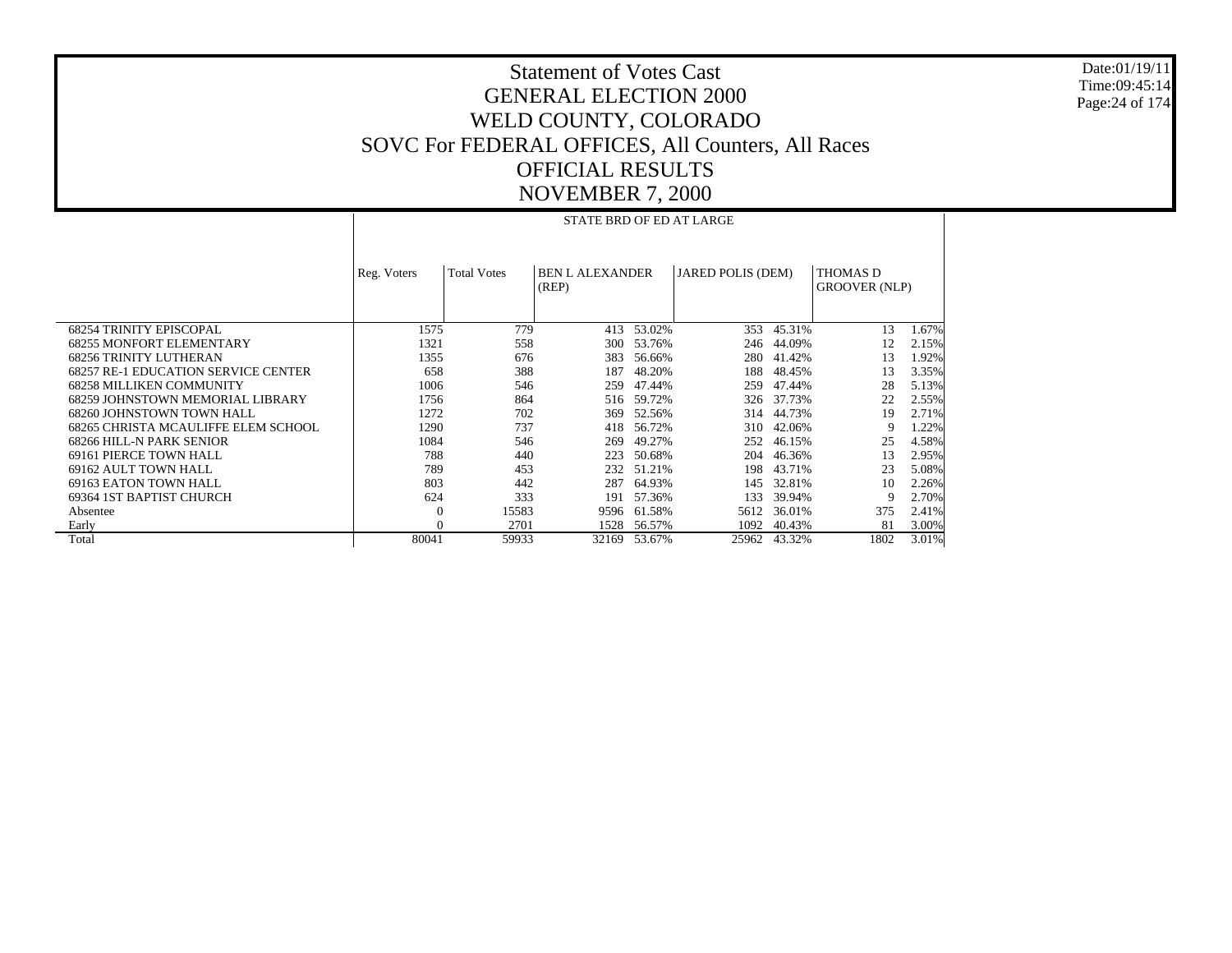Date:01/19/11 Time:09:45:14Page:25 of 174

|                                   |             | STATE BRD OF ED 4TH CONGRESS DIST |                          |            |                                  |            |  |  |  |
|-----------------------------------|-------------|-----------------------------------|--------------------------|------------|----------------------------------|------------|--|--|--|
|                                   | Reg. Voters | <b>Total Votes</b>                | <b>CLAIR B ORR (REP)</b> |            | <b>YOLANDA</b><br>SANDOVAL (DEM) |            |  |  |  |
|                                   |             |                                   |                          |            |                                  |            |  |  |  |
| <b>JURISDICTION WIDE</b>          |             |                                   |                          |            |                                  |            |  |  |  |
| 11301 FT LUPTON FIRE STATION      | 835         | 485                               |                          | 301 62.06% |                                  | 184 37.94% |  |  |  |
| 11302 ST WILLIAM'S CATH           | 889         | 501                               |                          | 222 44.31% |                                  | 279 55.69% |  |  |  |
| 11303 FT LUPTON CITY HALL         | 916         | 479                               |                          | 214 44.68% |                                  | 265 55.32% |  |  |  |
| 11304 CRANE CRT COMM BLD          | 769         | 421                               |                          | 230 54.63% |                                  | 191 45.37% |  |  |  |
| 11305 BUTLER ELEM SCHOOL          | 912         | 414                               |                          | 244 58.94% |                                  | 170 41.06% |  |  |  |
| 11306 DACONO FIRE STATION         | 766         | 380                               |                          | 207 54.47% |                                  | 173 45.53% |  |  |  |
| 11307 DACONO TOWN HALL            | 719         | 380                               |                          | 218 57.37% |                                  | 162 42.63% |  |  |  |
| 11308 ERIE HIGH SCHOOL            | 884         | 490                               |                          | 200 40.82% |                                  | 290 59.18% |  |  |  |
| 11309 ERIE TOWN HALL              | 1067        | 595                               |                          | 381 64.03% |                                  | 214 35.97% |  |  |  |
| 18210 MEAD TOWN HALL              | 1117        | 671                               |                          | 437 65.13% |                                  | 234 34.87% |  |  |  |
| 18211 PLATTEVILLE TOWN HALL       | 961         | 540                               |                          | 338 62.59% |                                  | 202 37.41% |  |  |  |
| 18212 PLATTEVILLE BAPTIST         | 574         | 336                               |                          | 195 58.04% |                                  | 141 41.96% |  |  |  |
| 18213 FIRESTONE TOWN HALL         | 772         | 473                               |                          | 266 56.24% |                                  | 207 43.76% |  |  |  |
| 18214 FREDERICK TOWN HALL         | 1279        | 783                               |                          | 432 55.17% |                                  | 351 44.83% |  |  |  |
| 18215 DEL CAMINO FIRE STATION     | 1901        | 970                               |                          | 610 62.89% |                                  | 360 37.11% |  |  |  |
| 18227 MEAD ELEM SCHOOL            | 905         | 481                               |                          | 329 68.40% |                                  | 152 31.60% |  |  |  |
| 19116 NUNN COMMUNITY CNT          | 623         | 399                               |                          | 300 75.19% |                                  | 99 24.81%  |  |  |  |
| 19117 GROVER FIRE HALL            | 359         | 209                               |                          | 167 79.90% |                                  | 42 20.10%  |  |  |  |
| 19118 PRAIRIE HIGH SCHOOL         | 294         | 175                               |                          | 148 84.57% |                                  | 27 15.43%  |  |  |  |
| 19119 BRIGGSDALE HIGH SC          | 234         | 141                               |                          | 117 82.98% |                                  | 24 17.02%  |  |  |  |
| 19120 GILL LIONS COMM BL          | 1223        | 707                               |                          | 551 77.93% |                                  | 156 22.07% |  |  |  |
| 19121 KERSEY SENIOR HALL          | 646         | 380                               |                          | 312 82.11% |                                  | 68 17.89%  |  |  |  |
| 19122 KERSEY TOWN HALL            | 691         | 424                               |                          | 342 80.66% |                                  | 82 19.34%  |  |  |  |
| 19323 HUDSON TOWN HALL            | 1413        | 732                               |                          | 489 66.80% |                                  | 243 33.20% |  |  |  |
| 19324 KEENESBURG FIRE HALL        | 946         | 508                               |                          | 366 72.05% |                                  | 142 27.95% |  |  |  |
| 19325 ROGGEN FIRE HOUSE           | 335         | 196                               |                          | 157 80.10% |                                  | 39 19.90%  |  |  |  |
| 19326 AFTER GLOWS SENIOR          | 1412        | 732                               |                          | 390 53.28% |                                  | 342 46.72% |  |  |  |
| 60101 FRIENDLY VILL CLUB          | 914         | 472                               |                          | 261 55.30% | 211                              | 44.70%     |  |  |  |
| 60102 BILLIE MARTINEZ ELEM SCHOOL | 705         | 327                               |                          | 127 38.84% |                                  | 200 61.16% |  |  |  |
| 60103 GREELEY REC CENTER          | 679         | 232                               |                          | 79 34.05%  |                                  | 153 65.95% |  |  |  |
| 60104 FRANKLIN SCH LIB            | 645         | 277                               |                          | 158 57.04% |                                  | 119 42.96% |  |  |  |
| 60105 MADISON ELEM SCHOOL         | 594         | 283                               |                          | 150 53.00% |                                  | 133 47.00% |  |  |  |
| 60106 GLORIA CHRISTI CHURCH       | 917         | 433                               |                          | 256 59.12% | 177                              | 40.88%     |  |  |  |
| 60107 MAPLEWOOD SCHOOL            | 719         | 343                               |                          | 176 51.31% |                                  | 167 48.69% |  |  |  |
| 60108 1ST UNITED METHODIST        | 721         | 300                               |                          | 135 45.00% |                                  | 165 55.00% |  |  |  |
| 60109 1ST CHRISTIAN CHURCH        | 527         | 248                               |                          | 144 58.06% | 104                              | 41.94%     |  |  |  |
| <b>60111 EDUCATION SERVICES</b>   | 698         | 296                               |                          | 140 47.30% |                                  | 156 52.70% |  |  |  |
| 60112 JEFFERSON ELEM SCHOOL       | 411         | 181                               |                          | 53 29.28%  | 128                              | 70.72%     |  |  |  |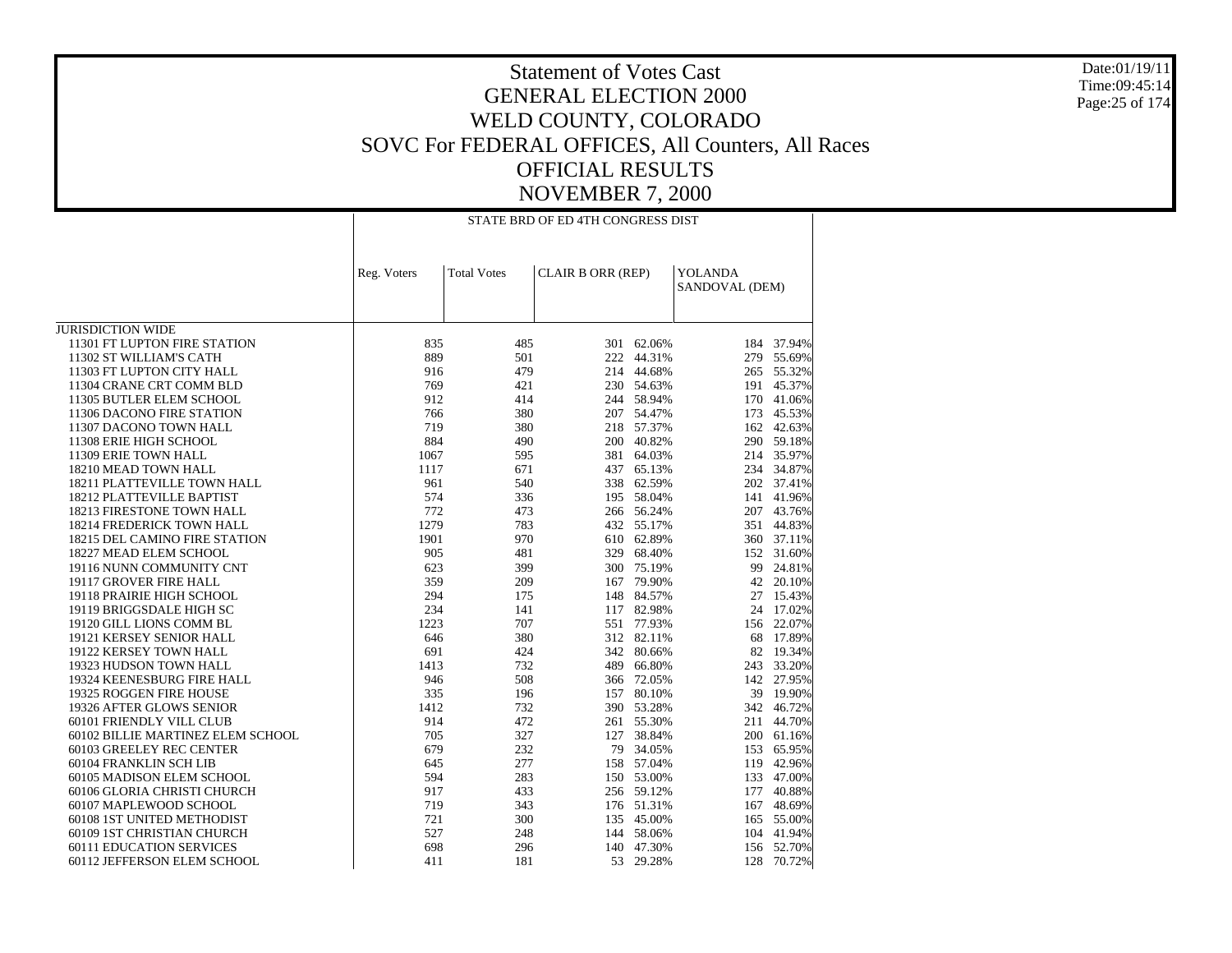Date:01/19/11 Time:09:45:14Page:26 of 174

|                                        |             |                    | STATE BRD OF ED 4TH CONGRESS DIST |            |                                  |            |
|----------------------------------------|-------------|--------------------|-----------------------------------|------------|----------------------------------|------------|
|                                        |             |                    |                                   |            |                                  |            |
|                                        | Reg. Voters | <b>Total Votes</b> | CLAIR B ORR (REP)                 |            | <b>YOLANDA</b><br>SANDOVAL (DEM) |            |
|                                        |             |                    |                                   |            |                                  |            |
| 60113 WESTERN HILLS FIRE               | 1002        | 483                | 309                               | 63.98%     |                                  | 174 36.02% |
| 60114 OUR SAVIORS LUTHERAN             | 966         | 487                |                                   | 274 56.26% |                                  | 213 43.74% |
| 60116 FRASIER HALL                     | 515         | 256                |                                   | 115 44.92% |                                  | 141 55.08% |
| 60317 UNC CNTR MAIN LEVL               | 1064        | 464                |                                   | 212 45.69% |                                  | 252 54.31% |
| 60318 THE VILLA                        | 493         | 208                |                                   | 97 46.63%  |                                  | 111 53.37% |
| 60319 BETHEL BAPTIST CHURCH            | 756         | 373                |                                   | 237 63.54% |                                  | 136 36.46% |
| 60320 JACKSON SCHOOL                   | 509         | 256                |                                   | 149 58.20% |                                  | 107 41.80% |
| 60321 ODD FELLOWS HALL                 | 881         | 370                |                                   | 206 55.68% |                                  | 164 44.32% |
| 60322 GARDEN CITY TOWN HALL            | 405         | 193                |                                   | 117 60.62% |                                  | 76 39.38%  |
| 60323 BONNELL TOWER LOUNGE             | 1033        | 471                |                                   | 269 57.11% |                                  | 202 42.89% |
| 60324 GREELEY MALL                     | 668         | 310                |                                   | 165 53.23% |                                  | 145 46.77% |
| 60325 JOHN EVANS JR HIGH               | 438         | 194                |                                   | 115 59.28% |                                  | 79 40.72%  |
| 60326 DOS RIOS ELEM SCHOOL             | 1157        | 575                |                                   | 321 55.83% |                                  | 254 44.17% |
| 60327 CENTENNIAL SCHOOL                | 1395        | 705                |                                   | 411 58.30% |                                  | 294 41.70% |
| 60328 EVANS COMMUNITY COMPLEX          | 757         | 368                |                                   | 231 62.77% |                                  | 137 37.23% |
| 60329 SHEPHERD OF VALLEY               | 485         | 273                |                                   | 163 59.71% |                                  | 110 40.29% |
| 60330 LA SALLE SENIOR CENTER           | 332         | 196                |                                   | 94 47.96%  |                                  | 102 52.04% |
| 68131 WINDSOR HIGH SCHOOL              | 1157        | 604                |                                   | 417 69.04% |                                  | 187 30.96% |
| 68132 FAITH UNITED CHURCH              | 903         | 502                |                                   | 314 62.55% | 188                              | 37.45%     |
| <b>68133 SEVERANCE FIRE STATION</b>    | 933         | 565                |                                   | 431 76.28% |                                  | 134 23.72% |
| 68134 EATON MIDDLE SCHOOL              | 915         | 494                |                                   | 371 75.10% |                                  | 123 24.90% |
| 68135 EATON HIGH SCHOOL                | 645         | 301                |                                   | 214 71.10% |                                  | 87 28.90%  |
| 68136 N WELD WATER DIST                | 430         | 235                |                                   | 185 78.72% |                                  | 50 21.28%  |
| 68167 SKYVIEW ELEM SCHOOL              | 1143        | 627                |                                   | 426 67.94% | 201                              | 32.06%     |
| 68237 WINDSOR PARK BLDG                | 1181        | 665                |                                   | 399 60.00% |                                  | 266 40.00% |
| 68238 TOZER ELEM SCHOOL                | 1666        | 959                |                                   | 670 69.86% |                                  | 289 30.14% |
| 68239 NORTHRIDGE HIGH SCHOOL           | 1434        | 677                |                                   | 450 66.47% |                                  | 227 33.53% |
| 68240 SHEPERD OF HILLS LUTHERAN CHURCH | 867         | 424                |                                   | 256 60.38% |                                  | 168 39.62% |
| 68241 SHAWSHEEN SCHOOL                 | 710         | 368                |                                   | 249 67.66% |                                  | 119 32.34% |
| 68242 ASSEMBLY OF GOD CHURCH           | 1130        | 488                |                                   | 304 62.30% |                                  | 184 37.70% |
| 68243 AIMS COLLEGE CNTR                | 1655        | 760                |                                   | 515 67.76% |                                  | 245 32.24% |
| 68244 ST PAULS CONGREGATIONAL          | 1327        | 616                |                                   | 443 71.92% |                                  | 173 28.08% |
| 68245 ST JOHNS UNITED CHURCH           | 1032        | 491                |                                   | 375 76.37% |                                  | 116 23.63% |
| 68246 SCOTT SCHOOL                     | 427         | 202                |                                   | 120 59.41% |                                  | 82 40.59%  |
| 68247 ASSEMBLY OF GOD CHURCH           | 994         | 542                |                                   | 328 60.52% |                                  | 214 39.48% |
| 68249 COTTONWOOD PARK S.               | 732         | 351                |                                   | 229 65.24% |                                  | 122 34.76% |
| 68250 CENTENNIAL LIBRARY               | 625         | 306                |                                   | 185 60.46% |                                  | 121 39.54% |
| 68251 BRENTWOOD SCHOOL                 | 827         | 402                |                                   | 230 57.21% |                                  | 172 42.79% |
| 68252 MEEKER SCHOOL                    | 1159        | 576                | 349                               | 60.59%     | 227                              | 39.41%     |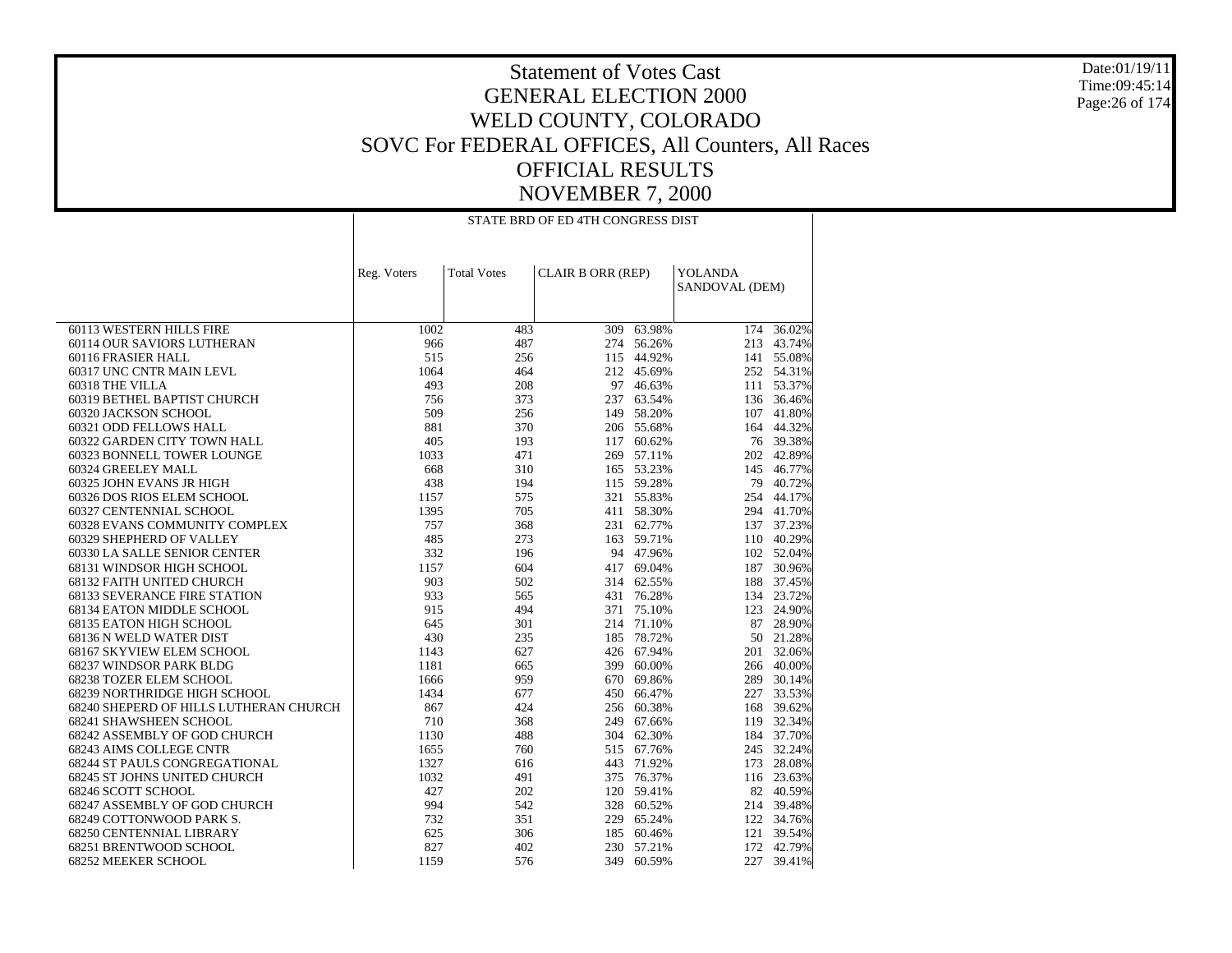Date:01/19/11 Time:09:45:14 Page:27 of 174

|                                            | STATE BRD OF ED 4TH CONGRESS DIST |                    |                          |        |                                  |        |  |  |  |  |
|--------------------------------------------|-----------------------------------|--------------------|--------------------------|--------|----------------------------------|--------|--|--|--|--|
|                                            | Reg. Voters                       | <b>Total Votes</b> | <b>CLAIR B ORR (REP)</b> |        | <b>YOLANDA</b><br>SANDOVAL (DEM) |        |  |  |  |  |
| <b>68254 TRINITY EPISCOPAL</b>             | 1575                              | 758                | 510                      | 67.28% | 248                              | 32.72% |  |  |  |  |
| <b>68255 MONFORT ELEMENTARY</b>            | 1321                              | 550                | 392                      | 71.27% | 158                              | 28.73% |  |  |  |  |
| <b>68256 TRINITY LUTHERAN</b>              | 1355                              | 665                | 459                      | 69.02% | 206                              | 30.98% |  |  |  |  |
| <b>68257 RE-1 EDUCATION SERVICE CENTER</b> | 658                               | 387                | 233                      | 60.21% | 154                              | 39.79% |  |  |  |  |
| <b>68258 MILLIKEN COMMUNITY</b>            | 1006                              | 550                | 303                      | 55.09% | 247                              | 44.91% |  |  |  |  |
| 68259 JOHNSTOWN MEMORIAL LIBRARY           | 1756                              | 851                | 558                      | 65.57% | 293                              | 34.43% |  |  |  |  |
| 68260 JOHNSTOWN TOWN HALL                  | 1272                              | 702                | 445                      | 63.39% | 257                              | 36.61% |  |  |  |  |
| 68265 CHRISTA MCAULIFFE ELEM SCHOOL        | 1290                              | 729                | 515                      | 70.64% | 214                              | 29.36% |  |  |  |  |
| 68266 HILL-N PARK SENIOR                   | 1084                              | 538                | 347                      | 64.50% | 191                              | 35.50% |  |  |  |  |
| 69161 PIERCE TOWN HALL                     | 788                               | 440                | 269                      | 61.14% | 171                              | 38.86% |  |  |  |  |
| 69162 AULT TOWN HALL                       | 789                               | 447                | 300                      | 67.11% | 147                              | 32.89% |  |  |  |  |
| 69163 EATON TOWN HALL                      | 803                               | 441                | 349                      | 79.14% | 92                               | 20.86% |  |  |  |  |
| 69364 IST BAPTIST CHURCH                   | 624                               | 338                | 253                      | 74.85% | 85                               | 25.15% |  |  |  |  |
| Absentee                                   | $\Omega$                          | 15567              | 11025                    | 70.82% | 4542                             | 29.18% |  |  |  |  |
| Early                                      | 0                                 | 2658               | 1723                     | 64.82% | 935                              | 35.18% |  |  |  |  |
| Total                                      | 80041                             | 59352              | 38468                    | 64.81% | 20884                            | 35.19% |  |  |  |  |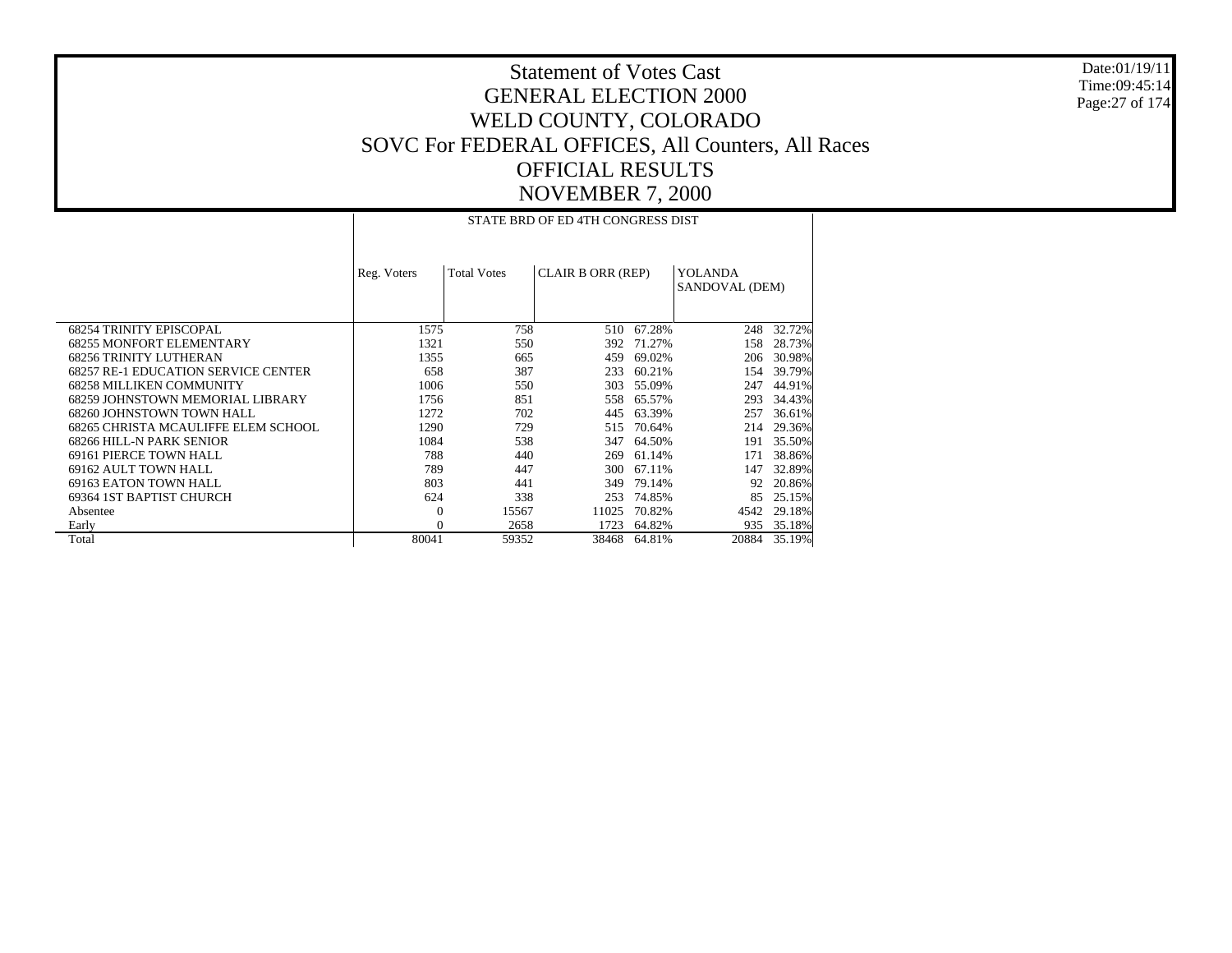Date:01/19/11 Time:09:45:14 Page:28 of 174

## Statement of Votes Cast GENERAL ELECTION 2000 WELD COUNTY, COLORADO SOVC For FEDERAL OFFICES, All Counters, All Races OFFICIAL RESULTS NOVEMBER 7, 2000

CU REGENT AT LARGE

|                                   | Reg. Voters | <b>Total Votes</b> | (REP) | PETE STEINHAUER |     | <b>BURKE BEU (DEM)</b> |
|-----------------------------------|-------------|--------------------|-------|-----------------|-----|------------------------|
|                                   |             |                    |       |                 |     |                        |
| <b>JURISDICTION WIDE</b>          |             |                    |       |                 |     |                        |
| 11301 FT LUPTON FIRE STATION      | 835         | 422                |       | 247 58.53%      | 175 | 41.47%                 |
| 11302 ST WILLIAM'S CATH           | 889         | 446                |       | 199 44.62%      | 247 | 55.38%                 |
| 11303 FT LUPTON CITY HALL         | 916         | 421                |       | 181 42.99%      | 240 | 57.01%                 |
| 11304 CRANE CRT COMM BLD          | 769         | 378                |       | 199 52.65%      | 179 | 47.35%                 |
| 11305 BUTLER ELEM SCHOOL          | 912         | 369                |       | 226 61.25%      | 143 | 38.75%                 |
| 11306 DACONO FIRE STATION         | 766         | 324                |       | 174 53.70%      | 150 | 46.30%                 |
| 11307 DACONO TOWN HALL            | 719         | 337                |       | 187 55.49%      | 150 | 44.51%                 |
| 11308 ERIE HIGH SCHOOL            | 884         | 410                | 170   | 41.46%          | 240 | 58.54%                 |
| 11309 ERIE TOWN HALL              | 1067        | 547                | 363   | 66.36%          | 184 | 33.64%                 |
| 18210 MEAD TOWN HALL              | 1117        | 598                |       | 411 68.73%      | 187 | 31.27%                 |
| 18211 PLATTEVILLE TOWN HALL       | 961         | 479                |       | 292 60.96%      | 187 | 39.04%                 |
| 18212 PLATTEVILLE BAPTIST         | 574         | 294                |       | 181 61.56%      | 113 | 38.44%                 |
| 18213 FIRESTONE TOWN HALL         | 772         | 418                | 229   | 54.78%          | 189 | 45.22%                 |
| 18214 FREDERICK TOWN HALL         | 1279        | 675                |       | 391 57.93%      | 284 | 42.07%                 |
| 18215 DEL CAMINO FIRE STATION     | 1901        | 868                | 579   | 66.71%          | 289 | 33.29%                 |
| 18227 MEAD ELEM SCHOOL            | 905         | 435                | 308   | 70.80%          | 127 | 29.20%                 |
| 19116 NUNN COMMUNITY CNT          | 623         | 358                |       | 263 73.46%      | 95  | 26.54%                 |
| 19117 GROVER FIRE HALL            | 359         | 180                |       | 145 80.56%      | 35  | 19.44%                 |
| 19118 PRAIRIE HIGH SCHOOL         | 294         | 151                |       | 124 82.12%      | 27  | 17.88%                 |
| 19119 BRIGGSDALE HIGH SC          | 234         | 123                | 97    | 78.86%          | 26  | 21.14%                 |
| 19120 GILL LIONS COMM BL          | 1223        | 637                | 477   | 74.88%          | 160 | 25.12%                 |
| 19121 KERSEY SENIOR HALL          | 646         | 334                | 251   | 75.15%          | 83  | 24.85%                 |
| 19122 KERSEY TOWN HALL            | 691         | 370                | 279   | 75.41%          | 91  | 24.59%                 |
| 19323 HUDSON TOWN HALL            | 1413        | 643                | 429   | 66.72%          | 214 | 33.28%                 |
| 19324 KEENESBURG FIRE HALL        | 946         | 443                |       | 304 68.62%      | 139 | 31.38%                 |
| 19325 ROGGEN FIRE HOUSE           | 335         | 169                | 130   | 76.92%          | 39  | 23.08%                 |
| 19326 AFTER GLOWS SENIOR          | 1412        | 644                |       | 358 55.59%      | 286 | 44.41%                 |
| 60101 FRIENDLY VILL CLUB          | 914         | 417                | 219   | 52.52%          | 198 | 47.48%                 |
| 60102 BILLIE MARTINEZ ELEM SCHOOL | 705         | 286                | 109   | 38.11%          | 177 | 61.89%                 |
| 60103 GREELEY REC CENTER          | 679         | 199                |       | 66 33.17%       | 133 | 66.83%                 |
| 60104 FRANKLIN SCH LIB            | 645         | 246                |       | 134 54.47%      | 112 | 45.53%                 |
| 60105 MADISON ELEM SCHOOL         | 594         | 250                |       | 134 53.60%      |     | 116 46.40%             |
| 60106 GLORIA CHRISTI CHURCH       | 917         | 386                |       | 219 56.74%      | 167 | 43.26%                 |
| 60107 MAPLEWOOD SCHOOL            | 719         | 303                |       | 145 47.85%      | 158 | 52.15%                 |
| 60108 1ST UNITED METHODIST        | 721         | 262                |       | 133 50.76%      | 129 | 49.24%                 |
| 60109 1ST CHRISTIAN CHURCH        | 527         | 232                |       | 123 53.02%      | 109 | 46.98%                 |
| 60111 EDUCATION SERVICES          | 698         | 253                | 122   | 48.22%          | 131 | 51.78%                 |
| 60112 JEFFERSON ELEM SCHOOL       | 411         | 162                | 43    | 26.54%          | 119 | 73.46%                 |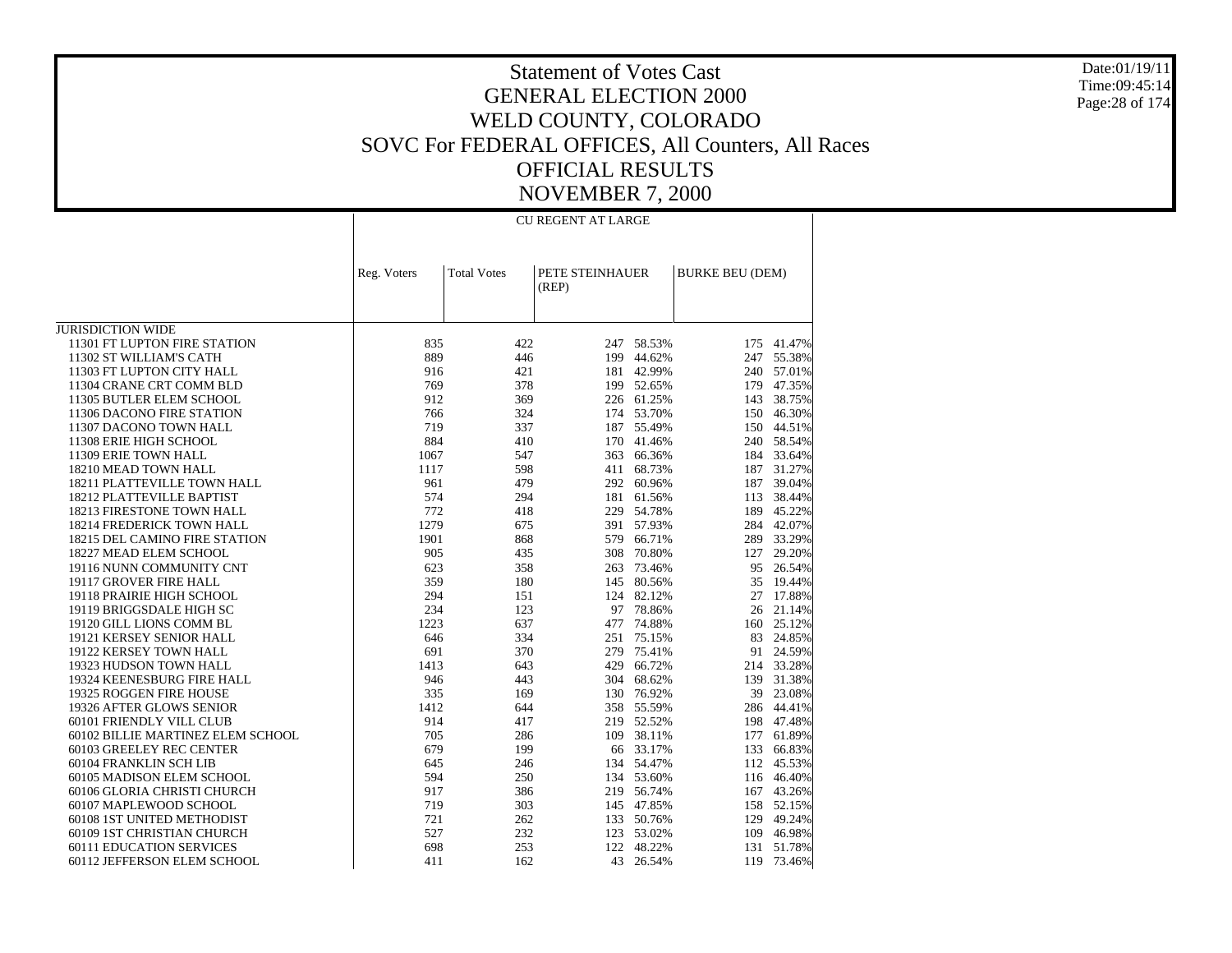Date:01/19/11 Time:09:45:14 Page:29 of 174

## Statement of Votes Cast GENERAL ELECTION 2000 WELD COUNTY, COLORADO SOVC For FEDERAL OFFICES, All Counters, All Races OFFICIAL RESULTS NOVEMBER 7, 2000

CU REGENT AT LARGE

| PETE STEINHAUER<br><b>Total Votes</b><br><b>BURKE BEU (DEM)</b><br>Reg. Voters<br>(REP)<br>60113 WESTERN HILLS FIRE<br>1002<br>280<br>65.12%<br>34.88%<br>430<br>150<br>60114 OUR SAVIORS LUTHERAN<br>966<br>438<br>56.39%<br>43.61%<br>247<br>191<br>60116 FRASIER HALL<br>515<br>222<br>96 43.24%<br>126 56.76%<br>1064<br>396<br>48.23%<br>51.77%<br>60317 UNC CNTR MAIN LEVL<br>205<br>191<br>493<br>179<br>84 46.93%<br>95 53.07%<br>60318 THE VILLA<br>212 63.10%<br>60319 BETHEL BAPTIST CHURCH<br>756<br>336<br>124<br>36.90%<br>509<br>51.32%<br>48.68%<br>60320 JACKSON SCHOOL<br>228<br>117<br>111<br>881<br>317<br>56.15%<br>43.85%<br>60321 ODD FELLOWS HALL<br>178<br>139<br>405<br>101 56.74%<br>43.26%<br>60322 GARDEN CITY TOWN HALL<br>178<br>77<br>1033<br>400<br>223 55.75%<br>44.25%<br>60323 BONNELL TOWER LOUNGE<br>177<br>668<br>135 52.33%<br>47.67%<br>60324 GREELEY MALL<br>258<br>123<br>60325 JOHN EVANS JR HIGH<br>438<br>95 54.91%<br>78<br>45.09%<br>173<br>1157<br>510<br>283 55.49%<br>227<br>44.51%<br>60326 DOS RIOS ELEM SCHOOL<br>1395<br>632<br>370 58.54%<br>41.46%<br>60327 CENTENNIAL SCHOOL<br>262<br>757<br>315<br>184 58.41%<br>41.59%<br>60328 EVANS COMMUNITY COMPLEX<br>131<br>485<br>254<br>55.51%<br>44.49%<br>60329 SHEPHERD OF VALLEY<br>141<br>113<br>332<br>60330 LA SALLE SENIOR CENTER<br>167<br>77<br>46.11%<br>90 53.89%<br>68131 WINDSOR HIGH SCHOOL<br>1157<br>524<br>376<br>71.76%<br>28.24%<br>148<br>903<br>286 63.56%<br>36.44%<br>68132 FAITH UNITED CHURCH<br>450<br>164<br>933<br>505<br>368<br>72.87%<br>137<br>27.13%<br><b>68133 SEVERANCE FIRE STATION</b><br>915<br>443<br>332 74.94%<br>25.06%<br>68134 EATON MIDDLE SCHOOL<br>111<br>68135 EATON HIGH SCHOOL<br>645<br>194 72.39%<br>27.61%<br>268<br>74<br>430<br>173 80.84%<br>68136 N WELD WATER DIST<br>214<br>19.16%<br>41<br>33.10%<br>68167 SKYVIEW ELEM SCHOOL<br>1143<br>568<br>380 66.90%<br>188<br>68237 WINDSOR PARK BLDG<br>1181<br>604<br>392<br>64.90%<br>212<br>35.10%<br><b>68238 TOZER ELEM SCHOOL</b><br>1666<br>868<br>620<br>71.43%<br>248<br>28.57%<br>1434<br>608<br>404<br>66.45%<br>33.55%<br>68239 NORTHRIDGE HIGH SCHOOL<br>204<br>214 57.68%<br>68240 SHEPERD OF HILLS LUTHERAN CHURCH<br>867<br>371<br>157<br>42.32%<br>710<br>322<br>225 69.88%<br>30.12%<br>68241 SHAWSHEEN SCHOOL<br>97<br>36.89%<br>68242 ASSEMBLY OF GOD CHURCH<br>1130<br>431<br>272 63.11%<br>159<br>65.36%<br><b>68243 AIMS COLLEGE CNTR</b><br>1655<br>687<br>449<br>238<br>34.64%<br>68.41%<br><b>68244 ST PAULS CONGREGATIONAL</b><br>1327<br>554<br>379<br>175<br>31.59%<br>1032<br>336 75.51%<br>68245 ST JOHNS UNITED CHURCH<br>445<br>109<br>24.49%<br>427<br>100 54.35%<br>68246 SCOTT SCHOOL<br>184<br>84<br>45.65%<br>994<br>288 58.30%<br>68247 ASSEMBLY OF GOD CHURCH<br>494<br>206 41.70%<br>732<br>319<br>210 65.83%<br>34.17%<br>68249 COTTONWOOD PARK S.<br>109<br>625<br>53.61%<br>46.39%<br>68250 CENTENNIAL LIBRARY<br>263<br>141<br>122<br>827<br>68251 BRENTWOOD SCHOOL<br>350<br>191 54.57%<br>159<br>45.43%<br>1159<br>517<br>300 58.03%<br>217 |                     |  |  |        |
|-------------------------------------------------------------------------------------------------------------------------------------------------------------------------------------------------------------------------------------------------------------------------------------------------------------------------------------------------------------------------------------------------------------------------------------------------------------------------------------------------------------------------------------------------------------------------------------------------------------------------------------------------------------------------------------------------------------------------------------------------------------------------------------------------------------------------------------------------------------------------------------------------------------------------------------------------------------------------------------------------------------------------------------------------------------------------------------------------------------------------------------------------------------------------------------------------------------------------------------------------------------------------------------------------------------------------------------------------------------------------------------------------------------------------------------------------------------------------------------------------------------------------------------------------------------------------------------------------------------------------------------------------------------------------------------------------------------------------------------------------------------------------------------------------------------------------------------------------------------------------------------------------------------------------------------------------------------------------------------------------------------------------------------------------------------------------------------------------------------------------------------------------------------------------------------------------------------------------------------------------------------------------------------------------------------------------------------------------------------------------------------------------------------------------------------------------------------------------------------------------------------------------------------------------------------------------------------------------------------------------------------------------------------------------------------------------------------------------------------------------------------------------------------------------------------------------------------------------------------------------------------------------------------------------------------------------------------------------------------------------------------------------------------------------------------------------------------------------------|---------------------|--|--|--------|
|                                                                                                                                                                                                                                                                                                                                                                                                                                                                                                                                                                                                                                                                                                                                                                                                                                                                                                                                                                                                                                                                                                                                                                                                                                                                                                                                                                                                                                                                                                                                                                                                                                                                                                                                                                                                                                                                                                                                                                                                                                                                                                                                                                                                                                                                                                                                                                                                                                                                                                                                                                                                                                                                                                                                                                                                                                                                                                                                                                                                                                                                                                       |                     |  |  |        |
|                                                                                                                                                                                                                                                                                                                                                                                                                                                                                                                                                                                                                                                                                                                                                                                                                                                                                                                                                                                                                                                                                                                                                                                                                                                                                                                                                                                                                                                                                                                                                                                                                                                                                                                                                                                                                                                                                                                                                                                                                                                                                                                                                                                                                                                                                                                                                                                                                                                                                                                                                                                                                                                                                                                                                                                                                                                                                                                                                                                                                                                                                                       |                     |  |  |        |
|                                                                                                                                                                                                                                                                                                                                                                                                                                                                                                                                                                                                                                                                                                                                                                                                                                                                                                                                                                                                                                                                                                                                                                                                                                                                                                                                                                                                                                                                                                                                                                                                                                                                                                                                                                                                                                                                                                                                                                                                                                                                                                                                                                                                                                                                                                                                                                                                                                                                                                                                                                                                                                                                                                                                                                                                                                                                                                                                                                                                                                                                                                       |                     |  |  |        |
|                                                                                                                                                                                                                                                                                                                                                                                                                                                                                                                                                                                                                                                                                                                                                                                                                                                                                                                                                                                                                                                                                                                                                                                                                                                                                                                                                                                                                                                                                                                                                                                                                                                                                                                                                                                                                                                                                                                                                                                                                                                                                                                                                                                                                                                                                                                                                                                                                                                                                                                                                                                                                                                                                                                                                                                                                                                                                                                                                                                                                                                                                                       |                     |  |  |        |
|                                                                                                                                                                                                                                                                                                                                                                                                                                                                                                                                                                                                                                                                                                                                                                                                                                                                                                                                                                                                                                                                                                                                                                                                                                                                                                                                                                                                                                                                                                                                                                                                                                                                                                                                                                                                                                                                                                                                                                                                                                                                                                                                                                                                                                                                                                                                                                                                                                                                                                                                                                                                                                                                                                                                                                                                                                                                                                                                                                                                                                                                                                       |                     |  |  |        |
|                                                                                                                                                                                                                                                                                                                                                                                                                                                                                                                                                                                                                                                                                                                                                                                                                                                                                                                                                                                                                                                                                                                                                                                                                                                                                                                                                                                                                                                                                                                                                                                                                                                                                                                                                                                                                                                                                                                                                                                                                                                                                                                                                                                                                                                                                                                                                                                                                                                                                                                                                                                                                                                                                                                                                                                                                                                                                                                                                                                                                                                                                                       |                     |  |  |        |
|                                                                                                                                                                                                                                                                                                                                                                                                                                                                                                                                                                                                                                                                                                                                                                                                                                                                                                                                                                                                                                                                                                                                                                                                                                                                                                                                                                                                                                                                                                                                                                                                                                                                                                                                                                                                                                                                                                                                                                                                                                                                                                                                                                                                                                                                                                                                                                                                                                                                                                                                                                                                                                                                                                                                                                                                                                                                                                                                                                                                                                                                                                       |                     |  |  |        |
|                                                                                                                                                                                                                                                                                                                                                                                                                                                                                                                                                                                                                                                                                                                                                                                                                                                                                                                                                                                                                                                                                                                                                                                                                                                                                                                                                                                                                                                                                                                                                                                                                                                                                                                                                                                                                                                                                                                                                                                                                                                                                                                                                                                                                                                                                                                                                                                                                                                                                                                                                                                                                                                                                                                                                                                                                                                                                                                                                                                                                                                                                                       |                     |  |  |        |
|                                                                                                                                                                                                                                                                                                                                                                                                                                                                                                                                                                                                                                                                                                                                                                                                                                                                                                                                                                                                                                                                                                                                                                                                                                                                                                                                                                                                                                                                                                                                                                                                                                                                                                                                                                                                                                                                                                                                                                                                                                                                                                                                                                                                                                                                                                                                                                                                                                                                                                                                                                                                                                                                                                                                                                                                                                                                                                                                                                                                                                                                                                       |                     |  |  |        |
|                                                                                                                                                                                                                                                                                                                                                                                                                                                                                                                                                                                                                                                                                                                                                                                                                                                                                                                                                                                                                                                                                                                                                                                                                                                                                                                                                                                                                                                                                                                                                                                                                                                                                                                                                                                                                                                                                                                                                                                                                                                                                                                                                                                                                                                                                                                                                                                                                                                                                                                                                                                                                                                                                                                                                                                                                                                                                                                                                                                                                                                                                                       |                     |  |  |        |
|                                                                                                                                                                                                                                                                                                                                                                                                                                                                                                                                                                                                                                                                                                                                                                                                                                                                                                                                                                                                                                                                                                                                                                                                                                                                                                                                                                                                                                                                                                                                                                                                                                                                                                                                                                                                                                                                                                                                                                                                                                                                                                                                                                                                                                                                                                                                                                                                                                                                                                                                                                                                                                                                                                                                                                                                                                                                                                                                                                                                                                                                                                       |                     |  |  |        |
|                                                                                                                                                                                                                                                                                                                                                                                                                                                                                                                                                                                                                                                                                                                                                                                                                                                                                                                                                                                                                                                                                                                                                                                                                                                                                                                                                                                                                                                                                                                                                                                                                                                                                                                                                                                                                                                                                                                                                                                                                                                                                                                                                                                                                                                                                                                                                                                                                                                                                                                                                                                                                                                                                                                                                                                                                                                                                                                                                                                                                                                                                                       |                     |  |  |        |
|                                                                                                                                                                                                                                                                                                                                                                                                                                                                                                                                                                                                                                                                                                                                                                                                                                                                                                                                                                                                                                                                                                                                                                                                                                                                                                                                                                                                                                                                                                                                                                                                                                                                                                                                                                                                                                                                                                                                                                                                                                                                                                                                                                                                                                                                                                                                                                                                                                                                                                                                                                                                                                                                                                                                                                                                                                                                                                                                                                                                                                                                                                       |                     |  |  |        |
|                                                                                                                                                                                                                                                                                                                                                                                                                                                                                                                                                                                                                                                                                                                                                                                                                                                                                                                                                                                                                                                                                                                                                                                                                                                                                                                                                                                                                                                                                                                                                                                                                                                                                                                                                                                                                                                                                                                                                                                                                                                                                                                                                                                                                                                                                                                                                                                                                                                                                                                                                                                                                                                                                                                                                                                                                                                                                                                                                                                                                                                                                                       |                     |  |  |        |
|                                                                                                                                                                                                                                                                                                                                                                                                                                                                                                                                                                                                                                                                                                                                                                                                                                                                                                                                                                                                                                                                                                                                                                                                                                                                                                                                                                                                                                                                                                                                                                                                                                                                                                                                                                                                                                                                                                                                                                                                                                                                                                                                                                                                                                                                                                                                                                                                                                                                                                                                                                                                                                                                                                                                                                                                                                                                                                                                                                                                                                                                                                       |                     |  |  |        |
|                                                                                                                                                                                                                                                                                                                                                                                                                                                                                                                                                                                                                                                                                                                                                                                                                                                                                                                                                                                                                                                                                                                                                                                                                                                                                                                                                                                                                                                                                                                                                                                                                                                                                                                                                                                                                                                                                                                                                                                                                                                                                                                                                                                                                                                                                                                                                                                                                                                                                                                                                                                                                                                                                                                                                                                                                                                                                                                                                                                                                                                                                                       |                     |  |  |        |
|                                                                                                                                                                                                                                                                                                                                                                                                                                                                                                                                                                                                                                                                                                                                                                                                                                                                                                                                                                                                                                                                                                                                                                                                                                                                                                                                                                                                                                                                                                                                                                                                                                                                                                                                                                                                                                                                                                                                                                                                                                                                                                                                                                                                                                                                                                                                                                                                                                                                                                                                                                                                                                                                                                                                                                                                                                                                                                                                                                                                                                                                                                       |                     |  |  |        |
|                                                                                                                                                                                                                                                                                                                                                                                                                                                                                                                                                                                                                                                                                                                                                                                                                                                                                                                                                                                                                                                                                                                                                                                                                                                                                                                                                                                                                                                                                                                                                                                                                                                                                                                                                                                                                                                                                                                                                                                                                                                                                                                                                                                                                                                                                                                                                                                                                                                                                                                                                                                                                                                                                                                                                                                                                                                                                                                                                                                                                                                                                                       |                     |  |  |        |
|                                                                                                                                                                                                                                                                                                                                                                                                                                                                                                                                                                                                                                                                                                                                                                                                                                                                                                                                                                                                                                                                                                                                                                                                                                                                                                                                                                                                                                                                                                                                                                                                                                                                                                                                                                                                                                                                                                                                                                                                                                                                                                                                                                                                                                                                                                                                                                                                                                                                                                                                                                                                                                                                                                                                                                                                                                                                                                                                                                                                                                                                                                       |                     |  |  |        |
|                                                                                                                                                                                                                                                                                                                                                                                                                                                                                                                                                                                                                                                                                                                                                                                                                                                                                                                                                                                                                                                                                                                                                                                                                                                                                                                                                                                                                                                                                                                                                                                                                                                                                                                                                                                                                                                                                                                                                                                                                                                                                                                                                                                                                                                                                                                                                                                                                                                                                                                                                                                                                                                                                                                                                                                                                                                                                                                                                                                                                                                                                                       |                     |  |  |        |
|                                                                                                                                                                                                                                                                                                                                                                                                                                                                                                                                                                                                                                                                                                                                                                                                                                                                                                                                                                                                                                                                                                                                                                                                                                                                                                                                                                                                                                                                                                                                                                                                                                                                                                                                                                                                                                                                                                                                                                                                                                                                                                                                                                                                                                                                                                                                                                                                                                                                                                                                                                                                                                                                                                                                                                                                                                                                                                                                                                                                                                                                                                       |                     |  |  |        |
|                                                                                                                                                                                                                                                                                                                                                                                                                                                                                                                                                                                                                                                                                                                                                                                                                                                                                                                                                                                                                                                                                                                                                                                                                                                                                                                                                                                                                                                                                                                                                                                                                                                                                                                                                                                                                                                                                                                                                                                                                                                                                                                                                                                                                                                                                                                                                                                                                                                                                                                                                                                                                                                                                                                                                                                                                                                                                                                                                                                                                                                                                                       |                     |  |  |        |
|                                                                                                                                                                                                                                                                                                                                                                                                                                                                                                                                                                                                                                                                                                                                                                                                                                                                                                                                                                                                                                                                                                                                                                                                                                                                                                                                                                                                                                                                                                                                                                                                                                                                                                                                                                                                                                                                                                                                                                                                                                                                                                                                                                                                                                                                                                                                                                                                                                                                                                                                                                                                                                                                                                                                                                                                                                                                                                                                                                                                                                                                                                       |                     |  |  |        |
|                                                                                                                                                                                                                                                                                                                                                                                                                                                                                                                                                                                                                                                                                                                                                                                                                                                                                                                                                                                                                                                                                                                                                                                                                                                                                                                                                                                                                                                                                                                                                                                                                                                                                                                                                                                                                                                                                                                                                                                                                                                                                                                                                                                                                                                                                                                                                                                                                                                                                                                                                                                                                                                                                                                                                                                                                                                                                                                                                                                                                                                                                                       |                     |  |  |        |
|                                                                                                                                                                                                                                                                                                                                                                                                                                                                                                                                                                                                                                                                                                                                                                                                                                                                                                                                                                                                                                                                                                                                                                                                                                                                                                                                                                                                                                                                                                                                                                                                                                                                                                                                                                                                                                                                                                                                                                                                                                                                                                                                                                                                                                                                                                                                                                                                                                                                                                                                                                                                                                                                                                                                                                                                                                                                                                                                                                                                                                                                                                       |                     |  |  |        |
|                                                                                                                                                                                                                                                                                                                                                                                                                                                                                                                                                                                                                                                                                                                                                                                                                                                                                                                                                                                                                                                                                                                                                                                                                                                                                                                                                                                                                                                                                                                                                                                                                                                                                                                                                                                                                                                                                                                                                                                                                                                                                                                                                                                                                                                                                                                                                                                                                                                                                                                                                                                                                                                                                                                                                                                                                                                                                                                                                                                                                                                                                                       |                     |  |  |        |
|                                                                                                                                                                                                                                                                                                                                                                                                                                                                                                                                                                                                                                                                                                                                                                                                                                                                                                                                                                                                                                                                                                                                                                                                                                                                                                                                                                                                                                                                                                                                                                                                                                                                                                                                                                                                                                                                                                                                                                                                                                                                                                                                                                                                                                                                                                                                                                                                                                                                                                                                                                                                                                                                                                                                                                                                                                                                                                                                                                                                                                                                                                       |                     |  |  |        |
|                                                                                                                                                                                                                                                                                                                                                                                                                                                                                                                                                                                                                                                                                                                                                                                                                                                                                                                                                                                                                                                                                                                                                                                                                                                                                                                                                                                                                                                                                                                                                                                                                                                                                                                                                                                                                                                                                                                                                                                                                                                                                                                                                                                                                                                                                                                                                                                                                                                                                                                                                                                                                                                                                                                                                                                                                                                                                                                                                                                                                                                                                                       |                     |  |  |        |
|                                                                                                                                                                                                                                                                                                                                                                                                                                                                                                                                                                                                                                                                                                                                                                                                                                                                                                                                                                                                                                                                                                                                                                                                                                                                                                                                                                                                                                                                                                                                                                                                                                                                                                                                                                                                                                                                                                                                                                                                                                                                                                                                                                                                                                                                                                                                                                                                                                                                                                                                                                                                                                                                                                                                                                                                                                                                                                                                                                                                                                                                                                       |                     |  |  |        |
|                                                                                                                                                                                                                                                                                                                                                                                                                                                                                                                                                                                                                                                                                                                                                                                                                                                                                                                                                                                                                                                                                                                                                                                                                                                                                                                                                                                                                                                                                                                                                                                                                                                                                                                                                                                                                                                                                                                                                                                                                                                                                                                                                                                                                                                                                                                                                                                                                                                                                                                                                                                                                                                                                                                                                                                                                                                                                                                                                                                                                                                                                                       |                     |  |  |        |
|                                                                                                                                                                                                                                                                                                                                                                                                                                                                                                                                                                                                                                                                                                                                                                                                                                                                                                                                                                                                                                                                                                                                                                                                                                                                                                                                                                                                                                                                                                                                                                                                                                                                                                                                                                                                                                                                                                                                                                                                                                                                                                                                                                                                                                                                                                                                                                                                                                                                                                                                                                                                                                                                                                                                                                                                                                                                                                                                                                                                                                                                                                       |                     |  |  |        |
|                                                                                                                                                                                                                                                                                                                                                                                                                                                                                                                                                                                                                                                                                                                                                                                                                                                                                                                                                                                                                                                                                                                                                                                                                                                                                                                                                                                                                                                                                                                                                                                                                                                                                                                                                                                                                                                                                                                                                                                                                                                                                                                                                                                                                                                                                                                                                                                                                                                                                                                                                                                                                                                                                                                                                                                                                                                                                                                                                                                                                                                                                                       |                     |  |  |        |
|                                                                                                                                                                                                                                                                                                                                                                                                                                                                                                                                                                                                                                                                                                                                                                                                                                                                                                                                                                                                                                                                                                                                                                                                                                                                                                                                                                                                                                                                                                                                                                                                                                                                                                                                                                                                                                                                                                                                                                                                                                                                                                                                                                                                                                                                                                                                                                                                                                                                                                                                                                                                                                                                                                                                                                                                                                                                                                                                                                                                                                                                                                       |                     |  |  |        |
|                                                                                                                                                                                                                                                                                                                                                                                                                                                                                                                                                                                                                                                                                                                                                                                                                                                                                                                                                                                                                                                                                                                                                                                                                                                                                                                                                                                                                                                                                                                                                                                                                                                                                                                                                                                                                                                                                                                                                                                                                                                                                                                                                                                                                                                                                                                                                                                                                                                                                                                                                                                                                                                                                                                                                                                                                                                                                                                                                                                                                                                                                                       |                     |  |  |        |
|                                                                                                                                                                                                                                                                                                                                                                                                                                                                                                                                                                                                                                                                                                                                                                                                                                                                                                                                                                                                                                                                                                                                                                                                                                                                                                                                                                                                                                                                                                                                                                                                                                                                                                                                                                                                                                                                                                                                                                                                                                                                                                                                                                                                                                                                                                                                                                                                                                                                                                                                                                                                                                                                                                                                                                                                                                                                                                                                                                                                                                                                                                       |                     |  |  |        |
|                                                                                                                                                                                                                                                                                                                                                                                                                                                                                                                                                                                                                                                                                                                                                                                                                                                                                                                                                                                                                                                                                                                                                                                                                                                                                                                                                                                                                                                                                                                                                                                                                                                                                                                                                                                                                                                                                                                                                                                                                                                                                                                                                                                                                                                                                                                                                                                                                                                                                                                                                                                                                                                                                                                                                                                                                                                                                                                                                                                                                                                                                                       |                     |  |  |        |
|                                                                                                                                                                                                                                                                                                                                                                                                                                                                                                                                                                                                                                                                                                                                                                                                                                                                                                                                                                                                                                                                                                                                                                                                                                                                                                                                                                                                                                                                                                                                                                                                                                                                                                                                                                                                                                                                                                                                                                                                                                                                                                                                                                                                                                                                                                                                                                                                                                                                                                                                                                                                                                                                                                                                                                                                                                                                                                                                                                                                                                                                                                       |                     |  |  |        |
|                                                                                                                                                                                                                                                                                                                                                                                                                                                                                                                                                                                                                                                                                                                                                                                                                                                                                                                                                                                                                                                                                                                                                                                                                                                                                                                                                                                                                                                                                                                                                                                                                                                                                                                                                                                                                                                                                                                                                                                                                                                                                                                                                                                                                                                                                                                                                                                                                                                                                                                                                                                                                                                                                                                                                                                                                                                                                                                                                                                                                                                                                                       |                     |  |  |        |
|                                                                                                                                                                                                                                                                                                                                                                                                                                                                                                                                                                                                                                                                                                                                                                                                                                                                                                                                                                                                                                                                                                                                                                                                                                                                                                                                                                                                                                                                                                                                                                                                                                                                                                                                                                                                                                                                                                                                                                                                                                                                                                                                                                                                                                                                                                                                                                                                                                                                                                                                                                                                                                                                                                                                                                                                                                                                                                                                                                                                                                                                                                       |                     |  |  |        |
|                                                                                                                                                                                                                                                                                                                                                                                                                                                                                                                                                                                                                                                                                                                                                                                                                                                                                                                                                                                                                                                                                                                                                                                                                                                                                                                                                                                                                                                                                                                                                                                                                                                                                                                                                                                                                                                                                                                                                                                                                                                                                                                                                                                                                                                                                                                                                                                                                                                                                                                                                                                                                                                                                                                                                                                                                                                                                                                                                                                                                                                                                                       |                     |  |  |        |
|                                                                                                                                                                                                                                                                                                                                                                                                                                                                                                                                                                                                                                                                                                                                                                                                                                                                                                                                                                                                                                                                                                                                                                                                                                                                                                                                                                                                                                                                                                                                                                                                                                                                                                                                                                                                                                                                                                                                                                                                                                                                                                                                                                                                                                                                                                                                                                                                                                                                                                                                                                                                                                                                                                                                                                                                                                                                                                                                                                                                                                                                                                       |                     |  |  |        |
|                                                                                                                                                                                                                                                                                                                                                                                                                                                                                                                                                                                                                                                                                                                                                                                                                                                                                                                                                                                                                                                                                                                                                                                                                                                                                                                                                                                                                                                                                                                                                                                                                                                                                                                                                                                                                                                                                                                                                                                                                                                                                                                                                                                                                                                                                                                                                                                                                                                                                                                                                                                                                                                                                                                                                                                                                                                                                                                                                                                                                                                                                                       | 68252 MEEKER SCHOOL |  |  | 41.97% |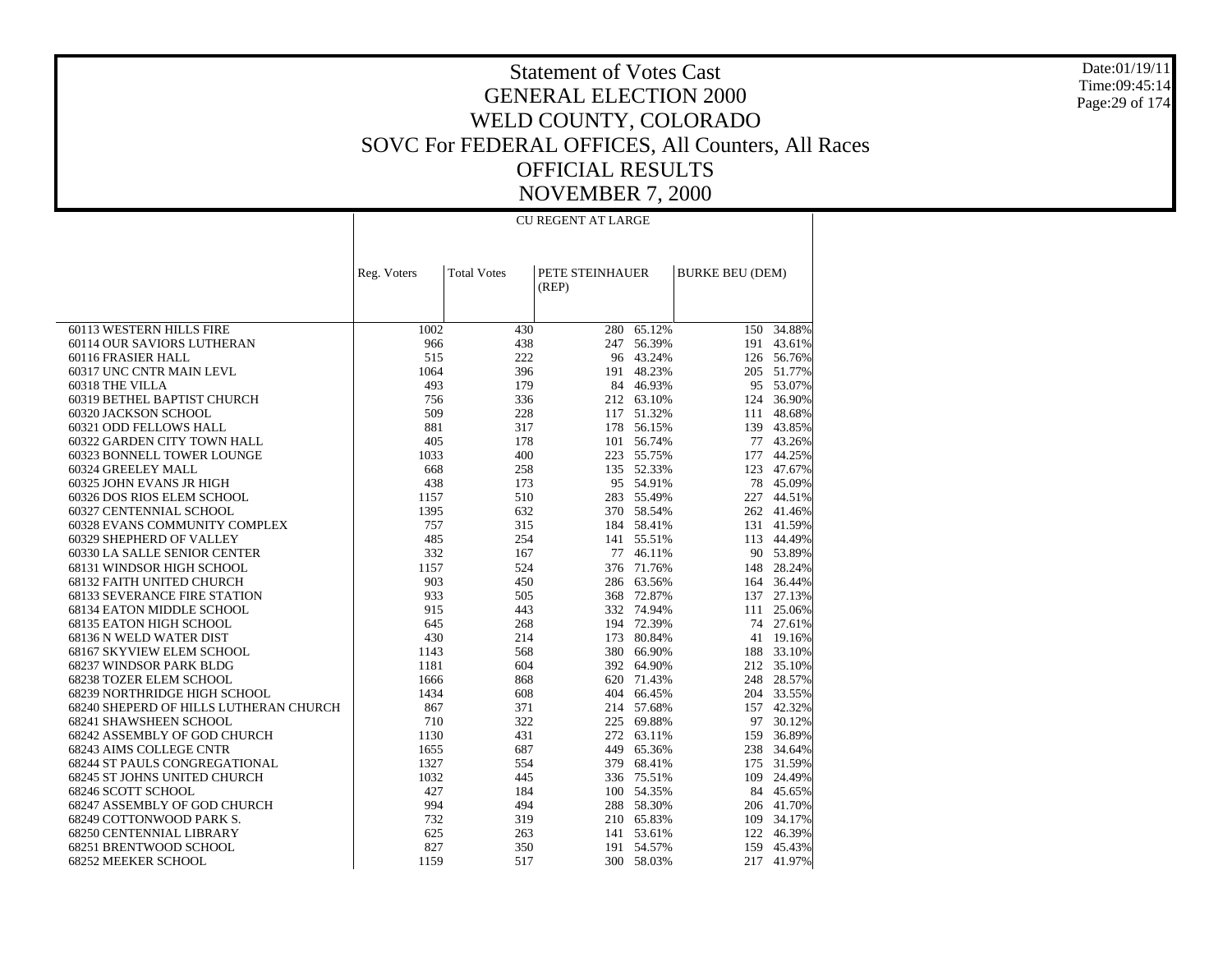Date:01/19/11Time:09:45:14Page:30 of 174

## Statement of Votes CastGENERAL ELECTION 2000WELD COUNTY, COLORADO SOVC For FEDERAL OFFICES, All Counters, All Races OFFICIAL RESULTSNOVEMBER 7, 2000

 68254 TRINITY EPISCOPAL 68255 MONFORT ELEMENTARY 68256 TRINITY LUTHERAN 68257 RE-1 EDUCATION SERVICE CENTER 68258 MILLIKEN COMMUNITY 68259 JOHNSTOWN MEMORIAL LIBRARY 68260 JOHNSTOWN TOWN HALL 68265 CHRISTA MCAULIFFE ELEM SCHOOL 68266 HILL-N PARK SENIOR 69161 PIERCE TOWN HALL 69162 AULT TOWN HALL 69163 EATON TOWN HALL 69364 1ST BAPTIST CHURCH Absentee Early TotalReg. Voters | Total Votes | PETE STEINHAUER (REP) BURKE BEU (DEM) CU REGENT AT LARGE1575 676 444 65.68% $232 - 34.32%$ 1321 489 325 66.46% 164 33.54% 1355 597 395 66.16% 202 33.84% 658 340 208 61.18% 132 38.82% 1006 478 274 57.32% 204 42.68% 1756 764 503 65.84% 261 34.16% 1272 625 398 63.68% 227 36.32% 1290 646 449 69.50% 197 30.50% 1084 465 283 60.86% 182 39.14% 788 393 237 60.31% 156 39.69% 789 392 260 66.33% 132 33.67% 803 398 305 76.63% 93 23.37% 624 299 213 71.24% 86 28.76% 0 14099 9843 69.81% 4256 30.19% 0 2553 1641 64.28% 912 35.72% 80041 53105 34063 64.14%19042 35.86%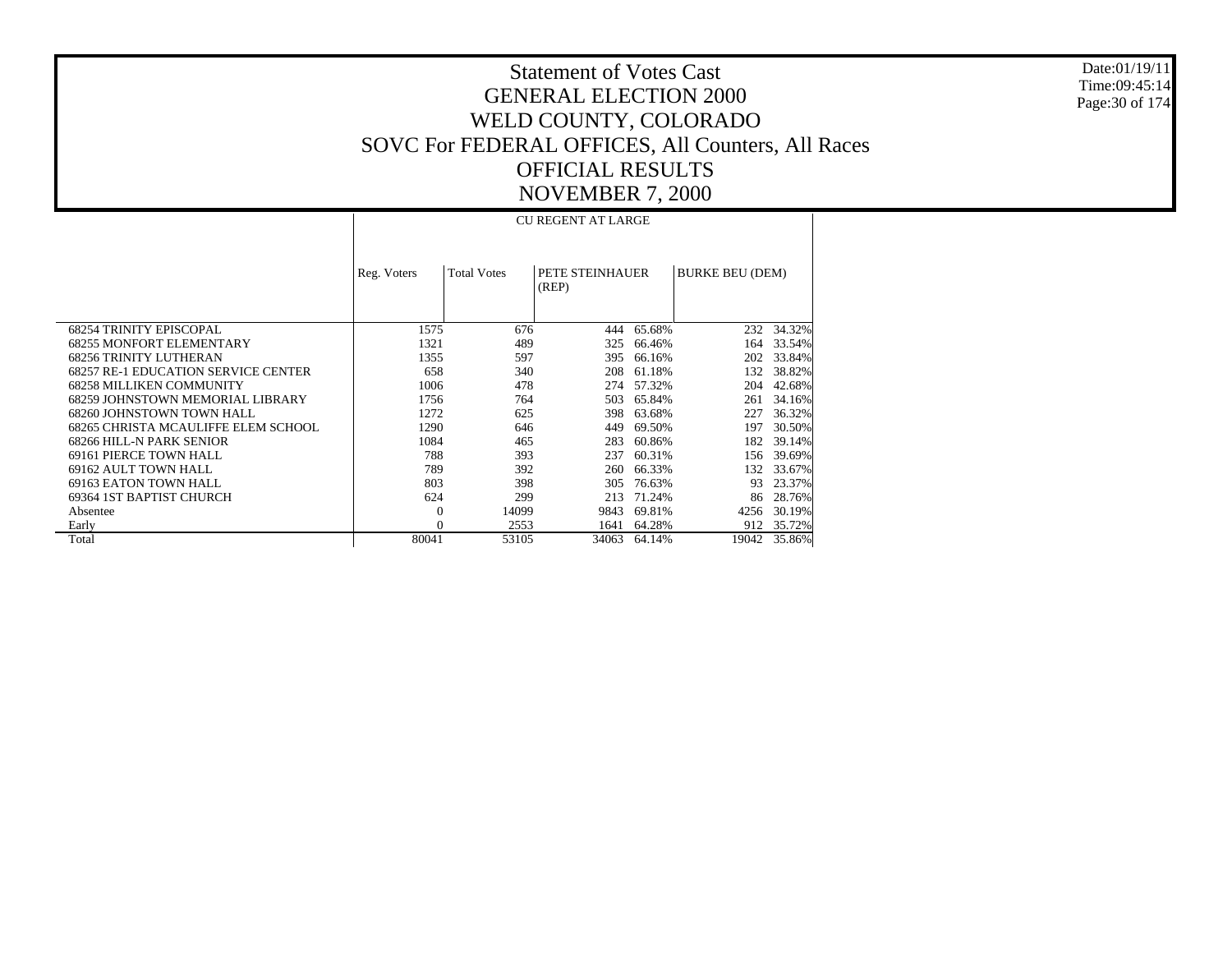Date:01/19/11Time:09:45:14Page:31 of 174

## Statement of Votes CastGENERAL ELECTION 2000WELD COUNTY, COLORADO SOVC For FEDERAL OFFICES, All Counters, All Races OFFICIAL RESULTSNOVEMBER 7, 2000

- - - - - - -

JURISDICTION WIDE 11301 FT LUPTON FIRE STATION 11302 ST WILLIAM'S CATH 11303 FT LUPTON CITY HALL 11304 CRANE CRT COMM BLD 11305 BUTLER ELEM SCHOOL 11306 DACONO FIRE STATION 11307 DACONO TOWN HALL 11308 ERIE HIGH SCHOOL 11309 ERIE TOWN HALL 18210 MEAD TOWN HALL 18211 PLATTEVILLE TOWN HALL 18212 PLATTEVILLE BAPTIST 18213 FIRESTONE TOWN HALL 18214 FREDERICK TOWN HALL 18215 DEL CAMINO FIRE STATION 18227 MEAD ELEM SCHOOL 19116 NUNN COMMUNITY CNT 19117 GROVER FIRE HALL 19118 PRAIRIE HIGH SCHOOL 19119 BRIGGSDALE HIGH SC 19120 GILL LIONS COMM BL 19121 KERSEY SENIOR HALL 19122 KERSEY TOWN HALL 19323 HUDSON TOWN HALL 19324 KEENESBURG FIRE HALL 19325 ROGGEN FIRE HOUSE 19326 AFTER GLOWS SENIOR 60101 FRIENDLY VILL CLUB 60102 BILLIE MARTINEZ ELEM SCHOOL 60103 GREELEY REC CENTER 60104 FRANKLIN SCH LIB 60105 MADISON ELEM SCHOOL 60106 GLORIA CHRISTI CHURCH 60107 MAPLEWOOD SCHOOL 60108 1ST UNITED METHODIST 60109 1ST CHRISTIAN CHURCH 60111 EDUCATION SERVICES 60112 JEFFERSON ELEM SCHOOL Reg. Voters | Total Votes | PAM RHODES (REP) | PAUL ZIMMERMAN (DEM) W EARL ALLEN (LIB) STATE REP DIST 31835 492 281 57.11% 201 40.85% 10 2.03% 889 510 223 43.73% 267 52.35% 20 3.92% 916 489 206 42.13% 268 54.81% 15 3.07% 769 434 223 51.38% 205 47.24% 6 1.38% 912 426 245 57.51% 175 41.08% 6 1.41% 766 389 201 51.67% 173 44.47% 15 3.86% 719 390 207 53.08% 164 42.05% 19 4.87% 884 516 181 35.08% 299 57.95% 36 6.98% 1067 616 386 62.66% 216 35.06% 14 2.27% - - - - - - - - - - - - - - - - - - - - - - - - - - - - - - - - - - - - - - - - - - - - - - - - - - - - - - - - - - - - - - - - - - - - - - - - - - - - - - - - - - - - - - - - - - - - - - - - - - - - - - - - - - - - - - - - - - - - - - - - - - - - - - - - - - - - - - - - - - - - - - - - - - - - - - - - - - - - - - - - - - - - - - - - - - - - - - - - - - - - - - - - - - - - - - - - - - - - -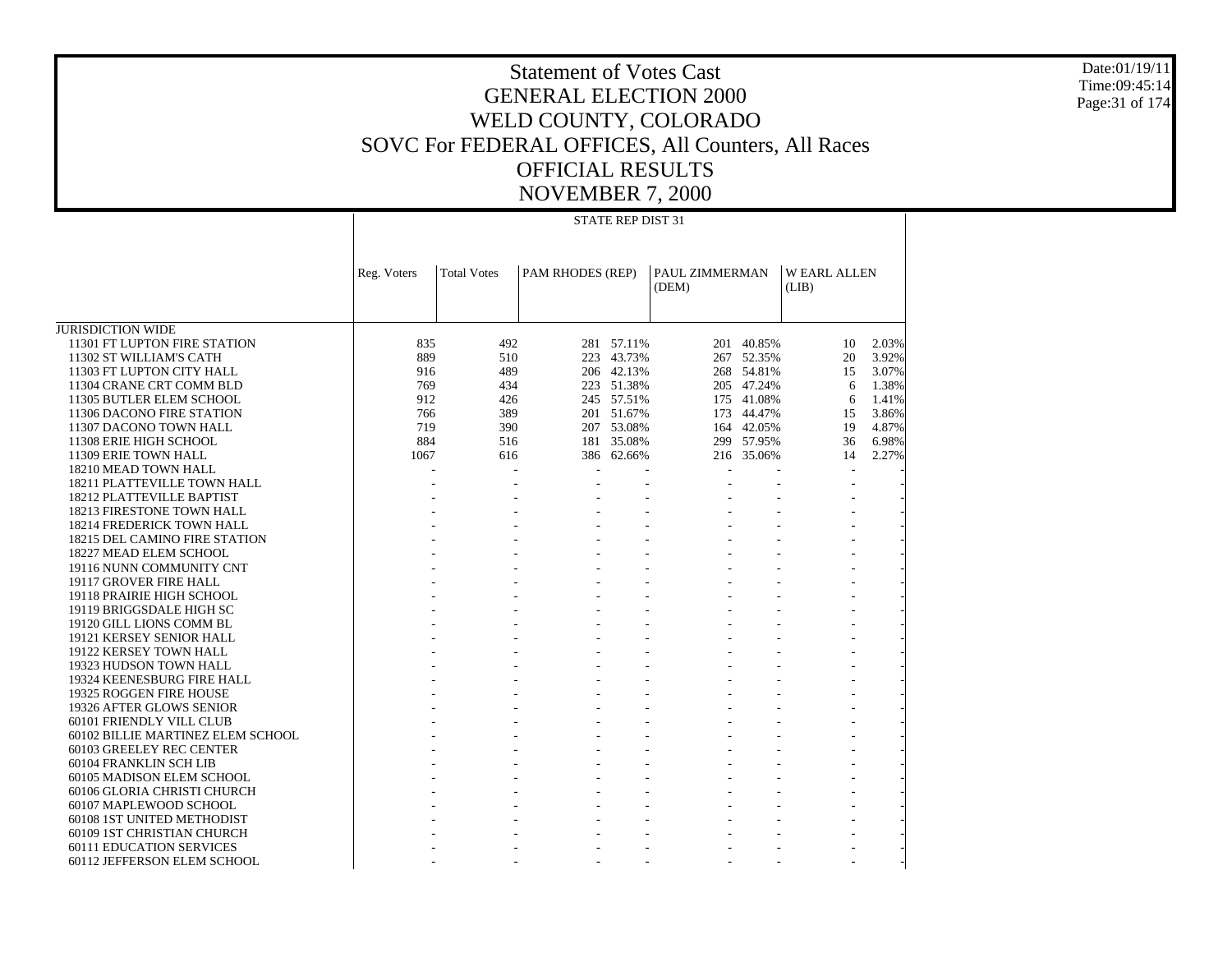Date:01/19/11 Time:09:45:14 Page:32 of 174

|                                                                  | <b>STATE REP DIST 31</b> |                    |                  |                |                    |  |  |  |  |  |
|------------------------------------------------------------------|--------------------------|--------------------|------------------|----------------|--------------------|--|--|--|--|--|
|                                                                  |                          |                    |                  |                |                    |  |  |  |  |  |
|                                                                  |                          |                    |                  |                |                    |  |  |  |  |  |
|                                                                  | Reg. Voters              | <b>Total Votes</b> | PAM RHODES (REP) | PAUL ZIMMERMAN | <b>WEARL ALLEN</b> |  |  |  |  |  |
|                                                                  |                          |                    |                  | (DEM)          | (LIB)              |  |  |  |  |  |
|                                                                  |                          |                    |                  |                |                    |  |  |  |  |  |
| 60113 WESTERN HILLS FIRE                                         |                          |                    |                  |                |                    |  |  |  |  |  |
| 60114 OUR SAVIORS LUTHERAN                                       |                          |                    |                  |                |                    |  |  |  |  |  |
| 60116 FRASIER HALL                                               |                          |                    |                  |                |                    |  |  |  |  |  |
| 60317 UNC CNTR MAIN LEVL                                         |                          |                    |                  |                |                    |  |  |  |  |  |
| 60318 THE VILLA                                                  |                          |                    |                  |                |                    |  |  |  |  |  |
| 60319 BETHEL BAPTIST CHURCH<br>60320 JACKSON SCHOOL              |                          |                    |                  |                |                    |  |  |  |  |  |
| 60321 ODD FELLOWS HALL                                           |                          |                    |                  |                |                    |  |  |  |  |  |
| 60322 GARDEN CITY TOWN HALL                                      |                          |                    |                  |                |                    |  |  |  |  |  |
| 60323 BONNELL TOWER LOUNGE                                       |                          |                    |                  |                |                    |  |  |  |  |  |
| 60324 GREELEY MALL                                               |                          |                    |                  |                |                    |  |  |  |  |  |
| 60325 JOHN EVANS JR HIGH                                         |                          |                    |                  |                |                    |  |  |  |  |  |
| 60326 DOS RIOS ELEM SCHOOL                                       |                          |                    |                  |                |                    |  |  |  |  |  |
| 60327 CENTENNIAL SCHOOL                                          |                          |                    |                  |                |                    |  |  |  |  |  |
| 60328 EVANS COMMUNITY COMPLEX                                    |                          |                    |                  |                |                    |  |  |  |  |  |
| 60329 SHEPHERD OF VALLEY                                         |                          |                    |                  |                |                    |  |  |  |  |  |
| 60330 LA SALLE SENIOR CENTER                                     |                          |                    |                  |                |                    |  |  |  |  |  |
| 68131 WINDSOR HIGH SCHOOL                                        |                          |                    |                  |                |                    |  |  |  |  |  |
| 68132 FAITH UNITED CHURCH<br><b>68133 SEVERANCE FIRE STATION</b> |                          |                    |                  |                |                    |  |  |  |  |  |
| 68134 EATON MIDDLE SCHOOL                                        |                          |                    |                  |                |                    |  |  |  |  |  |
| 68135 EATON HIGH SCHOOL                                          |                          |                    |                  |                |                    |  |  |  |  |  |
| 68136 N WELD WATER DIST                                          |                          |                    |                  |                |                    |  |  |  |  |  |
| 68167 SKYVIEW ELEM SCHOOL                                        |                          |                    |                  |                |                    |  |  |  |  |  |
| 68237 WINDSOR PARK BLDG                                          |                          |                    |                  |                |                    |  |  |  |  |  |
| 68238 TOZER ELEM SCHOOL                                          |                          |                    |                  |                |                    |  |  |  |  |  |
| 68239 NORTHRIDGE HIGH SCHOOL                                     |                          |                    |                  |                |                    |  |  |  |  |  |
| 68240 SHEPERD OF HILLS LUTHERAN CHURCH                           |                          |                    |                  |                |                    |  |  |  |  |  |
| 68241 SHAWSHEEN SCHOOL                                           |                          |                    |                  |                |                    |  |  |  |  |  |
| 68242 ASSEMBLY OF GOD CHURCH                                     |                          |                    |                  |                |                    |  |  |  |  |  |
| 68243 AIMS COLLEGE CNTR                                          |                          |                    |                  |                |                    |  |  |  |  |  |
| <b>68244 ST PAULS CONGREGATIONAL</b>                             |                          |                    |                  |                |                    |  |  |  |  |  |
| 68245 ST JOHNS UNITED CHURCH<br>68246 SCOTT SCHOOL               |                          |                    |                  |                |                    |  |  |  |  |  |
| 68247 ASSEMBLY OF GOD CHURCH                                     |                          |                    |                  |                |                    |  |  |  |  |  |
| 68249 COTTONWOOD PARK S.                                         |                          |                    |                  |                |                    |  |  |  |  |  |
| <b>68250 CENTENNIAL LIBRARY</b>                                  |                          |                    |                  |                |                    |  |  |  |  |  |
| 68251 BRENTWOOD SCHOOL                                           |                          |                    |                  |                |                    |  |  |  |  |  |
| <b>68252 MEEKER SCHOOL</b>                                       |                          |                    |                  |                |                    |  |  |  |  |  |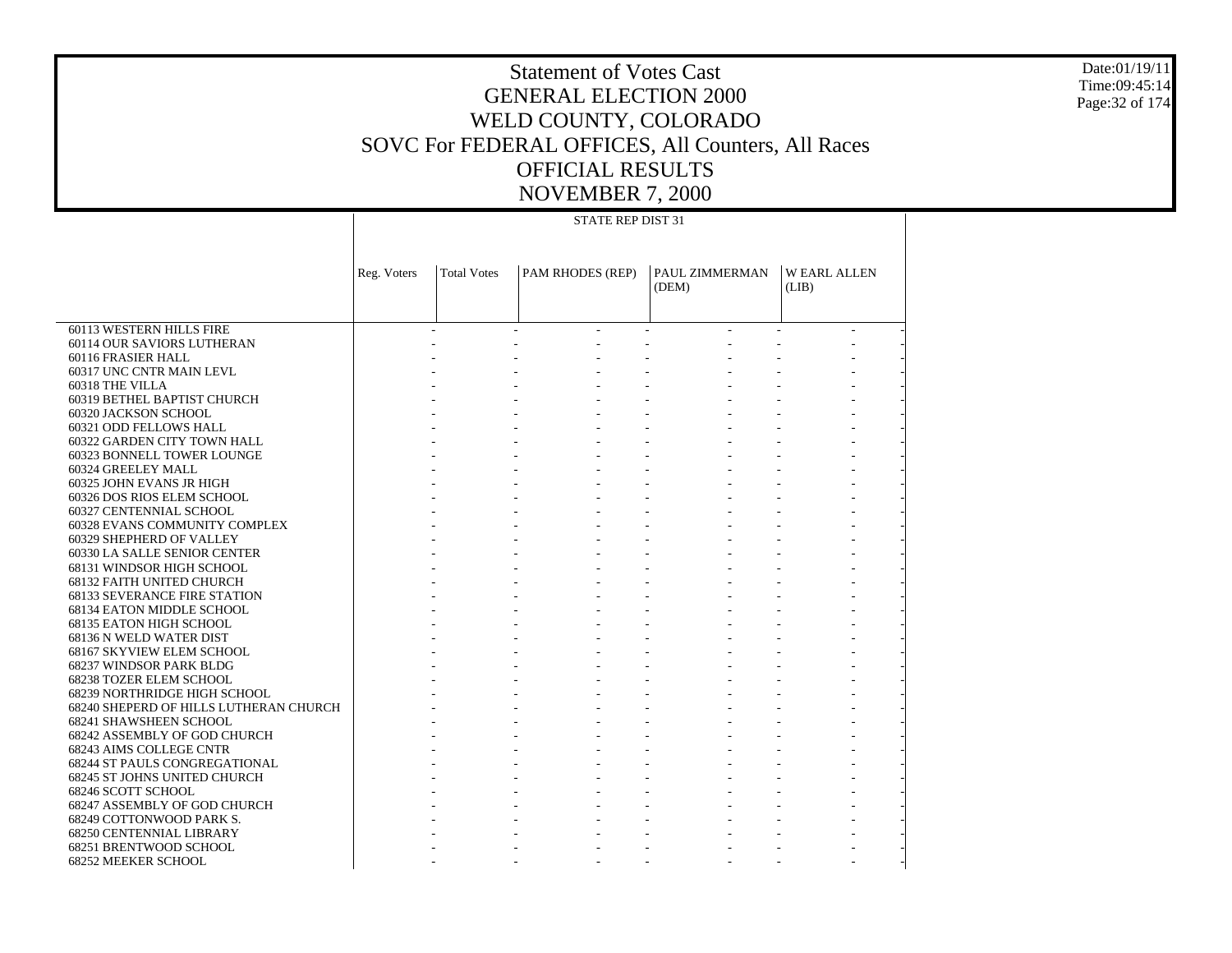Date:01/19/11 Time:09:45:14 Page:33 of 174

|                                            | <b>STATE REP DIST 31</b> |                    |                         |        |                         |        |                             |       |
|--------------------------------------------|--------------------------|--------------------|-------------------------|--------|-------------------------|--------|-----------------------------|-------|
|                                            | Reg. Voters              | <b>Total Votes</b> | <b>PAM RHODES (REP)</b> |        | PAUL ZIMMERMAN<br>(DEM) |        | <b>WEARL ALLEN</b><br>(LIB) |       |
| <b>68254 TRINITY EPISCOPAL</b>             |                          |                    |                         |        |                         |        |                             |       |
| <b>68255 MONFORT ELEMENTARY</b>            |                          |                    |                         |        |                         |        |                             |       |
| <b>68256 TRINITY LUTHERAN</b>              |                          |                    |                         |        |                         |        |                             |       |
| <b>68257 RE-1 EDUCATION SERVICE CENTER</b> |                          |                    |                         |        |                         |        |                             |       |
| <b>68258 MILLIKEN COMMUNITY</b>            |                          |                    |                         |        |                         |        |                             |       |
| <b>68259 JOHNSTOWN MEMORIAL LIBRARY</b>    |                          |                    |                         |        |                         |        |                             |       |
| 68260 JOHNSTOWN TOWN HALL                  |                          |                    |                         |        |                         |        |                             |       |
| 68265 CHRISTA MCAULIFFE ELEM SCHOOL        |                          |                    |                         |        |                         |        |                             |       |
| 68266 HILL-N PARK SENIOR                   |                          |                    |                         |        |                         |        |                             |       |
| 69161 PIERCE TOWN HALL                     |                          |                    |                         |        |                         |        |                             |       |
| 69162 AULT TOWN HALL                       |                          |                    |                         |        |                         |        |                             |       |
| 69163 EATON TOWN HALL                      |                          |                    |                         |        |                         |        |                             |       |
| 69364 1ST BAPTIST CHURCH                   |                          |                    |                         |        |                         |        |                             |       |
| Absentee                                   | $\mathbf{0}$             | 1344               | 725                     | 53.94% | 587                     | 43.68% | 32                          | 2.38% |
| Early                                      |                          | 67                 | 38                      | 56.72% | 27                      | 40.30% | $\overline{c}$              | 2.99% |
| Total                                      | 7757                     | 5673               | 2916                    | 51.40% | 2582                    | 45.51% | 175                         | 3.08% |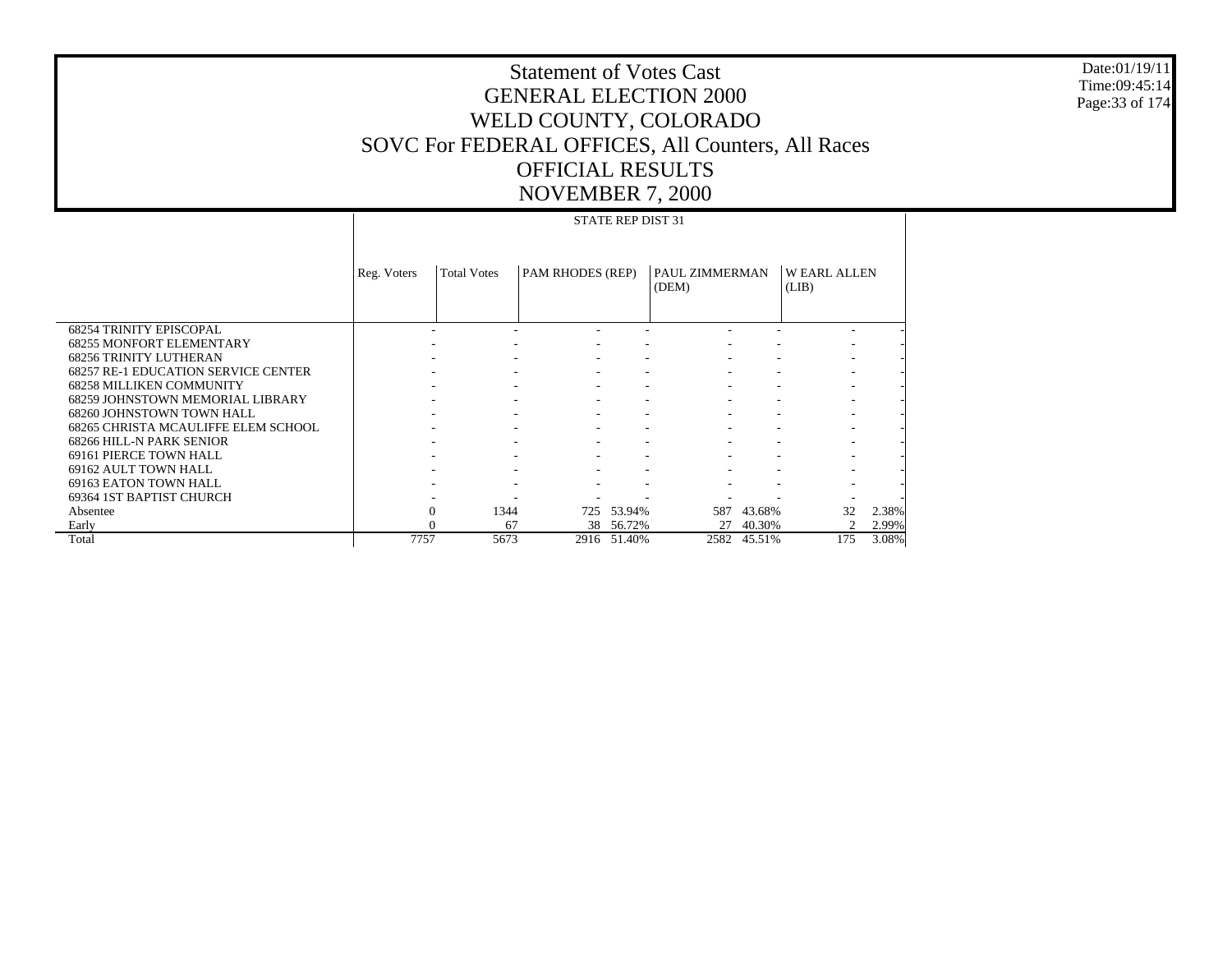Date:01/19/11 Time:09:45:14Page:34 of 174

## Statement of Votes Cast GENERAL ELECTION 2000 WELD COUNTY, COLORADO SOVC For FEDERAL OFFICES, All Counters, All Races OFFICIAL RESULTS NOVEMBER 7, 2000

STATE REP DIST 48

|                                                         | Reg. Voters | <b>Total Votes</b> | WH BILL WEBSTER<br>(REP) |            | <b>ANTHONY</b><br><b>BARBOUR (LIB)</b> |            |
|---------------------------------------------------------|-------------|--------------------|--------------------------|------------|----------------------------------------|------------|
|                                                         |             |                    |                          |            |                                        |            |
| <b>JURISDICTION WIDE</b>                                |             |                    |                          |            |                                        |            |
| 11301 FT LUPTON FIRE STATION<br>11302 ST WILLIAM'S CATH |             |                    |                          |            |                                        |            |
| 11303 FT LUPTON CITY HALL                               |             |                    |                          |            |                                        |            |
| 11304 CRANE CRT COMM BLD                                |             |                    |                          |            |                                        |            |
| 11305 BUTLER ELEM SCHOOL                                |             |                    |                          |            |                                        |            |
| 11306 DACONO FIRE STATION                               |             |                    |                          |            |                                        |            |
| 11307 DACONO TOWN HALL                                  |             |                    |                          |            |                                        |            |
| 11308 ERIE HIGH SCHOOL                                  |             |                    |                          |            |                                        |            |
| 11309 ERIE TOWN HALL                                    |             |                    |                          |            |                                        |            |
| 18210 MEAD TOWN HALL                                    | 1117        | 635                |                          | 518 81.57% |                                        | 117 18.43% |
| 18211 PLATTEVILLE TOWN HALL                             | 961         | 505                |                          | 387 76.63% | 118                                    | 23.37%     |
| 18212 PLATTEVILLE BAPTIST                               | 574         | 304                |                          | 237 77.96% |                                        | 67 22.04%  |
| 18213 FIRESTONE TOWN HALL                               | 772         | 437                |                          | 312 71.40% | 125                                    | 28.60%     |
| 18214 FREDERICK TOWN HALL                               | 1279        | 694                |                          | 511 73.63% | 183                                    | 26.37%     |
| 18215 DEL CAMINO FIRE STATION                           | 1901        | 890                |                          | 697 78.31% |                                        | 193 21.69% |
| 18227 MEAD ELEM SCHOOL                                  | 905         | 459                |                          | 387 84.31% |                                        | 72 15.69%  |
| 19116 NUNN COMMUNITY CNT                                |             |                    |                          |            |                                        |            |
| 19117 GROVER FIRE HALL                                  |             |                    |                          |            |                                        |            |
| 19118 PRAIRIE HIGH SCHOOL                               |             |                    |                          |            |                                        |            |
| 19119 BRIGGSDALE HIGH SC                                |             |                    |                          |            |                                        |            |
| 19120 GILL LIONS COMM BL                                |             |                    |                          |            |                                        |            |
| 19121 KERSEY SENIOR HALL                                |             |                    |                          |            |                                        |            |
| 19122 KERSEY TOWN HALL                                  |             |                    |                          |            |                                        |            |
| 19323 HUDSON TOWN HALL                                  |             |                    |                          |            |                                        |            |
| 19324 KEENESBURG FIRE HALL                              |             |                    |                          |            |                                        |            |
| 19325 ROGGEN FIRE HOUSE                                 |             |                    |                          |            |                                        |            |
| 19326 AFTER GLOWS SENIOR                                |             |                    |                          |            |                                        |            |
| 60101 FRIENDLY VILL CLUB                                |             |                    |                          |            |                                        |            |
| 60102 BILLIE MARTINEZ ELEM SCHOOL                       |             |                    |                          |            |                                        |            |
| 60103 GREELEY REC CENTER                                |             |                    |                          |            |                                        |            |
| 60104 FRANKLIN SCH LIB                                  |             |                    |                          |            |                                        |            |
| 60105 MADISON ELEM SCHOOL                               |             |                    |                          |            |                                        |            |
| 60106 GLORIA CHRISTI CHURCH                             |             |                    |                          |            |                                        |            |
| 60107 MAPLEWOOD SCHOOL                                  |             |                    |                          |            |                                        |            |
| 60108 1ST UNITED METHODIST                              |             |                    |                          |            |                                        |            |
| 60109 1ST CHRISTIAN CHURCH                              |             |                    |                          |            |                                        |            |
| <b>60111 EDUCATION SERVICES</b>                         |             |                    |                          |            |                                        |            |
| 60112 JEFFERSON ELEM SCHOOL                             |             |                    |                          |            |                                        |            |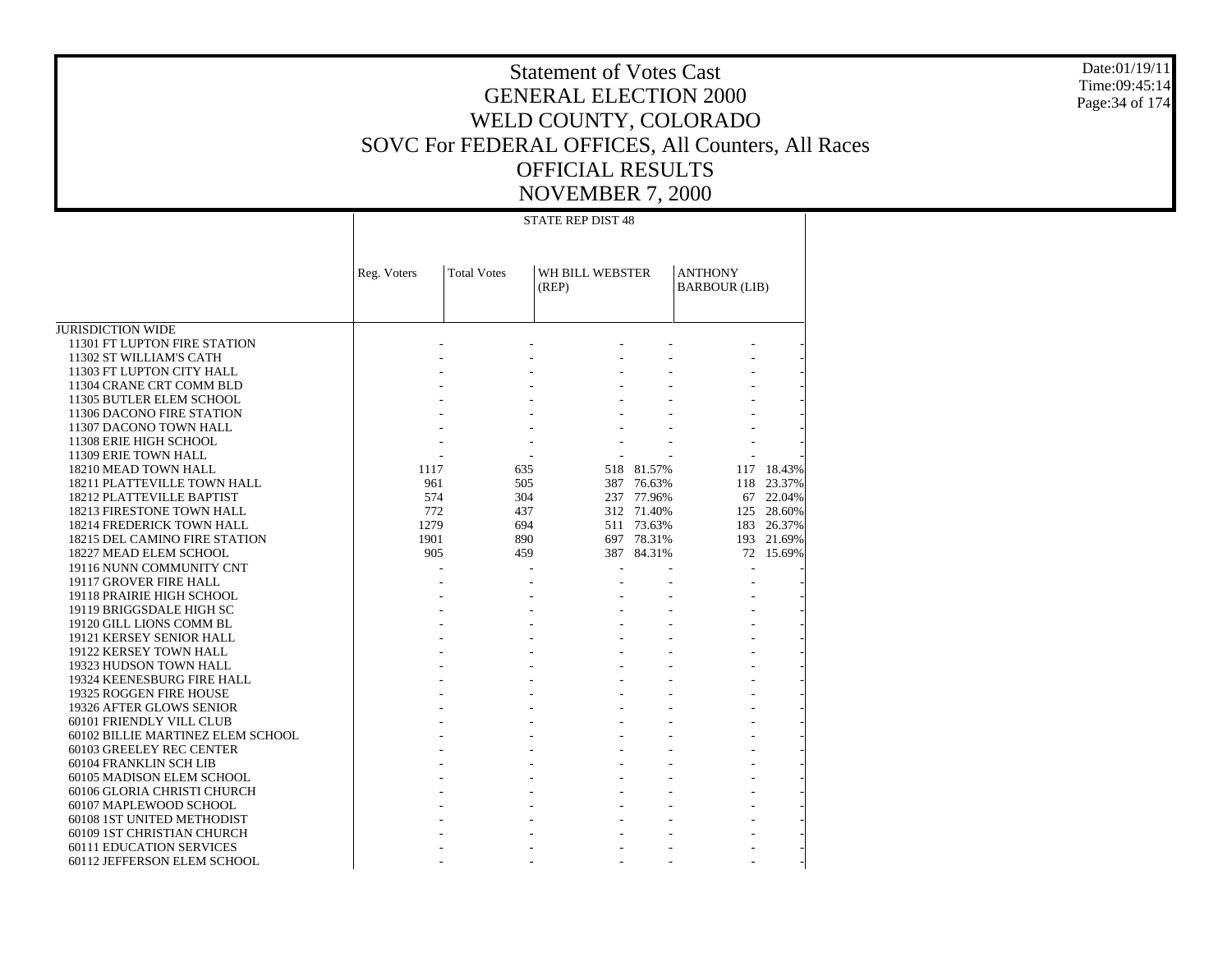Date:01/19/11 Time:09:45:14 Page:35 of 174

## Statement of Votes Cast GENERAL ELECTION 2000 WELD COUNTY, COLORADO SOVC For FEDERAL OFFICES, All Counters, All Races OFFICIAL RESULTS NOVEMBER 7, 2000

STATE REP DIST 48

|                                                          | Reg. Voters | <b>Total Votes</b> | WH BILL WEBSTER |            | <b>ANTHONY</b>       |        |
|----------------------------------------------------------|-------------|--------------------|-----------------|------------|----------------------|--------|
|                                                          |             |                    | (REP)           |            | <b>BARBOUR (LIB)</b> |        |
|                                                          |             |                    |                 |            |                      |        |
|                                                          |             |                    |                 |            |                      |        |
| 60113 WESTERN HILLS FIRE                                 |             |                    |                 |            | $\sim$               |        |
| 60114 OUR SAVIORS LUTHERAN                               |             |                    |                 |            |                      |        |
| 60116 FRASIER HALL                                       |             |                    |                 |            | ÷.                   |        |
| 60317 UNC CNTR MAIN LEVL                                 |             |                    |                 |            |                      |        |
| 60318 THE VILLA                                          |             |                    |                 |            |                      |        |
| 60319 BETHEL BAPTIST CHURCH                              |             |                    |                 |            | $\overline{a}$       |        |
| 60320 JACKSON SCHOOL                                     |             |                    |                 |            |                      |        |
| 60321 ODD FELLOWS HALL                                   |             |                    |                 |            |                      |        |
| 60322 GARDEN CITY TOWN HALL                              |             |                    |                 |            | $\overline{a}$       |        |
| 60323 BONNELL TOWER LOUNGE                               |             |                    |                 |            |                      |        |
| 60324 GREELEY MALL                                       |             |                    |                 |            |                      |        |
| 60325 JOHN EVANS JR HIGH                                 |             |                    |                 |            | $\overline{a}$       |        |
| 60326 DOS RIOS ELEM SCHOOL                               |             |                    |                 |            | ÷,                   |        |
| 60327 CENTENNIAL SCHOOL<br>60328 EVANS COMMUNITY COMPLEX |             |                    |                 |            |                      |        |
| 60329 SHEPHERD OF VALLEY                                 |             |                    |                 |            |                      |        |
| 60330 LA SALLE SENIOR CENTER                             |             |                    |                 |            |                      |        |
| 68131 WINDSOR HIGH SCHOOL                                | 1157        | 556                | 479             | 86.15%     | 77                   | 13.85% |
| 68132 FAITH UNITED CHURCH                                | 903         | 468                | 389             | 83.12%     | 79                   | 16.88% |
| <b>68133 SEVERANCE FIRE STATION</b>                      | 933         | 538                | 479             | 89.03%     | 59                   | 10.97% |
|                                                          | 915         | 478                | 428             | 89.54%     | 50                   | 10.46% |
| 68134 EATON MIDDLE SCHOOL<br>68135 EATON HIGH SCHOOL     | 645         | 290                |                 | 245 84.48% | 45                   | 15.52% |
| 68136 N WELD WATER DIST                                  | 430         | 231                |                 | 212 91.77% | 19                   | 8.23%  |
| 68167 SKYVIEW ELEM SCHOOL                                | 1143        | 587                |                 | 487 82.96% | 100                  | 17.04% |
| 68237 WINDSOR PARK BLDG                                  | 1181        | 624                |                 | 493 79.01% | 131                  | 20.99% |
| <b>68238 TOZER ELEM SCHOOL</b>                           | 1666        | 901                |                 | 773 85.79% | 128                  | 14.21% |
| 68239 NORTHRIDGE HIGH SCHOOL                             | 1434        | 656                |                 | 563 85.82% | 93                   | 14.18% |
| 68240 SHEPERD OF HILLS LUTHERAN CHURCH                   | 867         | 394                |                 | 318 80.71% | 76                   | 19.29% |
| 68241 SHAWSHEEN SCHOOL                                   | 710         | 342                |                 | 291 85.09% | 51                   | 14.91% |
| 68242 ASSEMBLY OF GOD CHURCH                             | 1130        | 452                |                 | 370 81.86% | 82                   | 18.14% |
| 68243 AIMS COLLEGE CNTR                                  | 1655        | 716                | 617             | 86.17%     | 99                   | 13.83% |
| <b>68244 ST PAULS CONGREGATIONAL</b>                     | 1327        | 595                |                 | 532 89.41% | 63                   | 10.59% |
| 68245 ST JOHNS UNITED CHURCH                             | 1032        | 475                | 430             | 90.53%     | 45                   | 9.47%  |
| 68246 SCOTT SCHOOL                                       | 427         | 192                |                 | 148 77.08% | 44                   | 22.92% |
| 68247 ASSEMBLY OF GOD CHURCH                             | 994         | 511                | 411             | 80.43%     | 100                  | 19.57% |
| 68249 COTTONWOOD PARK S.                                 | 732         | 342                |                 | 283 82.75% | 59                   | 17.25% |
| 68250 CENTENNIAL LIBRARY                                 | 625         | 271                |                 | 213 78.60% | 58                   | 21.40% |
| 68251 BRENTWOOD SCHOOL                                   | 827         | 378                | 298             | 78.84%     | 80                   | 21.16% |
| 68252 MEEKER SCHOOL                                      | 1159        | 535                |                 | 437 81.68% | 98                   | 18.32% |
|                                                          |             |                    |                 |            |                      |        |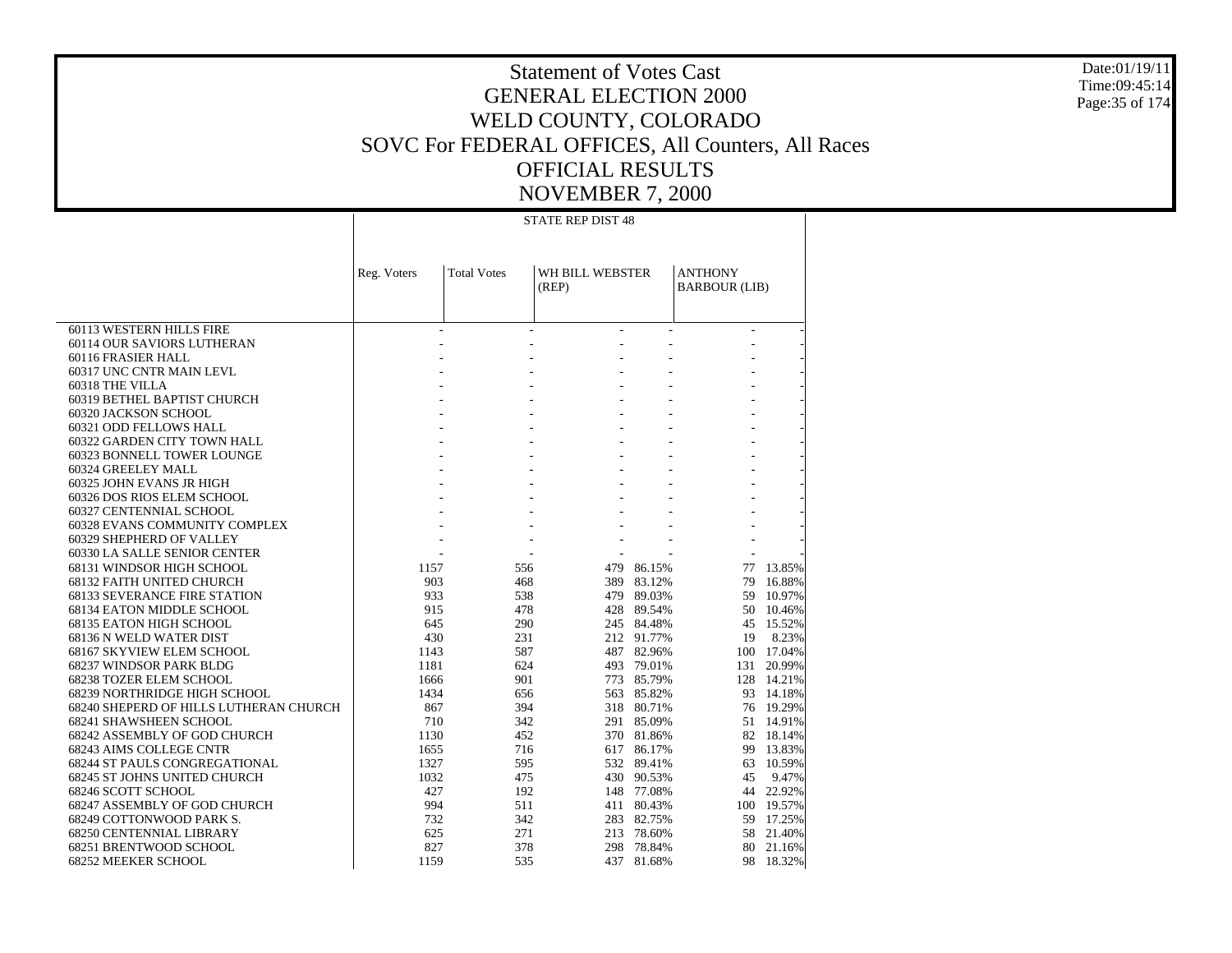Date:01/19/11 Time:09:45:14 Page:36 of 174

## Statement of Votes Cast GENERAL ELECTION 2000 WELD COUNTY, COLORADO SOVC For FEDERAL OFFICES, All Counters, All Races OFFICIAL RESULTS NOVEMBER 7, 2000

STATE REP DIST 48

|                                            | Reg. Voters    | <b>Total Votes</b> | WH BILL WEBSTER<br>(REP) |        | <b>ANTHONY</b><br><b>BARBOUR (LIB)</b> |        |
|--------------------------------------------|----------------|--------------------|--------------------------|--------|----------------------------------------|--------|
| <b>68254 TRINITY EPISCOPAL</b>             | 1575           | 708                | 602                      | 85.03% | 106                                    | 14.97% |
| <b>68255 MONFORT ELEMENTARY</b>            | 1321           | 531                | 460                      | 86.63% | 71                                     | 13.37% |
| <b>68256 TRINITY LUTHERAN</b>              | 1355           | 633                | 524                      | 82.78% | 109                                    | 17.22% |
| <b>68257 RE-1 EDUCATION SERVICE CENTER</b> | 658            | 365                | 284                      | 77.81% | 81                                     | 22.19% |
| <b>68258 MILLIKEN COMMUNITY</b>            | 1006           | 492                | 363                      | 73.78% | 129                                    | 26.22% |
| 68259 JOHNSTOWN MEMORIAL LIBRARY           | 1756           | 803                | 646                      | 80.45% | 157                                    | 19.55% |
| 68260 JOHNSTOWN TOWN HALL                  | 1272           | 644                | 517                      | 80.28% | 127                                    | 19.72% |
| 68265 CHRISTA MCAULIFFE ELEM SCHOOL        | 1290           | 698                | 596                      | 85.39% | 102                                    | 14.61% |
| 68266 HILL-N PARK SENIOR                   | 1084           | 516                | 419                      | 81.20% | 97                                     | 18.80% |
| <b>69161 PIERCE TOWN HALL</b>              | ٠              |                    |                          |        |                                        |        |
| 69162 AULT TOWN HALL                       |                |                    |                          |        |                                        |        |
| 69163 EATON TOWN HALL                      |                |                    |                          |        |                                        |        |
| 69364 IST BAPTIST CHURCH                   |                |                    |                          |        |                                        |        |
| Absentee                                   | $\overline{0}$ | 8436               | 7399                     | 87.71% | 1037                                   | 12.29% |
| Early                                      | $\theta$       | 1456               | 1205                     | 82.76% | 251                                    | 17.24% |
| Total                                      | 40718          | 29738              | 24960                    | 83.93% | 4778                                   | 16.07% |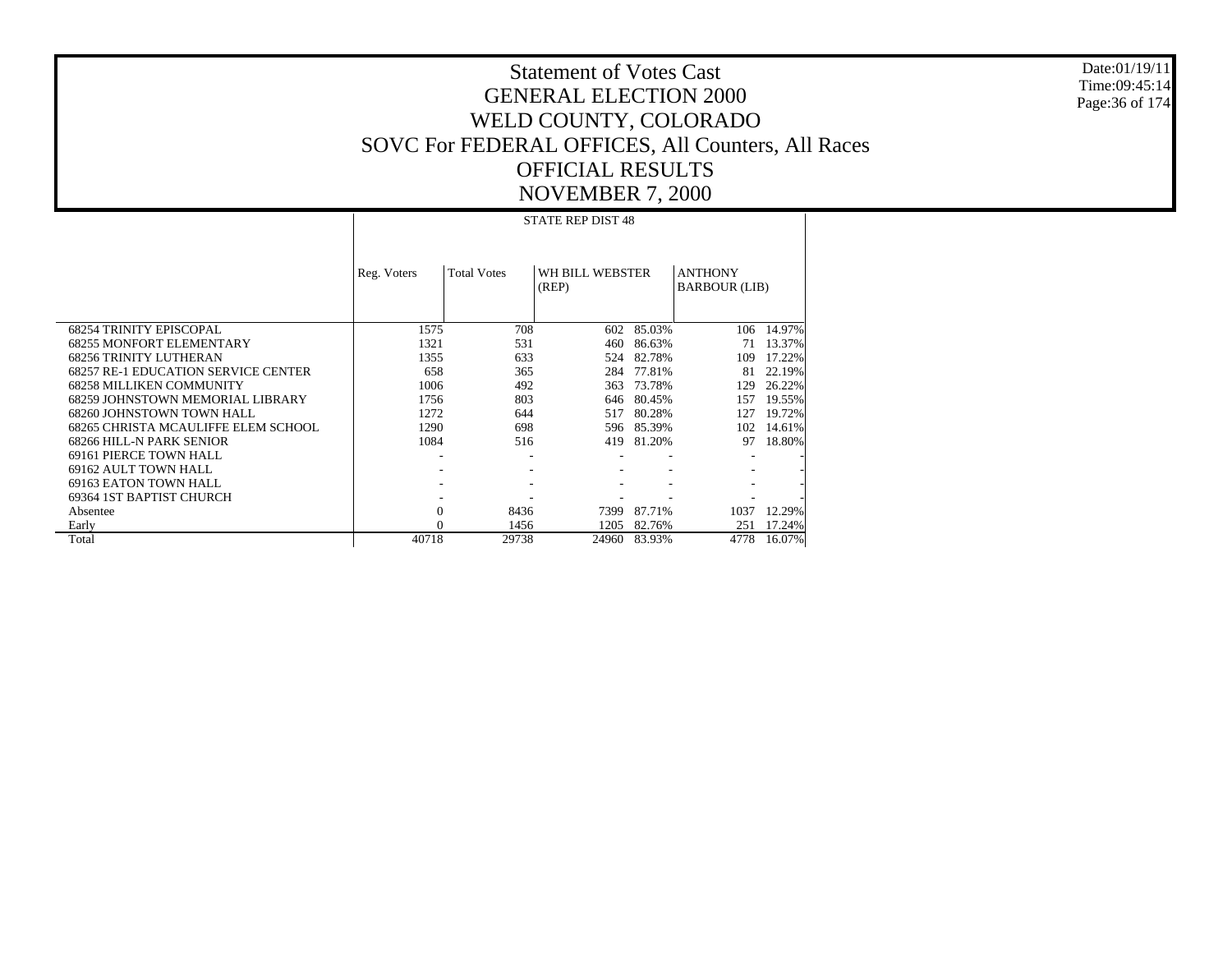Date:01/19/11 Time:09:45:15 Page:37 of 174

## Statement of Votes Cast GENERAL ELECTION 2000 WELD COUNTY, COLORADO SOVC For FEDERAL OFFICES, All Counters, All Races OFFICIAL RESULTS NOVEMBER 7, 2000

STATE REP DIST 49

|                                   | Reg. Voters | <b>Total Votes</b> | <b>STEVE JOHNSON</b><br>(REP) |            | <b>ROBERT J BROOKS</b><br>(LIB) |           |
|-----------------------------------|-------------|--------------------|-------------------------------|------------|---------------------------------|-----------|
|                                   |             |                    |                               |            |                                 |           |
| <b>JURISDICTION WIDE</b>          |             |                    |                               |            |                                 |           |
| 11301 FT LUPTON FIRE STATION      |             |                    |                               |            |                                 |           |
| 11302 ST WILLIAM'S CATH           |             |                    |                               |            |                                 |           |
| 11303 FT LUPTON CITY HALL         |             |                    |                               |            |                                 |           |
| 11304 CRANE CRT COMM BLD          |             |                    |                               |            |                                 |           |
| 11305 BUTLER ELEM SCHOOL          |             |                    |                               |            |                                 |           |
| 11306 DACONO FIRE STATION         |             |                    |                               |            |                                 |           |
| 11307 DACONO TOWN HALL            |             |                    |                               |            |                                 |           |
| 11308 ERIE HIGH SCHOOL            |             |                    |                               |            |                                 |           |
| 11309 ERIE TOWN HALL              |             |                    |                               |            |                                 |           |
| 18210 MEAD TOWN HALL              |             |                    |                               |            |                                 |           |
| 18211 PLATTEVILLE TOWN HALL       |             |                    |                               |            |                                 |           |
| <b>18212 PLATTEVILLE BAPTIST</b>  |             |                    |                               |            |                                 |           |
| 18213 FIRESTONE TOWN HALL         |             |                    |                               |            |                                 |           |
| <b>18214 FREDERICK TOWN HALL</b>  |             |                    |                               |            |                                 |           |
| 18215 DEL CAMINO FIRE STATION     |             |                    |                               |            |                                 |           |
| 18227 MEAD ELEM SCHOOL            |             |                    |                               |            |                                 |           |
| 19116 NUNN COMMUNITY CNT          | 623         | 382                |                               | 319 83.51% | 63                              | 16.49%    |
| 19117 GROVER FIRE HALL            | 359         | 195                |                               | 179 91.79% | 16                              | 8.21%     |
| 19118 PRAIRIE HIGH SCHOOL         | 294         | 165                | 155                           | 93.94%     | 10                              | 6.06%     |
| 19119 BRIGGSDALE HIGH SC          | 234         | 128                |                               | 116 90.63% | 12                              | 9.38%     |
| 19120 GILL LIONS COMM BL          | 1223        | 658                |                               | 578 87.84% |                                 | 80 12.16% |
| 19121 KERSEY SENIOR HALL          | 646         | 353                |                               | 305 86.40% | 48                              | 13.60%    |
| 19122 KERSEY TOWN HALL            | 691         | 381                |                               | 330 86.61% |                                 | 51 13.39% |
| 19323 HUDSON TOWN HALL            | 1413        | 691                |                               | 546 79.02% | 145                             | 20.98%    |
| 19324 KEENESBURG FIRE HALL        | 946         | 478                |                               | 388 81.17% |                                 | 90 18.83% |
| 19325 ROGGEN FIRE HOUSE           | 335         | 179                |                               | 155 86.59% |                                 | 24 13.41% |
| 19326 AFTER GLOWS SENIOR          | 1412        | 670                |                               | 466 69.55% | 204                             | 30.45%    |
| 60101 FRIENDLY VILL CLUB          |             | ÷                  |                               |            | ٠                               |           |
| 60102 BILLIE MARTINEZ ELEM SCHOOL |             |                    |                               |            |                                 |           |
| 60103 GREELEY REC CENTER          |             |                    |                               |            |                                 |           |
| 60104 FRANKLIN SCH LIB            |             |                    |                               |            |                                 |           |
| 60105 MADISON ELEM SCHOOL         |             |                    |                               |            |                                 |           |
| 60106 GLORIA CHRISTI CHURCH       |             |                    |                               |            |                                 |           |
| 60107 MAPLEWOOD SCHOOL            |             |                    |                               |            |                                 |           |
| 60108 1ST UNITED METHODIST        |             |                    |                               |            |                                 |           |
| 60109 1ST CHRISTIAN CHURCH        |             |                    |                               |            |                                 |           |
| <b>60111 EDUCATION SERVICES</b>   |             |                    |                               |            |                                 |           |
| 60112 JEFFERSON ELEM SCHOOL       |             |                    |                               |            |                                 |           |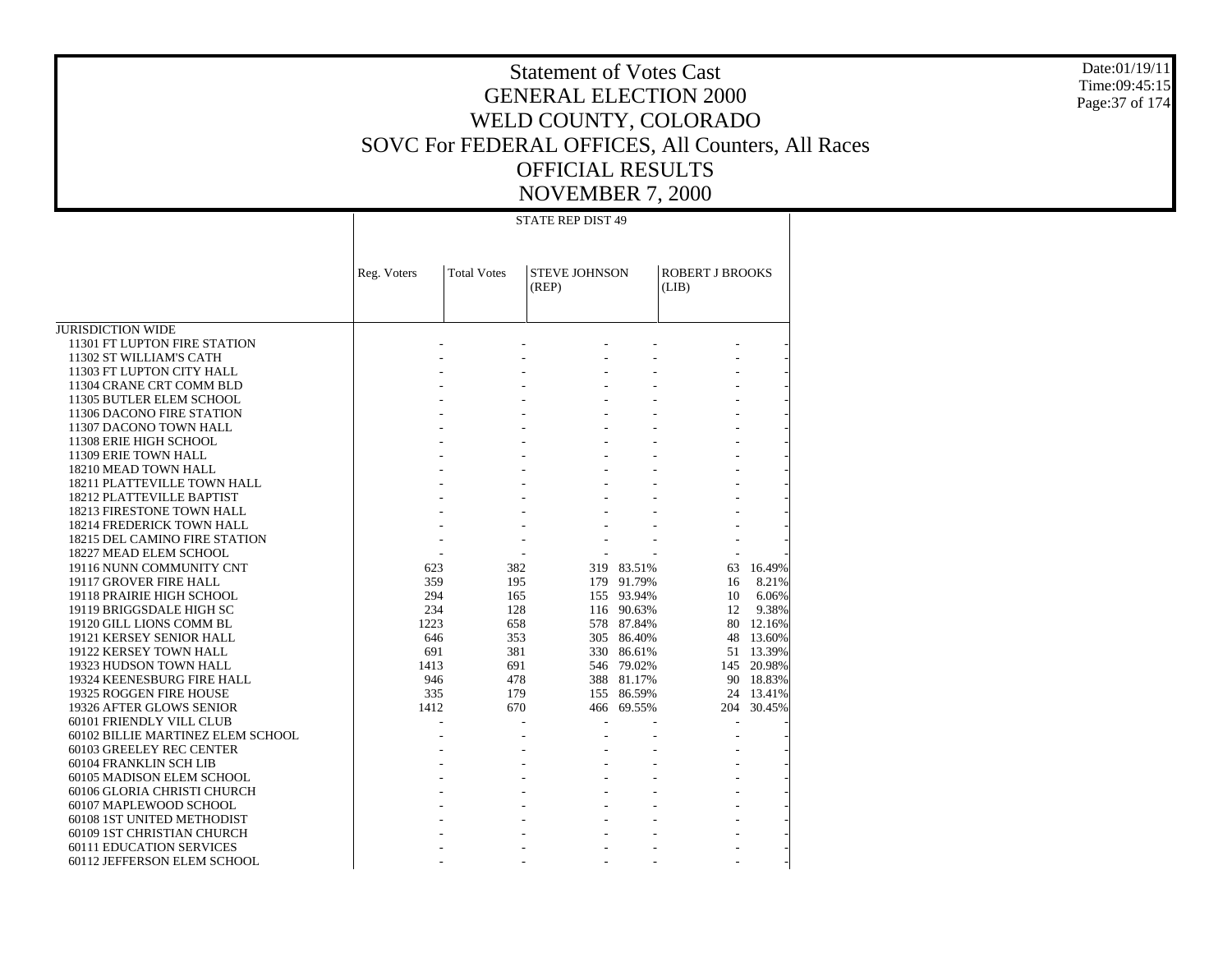Date:01/19/11 Time:09:45:15 Page:38 of 174

# Statement of Votes Cast GENERAL ELECTION 2000 WELD COUNTY, COLORADO SOVC For FEDERAL OFFICES, All Counters, All Races OFFICIAL RESULTS NOVEMBER 7, 2000

STATE REP DIST 49

|                                        | Reg. Voters | <b>Total Votes</b> | <b>STEVE JOHNSON</b><br>(REP) | <b>ROBERT J BROOKS</b><br>(LIB) |  |
|----------------------------------------|-------------|--------------------|-------------------------------|---------------------------------|--|
|                                        |             |                    |                               |                                 |  |
| 60113 WESTERN HILLS FIRE               |             |                    | ÷.                            | $\sim$                          |  |
| 60114 OUR SAVIORS LUTHERAN             |             |                    |                               |                                 |  |
| 60116 FRASIER HALL                     |             |                    |                               |                                 |  |
| 60317 UNC CNTR MAIN LEVL               |             |                    |                               |                                 |  |
| 60318 THE VILLA                        |             |                    |                               |                                 |  |
| 60319 BETHEL BAPTIST CHURCH            |             |                    |                               |                                 |  |
| 60320 JACKSON SCHOOL                   |             |                    |                               |                                 |  |
| 60321 ODD FELLOWS HALL                 |             |                    |                               |                                 |  |
| 60322 GARDEN CITY TOWN HALL            |             |                    |                               |                                 |  |
| 60323 BONNELL TOWER LOUNGE             |             |                    |                               |                                 |  |
| 60324 GREELEY MALL                     |             |                    |                               |                                 |  |
| 60325 JOHN EVANS JR HIGH               |             |                    |                               |                                 |  |
| 60326 DOS RIOS ELEM SCHOOL             |             |                    |                               |                                 |  |
| 60327 CENTENNIAL SCHOOL                |             |                    |                               |                                 |  |
| 60328 EVANS COMMUNITY COMPLEX          |             |                    |                               |                                 |  |
| 60329 SHEPHERD OF VALLEY               |             |                    |                               |                                 |  |
| 60330 LA SALLE SENIOR CENTER           |             |                    |                               |                                 |  |
| 68131 WINDSOR HIGH SCHOOL              |             |                    |                               |                                 |  |
| 68132 FAITH UNITED CHURCH              |             |                    |                               |                                 |  |
| <b>68133 SEVERANCE FIRE STATION</b>    |             |                    |                               |                                 |  |
| 68134 EATON MIDDLE SCHOOL              |             |                    |                               |                                 |  |
| 68135 EATON HIGH SCHOOL                |             |                    |                               |                                 |  |
| 68136 N WELD WATER DIST                |             |                    |                               |                                 |  |
| 68167 SKYVIEW ELEM SCHOOL              |             |                    |                               |                                 |  |
| 68237 WINDSOR PARK BLDG                |             |                    |                               |                                 |  |
| 68238 TOZER ELEM SCHOOL                |             |                    |                               |                                 |  |
| 68239 NORTHRIDGE HIGH SCHOOL           |             |                    |                               |                                 |  |
| 68240 SHEPERD OF HILLS LUTHERAN CHURCH |             |                    |                               |                                 |  |
| 68241 SHAWSHEEN SCHOOL                 |             |                    |                               |                                 |  |
| 68242 ASSEMBLY OF GOD CHURCH           |             |                    |                               |                                 |  |
| 68243 AIMS COLLEGE CNTR                |             |                    |                               |                                 |  |
| <b>68244 ST PAULS CONGREGATIONAL</b>   |             |                    |                               |                                 |  |
| 68245 ST JOHNS UNITED CHURCH           |             |                    |                               |                                 |  |
| 68246 SCOTT SCHOOL                     |             |                    |                               |                                 |  |
| 68247 ASSEMBLY OF GOD CHURCH           |             |                    |                               |                                 |  |
| 68249 COTTONWOOD PARK S.               |             |                    |                               |                                 |  |
| <b>68250 CENTENNIAL LIBRARY</b>        |             |                    |                               |                                 |  |
| 68251 BRENTWOOD SCHOOL                 |             |                    |                               |                                 |  |
| 68252 MEEKER SCHOOL                    |             |                    |                               |                                 |  |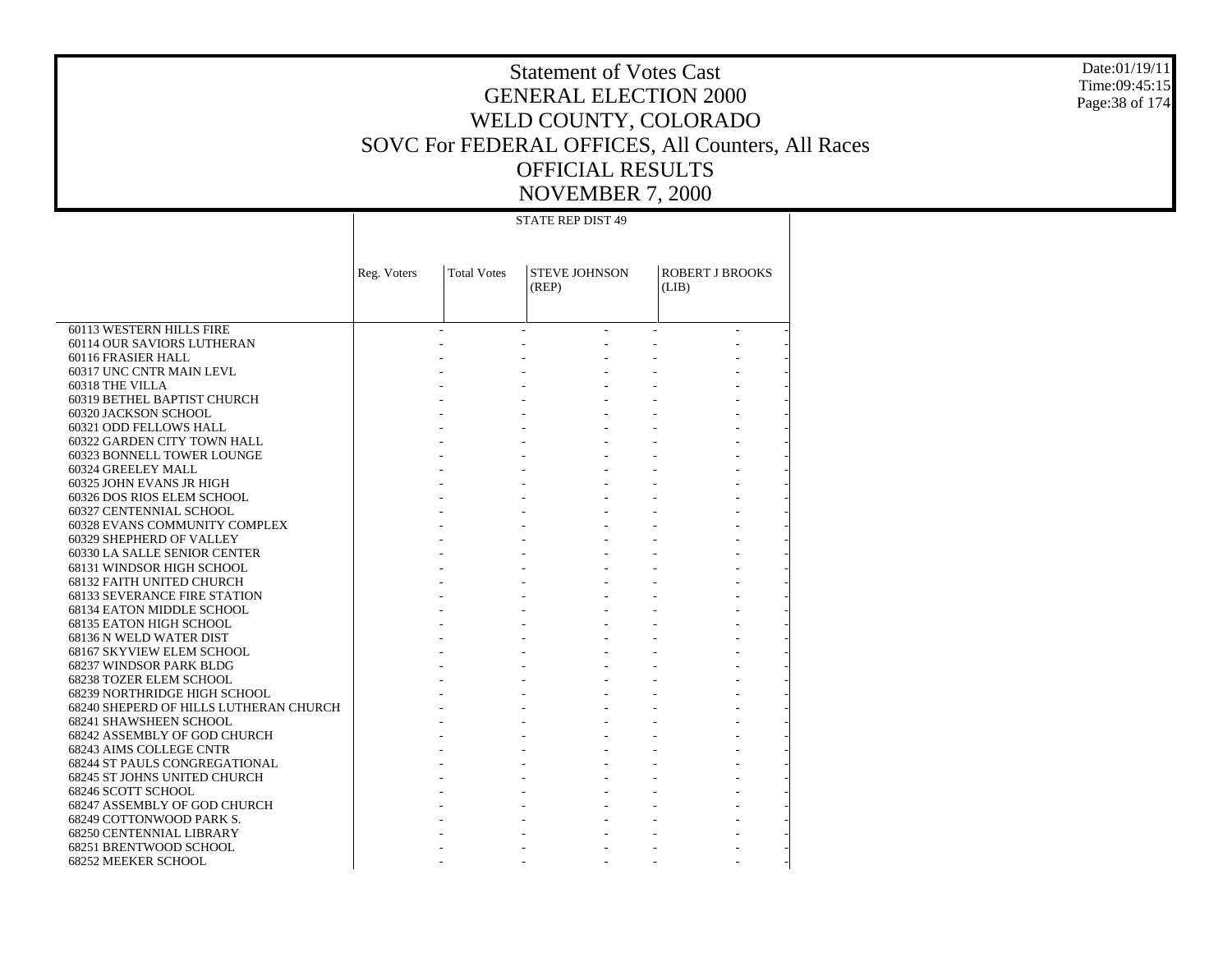Date:01/19/11Time:09:45:15Page:39 of 174

# Statement of Votes CastGENERAL ELECTION 2000WELD COUNTY, COLORADO SOVC For FEDERAL OFFICES, All Counters, All Races OFFICIAL RESULTSNOVEMBER 7, 2000

 68254 TRINITY EPISCOPAL 68255 MONFORT ELEMENTARY 68256 TRINITY LUTHERAN 68257 RE-1 EDUCATION SERVICE CENTER 68258 MILLIKEN COMMUNITY 68259 JOHNSTOWN MEMORIAL LIBRARY 68260 JOHNSTOWN TOWN HALL 68265 CHRISTA MCAULIFFE ELEM SCHOOL 68266 HILL-N PARK SENIOR 69161 PIERCE TOWN HALL 69162 AULT TOWN HALL 69163 EATON TOWN HALL 69364 1ST BAPTIST CHURCH Absentee Early TotalReg. Voters | Total Votes | STEVE JOHNSON (REP) ROBERT J BROOKS (LIB) STATE REP DIST 49 - - - - - - - - - - - - - - - - - - - - - - - - - - - - - - - - - - - - - - - - - - - - - 788 390 311 79.74% 79 20.26% 789 406 325 80.05% 81 19.95% 803 417 366 87.77% 51 12.23% 624 307 255 83.06% 52 16.94% 0 1972 1743 88.39% 229 11.61% 0 247 213 86.23% 34 13.77% 11180 8019 6750 84.18%1269 15.82%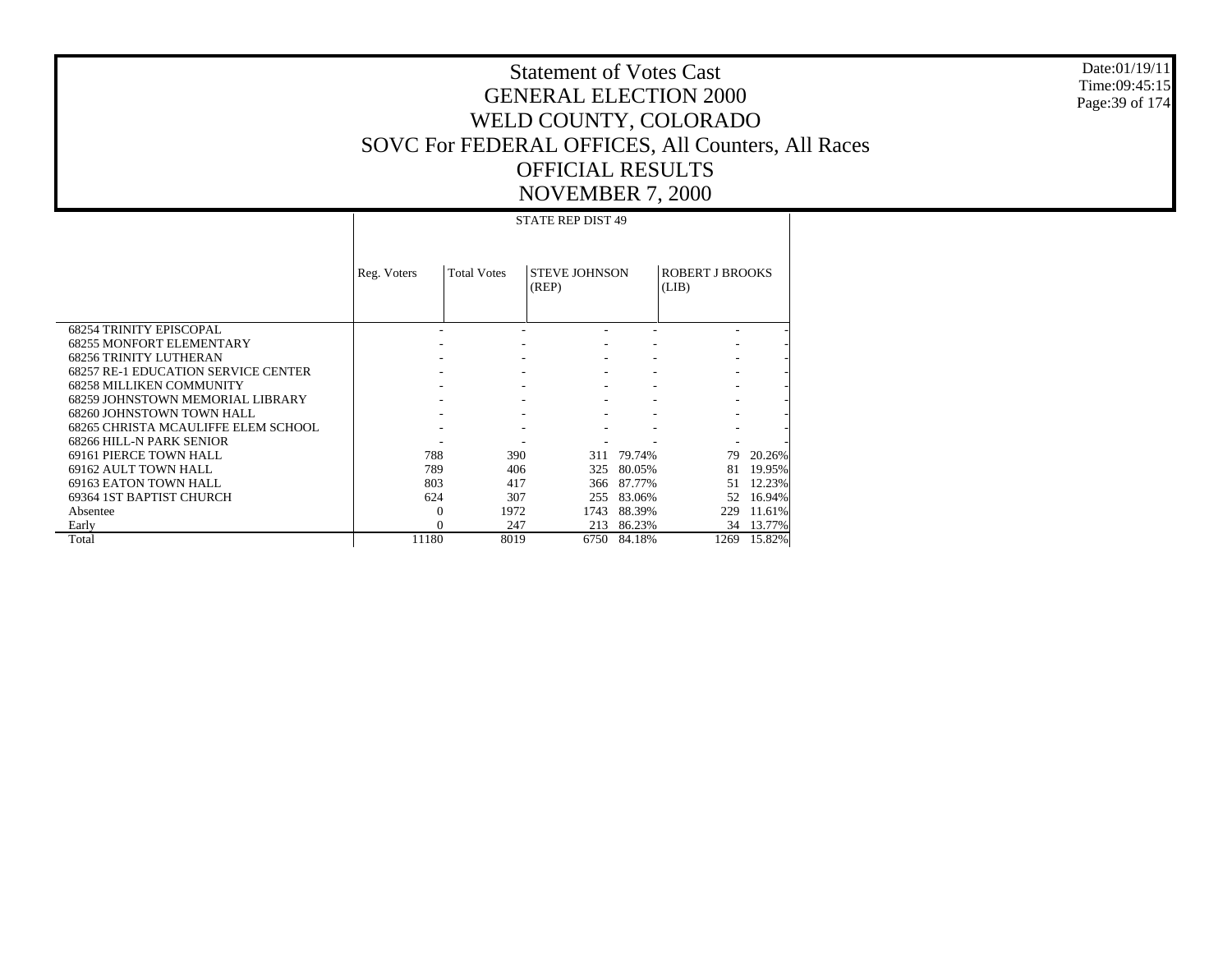#### Date:01/19/11 Time:09:45:15 Page:40 of 174

|                                                               |             |                                 | STATE REP DIST 50               |            |                               | <b>DISTRICT ATTORNEY DIST 19</b> |             |                    |                            |  |
|---------------------------------------------------------------|-------------|---------------------------------|---------------------------------|------------|-------------------------------|----------------------------------|-------------|--------------------|----------------------------|--|
|                                                               | Reg. Voters | <b>Total Votes</b>              | <b>TAMBOR WILLIAMS</b><br>(REP) |            | <b>RUSS J HADDAD</b><br>(LIB) |                                  | Reg. Voters | <b>Total Votes</b> | AM AL DOMINGUEZ<br>(REP)   |  |
|                                                               |             |                                 |                                 |            |                               |                                  |             |                    |                            |  |
| <b>JURISDICTION WIDE</b><br>11301 FT LUPTON FIRE STATION      |             |                                 |                                 |            |                               |                                  | 835         | 335                | 335 100.00%                |  |
| 11302 ST WILLIAM'S CATH                                       |             |                                 |                                 |            |                               |                                  | 889         | 318                | 318 100.00%                |  |
| 11303 FT LUPTON CITY HALL                                     |             |                                 |                                 |            |                               |                                  | 916         | 317                | 317 100.00%                |  |
| 11304 CRANE CRT COMM BLD                                      |             |                                 |                                 |            |                               |                                  | 769         | 282                | 282 100.00%                |  |
| 11305 BUTLER ELEM SCHOOL                                      |             |                                 |                                 |            |                               |                                  | 912         | 280                | 280 100.00%                |  |
| 11306 DACONO FIRE STATION                                     |             |                                 |                                 |            |                               |                                  | 766         | 249                | 249 100.00%                |  |
| 11307 DACONO TOWN HALL                                        |             |                                 |                                 |            |                               |                                  | 719         | 254                | 254 100,00%                |  |
| 11308 ERIE HIGH SCHOOL                                        |             |                                 |                                 |            |                               |                                  | 884         | 265                | 265 100.00%                |  |
| 11309 ERIE TOWN HALL                                          |             |                                 |                                 |            |                               |                                  | 1067        | 405                | 405 100.00%                |  |
| 18210 MEAD TOWN HALL                                          |             |                                 |                                 |            |                               |                                  | 1117        | 469                | 469 100,00%                |  |
| 18211 PLATTEVILLE TOWN HALL                                   |             |                                 |                                 |            |                               |                                  | 961         | 375                | 375 100.00%                |  |
| 18212 PLATTEVILLE BAPTIST                                     |             |                                 |                                 |            |                               |                                  | 574         | 213                | 213 100.00%                |  |
| 18213 FIRESTONE TOWN HALL                                     |             |                                 |                                 |            |                               |                                  | 772         | 319                | 319 100.00%                |  |
| 18214 FREDERICK TOWN HALL                                     |             |                                 |                                 |            |                               |                                  | 1279        | 520                | 520 100.00%                |  |
| 18215 DEL CAMINO FIRE STATION                                 |             |                                 |                                 |            |                               |                                  | 1901        | 663                | 663 100.00%                |  |
| 18227 MEAD ELEM SCHOOL                                        |             |                                 |                                 |            |                               |                                  | 905         | 323                | 323 100.00%                |  |
| 19116 NUNN COMMUNITY CNT                                      |             |                                 |                                 |            |                               |                                  | 623         | 291                | 291 100.00%                |  |
| 19117 GROVER FIRE HALL                                        |             |                                 |                                 |            |                               |                                  | 359         | 138                | 138 100.00%                |  |
| 19118 PRAIRIE HIGH SCHOOL                                     |             |                                 |                                 |            |                               |                                  | 294         | 122                | 122 100.00%                |  |
| 19119 BRIGGSDALE HIGH SC                                      |             |                                 |                                 |            |                               |                                  | 234         | 99                 | 99 100,00%                 |  |
| 19120 GILL LIONS COMM BL                                      |             |                                 |                                 |            |                               |                                  | 1223        | 515                | 515 100.00%                |  |
| 19121 KERSEY SENIOR HALL                                      |             |                                 |                                 |            |                               |                                  | 646         | 269                | 269 100.00%                |  |
| 19122 KERSEY TOWN HALL                                        |             |                                 |                                 |            |                               |                                  | 691         | 287                | 287 100.00%                |  |
| 19323 HUDSON TOWN HALL                                        |             |                                 |                                 |            |                               |                                  | 1413        | 498                | 498 100.00%                |  |
| 19324 KEENESBURG FIRE HALL                                    |             |                                 |                                 |            |                               |                                  | 946         | 369                | 369 100.00%                |  |
| 19325 ROGGEN FIRE HOUSE                                       |             |                                 |                                 |            |                               |                                  | 335         | 140                | 140 100.00%                |  |
| 19326 AFTER GLOWS SENIOR                                      | 914         | $\overline{\phantom{a}}$<br>447 | 335                             | 74.94%     | 112                           | 25.06%                           | 1412<br>914 | 475<br>346         | 475 100,00%                |  |
| 60101 FRIENDLY VILL CLUB<br>60102 BILLIE MARTINEZ ELEM SCHOOL | 705         | 271                             | 172                             | 63.47%     | 99                            | 36.53%                           | 705         | 188                | 346 100.00%<br>188 100.00% |  |
| 60103 GREELEY REC CENTER                                      | 679         | 199                             |                                 | 111 55.78% | 88                            | 44.22%                           | 679         | 147                | 147 100,00%                |  |
| 60104 FRANKLIN SCH LIB                                        | 645         | 260                             | 203                             | 78.08%     | 57                            | 21.92%                           | 645         | 199                | 199 100.00%                |  |
| 60105 MADISON ELEM SCHOOL                                     | 594         | 282                             | 217                             | 76.95%     | 65                            | 23.05%                           | 594         | 208                | 208 100.00%                |  |
| 60106 GLORIA CHRISTI CHURCH                                   | 917         | 396                             | 308                             | 77.78%     | 88                            | 22.22%                           | 917         | 317                | 317 100.00%                |  |
| 60107 MAPLEWOOD SCHOOL                                        | 719         | 321                             |                                 | 231 71.96% | 90                            | 28.04%                           | 719         | 240                | 240 100.00%                |  |
| 60108 1ST UNITED METHODIST                                    | 721         | 267                             |                                 | 171 64.04% | 96                            | 35.96%                           | 721         | 192                | 192 100.00%                |  |
| 60109 1ST CHRISTIAN CHURCH                                    | 527         | 233                             | 182                             | 78.11%     | 51                            | 21.89%                           | 527         | 167                | 167 100.00%                |  |
| 60111 EDUCATION SERVICES                                      | 698         | 269                             | 188                             | 69.89%     | 81                            | 30.11%                           | 698         | 185                | 185 100.00%                |  |
| 60112 JEFFERSON ELEM SCHOOL                                   | 411         | 164                             |                                 | 95 57.93%  | 69                            | 42.07%                           | 411         | 103                | 103 100.00%                |  |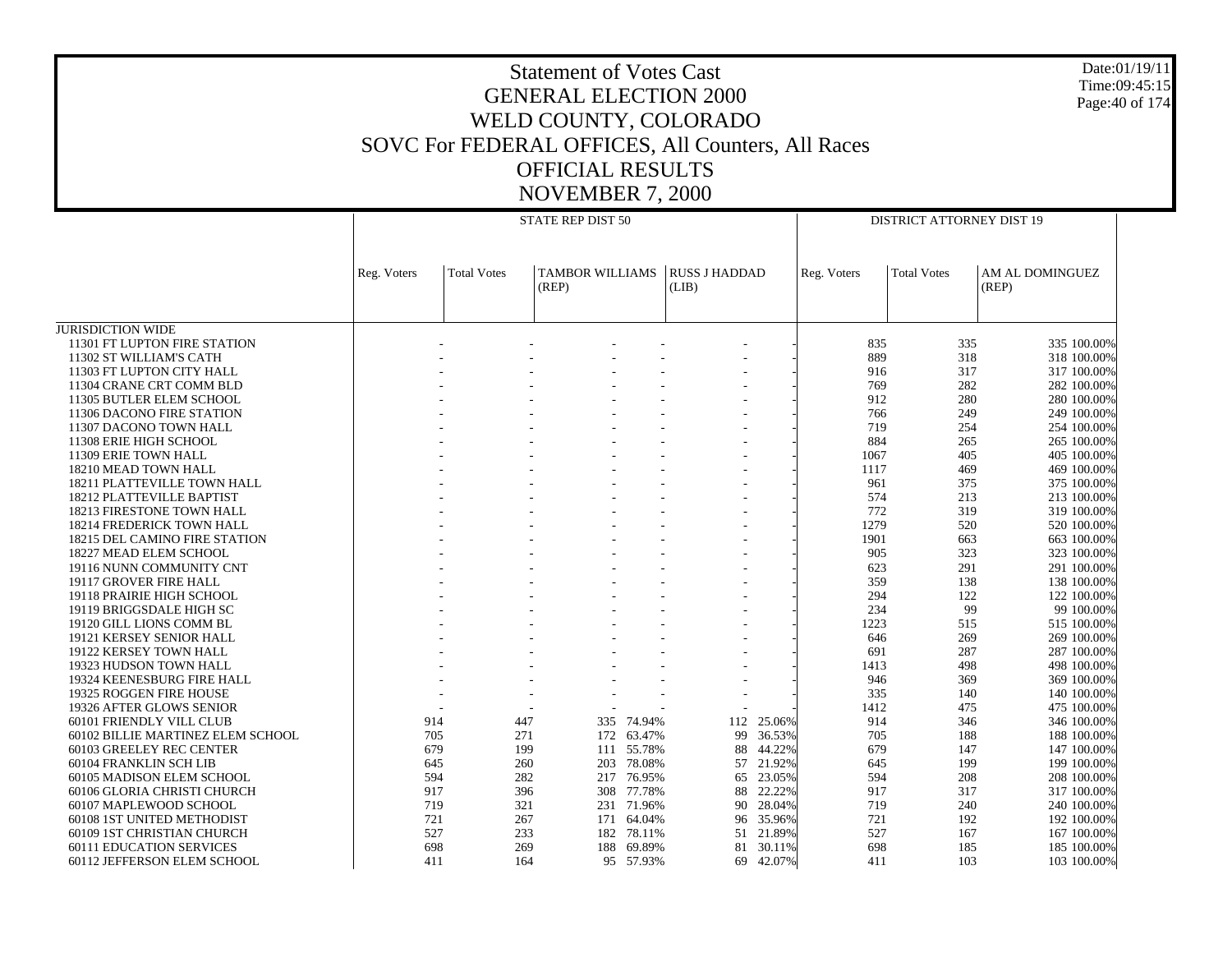Date:01/19/11 Time:09:45:15 Page:41 of 174

|                                                    |             |                    | STATE REP DIST 50               | <b>DISTRICT ATTORNEY DIST 19</b> |                               |            |             |                    |                            |  |  |
|----------------------------------------------------|-------------|--------------------|---------------------------------|----------------------------------|-------------------------------|------------|-------------|--------------------|----------------------------|--|--|
|                                                    |             |                    |                                 |                                  |                               |            |             |                    |                            |  |  |
|                                                    |             |                    |                                 |                                  |                               |            |             |                    |                            |  |  |
|                                                    | Reg. Voters | <b>Total Votes</b> | <b>TAMBOR WILLIAMS</b><br>(REP) |                                  | <b>RUSS J HADDAD</b><br>(LIB) |            | Reg. Voters | <b>Total Votes</b> | AM AL DOMINGUEZ<br>(REP)   |  |  |
|                                                    |             |                    |                                 |                                  |                               |            |             |                    |                            |  |  |
|                                                    |             |                    |                                 |                                  |                               |            |             |                    |                            |  |  |
| 60113 WESTERN HILLS FIRE                           | 1002        | 447                | 346                             | 77.40%                           | 101                           | 22.60%     | 1002        | 329                | 329 100.00%                |  |  |
| 60114 OUR SAVIORS LUTHERAN                         | 966         | 464                |                                 | 343 73.92%                       | 121                           | 26.08%     | 966         | 348                | 348 100.00%                |  |  |
| 60116 FRASIER HALL                                 | 515         | 224                | 151                             | 67.41%                           | 73                            | 32.59%     | 515         | 158                | 158 100,00%                |  |  |
| 60317 UNC CNTR MAIN LEVL                           | 1064        | 412                | 261                             | 63.35%                           |                               | 151 36.65% | 1064        | 333                | 333 100.00%                |  |  |
| 60318 THE VILLA                                    | 493         | 191                | 126                             | 65.97%                           | 65                            | 34.03%     | 493         | 140                | 140 100.00%                |  |  |
| 60319 BETHEL BAPTIST CHURCH                        | 756         | 353                | 293                             | 83.00%                           | 60                            | 17.00%     | 756         | 247                | 247 100,00%                |  |  |
| 60320 JACKSON SCHOOL                               | 509         | 242                |                                 | 180 74.38%                       | 62                            | 25.62%     | 509         | 173                | 173 100.00%                |  |  |
| 60321 ODD FELLOWS HALL                             | 881         | 334                | 252                             | 75.45%                           | 82                            | 24.55%     | 881         | 264                | 264 100.00%                |  |  |
| 60322 GARDEN CITY TOWN HALL                        | 405         | 182                |                                 | 139 76.37%                       | 43                            | 23.63%     | 405         | 124                | 124 100.00%                |  |  |
| 60323 BONNELL TOWER LOUNGE                         | 1033        | 428                | 315                             | 73.60%                           | 113                           | 26.40%     | 1033        | 330                | 330 100.00%                |  |  |
| 60324 GREELEY MALL                                 | 668         | 292                | 207                             | 70.89%                           | 85                            | 29.11%     | 668         | 227                | 227 100,00%                |  |  |
| 60325 JOHN EVANS JR HIGH                           | 438         | 188                | 129                             | 68.62%                           | 59                            | 31.38%     | 438         | 137                | 137 100.00%                |  |  |
| 60326 DOS RIOS ELEM SCHOOL                         | 1157        | 541                |                                 | 419 77.45%                       | 122                           | 22.55%     | 1157        | 415                | 415 100.00%                |  |  |
| 60327 CENTENNIAL SCHOOL                            | 1395        | 685                | 527                             | 76.93%                           |                               | 158 23.07% | 1395        | 553                | 553 100.00%                |  |  |
| 60328 EVANS COMMUNITY COMPLEX                      | 757         | 355                | 263                             | 74.08%                           | 92                            | 25.92%     | 757         | 281                | 281 100.00%                |  |  |
| 60329 SHEPHERD OF VALLEY                           | 485         | 267                |                                 | 214 80.15%                       | 53                            | 19.85%     | 485         | 199                | 199 100.00%                |  |  |
| 60330 LA SALLE SENIOR CENTER                       | 332         | 179                | 132                             | 73.74%                           | 47                            | 26.26%     | 332         | 126                | 126 100.00%                |  |  |
| 68131 WINDSOR HIGH SCHOOL                          |             |                    |                                 |                                  |                               |            | 1157        | 438                | 438 100.00%                |  |  |
| 68132 FAITH UNITED CHURCH                          |             |                    |                                 |                                  |                               |            | 903         | 367                | 367 100.00%                |  |  |
| <b>68133 SEVERANCE FIRE STATION</b>                |             |                    |                                 |                                  |                               |            | 933         | 430                | 430 100.00%                |  |  |
| 68134 EATON MIDDLE SCHOOL                          |             |                    |                                 |                                  |                               |            | 915         | 379                | 379 100.00%                |  |  |
| 68135 EATON HIGH SCHOOL                            |             |                    |                                 |                                  |                               |            | 645         | 214                | 214 100.00%                |  |  |
| 68136 N WELD WATER DIST                            |             |                    |                                 |                                  |                               |            | 430         | 176                | 176 100.00%                |  |  |
| 68167 SKYVIEW ELEM SCHOOL                          |             |                    |                                 |                                  |                               |            | 1143        | 453                | 453 100.00%                |  |  |
| 68237 WINDSOR PARK BLDG                            |             |                    |                                 |                                  |                               |            | 1181        | 505                | 505 100.00%                |  |  |
| 68238 TOZER ELEM SCHOOL                            |             |                    |                                 |                                  |                               |            | 1666        | 692                | 692 100.00%                |  |  |
| 68239 NORTHRIDGE HIGH SCHOOL                       |             |                    |                                 |                                  |                               |            | 1434        | 541                | 541 100,00%                |  |  |
| 68240 SHEPERD OF HILLS LUTHERAN CHURCH             |             |                    |                                 |                                  |                               |            | 867         | 307                | 307 100.00%                |  |  |
| 68241 SHAWSHEEN SCHOOL                             |             |                    |                                 |                                  |                               |            | 710         | 282                | 282 100.00%                |  |  |
| 68242 ASSEMBLY OF GOD CHURCH                       |             |                    |                                 |                                  |                               |            | 1130        | 349                | 349 100.00%                |  |  |
| 68243 AIMS COLLEGE CNTR                            |             |                    |                                 |                                  |                               |            | 1655        | 581                | 581 100.00%                |  |  |
| <b>68244 ST PAULS CONGREGATIONAL</b>               |             |                    |                                 |                                  |                               |            | 1327        | 458                | 458 100.00%                |  |  |
| 68245 ST JOHNS UNITED CHURCH                       |             |                    |                                 |                                  |                               |            | 1032        | 384                | 384 100.00%                |  |  |
|                                                    |             |                    |                                 |                                  |                               |            | 427         | 147                |                            |  |  |
| 68246 SCOTT SCHOOL<br>68247 ASSEMBLY OF GOD CHURCH |             |                    |                                 |                                  |                               |            | 994         | 420                | 147 100.00%<br>420 100.00% |  |  |
|                                                    |             |                    |                                 |                                  |                               |            | 732         |                    |                            |  |  |
| 68249 COTTONWOOD PARK S.                           |             |                    |                                 |                                  |                               |            |             | 258                | 258 100.00%                |  |  |
| <b>68250 CENTENNIAL LIBRARY</b>                    |             |                    |                                 |                                  |                               |            | 625         | 221                | 221 100.00%                |  |  |
| 68251 BRENTWOOD SCHOOL                             |             |                    |                                 |                                  |                               |            | 827         | 292                | 292 100.00%                |  |  |
| <b>68252 MEEKER SCHOOL</b>                         |             |                    |                                 |                                  |                               |            | 1159        | 391                | 391 100.00%                |  |  |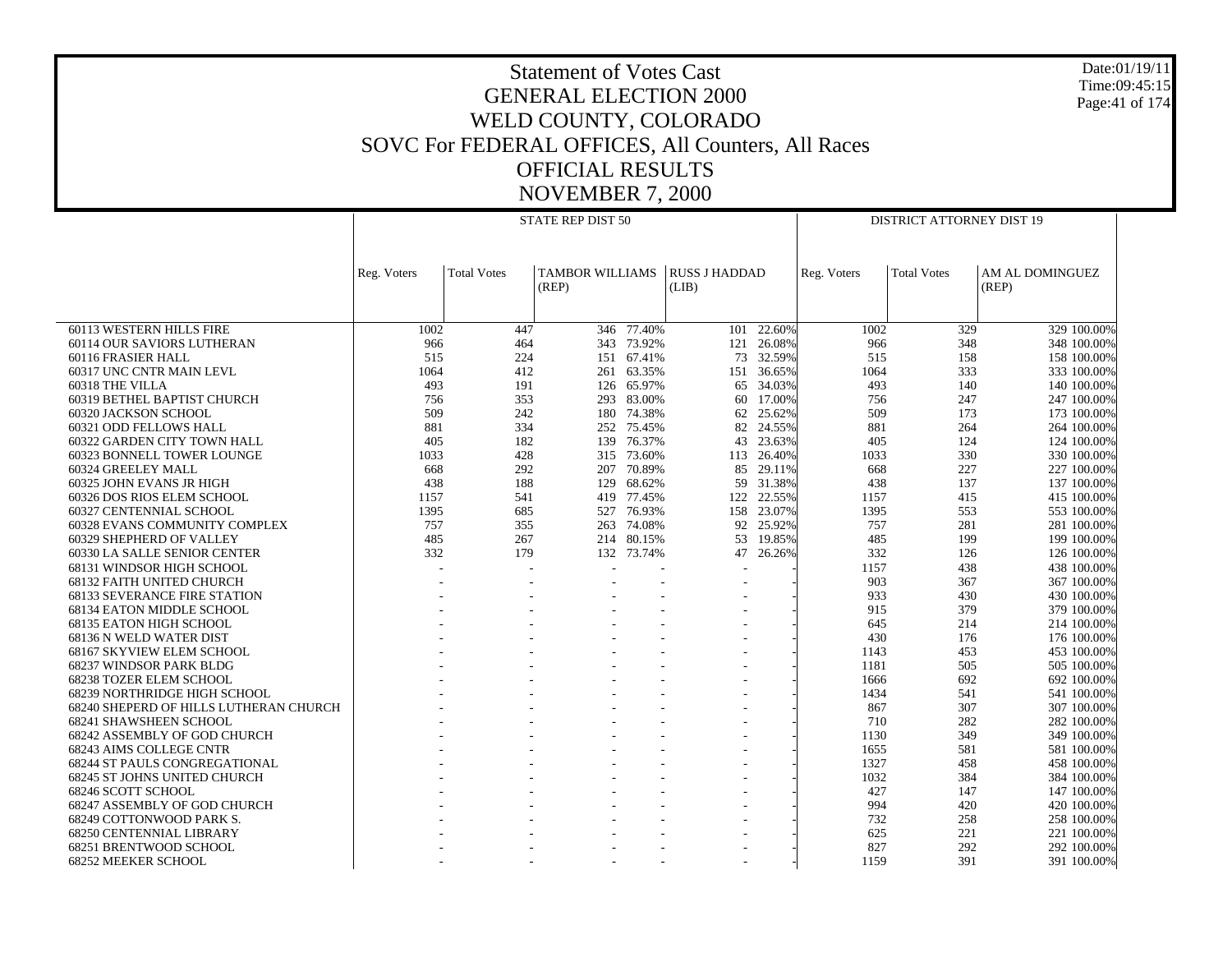#### Date:01/19/11 Time:09:45:15 Page:42 of 174

|                                            |             |                        | STATE REP DIST 50                                    |                          |                          |        | <b>DISTRICT ATTORNEY DIST 19</b> |                    |                 |  |  |
|--------------------------------------------|-------------|------------------------|------------------------------------------------------|--------------------------|--------------------------|--------|----------------------------------|--------------------|-----------------|--|--|
|                                            |             |                        |                                                      |                          |                          |        |                                  |                    |                 |  |  |
|                                            |             |                        |                                                      |                          |                          |        |                                  |                    |                 |  |  |
|                                            | Reg. Voters | <b>Total Votes</b>     | <b>TAMBOR WILLIAMS</b>                               |                          | RUSS J HADDAD            |        | Reg. Voters                      | <b>Total Votes</b> | AM AL DOMINGUEZ |  |  |
|                                            |             |                        | (REP)                                                |                          | (LIB)                    |        |                                  |                    | (REP)           |  |  |
|                                            |             |                        |                                                      |                          |                          |        |                                  |                    |                 |  |  |
|                                            |             |                        |                                                      |                          |                          |        |                                  |                    |                 |  |  |
| <b>68254 TRINITY EPISCOPAL</b>             |             |                        |                                                      |                          | $\overline{\phantom{a}}$ |        | 1575                             | 587                | 587 100.00%     |  |  |
| <b>68255 MONFORT ELEMENTARY</b>            |             |                        |                                                      |                          |                          |        | 1321                             | 408                | 408 100.00%     |  |  |
| <b>68256 TRINITY LUTHERAN</b>              |             |                        | $\overline{\phantom{a}}$                             |                          | $\overline{\phantom{a}}$ |        | 1355                             | 513                | 513 100.00%     |  |  |
| <b>68257 RE-1 EDUCATION SERVICE CENTER</b> |             |                        | $\overline{\phantom{a}}$<br>$\overline{\phantom{a}}$ | $\overline{\phantom{a}}$ | $\overline{\phantom{a}}$ |        | 658                              | 277                | 277 100.00%     |  |  |
| <b>68258 MILLIKEN COMMUNITY</b>            |             |                        | ۰                                                    |                          |                          |        | 1006                             | 376                | 376 100.00%     |  |  |
| <b>68259 JOHNSTOWN MEMORIAL LIBRARY</b>    |             |                        | $\overline{\phantom{a}}$<br>$\overline{\phantom{a}}$ | $\sim$                   | $\overline{\phantom{a}}$ |        | 1756                             | 641                | 641 100.00%     |  |  |
| 68260 JOHNSTOWN TOWN HALL                  |             |                        | $\overline{\phantom{a}}$                             |                          |                          |        | 1272                             | 500                | 500 100.00%     |  |  |
| 68265 CHRISTA MCAULIFFE ELEM SCHOOL        |             |                        | ۰                                                    |                          |                          |        | 1290                             | 578                | 578 100.00%     |  |  |
| <b>68266 HILL-N PARK SENIOR</b>            |             |                        | $\overline{\phantom{a}}$                             |                          | $\overline{\phantom{a}}$ |        | 1084                             | 379                | 379 100.00%     |  |  |
| 69161 PIERCE TOWN HALL                     |             |                        | ۰                                                    |                          | $\overline{\phantom{a}}$ |        | 788                              | 281                | 281 100.00%     |  |  |
| 69162 AULT TOWN HALL                       |             |                        |                                                      |                          |                          |        | 789                              | 327                | 327 100.00%     |  |  |
| 69163 EATON TOWN HALL                      |             |                        | ۰                                                    |                          | $\overline{\phantom{a}}$ |        | 803                              | 334                | 334 100.00%     |  |  |
| 69364 1ST BAPTIST CHURCH                   |             |                        |                                                      |                          |                          |        | 624                              | 228                | 228 100.00%     |  |  |
| Absentee                                   |             | 3137<br>$\overline{0}$ | 2508                                                 | 79.95%                   | 629                      | 20.05% | $\Omega$                         | 11742              | 11742 100.00%   |  |  |
| Early                                      |             | 744<br>$\Omega$        | 548                                                  | 73.66%                   | 196                      | 26.34% | $\Omega$                         | 1898               | 1898 100.00%    |  |  |
| Total                                      | 20386       | 12774                  | 9566                                                 | 74.89%                   | 3208                     | 25.11% | 80041                            | 42820              | 42820 100.00%   |  |  |
|                                            |             |                        |                                                      |                          |                          |        |                                  |                    |                 |  |  |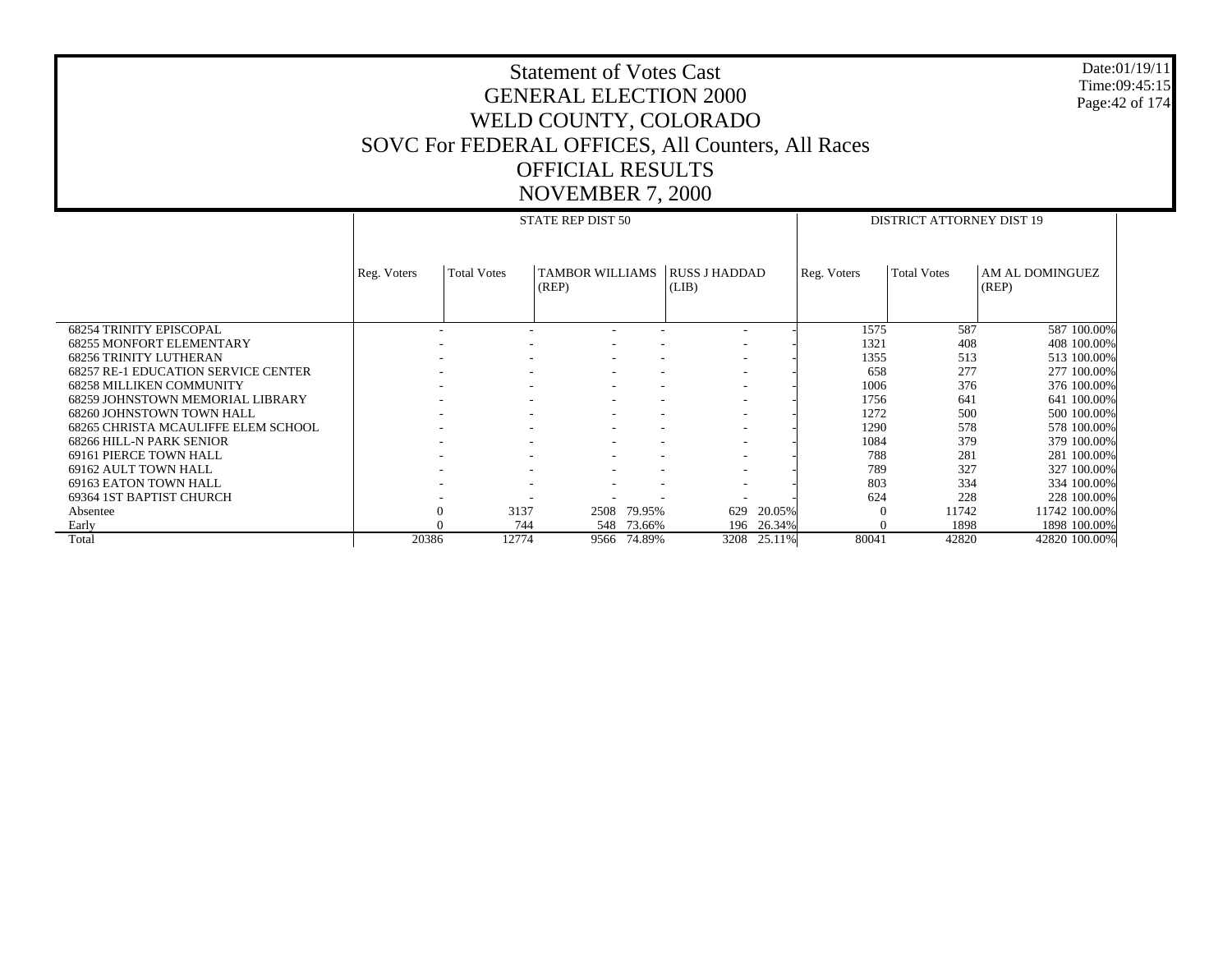Date:01/19/11 Time:09:45:15Page:43 of 174

|                                      | COLO SUPREME CRT JUSTICE M BENDER |                    |            |            |                |            |  |  |
|--------------------------------------|-----------------------------------|--------------------|------------|------------|----------------|------------|--|--|
|                                      | Reg. Voters                       | <b>Total Votes</b> | <b>YES</b> |            | N <sub>O</sub> |            |  |  |
|                                      |                                   |                    |            |            |                |            |  |  |
|                                      |                                   |                    |            |            |                |            |  |  |
|                                      |                                   |                    |            |            |                |            |  |  |
| <b>JURISDICTION WIDE</b>             |                                   |                    |            |            |                |            |  |  |
| 11301 FT LUPTON FIRE STATION         | 835                               | 434                | 263        | 60.60%     | 171            | 39.40%     |  |  |
| 11302 ST WILLIAM'S CATH              | 889                               | 441                | 286        | 64.85%     | 155            | 35.15%     |  |  |
| 11303 FT LUPTON CITY HALL            | 916                               | 433                | 270        | 62.36%     | 163            | 37.64%     |  |  |
| 11304 CRANE CRT COMM BLD             | 769                               | 379                | 254        | 67.02%     | 125            | 32.98%     |  |  |
| 11305 BUTLER ELEM SCHOOL             | 912                               | 358                | 223        | 62.29%     |                | 135 37.71% |  |  |
| 11306 DACONO FIRE STATION            | 766                               | 345                | 210        | 60.87%     |                | 135 39.13% |  |  |
| 11307 DACONO TOWN HALL               | 719                               | 340                | 223        | 65.59%     |                | 117 34.41% |  |  |
| 11308 ERIE HIGH SCHOOL               | 884                               | 416                | 257        | 61.78%     | 159            | 38.22%     |  |  |
| 11309 ERIE TOWN HALL                 | 1067                              | 505                | 327        | 64.75%     | 178            | 35.25%     |  |  |
| 18210 MEAD TOWN HALL                 | 1117                              | 574                |            | 361 62.89% |                | 213 37.11% |  |  |
| 18211 PLATTEVILLE TOWN HALL          | 961                               | 468                |            | 316 67.52% |                | 152 32.48% |  |  |
| 18212 PLATTEVILLE BAPTIST            | 574                               | 276                | 171        | 61.96%     |                | 105 38.04% |  |  |
| 18213 FIRESTONE TOWN HALL            | 772                               | 412                | 258        | 62.62%     |                | 154 37.38% |  |  |
| <b>18214 FREDERICK TOWN HALL</b>     | 1279                              | 653                |            | 426 65.24% | 227            | 34.76%     |  |  |
| <b>18215 DEL CAMINO FIRE STATION</b> | 1901                              | 832                | 571        | 68.63%     | 261            | 31.37%     |  |  |
| 18227 MEAD ELEM SCHOOL               | 905                               | 396                | 257        | 64.90%     |                | 139 35.10% |  |  |
| 19116 NUNN COMMUNITY CNT             | 623                               | 350                | 233        | 66.57%     | 117            | 33.43%     |  |  |
| 19117 GROVER FIRE HALL               | 359                               | 176                |            | 109 61.93% | 67             | 38.07%     |  |  |
| 19118 PRAIRIE HIGH SCHOOL            | 294                               | 146                | 71         | 48.63%     | 75             | 51.37%     |  |  |
| 19119 BRIGGSDALE HIGH SC             | 234                               | 119                | 77         | 64.71%     | 42             | 35.29%     |  |  |
| 19120 GILL LIONS COMM BL             | 1223                              | 610                | 415        | 68.03%     |                | 195 31.97% |  |  |
| 19121 KERSEY SENIOR HALL             | 646                               | 338                | 241        | 71.30%     |                | 97 28.70%  |  |  |
| 19122 KERSEY TOWN HALL               | 691                               | 366                |            | 266 72.68% | 100            | 27.32%     |  |  |
| 19323 HUDSON TOWN HALL               | 1413                              | 638                | 383        | 60.03%     | 255            | 39.97%     |  |  |
| 19324 KEENESBURG FIRE HALL           | 946                               | 447                |            | 267 59.73% |                | 180 40.27% |  |  |
| 19325 ROGGEN FIRE HOUSE              | 335                               | 173                | 111        | 64.16%     |                | 62 35.84%  |  |  |
| 19326 AFTER GLOWS SENIOR             | 1412                              | 632                |            | 386 61.08% |                | 246 38.92% |  |  |
| 60101 FRIENDLY VILL CLUB             | 914                               | 421                | 301        | 71.50%     |                | 120 28.50% |  |  |
| 60102 BILLIE MARTINEZ ELEM SCHOOL    | 705                               | 275                |            | 185 67.27% | 90             | 32.73%     |  |  |
| 60103 GREELEY REC CENTER             | 679                               | 193                |            | 144 74.61% | 49             | 25.39%     |  |  |
| 60104 FRANKLIN SCH LIB               | 645                               | 245                | 184        | 75.10%     | 61             | 24.90%     |  |  |
| 60105 MADISON ELEM SCHOOL            | 594                               | 254                |            | 187 73.62% | 67             | 26.38%     |  |  |
| 60106 GLORIA CHRISTI CHURCH          | 917                               | 366                | 286        | 78.14%     | 80             | 21.86%     |  |  |
| 60107 MAPLEWOOD SCHOOL               | 719                               | 307                | 231        | 75.24%     |                | 76 24.76%  |  |  |
| 60108 1ST UNITED METHODIST           | 721                               | 254                | 174        | 68.50%     | 80             | 31.50%     |  |  |
| 60109 1ST CHRISTIAN CHURCH           | 527                               | 201                | 154        | 76.62%     | 47             | 23.38%     |  |  |
| <b>60111 EDUCATION SERVICES</b>      | 698                               | 241                |            | 182 75.52% | 59             | 24.48%     |  |  |
| 60112 JEFFERSON ELEM SCHOOL          | 411                               | 153                | 101        | 66.01%     | 52             | 33.99%     |  |  |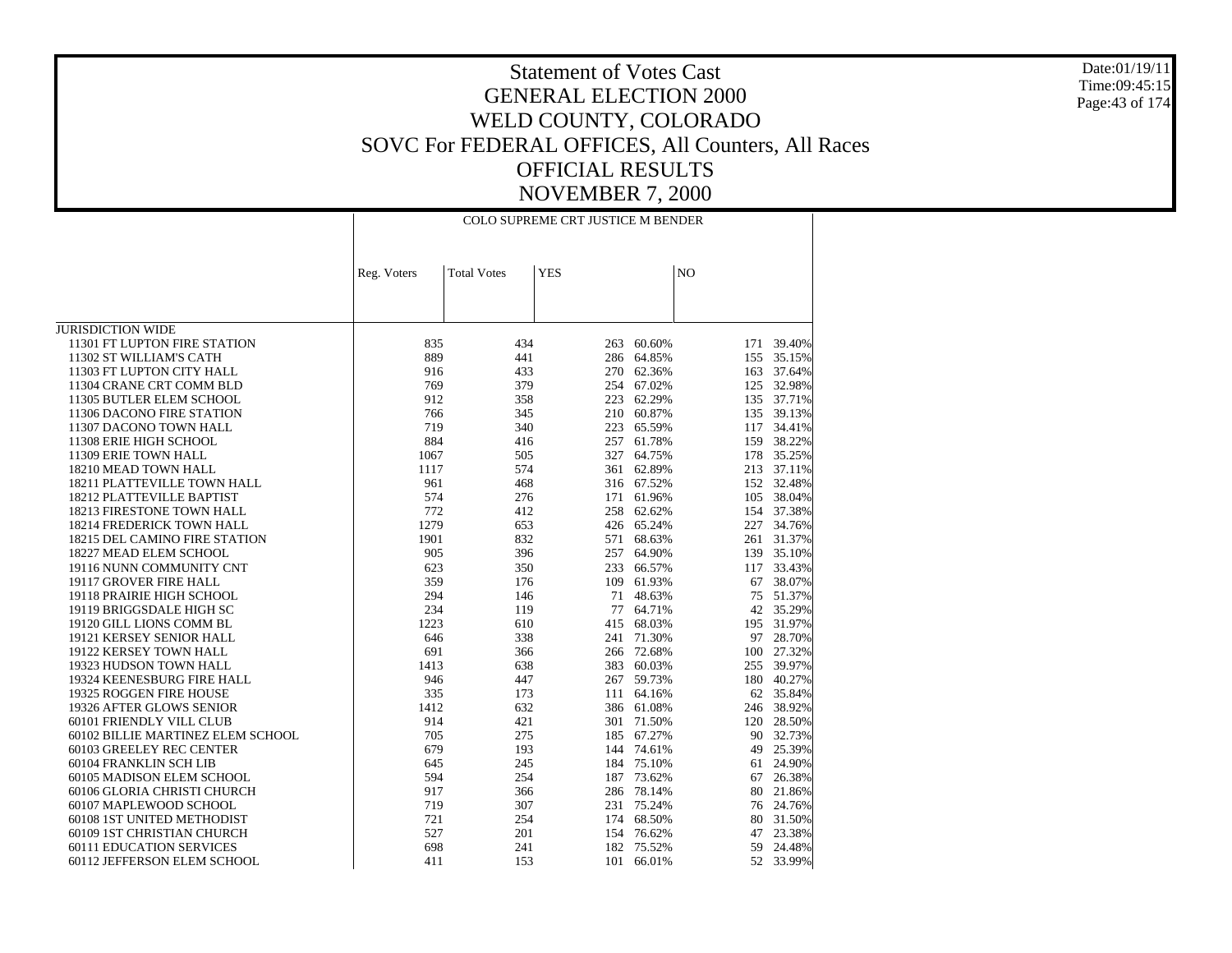Date:01/19/11 Time:09:45:15Page:44 of 174

|                                                    | COLO SUPREME CRT JUSTICE M BENDER |                    |            |                  |                |                  |  |
|----------------------------------------------------|-----------------------------------|--------------------|------------|------------------|----------------|------------------|--|
|                                                    | Reg. Voters                       | <b>Total Votes</b> | <b>YES</b> |                  | N <sub>O</sub> |                  |  |
|                                                    |                                   |                    |            |                  |                |                  |  |
|                                                    |                                   |                    |            |                  |                |                  |  |
| 60113 WESTERN HILLS FIRE                           | 1002                              | 409                | 293        | 71.64%           |                | 116 28.36%       |  |
| 60114 OUR SAVIORS LUTHERAN                         | 966                               | 407                | 330        | 81.08%           | 77             | 18.92%           |  |
| 60116 FRASIER HALL                                 | 515                               | 209                | 160        | 76.56%           | 49             | 23.44%           |  |
| 60317 UNC CNTR MAIN LEVL                           | 1064                              | 363                | 289        | 79.61%           | 74             | 20.39%           |  |
| 60318 THE VILLA                                    | 493                               | 182                | 128        | 70.33%           | 54             | 29.67%           |  |
| 60319 BETHEL BAPTIST CHURCH                        | 756                               | 321                |            | 242 75.39%       | 79             | 24.61%           |  |
| 60320 JACKSON SCHOOL                               | 509                               | 220                | 189        | 85.91%           | 31             | 14.09%           |  |
| 60321 ODD FELLOWS HALL                             | 881                               | 312                |            | 255 81.73%       |                | 57 18.27%        |  |
| 60322 GARDEN CITY TOWN HALL                        | 405                               | 164                |            | 122 74.39%       |                | 42 25.61%        |  |
| 60323 BONNELL TOWER LOUNGE                         | 1033                              | 401                | 304        | 75.81%           | 97             | 24.19%           |  |
| 60324 GREELEY MALL                                 | 668                               | 277                |            | 206 74.37%       |                | 71 25.63%        |  |
| 60325 JOHN EVANS JR HIGH                           | 438                               | 180                | 133        | 73.89%           | 47             | 26.11%           |  |
| 60326 DOS RIOS ELEM SCHOOL                         | 1157                              | 509                |            | 377 74.07%       |                | 132 25.93%       |  |
| 60327 CENTENNIAL SCHOOL                            | 1395                              | 614                | 470        | 76.55%           |                | 144 23.45%       |  |
| 60328 EVANS COMMUNITY COMPLEX                      | 757                               | 337                |            | 242 71.81%       |                | 95 28.19%        |  |
| 60329 SHEPHERD OF VALLEY                           | 485                               | 239                |            | 196 82.01%       | 43             | 17.99%           |  |
| 60330 LA SALLE SENIOR CENTER                       | 332                               | 167                | 122        | 73.05%           | 45             | 26.95%           |  |
| 68131 WINDSOR HIGH SCHOOL                          | 1157                              | 519                | 338        | 65.13%           |                | 181 34.87%       |  |
| 68132 FAITH UNITED CHURCH                          | 903                               | 457                | 282        | 61.71%           | 175            | 38.29%           |  |
| <b>68133 SEVERANCE FIRE STATION</b>                | 933                               | 495                |            | 347 70.10%       | 148            | 29.90%           |  |
| 68134 EATON MIDDLE SCHOOL                          | 915                               | 446                |            | 291 65.25%       |                | 155 34.75%       |  |
| 68135 EATON HIGH SCHOOL                            | 645                               | 263                | 172        | 65.40%           |                | 91 34.60%        |  |
| 68136 N WELD WATER DIST                            | 430                               | 197                | 124        | 62.94%           | 73             | 37.06%           |  |
| 68167 SKYVIEW ELEM SCHOOL                          | 1143                              | 530                | 357        | 67.36%           | 173            | 32.64%           |  |
| 68237 WINDSOR PARK BLDG                            | 1181                              | 588                | 370        | 62.93%           |                | 218 37.07%       |  |
| 68238 TOZER ELEM SCHOOL                            | 1666                              | 819                | 573        | 69.96%           |                | 246 30.04%       |  |
| 68239 NORTHRIDGE HIGH SCHOOL                       | 1434                              | 574                | 449        | 78.22%           |                | 125 21.78%       |  |
| 68240 SHEPERD OF HILLS LUTHERAN CHURCH             | 867                               | 359                | 269        | 74.93%           |                | 90 25.07%        |  |
| 68241 SHAWSHEEN SCHOOL                             | 710                               | 310                | 228        | 73.55%           |                | 82 26.45%        |  |
| 68242 ASSEMBLY OF GOD CHURCH                       | 1130                              | 422                | 313        | 74.17%           | 109            | 25.83%           |  |
| 68243 AIMS COLLEGE CNTR                            | 1655                              | 606                |            | 467 77.06%       |                | 139 22.94%       |  |
| 68244 ST PAULS CONGREGATIONAL                      | 1327                              | 526                | 430        | 81.75%           |                | 96 18.25%        |  |
| 68245 ST JOHNS UNITED CHURCH                       | 1032                              | 404                |            | 321 79.46%       |                | 83 20.54%        |  |
| 68246 SCOTT SCHOOL                                 | 427                               | 166                | 126        | 75.90%           |                | 40 24.10%        |  |
| 68247 ASSEMBLY OF GOD CHURCH                       | 994                               | 493                | 377        | 76.47%           |                | 116 23.53%       |  |
| 68249 COTTONWOOD PARK S.                           | 732                               | 306                | 241        | 78.76%           |                | 65 21.24%        |  |
| 68250 CENTENNIAL LIBRARY<br>68251 BRENTWOOD SCHOOL | 625<br>827                        | 243<br>342         | 171<br>273 | 70.37%<br>79.82% | 72             | 29.63%<br>20.18% |  |
|                                                    | 1159                              |                    |            |                  | 69             |                  |  |
| 68252 MEEKER SCHOOL                                |                                   | 481                | 353        | 73.39%           | 128            | 26.61%           |  |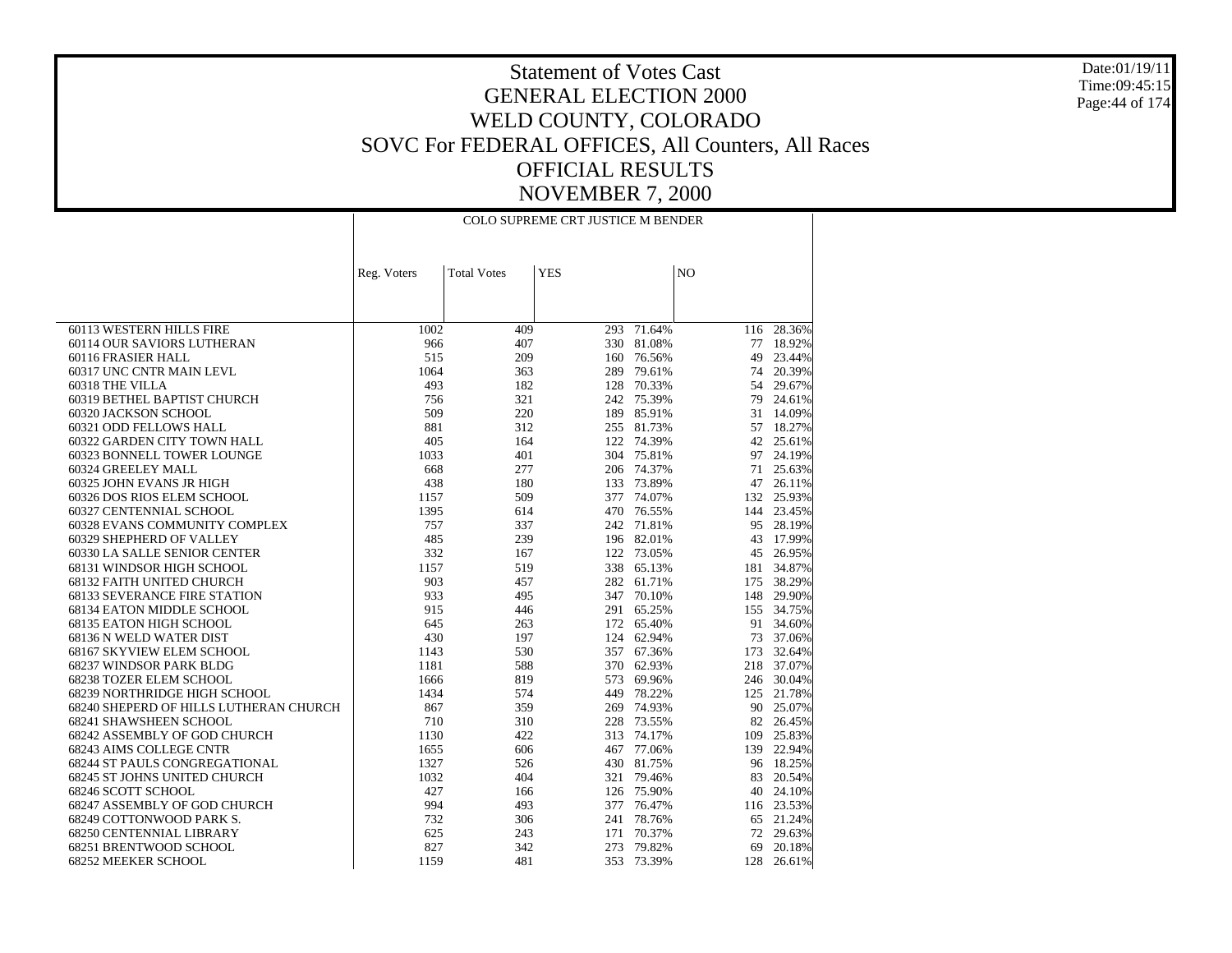Date:01/19/11 Time:09:45:15 Page:45 of 174

|                                            |             |                    | <b>COLO SUPREME CRT JUSTICE M BENDER</b> |        |       |        |
|--------------------------------------------|-------------|--------------------|------------------------------------------|--------|-------|--------|
|                                            | Reg. Voters | <b>Total Votes</b> | <b>YES</b>                               |        | NO.   |        |
| <b>68254 TRINITY EPISCOPAL</b>             | 1575        | 619                | 489                                      | 79.00% | 130   | 21.00% |
| <b>68255 MONFORT ELEMENTARY</b>            | 1321        | 484                | 377                                      | 77.89% | 107   | 22.11% |
| <b>68256 TRINITY LUTHERAN</b>              | 1355        | 573                | 417                                      | 72.77% | 156   | 27.23% |
| <b>68257 RE-1 EDUCATION SERVICE CENTER</b> | 658         | 345                | 251                                      | 72.75% | 94    | 27.25% |
| <b>68258 MILLIKEN COMMUNITY</b>            | 1006        | 475                | 329                                      | 69.26% | 146   | 30.74% |
| 68259 JOHNSTOWN MEMORIAL LIBRARY           | 1756        | 749                | 510                                      | 68.09% | 239   | 31.91% |
| 68260 JOHNSTOWN TOWN HALL                  | 1272        | 602                | 421                                      | 69.93% | 181   | 30.07% |
| 68265 CHRISTA MCAULIFFE ELEM SCHOOL        | 1290        | 629                | 502                                      | 79.81% | 127   | 20.19% |
| 68266 HILL-N PARK SENIOR                   | 1084        | 468                | 339                                      | 72.44% | 129   | 27.56% |
| 69161 PIERCE TOWN HALL                     | 788         | 378                | 263                                      | 69.58% | 115   | 30.42% |
| 69162 AULT TOWN HALL                       | 789         | 398                | 277                                      | 69.60% | 121   | 30.40% |
| 69163 EATON TOWN HALL                      | 803         | 373                | 272                                      | 72.92% | 101   | 27.08% |
| 69364 IST BAPTIST CHURCH                   | 624         | 289                | 189                                      | 65.40% | 100   | 34.60% |
| Absentee                                   | $\Omega$    | 12763              | 9211                                     | 72.17% | 3552  | 27.83% |
| Early                                      | $\Omega$    | 2370               | 1620                                     | 68.35% | 750   | 31.65% |
| Total                                      | 80041       | 50539              | 35758                                    | 70.75% | 14781 | 29.25% |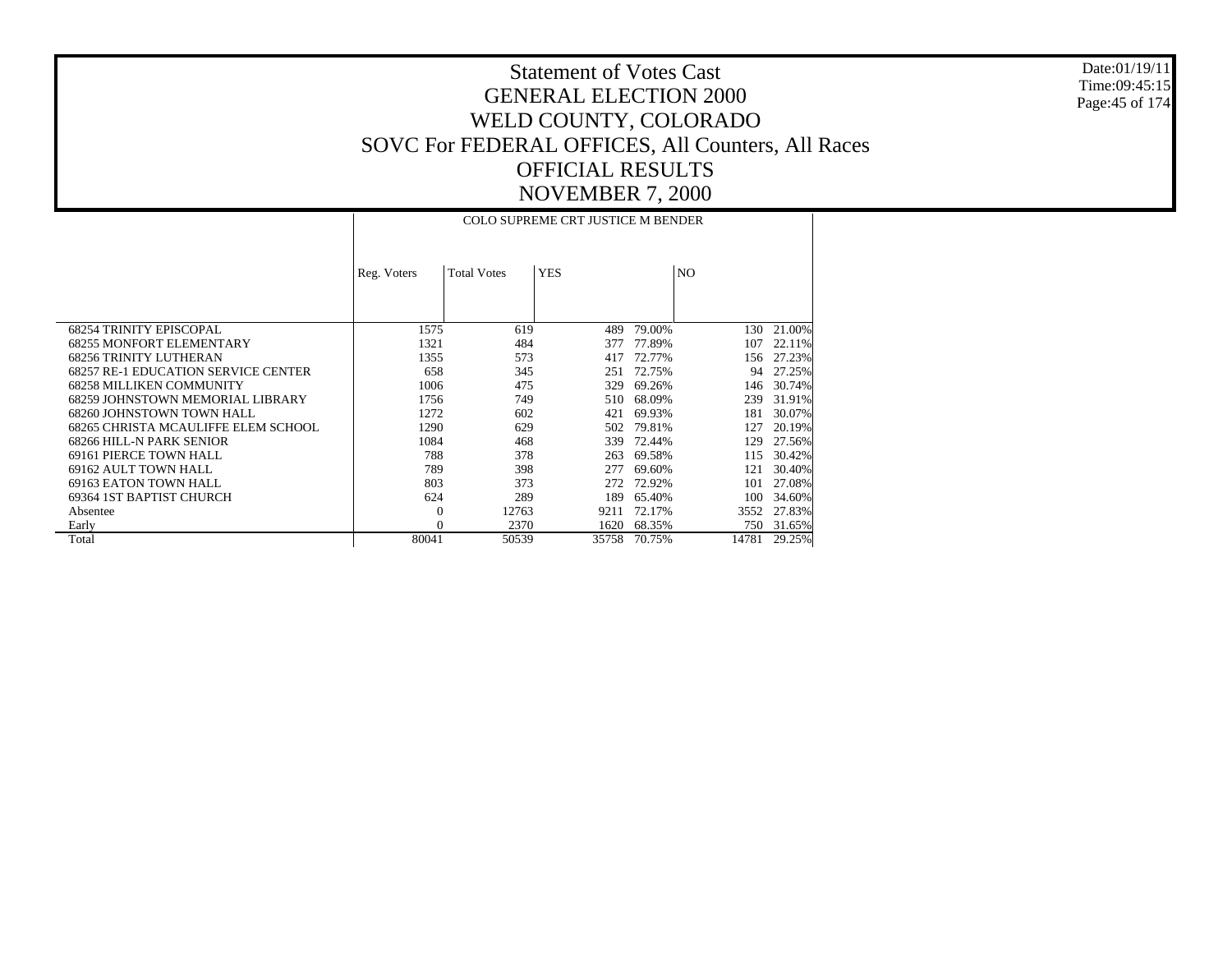Date:01/19/11 Time:09:45:15Page:46 of 174

|                                                               | COLO SUPREME CRT JUSTICE A MARTINEZ |                    |            |                  |                |                  |  |
|---------------------------------------------------------------|-------------------------------------|--------------------|------------|------------------|----------------|------------------|--|
|                                                               | Reg. Voters                         | <b>Total Votes</b> | <b>YES</b> |                  | N <sub>O</sub> |                  |  |
|                                                               |                                     |                    |            |                  |                |                  |  |
|                                                               |                                     |                    |            |                  |                |                  |  |
| <b>JURISDICTION WIDE</b>                                      |                                     |                    |            |                  |                |                  |  |
| 11301 FT LUPTON FIRE STATION                                  | 835                                 | 434                | 246        | 56.68%           | 188            | 43.32%           |  |
| 11302 ST WILLIAM'S CATH                                       | 889                                 | 454                | 314        | 69.16%           | 140            | 30.84%           |  |
| 11303 FT LUPTON CITY HALL                                     | 916                                 | 433                | 294        | 67.90%           | 139            | 32.10%           |  |
| 11304 CRANE CRT COMM BLD                                      | 769                                 | 379                | 254        | 67.02%           | 125            | 32.98%           |  |
| 11305 BUTLER ELEM SCHOOL                                      | 912                                 | 359                | 210        | 58.50%           | 149            | 41.50%           |  |
| 11306 DACONO FIRE STATION                                     | 766                                 | 343                | 204        | 59.48%           | 139            | 40.52%           |  |
| 11307 DACONO TOWN HALL                                        | 719                                 | 340                | 222        | 65.29%           |                | 118 34.71%       |  |
| 11308 ERIE HIGH SCHOOL                                        | 884                                 | 416                | 274        | 65.87%           | 142            | 34.13%           |  |
| 11309 ERIE TOWN HALL                                          | 1067                                | 504                | 311        | 61.71%           | 193            | 38.29%           |  |
| 18210 MEAD TOWN HALL                                          | 1117                                | 571                | 345        | 60.42%           |                | 226 39.58%       |  |
| 18211 PLATTEVILLE TOWN HALL                                   | 961                                 | 476                | 320        | 67.23%           |                | 156 32.77%       |  |
| 18212 PLATTEVILLE BAPTIST                                     | 574                                 | 275                | 161        | 58.55%           |                | 114 41.45%       |  |
| 18213 FIRESTONE TOWN HALL                                     | 772                                 | 415                | 265        | 63.86%           |                | 150 36.14%       |  |
| <b>18214 FREDERICK TOWN HALL</b>                              | 1279                                | 657                | 441        | 67.12%           |                | 216 32.88%       |  |
| 18215 DEL CAMINO FIRE STATION                                 | 1901                                | 830                | 547        | 65.90%           | 283            | 34.10%           |  |
| 18227 MEAD ELEM SCHOOL                                        | 905                                 | 394                | 256        | 64.97%           | 138            | 35.03%           |  |
| 19116 NUNN COMMUNITY CNT                                      | 623                                 | 348                |            | 216 62.07%       |                | 132 37.93%       |  |
| 19117 GROVER FIRE HALL                                        | 359                                 | 175                | 100        | 57.14%           | 75             | 42.86%           |  |
| 19118 PRAIRIE HIGH SCHOOL                                     | 294                                 | 144                | 66         | 45.83%           | 78             | 54.17%           |  |
| 19119 BRIGGSDALE HIGH SC                                      | 234                                 | 120                | 73         | 60.83%           | 47             | 39.17%           |  |
| 19120 GILL LIONS COMM BL                                      | 1223                                | 611                | 388        | 63.50%           | 223            | 36.50%           |  |
| 19121 KERSEY SENIOR HALL                                      | 646                                 | 335                | 227        | 67.76%           | 108            | 32.24%           |  |
| 19122 KERSEY TOWN HALL                                        | 691                                 | 370                | 249        | 67.30%           | 121            | 32.70%           |  |
| 19323 HUDSON TOWN HALL                                        | 1413                                | 633                |            | 346 54.66%       | 287            | 45.34%           |  |
| 19324 KEENESBURG FIRE HALL                                    | 946                                 | 450                | 261        | 58.00%           |                | 189 42.00%       |  |
| 19325 ROGGEN FIRE HOUSE                                       | 335                                 | 173                | 97         | 56.07%           |                | 76 43.93%        |  |
| 19326 AFTER GLOWS SENIOR                                      | 1412                                | 645                | 374        | 57.98%           | 271            | 42.02%           |  |
| 60101 FRIENDLY VILL CLUB                                      | 914                                 | 418                | 296        | 70.81%           | 122            | 29.19%           |  |
| 60102 BILLIE MARTINEZ ELEM SCHOOL                             | 705                                 | 278                | 205        | 73.74%           | 73             | 26.26%           |  |
| 60103 GREELEY REC CENTER                                      | 679                                 | 199                | 164        | 82.41%           | 35             | 17.59%           |  |
| 60104 FRANKLIN SCH LIB                                        | 645                                 | 245                |            | 184 75.10%       | 61             | 24.90%           |  |
| 60105 MADISON ELEM SCHOOL                                     | 594                                 | 253                | 191        | 75.49%           | 62             | 24.51%           |  |
| 60106 GLORIA CHRISTI CHURCH                                   | 917                                 | 372                | 283        | 76.08%           | 89             | 23.92%           |  |
| 60107 MAPLEWOOD SCHOOL                                        | 719                                 | 304                |            | 224 73.68%       | 80             | 26.32%           |  |
| 60108 1ST UNITED METHODIST                                    | 721                                 | 263                | 182        | 69.20%           | 81             | 30.80%           |  |
| 60109 1ST CHRISTIAN CHURCH<br><b>60111 EDUCATION SERVICES</b> | 527<br>698                          | 203<br>240         | 160        | 78.82%<br>76.67% | 43<br>56       | 21.18%<br>23.33% |  |
|                                                               | 411                                 |                    | 184        |                  | 35             | 22.44%           |  |
| 60112 JEFFERSON ELEM SCHOOL                                   |                                     | 156                | 121        | 77.56%           |                |                  |  |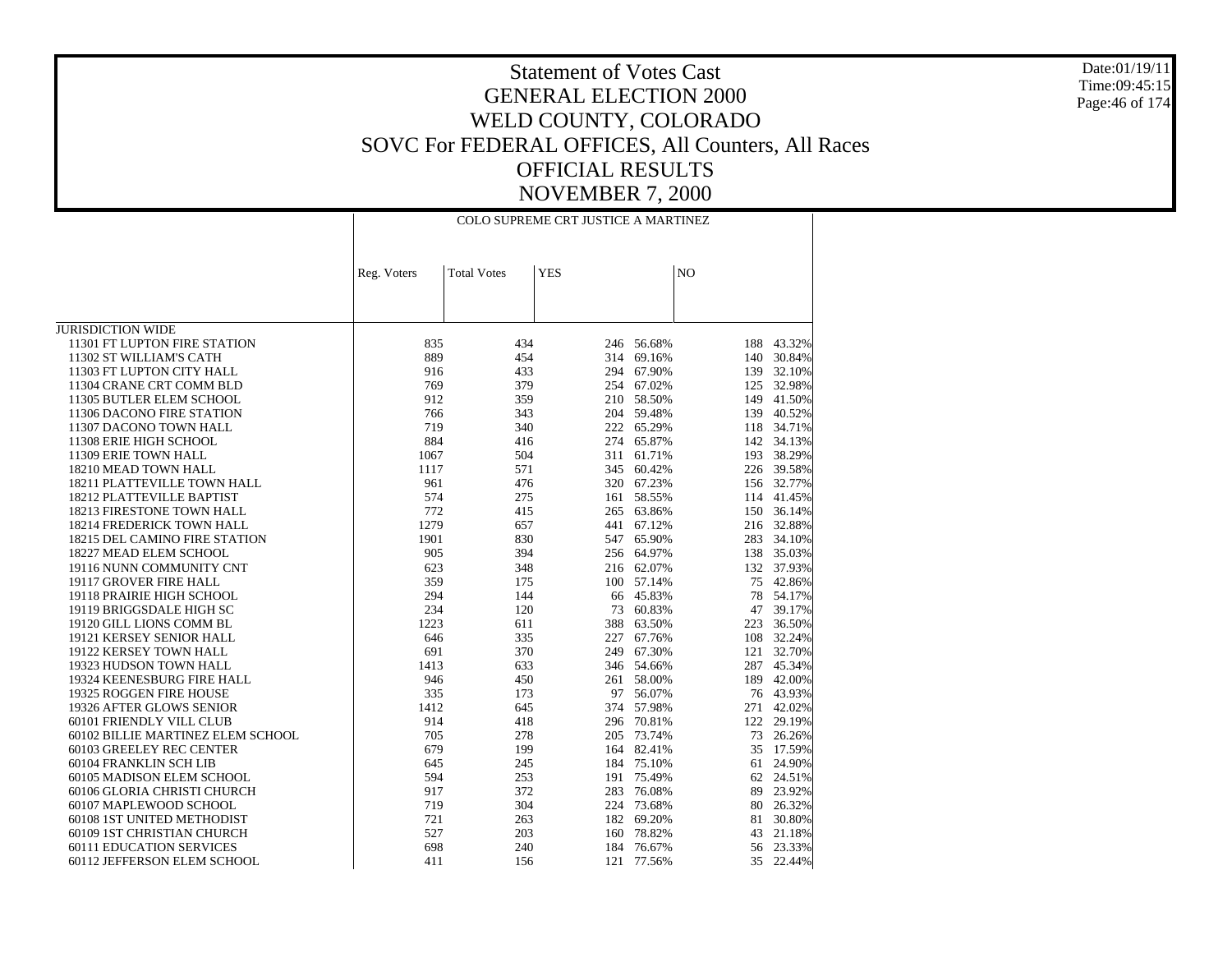Date:01/19/11 Time:09:45:15Page:47 of 174

|                                                    | COLO SUPREME CRT JUSTICE A MARTINEZ |                    |            |                          |     |                  |  |
|----------------------------------------------------|-------------------------------------|--------------------|------------|--------------------------|-----|------------------|--|
|                                                    | Reg. Voters                         | <b>Total Votes</b> | <b>YES</b> |                          | NO  |                  |  |
|                                                    |                                     |                    |            |                          |     |                  |  |
|                                                    |                                     |                    |            |                          |     |                  |  |
| 60113 WESTERN HILLS FIRE                           | 1002                                | 415                | 283        | 68.19%                   |     | 132 31.81%       |  |
| 60114 OUR SAVIORS LUTHERAN                         | 966                                 | 409                | 327        | 79.95%                   | 82  | 20.05%           |  |
| 60116 FRASIER HALL                                 | 515                                 | 212                |            | 167 78.77%               |     | 45 21.23%        |  |
| 60317 UNC CNTR MAIN LEVL                           | 1064                                | 358                |            | 298 83.24%               | 60  | 16.76%           |  |
| 60318 THE VILLA                                    | 493                                 | 180                |            | 129 71.67%               |     | 51 28.33%        |  |
| 60319 BETHEL BAPTIST CHURCH                        | 756                                 | 319                |            | 235 73.67%               |     | 84 26.33%        |  |
| 60320 JACKSON SCHOOL                               | 509                                 | 218                |            | 181 83.03%               | 37  | 16.97%           |  |
| 60321 ODD FELLOWS HALL                             | 881                                 | 315                |            | 256 81.27%               | 59  | 18.73%           |  |
| 60322 GARDEN CITY TOWN HALL                        | 405                                 | 167                |            | 129 77.25%               | 38  | 22.75%           |  |
| 60323 BONNELL TOWER LOUNGE                         | 1033                                | 402                |            | 305 75.87%               |     | 97 24.13%        |  |
| 60324 GREELEY MALL                                 | 668                                 | 272                |            | 197 72.43%               |     | 75 27.57%        |  |
| 60325 JOHN EVANS JR HIGH                           | 438                                 | 178                | 133        | 74.72%                   | 45  | 25.28%           |  |
| 60326 DOS RIOS ELEM SCHOOL                         | 1157                                | 517                |            | 398 76.98%               |     | 119 23.02%       |  |
| 60327 CENTENNIAL SCHOOL                            | 1395                                | 617                |            | 476 77.15%               |     | 141 22.85%       |  |
| 60328 EVANS COMMUNITY COMPLEX                      | 757                                 | 335                | 241        | 71.94%                   |     | 94 28.06%        |  |
| 60329 SHEPHERD OF VALLEY                           | 485                                 | 242                |            | 199 82.23%               |     | 43 17.77%        |  |
| 60330 LA SALLE SENIOR CENTER                       | 332                                 | 165                |            | 123 74.55%               | 42  | 25.45%           |  |
| 68131 WINDSOR HIGH SCHOOL                          | 1157                                | 513                |            | 328 63.94%               |     | 185 36.06%       |  |
| 68132 FAITH UNITED CHURCH                          | 903                                 | 459                |            | 279 60.78%               |     | 180 39.22%       |  |
| <b>68133 SEVERANCE FIRE STATION</b>                | 933                                 | 498                |            | 337 67.67%               |     | 161 32.33%       |  |
| 68134 EATON MIDDLE SCHOOL                          | 915                                 | 439                |            | 284 64.69%               |     | 155 35.31%       |  |
| 68135 EATON HIGH SCHOOL                            | 645                                 | 263                |            | 157 59.70%               |     | 106 40.30%       |  |
| 68136 N WELD WATER DIST                            | 430                                 | 197                |            | 117 59.39%               |     | 80 40.61%        |  |
| 68167 SKYVIEW ELEM SCHOOL                          | 1143                                | 526                |            | 344 65.40%               |     | 182 34.60%       |  |
| 68237 WINDSOR PARK BLDG                            | 1181                                | 586                |            | 367 62.63%               |     | 219 37.37%       |  |
| 68238 TOZER ELEM SCHOOL                            | 1666                                | 809                |            | 545 67.37%               |     | 264 32.63%       |  |
| 68239 NORTHRIDGE HIGH SCHOOL                       | 1434                                | 574                |            | 433 75.44%               |     | 141 24.56%       |  |
| 68240 SHEPERD OF HILLS LUTHERAN CHURCH             | 867                                 | 358                |            | 258 72.07%               |     | 100 27.93%       |  |
| 68241 SHAWSHEEN SCHOOL                             | 710                                 | 307                |            | 215 70.03%               |     | 92 29.97%        |  |
| 68242 ASSEMBLY OF GOD CHURCH                       | 1130                                | 420                |            | 307 73.10%               | 113 | 26.90%           |  |
| 68243 AIMS COLLEGE CNTR                            | 1655                                | 609                |            | 462 75.86%               |     | 147 24.14%       |  |
| 68244 ST PAULS CONGREGATIONAL                      | 1327                                | 527                |            | 425 80.65%               |     | 102 19.35%       |  |
| 68245 ST JOHNS UNITED CHURCH                       | 1032                                | 401                |            | 305 76.06%               |     | 96 23.94%        |  |
| 68246 SCOTT SCHOOL<br>68247 ASSEMBLY OF GOD CHURCH | 427<br>994                          | 167<br>490         |            | 124 74.25%<br>379 77.35% | 43  | 25.75%<br>22.65% |  |
|                                                    |                                     |                    |            |                          | 111 |                  |  |
| 68249 COTTONWOOD PARK S.                           | 732                                 | 304                |            | 236 77.63%               | 68  | 22.37%           |  |
| 68250 CENTENNIAL LIBRARY                           | 625                                 | 244                | 173        | 70.90%                   | 71  | 29.10%           |  |
| 68251 BRENTWOOD SCHOOL                             | 827                                 | 345                | 273        | 79.13%                   | 72  | 20.87%           |  |
| 68252 MEEKER SCHOOL                                | 1159                                | 485                |            | 352 72.58%               | 133 | 27.42%           |  |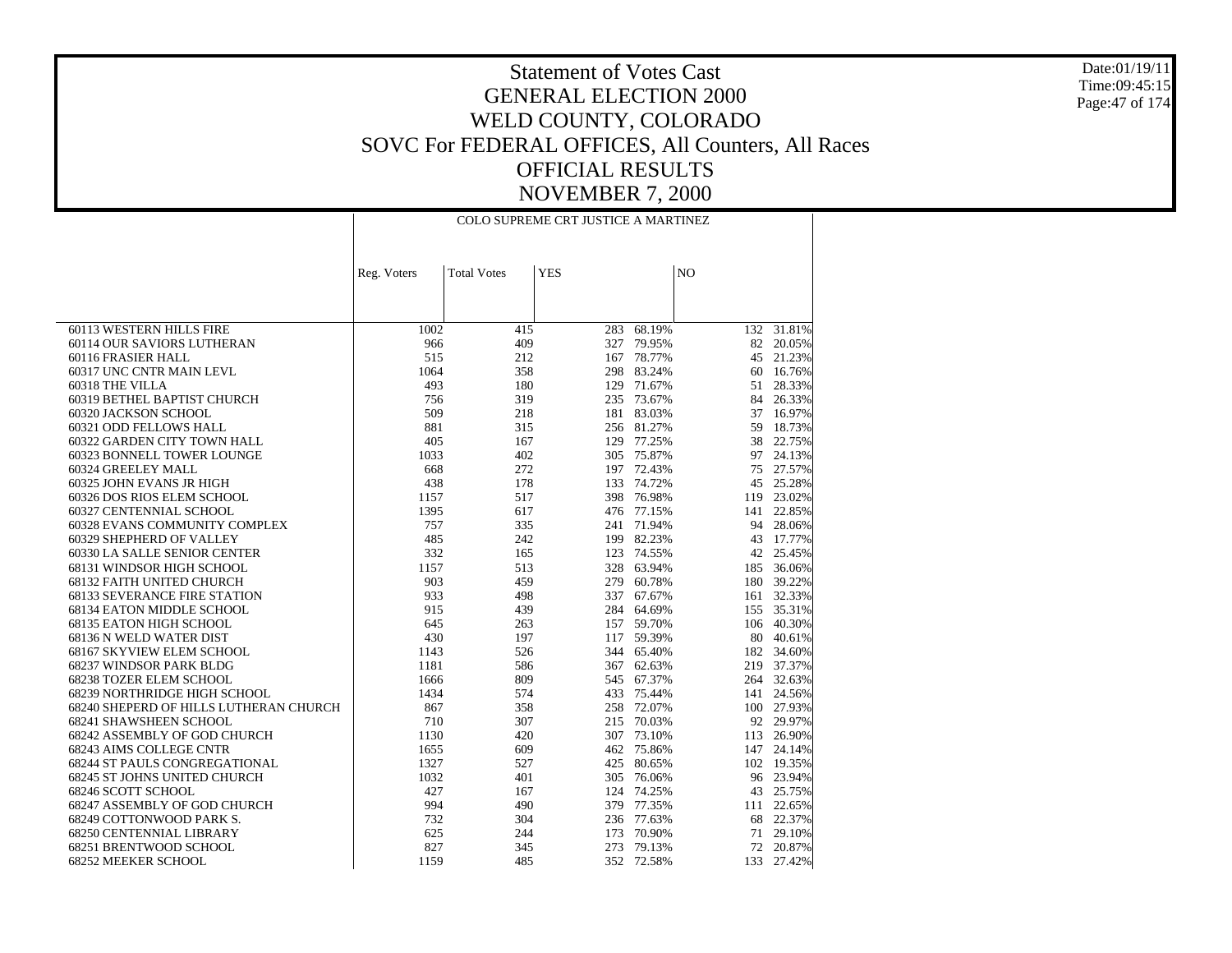Date:01/19/11 Time:09:45:15 Page:48 of 174

|                                            |             |                    | <b>COLO SUPREME CRT JUSTICE A MARTINEZ</b> |        |                |        |
|--------------------------------------------|-------------|--------------------|--------------------------------------------|--------|----------------|--------|
|                                            | Reg. Voters | <b>Total Votes</b> | <b>YES</b>                                 |        | N <sub>O</sub> |        |
| <b>68254 TRINITY EPISCOPAL</b>             | 1575        | 622                | 487                                        | 78.30% | 135            | 21.70% |
| <b>68255 MONFORT ELEMENTARY</b>            | 1321        | 481                | 368                                        | 76.51% | 113            | 23.49% |
| <b>68256 TRINITY LUTHERAN</b>              | 1355        | 571                | 399                                        | 69.88% |                | 30.12% |
| <b>68257 RE-1 EDUCATION SERVICE CENTER</b> | 658         | 353                | 255                                        | 72.24% | 98             | 27.76% |
| <b>68258 MILLIKEN COMMUNITY</b>            | 1006        | 479                | 347                                        | 72.44% | 132            | 27.56% |
| 68259 JOHNSTOWN MEMORIAL LIBRARY           | 1756        | 745                | 496                                        | 66.58% | 249            | 33.42% |
| 68260 JOHNSTOWN TOWN HALL                  | 1272        | 608                | 413                                        | 67.93% | 195            | 32.07% |
| 68265 CHRISTA MCAULIFFE ELEM SCHOOL        | 1290        | 635                | 481                                        | 75.75% | 154            | 24.25% |
| 68266 HILL-N PARK SENIOR                   | 1084        | 472                | 345                                        | 73.09% | 127            | 26.91% |
| <b>69161 PIERCE TOWN HALL</b>              | 788         | 374                | 250                                        | 66.84% | 124            | 33.16% |
| 69162 AULT TOWN HALL                       | 789         | 401                | 266                                        | 66.33% | 135            | 33.67% |
| 69163 EATON TOWN HALL                      | 803         | 372                | 261                                        | 70.16% | 111            | 29.84% |
| 69364 1ST BAPTIST CHURCH                   | 624         | 290                | 185                                        | 63.79% | 105            | 36.21% |
| Absentee                                   | $\Omega$    | 12822              | 8814                                       | 68.74% | 4008           | 31.26% |
| Early                                      | $\Omega$    | 2391               | 1638                                       | 68.51% | 753            | 31.49% |
| Total                                      | 80041       | 50673              | 35037                                      | 69.14% | 15636          | 30.86% |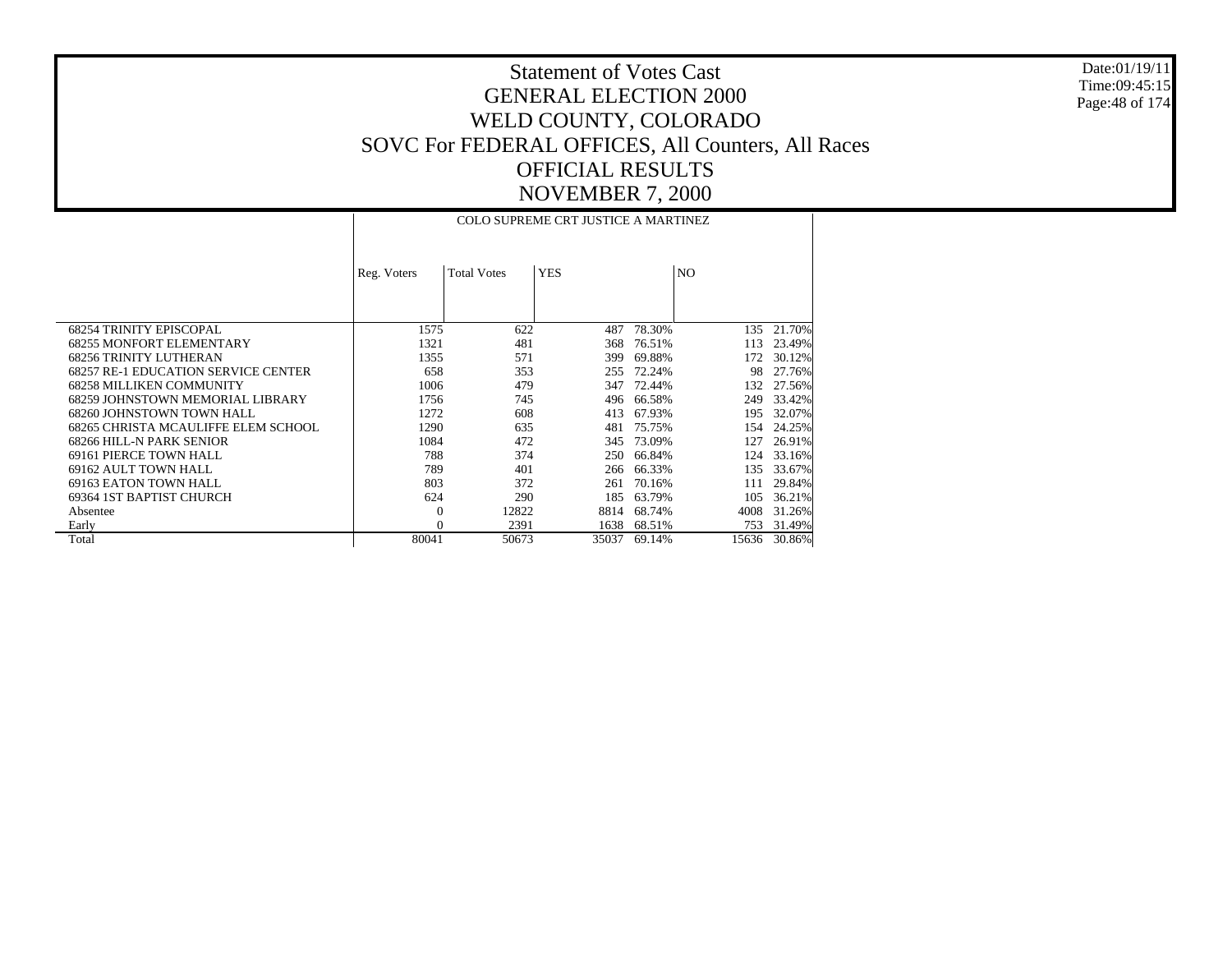Date:01/19/11 Time:09:45:15Page:49 of 174

|                                   | COLO SUPREME CRT JUSTICE M MULLARKEY |                    |            |            |                |            |
|-----------------------------------|--------------------------------------|--------------------|------------|------------|----------------|------------|
|                                   | Reg. Voters                          | <b>Total Votes</b> | <b>YES</b> |            | N <sub>O</sub> |            |
|                                   |                                      |                    |            |            |                |            |
| <b>JURISDICTION WIDE</b>          |                                      |                    |            |            |                |            |
| 11301 FT LUPTON FIRE STATION      | 835                                  | 426                | 268        | 62.91%     |                | 158 37.09% |
| 11302 ST WILLIAM'S CATH           | 889                                  | 443                |            | 296 66.82% |                | 147 33.18% |
| 11303 FT LUPTON CITY HALL         | 916                                  | 426                | 289        | 67.84%     |                | 137 32.16% |
| 11304 CRANE CRT COMM BLD          | 769                                  | 373                | 247        | 66.22%     |                | 126 33.78% |
| 11305 BUTLER ELEM SCHOOL          | 912                                  | 353                | 222        | 62.89%     |                | 131 37.11% |
| 11306 DACONO FIRE STATION         | 766                                  | 341                |            | 203 59.53% | 138            | 40.47%     |
| 11307 DACONO TOWN HALL            | 719                                  | 339                | 225        | 66.37%     |                | 114 33.63% |
| 11308 ERIE HIGH SCHOOL            | 884                                  | 415                |            | 269 64.82% |                | 146 35.18% |
| 11309 ERIE TOWN HALL              | 1067                                 | 505                |            | 324 64.16% |                | 181 35.84% |
| 18210 MEAD TOWN HALL              | 1117                                 | 572                |            | 352 61.54% |                | 220 38.46% |
| 18211 PLATTEVILLE TOWN HALL       | 961                                  | 463                |            | 312 67.39% |                | 151 32.61% |
| 18212 PLATTEVILLE BAPTIST         | 574                                  | 274                |            | 174 63.50% |                | 100 36.50% |
| 18213 FIRESTONE TOWN HALL         | 772                                  | 408                |            | 258 63.24% |                | 150 36.76% |
| <b>18214 FREDERICK TOWN HALL</b>  | 1279                                 | 643                |            | 432 67.19% |                | 211 32.81% |
| 18215 DEL CAMINO FIRE STATION     | 1901                                 | 825                |            | 560 67.88% |                | 265 32.12% |
| 18227 MEAD ELEM SCHOOL            | 905                                  | 392                |            | 245 62.50% |                | 147 37.50% |
| 19116 NUNN COMMUNITY CNT          | 623                                  | 350                | 229        | 65.43%     |                | 121 34.57% |
| 19117 GROVER FIRE HALL            | 359                                  | 175                |            | 106 60.57% | 69             | 39.43%     |
| 19118 PRAIRIE HIGH SCHOOL         | 294                                  | 143                | 70         | 48.95%     |                | 73 51.05%  |
| 19119 BRIGGSDALE HIGH SC          | 234                                  | 117                | 75         | 64.10%     |                | 42 35.90%  |
| 19120 GILL LIONS COMM BL          | 1223                                 | 610                | 400        | 65.57%     |                | 210 34.43% |
| 19121 KERSEY SENIOR HALL          | 646                                  | 335                | 234        | 69.85%     |                | 101 30.15% |
| 19122 KERSEY TOWN HALL            | 691                                  | 364                |            | 258 70.88% |                | 106 29.12% |
| 19323 HUDSON TOWN HALL            | 1413                                 | 630                |            | 373 59.21% |                | 257 40.79% |
| 19324 KEENESBURG FIRE HALL        | 946                                  | 450                |            | 275 61.11% |                | 175 38.89% |
| 19325 ROGGEN FIRE HOUSE           | 335                                  | 174                |            | 112 64.37% |                | 62 35.63%  |
| 19326 AFTER GLOWS SENIOR          | 1412                                 | 631                | 387        | 61.33%     |                | 244 38.67% |
| 60101 FRIENDLY VILL CLUB          | 914                                  | 414                |            | 301 72.71% |                | 113 27.29% |
| 60102 BILLIE MARTINEZ ELEM SCHOOL | 705                                  | 266                |            | 181 68.05% | 85             | 31.95%     |
| 60103 GREELEY REC CENTER          | 679                                  | 193                |            | 144 74.61% | 49             | 25.39%     |
| 60104 FRANKLIN SCH LIB            | 645                                  | 245                | 188        | 76.73%     |                | 57 23.27%  |
| 60105 MADISON ELEM SCHOOL         | 594                                  | 252                |            | 190 75.40% |                | 62 24.60%  |
| 60106 GLORIA CHRISTI CHURCH       | 917                                  | 355                |            | 270 76.06% |                | 85 23.94%  |
| 60107 MAPLEWOOD SCHOOL            | 719                                  | 304                |            | 240 78.95% | 64             | 21.05%     |
| 60108 1ST UNITED METHODIST        | 721                                  | 259                |            | 180 69.50% | 79             | 30.50%     |
| 60109 1ST CHRISTIAN CHURCH        | 527                                  | 199                |            | 154 77.39% | 45             | 22.61%     |
| <b>60111 EDUCATION SERVICES</b>   | 698                                  | 241                | 189        | 78.42%     |                | 52 21.58%  |
| 60112 JEFFERSON ELEM SCHOOL       | 411                                  | 148                | 106        | 71.62%     | 42             | 28.38%     |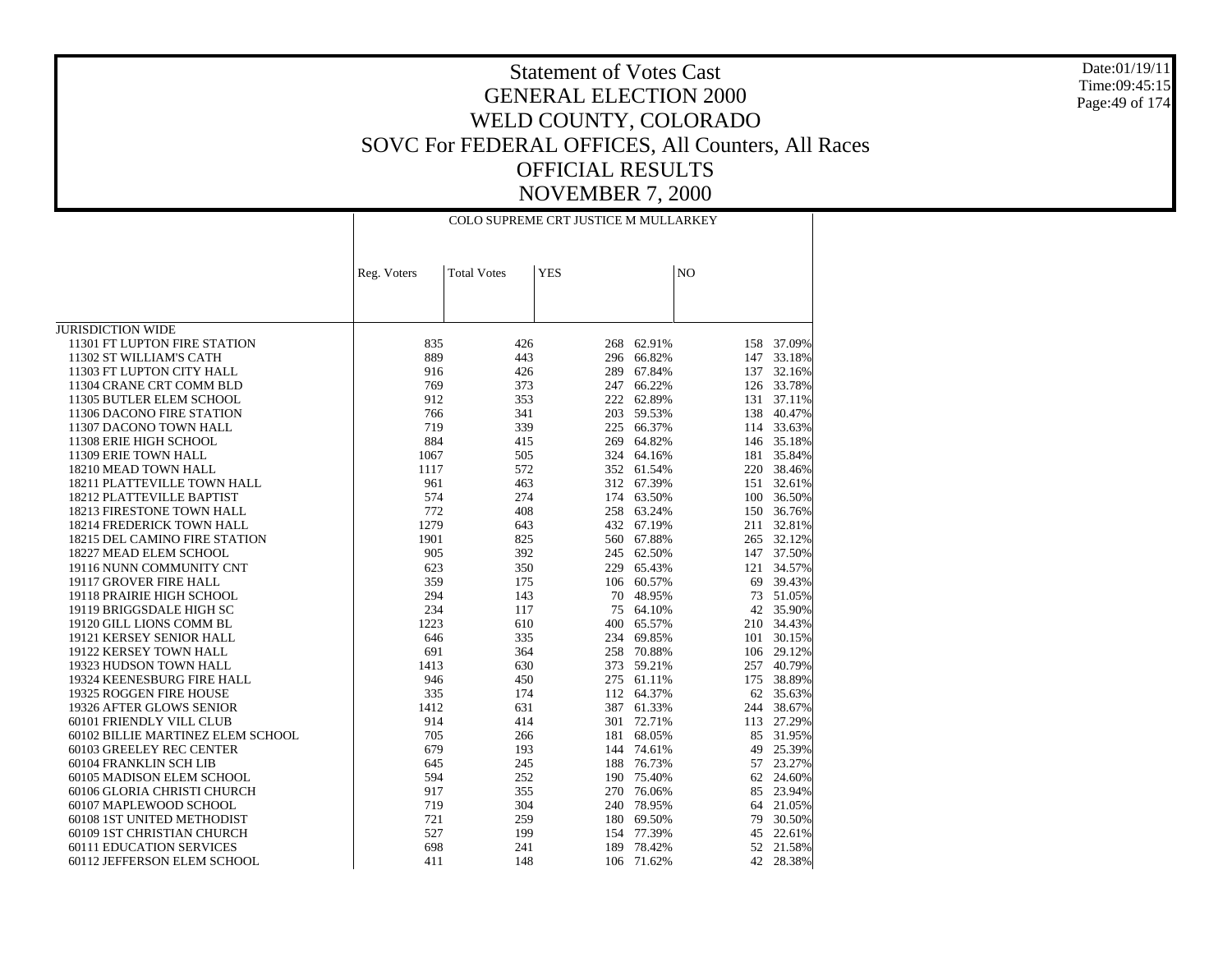Date:01/19/11 Time:09:45:15Page:50 of 174

|                                        | COLO SUPREME CRT JUSTICE M MULLARKEY |                    |            |                          |                |            |
|----------------------------------------|--------------------------------------|--------------------|------------|--------------------------|----------------|------------|
|                                        | Reg. Voters                          | <b>Total Votes</b> | <b>YES</b> |                          | N <sub>O</sub> |            |
|                                        |                                      |                    |            |                          |                |            |
|                                        |                                      |                    |            |                          |                |            |
| 60113 WESTERN HILLS FIRE               |                                      |                    |            |                          |                | 128 31.60% |
| 60114 OUR SAVIORS LUTHERAN             | 1002<br>966                          | 405<br>413         |            | 277 68.40%<br>335 81.11% | 78             | 18.89%     |
| 60116 FRASIER HALL                     | 515                                  | 208                |            | 164 78.85%               |                | 44 21.15%  |
| 60317 UNC CNTR MAIN LEVL               | 1064                                 | 355                |            | 295 83.10%               |                | 60 16.90%  |
| 60318 THE VILLA                        | 493                                  | 179                |            | 129 72.07%               |                | 50 27.93%  |
| 60319 BETHEL BAPTIST CHURCH            | 756                                  | 319                |            | 243 76.18%               |                | 76 23.82%  |
| 60320 JACKSON SCHOOL                   | 509                                  | 220                |            | 190 86.36%               | 30             | 13.64%     |
| 60321 ODD FELLOWS HALL                 | 881                                  | 312                |            | 256 82.05%               |                | 56 17.95%  |
| 60322 GARDEN CITY TOWN HALL            | 405                                  | 165                |            | 130 78.79%               | 35             | 21.21%     |
| 60323 BONNELL TOWER LOUNGE             | 1033                                 | 397                |            | 305 76.83%               |                | 92 23.17%  |
| 60324 GREELEY MALL                     | 668                                  | 268                |            | 195 72.76%               |                | 73 27.24%  |
| 60325 JOHN EVANS JR HIGH               | 438                                  | 177                | 131        | 74.01%                   |                | 46 25.99%  |
| 60326 DOS RIOS ELEM SCHOOL             | 1157                                 | 510                |            | 406 79.61%               |                | 104 20.39% |
| 60327 CENTENNIAL SCHOOL                | 1395                                 | 607                |            | 474 78.09%               |                | 133 21.91% |
| 60328 EVANS COMMUNITY COMPLEX          | 757                                  | 331                | 241        | 72.81%                   |                | 90 27.19%  |
| 60329 SHEPHERD OF VALLEY               | 485                                  | 240                |            | 195 81.25%               |                | 45 18.75%  |
| 60330 LA SALLE SENIOR CENTER           | 332                                  | 163                |            | 116 71.17%               | 47             | 28.83%     |
| 68131 WINDSOR HIGH SCHOOL              | 1157                                 | 516                |            | 331 64.15%               |                | 185 35.85% |
| 68132 FAITH UNITED CHURCH              | 903                                  | 458                |            | 296 64.63%               |                | 162 35.37% |
| <b>68133 SEVERANCE FIRE STATION</b>    | 933                                  | 498                |            | 341 68.47%               |                | 157 31.53% |
| 68134 EATON MIDDLE SCHOOL              | 915                                  | 437                |            | 283 64.76%               |                | 154 35.24% |
| 68135 EATON HIGH SCHOOL                | 645                                  | 260                |            | 168 64.62%               |                | 92 35.38%  |
| 68136 N WELD WATER DIST                | 430                                  | 193                |            | 116 60.10%               |                | 77 39.90%  |
| 68167 SKYVIEW ELEM SCHOOL              | 1143                                 | 524                |            | 354 67.56%               |                | 170 32.44% |
| 68237 WINDSOR PARK BLDG                | 1181                                 | 586                |            | 367 62.63%               |                | 219 37.37% |
| 68238 TOZER ELEM SCHOOL                | 1666                                 | 810                |            | 562 69.38%               |                | 248 30.62% |
| 68239 NORTHRIDGE HIGH SCHOOL           | 1434                                 | 568                | 441        | 77.64%                   |                | 127 22.36% |
| 68240 SHEPERD OF HILLS LUTHERAN CHURCH | 867                                  | 357                |            | 265 74.23%               |                | 92 25.77%  |
| 68241 SHAWSHEEN SCHOOL                 | 710                                  | 305                | 221        | 72.46%                   |                | 84 27.54%  |
| 68242 ASSEMBLY OF GOD CHURCH           | 1130                                 | 416                | 318        | 76.44%                   |                | 98 23.56%  |
| 68243 AIMS COLLEGE CNTR                | 1655                                 | 607                |            | 471 77.59%               |                | 136 22.41% |
| 68244 ST PAULS CONGREGATIONAL          | 1327                                 | 524                |            | 428 81.68%               | 96             | 18.32%     |
| 68245 ST JOHNS UNITED CHURCH           | 1032                                 | 406                |            | 318 78.33%               |                | 88 21.67%  |
| 68246 SCOTT SCHOOL                     | 427                                  | 163                | 127        | 77.91%                   |                | 36 22.09%  |
| 68247 ASSEMBLY OF GOD CHURCH           | 994                                  | 485                | 368        | 75.88%                   |                | 117 24.12% |
| 68249 COTTONWOOD PARK S.               | 732                                  | 308                |            | 233 75.65%               |                | 75 24.35%  |
| 68250 CENTENNIAL LIBRARY               | 625                                  | 245                |            | 183 74.69%               |                | 62 25.31%  |
| 68251 BRENTWOOD SCHOOL                 | 827                                  | 339                |            | 281 82.89%               |                | 58 17.11%  |
| 68252 MEEKER SCHOOL                    | 1159                                 | 473                |            | 356 75.26%               |                | 117 24.74% |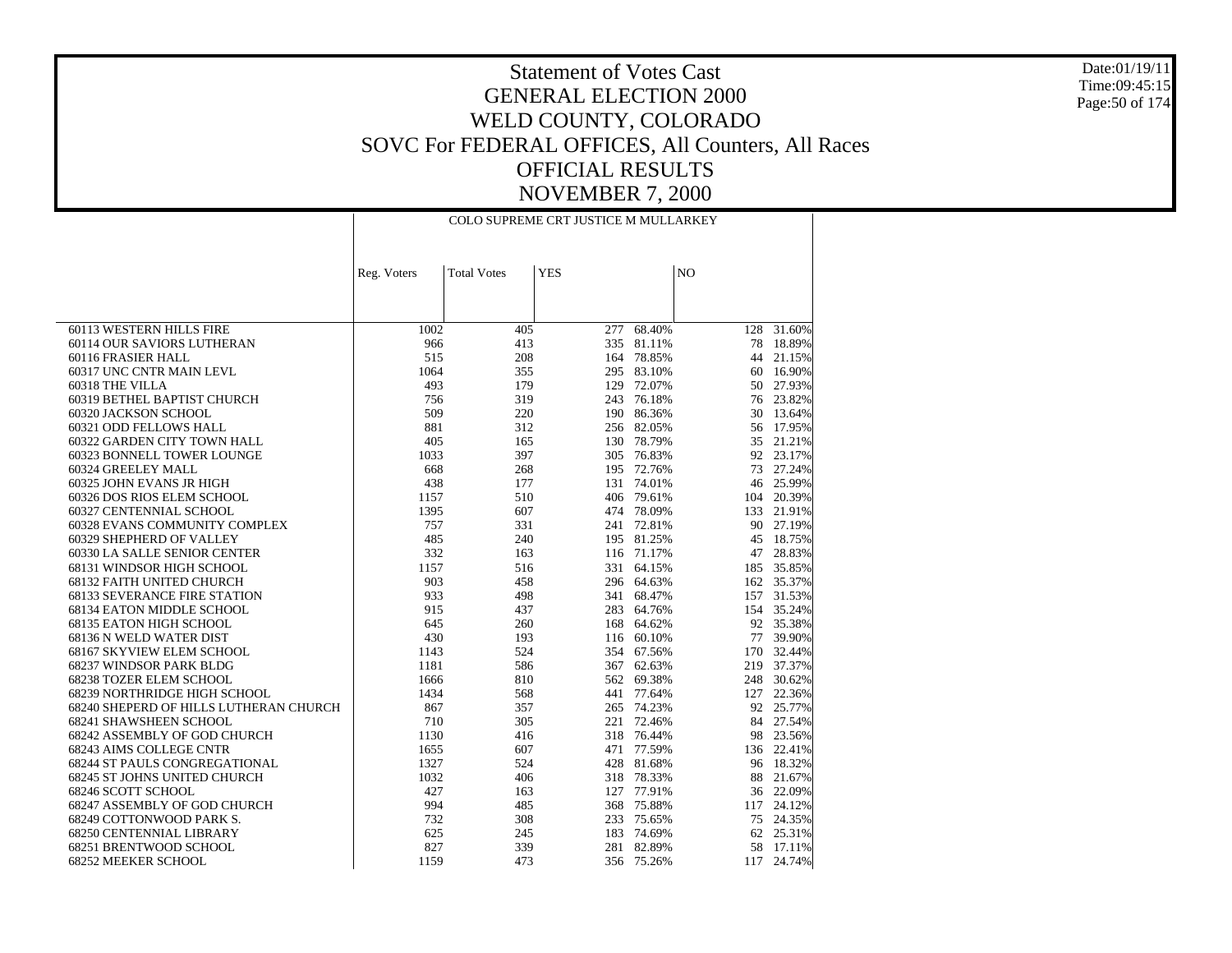Date:01/19/11 Time:09:45:15 Page:51 of 174

|                                            | COLO SUPREME CRT JUSTICE M MULLARKEY |                    |            |        |                |        |  |
|--------------------------------------------|--------------------------------------|--------------------|------------|--------|----------------|--------|--|
|                                            | Reg. Voters                          | <b>Total Votes</b> | <b>YES</b> |        | N <sub>O</sub> |        |  |
| <b>68254 TRINITY EPISCOPAL</b>             | 1575                                 | 616                | 490        | 79.55% | 126            | 20.45% |  |
| <b>68255 MONFORT ELEMENTARY</b>            | 1321                                 | 478                | 367        | 76.78% | 111            | 23.22% |  |
| <b>68256 TRINITY LUTHERAN</b>              | 1355                                 | 571                | 410        | 71.80% | 161            | 28.20% |  |
| <b>68257 RE-1 EDUCATION SERVICE CENTER</b> | 658                                  | 341                | 247        | 72.43% | 94             | 27.57% |  |
| <b>68258 MILLIKEN COMMUNITY</b>            | 1006                                 | 468                | 329        | 70.30% | 139            | 29.70% |  |
| 68259 JOHNSTOWN MEMORIAL LIBRARY           | 1756                                 | 742                | 499        | 67.25% | 243            | 32.75% |  |
| 68260 JOHNSTOWN TOWN HALL                  | 1272                                 | 608                | 407        | 66.94% | 201            | 33.06% |  |
| 68265 CHRISTA MCAULIFFE ELEM SCHOOL        | 1290                                 | 619                | 479        | 77.38% | 140            | 22.62% |  |
| 68266 HILL-N PARK SENIOR                   | 1084                                 | 461                | 337        | 73.10% | 124            | 26.90% |  |
| 69161 PIERCE TOWN HALL                     | 788                                  | 366                | 243        | 66.39% | 123            | 33.61% |  |
| 69162 AULT TOWN HALL                       | 789                                  | 392                | 264        | 67.35% | 128            | 32.65% |  |
| 69163 EATON TOWN HALL                      | 803                                  | 373                | 273        | 73.19% | 100            | 26.81% |  |
| 69364 IST BAPTIST CHURCH                   | 624                                  | 287                | 184        | 64.11% | 103            | 35.89% |  |
| Absentee                                   | $\Omega$                             | 12739              | 9025       | 70.85% | 3714           | 29.15% |  |
| Early                                      | $\theta$                             | 2380               | 1626       | 68.32% | 754            | 31.68% |  |
| Total                                      | 80041                                | 50241              | 35428      | 70.52% | 14813          | 29.48% |  |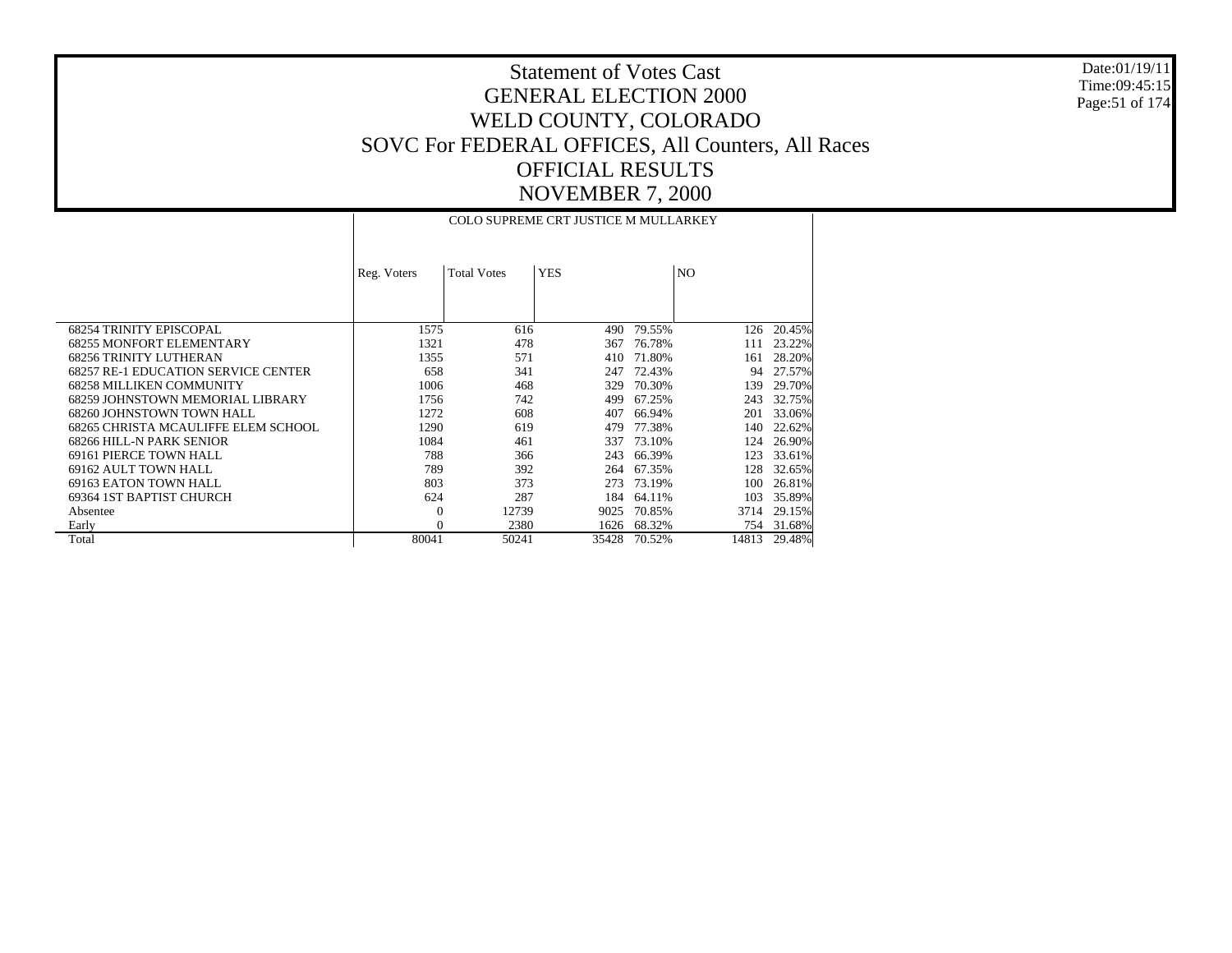Date:01/19/11 Time:09:45:15Page:52 of 174

|                                   | COLO SUPREME CRT JUSTICE N RICE |                    |            |            |     |            |
|-----------------------------------|---------------------------------|--------------------|------------|------------|-----|------------|
|                                   | Reg. Voters                     | <b>Total Votes</b> | <b>YES</b> |            | NO  |            |
|                                   |                                 |                    |            |            |     |            |
| <b>JURISDICTION WIDE</b>          |                                 |                    |            |            |     |            |
| 11301 FT LUPTON FIRE STATION      | 835                             | 435                | 274        | 62.99%     |     | 161 37.01% |
| 11302 ST WILLIAM'S CATH           | 889                             | 438                | 293        | 66.89%     |     | 145 33.11% |
| 11303 FT LUPTON CITY HALL         | 916                             | 422                | 279        | 66.11%     |     | 143 33.89% |
| 11304 CRANE CRT COMM BLD          | 769                             | 367                | 244        | 66.49%     | 123 | 33.51%     |
| 11305 BUTLER ELEM SCHOOL          | 912                             | 353                | 223        | 63.17%     |     | 130 36.83% |
| 11306 DACONO FIRE STATION         | 766                             | 337                | 204        | 60.53%     |     | 133 39.47% |
| 11307 DACONO TOWN HALL            | 719                             | 336                | 237        | 70.54%     | 99  | 29.46%     |
| 11308 ERIE HIGH SCHOOL            | 884                             | 411                | 267        | 64.96%     |     | 144 35.04% |
| 11309 ERIE TOWN HALL              | 1067                            | 505                | 322        | 63.76%     | 183 | 36.24%     |
| 18210 MEAD TOWN HALL              | 1117                            | 571                | 360        | 63.05%     | 211 | 36.95%     |
| 18211 PLATTEVILLE TOWN HALL       | 961                             | 460                | 316        | 68.70%     |     | 144 31.30% |
| 18212 PLATTEVILLE BAPTIST         | 574                             | 270                | 171        | 63.33%     | 99  | 36.67%     |
| 18213 FIRESTONE TOWN HALL         | 772                             | 408                | 264        | 64.71%     | 144 | 35.29%     |
| 18214 FREDERICK TOWN HALL         | 1279                            | 638                | 425        | 66.61%     |     | 213 33.39% |
| 18215 DEL CAMINO FIRE STATION     | 1901                            | 827                | 565        | 68.32%     |     | 262 31.68% |
| 18227 MEAD ELEM SCHOOL            | 905                             | 396                | 248        | 62.63%     |     | 148 37.37% |
| 19116 NUNN COMMUNITY CNT          | 623                             | 346                | 229        | 66.18%     |     | 117 33.82% |
| 19117 GROVER FIRE HALL            | 359                             | 180                | 110        | 61.11%     | 70  | 38.89%     |
| 19118 PRAIRIE HIGH SCHOOL         | 294                             | 146                | 71         | 48.63%     | 75  | 51.37%     |
| 19119 BRIGGSDALE HIGH SC          | 234                             | 119                | 77         | 64.71%     |     | 42 35.29%  |
| 19120 GILL LIONS COMM BL          | 1223                            | 606                | 399        | 65.84%     |     | 207 34.16% |
| 19121 KERSEY SENIOR HALL          | 646                             | 333                | 240        | 72.07%     |     | 93 27.93%  |
| 19122 KERSEY TOWN HALL            | 691                             | 365                | 264        | 72.33%     |     | 101 27.67% |
| 19323 HUDSON TOWN HALL            | 1413                            | 628                | 372        | 59.24%     |     | 256 40.76% |
| 19324 KEENESBURG FIRE HALL        | 946                             | 448                | 277        | 61.83%     |     | 171 38.17% |
| 19325 ROGGEN FIRE HOUSE           | 335                             | 169                | 107        | 63.31%     |     | 62 36.69%  |
| 19326 AFTER GLOWS SENIOR          | 1412                            | 635                | 403        | 63.46%     |     | 232 36.54% |
| 60101 FRIENDLY VILL CLUB          | 914                             | 414                |            | 302 72.95% |     | 112 27.05% |
| 60102 BILLIE MARTINEZ ELEM SCHOOL | 705                             | 261                | 179        | 68.58%     |     | 82 31.42%  |
| 60103 GREELEY REC CENTER          | 679                             | 189                | 141        | 74.60%     | 48  | 25.40%     |
| 60104 FRANKLIN SCH LIB            | 645                             | 242                | 192        | 79.34%     |     | 50 20.66%  |
| 60105 MADISON ELEM SCHOOL         | 594                             | 251                | 191        | 76.10%     | 60  | 23.90%     |
| 60106 GLORIA CHRISTI CHURCH       | 917                             | 362                | 282        | 77.90%     | 80  | 22.10%     |
| 60107 MAPLEWOOD SCHOOL            | 719                             | 302                |            | 239 79.14% | 63  | 20.86%     |
| 60108 1ST UNITED METHODIST        | 721                             | 257                |            | 180 70.04% | 77  | 29.96%     |
| 60109 1ST CHRISTIAN CHURCH        | 527                             | 198                | 151        | 76.26%     | 47  | 23.74%     |
| <b>60111 EDUCATION SERVICES</b>   | 698                             | 237                | 188        | 79.32%     | 49  | 20.68%     |
| 60112 JEFFERSON ELEM SCHOOL       | 411                             | 148                | 106        | 71.62%     | 42  | 28.38%     |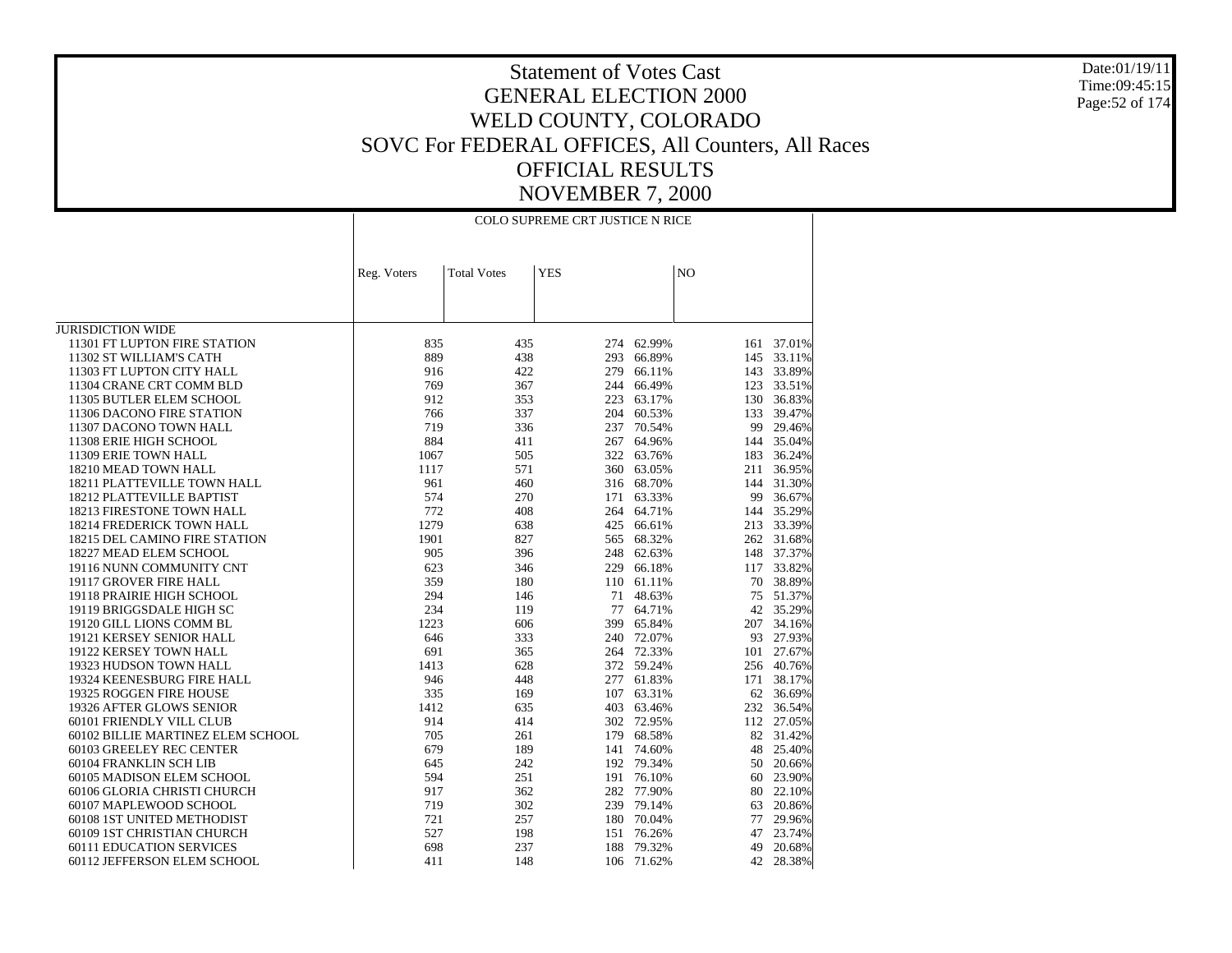Date:01/19/11 Time:09:45:15Page:53 of 174

| <b>Total Votes</b><br><b>YES</b><br>N <sub>O</sub><br>Reg. Voters<br>60113 WESTERN HILLS FIRE<br>73.05%<br>1002<br>397<br>290<br>107<br>26.95%<br>60114 OUR SAVIORS LUTHERAN<br>966<br>405<br>331<br>81.73%<br>74<br>18.27%<br>515<br>60116 FRASIER HALL<br>208<br>165<br>79.33%<br>43<br>20.67%<br>60317 UNC CNTR MAIN LEVL<br>1064<br>355<br>300<br>84.51%<br>15.49%<br>55<br>493<br>72.22%<br>27.78%<br>60318 THE VILLA<br>180<br>50<br>130<br>60319 BETHEL BAPTIST CHURCH<br>756<br>316<br>76.27%<br>75<br>23.73%<br>241<br>60320 JACKSON SCHOOL<br>509<br>218<br>187<br>85.78%<br>31<br>14.22%<br>881<br>20.00%<br>60321 ODD FELLOWS HALL<br>315<br>252<br>80.00%<br>63<br>405<br>163<br>130<br>79.75%<br>33<br>20.25%<br>60322 GARDEN CITY TOWN HALL<br>397<br>23.17%<br>60323 BONNELL TOWER LOUNGE<br>1033<br>76.83%<br>92<br>305<br>60324 GREELEY MALL<br>668<br>270<br>207<br>76.67%<br>23.33%<br>63<br>60325 JOHN EVANS JR HIGH<br>438<br>177<br>133<br>75.14%<br>24.86%<br>44<br>507<br>78.30%<br>110 21.70%<br>60326 DOS RIOS ELEM SCHOOL<br>1157<br>397<br>1395<br>609<br>480<br>78.82%<br>129<br>21.18%<br>60327 CENTENNIAL SCHOOL<br>757<br>85 25.84%<br>60328 EVANS COMMUNITY COMPLEX<br>329<br>244<br>74.16%<br>485<br>60329 SHEPHERD OF VALLEY<br>237<br>196 82.70%<br>41<br>17.30%<br>332<br>29.70%<br>60330 LA SALLE SENIOR CENTER<br>165<br>70.30%<br>116<br>49<br>1157<br>513<br>66.47%<br>172 33.53%<br>68131 WINDSOR HIGH SCHOOL<br>341<br>903<br>453<br>286<br>63.13%<br>36.87%<br>68132 FAITH UNITED CHURCH<br>167 | COLO SUPREME CRT JUSTICE N RICE |  |  |  |  |  |
|----------------------------------------------------------------------------------------------------------------------------------------------------------------------------------------------------------------------------------------------------------------------------------------------------------------------------------------------------------------------------------------------------------------------------------------------------------------------------------------------------------------------------------------------------------------------------------------------------------------------------------------------------------------------------------------------------------------------------------------------------------------------------------------------------------------------------------------------------------------------------------------------------------------------------------------------------------------------------------------------------------------------------------------------------------------------------------------------------------------------------------------------------------------------------------------------------------------------------------------------------------------------------------------------------------------------------------------------------------------------------------------------------------------------------------------------------------------------------------------------------------------------------------------------|---------------------------------|--|--|--|--|--|
|                                                                                                                                                                                                                                                                                                                                                                                                                                                                                                                                                                                                                                                                                                                                                                                                                                                                                                                                                                                                                                                                                                                                                                                                                                                                                                                                                                                                                                                                                                                                              |                                 |  |  |  |  |  |
|                                                                                                                                                                                                                                                                                                                                                                                                                                                                                                                                                                                                                                                                                                                                                                                                                                                                                                                                                                                                                                                                                                                                                                                                                                                                                                                                                                                                                                                                                                                                              |                                 |  |  |  |  |  |
|                                                                                                                                                                                                                                                                                                                                                                                                                                                                                                                                                                                                                                                                                                                                                                                                                                                                                                                                                                                                                                                                                                                                                                                                                                                                                                                                                                                                                                                                                                                                              |                                 |  |  |  |  |  |
|                                                                                                                                                                                                                                                                                                                                                                                                                                                                                                                                                                                                                                                                                                                                                                                                                                                                                                                                                                                                                                                                                                                                                                                                                                                                                                                                                                                                                                                                                                                                              |                                 |  |  |  |  |  |
|                                                                                                                                                                                                                                                                                                                                                                                                                                                                                                                                                                                                                                                                                                                                                                                                                                                                                                                                                                                                                                                                                                                                                                                                                                                                                                                                                                                                                                                                                                                                              |                                 |  |  |  |  |  |
|                                                                                                                                                                                                                                                                                                                                                                                                                                                                                                                                                                                                                                                                                                                                                                                                                                                                                                                                                                                                                                                                                                                                                                                                                                                                                                                                                                                                                                                                                                                                              |                                 |  |  |  |  |  |
|                                                                                                                                                                                                                                                                                                                                                                                                                                                                                                                                                                                                                                                                                                                                                                                                                                                                                                                                                                                                                                                                                                                                                                                                                                                                                                                                                                                                                                                                                                                                              |                                 |  |  |  |  |  |
|                                                                                                                                                                                                                                                                                                                                                                                                                                                                                                                                                                                                                                                                                                                                                                                                                                                                                                                                                                                                                                                                                                                                                                                                                                                                                                                                                                                                                                                                                                                                              |                                 |  |  |  |  |  |
|                                                                                                                                                                                                                                                                                                                                                                                                                                                                                                                                                                                                                                                                                                                                                                                                                                                                                                                                                                                                                                                                                                                                                                                                                                                                                                                                                                                                                                                                                                                                              |                                 |  |  |  |  |  |
|                                                                                                                                                                                                                                                                                                                                                                                                                                                                                                                                                                                                                                                                                                                                                                                                                                                                                                                                                                                                                                                                                                                                                                                                                                                                                                                                                                                                                                                                                                                                              |                                 |  |  |  |  |  |
|                                                                                                                                                                                                                                                                                                                                                                                                                                                                                                                                                                                                                                                                                                                                                                                                                                                                                                                                                                                                                                                                                                                                                                                                                                                                                                                                                                                                                                                                                                                                              |                                 |  |  |  |  |  |
|                                                                                                                                                                                                                                                                                                                                                                                                                                                                                                                                                                                                                                                                                                                                                                                                                                                                                                                                                                                                                                                                                                                                                                                                                                                                                                                                                                                                                                                                                                                                              |                                 |  |  |  |  |  |
|                                                                                                                                                                                                                                                                                                                                                                                                                                                                                                                                                                                                                                                                                                                                                                                                                                                                                                                                                                                                                                                                                                                                                                                                                                                                                                                                                                                                                                                                                                                                              |                                 |  |  |  |  |  |
|                                                                                                                                                                                                                                                                                                                                                                                                                                                                                                                                                                                                                                                                                                                                                                                                                                                                                                                                                                                                                                                                                                                                                                                                                                                                                                                                                                                                                                                                                                                                              |                                 |  |  |  |  |  |
|                                                                                                                                                                                                                                                                                                                                                                                                                                                                                                                                                                                                                                                                                                                                                                                                                                                                                                                                                                                                                                                                                                                                                                                                                                                                                                                                                                                                                                                                                                                                              |                                 |  |  |  |  |  |
|                                                                                                                                                                                                                                                                                                                                                                                                                                                                                                                                                                                                                                                                                                                                                                                                                                                                                                                                                                                                                                                                                                                                                                                                                                                                                                                                                                                                                                                                                                                                              |                                 |  |  |  |  |  |
|                                                                                                                                                                                                                                                                                                                                                                                                                                                                                                                                                                                                                                                                                                                                                                                                                                                                                                                                                                                                                                                                                                                                                                                                                                                                                                                                                                                                                                                                                                                                              |                                 |  |  |  |  |  |
|                                                                                                                                                                                                                                                                                                                                                                                                                                                                                                                                                                                                                                                                                                                                                                                                                                                                                                                                                                                                                                                                                                                                                                                                                                                                                                                                                                                                                                                                                                                                              |                                 |  |  |  |  |  |
|                                                                                                                                                                                                                                                                                                                                                                                                                                                                                                                                                                                                                                                                                                                                                                                                                                                                                                                                                                                                                                                                                                                                                                                                                                                                                                                                                                                                                                                                                                                                              |                                 |  |  |  |  |  |
|                                                                                                                                                                                                                                                                                                                                                                                                                                                                                                                                                                                                                                                                                                                                                                                                                                                                                                                                                                                                                                                                                                                                                                                                                                                                                                                                                                                                                                                                                                                                              |                                 |  |  |  |  |  |
|                                                                                                                                                                                                                                                                                                                                                                                                                                                                                                                                                                                                                                                                                                                                                                                                                                                                                                                                                                                                                                                                                                                                                                                                                                                                                                                                                                                                                                                                                                                                              |                                 |  |  |  |  |  |
|                                                                                                                                                                                                                                                                                                                                                                                                                                                                                                                                                                                                                                                                                                                                                                                                                                                                                                                                                                                                                                                                                                                                                                                                                                                                                                                                                                                                                                                                                                                                              |                                 |  |  |  |  |  |
|                                                                                                                                                                                                                                                                                                                                                                                                                                                                                                                                                                                                                                                                                                                                                                                                                                                                                                                                                                                                                                                                                                                                                                                                                                                                                                                                                                                                                                                                                                                                              |                                 |  |  |  |  |  |
| 933<br>497<br>68.61%<br>31.39%<br><b>68133 SEVERANCE FIRE STATION</b><br>341<br>156                                                                                                                                                                                                                                                                                                                                                                                                                                                                                                                                                                                                                                                                                                                                                                                                                                                                                                                                                                                                                                                                                                                                                                                                                                                                                                                                                                                                                                                          |                                 |  |  |  |  |  |
| 68134 EATON MIDDLE SCHOOL<br>915<br>433<br>285<br>65.82%<br>148<br>34.18%                                                                                                                                                                                                                                                                                                                                                                                                                                                                                                                                                                                                                                                                                                                                                                                                                                                                                                                                                                                                                                                                                                                                                                                                                                                                                                                                                                                                                                                                    |                                 |  |  |  |  |  |
| 258<br>68135 EATON HIGH SCHOOL<br>645<br>163<br>63.18%<br>95<br>36.82%                                                                                                                                                                                                                                                                                                                                                                                                                                                                                                                                                                                                                                                                                                                                                                                                                                                                                                                                                                                                                                                                                                                                                                                                                                                                                                                                                                                                                                                                       |                                 |  |  |  |  |  |
| 430<br>61.86%<br>38.14%<br>68136 N WELD WATER DIST<br>194<br>120<br>74                                                                                                                                                                                                                                                                                                                                                                                                                                                                                                                                                                                                                                                                                                                                                                                                                                                                                                                                                                                                                                                                                                                                                                                                                                                                                                                                                                                                                                                                       |                                 |  |  |  |  |  |
| 68167 SKYVIEW ELEM SCHOOL<br>1143<br>519<br>353<br>68.02%<br>31.98%<br>166                                                                                                                                                                                                                                                                                                                                                                                                                                                                                                                                                                                                                                                                                                                                                                                                                                                                                                                                                                                                                                                                                                                                                                                                                                                                                                                                                                                                                                                                   |                                 |  |  |  |  |  |
| 1181<br>583<br>217 37.22%<br>68237 WINDSOR PARK BLDG<br>62.78%<br>366<br>30.12%                                                                                                                                                                                                                                                                                                                                                                                                                                                                                                                                                                                                                                                                                                                                                                                                                                                                                                                                                                                                                                                                                                                                                                                                                                                                                                                                                                                                                                                              |                                 |  |  |  |  |  |
| 68238 TOZER ELEM SCHOOL<br>1666<br>810<br>69.88%<br>244<br>566<br>22.36%<br>441                                                                                                                                                                                                                                                                                                                                                                                                                                                                                                                                                                                                                                                                                                                                                                                                                                                                                                                                                                                                                                                                                                                                                                                                                                                                                                                                                                                                                                                              |                                 |  |  |  |  |  |
| 68239 NORTHRIDGE HIGH SCHOOL<br>1434<br>568<br>77.64%<br>127<br>68240 SHEPERD OF HILLS LUTHERAN CHURCH<br>867<br>355<br>75.77%<br>86 24.23%<br>269                                                                                                                                                                                                                                                                                                                                                                                                                                                                                                                                                                                                                                                                                                                                                                                                                                                                                                                                                                                                                                                                                                                                                                                                                                                                                                                                                                                           |                                 |  |  |  |  |  |
| 68241 SHAWSHEEN SCHOOL<br>710<br>308<br>226<br>73.38%<br>82 26.62%                                                                                                                                                                                                                                                                                                                                                                                                                                                                                                                                                                                                                                                                                                                                                                                                                                                                                                                                                                                                                                                                                                                                                                                                                                                                                                                                                                                                                                                                           |                                 |  |  |  |  |  |
| 419<br>74.70%<br>106 25.30%<br>68242 ASSEMBLY OF GOD CHURCH<br>1130<br>313                                                                                                                                                                                                                                                                                                                                                                                                                                                                                                                                                                                                                                                                                                                                                                                                                                                                                                                                                                                                                                                                                                                                                                                                                                                                                                                                                                                                                                                                   |                                 |  |  |  |  |  |
| 604<br>77.98%<br>133 22.02%<br>68243 AIMS COLLEGE CNTR<br>1655<br>471                                                                                                                                                                                                                                                                                                                                                                                                                                                                                                                                                                                                                                                                                                                                                                                                                                                                                                                                                                                                                                                                                                                                                                                                                                                                                                                                                                                                                                                                        |                                 |  |  |  |  |  |
| 1327<br>522<br>81.23%<br>68244 ST PAULS CONGREGATIONAL<br>424<br>98<br>18.77%                                                                                                                                                                                                                                                                                                                                                                                                                                                                                                                                                                                                                                                                                                                                                                                                                                                                                                                                                                                                                                                                                                                                                                                                                                                                                                                                                                                                                                                                |                                 |  |  |  |  |  |
| 68245 ST JOHNS UNITED CHURCH<br>1032<br>402<br>317<br>78.86%<br>21.14%<br>85                                                                                                                                                                                                                                                                                                                                                                                                                                                                                                                                                                                                                                                                                                                                                                                                                                                                                                                                                                                                                                                                                                                                                                                                                                                                                                                                                                                                                                                                 |                                 |  |  |  |  |  |
| 68246 SCOTT SCHOOL<br>427<br>165<br>125<br>75.76%<br>40<br>24.24%                                                                                                                                                                                                                                                                                                                                                                                                                                                                                                                                                                                                                                                                                                                                                                                                                                                                                                                                                                                                                                                                                                                                                                                                                                                                                                                                                                                                                                                                            |                                 |  |  |  |  |  |
| 994<br>486<br>112 23.05%<br>68247 ASSEMBLY OF GOD CHURCH<br>374<br>76.95%                                                                                                                                                                                                                                                                                                                                                                                                                                                                                                                                                                                                                                                                                                                                                                                                                                                                                                                                                                                                                                                                                                                                                                                                                                                                                                                                                                                                                                                                    |                                 |  |  |  |  |  |
| 732<br>303<br>239<br>78.88%<br>64 21.12%<br>68249 COTTONWOOD PARK S.                                                                                                                                                                                                                                                                                                                                                                                                                                                                                                                                                                                                                                                                                                                                                                                                                                                                                                                                                                                                                                                                                                                                                                                                                                                                                                                                                                                                                                                                         |                                 |  |  |  |  |  |
| 182<br>73.68%<br>68250 CENTENNIAL LIBRARY<br>625<br>247<br>26.32%<br>65                                                                                                                                                                                                                                                                                                                                                                                                                                                                                                                                                                                                                                                                                                                                                                                                                                                                                                                                                                                                                                                                                                                                                                                                                                                                                                                                                                                                                                                                      |                                 |  |  |  |  |  |
| 827<br>68251 BRENTWOOD SCHOOL<br>341<br>283<br>82.99%<br>17.01%<br>58                                                                                                                                                                                                                                                                                                                                                                                                                                                                                                                                                                                                                                                                                                                                                                                                                                                                                                                                                                                                                                                                                                                                                                                                                                                                                                                                                                                                                                                                        |                                 |  |  |  |  |  |
| 1159<br>68252 MEEKER SCHOOL<br>475<br>359<br>75.58%<br>24.42%<br>116                                                                                                                                                                                                                                                                                                                                                                                                                                                                                                                                                                                                                                                                                                                                                                                                                                                                                                                                                                                                                                                                                                                                                                                                                                                                                                                                                                                                                                                                         |                                 |  |  |  |  |  |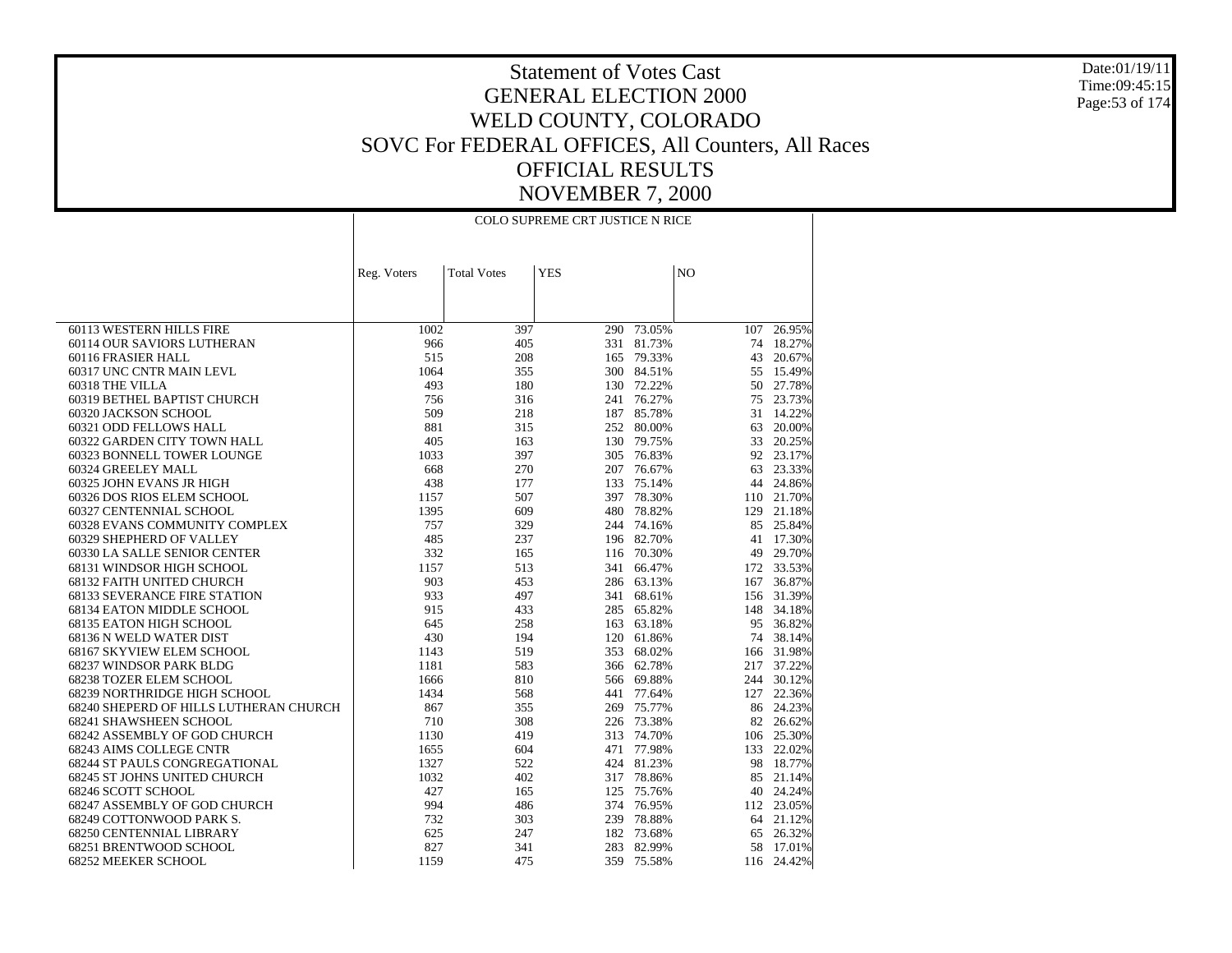Date:01/19/11 Time:09:45:15 Page:54 of 174

|                                            |             |                    | <b>COLO SUPREME CRT JUSTICE N RICE</b> |        |       |        |
|--------------------------------------------|-------------|--------------------|----------------------------------------|--------|-------|--------|
|                                            | Reg. Voters | <b>Total Votes</b> | <b>YES</b>                             |        | NO.   |        |
| <b>68254 TRINITY EPISCOPAL</b>             | 1575        | 614                | 489                                    | 79.64% | 125   | 20.36% |
| <b>68255 MONFORT ELEMENTARY</b>            | 1321        | 475                | 364                                    | 76.63% | 111   | 23.37% |
| <b>68256 TRINITY LUTHERAN</b>              | 1355        | 565                | 407                                    | 72.04% | 158   | 27.96% |
| <b>68257 RE-1 EDUCATION SERVICE CENTER</b> | 658         | 345                | 252                                    | 73.04% | 93    | 26.96% |
| <b>68258 MILLIKEN COMMUNITY</b>            | 1006        | 463                | 326                                    | 70.41% | 137   | 29.59% |
| 68259 JOHNSTOWN MEMORIAL LIBRARY           | 1756        | 739                | 518                                    | 70.09% | 221   | 29.91% |
| 68260 JOHNSTOWN TOWN HALL                  | 1272        | 602                | 414                                    | 68.77% | 188   | 31.23% |
| 68265 CHRISTA MCAULIFFE ELEM SCHOOL        | 1290        | 622                | 483                                    | 77.65% | 139   | 22.35% |
| 68266 HILL-N PARK SENIOR                   | 1084        | 461                | 339                                    | 73.54% | 122   | 26.46% |
| 69161 PIERCE TOWN HALL                     | 788         | 372                | 255                                    | 68.55% | 117   | 31.45% |
| 69162 AULT TOWN HALL                       | 789         | 394                | 268                                    | 68.02% | 126   | 31.98% |
| 69163 EATON TOWN HALL                      | 803         | 367                | 274                                    | 74.66% | 93    | 25.34% |
| 69364 IST BAPTIST CHURCH                   | 624         | 285                | 184                                    | 64.56% | 101   | 35.44% |
| Absentee                                   | $\theta$    | 12671              | 9135                                   | 72.09% | 3536  | 27.91% |
| Early                                      | $\Omega$    | 2382               | 1647                                   | 69.14% | 735   | 30.86% |
| Total                                      | 80041       | 50070              | 35695                                  | 71.29% | 14375 | 28.71% |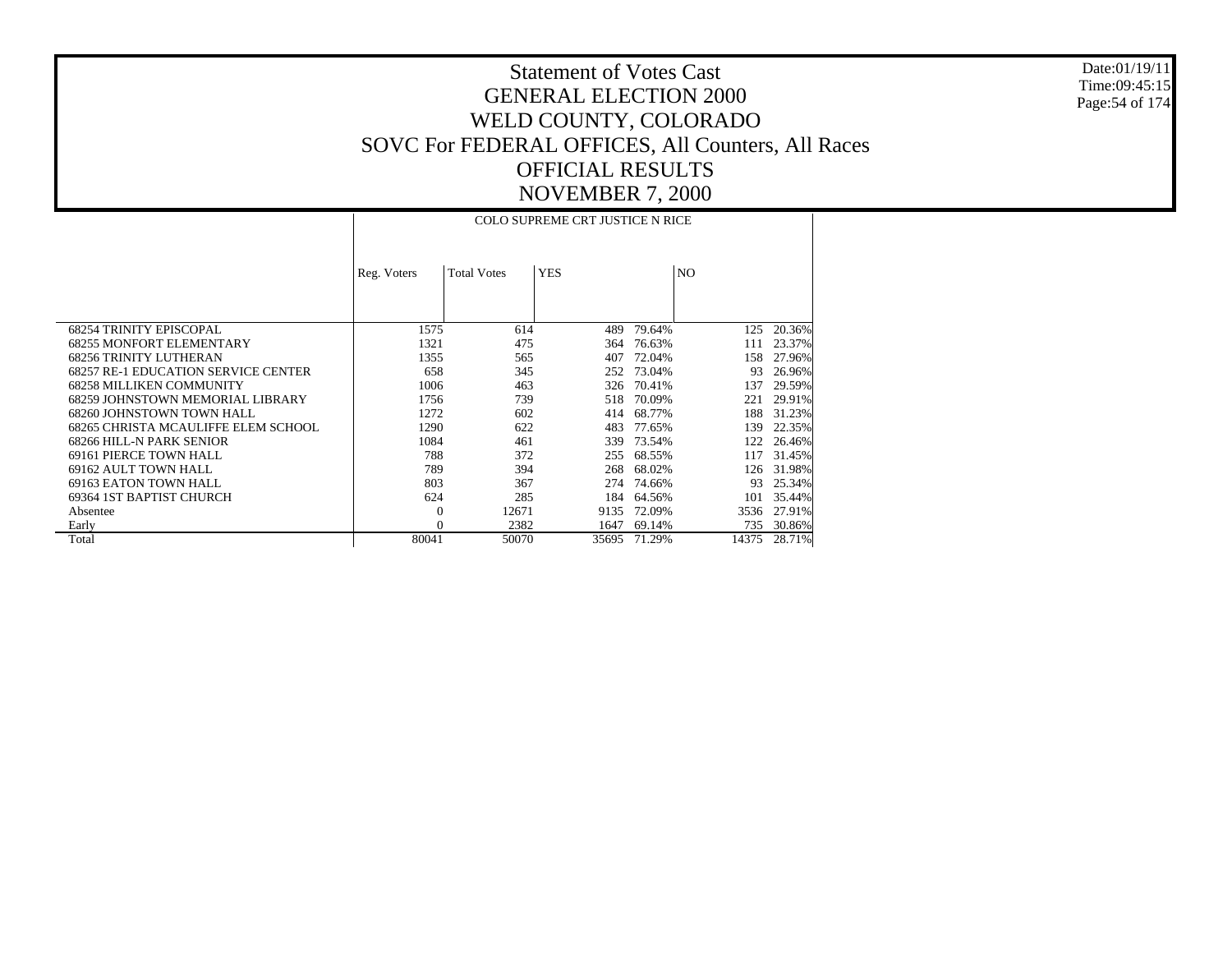Date:01/19/11 Time:09:45:15Page:55 of 174

|                                   | CRT OF APPEALS JUDGE S ROTHENBERG |                    |            |            |                |            |
|-----------------------------------|-----------------------------------|--------------------|------------|------------|----------------|------------|
|                                   |                                   |                    |            |            |                |            |
|                                   | Reg. Voters                       | <b>Total Votes</b> | <b>YES</b> |            | N <sub>O</sub> |            |
|                                   |                                   |                    |            |            |                |            |
| <b>JURISDICTION WIDE</b>          |                                   |                    |            |            |                |            |
| 11301 FT LUPTON FIRE STATION      | 835                               | 427                | 271        | 63.47%     | 156            | 36.53%     |
| 11302 ST WILLIAM'S CATH           | 889                               | 437                | 294        | 67.28%     | 143            | 32.72%     |
| 11303 FT LUPTON CITY HALL         | 916                               | 419                | 288        | 68.74%     |                | 131 31.26% |
| 11304 CRANE CRT COMM BLD          | 769                               | 372                | 257        | 69.09%     | 115            | 30.91%     |
| 11305 BUTLER ELEM SCHOOL          | 912                               | 353                | 220        | 62.32%     |                | 133 37.68% |
| 11306 DACONO FIRE STATION         | 766                               | 343                | 209        | 60.93%     |                | 134 39.07% |
| 11307 DACONO TOWN HALL            | 719                               | 336                | 230        | 68.45%     |                | 106 31.55% |
| 11308 ERIE HIGH SCHOOL            | 884                               | 411                | 273        | 66.42%     |                | 138 33.58% |
| 11309 ERIE TOWN HALL              | 1067                              | 504                | 323        | 64.09%     |                | 181 35.91% |
| 18210 MEAD TOWN HALL              | 1117                              | 573                | 361        | 63.00%     |                | 212 37.00% |
| 18211 PLATTEVILLE TOWN HALL       | 961                               | 465                | 318        | 68.39%     |                | 147 31.61% |
| 18212 PLATTEVILLE BAPTIST         | 574                               | 273                | 173        | 63.37%     | 100            | 36.63%     |
| 18213 FIRESTONE TOWN HALL         | 772                               | 407                | 265        | 65.11%     |                | 142 34.89% |
| 18214 FREDERICK TOWN HALL         | 1279                              | 649                | 439        | 67.64%     |                | 210 32.36% |
| 18215 DEL CAMINO FIRE STATION     | 1901                              | 821                | 569        | 69.31%     |                | 252 30.69% |
| 18227 MEAD ELEM SCHOOL            | 905                               | 395                | 249        | 63.04%     |                | 146 36.96% |
| 19116 NUNN COMMUNITY CNT          | 623                               | 350                | 235        | 67.14%     |                | 115 32.86% |
| 19117 GROVER FIRE HALL            | 359                               | 179                |            | 106 59.22% | 73             | 40.78%     |
| 19118 PRAIRIE HIGH SCHOOL         | 294                               | 143                | 69         | 48.25%     | 74             | 51.75%     |
| 19119 BRIGGSDALE HIGH SC          | 234                               | 120                | 76         | 63.33%     | 44             | 36.67%     |
| 19120 GILL LIONS COMM BL          | 1223                              | 600                | 391        | 65.17%     | 209            | 34.83%     |
| 19121 KERSEY SENIOR HALL          | 646                               | 333                | 236        | 70.87%     |                | 97 29.13%  |
| 19122 KERSEY TOWN HALL            | 691                               | 366                | 253        | 69.13%     | 113            | 30.87%     |
| 19323 HUDSON TOWN HALL            | 1413                              | 628                |            | 380 60.51% | 248            | 39.49%     |
| 19324 KEENESBURG FIRE HALL        | 946                               | 447                | 279        | 62.42%     |                | 168 37.58% |
| 19325 ROGGEN FIRE HOUSE           | 335                               | 170                | 107        | 62.94%     | 63             | 37.06%     |
| 19326 AFTER GLOWS SENIOR          | 1412                              | 630                | 395        | 62.70%     | 235            | 37.30%     |
| 60101 FRIENDLY VILL CLUB          | 914                               | 416                | 303        | 72.84%     | 113            | 27.16%     |
| 60102 BILLIE MARTINEZ ELEM SCHOOL | 705                               | 266                | 178        | 66.92%     | 88             | 33.08%     |
| 60103 GREELEY REC CENTER          | 679                               | 193                | 144        | 74.61%     | 49             | 25.39%     |
| 60104 FRANKLIN SCH LIB            | 645                               | 242                | 193        | 79.75%     | 49             | 20.25%     |
| 60105 MADISON ELEM SCHOOL         | 594                               | 249                | 195        | 78.31%     |                | 54 21.69%  |
| 60106 GLORIA CHRISTI CHURCH       | 917                               | 363                | 281        | 77.41%     |                | 82 22.59%  |
| 60107 MAPLEWOOD SCHOOL            | 719                               | 301                | 241        | 80.07%     | 60             | 19.93%     |
| 60108 1ST UNITED METHODIST        | 721                               | 254                | 177        | 69.69%     | 77             | 30.31%     |
| 60109 1ST CHRISTIAN CHURCH        | 527                               | 195                | 152        | 77.95%     | 43             | 22.05%     |
| <b>60111 EDUCATION SERVICES</b>   | 698                               | 239                | 184        | 76.99%     | 55             | 23.01%     |
| 60112 JEFFERSON ELEM SCHOOL       | 411                               | 150                | 106        | 70.67%     | 44             | 29.33%     |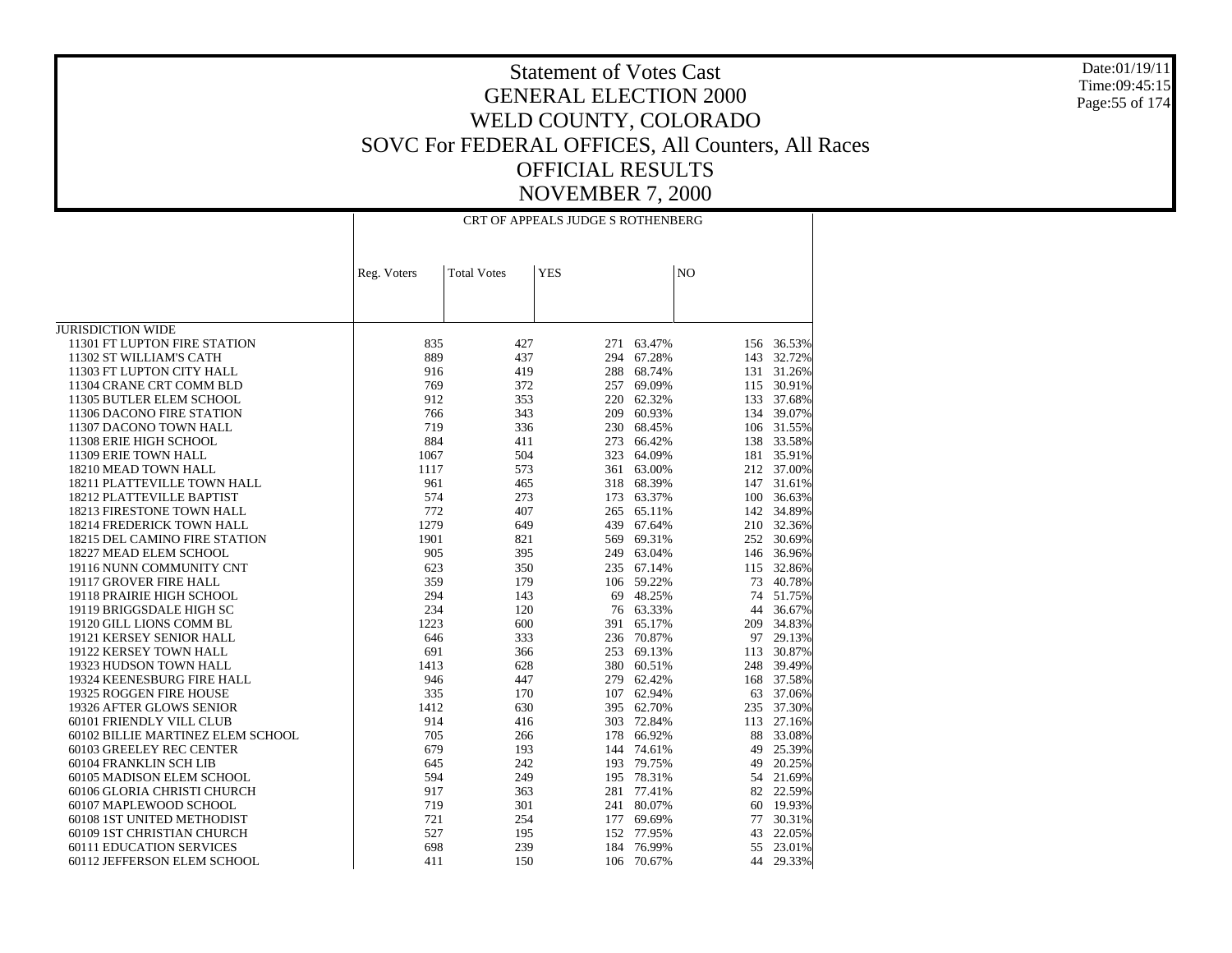Date:01/19/11 Time:09:45:15Page:56 of 174

| <b>Total Votes</b><br><b>YES</b><br>N <sub>O</sub><br>Reg. Voters                                                       |  |
|-------------------------------------------------------------------------------------------------------------------------|--|
|                                                                                                                         |  |
|                                                                                                                         |  |
|                                                                                                                         |  |
|                                                                                                                         |  |
| 60113 WESTERN HILLS FIRE<br>1002<br>282 70.50%<br>118 29.50%<br>400                                                     |  |
| 80.74%<br>78<br>60114 OUR SAVIORS LUTHERAN<br>966<br>405<br>327<br>19.26%                                               |  |
| 60116 FRASIER HALL<br>515<br>205<br>162 79.02%<br>43 20.98%                                                             |  |
| 60317 UNC CNTR MAIN LEVL<br>1064<br>355<br>300 84.51%<br>55<br>15.49%                                                   |  |
| 493<br>179<br>135 75.42%<br>44 24.58%<br>60318 THE VILLA                                                                |  |
| 60319 BETHEL BAPTIST CHURCH<br>314<br>240 76.43%<br>74 23.57%<br>756                                                    |  |
| 60320 JACKSON SCHOOL<br>509<br>221<br>186 84.16%<br>35 15.84%                                                           |  |
| 314<br>60321 ODD FELLOWS HALL<br>881<br>265 84.39%<br>49<br>15.61%                                                      |  |
| 405<br>22.70%<br>60322 GARDEN CITY TOWN HALL<br>163<br>126 77.30%<br>37                                                 |  |
| 92 23.29%<br>60323 BONNELL TOWER LOUNGE<br>1033<br>395<br>303<br>76.71%                                                 |  |
| 270<br>60324 GREELEY MALL<br>668<br>204 75.56%<br>66 24.44%                                                             |  |
| 60325 JOHN EVANS JR HIGH<br>438<br>177<br>131 74.01%<br>46 25.99%                                                       |  |
| 60326 DOS RIOS ELEM SCHOOL<br>509<br>388 76.23%<br>121 23.77%<br>1157                                                   |  |
| 1395<br>606<br>469 77.39%<br>137<br>22.61%<br>60327 CENTENNIAL SCHOOL                                                   |  |
| 329<br>84 25.53%<br>60328 EVANS COMMUNITY COMPLEX<br>757<br>245 74.47%                                                  |  |
| 485<br>237<br>193 81.43%<br>44 18.57%<br>60329 SHEPHERD OF VALLEY                                                       |  |
| 332<br>60330 LA SALLE SENIOR CENTER<br>163<br>117 71.78%<br>28.22%<br>46                                                |  |
| 68131 WINDSOR HIGH SCHOOL<br>1157<br>510<br>333 65.29%<br>177 34.71%                                                    |  |
| 903<br>35.46%<br>68132 FAITH UNITED CHURCH<br>454<br>293 64.54%<br>161                                                  |  |
| 933<br>496<br>341 68.75%<br>31.25%<br><b>68133 SEVERANCE FIRE STATION</b><br>155                                        |  |
| 915<br>427<br>280 65.57%<br>147 34.43%<br>68134 EATON MIDDLE SCHOOL                                                     |  |
| 167 65.23%<br>34.77%<br>68135 EATON HIGH SCHOOL<br>645<br>256<br>89                                                     |  |
| 68136 N WELD WATER DIST<br>430<br>193<br>120 62.18%<br>73 37.82%                                                        |  |
| 524<br>361 68.89%<br>163<br>31.11%<br>68167 SKYVIEW ELEM SCHOOL<br>1143                                                 |  |
| 215 37.07%<br>68237 WINDSOR PARK BLDG<br>580<br>365 62.93%<br>1181                                                      |  |
| 803<br>236 29.39%<br>68238 TOZER ELEM SCHOOL<br>567 70.61%<br>1666                                                      |  |
| 568<br>78.17%<br>124 21.83%<br>68239 NORTHRIDGE HIGH SCHOOL<br>1434<br>444                                              |  |
| 68240 SHEPERD OF HILLS LUTHERAN CHURCH<br>867<br>355<br>266 74.93%<br>89 25.07%<br>710<br>304<br>74.01%<br>79<br>25.99% |  |
| 68241 SHAWSHEEN SCHOOL<br>225<br>323 77.09%<br>96 22.91%                                                                |  |
| 68242 ASSEMBLY OF GOD CHURCH<br>1130<br>419<br>600<br>474 79.00%<br>126 21.00%<br>68243 AIMS COLLEGE CNTR<br>1655       |  |
| 68244 ST PAULS CONGREGATIONAL<br>1327<br>525<br>421 80.19%<br>104 19.81%                                                |  |
| 68245 ST JOHNS UNITED CHURCH<br>1032<br>399<br>316 79.20%<br>83 20.80%                                                  |  |
| 427<br>33<br>68246 SCOTT SCHOOL<br>164<br>79.88%<br>20.12%<br>131                                                       |  |
| 994<br>480<br>370 77.08%<br>110 22.92%<br>68247 ASSEMBLY OF GOD CHURCH                                                  |  |
| 68249 COTTONWOOD PARK S.<br>732<br>303<br>238 78.55%<br>65 21.45%                                                       |  |
| 177 73.14%<br>68250 CENTENNIAL LIBRARY<br>625<br>242<br>65<br>26.86%                                                    |  |
| 68251 BRENTWOOD SCHOOL<br>827<br>337<br>276 81.90%<br>18.10%<br>61                                                      |  |
| 1159<br>359 75.74%<br>115 24.26%<br><b>68252 MEEKER SCHOOL</b><br>474                                                   |  |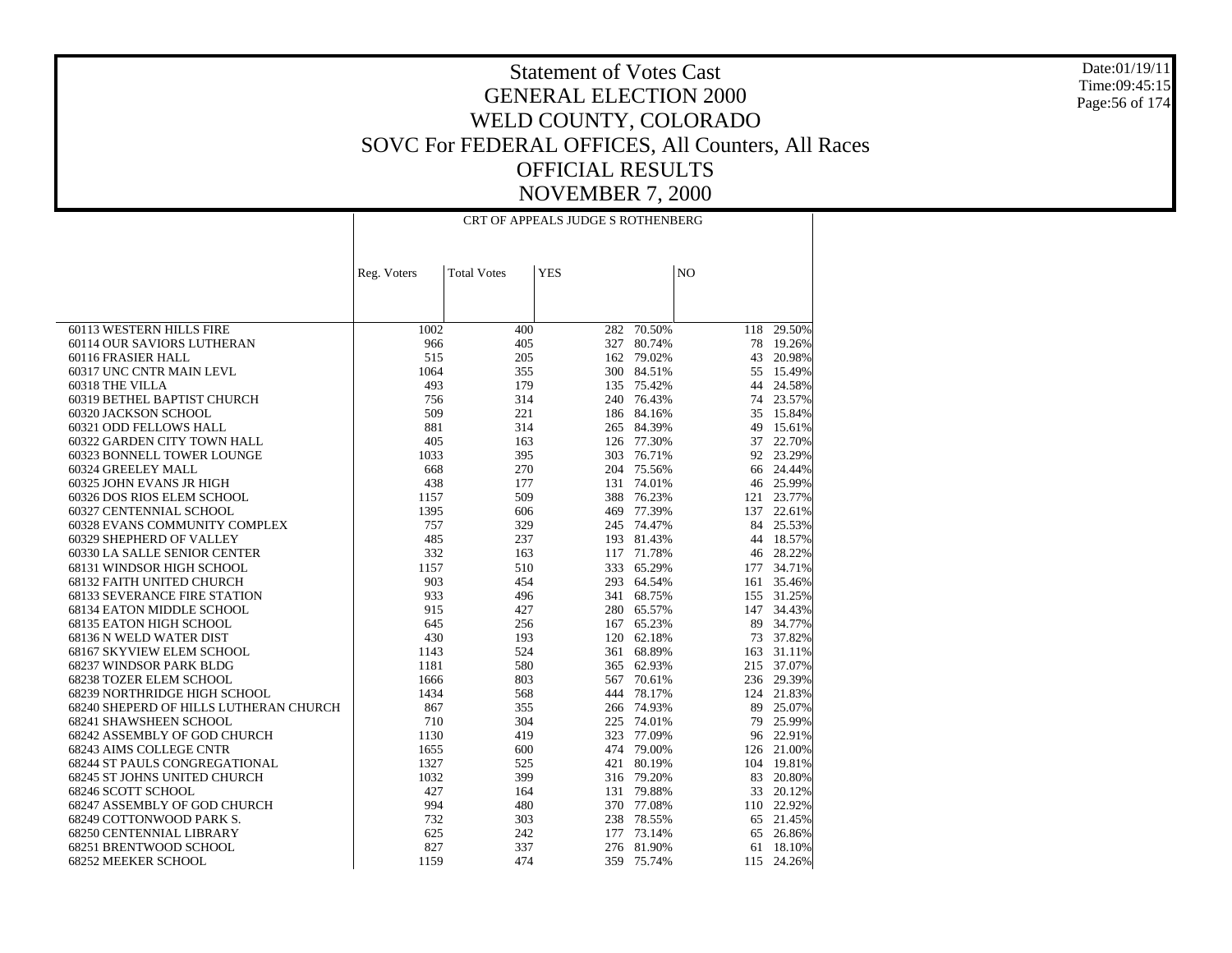Date:01/19/11 Time:09:45:15 Page:57 of 174

|                                            |             |                    | <b>CRT OF APPEALS JUDGE S ROTHENBERG</b> |        |       |        |  |  |  |
|--------------------------------------------|-------------|--------------------|------------------------------------------|--------|-------|--------|--|--|--|
|                                            | Reg. Voters | <b>Total Votes</b> | <b>YES</b>                               |        | NO.   |        |  |  |  |
| <b>68254 TRINITY EPISCOPAL</b>             | 1575        | 612                | 487                                      | 79.58% | 125   | 20.42% |  |  |  |
| <b>68255 MONFORT ELEMENTARY</b>            | 1321        | 471                | 366                                      | 77.71% | 105   | 22.29% |  |  |  |
| <b>68256 TRINITY LUTHERAN</b>              | 1355        | 570                | 407                                      | 71.40% | 163   | 28.60% |  |  |  |
| <b>68257 RE-1 EDUCATION SERVICE CENTER</b> | 658         | 342                | 251                                      | 73.39% | 91    | 26.61% |  |  |  |
| <b>68258 MILLIKEN COMMUNITY</b>            | 1006        | 460                | 324                                      | 70.43% | 136   | 29.57% |  |  |  |
| 68259 JOHNSTOWN MEMORIAL LIBRARY           | 1756        | 742                | 520                                      | 70.08% | 222   | 29.92% |  |  |  |
| 68260 JOHNSTOWN TOWN HALL                  | 1272        | 602                | 423                                      | 70.27% | 179   | 29.73% |  |  |  |
| 68265 CHRISTA MCAULIFFE ELEM SCHOOL        | 1290        | 619                | 488                                      | 78.84% | 131   | 21.16% |  |  |  |
| 68266 HILL-N PARK SENIOR                   | 1084        | 460                | 349                                      | 75.87% | 111   | 24.13% |  |  |  |
| 69161 PIERCE TOWN HALL                     | 788         | 368                | 247                                      | 67.12% | 121   | 32.88% |  |  |  |
| 69162 AULT TOWN HALL                       | 789         | 393                | 272                                      | 69.21% | 121   | 30.79% |  |  |  |
| 69163 EATON TOWN HALL                      | 803         | 372                | 279                                      | 75.00% | 93    | 25.00% |  |  |  |
| 69364 IST BAPTIST CHURCH                   | 624         | 285                | 184                                      | 64.56% | 101   | 35.44% |  |  |  |
| Absentee                                   | $\Omega$    | 12639              | 9084                                     | 71.87% | 3555  | 28.13% |  |  |  |
| Early                                      | $\Omega$    | 2356               | 1650                                     | 70.03% | 706   | 29.97% |  |  |  |
| Total                                      | 80041       | 49965              | 35671                                    | 71.39% | 14294 | 28.61% |  |  |  |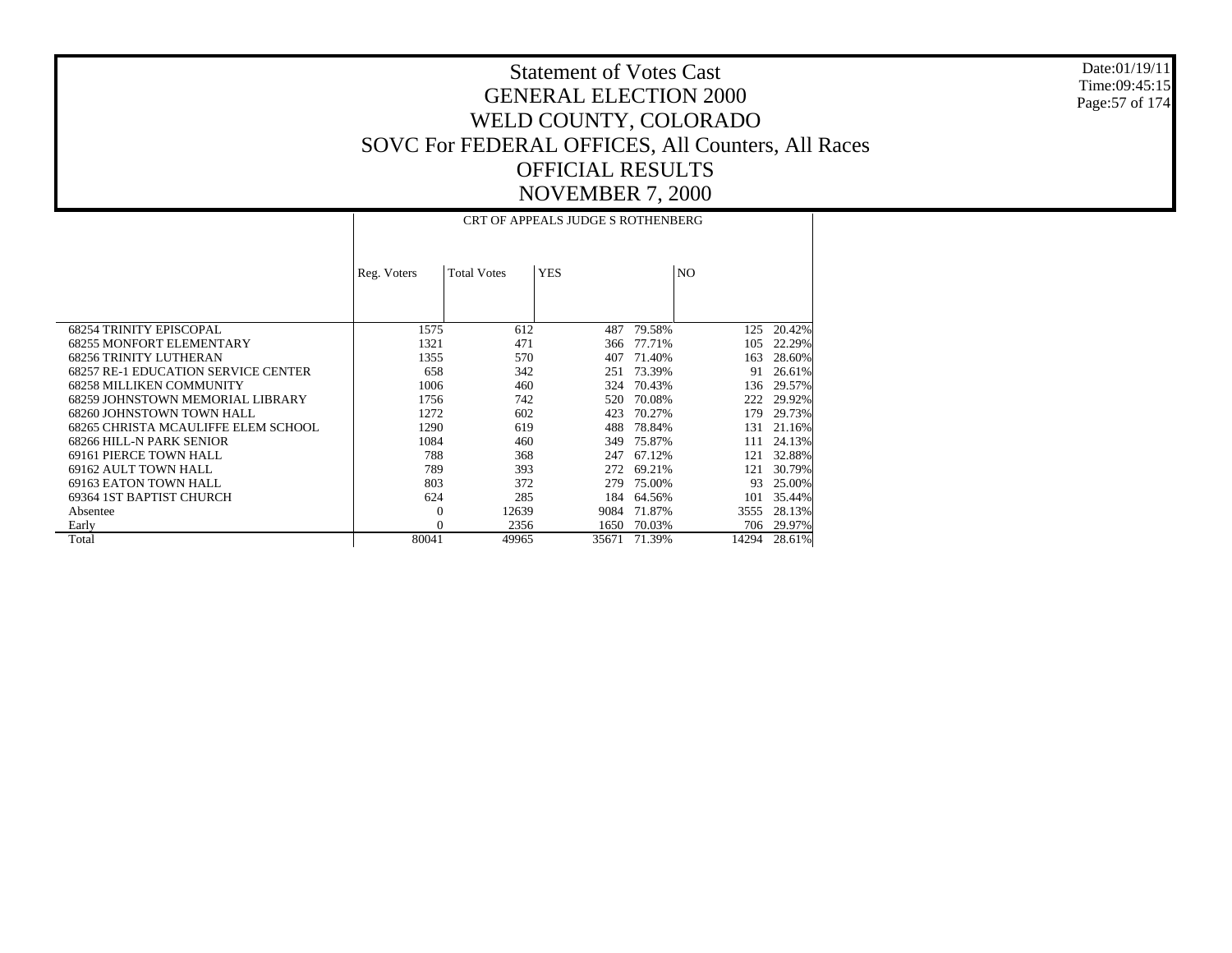Date:01/19/11 Time:09:45:15Page:58 of 174

|                                   | CRT OF APPEALS JUDGE E RULAND |                    |            |            |     |            |
|-----------------------------------|-------------------------------|--------------------|------------|------------|-----|------------|
|                                   |                               |                    |            |            |     |            |
|                                   | Reg. Voters                   | <b>Total Votes</b> | <b>YES</b> |            | NO  |            |
|                                   |                               |                    |            |            |     |            |
|                                   |                               |                    |            |            |     |            |
| <b>JURISDICTION WIDE</b>          |                               |                    |            |            |     |            |
| 11301 FT LUPTON FIRE STATION      | 835                           | 427                |            | 252 59.02% | 175 | 40.98%     |
| 11302 ST WILLIAM'S CATH           | 889                           | 429                | 275        | 64.10%     | 154 | 35.90%     |
| 11303 FT LUPTON CITY HALL         | 916                           | 420                | 266        | 63.33%     | 154 | 36.67%     |
| 11304 CRANE CRT COMM BLD          | 769                           | 369                | 246        | 66.67%     | 123 | 33.33%     |
| 11305 BUTLER ELEM SCHOOL          | 912                           | 352                | 213        | 60.51%     |     | 139 39.49% |
| 11306 DACONO FIRE STATION         | 766                           | 338                |            | 200 59.17% |     | 138 40.83% |
| 11307 DACONO TOWN HALL            | 719                           | 324                | 214        | 66.05%     | 110 | 33.95%     |
| 11308 ERIE HIGH SCHOOL            | 884                           | 407                | 257        | 63.14%     |     | 150 36.86% |
| 11309 ERIE TOWN HALL              | 1067                          | 497                | 316        | 63.58%     | 181 | 36.42%     |
| 18210 MEAD TOWN HALL              | 1117                          | 562                |            | 351 62.46% |     | 211 37.54% |
| 18211 PLATTEVILLE TOWN HALL       | 961                           | 462                | 304        | 65.80%     |     | 158 34.20% |
| 18212 PLATTEVILLE BAPTIST         | 574                           | 270                |            | 156 57.78% |     | 114 42.22% |
| 18213 FIRESTONE TOWN HALL         | 772                           | 402                |            | 253 62.94% |     | 149 37.06% |
| 18214 FREDERICK TOWN HALL         | 1279                          | 643                | 404        | 62.83%     |     | 239 37.17% |
| 18215 DEL CAMINO FIRE STATION     | 1901                          | 819                | 557        | 68.01%     |     | 262 31.99% |
| 18227 MEAD ELEM SCHOOL            | 905                           | 391                | 256        | 65.47%     |     | 135 34.53% |
| 19116 NUNN COMMUNITY CNT          | 623                           | 347                | 226        | 65.13%     |     | 121 34.87% |
| 19117 GROVER FIRE HALL            | 359                           | 175                | 106        | 60.57%     | 69  | 39.43%     |
| 19118 PRAIRIE HIGH SCHOOL         | 294                           | 143                | 67         | 46.85%     |     | 76 53.15%  |
| 19119 BRIGGSDALE HIGH SC          | 234                           | 120                | 76         | 63.33%     | 44  | 36.67%     |
| 19120 GILL LIONS COMM BL          | 1223                          | 596                | 399        | 66.95%     | 197 | 33.05%     |
| 19121 KERSEY SENIOR HALL          | 646                           | 331                | 233        | 70.39%     |     | 98 29.61%  |
| 19122 KERSEY TOWN HALL            | 691                           | 363                | 256        | 70.52%     | 107 | 29.48%     |
| 19323 HUDSON TOWN HALL            | 1413                          | 626                | 365        | 58.31%     | 261 | 41.69%     |
| 19324 KEENESBURG FIRE HALL        | 946                           | 448                |            | 265 59.15% | 183 | 40.85%     |
| 19325 ROGGEN FIRE HOUSE           | 335                           | 170                | 107        | 62.94%     |     | 63 37.06%  |
| 19326 AFTER GLOWS SENIOR          | 1412                          | 628                |            | 375 59.71% | 253 | 40.29%     |
| 60101 FRIENDLY VILL CLUB          | 914                           | 412                |            | 292 70.87% | 120 | 29.13%     |
| 60102 BILLIE MARTINEZ ELEM SCHOOL | 705                           | 259                | 173        | 66.80%     |     | 86 33.20%  |
| 60103 GREELEY REC CENTER          | 679                           | 189                | 142        | 75.13%     | 47  | 24.87%     |
| 60104 FRANKLIN SCH LIB            | 645                           | 240                | 188        | 78.33%     | 52  | 21.67%     |
| 60105 MADISON ELEM SCHOOL         | 594                           | 250                | 189        | 75.60%     | 61  | 24.40%     |
| 60106 GLORIA CHRISTI CHURCH       | 917                           | 360                |            | 272 75.56% | 88  | 24.44%     |
| 60107 MAPLEWOOD SCHOOL            | 719                           | 302                | 228        | 75.50%     | 74  | 24.50%     |
| 60108 1ST UNITED METHODIST        | 721                           | 250                | 172        | 68.80%     | 78  | 31.20%     |
| 60109 1ST CHRISTIAN CHURCH        | 527                           | 196                | 149        | 76.02%     | 47  | 23.98%     |
| <b>60111 EDUCATION SERVICES</b>   | 698                           | 232                | 172        | 74.14%     | 60  | 25.86%     |
| 60112 JEFFERSON ELEM SCHOOL       | 411                           | 148                | 104        | 70.27%     | 44  | 29.73%     |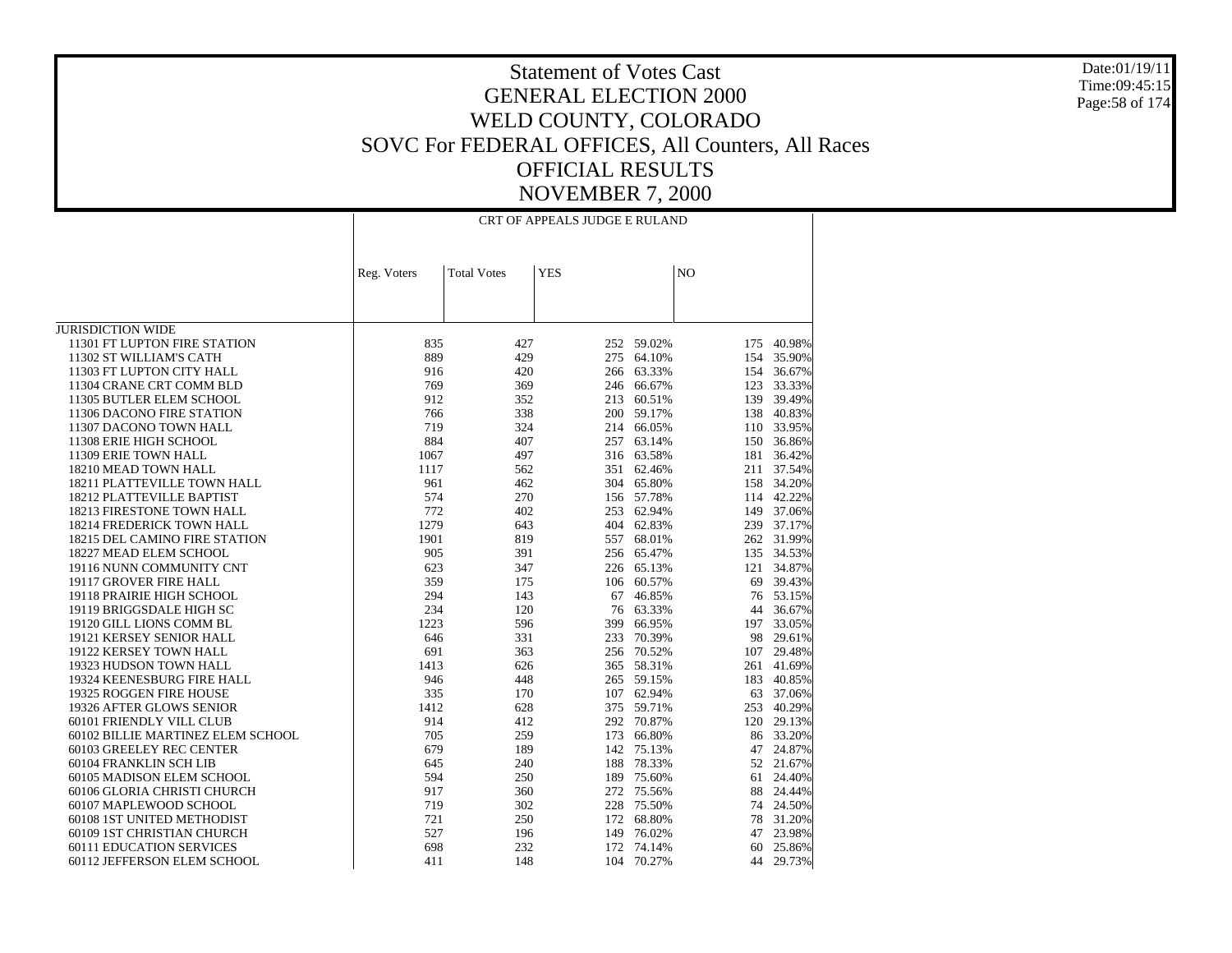Date:01/19/11 Time:09:45:15Page:59 of 174

|                                        | CRT OF APPEALS JUDGE E RULAND |                    |            |            |     |            |
|----------------------------------------|-------------------------------|--------------------|------------|------------|-----|------------|
|                                        | Reg. Voters                   | <b>Total Votes</b> | <b>YES</b> |            | NO  |            |
|                                        |                               |                    |            |            |     |            |
|                                        |                               |                    |            |            |     |            |
| 60113 WESTERN HILLS FIRE               | 1002                          | 394                | 267        | 67.77%     | 127 | 32.23%     |
| 60114 OUR SAVIORS LUTHERAN             | 966                           | 400                | 319        | 79.75%     | 81  | 20.25%     |
| 60116 FRASIER HALL                     | 515                           | 202                |            | 149 73.76% |     | 53 26.24%  |
| 60317 UNC CNTR MAIN LEVL               | 1064                          | 349                | 282        | 80.80%     | 67  | 19.20%     |
| 60318 THE VILLA                        | 493                           | 180                |            | 122 67.78% | 58  | 32.22%     |
| 60319 BETHEL BAPTIST CHURCH            | 756                           | 314                | 241        | 76.75%     | 73  | 23.25%     |
| 60320 JACKSON SCHOOL                   | 509                           | 217                | 183        | 84.33%     | 34  | 15.67%     |
| 60321 ODD FELLOWS HALL                 | 881                           | 304                |            | 244 80.26% | 60  | 19.74%     |
| 60322 GARDEN CITY TOWN HALL            | 405                           | 166                |            | 124 74.70% |     | 42 25.30%  |
| 60323 BONNELL TOWER LOUNGE             | 1033                          | 394                |            | 287 72.84% | 107 | 27.16%     |
| 60324 GREELEY MALL                     | 668                           | 269                |            | 184 68.40% | 85  | 31.60%     |
| 60325 JOHN EVANS JR HIGH               | 438                           | 175                | 123        | 70.29%     |     | 52 29.71%  |
| 60326 DOS RIOS ELEM SCHOOL             | 1157                          | 507                | 383        | 75.54%     | 124 | 24.46%     |
| 60327 CENTENNIAL SCHOOL                | 1395                          | 601                | 460        | 76.54%     |     | 141 23.46% |
| 60328 EVANS COMMUNITY COMPLEX          | 757                           | 328                |            | 242 73.78% |     | 86 26.22%  |
| 60329 SHEPHERD OF VALLEY               | 485                           | 239                |            | 184 76.99% | 55  | 23.01%     |
| 60330 LA SALLE SENIOR CENTER           | 332                           | 164                | 122        | 74.39%     | 42  | 25.61%     |
| 68131 WINDSOR HIGH SCHOOL              | 1157                          | 513                | 337        | 65.69%     |     | 176 34.31% |
| 68132 FAITH UNITED CHURCH              | 903                           | 446                | 279        | 62.56%     | 167 | 37.44%     |
| <b>68133 SEVERANCE FIRE STATION</b>    | 933                           | 496                |            | 335 67.54% | 161 | 32.46%     |
| 68134 EATON MIDDLE SCHOOL              | 915                           | 432                |            | 282 65.28% |     | 150 34.72% |
| 68135 EATON HIGH SCHOOL                | 645                           | 257                | 167        | 64.98%     |     | 90 35.02%  |
| 68136 N WELD WATER DIST                | 430                           | 194                | 126        | 64.95%     | 68  | 35.05%     |
| 68167 SKYVIEW ELEM SCHOOL              | 1143                          | 524                |            | 352 67.18% |     | 172 32.82% |
| 68237 WINDSOR PARK BLDG                | 1181                          | 575                | 361        | 62.78%     |     | 214 37.22% |
| 68238 TOZER ELEM SCHOOL                | 1666                          | 795                | 548        | 68.93%     |     | 247 31.07% |
| 68239 NORTHRIDGE HIGH SCHOOL           | 1434                          | 568                | 446        | 78.52%     |     | 122 21.48% |
| 68240 SHEPERD OF HILLS LUTHERAN CHURCH | 867                           | 355                | 269        | 75.77%     |     | 86 24.23%  |
| 68241 SHAWSHEEN SCHOOL                 | 710                           | 304                |            | 221 72.70% |     | 83 27.30%  |
| 68242 ASSEMBLY OF GOD CHURCH           | 1130                          | 414                |            | 304 73.43% |     | 110 26.57% |
| 68243 AIMS COLLEGE CNTR                | 1655                          | 599                |            | 466 77.80% |     | 133 22.20% |
| 68244 ST PAULS CONGREGATIONAL          | 1327                          | 521                | 420        | 80.61%     |     | 101 19.39% |
| 68245 ST JOHNS UNITED CHURCH           | 1032                          | 395                |            | 315 79.75% |     | 80 20.25%  |
| 68246 SCOTT SCHOOL                     | 427                           | 164                | 128        | 78.05%     |     | 36 21.95%  |
| 68247 ASSEMBLY OF GOD CHURCH           | 994                           | 481                | 372        | 77.34%     |     | 109 22.66% |
| 68249 COTTONWOOD PARK S.               | 732                           | 300                |            | 233 77.67% | 67  | 22.33%     |
| <b>68250 CENTENNIAL LIBRARY</b>        | 625                           | 243                | 168        | 69.14%     | 75  | 30.86%     |
| 68251 BRENTWOOD SCHOOL                 | 827                           | 334                | 269        | 80.54%     | 65  | 19.46%     |
| 68252 MEEKER SCHOOL                    | 1159                          | 472                | 349        | 73.94%     | 123 | 26.06%     |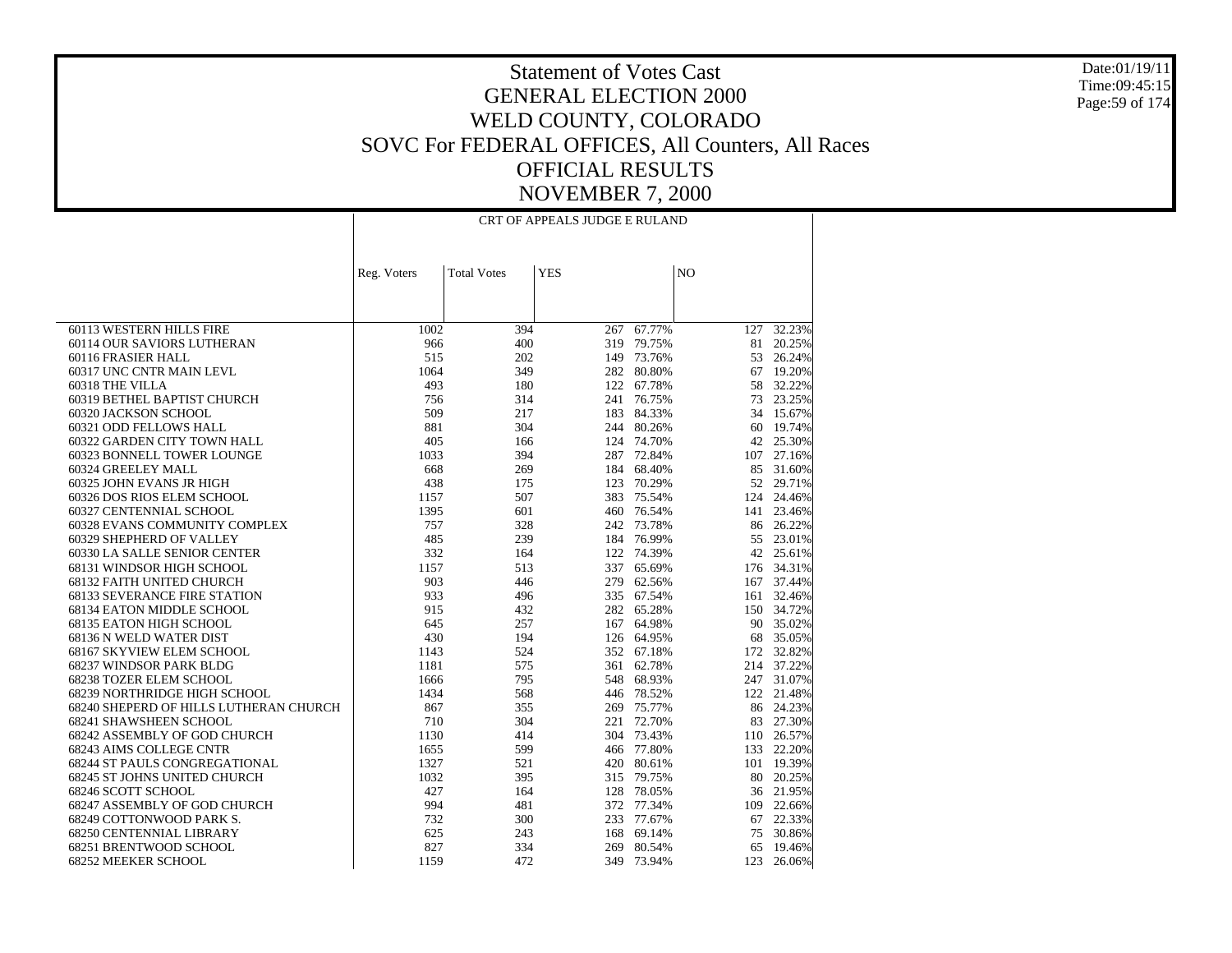Date:01/19/11 Time:09:45:15 Page:60 of 174

|                                            | CRT OF APPEALS JUDGE E RULAND |                    |            |        |       |        |  |
|--------------------------------------------|-------------------------------|--------------------|------------|--------|-------|--------|--|
|                                            | Reg. Voters                   | <b>Total Votes</b> | <b>YES</b> |        | NO.   |        |  |
| <b>68254 TRINITY EPISCOPAL</b>             | 1575                          | 608                | 481        | 79.11% | 127   | 20.89% |  |
| <b>68255 MONFORT ELEMENTARY</b>            | 1321                          | 473                | 353        | 74.63% | 120   | 25.37% |  |
| <b>68256 TRINITY LUTHERAN</b>              | 1355                          | 566                | 406        | 71.73% | 160   | 28.27% |  |
| <b>68257 RE-1 EDUCATION SERVICE CENTER</b> | 658                           | 337                | 237        | 70.33% | 100   | 29.67% |  |
| <b>68258 MILLIKEN COMMUNITY</b>            | 1006                          | 457                | 317        | 69.37% | 140   | 30.63% |  |
| 68259 JOHNSTOWN MEMORIAL LIBRARY           | 1756                          | 741                | 502        | 67.75% | 239   | 32.25% |  |
| 68260 JOHNSTOWN TOWN HALL                  | 1272                          | 599                | 404        | 67.45% | 195   | 32.55% |  |
| 68265 CHRISTA MCAULIFFE ELEM SCHOOL        | 1290                          | 612                | 472        | 77.12% | 140   | 22.88% |  |
| 68266 HILL-N PARK SENIOR                   | 1084                          | 461                | 330        | 71.58% | 131   | 28.42% |  |
| 69161 PIERCE TOWN HALL                     | 788                           | 360                | 240        | 66.67% | 120   | 33.33% |  |
| 69162 AULT TOWN HALL                       | 789                           | 394                | 263        | 66.75% | 131   | 33.25% |  |
| 69163 EATON TOWN HALL                      | 803                           | 368                | 264        | 71.74% | 104   | 28.26% |  |
| 69364 IST BAPTIST CHURCH                   | 624                           | 281                | 178        | 63.35% | 103   | 36.65% |  |
| Absentee                                   | $\theta$                      | 12484              | 8929       | 71.52% | 3555  | 28.48% |  |
| Early                                      | $\Omega$                      | 2325               | 1594       | 68.56% | 731   | 31.44% |  |
| Total                                      | 80041                         | 49548              | 34709      | 70.05% | 14839 | 29.95% |  |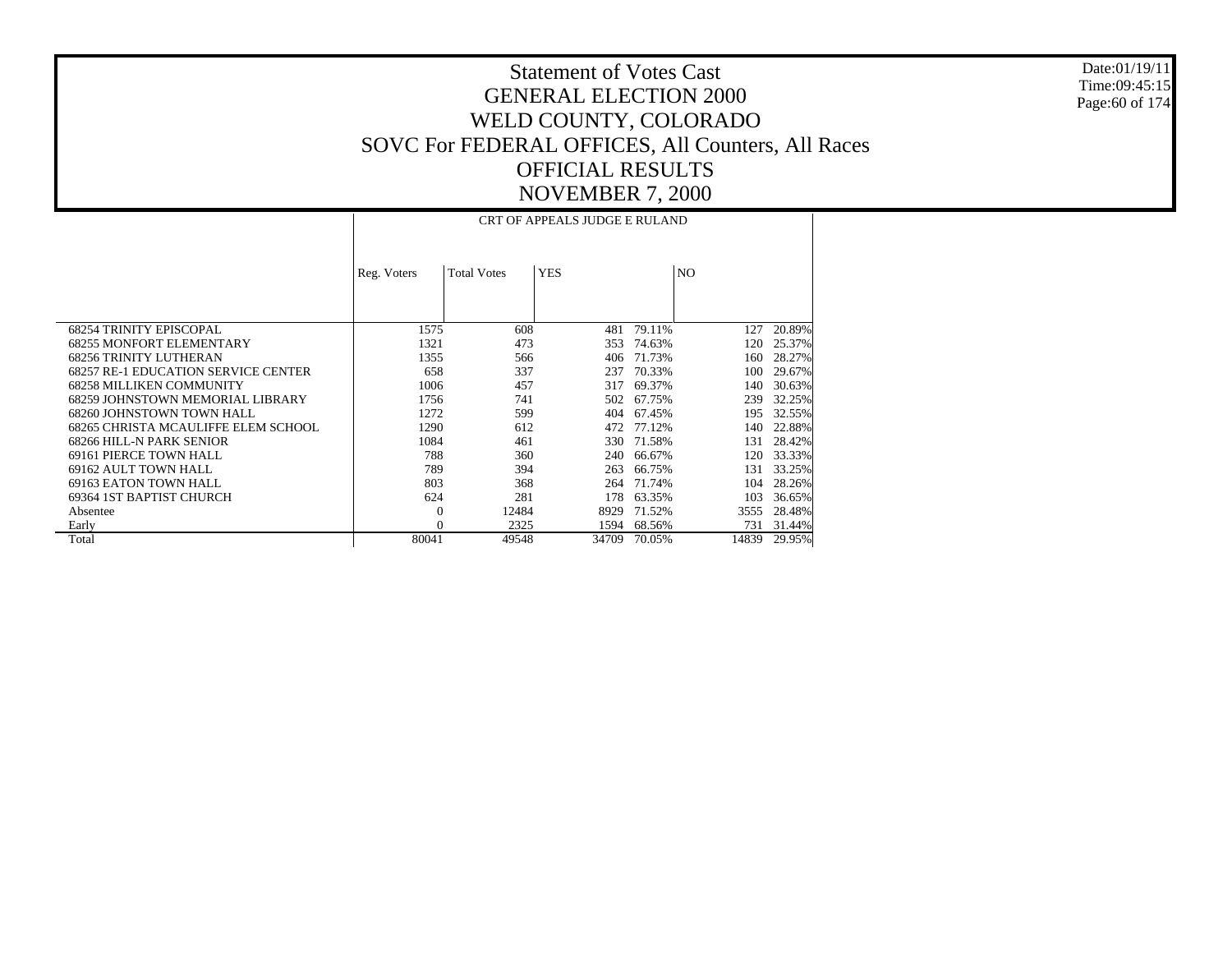Date:01/19/11 Time:09:45:15Page:61 of 174

|                                      | CRT OF APPEALS JUDGE J VOGT |                    |            |            |                |            |
|--------------------------------------|-----------------------------|--------------------|------------|------------|----------------|------------|
|                                      | Reg. Voters                 | <b>Total Votes</b> | <b>YES</b> |            | N <sub>O</sub> |            |
|                                      |                             |                    |            |            |                |            |
|                                      |                             |                    |            |            |                |            |
|                                      |                             |                    |            |            |                |            |
| <b>JURISDICTION WIDE</b>             |                             |                    |            |            |                |            |
| 11301 FT LUPTON FIRE STATION         | 835                         | 429                | 261        | 60.84%     | 168            | 39.16%     |
| 11302 ST WILLIAM'S CATH              | 889                         | 436                | 291        | 66.74%     | 145            | 33.26%     |
| 11303 FT LUPTON CITY HALL            | 916                         | 423                | 272        | 64.30%     | 151            | 35.70%     |
| 11304 CRANE CRT COMM BLD             | 769                         | 370                | 248        | 67.03%     | 122            | 32.97%     |
| 11305 BUTLER ELEM SCHOOL             | 912                         | 355                | 211        | 59.44%     | 144            | 40.56%     |
| 11306 DACONO FIRE STATION            | 766                         | 337                | 205        | 60.83%     |                | 132 39.17% |
| 11307 DACONO TOWN HALL               | 719                         | 327                | 223        | 68.20%     |                | 104 31.80% |
| 11308 ERIE HIGH SCHOOL               | 884                         | 407                | 265        | 65.11%     | 142            | 34.89%     |
| 11309 ERIE TOWN HALL                 | 1067                        | 505                |            | 318 62.97% | 187            | 37.03%     |
| 18210 MEAD TOWN HALL                 | 1117                        | 566                |            | 348 61.48% | 218            | 38.52%     |
| 18211 PLATTEVILLE TOWN HALL          | 961                         | 459                | 309        | 67.32%     | 150            | 32.68%     |
| 18212 PLATTEVILLE BAPTIST            | 574                         | 271                | 166        | 61.25%     |                | 105 38.75% |
| 18213 FIRESTONE TOWN HALL            | 772                         | 407                |            | 264 64.86% | 143            | 35.14%     |
| <b>18214 FREDERICK TOWN HALL</b>     | 1279                        | 642                |            | 424 66.04% |                | 218 33.96% |
| <b>18215 DEL CAMINO FIRE STATION</b> | 1901                        | 815                |            | 554 67.98% |                | 261 32.02% |
| 18227 MEAD ELEM SCHOOL               | 905                         | 391                | 243        | 62.15%     |                | 148 37.85% |
| 19116 NUNN COMMUNITY CNT             | 623                         | 346                | 227        | 65.61%     |                | 119 34.39% |
| 19117 GROVER FIRE HALL               | 359                         | 176                | 108        | 61.36%     | 68             | 38.64%     |
| 19118 PRAIRIE HIGH SCHOOL            | 294                         | 143                | 62         | 43.36%     | 81             | 56.64%     |
| 19119 BRIGGSDALE HIGH SC             | 234                         | 119                | 72         | 60.50%     | 47             | 39.50%     |
| 19120 GILL LIONS COMM BL             | 1223                        | 605                | 391        | 64.63%     | 214            | 35.37%     |
| 19121 KERSEY SENIOR HALL             | 646                         | 326                | 230        | 70.55%     |                | 96 29.45%  |
| 19122 KERSEY TOWN HALL               | 691                         | 365                | 257        | 70.41%     | 108            | 29.59%     |
| 19323 HUDSON TOWN HALL               | 1413                        | 625                |            | 366 58.56% | 259            | 41.44%     |
| 19324 KEENESBURG FIRE HALL           | 946                         | 446                | 267        | 59.87%     | 179            | 40.13%     |
| 19325 ROGGEN FIRE HOUSE              | 335                         | 171                | 109        | 63.74%     |                | 62 36.26%  |
| 19326 AFTER GLOWS SENIOR             | 1412                        | 629                | 400        | 63.59%     | 229            | 36.41%     |
| 60101 FRIENDLY VILL CLUB             | 914                         | 413                | 296        | 71.67%     | 117            | 28.33%     |
| 60102 BILLIE MARTINEZ ELEM SCHOOL    | 705                         | 257                | 175        | 68.09%     | 82             | 31.91%     |
| 60103 GREELEY REC CENTER             | 679                         | 188                | 145        | 77.13%     | 43             | 22.87%     |
| 60104 FRANKLIN SCH LIB               | 645                         | 236                | 183        | 77.54%     | 53             | 22.46%     |
| 60105 MADISON ELEM SCHOOL            | 594                         | 251                |            | 199 79.28% | 52             | 20.72%     |
| 60106 GLORIA CHRISTI CHURCH          | 917                         | 361                | 286        | 79.22%     | 75             | 20.78%     |
| 60107 MAPLEWOOD SCHOOL               | 719                         | 303                |            | 235 77.56% | 68             | 22.44%     |
| 60108 1ST UNITED METHODIST           | 721                         | 251                | 177        | 70.52%     | 74             | 29.48%     |
| 60109 1ST CHRISTIAN CHURCH           | 527                         | 200                | 156        | 78.00%     | 44             | 22.00%     |
| <b>60111 EDUCATION SERVICES</b>      | 698                         | 237                | 179        | 75.53%     | 58             | 24.47%     |
| 60112 JEFFERSON ELEM SCHOOL          | 411                         | 151                | 104        | 68.87%     | 47             | 31.13%     |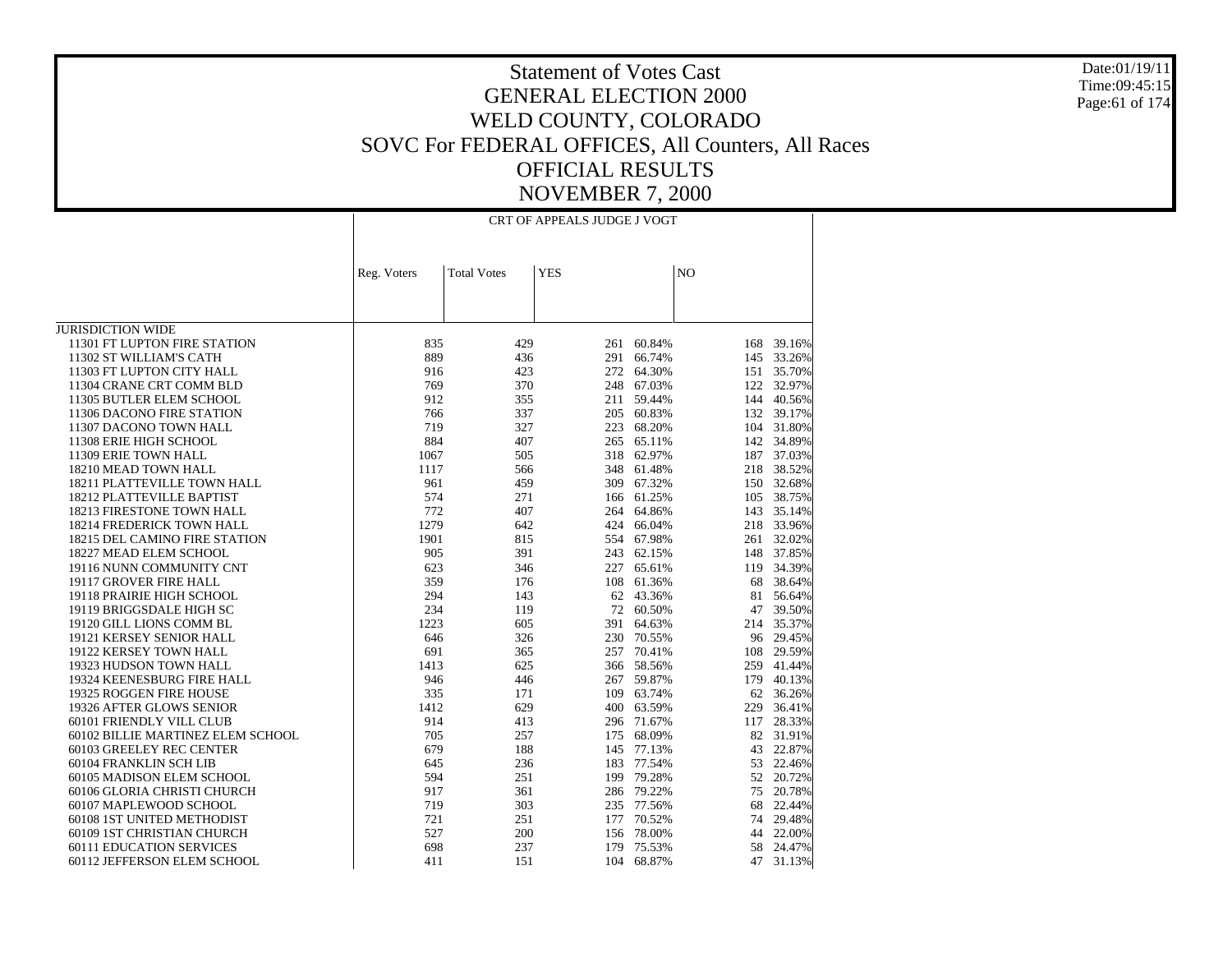Date:01/19/11 Time:09:45:15Page:62 of 174

|                                        | CRT OF APPEALS JUDGE J VOGT |                    |            |            |                |            |  |  |  |
|----------------------------------------|-----------------------------|--------------------|------------|------------|----------------|------------|--|--|--|
|                                        |                             |                    |            |            |                |            |  |  |  |
|                                        | Reg. Voters                 | <b>Total Votes</b> | <b>YES</b> |            | N <sub>O</sub> |            |  |  |  |
|                                        |                             |                    |            |            |                |            |  |  |  |
| 60113 WESTERN HILLS FIRE               | 1002                        | 401                |            | 280 69.83% | 121            | 30.17%     |  |  |  |
| 60114 OUR SAVIORS LUTHERAN             | 966                         | 403                | 322        | 79.90%     | 81             | 20.10%     |  |  |  |
| 60116 FRASIER HALL                     | 515                         | 204                |            | 157 76.96% | 47             | 23.04%     |  |  |  |
| 60317 UNC CNTR MAIN LEVL               | 1064                        | 354                | 293        | 82.77%     |                | 61 17.23%  |  |  |  |
| 60318 THE VILLA                        | 493                         | 175                |            | 130 74.29% | 45             | 25.71%     |  |  |  |
| 60319 BETHEL BAPTIST CHURCH            | 756                         | 314                |            | 242 77.07% | 72             | 22.93%     |  |  |  |
| 60320 JACKSON SCHOOL                   | 509                         | 212                | 177        | 83.49%     | 35             | 16.51%     |  |  |  |
| 60321 ODD FELLOWS HALL                 | 881                         | 305                | 247        | 80.98%     | 58             | 19.02%     |  |  |  |
| 60322 GARDEN CITY TOWN HALL            | 405                         | 164                | 125        | 76.22%     | 39             | 23.78%     |  |  |  |
| 60323 BONNELL TOWER LOUNGE             | 1033                        | 395                | 295        | 74.68%     | 100            | 25.32%     |  |  |  |
| 60324 GREELEY MALL                     | 668                         | 269                |            | 200 74.35% | 69             | 25.65%     |  |  |  |
| 60325 JOHN EVANS JR HIGH               | 438                         | 174                | 128        | 73.56%     | 46             | 26.44%     |  |  |  |
| 60326 DOS RIOS ELEM SCHOOL             | 1157                        | 506                | 391        | 77.27%     |                | 115 22.73% |  |  |  |
| 60327 CENTENNIAL SCHOOL                | 1395                        | 598                | 469        | 78.43%     | 129            | 21.57%     |  |  |  |
| 60328 EVANS COMMUNITY COMPLEX          | 757                         | 329                |            | 241 73.25% | 88             | 26.75%     |  |  |  |
| 60329 SHEPHERD OF VALLEY               | 485                         | 236                |            | 194 82.20% |                | 42 17.80%  |  |  |  |
| 60330 LA SALLE SENIOR CENTER           | 332                         | 160                | 120        | 75.00%     | 40             | 25.00%     |  |  |  |
| 68131 WINDSOR HIGH SCHOOL              | 1157                        | 510                | 333        | 65.29%     | 177            | 34.71%     |  |  |  |
| 68132 FAITH UNITED CHURCH              | 903                         | 452                | 293        | 64.82%     | 159            | 35.18%     |  |  |  |
| <b>68133 SEVERANCE FIRE STATION</b>    | 933                         | 499                |            | 340 68.14% |                | 159 31.86% |  |  |  |
| 68134 EATON MIDDLE SCHOOL              | 915                         | 432                | 271        | 62.73%     |                | 161 37.27% |  |  |  |
| 68135 EATON HIGH SCHOOL                | 645                         | 258                | 171        | 66.28%     |                | 87 33.72%  |  |  |  |
| 68136 N WELD WATER DIST                | 430                         | 196                | 120        | 61.22%     |                | 76 38.78%  |  |  |  |
| 68167 SKYVIEW ELEM SCHOOL              | 1143                        | 523                |            | 352 67.30% | 171            | 32.70%     |  |  |  |
| 68237 WINDSOR PARK BLDG                | 1181                        | 574                | 355        | 61.85%     | 219            | 38.15%     |  |  |  |
| 68238 TOZER ELEM SCHOOL                | 1666                        | 800                | 551        | 68.88%     |                | 249 31.13% |  |  |  |
| 68239 NORTHRIDGE HIGH SCHOOL           | 1434                        | 568                | 438        | 77.11%     |                | 130 22.89% |  |  |  |
| 68240 SHEPERD OF HILLS LUTHERAN CHURCH | 867                         | 358                |            | 265 74.02% |                | 93 25.98%  |  |  |  |
| 68241 SHAWSHEEN SCHOOL                 | 710                         | 302                | 220        | 72.85%     |                | 82 27.15%  |  |  |  |
| 68242 ASSEMBLY OF GOD CHURCH           | 1130                        | 417                | 311        | 74.58%     |                | 106 25.42% |  |  |  |
| 68243 AIMS COLLEGE CNTR                | 1655                        | 598                |            | 456 76.25% |                | 142 23.75% |  |  |  |
| 68244 ST PAULS CONGREGATIONAL          | 1327                        | 516                | 418        | 81.01%     | 98             | 18.99%     |  |  |  |
| 68245 ST JOHNS UNITED CHURCH           | 1032                        | 402                |            | 315 78.36% |                | 87 21.64%  |  |  |  |
| 68246 SCOTT SCHOOL                     | 427                         | 163                | 129        | 79.14%     | 34             | 20.86%     |  |  |  |
| 68247 ASSEMBLY OF GOD CHURCH           | 994                         | 484                | 373        | 77.07%     | 111            | 22.93%     |  |  |  |
| 68249 COTTONWOOD PARK S.               | 732                         | 299                | 228        | 76.25%     |                | 71 23.75%  |  |  |  |
| <b>68250 CENTENNIAL LIBRARY</b>        | 625                         | 245                | 178        | 72.65%     | 67             | 27.35%     |  |  |  |
| 68251 BRENTWOOD SCHOOL                 | 827                         | 336                | 272        | 80.95%     | 64             | 19.05%     |  |  |  |
| <b>68252 MEEKER SCHOOL</b>             | 1159                        | 471                | 353        | 74.95%     |                | 118 25.05% |  |  |  |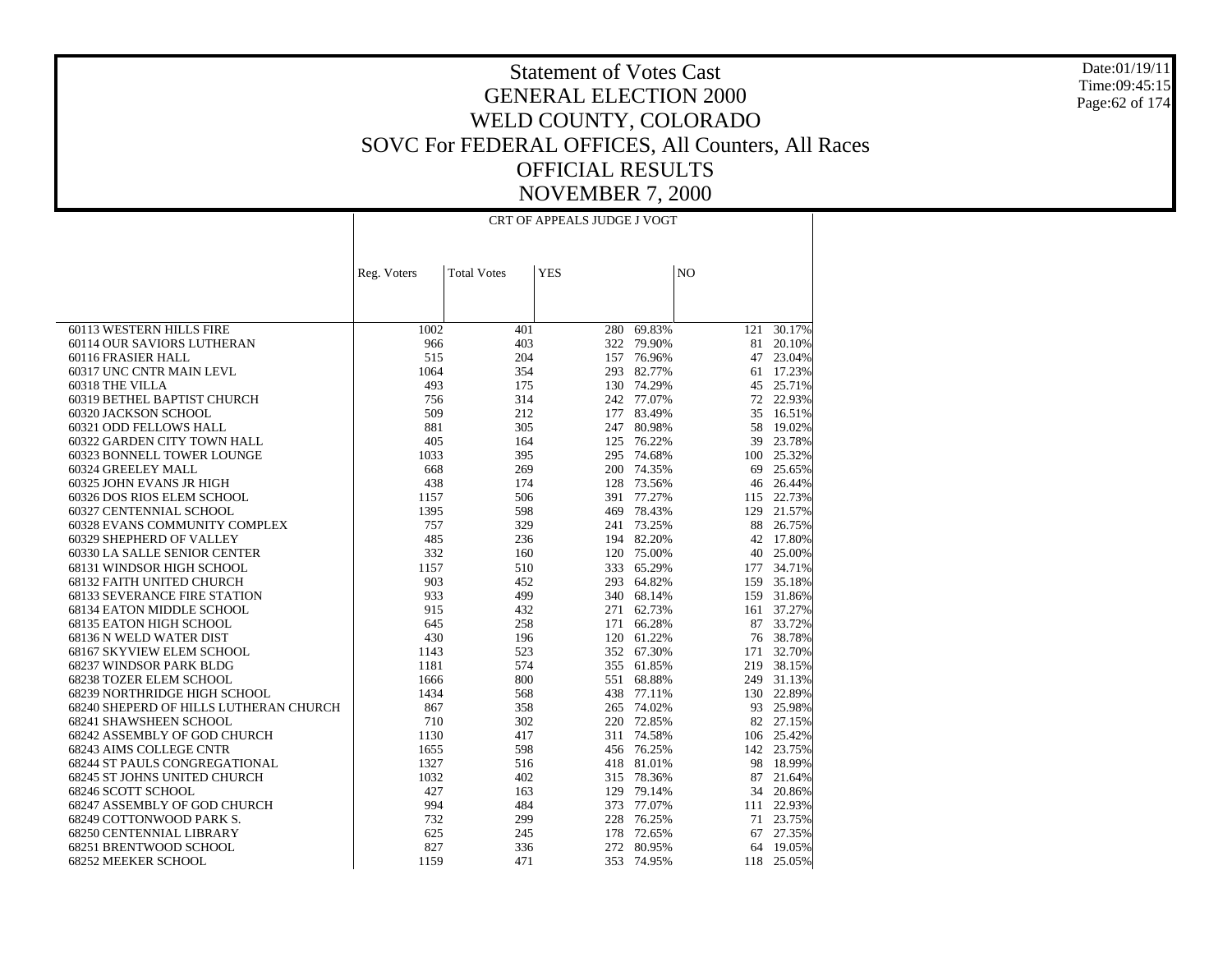Date:01/19/11 Time:09:45:15 Page:63 of 174

|                                            |             |                    | <b>CRT OF APPEALS JUDGE J VOGT</b> |        |       |        |
|--------------------------------------------|-------------|--------------------|------------------------------------|--------|-------|--------|
|                                            | Reg. Voters | <b>Total Votes</b> | <b>YES</b>                         |        | NO.   |        |
| <b>68254 TRINITY EPISCOPAL</b>             | 1575        | 612                | 482                                | 78.76% | 130   | 21.24% |
| <b>68255 MONFORT ELEMENTARY</b>            | 1321        | 469                | 348                                | 74.20% | 121   | 25.80% |
| <b>68256 TRINITY LUTHERAN</b>              | 1355        | 562                | 400                                | 71.17% | 162   | 28.83% |
| <b>68257 RE-1 EDUCATION SERVICE CENTER</b> | 658         | 340                | 245                                | 72.06% | 95    | 27.94% |
| <b>68258 MILLIKEN COMMUNITY</b>            | 1006        | 459                | 318                                | 69.28% | 141   | 30.72% |
| 68259 JOHNSTOWN MEMORIAL LIBRARY           | 1756        | 735                | 506                                | 68.84% | 229   | 31.16% |
| 68260 JOHNSTOWN TOWN HALL                  | 1272        | 598                | 404                                | 67.56% | 194   | 32.44% |
| 68265 CHRISTA MCAULIFFE ELEM SCHOOL        | 1290        | 617                | 478                                | 77.47% | 139   | 22.53% |
| 68266 HILL-N PARK SENIOR                   | 1084        | 455                | 332                                | 72.97% | 123   | 27.03% |
| 69161 PIERCE TOWN HALL                     | 788         | 361                | 242                                | 67.04% | 119   | 32.96% |
| 69162 AULT TOWN HALL                       | 789         | 392                | 262                                | 66.84% | 130   | 33.16% |
| 69163 EATON TOWN HALL                      | 803         | 368                | 270                                | 73.37% | 98    | 26.63% |
| 69364 IST BAPTIST CHURCH                   | 624         | 284                | 186                                | 65.49% | 98    | 34.51% |
| Absentee                                   | $\Omega$    | 12561              | 8811                               | 70.15% | 3750  | 29.85% |
| Early                                      | $\Omega$    | 2328               | 1608                               | 69.07% | 720   | 30.93% |
| Total                                      | 80041       | 49682              | 34871                              | 70.19% | 14811 | 29.81% |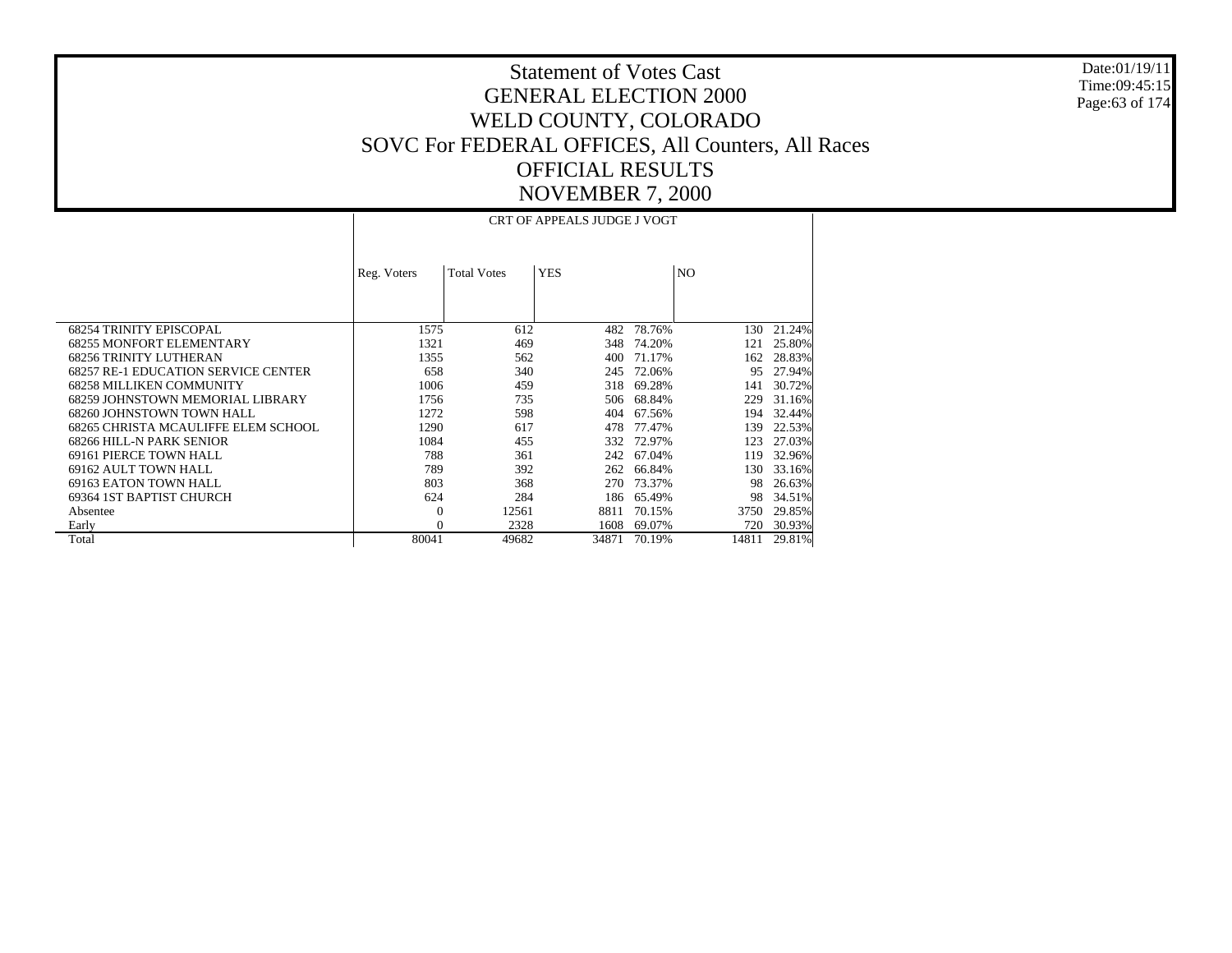Date:01/19/11 Time:09:45:15 Page:64 of 174

|                                   | WELD COUNTY JUDGE G GUTIERREZ |                    |            |            |                |            |  |  |  |
|-----------------------------------|-------------------------------|--------------------|------------|------------|----------------|------------|--|--|--|
|                                   | Reg. Voters                   | <b>Total Votes</b> | <b>YES</b> |            | N <sub>O</sub> |            |  |  |  |
|                                   |                               |                    |            |            |                |            |  |  |  |
|                                   |                               |                    |            |            |                |            |  |  |  |
|                                   |                               |                    |            |            |                |            |  |  |  |
| <b>JURISDICTION WIDE</b>          |                               |                    |            |            |                |            |  |  |  |
| 11301 FT LUPTON FIRE STATION      | 835                           | 436                | 259        | 59.40%     | 177            | 40.60%     |  |  |  |
| 11302 ST WILLIAM'S CATH           | 889                           | 452                |            | 306 67.70% | 146            | 32.30%     |  |  |  |
| 11303 FT LUPTON CITY HALL         | 916                           | 432                | 292        | 67.59%     |                | 140 32.41% |  |  |  |
| 11304 CRANE CRT COMM BLD          | 769                           | 380                | 249        | 65.53%     | 131            | 34.47%     |  |  |  |
| 11305 BUTLER ELEM SCHOOL          | 912                           | 353                | 211        | 59.77%     |                | 142 40.23% |  |  |  |
| 11306 DACONO FIRE STATION         | 766                           | 342                | 206        | 60.23%     |                | 136 39.77% |  |  |  |
| 11307 DACONO TOWN HALL            | 719                           | 335                |            | 226 67.46% |                | 109 32.54% |  |  |  |
| 11308 ERIE HIGH SCHOOL            | 884                           | 408                | 275        | 67.40%     |                | 133 32.60% |  |  |  |
| 11309 ERIE TOWN HALL              | 1067                          | 497                | 308        | 61.97%     |                | 189 38.03% |  |  |  |
| 18210 MEAD TOWN HALL              | 1117                          | 561                |            | 332 59.18% |                | 229 40.82% |  |  |  |
| 18211 PLATTEVILLE TOWN HALL       | 961                           | 473                |            | 319 67.44% |                | 154 32.56% |  |  |  |
| 18212 PLATTEVILLE BAPTIST         | 574                           | 276                |            | 156 56.52% |                | 120 43.48% |  |  |  |
| 18213 FIRESTONE TOWN HALL         | 772                           | 413                | 273        | 66.10%     |                | 140 33.90% |  |  |  |
| 18214 FREDERICK TOWN HALL         | 1279                          | 654                | 429        | 65.60%     |                | 225 34.40% |  |  |  |
| 18215 DEL CAMINO FIRE STATION     | 1901                          | 813                | 544        | 66.91%     |                | 269 33.09% |  |  |  |
| 18227 MEAD ELEM SCHOOL            | 905                           | 390                |            | 252 64.62% |                | 138 35.38% |  |  |  |
| 19116 NUNN COMMUNITY CNT          | 623                           | 347                |            | 223 64.27% |                | 124 35.73% |  |  |  |
| 19117 GROVER FIRE HALL            | 359                           | 177                | 101        | 57.06%     |                | 76 42.94%  |  |  |  |
| 19118 PRAIRIE HIGH SCHOOL         | 294                           | 142                | 63         | 44.37%     | 79             | 55.63%     |  |  |  |
| 19119 BRIGGSDALE HIGH SC          | 234                           | 119                | 70         | 58.82%     | 49             | 41.18%     |  |  |  |
| 19120 GILL LIONS COMM BL          | 1223                          | 610                | 398        | 65.25%     |                | 212 34.75% |  |  |  |
| 19121 KERSEY SENIOR HALL          | 646                           | 340                | 239        | 70.29%     | 101            | 29.71%     |  |  |  |
| 19122 KERSEY TOWN HALL            | 691                           | 368                |            | 250 67.93% |                | 118 32.07% |  |  |  |
| 19323 HUDSON TOWN HALL            | 1413                          | 630                |            | 345 54.76% |                | 285 45.24% |  |  |  |
| 19324 KEENESBURG FIRE HALL        | 946                           | 454                | 258        | 56.83%     |                | 196 43.17% |  |  |  |
| 19325 ROGGEN FIRE HOUSE           | 335                           | 169                | 102        | 60.36%     |                | 67 39.64%  |  |  |  |
| 19326 AFTER GLOWS SENIOR          | 1412                          | 641                | 372        | 58.03%     | 269            | 41.97%     |  |  |  |
| 60101 FRIENDLY VILL CLUB          | 914                           | 425                | 297        | 69.88%     | 128            | 30.12%     |  |  |  |
| 60102 BILLIE MARTINEZ ELEM SCHOOL | 705                           | 273                | 192        | 70.33%     | 81             | 29.67%     |  |  |  |
| 60103 GREELEY REC CENTER          | 679                           | 200                | 158        | 79.00%     |                | 42 21.00%  |  |  |  |
| 60104 FRANKLIN SCH LIB            | 645                           | 244                | 181        | 74.18%     | 63             | 25.82%     |  |  |  |
| 60105 MADISON ELEM SCHOOL         | 594                           | 259                | 195        | 75.29%     |                | 64 24.71%  |  |  |  |
| 60106 GLORIA CHRISTI CHURCH       | 917                           | 367                |            | 283 77.11% | 84             | 22.89%     |  |  |  |
| 60107 MAPLEWOOD SCHOOL            | 719                           | 311                |            | 232 74.60% | 79             | 25.40%     |  |  |  |
| 60108 1ST UNITED METHODIST        | 721                           | 258                |            | 182 70.54% | 76             | 29.46%     |  |  |  |
| 60109 1ST CHRISTIAN CHURCH        | 527                           | 203                | 157        | 77.34%     | 46             | 22.66%     |  |  |  |
| <b>60111 EDUCATION SERVICES</b>   | 698                           | 246                | 190        | 77.24%     | 56             | 22.76%     |  |  |  |
| 60112 JEFFERSON ELEM SCHOOL       | 411                           | 158                | 124        | 78.48%     | 34             | 21.52%     |  |  |  |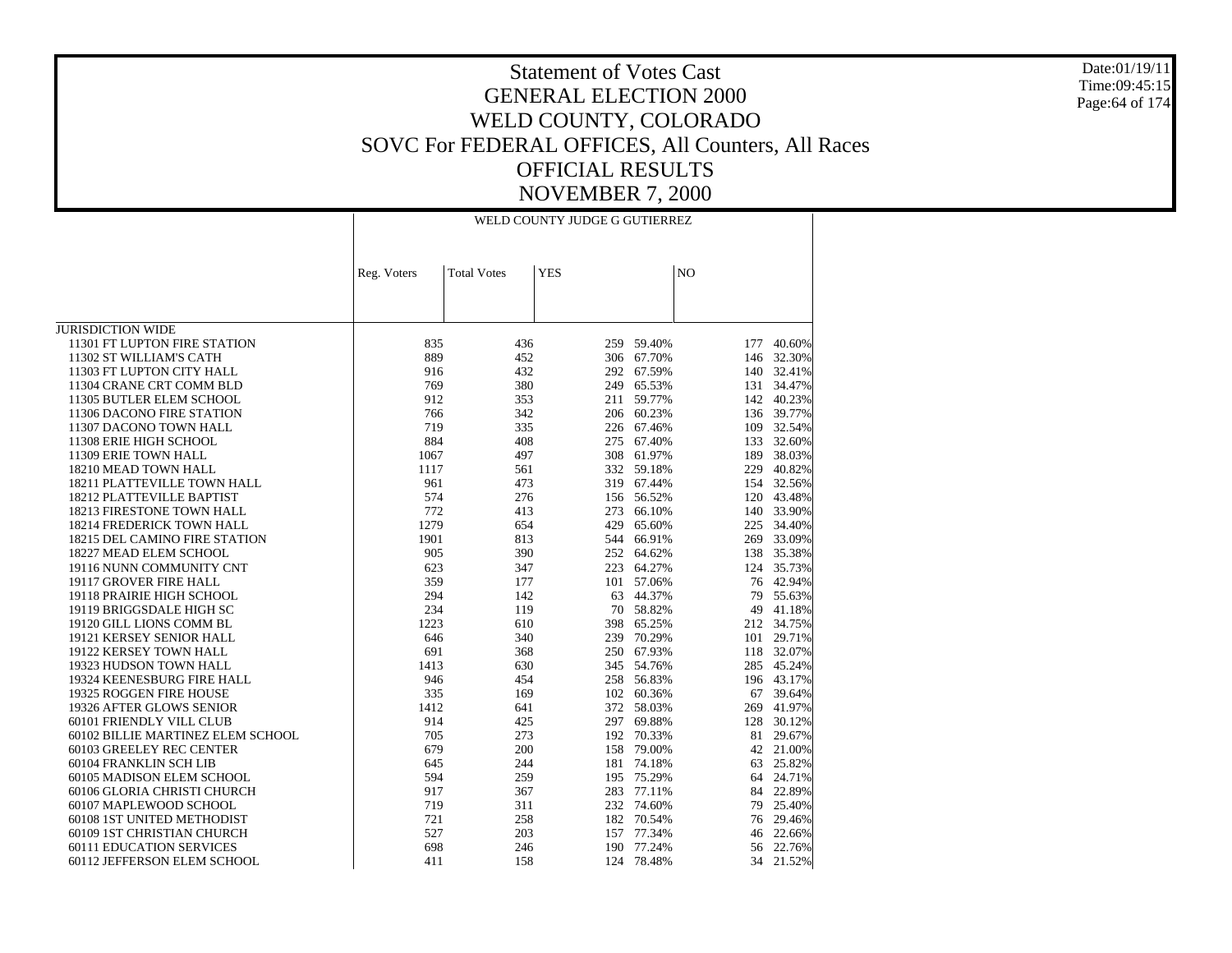Date:01/19/11 Time:09:45:15Page:65 of 174

|                                        | WELD COUNTY JUDGE G GUTIERREZ |                    |            |            |     |            |  |  |  |
|----------------------------------------|-------------------------------|--------------------|------------|------------|-----|------------|--|--|--|
|                                        |                               | <b>Total Votes</b> | <b>YES</b> |            | NO  |            |  |  |  |
|                                        | Reg. Voters                   |                    |            |            |     |            |  |  |  |
|                                        |                               |                    |            |            |     |            |  |  |  |
|                                        |                               |                    |            |            |     |            |  |  |  |
| 60113 WESTERN HILLS FIRE               | 1002                          | 401                | 282        | 70.32%     |     | 119 29.68% |  |  |  |
| 60114 OUR SAVIORS LUTHERAN             | 966                           | 411                | 324        | 78.83%     | 87  | 21.17%     |  |  |  |
| 60116 FRASIER HALL                     | 515                           | 217                | 174        | 80.18%     |     | 43 19.82%  |  |  |  |
| 60317 UNC CNTR MAIN LEVL               | 1064                          | 357                | 289        | 80.95%     | 68  | 19.05%     |  |  |  |
| 60318 THE VILLA                        | 493                           | 181                |            | 126 69.61% | 55  | 30.39%     |  |  |  |
| 60319 BETHEL BAPTIST CHURCH            | 756                           | 330                |            | 250 75.76% | 80  | 24.24%     |  |  |  |
| 60320 JACKSON SCHOOL                   | 509                           | 218                | 175        | 80.28%     | 43  | 19.72%     |  |  |  |
| 60321 ODD FELLOWS HALL                 | 881                           | 312                | 245        | 78.53%     | 67  | 21.47%     |  |  |  |
| 60322 GARDEN CITY TOWN HALL            | 405                           | 168                | 128        | 76.19%     | 40  | 23.81%     |  |  |  |
| 60323 BONNELL TOWER LOUNGE             | 1033                          | 405                |            | 302 74.57% | 103 | 25.43%     |  |  |  |
| 60324 GREELEY MALL                     | 668                           | 276                |            | 202 73.19% | 74  | 26.81%     |  |  |  |
| 60325 JOHN EVANS JR HIGH               | 438                           | 178                | 135        | 75.84%     | 43  | 24.16%     |  |  |  |
| 60326 DOS RIOS ELEM SCHOOL             | 1157                          | 512                | 389        | 75.98%     | 123 | 24.02%     |  |  |  |
| 60327 CENTENNIAL SCHOOL                | 1395                          | 612                | 468        | 76.47%     |     | 144 23.53% |  |  |  |
| 60328 EVANS COMMUNITY COMPLEX          | 757                           | 329                |            | 237 72.04% |     | 92 27.96%  |  |  |  |
| 60329 SHEPHERD OF VALLEY               | 485                           | 237                |            | 192 81.01% | 45  | 18.99%     |  |  |  |
| 60330 LA SALLE SENIOR CENTER           | 332                           | 167                | 113        | 67.66%     | 54  | 32.34%     |  |  |  |
| 68131 WINDSOR HIGH SCHOOL              | 1157                          | 513                | 336        | 65.50%     | 177 | 34.50%     |  |  |  |
| 68132 FAITH UNITED CHURCH              | 903                           | 458                | 301        | 65.72%     | 157 | 34.28%     |  |  |  |
| <b>68133 SEVERANCE FIRE STATION</b>    | 933                           | 496                | 338        | 68.15%     |     | 158 31.85% |  |  |  |
| 68134 EATON MIDDLE SCHOOL              | 915                           | 444                | 294        | 66.22%     |     | 150 33.78% |  |  |  |
| 68135 EATON HIGH SCHOOL                | 645                           | 260                | 158        | 60.77%     |     | 102 39.23% |  |  |  |
| 68136 N WELD WATER DIST                | 430                           | 197                | 130        | 65.99%     |     | 67 34.01%  |  |  |  |
| 68167 SKYVIEW ELEM SCHOOL              | 1143                          | 520                | 355        | 68.27%     | 165 | 31.73%     |  |  |  |
| 68237 WINDSOR PARK BLDG                | 1181                          | 582                | 394        | 67.70%     |     | 188 32.30% |  |  |  |
| 68238 TOZER ELEM SCHOOL                | 1666                          | 812                |            | 578 71.18% | 234 | 28.82%     |  |  |  |
| 68239 NORTHRIDGE HIGH SCHOOL           | 1434                          | 582                | 456        | 78.35%     |     | 126 21.65% |  |  |  |
| 68240 SHEPERD OF HILLS LUTHERAN CHURCH | 867                           | 370                |            | 278 75.14% |     | 92 24.86%  |  |  |  |
| 68241 SHAWSHEEN SCHOOL                 | 710                           | 309                | 223        | 72.17%     |     | 86 27.83%  |  |  |  |
| 68242 ASSEMBLY OF GOD CHURCH           | 1130                          | 426                | 318        | 74.65%     |     | 108 25.35% |  |  |  |
| 68243 AIMS COLLEGE CNTR                | 1655                          | 619                |            | 484 78.19% |     | 135 21.81% |  |  |  |
| 68244 ST PAULS CONGREGATIONAL          | 1327                          | 531                | 434        | 81.73%     | 97  | 18.27%     |  |  |  |
| 68245 ST JOHNS UNITED CHURCH           | 1032                          | 406                |            | 311 76.60% |     | 95 23.40%  |  |  |  |
| 68246 SCOTT SCHOOL                     | 427                           | 170                |            | 132 77.65% | 38  | 22.35%     |  |  |  |
| 68247 ASSEMBLY OF GOD CHURCH           | 994                           | 493                |            | 386 78.30% |     | 107 21.70% |  |  |  |
| 68249 COTTONWOOD PARK S.               | 732                           | 307                |            | 237 77.20% |     | 70 22.80%  |  |  |  |
| <b>68250 CENTENNIAL LIBRARY</b>        | 625                           | 253                |            | 192 75.89% | 61  | 24.11%     |  |  |  |
| 68251 BRENTWOOD SCHOOL                 | 827                           | 338                | 270        | 79.88%     | 68  | 20.12%     |  |  |  |
| 68252 MEEKER SCHOOL                    | 1159                          | 487                | 357        | 73.31%     | 130 | 26.69%     |  |  |  |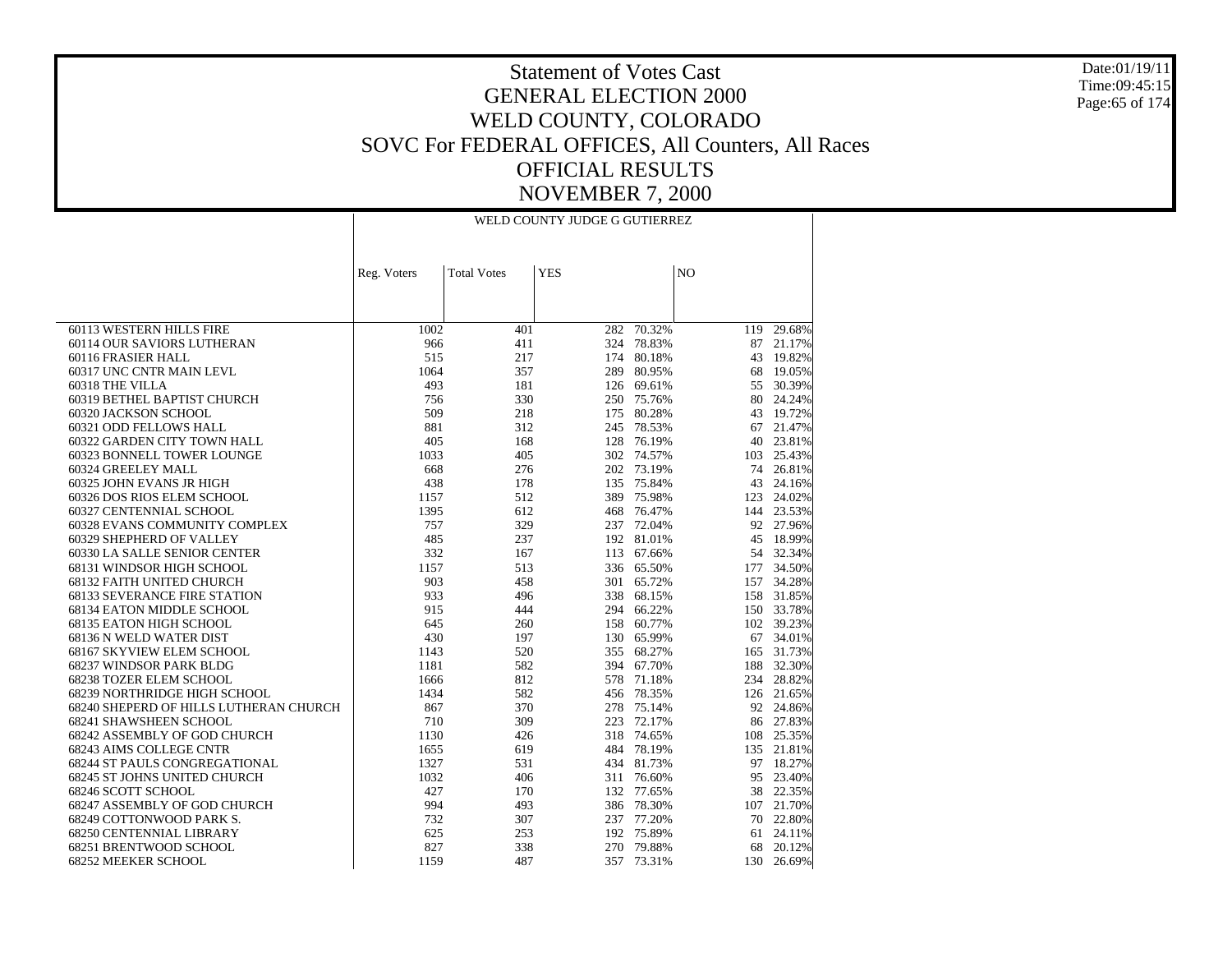Date:01/19/11 Time:09:45:15 Page:66 of 174

|                                            |             |                    | WELD COUNTY JUDGE G GUTIERREZ |              |       |        |
|--------------------------------------------|-------------|--------------------|-------------------------------|--------------|-------|--------|
|                                            | Reg. Voters | <b>Total Votes</b> | <b>YES</b>                    |              | NO.   |        |
| <b>68254 TRINITY EPISCOPAL</b>             | 1575        | 623                | 496                           | 79.61%       | 127   | 20.39% |
| <b>68255 MONFORT ELEMENTARY</b>            | 1321        | 479                | 357                           | 74.53%       | 122   | 25.47% |
| <b>68256 TRINITY LUTHERAN</b>              | 1355        | 572                | 415                           | 72.55%       | 157   | 27.45% |
| <b>68257 RE-1 EDUCATION SERVICE CENTER</b> | 658         | 353                | 248                           | 70.25%       | 105   | 29.75% |
| <b>68258 MILLIKEN COMMUNITY</b>            | 1006        | 468                | 340                           | 72.65%       | 128   | 27.35% |
| 68259 JOHNSTOWN MEMORIAL LIBRARY           | 1756        | 750                | 504                           | 67.20%       | 246   | 32.80% |
| 68260 JOHNSTOWN TOWN HALL                  | 1272        | 611                | 418                           | 68.41%       | 193   | 31.59% |
| 68265 CHRISTA MCAULIFFE ELEM SCHOOL        | 1290        | 635                | 485                           | 76.38%       | 150   | 23.62% |
| 68266 HILL-N PARK SENIOR                   | 1084        | 469                | 346                           | 73.77%       | 123   | 26.23% |
| 69161 PIERCE TOWN HALL                     | 788         | 371                | 245                           | 66.04%       | 126   | 33.96% |
| 69162 AULT TOWN HALL                       | 789         | 397                | 265                           | 66.75%       | 132   | 33.25% |
| 69163 EATON TOWN HALL                      | 803         | 377                | 273                           | 72.41%       | 104   | 27.59% |
| 69364 IST BAPTIST CHURCH                   | 624         | 287                | 183                           | 63.76%       | 104   | 36.24% |
| Absentee                                   | $\theta$    | 12910              | 9123                          | 70.67%       | 3787  | 29.33% |
| Early                                      | $\Omega$    | 2395               | 1686                          | 70.40%       | 709   | 29.60% |
| Total                                      | 80041       | 50737              |                               | 35626 70.22% | 15111 | 29.78% |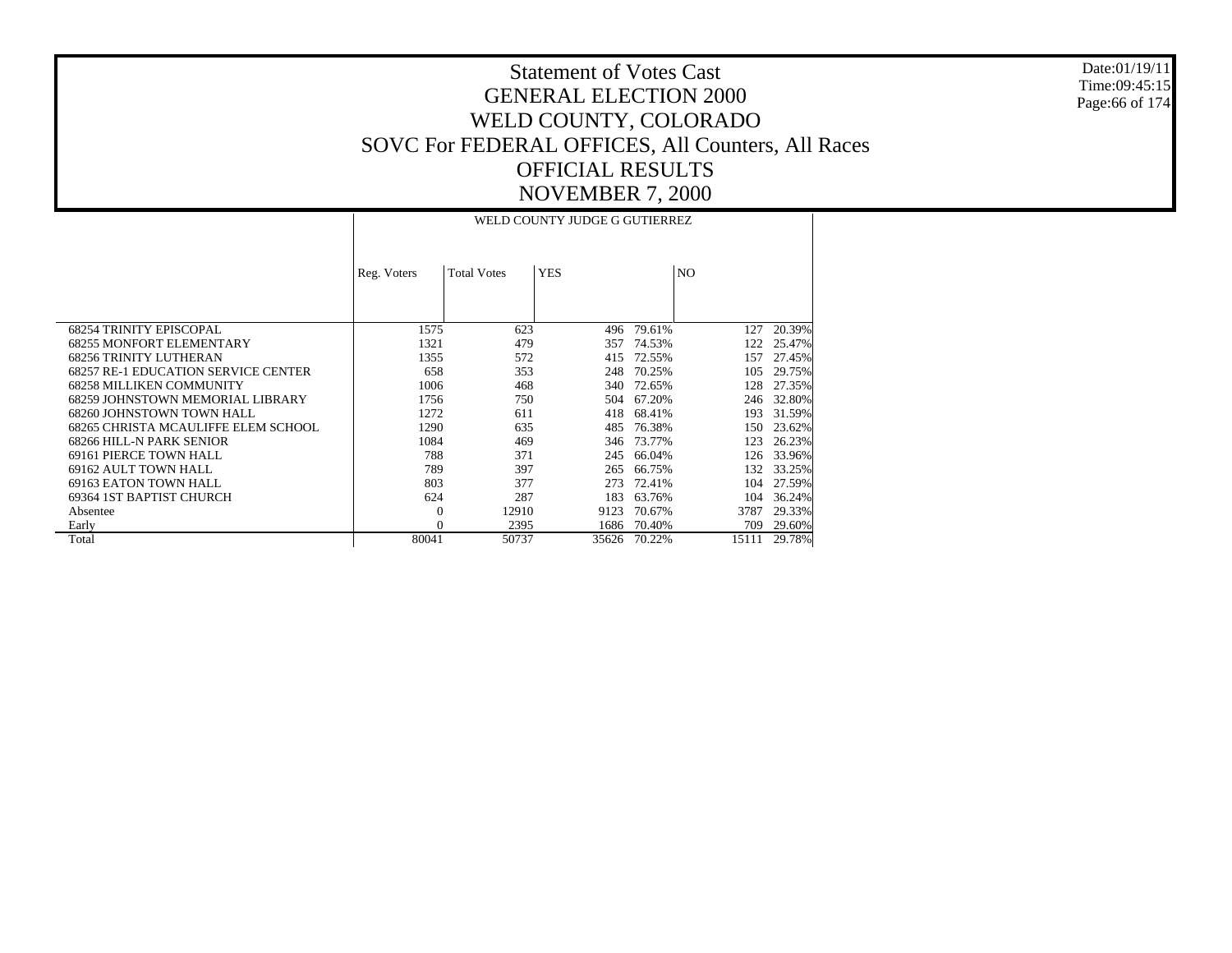#### Date:01/19/11 Time:09:45:16 Page:67 of 174

|                                   |             | WELD COUNTY JUDGE C HALLER |            |            |     |            |             | COUNTY COMM AT LARGE |                          |  |  |
|-----------------------------------|-------------|----------------------------|------------|------------|-----|------------|-------------|----------------------|--------------------------|--|--|
|                                   | Reg. Voters | <b>Total Votes</b>         | <b>YES</b> |            | NO  |            | Reg. Voters | <b>Total Votes</b>   | WILLIAM H JERKE<br>(REP) |  |  |
| <b>JURISDICTION WIDE</b>          |             |                            |            |            |     |            |             |                      |                          |  |  |
| 11301 FT LUPTON FIRE STATION      | 835         | 426                        | 277        | 65.02%     |     | 149 34.98% | 835         | 354                  | 354 100.00%              |  |  |
| 11302 ST WILLIAM'S CATH           | 889         | 441                        | 303        | 68.71%     |     | 138 31.29% | 889         | 344                  | 344 100.00%              |  |  |
| 11303 FT LUPTON CITY HALL         | 916         | 426                        | 288        | 67.61%     | 138 | 32.39%     | 916         | 319                  | 319 100,00%              |  |  |
| 11304 CRANE CRT COMM BLD          | 769         | 379                        |            | 253 66.75% | 126 | 33.25%     | 769         | 309                  | 309 100.00%              |  |  |
| 11305 BUTLER ELEM SCHOOL          | 912         | 353                        | 222        | 62.89%     | 131 | 37.11%     | 912         | 324                  | 324 100.00%              |  |  |
| 11306 DACONO FIRE STATION         | 766         | 341                        | 200        | 58.65%     | 141 | 41.35%     | 766         | 275                  | 275 100.00%              |  |  |
| 11307 DACONO TOWN HALL            | 719         | 333                        | 229        | 68.77%     | 104 | 31.23%     | 719         | 289                  | 289 100.00%              |  |  |
| 11308 ERIE HIGH SCHOOL            | 884         | 406                        | 266        | 65.52%     | 140 | 34.48%     | 884         | 284                  | 284 100.00%              |  |  |
| 11309 ERIE TOWN HALL              | 1067        | 503                        |            | 319 63.42% | 184 | 36.58%     | 1067        | 466                  | 466 100.00%              |  |  |
| 18210 MEAD TOWN HALL              | 1117        | 562                        | 358        | 63.70%     | 204 | 36.30%     | 1117        | 509                  | 509 100,00%              |  |  |
| 18211 PLATTEVILLE TOWN HALL       | 961         | 462                        |            | 318 68.83% | 144 | 31.17%     | 961         | 400                  | 400 100.00%              |  |  |
| 18212 PLATTEVILLE BAPTIST         | 574         | 275                        | 179        | 65.09%     | 96  | 34.91%     | 574         | 248                  | 248 100.00%              |  |  |
| <b>18213 FIRESTONE TOWN HALL</b>  | 772         | 407                        | 268        | 65.85%     | 139 | 34.15%     | 772         | 345                  | 345 100.00%              |  |  |
| 18214 FREDERICK TOWN HALL         | 1279        | 647                        | 444        | 68.62%     | 203 | 31.38%     | 1279        | 560                  | 560 100.00%              |  |  |
| 18215 DEL CAMINO FIRE STATION     | 1901        | 820                        | 567        | 69.15%     | 253 | 30.85%     | 1901        | 719                  | 719 100.00%              |  |  |
| 18227 MEAD ELEM SCHOOL            | 905         | 394                        |            | 258 65.48% | 136 | 34.52%     | 905         | 370                  | 370 100,00%              |  |  |
| 19116 NUNN COMMUNITY CNT          | 623         | 346                        | 238        | 68.79%     | 108 | 31.21%     | 623         | 336                  | 336 100.00%              |  |  |
| 19117 GROVER FIRE HALL            | 359         | 179                        |            | 113 63.13% | 66  | 36.87%     | 359         | 172                  | 172 100.00%              |  |  |
| 19118 PRAIRIE HIGH SCHOOL         | 294         | 141                        | 67         | 47.52%     | 74  | 52.48%     | 294         | 146                  | 146 100.00%              |  |  |
| 19119 BRIGGSDALE HIGH SC          | 234         | 119                        | 70         | 58.82%     | 49  | 41.18%     | 234         | 122                  | 122 100,00%              |  |  |
| 19120 GILL LIONS COMM BL          | 1223        | 608                        |            | 410 67.43% | 198 | 32.57%     | 1223        | 577                  | 577 100.00%              |  |  |
| 19121 KERSEY SENIOR HALL          | 646         | 334                        | 237        | 70.96%     | 97  | 29.04%     | 646         | 324                  | 324 100.00%              |  |  |
| 19122 KERSEY TOWN HALL            | 691         | 361                        |            | 252 69.81% | 109 | 30.19%     | 691         | 336                  | 336 100.00%              |  |  |
| 19323 HUDSON TOWN HALL            | 1413        | 630                        | 377        | 59.84%     | 253 | 40.16%     | 1413        | 602                  | 602 100.00%              |  |  |
| 19324 KEENESBURG FIRE HALL        | 946         | 450                        |            | 274 60.89% | 176 | 39.11%     | 946         | 431                  | 431 100.00%              |  |  |
| 19325 ROGGEN FIRE HOUSE           | 335         | 169                        |            | 106 62.72% | 63  | 37.28%     | 335         | 174                  | 174 100,00%              |  |  |
| 19326 AFTER GLOWS SENIOR          | 1412        | 631                        | 403        | 63.87%     | 228 | 36.13%     | 1412        | 549                  | 549 100.00%              |  |  |
| 60101 FRIENDLY VILL CLUB          | 914         | 420                        |            | 308 73.33% | 112 | 26.67%     | 914         | 346                  | 346 100.00%              |  |  |
| 60102 BILLIE MARTINEZ ELEM SCHOOL | 705         | 262                        | 174        | 66.41%     | 88  | 33.59%     | 705         | 185                  | 185 100,00%              |  |  |
| 60103 GREELEY REC CENTER          | 679         | 197                        |            | 145 73.60% | 52  | 26.40%     | 679         | 146                  | 146 100.00%              |  |  |
| 60104 FRANKLIN SCH LIB            | 645         | 241                        | 189        | 78.42%     | 52  | 21.58%     | 645         | 204                  | 204 100.00%              |  |  |
| 60105 MADISON ELEM SCHOOL         | 594         | 255                        | 194        | 76.08%     | 61  | 23.92%     | 594         | 215                  | 215 100.00%              |  |  |
| 60106 GLORIA CHRISTI CHURCH       | 917         | 363                        |            | 284 78.24% | 79  | 21.76%     | 917         | 331                  | 331 100.00%              |  |  |
| 60107 MAPLEWOOD SCHOOL            | 719         | 307                        | 237        | 77.20%     | 70  | 22.80%     | 719         | 247                  | 247 100.00%              |  |  |
| 60108 1ST UNITED METHODIST        | 721         | 257                        |            | 186 72.37% | 71  | 27.63%     | 721         | 197                  | 197 100.00%              |  |  |
| 60109 1ST CHRISTIAN CHURCH        | 527         | 200                        | 161        | 80.50%     | 39  | 19.50%     | 527         | 183                  | 183 100.00%              |  |  |
| <b>60111 EDUCATION SERVICES</b>   | 698         | 246                        | 188        | 76.42%     | 58  | 23.58%     | 698         | 198                  | 198 100.00%              |  |  |
| 60112 JEFFERSON ELEM SCHOOL       | 411         | 148                        |            | 105 70.95% | 43  | 29.05%     | 411         | 106                  | 106 100.00%              |  |  |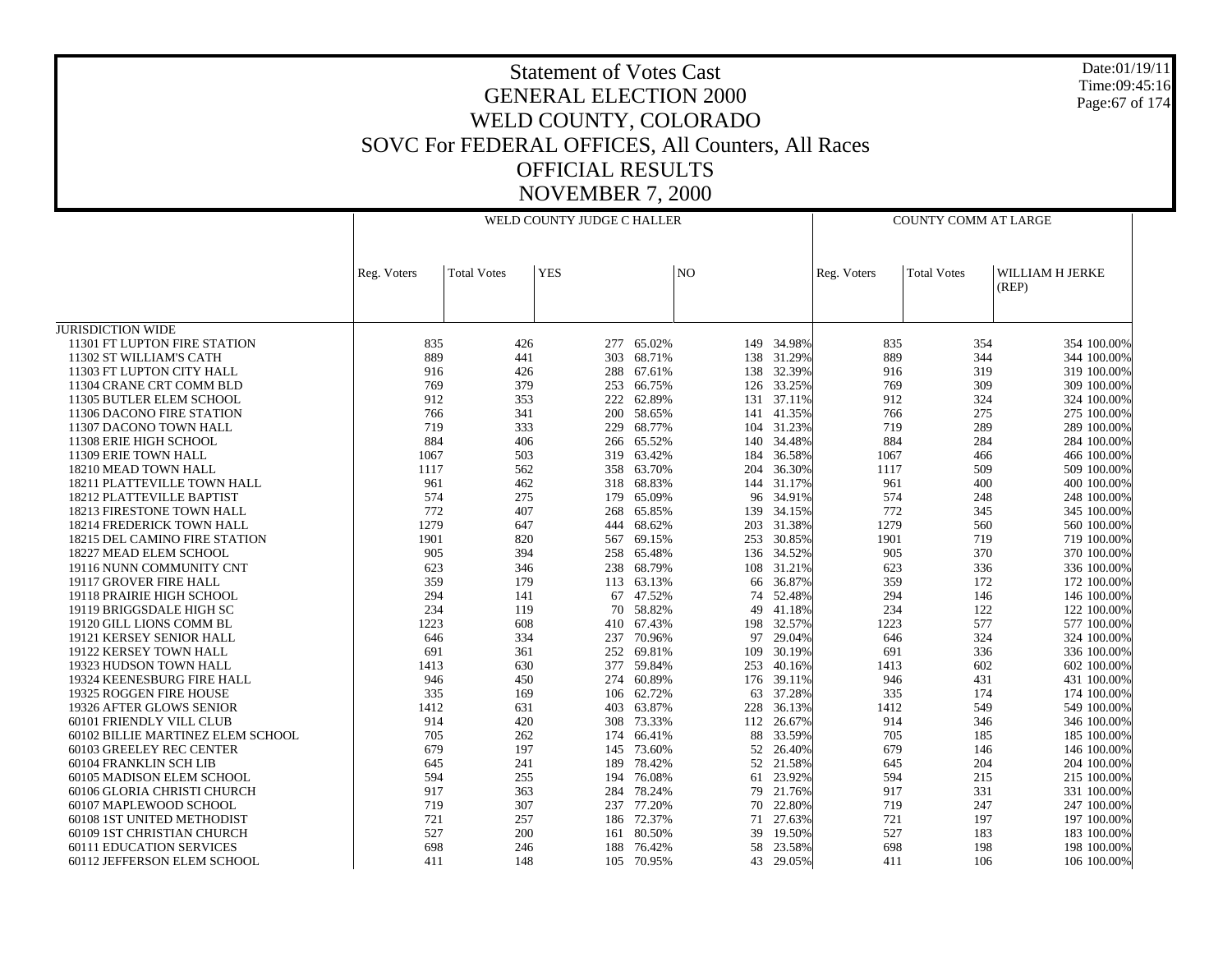Date:01/19/11 Time:09:45:16 Page:68 of 174

|                                                | WELD COUNTY JUDGE C HALLER |                    |            |                      |           |                  | <b>COUNTY COMM AT LARGE</b> |                    |                            |  |  |
|------------------------------------------------|----------------------------|--------------------|------------|----------------------|-----------|------------------|-----------------------------|--------------------|----------------------------|--|--|
|                                                |                            |                    |            |                      |           |                  |                             |                    |                            |  |  |
|                                                |                            |                    |            |                      |           |                  |                             |                    |                            |  |  |
|                                                | Reg. Voters                | <b>Total Votes</b> | <b>YES</b> |                      | NO.       |                  | Reg. Voters                 | <b>Total Votes</b> | WILLIAM H JERKE            |  |  |
|                                                |                            |                    |            |                      |           |                  |                             |                    | (REP)                      |  |  |
|                                                |                            |                    |            |                      |           |                  |                             |                    |                            |  |  |
|                                                |                            |                    |            |                      |           |                  |                             |                    |                            |  |  |
| 60113 WESTERN HILLS FIRE                       | 1002                       | 399                |            | 295 73.93%           | 104       | 26.07%           | 1002                        | 347                | 347 100.00%                |  |  |
| <b>60114 OUR SAVIORS LUTHERAN</b>              | 966                        | 416                |            | 339 81.49%           | 77        | 18.51%           | 966                         | 329                | 329 100.00%                |  |  |
| 60116 FRASIER HALL                             | 515                        | 217                | 174        | 80.18%               | 43        | 19.82%           | 515                         | 146                | 146 100.00%                |  |  |
| 60317 UNC CNTR MAIN LEVL                       | 1064                       | 358                |            | 303 84.64%           | 55        | 15.36%           | 1064                        | 328                | 328 100.00%                |  |  |
| 60318 THE VILLA                                | 493                        | 179                |            | 128 71.51%           | 51        | 28.49%           | 493                         | 155                | 155 100.00%                |  |  |
| 60319 BETHEL BAPTIST CHURCH                    | 756                        | 329                | 262        | 79.64%               | 67        | 20.36%           | 756                         | 277                | 277 100.00%                |  |  |
| 60320 JACKSON SCHOOL                           | 509                        | 216                | 172        | 79.63%               | 44        | 20.37%           | 509                         | 192                | 192 100.00%                |  |  |
| 60321 ODD FELLOWS HALL                         | 881                        | 310                |            | 252 81.29%           | 58        | 18.71%           | 881                         | 281                | 281 100.00%                |  |  |
| 60322 GARDEN CITY TOWN HALL                    | 405<br>1033                | 171<br>398         | 298        | 138 80.70%<br>74.87% | 33<br>100 | 19.30%<br>25.13% | 405<br>1033                 | 151<br>374         | 151 100.00%<br>374 100.00% |  |  |
| 60323 BONNELL TOWER LOUNGE                     | 668                        | 275                |            | 73.82%               | 72        | 26.18%           | 668                         | 239                |                            |  |  |
| 60324 GREELEY MALL<br>60325 JOHN EVANS JR HIGH | 438                        | 173                | 203        | 123 71.10%           | 50        | 28.90%           | 438                         | 152                | 239 100.00%<br>152 100.00% |  |  |
| 60326 DOS RIOS ELEM SCHOOL                     | 1157                       | 514                | 406        | 78.99%               | 108       | 21.01%           | 1157                        | 451                | 451 100.00%                |  |  |
| 60327 CENTENNIAL SCHOOL                        | 1395                       | 611                |            | 471 77.09%           | 140       | 22.91%           | 1395                        | 578                | 578 100.00%                |  |  |
| 60328 EVANS COMMUNITY COMPLEX                  | 757                        | 328                | 247        | 75.30%               | 81        | 24.70%           | 757                         | 306                | 306 100.00%                |  |  |
| 60329 SHEPHERD OF VALLEY                       | 485                        | 240                | 186        | 77.50%               | 54        | 22.50%           | 485                         | 226                | 226 100.00%                |  |  |
| 60330 LA SALLE SENIOR CENTER                   | 332                        | 164                |            | 119 72.56%           | 45        | 27.44%           | 332                         | 146                | 146 100.00%                |  |  |
| 68131 WINDSOR HIGH SCHOOL                      | 1157                       | 511                |            | 344 67.32%           | 167       | 32.68%           | 1157                        | 467                | 467 100.00%                |  |  |
| <b>68132 FAITH UNITED CHURCH</b>               | 903                        | 452                |            | 305 67.48%           | 147       | 32.52%           | 903                         | 397                | 397 100.00%                |  |  |
| <b>68133 SEVERANCE FIRE STATION</b>            | 933                        | 497                |            | 353 71.03%           | 144       | 28.97%           | 933                         | 457                | 457 100.00%                |  |  |
| 68134 EATON MIDDLE SCHOOL                      | 915                        | 442                |            | 282 63.80%           | 160       | 36.20%           | 915                         | 418                | 418 100.00%                |  |  |
| <b>68135 EATON HIGH SCHOOL</b>                 | 645                        | 258                | 166        | 64.34%               | 92        | 35.66%           | 645                         | 226                | 226 100.00%                |  |  |
| 68136 N WELD WATER DIST                        | 430                        | 198                | 128        | 64.65%               | 70        | 35.35%           | 430                         | 200                | 200 100.00%                |  |  |
| 68167 SKYVIEW ELEM SCHOOL                      | 1143                       | 526                |            | 373 70.91%           | 153       | 29.09%           | 1143                        | 496                | 496 100.00%                |  |  |
| 68237 WINDSOR PARK BLDG                        | 1181                       | 580                | 384        | 66.21%               | 196       | 33.79%           | 1181                        | 519                | 519 100.00%                |  |  |
| 68238 TOZER ELEM SCHOOL                        | 1666                       | 811                |            | 590 72.75%           | 221       | 27.25%           | 1666                        | 761                | 761 100.00%                |  |  |
| 68239 NORTHRIDGE HIGH SCHOOL                   | 1434                       | 584                |            | 453 77.57%           | 131       | 22.43%           | 1434                        | 557                | 557 100.00%                |  |  |
| 68240 SHEPERD OF HILLS LUTHERAN CHURCH         | 867                        | 365                | 277        | 75.89%               | 88        | 24.11%           | 867                         | 328                | 328 100.00%                |  |  |
| 68241 SHAWSHEEN SCHOOL                         | 710                        | 307                |            | 243 79.15%           | 64        | 20.85%           | 710                         | 285                | 285 100.00%                |  |  |
| 68242 ASSEMBLY OF GOD CHURCH                   | 1130                       | 421                | 322        | 76.48%               | 99        | 23.52%           | 1130                        | 369                | 369 100.00%                |  |  |
| 68243 AIMS COLLEGE CNTR                        | 1655                       | 612                | 490        | 80.07%               | 122       | 19.93%           | 1655                        | 592                | 592 100.00%                |  |  |
| <b>68244 ST PAULS CONGREGATIONAL</b>           | 1327                       | 526                | 443        | 84.22%               | 83        | 15.78%           | 1327                        | 509                | 509 100.00%                |  |  |
| 68245 ST JOHNS UNITED CHURCH                   | 1032                       | 414                |            | 332 80.19%           | 82        | 19.81%           | 1032                        | 402                | 402 100.00%                |  |  |
| 68246 SCOTT SCHOOL                             | 427                        | 172                | 131        | 76.16%               | 41        | 23.84%           | 427                         | 150                | 150 100.00%                |  |  |
| 68247 ASSEMBLY OF GOD CHURCH                   | 994                        | 498                | 386        | 77.51%               | 112       | 22.49%           | 994                         | 436                | 436 100.00%                |  |  |
| 68249 COTTONWOOD PARK S.                       | 732                        | 304                |            | 226 74.34%           | 78        | 25.66%           | 732                         | 268                | 268 100.00%                |  |  |
| <b>68250 CENTENNIAL LIBRARY</b>                | 625                        | 255                | 195        | 76.47%               | 60        | 23.53%           | 625                         | 228                | 228 100.00%                |  |  |
| 68251 BRENTWOOD SCHOOL                         | 827                        | 337                |            | 275 81.60%           | 62        | 18.40%           | 827                         | 310                | 310 100.00%                |  |  |
| <b>68252 MEEKER SCHOOL</b>                     | 1159                       | 482                |            | 378 78.42%           |           | 104 21.58%       | 1159                        | 422                | 422 100.00%                |  |  |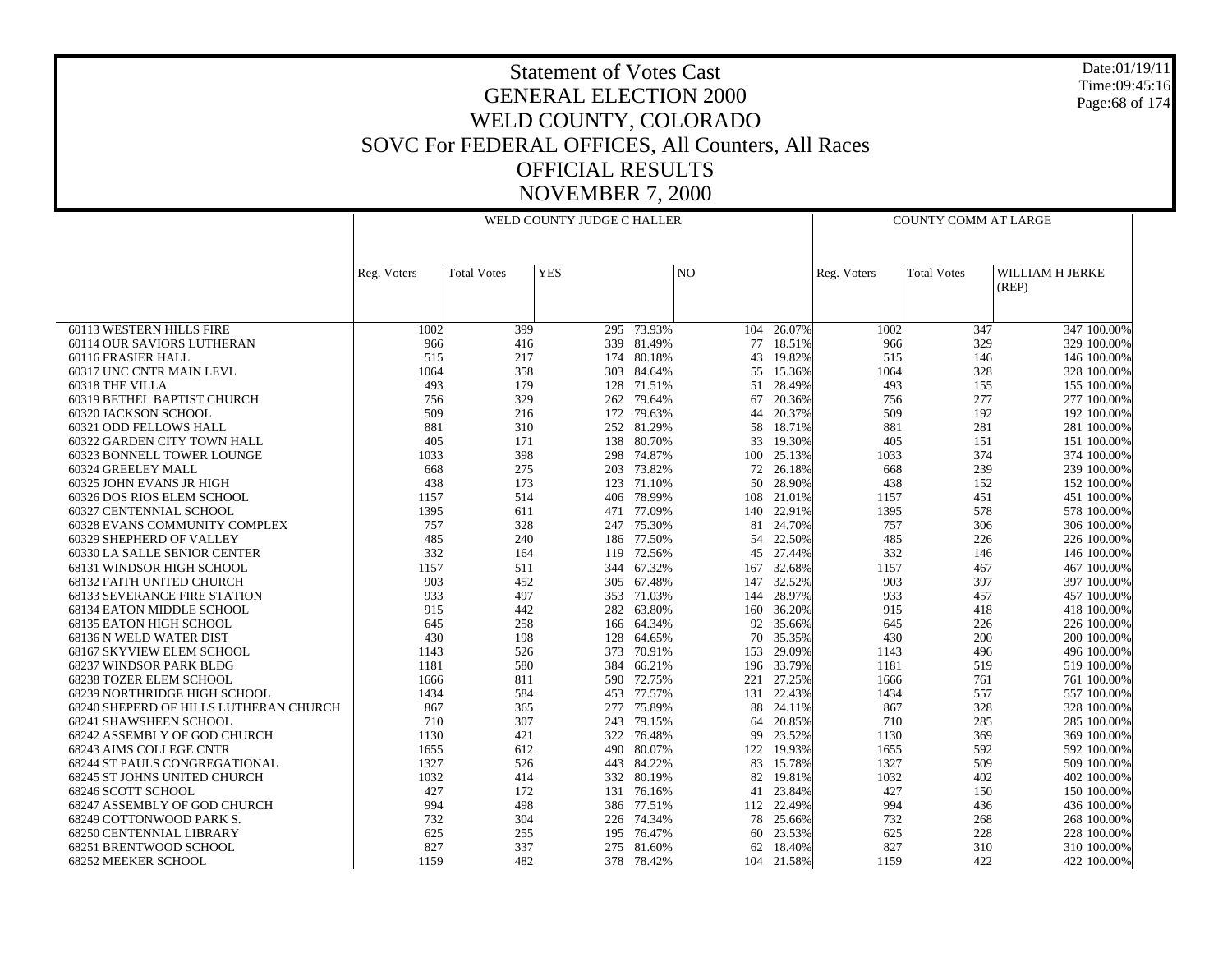Date:01/19/11 Time:09:45:16 Page:69 of 174

|                                            |             |                    | WELD COUNTY JUDGE C HALLER | <b>COUNTY COMM AT LARGE</b> |                |        |             |                    |                          |
|--------------------------------------------|-------------|--------------------|----------------------------|-----------------------------|----------------|--------|-------------|--------------------|--------------------------|
|                                            | Reg. Voters | <b>Total Votes</b> | <b>YES</b>                 |                             | N <sub>O</sub> |        | Reg. Voters | <b>Total Votes</b> | WILLIAM H JERKE<br>(REP) |
| <b>68254 TRINITY EPISCOPAL</b>             | 1575        | 624                | 497                        | 79.65%                      | 127            | 20.35% | 1575        | 586                | 586 100.00%              |
| <b>68255 MONFORT ELEMENTARY</b>            | 1321        | 476                | 370                        | 77.73%                      | 106            | 22.27% | 1321        | 419                | 419 100.00%              |
| <b>68256 TRINITY LUTHERAN</b>              | 1355        | 573                | 421                        | 73.47%                      | 152            | 26.53% | 1355        | 550                | 550 100.00%              |
| <b>68257 RE-1 EDUCATION SERVICE CENTER</b> | 658         | 341                | 246                        | 72.14%                      | 95             | 27.86% | 658         | 303                | 303 100.00%              |
| <b>68258 MILLIKEN COMMUNITY</b>            | 1006        | 455                | 328                        | 72.09%                      | 127            | 27.91% | 1006        | 389                | 389 100.00%              |
| 68259 JOHNSTOWN MEMORIAL LIBRARY           | 1756        | 751                | 521                        | 69.37%                      | 230            | 30.63% | 1756        | 695                | 695 100.00%              |
| 68260 JOHNSTOWN TOWN HALL                  | 1272        | 604                | 409                        | 67.72%                      | 195            | 32.28% | 1272        | 535                | 535 100.00%              |
| 68265 CHRISTA MCAULIFFE ELEM SCHOOL        | 1290        | 634                | 502                        | 79.18%                      | 132            | 20.82% | 1290        | 600                | 600 100.00%              |
| 68266 HILL-N PARK SENIOR                   | 1084        | 464                | 347                        | 74.78%                      | 117            | 25.22% | 1084        | 419                | 419 100.00%              |
| 69161 PIERCE TOWN HALL                     | 788         | 369                | 247                        | 66.94%                      | 122            | 33.06% | 788         | 318                | 318 100,00%              |
| 69162 AULT TOWN HALL                       | 789         | 393                | 268                        | 68.19%                      | 125            | 31.81% | 789         | 353                | 353 100.00%              |
| 69163 EATON TOWN HALL                      | 803         | 377                | 287                        | 76.13%                      | 90             | 23.87% | 803         | 355                | 355 100.00%              |
| 69364 IST BAPTIST CHURCH                   | 624         | 286                | 189                        | 66.08%                      | 97             | 33.92% | 624         | 282                | 282 100,00%              |
| Absentee                                   | $\theta$    | 12883              | 9391                       | 72.89%                      | 3492           | 27.11% | $\Omega$    | 12152              | 12152 100.00%            |
| Early                                      | $\Omega$    | 2389               | 1704                       | 71.33%                      | 685            | 28.67% | $\Omega$    | 2098               | 2098 100.00%             |
| Total                                      | 80041       | 50508              | 36386                      | 72.04%                      | 14122          | 27.96% | 80041       | 45771              | 45771 100.00%            |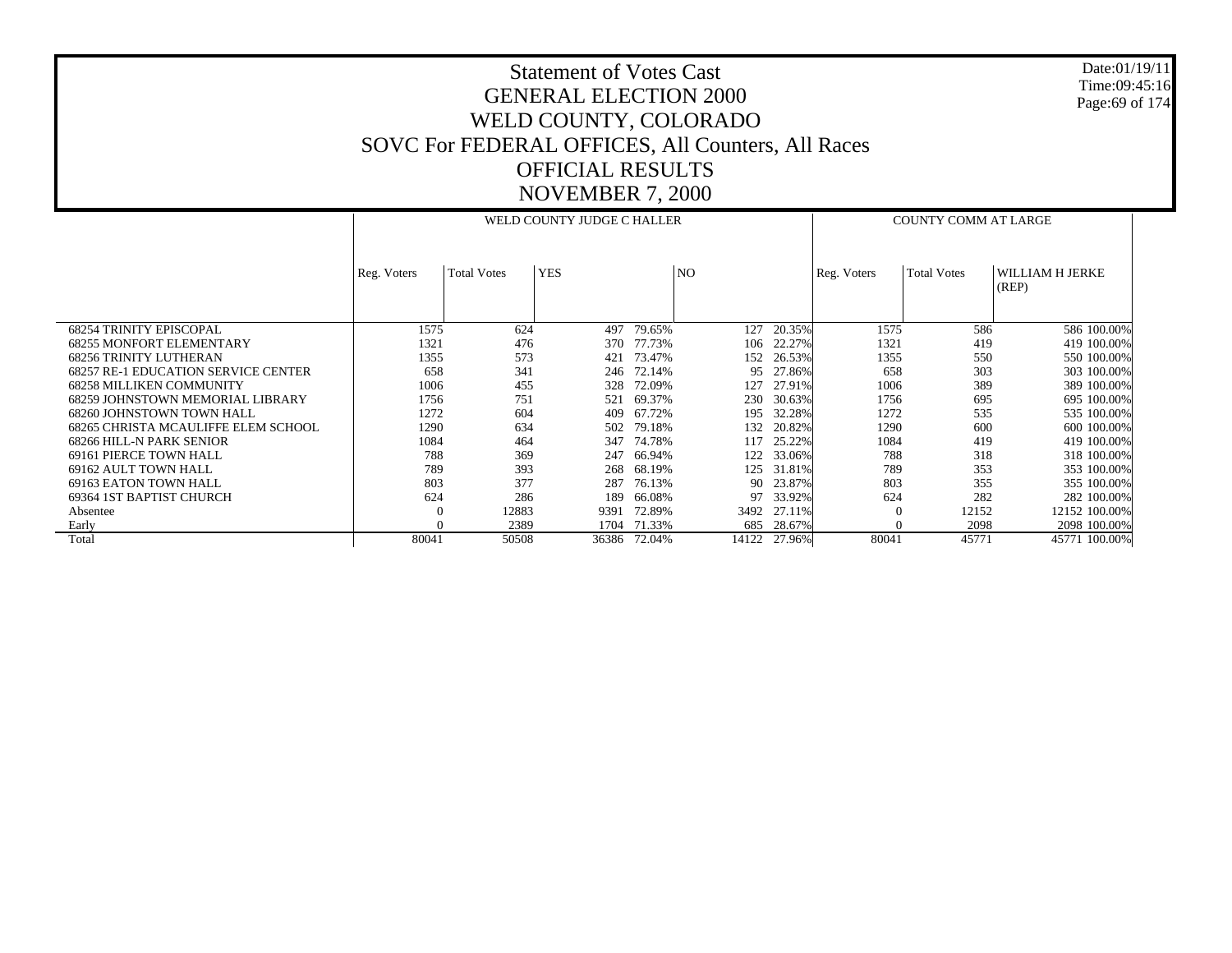Date:01/19/11 Time:09:45:16 Page:70 of 174

|                                                               |             | <b>COUNTY COMM DIST 1</b> |                 |                          | <b>COUNTY COMM DIST 3</b> |                         |                          |                                          |            |  |  |
|---------------------------------------------------------------|-------------|---------------------------|-----------------|--------------------------|---------------------------|-------------------------|--------------------------|------------------------------------------|------------|--|--|
|                                                               | Reg. Voters | <b>Total Votes</b>        | DAVE LONG (REP) | Reg. Voters              | <b>Total Votes</b>        | <b>ROB MASDEN (REP)</b> |                          | <b>BRUCE LEE</b><br><b>ECKHART</b> (REF) |            |  |  |
| <b>JURISDICTION WIDE</b>                                      |             |                           |                 |                          |                           |                         |                          |                                          |            |  |  |
| 11301 FT LUPTON FIRE STATION                                  |             |                           |                 | 835                      | 430                       |                         | 297 69.07%               |                                          | 133 30.93% |  |  |
| 11302 ST WILLIAM'S CATH                                       |             |                           |                 | 889                      | 407                       |                         | 249 61.18%               | 158                                      | 38.82%     |  |  |
| 11303 FT LUPTON CITY HALL                                     |             |                           |                 | 916                      | 407                       | 250                     | 61.43%                   | 157                                      | 38.57%     |  |  |
| 11304 CRANE CRT COMM BLD                                      |             |                           |                 | 769                      | 363                       |                         | 273 75.21%               | 90                                       | 24.79%     |  |  |
| 11305 BUTLER ELEM SCHOOL                                      |             |                           |                 | 912                      | 373                       | 277                     | 74.26%                   | 96                                       | 25.74%     |  |  |
| 11306 DACONO FIRE STATION                                     |             |                           |                 | 766                      | 346                       |                         | 213 61.56%               |                                          | 133 38.44% |  |  |
| 11307 DACONO TOWN HALL                                        |             |                           |                 | 719                      | 334                       |                         | 222 66.47%               |                                          | 112 33.53% |  |  |
| 11308 ERIE HIGH SCHOOL                                        |             |                           |                 | 884                      | 394                       | 199                     | 50.51%                   | 195                                      | 49.49%     |  |  |
| 11309 ERIE TOWN HALL                                          |             |                           |                 | 1067                     | 515                       |                         | 394 76.50%               | 121                                      | 23.50%     |  |  |
| 18210 MEAD TOWN HALL                                          |             |                           |                 | $\overline{a}$           | $\overline{\phantom{a}}$  |                         |                          |                                          |            |  |  |
| 18211 PLATTEVILLE TOWN HALL                                   |             |                           |                 |                          |                           |                         |                          |                                          |            |  |  |
| 18212 PLATTEVILLE BAPTIST                                     |             |                           |                 |                          |                           |                         |                          |                                          |            |  |  |
| 18213 FIRESTONE TOWN HALL                                     |             |                           |                 |                          |                           |                         |                          |                                          |            |  |  |
| <b>18214 FREDERICK TOWN HALL</b>                              |             |                           |                 |                          |                           |                         |                          |                                          |            |  |  |
| <b>18215 DEL CAMINO FIRE STATION</b>                          |             |                           |                 |                          |                           |                         |                          |                                          |            |  |  |
| 18227 MEAD ELEM SCHOOL                                        |             |                           |                 |                          |                           |                         |                          |                                          |            |  |  |
| 19116 NUNN COMMUNITY CNT                                      | 623         | 325                       | 325 100,00%     |                          |                           |                         |                          |                                          |            |  |  |
| 19117 GROVER FIRE HALL                                        | 359         | 175                       | 175 100.00%     |                          |                           |                         |                          |                                          |            |  |  |
| 19118 PRAIRIE HIGH SCHOOL                                     | 294         | 158                       | 158 100.00%     |                          |                           |                         |                          |                                          |            |  |  |
| 19119 BRIGGSDALE HIGH SC                                      | 234         | 116                       | 116 100.00%     |                          |                           |                         |                          |                                          |            |  |  |
| 19120 GILL LIONS COMM BL                                      | 1223        | 554                       | 554 100.00%     |                          |                           |                         |                          |                                          |            |  |  |
| 19121 KERSEY SENIOR HALL                                      | 646         | 286                       | 286 100.00%     |                          |                           |                         |                          |                                          |            |  |  |
| 19122 KERSEY TOWN HALL                                        | 691         | 312                       | 312 100.00%     | $\overline{\phantom{a}}$ | $\overline{\phantom{a}}$  | $\sim$                  |                          |                                          |            |  |  |
| 19323 HUDSON TOWN HALL                                        |             |                           |                 | 1413                     | 717                       |                         | 553 77.13%               | 164                                      | 22.87%     |  |  |
| 19324 KEENESBURG FIRE HALL                                    |             |                           |                 | 946                      | 509                       |                         | 409 80.35%               |                                          | 100 19.65% |  |  |
| 19325 ROGGEN FIRE HOUSE                                       |             |                           |                 | 335                      | 203                       |                         | 173 85.22%<br>470 70.04% | 30                                       | 14.78%     |  |  |
| 19326 AFTER GLOWS SENIOR                                      |             | 331                       | 331 100.00%     | 1412                     | 671<br>$\overline{a}$     |                         |                          | 201                                      | 29.96%     |  |  |
| 60101 FRIENDLY VILL CLUB<br>60102 BILLIE MARTINEZ ELEM SCHOOL | 914<br>705  | 183                       | 183 100.00%     | $\overline{a}$           |                           |                         |                          |                                          |            |  |  |
| 60103 GREELEY REC CENTER                                      | 679         | 141                       | 141 100.00%     |                          |                           |                         |                          |                                          |            |  |  |
| 60104 FRANKLIN SCH LIB                                        | 645         | 192                       | 192 100.00%     |                          |                           |                         |                          |                                          |            |  |  |
| 60105 MADISON ELEM SCHOOL                                     | 594         | 212                       | 212 100.00%     |                          |                           |                         |                          |                                          |            |  |  |
| 60106 GLORIA CHRISTI CHURCH                                   | 917         | 317                       | 317 100.00%     |                          |                           |                         |                          |                                          |            |  |  |
| 60107 MAPLEWOOD SCHOOL                                        | 719         | 242                       | 242 100.00%     |                          |                           |                         |                          |                                          |            |  |  |
| 60108 1ST UNITED METHODIST                                    | 721         | 199                       | 199 100.00%     |                          |                           |                         |                          |                                          |            |  |  |
| 60109 1ST CHRISTIAN CHURCH                                    | 527         | 165                       | 165 100.00%     |                          |                           |                         |                          |                                          |            |  |  |
| <b>60111 EDUCATION SERVICES</b>                               | 698         | 191                       | 191 100.00%     |                          |                           |                         |                          |                                          |            |  |  |
| 60112 JEFFERSON ELEM SCHOOL                                   | 411         | 98                        | 98 100.00%      |                          |                           |                         |                          |                                          |            |  |  |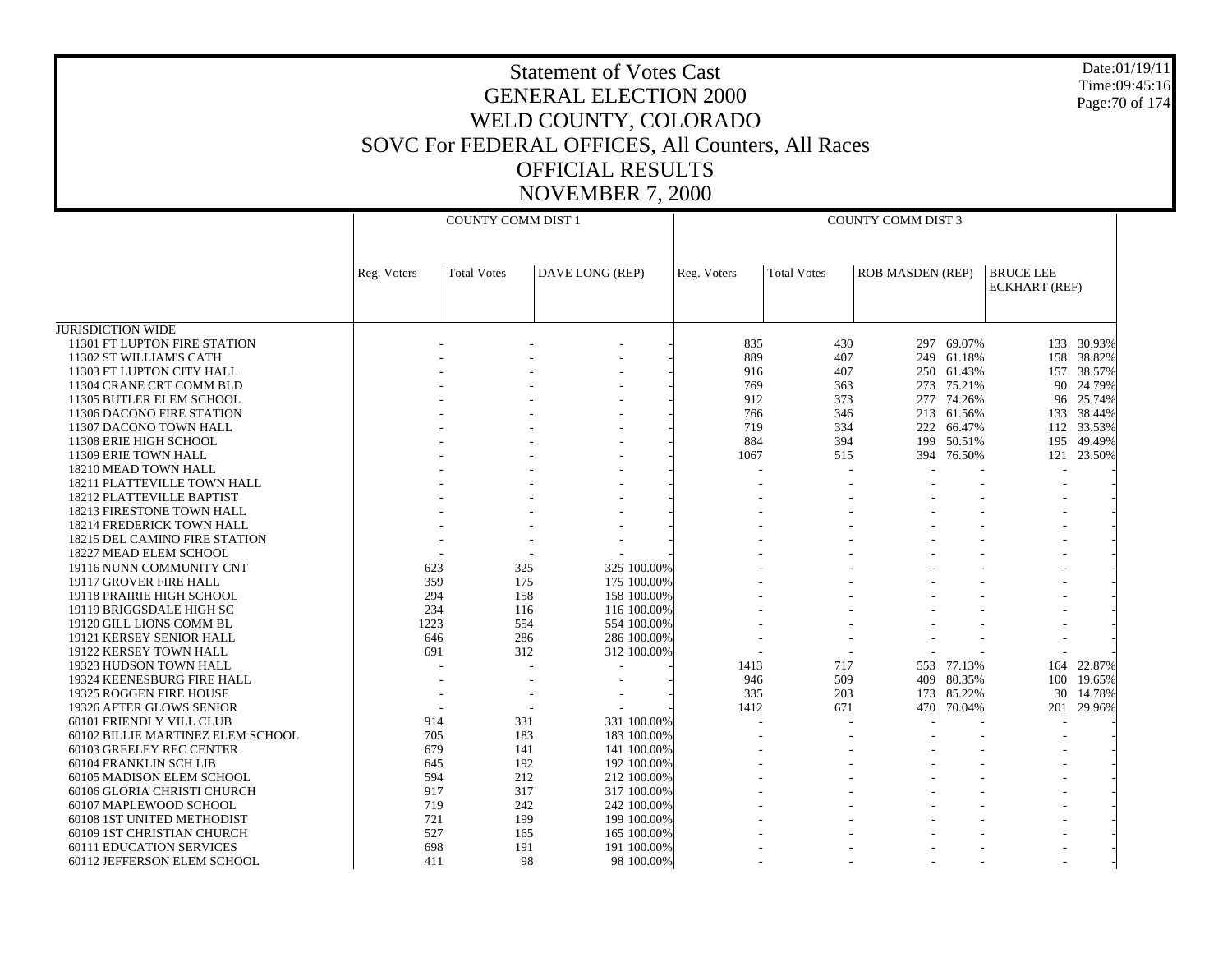Date:01/19/11 Time:09:45:16 Page:71 of 174

| <b>COUNTY COMM DIST 1</b><br><b>COUNTY COMM DIST 3</b><br><b>BRUCE LEE</b><br>DAVE LONG (REP)<br><b>ROB MASDEN (REP)</b><br>Reg. Voters<br><b>Total Votes</b><br>Reg. Voters<br><b>Total Votes</b><br><b>ECKHART</b> (REF)<br>351<br>351 100.00%<br>60113 WESTERN HILLS FIRE<br>1002 |  |
|--------------------------------------------------------------------------------------------------------------------------------------------------------------------------------------------------------------------------------------------------------------------------------------|--|
|                                                                                                                                                                                                                                                                                      |  |
|                                                                                                                                                                                                                                                                                      |  |
|                                                                                                                                                                                                                                                                                      |  |
|                                                                                                                                                                                                                                                                                      |  |
|                                                                                                                                                                                                                                                                                      |  |
|                                                                                                                                                                                                                                                                                      |  |
|                                                                                                                                                                                                                                                                                      |  |
| 328<br>328 100.00%<br>60114 OUR SAVIORS LUTHERAN<br>966                                                                                                                                                                                                                              |  |
| 515<br>145<br>145 100.00%<br>60116 FRASIER HALL                                                                                                                                                                                                                                      |  |
| 64.40%<br>131 35.60%<br>60317 UNC CNTR MAIN LEVL<br>1064<br>368<br>237                                                                                                                                                                                                               |  |
| 60318 THE VILLA<br>493<br>177<br>116 65.54%<br>61 34.46%                                                                                                                                                                                                                             |  |
| 60319 BETHEL BAPTIST CHURCH<br>756<br>318<br>77.36%<br>72<br>22.64%<br>246                                                                                                                                                                                                           |  |
| 509<br>221<br>152 68.78%<br>69 31.22%<br>60320 JACKSON SCHOOL                                                                                                                                                                                                                        |  |
| 299<br>60321 ODD FELLOWS HALL<br>881<br>213 71.24%<br>86 28.76%                                                                                                                                                                                                                      |  |
| 60322 GARDEN CITY TOWN HALL<br>405<br>114<br>69.09%<br>51<br>30.91%<br>165                                                                                                                                                                                                           |  |
| 1033<br>401<br>140 34.91%<br>60323 BONNELL TOWER LOUNGE<br>261 65.09%                                                                                                                                                                                                                |  |
| 60324 GREELEY MALL<br>668<br>267<br>62.92%<br>99<br>37.08%<br>168                                                                                                                                                                                                                    |  |
| 60325 JOHN EVANS JR HIGH<br>438<br>96 56.80%<br>73 43.20%<br>169                                                                                                                                                                                                                     |  |
| 492<br>68.09%<br>157 31.91%<br>60326 DOS RIOS ELEM SCHOOL<br>1157<br>335                                                                                                                                                                                                             |  |
| 60327 CENTENNIAL SCHOOL<br>1395<br>640<br>457 71.41%<br>183 28.59%                                                                                                                                                                                                                   |  |
| 757<br>333<br>228<br>68.47%<br>105 31.53%<br>60328 EVANS COMMUNITY COMPLEX                                                                                                                                                                                                           |  |
| 87<br>60329 SHEPHERD OF VALLEY<br>485<br>253<br>65.61%<br>34.39%<br>166                                                                                                                                                                                                              |  |
| 332<br>60330 LA SALLE SENIOR CENTER<br>167<br>101 60.48%<br>66 39.52%                                                                                                                                                                                                                |  |
| 466 100,00%<br>68131 WINDSOR HIGH SCHOOL<br>1157<br>466                                                                                                                                                                                                                              |  |
| <b>68132 FAITH UNITED CHURCH</b><br>903<br>384<br>384 100.00%                                                                                                                                                                                                                        |  |
| 933<br>441 100.00%<br><b>68133 SEVERANCE FIRE STATION</b><br>441                                                                                                                                                                                                                     |  |
| 408<br>408 100.00%<br><b>68134 EATON MIDDLE SCHOOL</b><br>915                                                                                                                                                                                                                        |  |
| 645<br>221 100.00%<br>68135 EATON HIGH SCHOOL<br>221                                                                                                                                                                                                                                 |  |
| 430<br>186<br>186 100.00%<br>68136 N WELD WATER DIST                                                                                                                                                                                                                                 |  |
| 68167 SKYVIEW ELEM SCHOOL<br>1143<br>488<br>488 100,00%                                                                                                                                                                                                                              |  |
| 68237 WINDSOR PARK BLDG                                                                                                                                                                                                                                                              |  |
| <b>68238 TOZER ELEM SCHOOL</b>                                                                                                                                                                                                                                                       |  |
| 68239 NORTHRIDGE HIGH SCHOOL                                                                                                                                                                                                                                                         |  |
| 68240 SHEPERD OF HILLS LUTHERAN CHURCH                                                                                                                                                                                                                                               |  |
| 68241 SHAWSHEEN SCHOOL                                                                                                                                                                                                                                                               |  |
| 68242 ASSEMBLY OF GOD CHURCH                                                                                                                                                                                                                                                         |  |
| 68243 AIMS COLLEGE CNTR                                                                                                                                                                                                                                                              |  |
| <b>68244 ST PAULS CONGREGATIONAL</b>                                                                                                                                                                                                                                                 |  |
| 68245 ST JOHNS UNITED CHURCH                                                                                                                                                                                                                                                         |  |
| 68246 SCOTT SCHOOL<br>68247 ASSEMBLY OF GOD CHURCH                                                                                                                                                                                                                                   |  |
| 68249 COTTONWOOD PARK S.                                                                                                                                                                                                                                                             |  |
| <b>68250 CENTENNIAL LIBRARY</b>                                                                                                                                                                                                                                                      |  |
| 68251 BRENTWOOD SCHOOL                                                                                                                                                                                                                                                               |  |
| 68252 MEEKER SCHOOL                                                                                                                                                                                                                                                                  |  |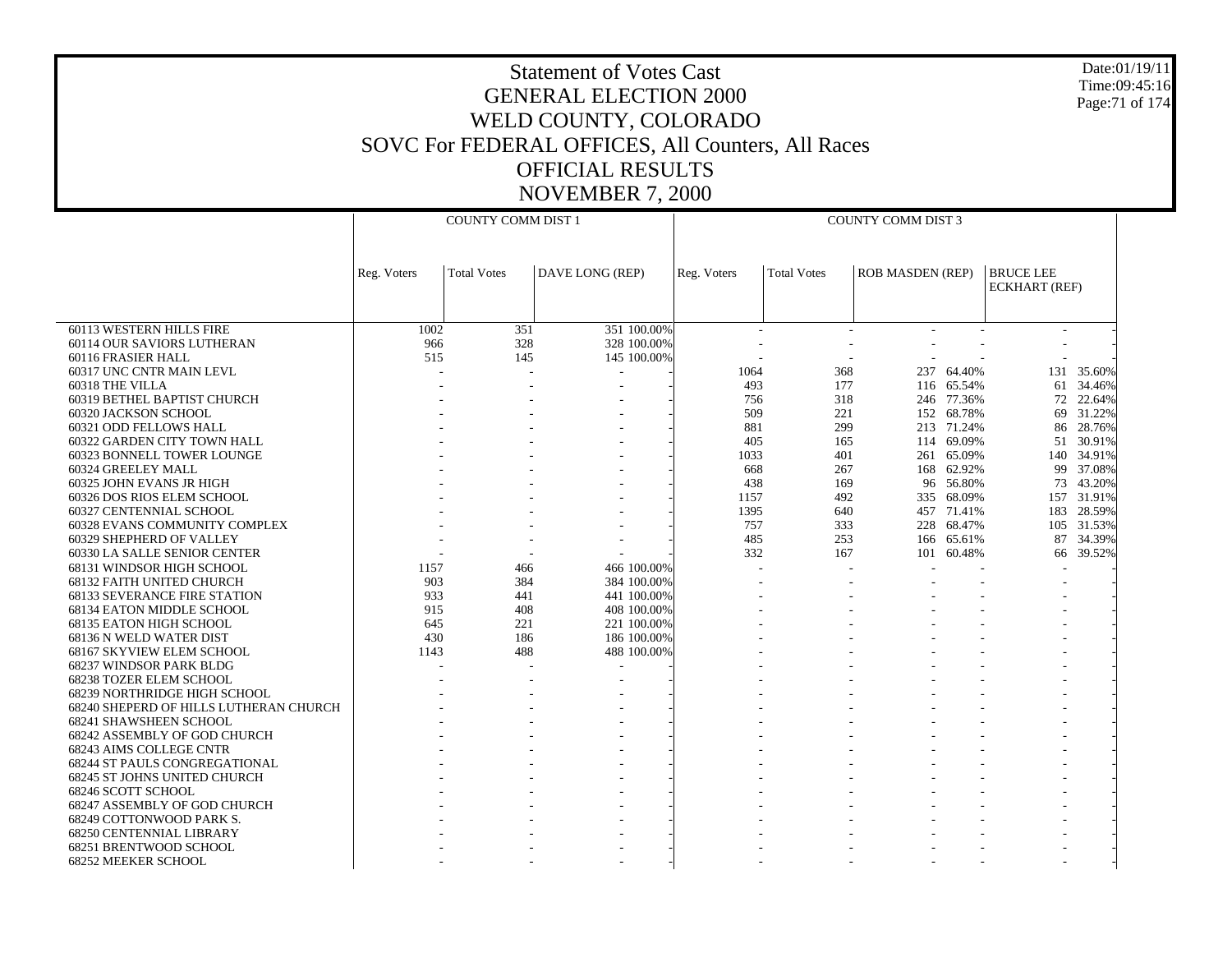#### Date:01/19/11 Time:09:45:16 Page:72 of 174

|                                                    |             | <b>COUNTY COMM DIST 1</b> |                          | <b>COUNTY COMM DIST 3</b> |                          |                         |                                   |        |  |
|----------------------------------------------------|-------------|---------------------------|--------------------------|---------------------------|--------------------------|-------------------------|-----------------------------------|--------|--|
|                                                    |             |                           |                          |                           |                          |                         |                                   |        |  |
|                                                    | Reg. Voters | <b>Total Votes</b>        | DAVE LONG (REP)          | Reg. Voters               | <b>Total Votes</b>       | <b>ROB MASDEN (REP)</b> | <b>BRUCE LEE</b><br>ECKHART (REF) |        |  |
| <b>68254 TRINITY EPISCOPAL</b>                     |             |                           | $\overline{\phantom{a}}$ |                           |                          |                         |                                   |        |  |
| <b>68255 MONFORT ELEMENTARY</b>                    |             | ۰                         | $\overline{\phantom{a}}$ |                           | $\overline{\phantom{a}}$ | ۰                       | $\overline{\phantom{a}}$          |        |  |
| <b>68256 TRINITY LUTHERAN</b>                      |             |                           | $\overline{\phantom{a}}$ |                           | ٠                        |                         |                                   |        |  |
| <b>68257 RE-1 EDUCATION SERVICE CENTER</b>         |             | ۰                         | ٠                        |                           | ۰                        |                         |                                   |        |  |
| <b>68258 MILLIKEN COMMUNITY</b>                    |             |                           | ٠                        |                           | ٠                        |                         |                                   |        |  |
| 68259 JOHNSTOWN MEMORIAL LIBRARY                   |             | ۰                         | $\overline{\phantom{a}}$ |                           | ۰                        | ٠                       |                                   |        |  |
| 68260 JOHNSTOWN TOWN HALL                          |             |                           |                          |                           |                          |                         |                                   |        |  |
| 68265 CHRISTA MCAULIFFE ELEM SCHOOL                |             | ۰                         | ٠                        | ٠                         | ۰                        | ۰                       |                                   |        |  |
| 68266 HILL-N PARK SENIOR<br>69161 PIERCE TOWN HALL | 788         | 317                       | 317 100.00%              |                           |                          |                         |                                   |        |  |
| 69162 AULT TOWN HALL                               | 789         | 340                       | 340 100.00%              |                           |                          |                         |                                   |        |  |
| 69163 EATON TOWN HALL                              | 803         | 344                       | 344 100.00%              |                           |                          |                         |                                   |        |  |
| 69364 1ST BAPTIST CHURCH                           |             |                           |                          | 624                       | 299                      | 73.24%<br>219           | 80                                | 26.76% |  |
| Absentee                                           | $\theta$    | 3354                      | 3354 100.00%             | $\Omega$                  | 3270                     | 2483<br>75.93%          | 787                               | 24.07% |  |
| Early                                              |             | 566                       | 566 100.00%              |                           | 497                      | 347<br>69.82%           | 150                               | 30.18% |  |
| Total                                              | 22589       | 12536                     | 12536 100.00%            | 22860                     | 14005                    | 70.82%<br>9918          | 4087                              | 29.18% |  |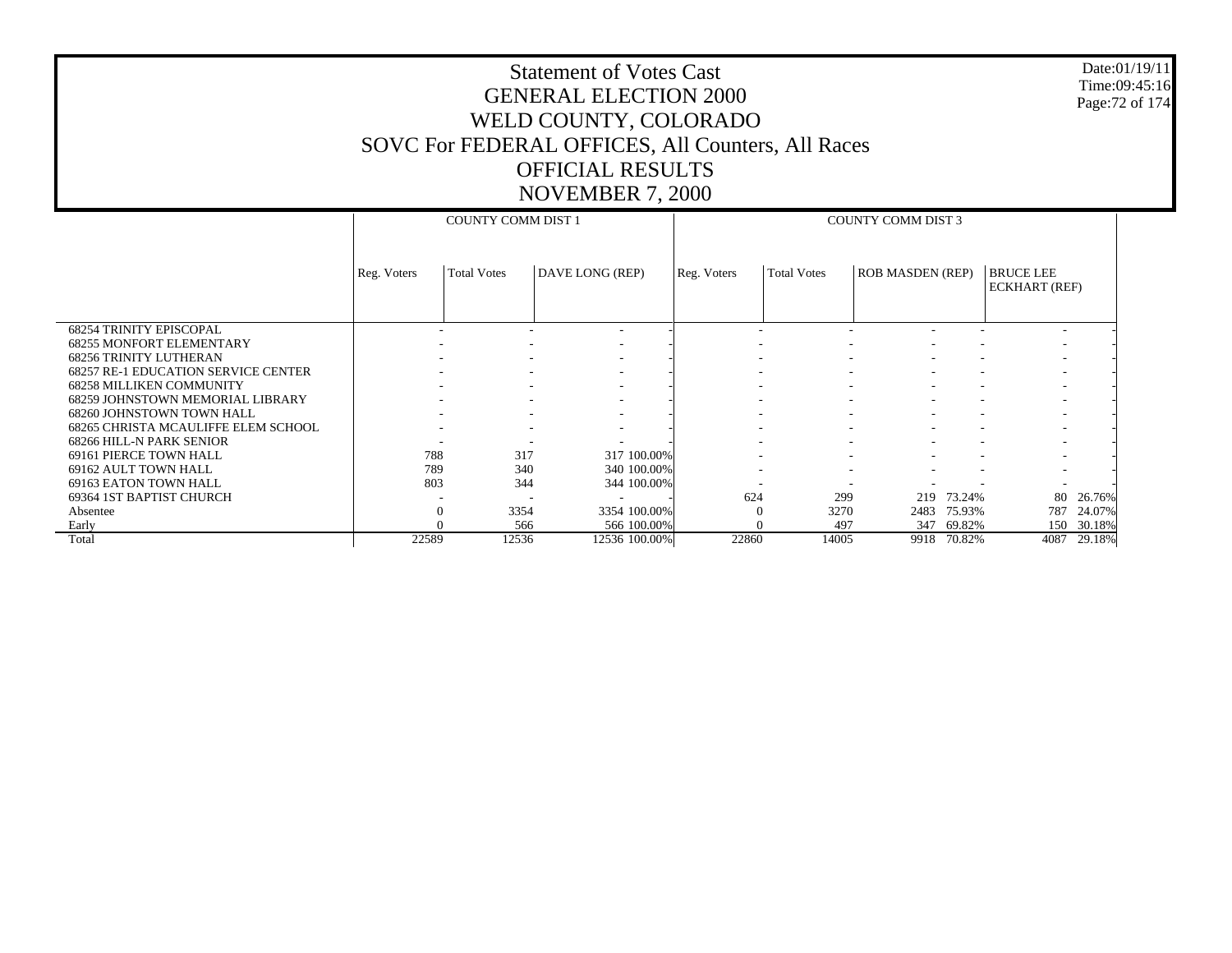Date:01/19/11 Time:09:45:16 Page:73 of 174

|                                                     |             | COUNTY COUNCIL AT LARGE |                            |                          | COUNTY COUNCIL DIST 1 |                      |  |
|-----------------------------------------------------|-------------|-------------------------|----------------------------|--------------------------|-----------------------|----------------------|--|
|                                                     | Reg. Voters | <b>Total Votes</b>      | MITCHELL L MARTIN          | Reg. Voters              | <b>Total Votes</b>    | <b>JOYCE E SMOCK</b> |  |
|                                                     |             |                         |                            |                          |                       |                      |  |
| <b>JURISDICTION WIDE</b>                            |             |                         |                            |                          |                       |                      |  |
| 11301 FT LUPTON FIRE STATION                        | 835         | 343                     | 343 100.00%                |                          |                       |                      |  |
| 11302 ST WILLIAM'S CATH                             | 889         | 330                     | 330 100.00%                |                          |                       |                      |  |
| 11303 FT LUPTON CITY HALL                           | 916         | 323                     | 323 100.00%                |                          |                       |                      |  |
| 11304 CRANE CRT COMM BLD                            | 769         | 289                     | 289 100.00%                |                          |                       |                      |  |
| 11305 BUTLER ELEM SCHOOL                            | 912         | 287                     | 287 100.00%                |                          |                       |                      |  |
| 11306 DACONO FIRE STATION                           | 766         | 274                     | 274 100.00%                |                          |                       |                      |  |
| 11307 DACONO TOWN HALL                              | 719         | 272                     | 272 100.00%                |                          |                       |                      |  |
| 11308 ERIE HIGH SCHOOL                              | 884         | 280                     | 280 100.00%                |                          |                       |                      |  |
| 11309 ERIE TOWN HALL                                | 1067        | 399                     | 399 100.00%                |                          |                       |                      |  |
| 18210 MEAD TOWN HALL<br>18211 PLATTEVILLE TOWN HALL | 1117<br>961 | 434<br>354              | 434 100.00%<br>354 100.00% |                          |                       |                      |  |
| 18212 PLATTEVILLE BAPTIST                           | 574         | 211                     | 211 100.00%                |                          |                       |                      |  |
| <b>18213 FIRESTONE TOWN HALL</b>                    | 772         | 314                     | 314 100.00%                |                          |                       |                      |  |
| <b>18214 FREDERICK TOWN HALL</b>                    | 1279        | 506                     | 506 100.00%                |                          |                       |                      |  |
| 18215 DEL CAMINO FIRE STATION                       | 1901        | 646                     | 646 100.00%                |                          |                       |                      |  |
| 18227 MEAD ELEM SCHOOL                              | 905         | 306                     | 306 100.00%                |                          |                       |                      |  |
| 19116 NUNN COMMUNITY CNT                            | 623         | 283                     | 283 100.00%                | 623                      | 296                   | 296 100.00%          |  |
| 19117 GROVER FIRE HALL                              | 359         | 135                     | 135 100.00%                | 359                      | 190                   | 190 100.00%          |  |
| 19118 PRAIRIE HIGH SCHOOL                           | 294         | 122                     | 122 100.00%                | 294                      | 144                   | 144 100.00%          |  |
| 19119 BRIGGSDALE HIGH SC                            | 234         | 100                     | 100 100 00%                | 234                      | 115                   | 115 100.00%          |  |
| 19120 GILL LIONS COMM BL                            | 1223        | 502                     | 502 100.00%                | 1223                     | 509                   | 509 100.00%          |  |
| 19121 KERSEY SENIOR HALL                            | 646         | 269                     | 269 100.00%                | 646                      | 281                   | 281 100.00%          |  |
| 19122 KERSEY TOWN HALL                              | 691         | 278                     | 278 100.00%                | 691                      | 275                   | 275 100.00%          |  |
| 19323 HUDSON TOWN HALL                              | 1413        | 531                     | 531 100.00%                |                          |                       |                      |  |
| 19324 KEENESBURG FIRE HALL                          | 946         | 375                     | 375 100.00%                | $\overline{\phantom{a}}$ |                       |                      |  |
| 19325 ROGGEN FIRE HOUSE                             | 335         | 145                     | 145 100.00%                |                          |                       |                      |  |
| 19326 AFTER GLOWS SENIOR                            | 1412        | 501                     | 501 100.00%                | $\overline{a}$           |                       |                      |  |
| 60101 FRIENDLY VILL CLUB                            | 914         | 317                     | 317 100.00%                | 914                      | 329                   | 329 100.00%          |  |
| 60102 BILLIE MARTINEZ ELEM SCHOOL                   | 705         | 179                     | 179 100.00%                | 705                      | 173                   | 173 100.00%          |  |
| 60103 GREELEY REC CENTER                            | 679         | 135                     | 135 100.00%                | 679                      | 141                   | 141 100.00%          |  |
| 60104 FRANKLIN SCH LIB                              | 645         | 179                     | 179 100.00%                | 645                      | 183                   | 183 100.00%          |  |
| 60105 MADISON ELEM SCHOOL                           | 594         | 200                     | 200 100.00%                | 594                      | 198                   | 198 100.00%          |  |
| 60106 GLORIA CHRISTI CHURCH                         | 917         | 305                     | 305 100.00%                | 917                      | 302                   | 302 100.00%          |  |
| 60107 MAPLEWOOD SCHOOL                              | 719         | 238                     | 238 100.00%                | 719                      | 242                   | 242 100.00%          |  |
| 60108 1ST UNITED METHODIST                          | 721         | 195                     | 195 100.00%                | 721                      | 186                   | 186 100.00%          |  |
| 60109 1ST CHRISTIAN CHURCH                          | 527         | 164                     | 164 100.00%                | 527                      | 165                   | 165 100.00%          |  |
| <b>60111 EDUCATION SERVICES</b>                     | 698         | 188                     | 188 100.00%                | 698                      | 202                   | 202 100.00%          |  |
| 60112 JEFFERSON ELEM SCHOOL                         | 411         | 116                     | 116 100.00%                | 411                      | 115                   | 115 100.00%          |  |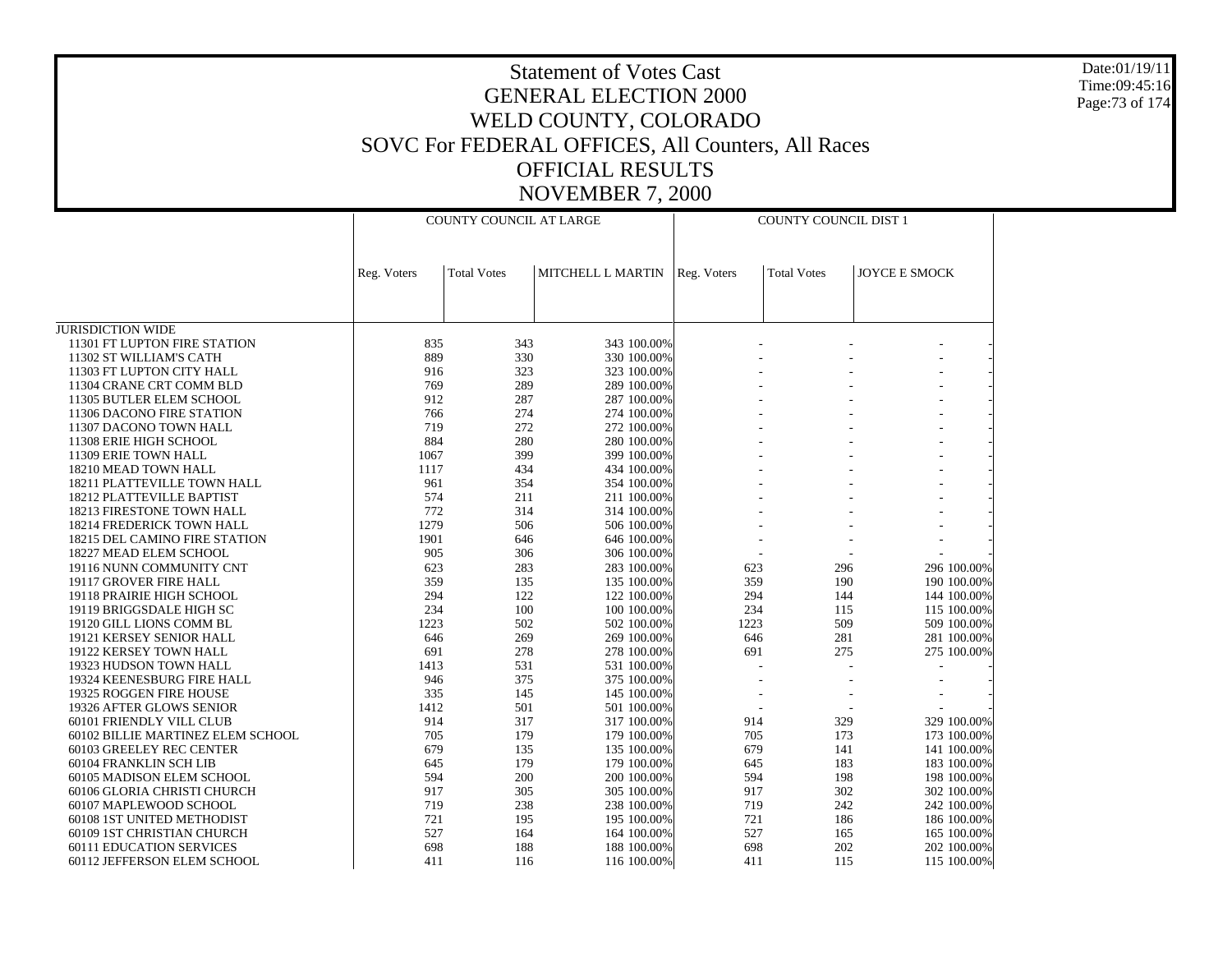Date:01/19/11 Time:09:45:16 Page:74 of 174

|                                                     |             | COUNTY COUNCIL AT LARGE |                            |             | COUNTY COUNCIL DIST 1 |                      |
|-----------------------------------------------------|-------------|-------------------------|----------------------------|-------------|-----------------------|----------------------|
|                                                     |             |                         |                            |             |                       |                      |
|                                                     | Reg. Voters | <b>Total Votes</b>      | MITCHELL L MARTIN          | Reg. Voters | <b>Total Votes</b>    | <b>JOYCE E SMOCK</b> |
|                                                     |             |                         |                            |             |                       |                      |
|                                                     |             |                         |                            |             |                       |                      |
|                                                     |             |                         |                            |             |                       |                      |
| 60113 WESTERN HILLS FIRE                            | 1002        | 312                     | 312 100.00%                | 1002        | 328                   | 328 100.00%          |
| 60114 OUR SAVIORS LUTHERAN                          | 966         | 300                     | 300 100.00%                | 966         | 313                   | 313 100.00%          |
| 60116 FRASIER HALL                                  | 515         | 142                     | 142 100.00%                | 515         | 143                   | 143 100.00%          |
| 60317 UNC CNTR MAIN LEVL                            | 1064        | 322                     | 322 100.00%                |             |                       |                      |
| 60318 THE VILLA                                     | 493<br>756  | 147<br>259              | 147 100.00%<br>259 100.00% |             |                       |                      |
| 60319 BETHEL BAPTIST CHURCH<br>60320 JACKSON SCHOOL | 509         | 185                     | 185 100.00%                |             |                       |                      |
| 60321 ODD FELLOWS HALL                              | 881         | 265                     | 265 100.00%                |             |                       |                      |
| 60322 GARDEN CITY TOWN HALL                         | 405         | 124                     | 124 100.00%                |             |                       |                      |
| 60323 BONNELL TOWER LOUNGE                          | 1033        | 336                     | 336 100.00%                |             |                       |                      |
| 60324 GREELEY MALL                                  | 668         | 233                     | 233 100.00%                |             |                       |                      |
| 60325 JOHN EVANS JR HIGH                            | 438         | 145                     | 145 100.00%                |             |                       |                      |
| 60326 DOS RIOS ELEM SCHOOL                          | 1157        | 417                     | 417 100.00%                |             |                       |                      |
| 60327 CENTENNIAL SCHOOL                             | 1395        | 538                     | 538 100.00%                |             |                       |                      |
| 60328 EVANS COMMUNITY COMPLEX                       | 757         | 284                     | 284 100.00%                |             |                       |                      |
| 60329 SHEPHERD OF VALLEY                            | 485         | 204                     | 204 100.00%                |             |                       |                      |
| 60330 LA SALLE SENIOR CENTER                        | 332         | 125                     | 125 100.00%                |             |                       |                      |
| 68131 WINDSOR HIGH SCHOOL                           | 1157        | 420                     | 420 100.00%                | 1157        | 417                   | 417 100.00%          |
| 68132 FAITH UNITED CHURCH                           | 903         | 358                     | 358 100.00%                | 903         | 357                   | 357 100.00%          |
| <b>68133 SEVERANCE FIRE STATION</b>                 | 933         | 395                     | 395 100.00%                | 933         | 389                   | 389 100.00%          |
| <b>68134 EATON MIDDLE SCHOOL</b>                    | 915         | 379                     | 379 100.00%                | 915         | 378                   | 378 100.00%          |
| 68135 EATON HIGH SCHOOL                             | 645         | 189                     | 189 100.00%                | 645         | 194                   | 194 100.00%          |
| 68136 N WELD WATER DIST                             | 430         | 155                     | 155 100.00%                | 430         | 157                   | 157 100.00%          |
| 68167 SKYVIEW ELEM SCHOOL                           | 1143        | 432                     | 432 100.00%                | 1143        | 442                   | 442 100.00%          |
| 68237 WINDSOR PARK BLDG                             | 1181        | 453                     | 453 100.00%                |             |                       |                      |
| 68238 TOZER ELEM SCHOOL                             | 1666        | 647                     | 647 100.00%                |             |                       |                      |
| 68239 NORTHRIDGE HIGH SCHOOL                        | 1434        | 457                     | 457 100.00%                |             |                       |                      |
| 68240 SHEPERD OF HILLS LUTHERAN CHURCH              | 867         | 285                     | 285 100.00%                |             |                       |                      |
| 68241 SHAWSHEEN SCHOOL                              | 710         | 249                     | 249 100.00%                |             |                       |                      |
| 68242 ASSEMBLY OF GOD CHURCH                        | 1130        | 345                     | 345 100.00%                |             |                       |                      |
| 68243 AIMS COLLEGE CNTR                             | 1655        | 509                     | 509 100.00%                |             |                       |                      |
| <b>68244 ST PAULS CONGREGATIONAL</b>                | 1327        | 428                     | 428 100.00%                |             |                       |                      |
| 68245 ST JOHNS UNITED CHURCH                        | 1032        | 344                     | 344 100.00%                |             |                       |                      |
| 68246 SCOTT SCHOOL                                  | 427         | 133                     | 133 100.00%                |             |                       |                      |
| 68247 ASSEMBLY OF GOD CHURCH                        | 994         | 389                     | 389 100.00%                |             |                       |                      |
| 68249 COTTONWOOD PARK S.                            | 732         | 232                     | 232 100.00%                |             |                       |                      |
| <b>68250 CENTENNIAL LIBRARY</b>                     | 625         | 199                     | 199 100.00%                |             |                       |                      |
| 68251 BRENTWOOD SCHOOL                              | 827         | 274                     | 274 100.00%                |             |                       |                      |
| 68252 MEEKER SCHOOL                                 | 1159        | 372                     | 372 100.00%                |             |                       |                      |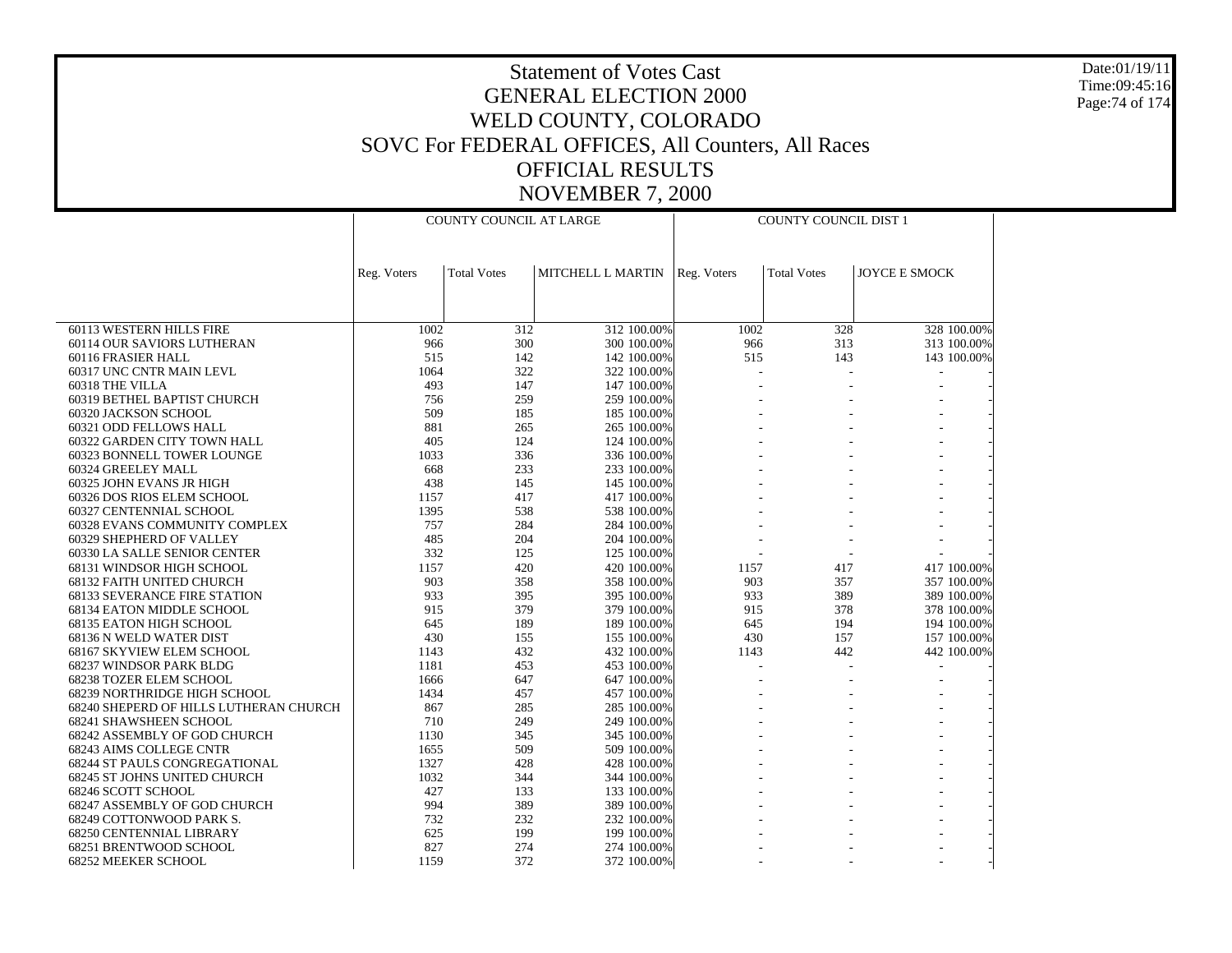#### Date:01/19/11 Time:09:45:16 Page:75 of 174

|                                            |              | <b>COUNTY COUNCIL AT LARGE</b> |                   |             | <b>COUNTY COUNCIL DIST 1</b> |                      |
|--------------------------------------------|--------------|--------------------------------|-------------------|-------------|------------------------------|----------------------|
|                                            | Reg. Voters  | <b>Total Votes</b>             | MITCHELL L MARTIN | Reg. Voters | <b>Total Votes</b>           | <b>JOYCE E SMOCK</b> |
| <b>68254 TRINITY EPISCOPAL</b>             | 1575         | 507                            | 507 100.00%       |             |                              |                      |
| <b>68255 MONFORT ELEMENTARY</b>            | 1321         | 376                            | 376 100.00%       |             |                              |                      |
| <b>68256 TRINITY LUTHERAN</b>              | 1355         | 482                            | 482 100.00%       |             |                              |                      |
| <b>68257 RE-1 EDUCATION SERVICE CENTER</b> | 658          | 272                            | 272 100.00%       |             |                              |                      |
| <b>68258 MILLIKEN COMMUNITY</b>            | 1006         | 357                            | 357 100.00%       |             |                              |                      |
| <b>68259 JOHNSTOWN MEMORIAL LIBRARY</b>    | 1756         | 597                            | 597 100.00%       |             |                              |                      |
| 68260 JOHNSTOWN TOWN HALL                  | 1272         | 469                            | 469 100.00%       |             |                              |                      |
| 68265 CHRISTA MCAULIFFE ELEM SCHOOL        | 1290         | 506                            | 506 100.00%       |             |                              |                      |
| 68266 HILL-N PARK SENIOR                   | 1084         | 381                            | 381 100.00%       |             |                              |                      |
| 69161 PIERCE TOWN HALL                     | 788          | 287                            | 287 100.00%       | 788         | 296                          | 296 100.00%          |
| 69162 AULT TOWN HALL                       | 789          | 327                            | 327 100.00%       | 789         | 327                          | 327 100.00%          |
| 69163 EATON TOWN HALL                      | 803          | 307                            | 307 100.00%       | 803         | 311                          | 311 100.00%          |
| 69364 IST BAPTIST CHURCH                   | 624          | 248                            | 248 100.00%       |             |                              |                      |
| Absentee                                   | $\mathbf{0}$ | 10451                          | 10451 100.00%     | $\Omega$    | 3081                         | 3081 100.00%         |
| Early                                      |              | 1846                           | 1846 100.00%      | $\Omega$    | 552                          | 552 100.00%          |
| Total                                      | 80041        | 40420                          | 40420 100.00%     | 22589       | 11731                        | 11731 100.00%        |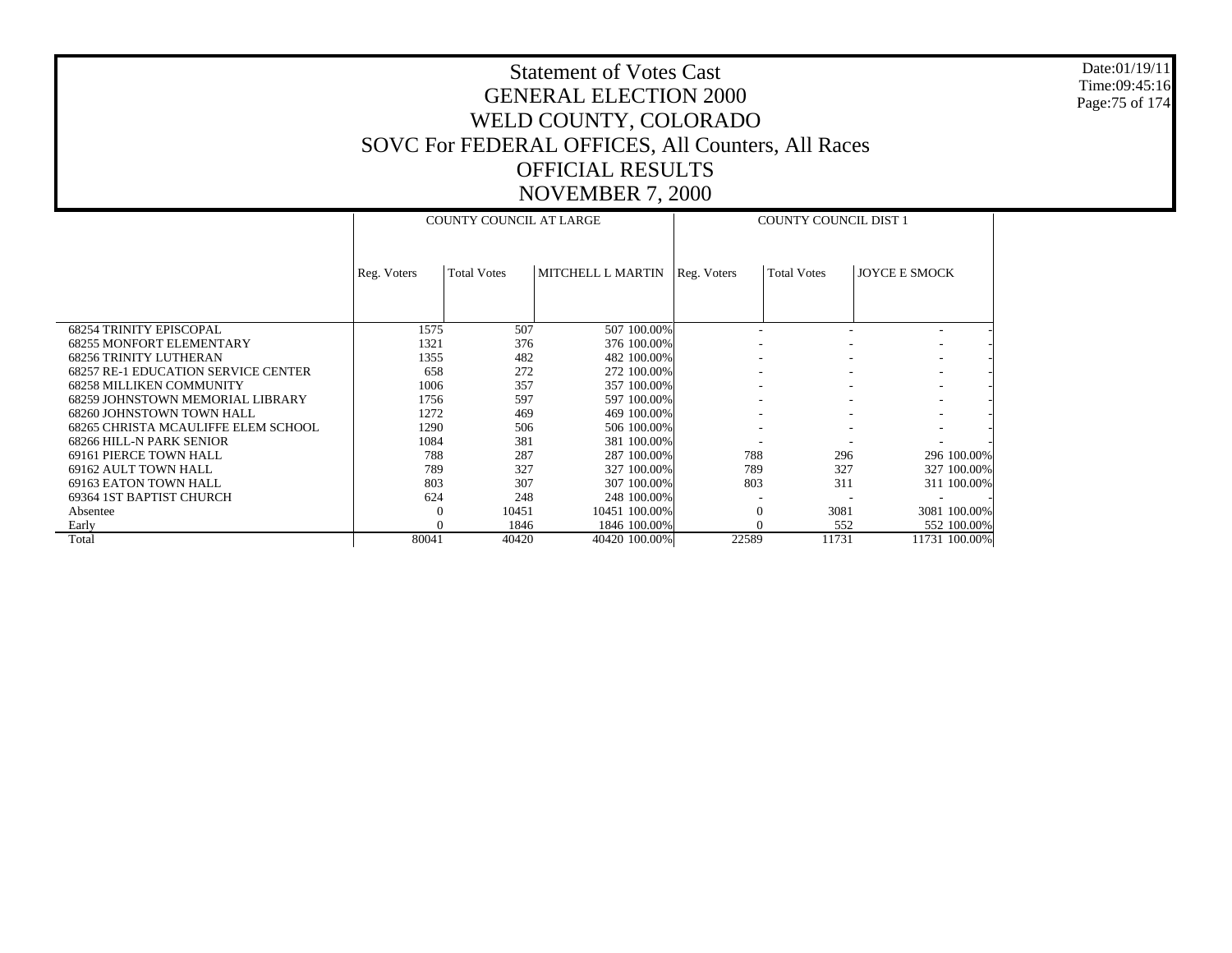Date:01/19/11 Time:09:45:16 Page:76 of 174

| <b>DOUGLAS J</b><br>JODENE JODY<br><b>Total Votes</b><br><b>Total Votes</b><br>Reg. Voters<br>Reg. Voters<br><b>RADEMACHER</b><br><b>MALONE</b><br><b>JURISDICTION WIDE</b><br>11301 FT LUPTON FIRE STATION<br>835<br>364 100.00%<br>364<br>889<br>340<br>340 100.00%<br>11302 ST WILLIAM'S CATH |  |
|--------------------------------------------------------------------------------------------------------------------------------------------------------------------------------------------------------------------------------------------------------------------------------------------------|--|
|                                                                                                                                                                                                                                                                                                  |  |
|                                                                                                                                                                                                                                                                                                  |  |
|                                                                                                                                                                                                                                                                                                  |  |
|                                                                                                                                                                                                                                                                                                  |  |
| 11303 FT LUPTON CITY HALL<br>916<br>335<br>335 100.00%                                                                                                                                                                                                                                           |  |
| 769<br>300<br>11304 CRANE CRT COMM BLD<br>300 100.00%                                                                                                                                                                                                                                            |  |
| 912<br>294<br>11305 BUTLER ELEM SCHOOL<br>294 100.00%                                                                                                                                                                                                                                            |  |
| 766<br>11306 DACONO FIRE STATION<br>287<br>287 100.00%                                                                                                                                                                                                                                           |  |
| 11307 DACONO TOWN HALL<br>719<br>281<br>281 100.00%                                                                                                                                                                                                                                              |  |
| 884<br>11308 ERIE HIGH SCHOOL<br>305<br>305 100.00%                                                                                                                                                                                                                                              |  |
| 11309 ERIE TOWN HALL<br>1067<br>409<br>409 100.00%                                                                                                                                                                                                                                               |  |
| 485<br>485 100.00%<br>18210 MEAD TOWN HALL<br>1117                                                                                                                                                                                                                                               |  |
| 332<br>18211 PLATTEVILLE TOWN HALL<br>961<br>332 100.00%                                                                                                                                                                                                                                         |  |
| 574<br>18212 PLATTEVILLE BAPTIST<br>208<br>208 100.00%                                                                                                                                                                                                                                           |  |
| 18213 FIRESTONE TOWN HALL<br>772<br>311<br>311 100.00%                                                                                                                                                                                                                                           |  |
| 1279<br>500<br>500 100.00%<br>18214 FREDERICK TOWN HALL                                                                                                                                                                                                                                          |  |
| <b>18215 DEL CAMINO FIRE STATION</b><br>1901<br>660<br>660 100.00%                                                                                                                                                                                                                               |  |
| 905<br>342<br>342 100.00%<br>18227 MEAD ELEM SCHOOL                                                                                                                                                                                                                                              |  |
| 19116 NUNN COMMUNITY CNT                                                                                                                                                                                                                                                                         |  |
| 19117 GROVER FIRE HALL                                                                                                                                                                                                                                                                           |  |
| 19118 PRAIRIE HIGH SCHOOL                                                                                                                                                                                                                                                                        |  |
| 19119 BRIGGSDALE HIGH SC                                                                                                                                                                                                                                                                         |  |
| 19120 GILL LIONS COMM BL                                                                                                                                                                                                                                                                         |  |
| 19121 KERSEY SENIOR HALL                                                                                                                                                                                                                                                                         |  |
| 19122 KERSEY TOWN HALL                                                                                                                                                                                                                                                                           |  |
| 570 100.00%<br>19323 HUDSON TOWN HALL<br>1413<br>570                                                                                                                                                                                                                                             |  |
| 19324 KEENESBURG FIRE HALL<br>946<br>399<br>399 100.00%                                                                                                                                                                                                                                          |  |
| 335<br>19325 ROGGEN FIRE HOUSE<br>150<br>150 100.00%                                                                                                                                                                                                                                             |  |
| 19326 AFTER GLOWS SENIOR<br>1412<br>542<br>542 100.00%                                                                                                                                                                                                                                           |  |
| 60101 FRIENDLY VILL CLUB                                                                                                                                                                                                                                                                         |  |
| 60102 BILLIE MARTINEZ ELEM SCHOOL                                                                                                                                                                                                                                                                |  |
| 60103 GREELEY REC CENTER<br>60104 FRANKLIN SCH LIB                                                                                                                                                                                                                                               |  |
| 60105 MADISON ELEM SCHOOL                                                                                                                                                                                                                                                                        |  |
| 60106 GLORIA CHRISTI CHURCH                                                                                                                                                                                                                                                                      |  |
| 60107 MAPLEWOOD SCHOOL                                                                                                                                                                                                                                                                           |  |
| 60108 1ST UNITED METHODIST                                                                                                                                                                                                                                                                       |  |
| 60109 1ST CHRISTIAN CHURCH                                                                                                                                                                                                                                                                       |  |
| <b>60111 EDUCATION SERVICES</b>                                                                                                                                                                                                                                                                  |  |
| 60112 JEFFERSON ELEM SCHOOL                                                                                                                                                                                                                                                                      |  |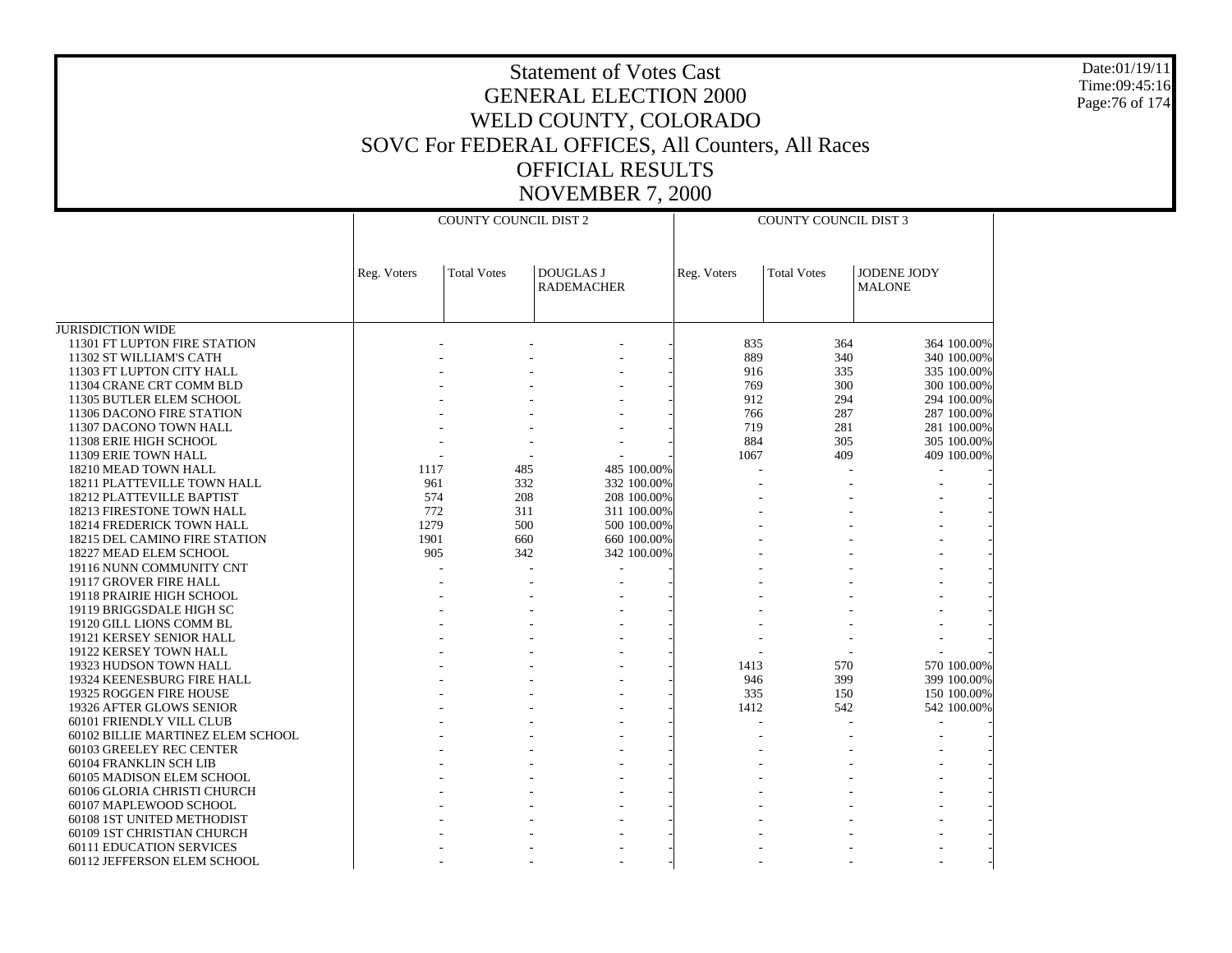Date:01/19/11 Time:09:45:16 Page:77 of 174

|                                        |             | COUNTY COUNCIL DIST 2 |                                       |             | COUNTY COUNCIL DIST 3 |                                     |
|----------------------------------------|-------------|-----------------------|---------------------------------------|-------------|-----------------------|-------------------------------------|
|                                        |             |                       |                                       |             |                       |                                     |
|                                        |             |                       |                                       |             |                       |                                     |
|                                        | Reg. Voters | <b>Total Votes</b>    | <b>DOUGLAS J</b><br><b>RADEMACHER</b> | Reg. Voters | <b>Total Votes</b>    | <b>JODENE JODY</b><br><b>MALONE</b> |
|                                        |             |                       |                                       |             |                       |                                     |
|                                        |             |                       |                                       |             |                       |                                     |
| 60113 WESTERN HILLS FIRE               |             |                       |                                       |             |                       |                                     |
| 60114 OUR SAVIORS LUTHERAN             |             |                       |                                       |             |                       |                                     |
| 60116 FRASIER HALL                     |             |                       |                                       |             |                       |                                     |
| 60317 UNC CNTR MAIN LEVL               |             |                       |                                       | 1064        | 326                   | 326 100.00%                         |
| 60318 THE VILLA                        |             |                       |                                       | 493         | 153                   | 153 100.00%                         |
| 60319 BETHEL BAPTIST CHURCH            |             |                       |                                       | 756         | 265                   | 265 100.00%                         |
| 60320 JACKSON SCHOOL                   |             |                       |                                       | 509         | 190                   | 190 100.00%                         |
| 60321 ODD FELLOWS HALL                 |             |                       |                                       | 881         | 279                   | 279 100.00%                         |
| 60322 GARDEN CITY TOWN HALL            |             |                       |                                       | 405         | 130                   | 130 100.00%                         |
| 60323 BONNELL TOWER LOUNGE             |             |                       |                                       | 1033        | 344                   | 344 100.00%                         |
| 60324 GREELEY MALL                     |             |                       |                                       | 668         | 247                   | 247 100.00%                         |
| 60325 JOHN EVANS JR HIGH               |             |                       |                                       | 438         | 146                   | 146 100.00%                         |
| 60326 DOS RIOS ELEM SCHOOL             |             |                       |                                       | 1157        | 432                   | 432 100.00%                         |
| 60327 CENTENNIAL SCHOOL                |             |                       |                                       | 1395        | 556                   | 556 100.00%                         |
| 60328 EVANS COMMUNITY COMPLEX          |             |                       |                                       | 757         | 286                   | 286 100.00%                         |
| 60329 SHEPHERD OF VALLEY               |             |                       |                                       | 485         | 209                   | 209 100.00%                         |
| 60330 LA SALLE SENIOR CENTER           |             |                       |                                       | 332         | 132                   | 132 100.00%                         |
| 68131 WINDSOR HIGH SCHOOL              |             |                       |                                       |             |                       |                                     |
| 68132 FAITH UNITED CHURCH              |             |                       |                                       |             |                       |                                     |
| <b>68133 SEVERANCE FIRE STATION</b>    |             |                       |                                       |             |                       |                                     |
| 68134 EATON MIDDLE SCHOOL              |             |                       |                                       |             |                       |                                     |
| 68135 EATON HIGH SCHOOL                |             |                       |                                       |             |                       |                                     |
| 68136 N WELD WATER DIST                |             |                       |                                       |             |                       |                                     |
| 68167 SKYVIEW ELEM SCHOOL              |             |                       |                                       |             |                       |                                     |
| 68237 WINDSOR PARK BLDG                | 1181        | 454                   | 454 100.00%                           |             |                       |                                     |
| 68238 TOZER ELEM SCHOOL                | 1666        | 634                   | 634 100.00%                           |             |                       |                                     |
| 68239 NORTHRIDGE HIGH SCHOOL           | 1434        | 454                   | 454 100.00%                           |             |                       |                                     |
| 68240 SHEPERD OF HILLS LUTHERAN CHURCH | 867         | 285                   | 285 100.00%                           |             |                       |                                     |
| 68241 SHAWSHEEN SCHOOL                 | 710         | 241                   | 241 100.00%                           |             |                       |                                     |
| 68242 ASSEMBLY OF GOD CHURCH           | 1130        | 337                   | 337 100.00%                           |             |                       |                                     |
| <b>68243 AIMS COLLEGE CNTR</b>         | 1655        | 505                   | 505 100.00%                           |             |                       |                                     |
| 68244 ST PAULS CONGREGATIONAL          | 1327        | 436                   | 436 100.00%                           |             |                       |                                     |
| 68245 ST JOHNS UNITED CHURCH           | 1032        | 347                   | 347 100.00%                           |             |                       |                                     |
| 68246 SCOTT SCHOOL                     | 427         | 137                   | 137 100.00%                           |             |                       |                                     |
| 68247 ASSEMBLY OF GOD CHURCH           | 994         | 380                   | 380 100.00%                           |             |                       |                                     |
| 68249 COTTONWOOD PARK S.               | 732         | 229                   | 229 100.00%                           |             |                       |                                     |
| 68250 CENTENNIAL LIBRARY               | 625         | 196                   | 196 100.00%                           |             |                       |                                     |
| 68251 BRENTWOOD SCHOOL                 | 827         | 268                   | 268 100.00%                           |             |                       |                                     |
| <b>68252 MEEKER SCHOOL</b>             | 1159        | 363                   | 363 100.00%                           |             |                       |                                     |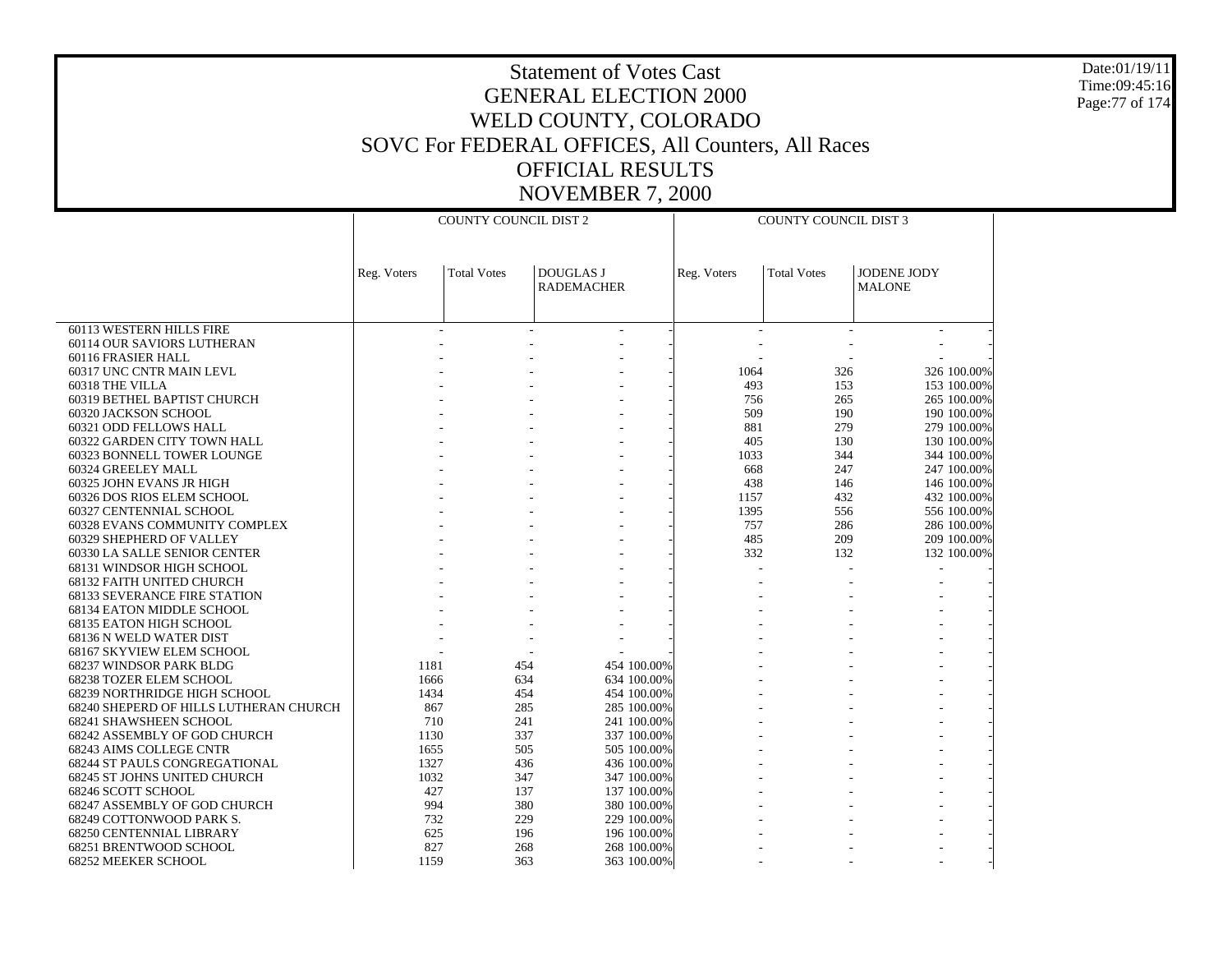Date:01/19/11 Time:09:45:16 Page:78 of 174

|                                            |              | <b>COUNTY COUNCIL DIST 2</b> |                                       |             | <b>COUNTY COUNCIL DIST 3</b> |                                     |
|--------------------------------------------|--------------|------------------------------|---------------------------------------|-------------|------------------------------|-------------------------------------|
|                                            | Reg. Voters  | <b>Total Votes</b>           | <b>DOUGLAS J</b><br><b>RADEMACHER</b> | Reg. Voters | <b>Total Votes</b>           | <b>JODENE JODY</b><br><b>MALONE</b> |
| <b>68254 TRINITY EPISCOPAL</b>             | 1575         | 509                          | 509 100.00%                           |             |                              | ٠                                   |
| <b>68255 MONFORT ELEMENTARY</b>            | 1321         | 372                          | 372 100.00%                           |             |                              |                                     |
| <b>68256 TRINITY LUTHERAN</b>              | 1355         | 467                          | 467 100.00%                           |             |                              |                                     |
| <b>68257 RE-1 EDUCATION SERVICE CENTER</b> | 658          | 266                          | 266 100.00%                           |             |                              | $\overline{\phantom{a}}$            |
| <b>68258 MILLIKEN COMMUNITY</b>            | 1006         | 335                          | 335 100.00%                           |             |                              | ۰.                                  |
| 68259 JOHNSTOWN MEMORIAL LIBRARY           | 1756         | 596                          | 596 100.00%                           |             |                              | $\overline{\phantom{a}}$            |
| 68260 JOHNSTOWN TOWN HALL                  | 1272         | 473                          | 473 100.00%                           |             |                              | $\overline{\phantom{a}}$            |
| 68265 CHRISTA MCAULIFFE ELEM SCHOOL        | 1290         | 505                          | 505 100.00%                           |             |                              | $\overline{\phantom{a}}$            |
| 68266 HILL-N PARK SENIOR                   | 1084         | 381                          | 381 100.00%                           |             |                              | $\overline{\phantom{a}}$            |
| 69161 PIERCE TOWN HALL                     | ٠            |                              |                                       |             |                              |                                     |
| 69162 AULT TOWN HALL                       |              |                              |                                       |             |                              |                                     |
| 69163 EATON TOWN HALL                      |              |                              |                                       |             |                              |                                     |
| 69364 IST BAPTIST CHURCH                   |              |                              |                                       | 624         | 249                          | 249 100.00%                         |
| Absentee                                   | $\mathbf{0}$ | 4947                         | 4947 100.00%                          | $\Omega$    | 2627                         | 2627 100.00%                        |
| Early                                      |              | 890                          | 890 100.00%                           |             | 425                          | 425 100.00%                         |
| Total                                      | 34592        | 17845                        | 17845 100.00%                         | 22860       | 11572                        | 11572 100.00%                       |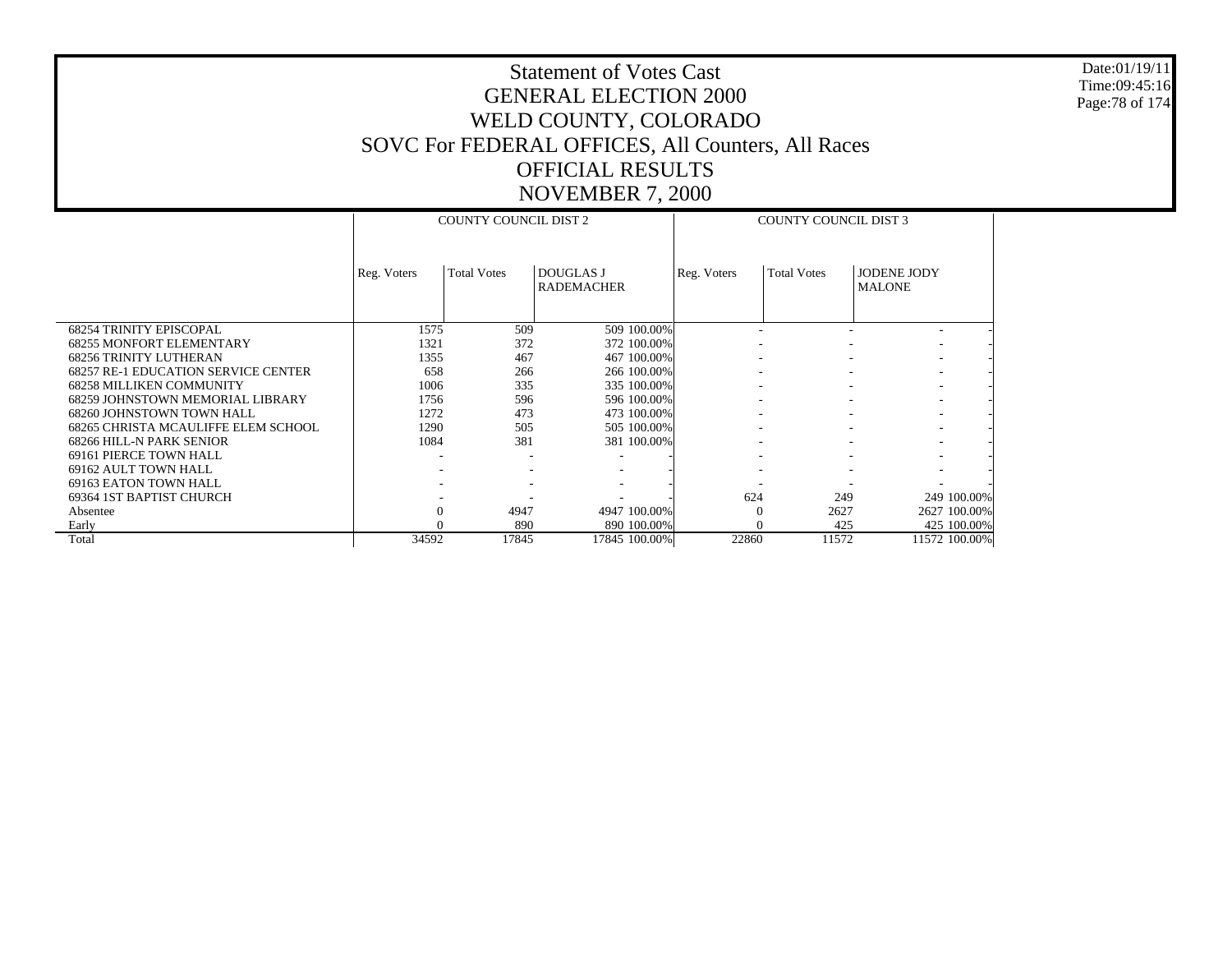#### Date:01/19/11 Time:09:45:16 Page:79 of 174

|                                                       |                |                       |                                |            | CITY OF FT LUPTON WARD 1 COUNCILMEMBER |            | TOWN OF SEVERANCE BRD OF TRUSTEES |             |                                      |                                       |  |  |
|-------------------------------------------------------|----------------|-----------------------|--------------------------------|------------|----------------------------------------|------------|-----------------------------------|-------------|--------------------------------------|---------------------------------------|--|--|
|                                                       | Reg.<br>Voters | <b>Total Votes</b>    | <b>SHANNON CRESPIN MARTY W</b> |            | <b>GRAJEDA</b>                         |            | Reg. Voters                       | Total Votes | <b>MANUELITO</b><br><b>GOOD WIND</b> | <b>MELVIN</b><br><b>SCHLOTTHAURER</b> |  |  |
| <b>JURISDICTION WIDE</b>                              |                |                       |                                |            |                                        |            |                                   |             |                                      |                                       |  |  |
| 11301 FT LUPTON FIRE STATION                          |                |                       |                                |            |                                        |            |                                   |             |                                      |                                       |  |  |
| 11302 ST WILLIAM'S CATH                               |                | $\overline{0}$<br>356 |                                | 191 53.65% |                                        | 165 46.35% |                                   |             |                                      |                                       |  |  |
| 11303 FT LUPTON CITY HALL                             |                | $\sim$                |                                |            |                                        |            |                                   |             |                                      |                                       |  |  |
| 11304 CRANE CRT COMM BLD                              |                |                       |                                |            |                                        |            |                                   |             |                                      |                                       |  |  |
| 11305 BUTLER ELEM SCHOOL                              |                |                       |                                |            |                                        |            |                                   |             |                                      |                                       |  |  |
| 11306 DACONO FIRE STATION                             |                |                       |                                |            |                                        |            |                                   |             |                                      |                                       |  |  |
| 11307 DACONO TOWN HALL                                |                |                       |                                |            |                                        |            |                                   |             |                                      |                                       |  |  |
| 11308 ERIE HIGH SCHOOL                                |                |                       |                                |            |                                        |            |                                   |             |                                      |                                       |  |  |
| 11309 ERIE TOWN HALL                                  |                |                       |                                |            |                                        |            |                                   |             |                                      |                                       |  |  |
| 18210 MEAD TOWN HALL                                  |                |                       |                                |            |                                        |            |                                   |             |                                      |                                       |  |  |
| 18211 PLATTEVILLE TOWN HALL                           |                |                       |                                |            |                                        |            |                                   |             |                                      |                                       |  |  |
| 18212 PLATTEVILLE BAPTIST                             |                |                       |                                |            |                                        |            |                                   |             |                                      |                                       |  |  |
| 18213 FIRESTONE TOWN HALL                             |                |                       |                                |            |                                        |            |                                   |             |                                      |                                       |  |  |
| 18214 FREDERICK TOWN HALL                             |                |                       |                                |            |                                        |            |                                   |             |                                      |                                       |  |  |
| 18215 DEL CAMINO FIRE STATION                         |                |                       |                                |            |                                        |            |                                   |             |                                      |                                       |  |  |
| 18227 MEAD ELEM SCHOOL                                |                |                       |                                |            |                                        |            |                                   |             |                                      |                                       |  |  |
| 19116 NUNN COMMUNITY CNT                              |                |                       |                                |            |                                        |            |                                   |             |                                      |                                       |  |  |
| 19117 GROVER FIRE HALL                                |                |                       |                                |            |                                        |            |                                   |             |                                      |                                       |  |  |
| 19118 PRAIRIE HIGH SCHOOL                             |                |                       |                                |            |                                        |            |                                   |             |                                      |                                       |  |  |
| 19119 BRIGGSDALE HIGH SC                              |                |                       |                                |            |                                        |            |                                   |             |                                      |                                       |  |  |
| 19120 GILL LIONS COMM BL                              |                |                       |                                |            |                                        |            |                                   |             |                                      |                                       |  |  |
| 19121 KERSEY SENIOR HALL                              |                |                       |                                |            |                                        |            |                                   |             |                                      |                                       |  |  |
| 19122 KERSEY TOWN HALL                                |                |                       |                                |            |                                        |            |                                   |             |                                      |                                       |  |  |
| 19323 HUDSON TOWN HALL                                |                |                       |                                |            |                                        |            |                                   |             |                                      |                                       |  |  |
| 19324 KEENESBURG FIRE HALL<br>19325 ROGGEN FIRE HOUSE |                |                       |                                |            |                                        |            |                                   |             |                                      |                                       |  |  |
| 19326 AFTER GLOWS SENIOR                              |                |                       |                                |            |                                        |            |                                   |             |                                      |                                       |  |  |
| 60101 FRIENDLY VILL CLUB                              |                |                       |                                |            |                                        |            |                                   |             |                                      |                                       |  |  |
| 60102 BILLIE MARTINEZ ELEM SCHOOL                     |                |                       |                                |            |                                        |            |                                   |             |                                      |                                       |  |  |
| 60103 GREELEY REC CENTER                              |                |                       |                                |            |                                        |            |                                   |             |                                      |                                       |  |  |
| 60104 FRANKLIN SCH LIB                                |                |                       |                                |            |                                        |            |                                   |             |                                      |                                       |  |  |
| 60105 MADISON ELEM SCHOOL                             |                |                       |                                |            |                                        |            |                                   |             |                                      |                                       |  |  |
| 60106 GLORIA CHRISTI CHURCH                           |                |                       |                                |            |                                        |            |                                   |             |                                      |                                       |  |  |
| 60107 MAPLEWOOD SCHOOL                                |                |                       |                                |            |                                        |            |                                   |             |                                      |                                       |  |  |
| 60108 1ST UNITED METHODIST                            |                |                       |                                |            |                                        |            |                                   |             |                                      |                                       |  |  |
| 60109 1ST CHRISTIAN CHURCH                            |                |                       |                                |            |                                        |            |                                   |             |                                      |                                       |  |  |
| <b>60111 EDUCATION SERVICES</b>                       |                |                       |                                |            |                                        |            |                                   |             |                                      |                                       |  |  |
| 60112 JEFFERSON ELEM SCHOOL                           |                |                       |                                |            |                                        |            |                                   |             |                                      |                                       |  |  |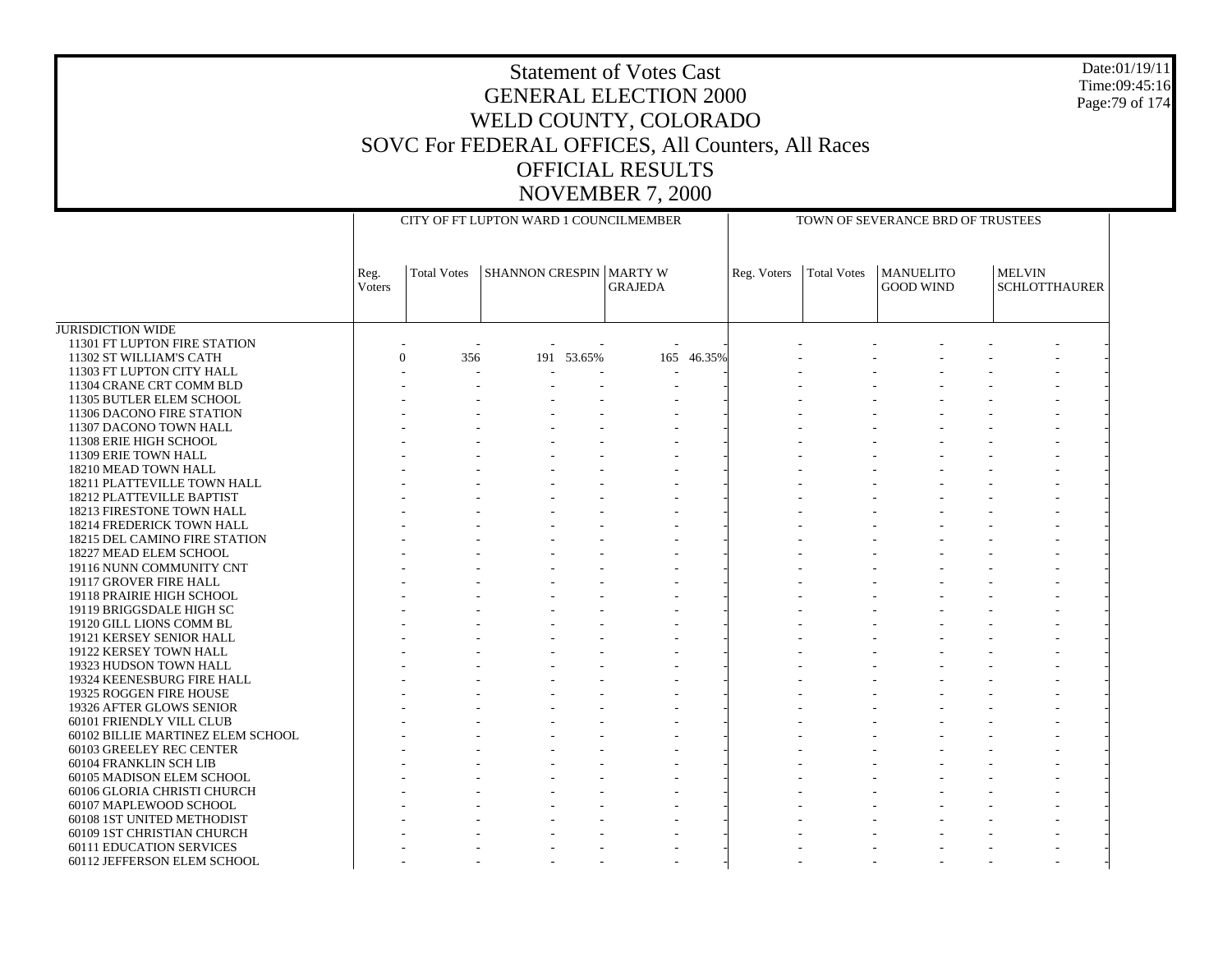#### Date:01/19/11 Time:09:45:16 Page:80 of 174

|                                                           |                |                    | CITY OF FT LUPTON WARD 1 COUNCILMEMBER |                | TOWN OF SEVERANCE BRD OF TRUSTEES |                    |                                      |           |                                       |           |
|-----------------------------------------------------------|----------------|--------------------|----------------------------------------|----------------|-----------------------------------|--------------------|--------------------------------------|-----------|---------------------------------------|-----------|
|                                                           |                |                    |                                        |                |                                   |                    |                                      |           |                                       |           |
|                                                           | Reg.<br>Voters | <b>Total Votes</b> | <b>SHANNON CRESPIN   MARTY W</b>       | <b>GRAJEDA</b> | Reg. Voters                       | <b>Total Votes</b> | <b>MANUELITO</b><br><b>GOOD WIND</b> |           | <b>MELVIN</b><br><b>SCHLOTTHAURER</b> |           |
|                                                           |                |                    |                                        |                |                                   |                    |                                      |           |                                       |           |
| 60113 WESTERN HILLS FIRE                                  |                |                    |                                        |                |                                   |                    |                                      |           |                                       |           |
| 60114 OUR SAVIORS LUTHERAN                                |                |                    |                                        |                |                                   |                    |                                      |           |                                       |           |
| 60116 FRASIER HALL                                        |                |                    |                                        |                |                                   |                    |                                      |           |                                       |           |
| 60317 UNC CNTR MAIN LEVL                                  |                |                    |                                        |                |                                   |                    |                                      |           |                                       |           |
| 60318 THE VILLA                                           |                |                    |                                        |                |                                   |                    |                                      |           |                                       |           |
| 60319 BETHEL BAPTIST CHURCH                               |                |                    |                                        |                |                                   |                    |                                      |           |                                       |           |
| 60320 JACKSON SCHOOL                                      |                |                    |                                        |                |                                   |                    |                                      |           |                                       |           |
| 60321 ODD FELLOWS HALL                                    |                |                    |                                        |                |                                   |                    |                                      |           |                                       |           |
| 60322 GARDEN CITY TOWN HALL                               |                |                    |                                        |                |                                   |                    |                                      |           |                                       |           |
| 60323 BONNELL TOWER LOUNGE                                |                |                    |                                        |                |                                   |                    |                                      |           |                                       |           |
| 60324 GREELEY MALL                                        |                |                    |                                        |                |                                   |                    |                                      |           |                                       |           |
| 60325 JOHN EVANS JR HIGH                                  |                |                    |                                        |                |                                   |                    |                                      |           |                                       |           |
| 60326 DOS RIOS ELEM SCHOOL                                |                |                    |                                        |                |                                   |                    |                                      |           |                                       |           |
| 60327 CENTENNIAL SCHOOL                                   |                |                    |                                        |                |                                   |                    |                                      |           |                                       |           |
| 60328 EVANS COMMUNITY COMPLEX<br>60329 SHEPHERD OF VALLEY |                |                    |                                        |                |                                   |                    |                                      |           |                                       |           |
|                                                           |                |                    |                                        |                |                                   |                    |                                      |           |                                       |           |
| 60330 LA SALLE SENIOR CENTER<br>68131 WINDSOR HIGH SCHOOL |                |                    |                                        |                |                                   |                    |                                      |           |                                       |           |
| 68132 FAITH UNITED CHURCH                                 |                |                    |                                        |                |                                   |                    |                                      |           |                                       |           |
| <b>68133 SEVERANCE FIRE STATION</b>                       |                |                    |                                        |                | 933                               | 123                |                                      | 78 63.41% |                                       | 45 36.59% |
| 68134 EATON MIDDLE SCHOOL                                 |                |                    |                                        |                |                                   | $\sim$             |                                      |           |                                       |           |
| 68135 EATON HIGH SCHOOL                                   |                |                    |                                        |                |                                   |                    |                                      |           |                                       |           |
| 68136 N WELD WATER DIST                                   |                |                    |                                        |                |                                   |                    |                                      |           |                                       |           |
| 68167 SKYVIEW ELEM SCHOOL                                 |                |                    |                                        |                |                                   |                    |                                      |           |                                       |           |
| 68237 WINDSOR PARK BLDG                                   |                |                    |                                        |                |                                   |                    |                                      |           |                                       |           |
| 68238 TOZER ELEM SCHOOL                                   |                |                    |                                        |                |                                   |                    |                                      |           |                                       |           |
| 68239 NORTHRIDGE HIGH SCHOOL                              |                |                    |                                        |                |                                   |                    |                                      |           |                                       |           |
| 68240 SHEPERD OF HILLS LUTHERAN CHURCH                    |                |                    |                                        |                |                                   |                    |                                      |           |                                       |           |
| 68241 SHAWSHEEN SCHOOL                                    |                |                    |                                        |                |                                   |                    |                                      |           |                                       |           |
| 68242 ASSEMBLY OF GOD CHURCH                              |                |                    |                                        |                |                                   |                    |                                      |           |                                       |           |
| 68243 AIMS COLLEGE CNTR                                   |                |                    |                                        |                |                                   |                    |                                      |           |                                       |           |
| <b>68244 ST PAULS CONGREGATIONAL</b>                      |                |                    |                                        |                |                                   |                    |                                      |           |                                       |           |
| 68245 ST JOHNS UNITED CHURCH                              |                |                    |                                        |                |                                   |                    |                                      |           |                                       |           |
| 68246 SCOTT SCHOOL                                        |                |                    |                                        |                |                                   |                    |                                      |           |                                       |           |
| 68247 ASSEMBLY OF GOD CHURCH                              |                |                    |                                        |                |                                   |                    |                                      |           |                                       |           |
| 68249 COTTONWOOD PARK S.                                  |                |                    |                                        |                |                                   |                    |                                      |           |                                       |           |
| 68250 CENTENNIAL LIBRARY                                  |                |                    |                                        |                |                                   |                    |                                      |           |                                       |           |
| 68251 BRENTWOOD SCHOOL                                    |                |                    |                                        |                |                                   |                    |                                      |           |                                       |           |
| 68252 MEEKER SCHOOL                                       |                |                    |                                        |                |                                   |                    |                                      |           |                                       |           |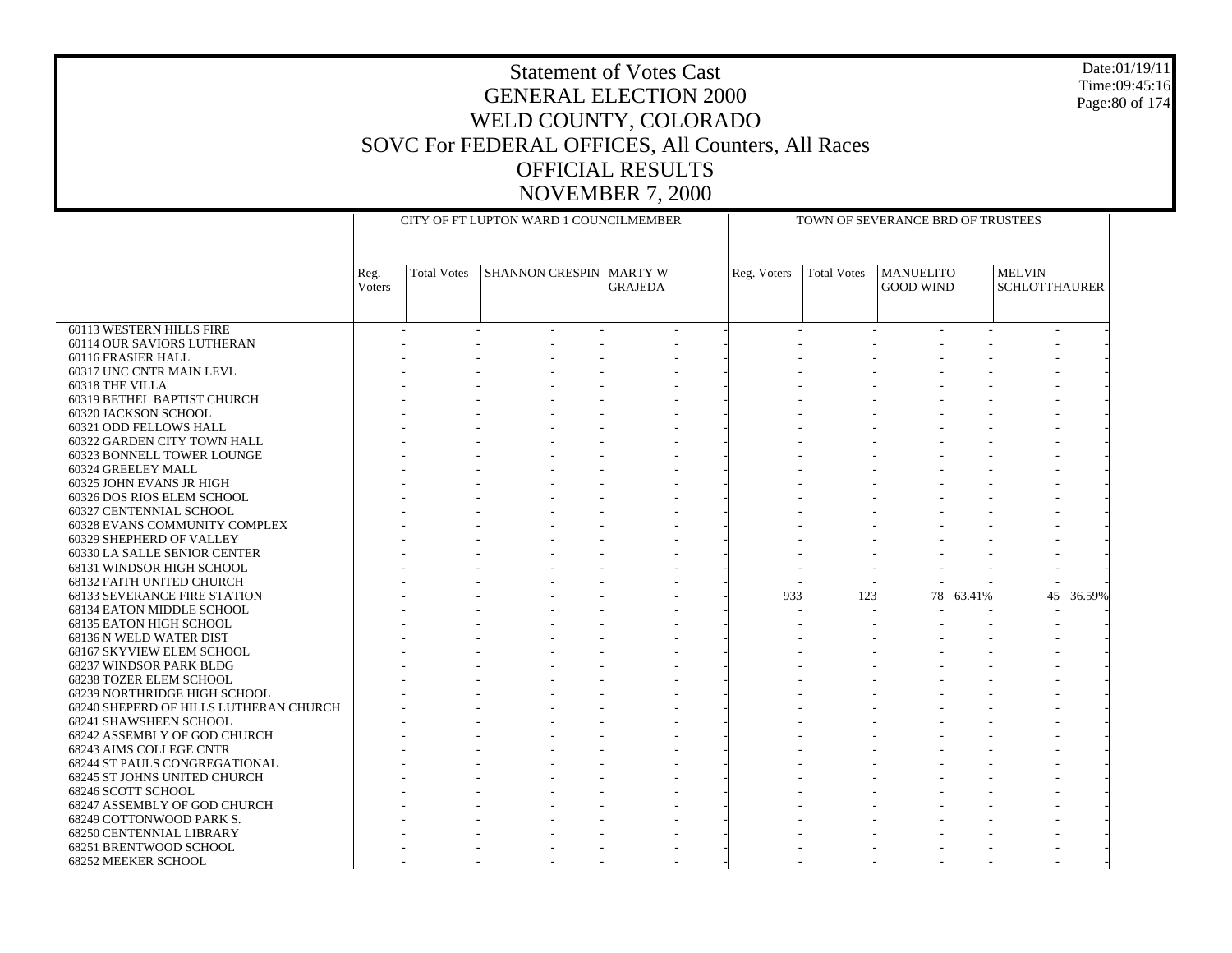#### Date:01/19/11 Time:09:45:16 Page:81 of 174

|                                            |                |                          | CITY OF FT LUPTON WARD 1 COUNCILMEMBER |            |                          |        |             | TOWN OF SEVERANCE BRD OF TRUSTEES |                                      |          |                                       |           |
|--------------------------------------------|----------------|--------------------------|----------------------------------------|------------|--------------------------|--------|-------------|-----------------------------------|--------------------------------------|----------|---------------------------------------|-----------|
|                                            | Reg.<br>Voters | <b>Total Votes</b>       | <b>SHANNON CRESPIN   MARTY W</b>       |            | <b>GRAJEDA</b>           |        | Reg. Voters | <b>Total Votes</b>                | <b>MANUELITO</b><br><b>GOOD WIND</b> |          | <b>MELVIN</b><br><b>SCHLOTTHAURER</b> |           |
| <b>68254 TRINITY EPISCOPAL</b>             |                |                          |                                        |            |                          |        |             |                                   |                                      |          |                                       |           |
| <b>68255 MONFORT ELEMENTARY</b>            |                |                          |                                        |            |                          |        |             |                                   |                                      |          |                                       |           |
| <b>68256 TRINITY LUTHERAN</b>              |                |                          |                                        |            | $\overline{\phantom{a}}$ |        |             |                                   |                                      |          |                                       |           |
| <b>68257 RE-1 EDUCATION SERVICE CENTER</b> |                |                          |                                        |            | $\overline{\phantom{a}}$ |        |             |                                   |                                      |          |                                       |           |
| <b>68258 MILLIKEN COMMUNITY</b>            |                |                          |                                        |            | $\overline{\phantom{a}}$ |        |             |                                   |                                      |          |                                       |           |
| 68259 JOHNSTOWN MEMORIAL LIBRARY           |                |                          |                                        |            | $\overline{\phantom{a}}$ |        |             | $\overline{\phantom{a}}$          |                                      | ۰        |                                       |           |
| 68260 JOHNSTOWN TOWN HALL                  |                | ۰                        |                                        |            | $\overline{\phantom{a}}$ |        |             |                                   | $\overline{\phantom{a}}$             |          |                                       |           |
| 68265 CHRISTA MCAULIFFE ELEM SCHOOL        |                |                          |                                        |            | $\overline{\phantom{a}}$ |        |             |                                   | $\overline{\phantom{a}}$             |          |                                       |           |
| 68266 HILL-N PARK SENIOR                   |                |                          |                                        |            |                          |        |             |                                   |                                      |          |                                       |           |
| 69161 PIERCE TOWN HALL                     |                | $\overline{\phantom{a}}$ |                                        |            | $\sim$                   |        |             |                                   | $\overline{\phantom{a}}$<br>٠        | ۰        |                                       |           |
| 69162 AULT TOWN HALL                       |                |                          |                                        |            | $\overline{\phantom{a}}$ |        |             |                                   |                                      |          |                                       |           |
| 69163 EATON TOWN HALL                      |                |                          |                                        |            |                          |        |             |                                   |                                      |          |                                       |           |
| 69364 1ST BAPTIST CHURCH                   |                |                          |                                        |            |                          |        |             |                                   |                                      |          |                                       |           |
| Absentee                                   |                | 66                       | 48                                     | 72.73%     | 18                       | 27.27% | $\Omega$    | 21                                |                                      | 9 42.86% |                                       | 12 57.14% |
| Early                                      | $\Omega$       |                          |                                        | 100.00%    | $\overline{0}$           | 0.00%  |             |                                   |                                      | 2 50.00% | $\mathbf{2}$                          | 50.00%    |
| Total                                      | $\Omega$       | 423                      |                                        | 240 56.74% | 183                      | 43.26% | 933         | 148                               | 89                                   | 60.14%   | 59                                    | 39.86%    |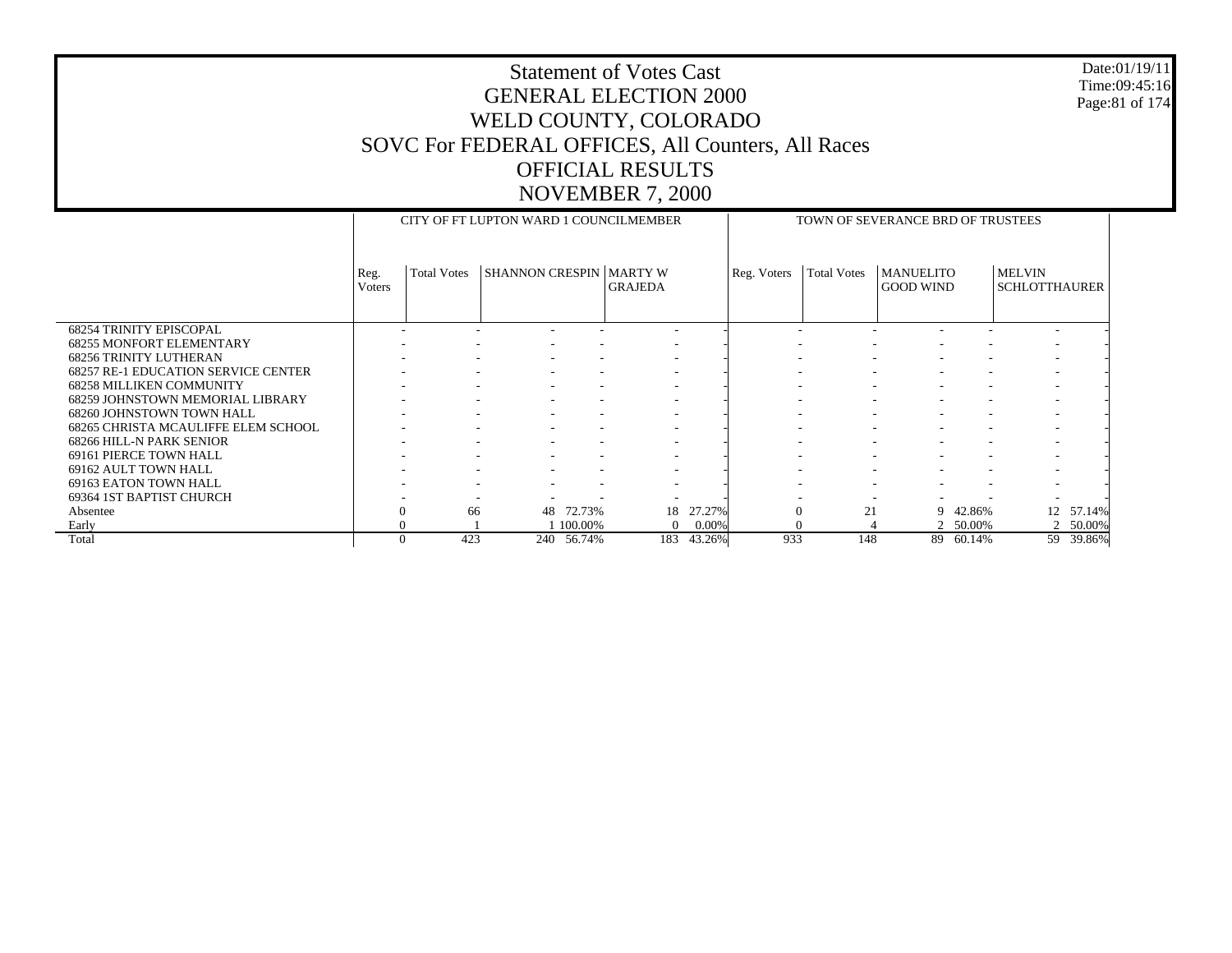11301 FT LUPTON FIRE STATIONReg. Voters | Total Votes | WADE CARLSON | MARY GAVIN CITY OF DACONO MAYOR - - - - - - - - - - - - - - - - - - - - - - - - -  $\Omega$  290 177 61.03% 113 38.97% 719 329 174 52.89% 155 47.11% - - - - - - - - - - - - - - - - - - - - - - - - - - - - - - - - - - - - - - - - - - - - - - - - - - - - - - -

- - - - -

 18211 PLATTEVILLE TOWN HALL 18212 PLATTEVILLE BAPTIST 18213 FIRESTONE TOWN HALL 18214 FREDERICK TOWN HALL 18215 DEL CAMINO FIRE STATION 18227 MEAD ELEM SCHOOL 19116 NUNN COMMUNITY CNT 19117 GROVER FIRE HALL 19118 PRAIRIE HIGH SCHOOL 19119 BRIGGSDALE HIGH SC 19120 GILL LIONS COMM BL 19121 KERSEY SENIOR HALL 19122 KERSEY TOWN HALL 19323 HUDSON TOWN HALL 19324 KEENESBURG FIRE HALL 19325 ROGGEN FIRE HOUSE 19326 AFTER GLOWS SENIOR 60101 FRIENDLY VILL CLUB 60102 BILLIE MARTINEZ ELEM SCHOOL 60103 GREELEY REC CENTER 60104 FRANKLIN SCH LIB 60105 MADISON ELEM SCHOOL 60106 GLORIA CHRISTI CHURCH 60107 MAPLEWOOD SCHOOL 60108 1ST UNITED METHODIST 60109 1ST CHRISTIAN CHURCH 60111 EDUCATION SERVICES - - - - - - - - - - - - - - - - - - - - - - - - - - - - - - - - - - - - - - - - - - - - - - - - - - - - - - - - - - - - - - - - - - - - - - - - - - - - - - - - - - - - - - - - - - - - - - -

JURISDICTION WIDE

 11302 ST WILLIAM'S CATH 11303 FT LUPTON CITY HALL 11304 CRANE CRT COMM BLD 11305 BUTLER ELEM SCHOOL 11306 DACONO FIRE STATION 11307 DACONO TOWN HALL 11308 ERIE HIGH SCHOOL 11309 ERIE TOWN HALL 18210 MEAD TOWN HALL

60112 JEFFERSON ELEM SCHOOL

Date:01/19/11Time:09:45:16Page:82 of 174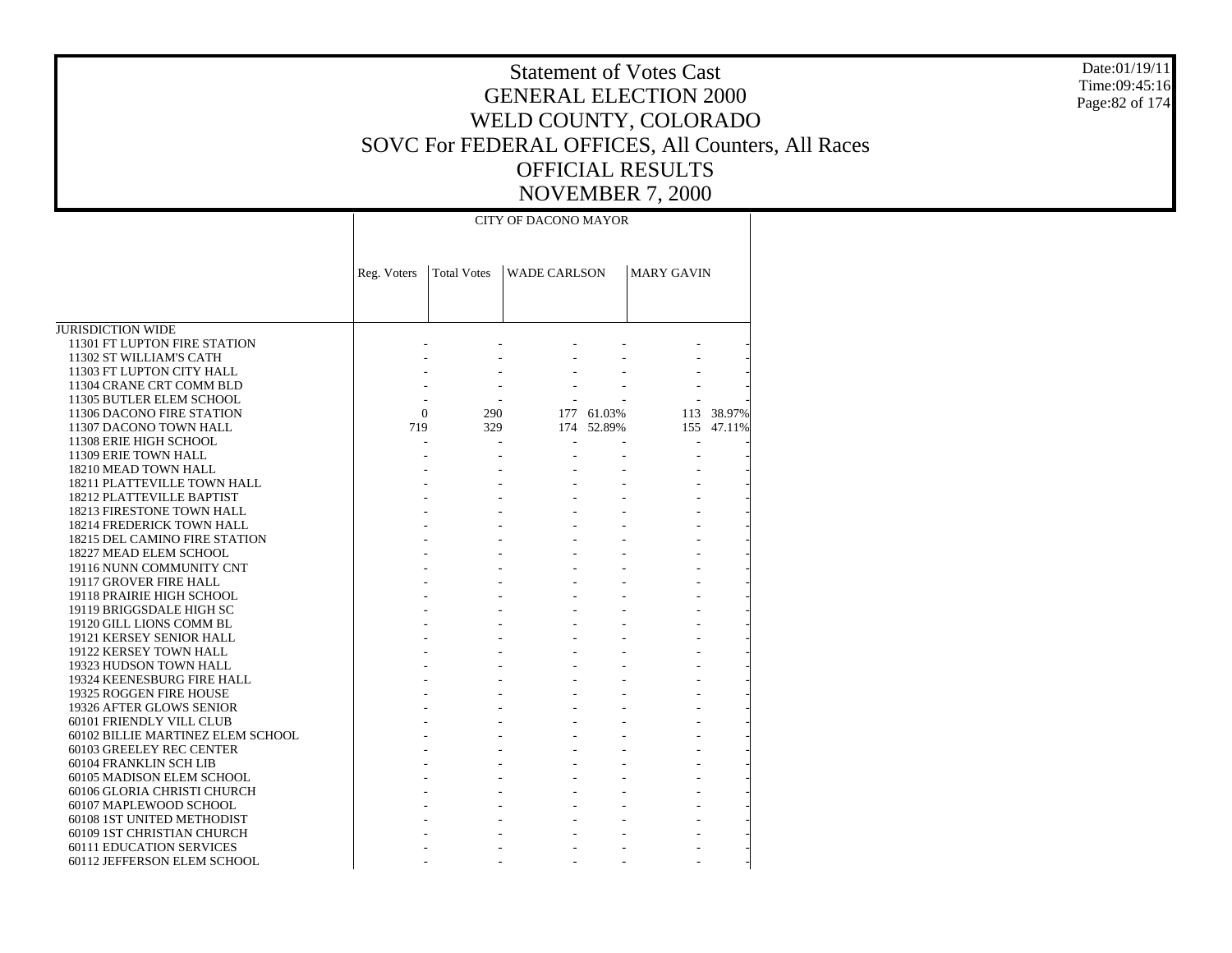- - - - -

 60113 WESTERN HILLS FIRE 60114 OUR SAVIORS LUTHERAN 60116 FRASIER HALL 60317 UNC CNTR MAIN LEVL 60318 THE VILLA 60319 BETHEL BAPTIST CHURCH 60320 JACKSON SCHOOL 60321 ODD FELLOWS HALL 60322 GARDEN CITY TOWN HALL 60323 BONNELL TOWER LOUNGE 60324 GREELEY MALL 60325 JOHN EVANS JR HIGH 60326 DOS RIOS ELEM SCHOOL 60327 CENTENNIAL SCHOOL 60328 EVANS COMMUNITY COMPLEX 60329 SHEPHERD OF VALLEY 60330 LA SALLE SENIOR CENTER 68131 WINDSOR HIGH SCHOOL 68132 FAITH UNITED CHURCH 68133 SEVERANCE FIRE STATION 68134 EATON MIDDLE SCHOOL 68135 EATON HIGH SCHOOL 68136 N WELD WATER DIST 68167 SKYVIEW ELEM SCHOOL 68237 WINDSOR PARK BLDG 68238 TOZER ELEM SCHOOL 68239 NORTHRIDGE HIGH SCHOOL 68240 SHEPERD OF HILLS LUTHERAN CHURCH 68241 SHAWSHEEN SCHOOL 68242 ASSEMBLY OF GOD CHURCH 68243 AIMS COLLEGE CNTR 68244 ST PAULS CONGREGATIONAL 68245 ST JOHNS UNITED CHURCH 68246 SCOTT SCHOOL 68247 ASSEMBLY OF GOD CHURCH 68249 COTTONWOOD PARK S. 68250 CENTENNIAL LIBRARY 68251 BRENTWOOD SCHOOLReg. Voters | Total Votes | WADE CARLSON | MARY GAVIN CITY OF DACONO MAYOR - - - - - - - - - - - - - - - - - - - - - - - - - - - - - - - - - - - - - - - - - - - - - - - - - - - - - - - - - - - - - - - - - - - - - - - - - - - - - - - - - - - - - - - - - - - - - - - - - - - - - - - - - - - - - - - - - - - - - - - - - - - - - - - - - - - - - - - - - - - - - - - - - - - - - - - - - - - - - - - - - - - - - - - - - - - - - - - - - - - - - - - - - - - - - -

68252 MEEKER SCHOOL

Date:01/19/11Time:09:45:16Page:83 of 174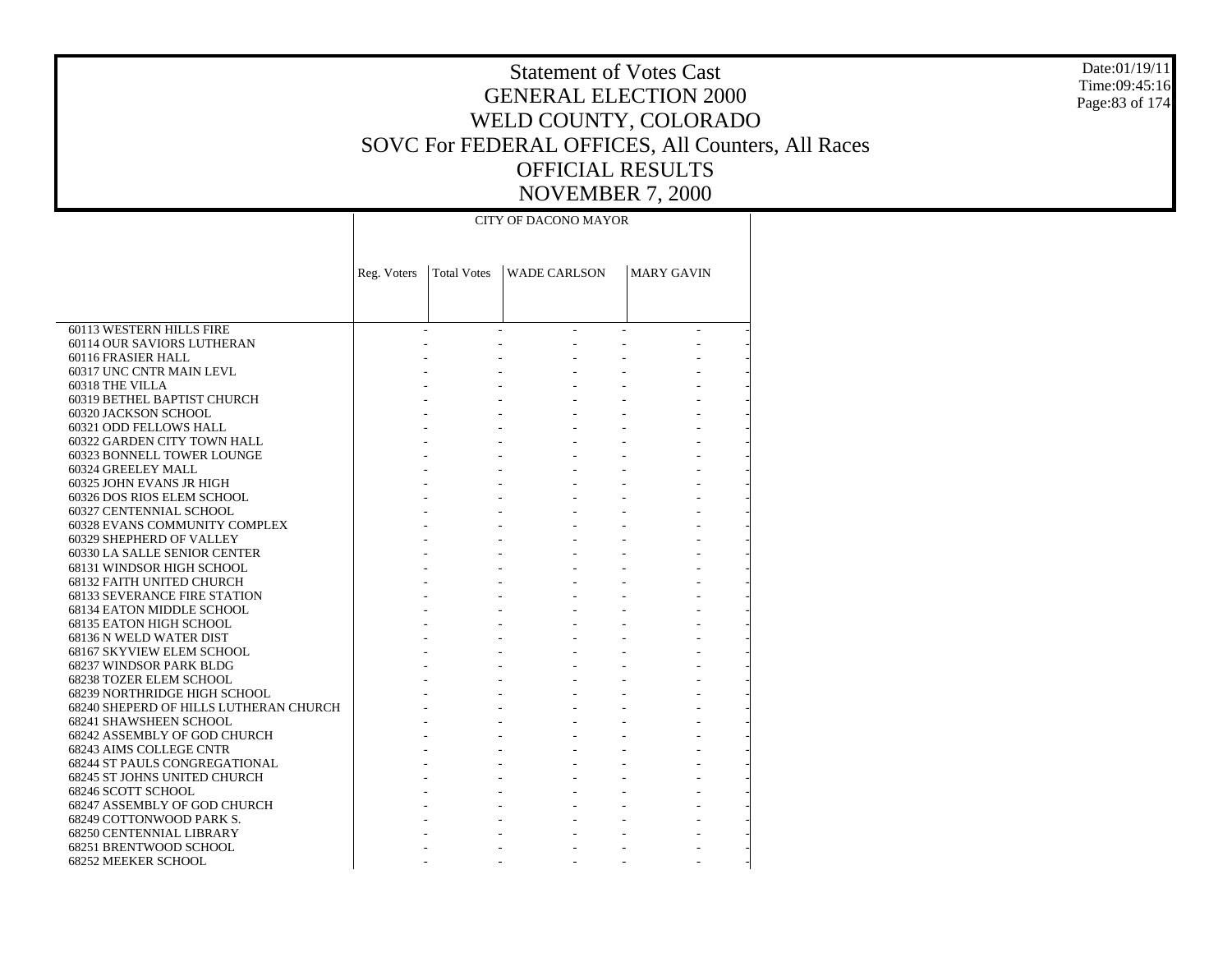68254 TRINITY EPISCOPAL 68255 MONFORT ELEMENTARY 68256 TRINITY LUTHERAN 68257 RE-1 EDUCATION SERVICE CENTER 68258 MILLIKEN COMMUNITY 68259 JOHNSTOWN MEMORIAL LIBRARY 68260 JOHNSTOWN TOWN HALL 68265 CHRISTA MCAULIFFE ELEM SCHOOL 68266 HILL-N PARK SENIOR 69161 PIERCE TOWN HALL 69162 AULT TOWN HALL 69163 EATON TOWN HALL 69364 1ST BAPTIST CHURCH Absentee Early Total Reg. Voters | Total Votes | WADE CARLSON | MARY GAVIN CITY OF DACONO MAYOR - - - - - - - - - - - - - - - - - - - - - - - - - - - - - - - - - - - - - - - - - - - - - - - - - - - - - - - - - - - - - - - - - 0 173 106 61.27% 67 38.73% 0 9 7 77.78% 2 22.22% 719 801 464 57.93%337 42.07%

Date:01/19/11Time:09:45:16Page:84 of 174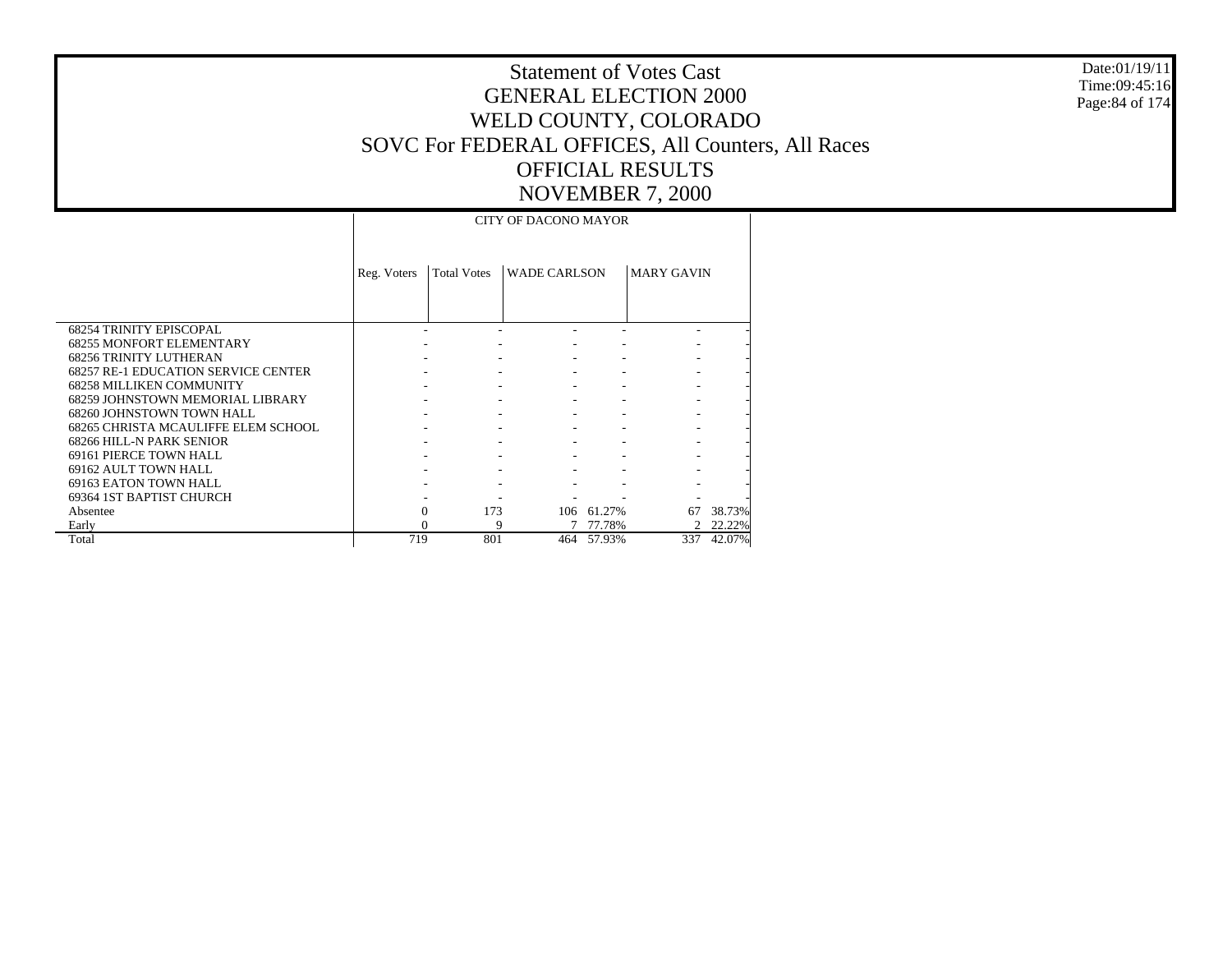JURISDICTION WIDE 11301 FT LUPTON FIRE STATION 11302 ST WILLIAM'S CATH 11303 FT LUPTON CITY HALL 11304 CRANE CRT COMM BLD 11305 BUTLER ELEM SCHOOL 11306 DACONO FIRE STATION 11307 DACONO TOWN HALL 11308 ERIE HIGH SCHOOL 11309 ERIE TOWN HALL 18210 MEAD TOWN HALL 18211 PLATTEVILLE TOWN HALL 18212 PLATTEVILLE BAPTIST 18213 FIRESTONE TOWN HALL 18214 FREDERICK TOWN HALL 18215 DEL CAMINO FIRE STATION 18227 MEAD ELEM SCHOOL 19116 NUNN COMMUNITY CNT 19117 GROVER FIRE HALL 19118 PRAIRIE HIGH SCHOOL 19119 BRIGGSDALE HIGH SC 19120 GILL LIONS COMM BL 19121 KERSEY SENIOR HALL 19122 KERSEY TOWN HALL 19323 HUDSON TOWN HALL 19324 KEENESBURG FIRE HALL 19325 ROGGEN FIRE HOUSE 19326 AFTER GLOWS SENIOR 60101 FRIENDLY VILL CLUB 60102 BILLIE MARTINEZ ELEM SCHOOL 60103 GREELEY REC CENTER 60104 FRANKLIN SCH LIB 60105 MADISON ELEM SCHOOL 60106 GLORIA CHRISTI CHURCH 60107 MAPLEWOOD SCHOOL 60108 1ST UNITED METHODIST 60109 1ST CHRISTIAN CHURCH 60111 EDUCATION SERVICES 60112 JEFFERSON ELEM SCHOOL Reg. Voters | Total Votes | SANDRA S SHAW | JANIE JORDAN | RONALD KOGER | PAUL NUTTING CITY OF DACONO COUNCILMEMBER - - - - - - - - - - - - - - - - - - - - - - - - - - - - - - - - - - - - - - - - - - - - -  $\theta$  471 118 25.05% 110 23.35% 121 25.69% 122 25.90% 719 528 148 28.03% 92 17.42% 142 26.89% 146 27.65% - - - - - - - - - - - - - - - - - - - - - - - - - - - - - - - - - - - - - - - - - - - - - - - - - - - - - - - - - - - - - - - - - - - - - - - - - - - - - - - - - - - - - - - - - - - - - - - - - - - - - - - - - - - - - - - - - - - - - - - - - - - - - - - - - - - - - - - - - - - - - - - - - - - - - - - - - - - - - - - - - - - - - - - - - - - - - - - - - - - - - - - - - - - - - - - - - - - - - - - - - - - - - - - - - - - - - - - - - - - - - - - - - - - - - - - - - - - - - - - - - - - - - - - - - - - - - - - - - - - - - - - - - - - - - - - - - - - - - - -

Date:01/19/11Time:09:45:16Page:85 of 174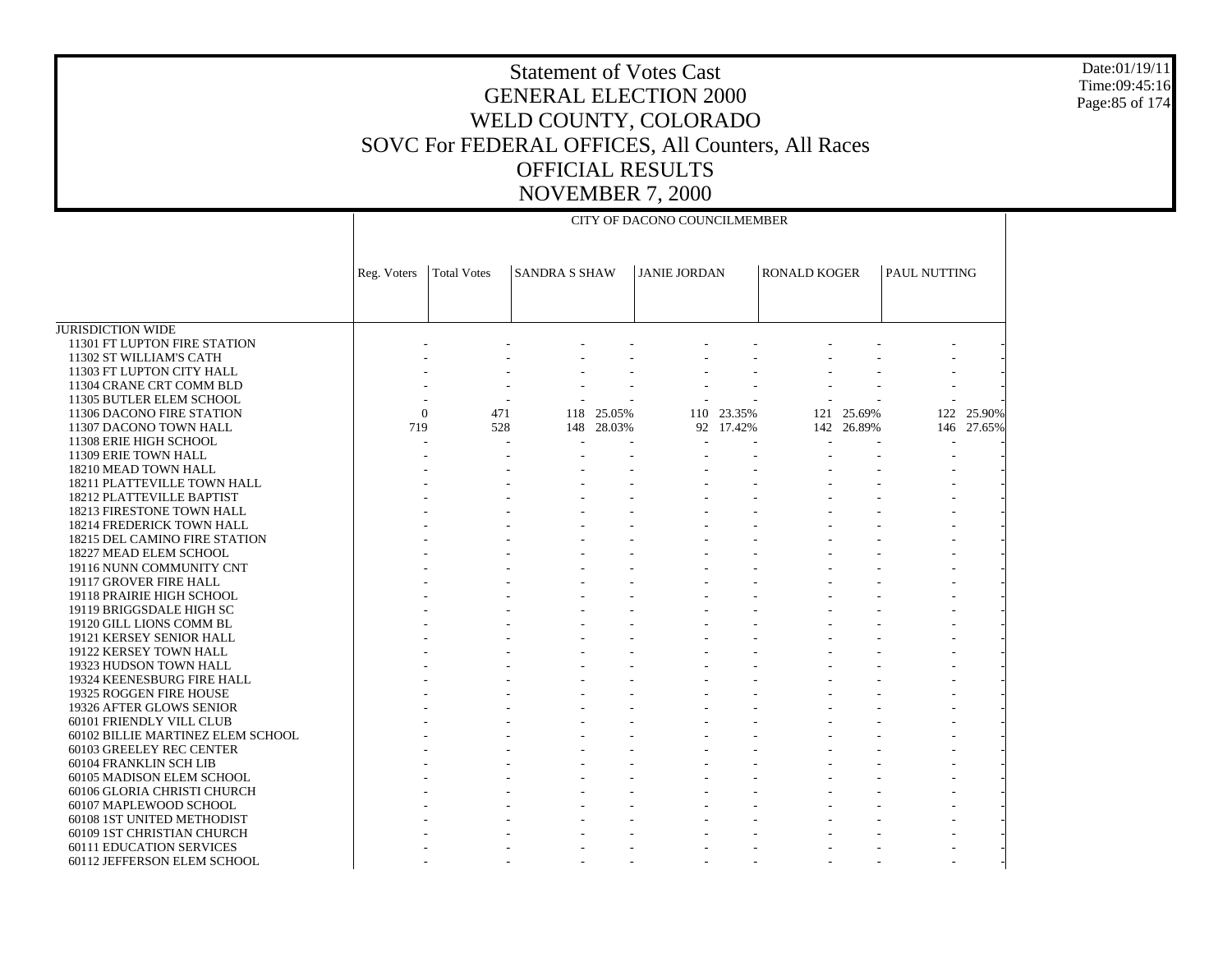#### Date:01/19/11 Time:09:45:16 Page:86 of 174

|                                                           |             |                    |                      | CITY OF DACONO COUNCILMEMBER |                     |              |
|-----------------------------------------------------------|-------------|--------------------|----------------------|------------------------------|---------------------|--------------|
|                                                           |             |                    |                      |                              |                     |              |
|                                                           |             |                    |                      |                              |                     |              |
|                                                           | Reg. Voters | <b>Total Votes</b> | <b>SANDRA S SHAW</b> | <b>JANIE JORDAN</b>          | <b>RONALD KOGER</b> | PAUL NUTTING |
|                                                           |             |                    |                      |                              |                     |              |
|                                                           |             |                    |                      |                              |                     |              |
| 60113 WESTERN HILLS FIRE                                  |             | $\mathcal{L}$      | $\sim$<br>$\sim$     | $\sim$ $^{-1}$<br>$\sim$     | $\sim$              | $\sim$       |
| 60114 OUR SAVIORS LUTHERAN                                |             |                    |                      |                              |                     |              |
| 60116 FRASIER HALL                                        |             |                    |                      |                              |                     |              |
| 60317 UNC CNTR MAIN LEVL                                  |             |                    |                      |                              |                     |              |
| 60318 THE VILLA                                           |             |                    |                      |                              |                     |              |
| 60319 BETHEL BAPTIST CHURCH                               |             |                    |                      |                              |                     |              |
| 60320 JACKSON SCHOOL                                      |             |                    |                      |                              |                     |              |
| 60321 ODD FELLOWS HALL                                    |             |                    |                      |                              |                     |              |
| 60322 GARDEN CITY TOWN HALL                               |             |                    |                      |                              |                     |              |
| 60323 BONNELL TOWER LOUNGE                                |             |                    |                      |                              |                     |              |
| 60324 GREELEY MALL                                        |             |                    |                      |                              |                     |              |
| 60325 JOHN EVANS JR HIGH                                  |             |                    |                      |                              |                     |              |
| 60326 DOS RIOS ELEM SCHOOL                                |             |                    |                      |                              |                     |              |
| 60327 CENTENNIAL SCHOOL                                   |             |                    |                      |                              |                     |              |
| 60328 EVANS COMMUNITY COMPLEX                             |             |                    |                      |                              |                     |              |
| 60329 SHEPHERD OF VALLEY                                  |             |                    |                      |                              |                     |              |
| 60330 LA SALLE SENIOR CENTER                              |             |                    |                      |                              |                     |              |
| 68131 WINDSOR HIGH SCHOOL                                 |             |                    |                      |                              |                     |              |
| 68132 FAITH UNITED CHURCH                                 |             |                    |                      |                              |                     |              |
| <b>68133 SEVERANCE FIRE STATION</b>                       |             |                    |                      |                              |                     |              |
| 68134 EATON MIDDLE SCHOOL                                 |             |                    |                      |                              |                     |              |
| 68135 EATON HIGH SCHOOL                                   |             |                    |                      |                              |                     |              |
| 68136 N WELD WATER DIST                                   |             |                    |                      |                              |                     |              |
| 68167 SKYVIEW ELEM SCHOOL                                 |             |                    |                      |                              |                     |              |
| 68237 WINDSOR PARK BLDG                                   |             |                    |                      |                              |                     |              |
| 68238 TOZER ELEM SCHOOL                                   |             |                    |                      |                              |                     |              |
| 68239 NORTHRIDGE HIGH SCHOOL                              |             |                    |                      |                              |                     |              |
| 68240 SHEPERD OF HILLS LUTHERAN CHURCH                    |             |                    |                      |                              |                     |              |
| 68241 SHAWSHEEN SCHOOL                                    |             |                    |                      |                              |                     |              |
| 68242 ASSEMBLY OF GOD CHURCH                              |             |                    |                      |                              |                     |              |
| 68243 AIMS COLLEGE CNTR                                   |             |                    |                      |                              |                     |              |
| <b>68244 ST PAULS CONGREGATIONAL</b>                      |             |                    |                      |                              |                     |              |
| 68245 ST JOHNS UNITED CHURCH                              |             |                    |                      |                              |                     |              |
| 68246 SCOTT SCHOOL                                        |             |                    |                      |                              |                     |              |
| 68247 ASSEMBLY OF GOD CHURCH                              |             |                    |                      |                              |                     |              |
| 68249 COTTONWOOD PARK S.                                  |             |                    |                      |                              |                     |              |
| <b>68250 CENTENNIAL LIBRARY</b><br>68251 BRENTWOOD SCHOOL |             |                    |                      |                              |                     |              |
|                                                           |             |                    |                      |                              |                     |              |
| 68252 MEEKER SCHOOL                                       |             |                    |                      |                              |                     |              |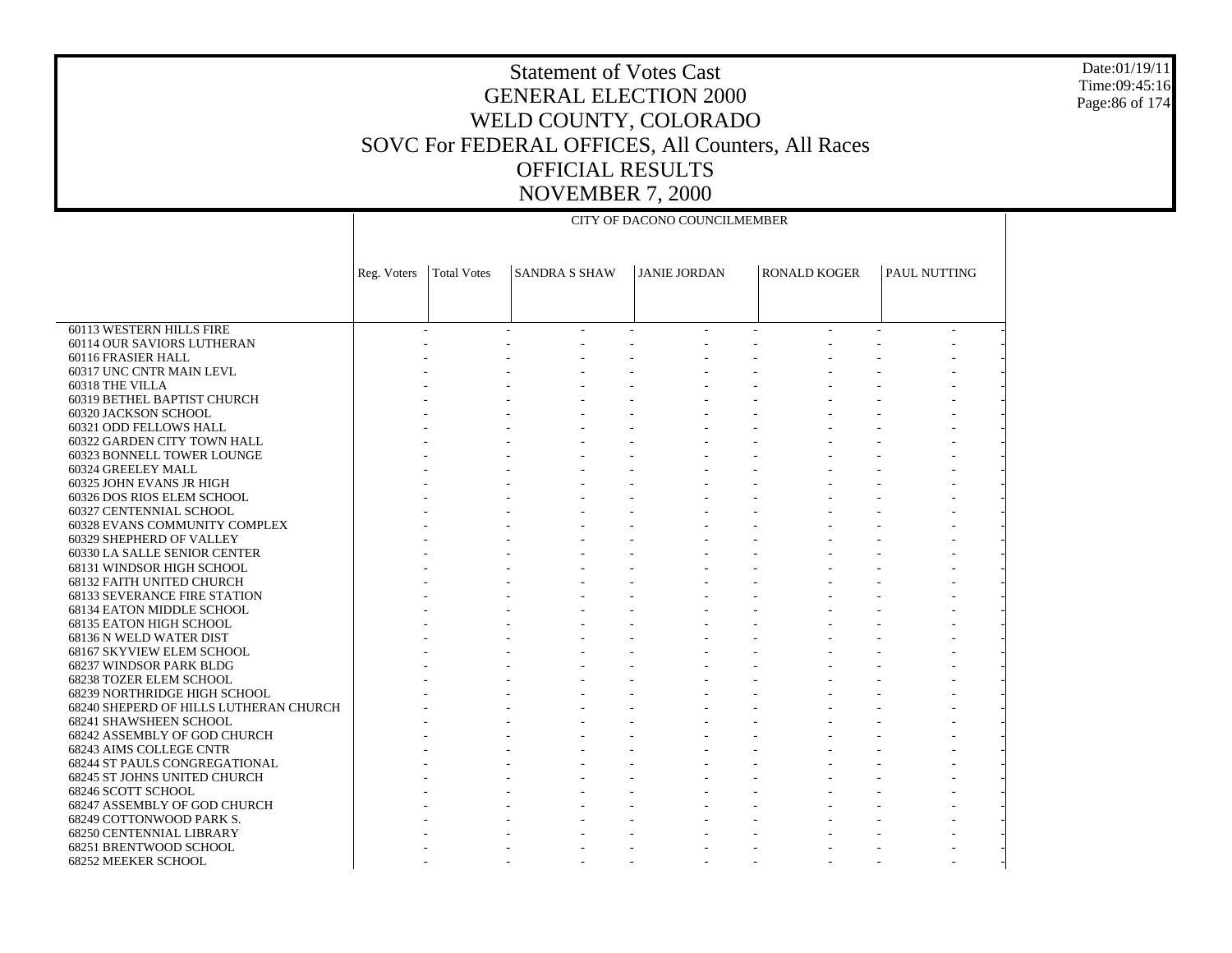#### Date:01/19/11 Time:09:45:16 Page:87 of 174

|                                            |              |                    |                          |        | CITY OF DACONO COUNCILMEMBER |          |                     |          |                     |        |
|--------------------------------------------|--------------|--------------------|--------------------------|--------|------------------------------|----------|---------------------|----------|---------------------|--------|
|                                            |              |                    |                          |        |                              |          |                     |          |                     |        |
|                                            |              |                    |                          |        |                              |          |                     |          |                     |        |
|                                            | Reg. Voters  | <b>Total Votes</b> | <b>SANDRA S SHAW</b>     |        | <b>JANIE JORDAN</b>          |          | <b>RONALD KOGER</b> |          | <b>PAUL NUTTING</b> |        |
|                                            |              |                    |                          |        |                              |          |                     |          |                     |        |
|                                            |              |                    |                          |        |                              |          |                     |          |                     |        |
| <b>68254 TRINITY EPISCOPAL</b>             |              |                    |                          |        |                              |          |                     |          |                     |        |
| <b>68255 MONFORT ELEMENTARY</b>            |              |                    |                          |        |                              |          |                     |          |                     |        |
| <b>68256 TRINITY LUTHERAN</b>              |              |                    |                          |        |                              |          |                     |          |                     |        |
| <b>68257 RE-1 EDUCATION SERVICE CENTER</b> |              |                    |                          |        |                              |          |                     |          |                     |        |
| <b>68258 MILLIKEN COMMUNITY</b>            |              |                    | ۰<br>۰                   |        |                              |          |                     |          |                     |        |
| <b>68259 JOHNSTOWN MEMORIAL LIBRARY</b>    |              |                    |                          |        |                              |          |                     |          |                     |        |
| 68260 JOHNSTOWN TOWN HALL                  |              |                    |                          |        |                              |          |                     |          |                     |        |
| 68265 CHRISTA MCAULIFFE ELEM SCHOOL        |              |                    | ٠                        |        |                              |          |                     |          |                     |        |
| 68266 HILL-N PARK SENIOR                   |              |                    | $\overline{\phantom{a}}$ |        |                              |          |                     |          |                     |        |
| 69161 PIERCE TOWN HALL                     |              |                    |                          |        |                              |          |                     |          |                     |        |
| 69162 AULT TOWN HALL                       |              |                    |                          |        |                              |          |                     |          |                     |        |
| 69163 EATON TOWN HALL                      |              |                    | ٠<br>۰                   |        |                              |          |                     |          |                     |        |
| 69364 1ST BAPTIST CHURCH                   |              |                    |                          |        |                              |          |                     |          |                     |        |
| Absentee                                   | $\mathbf{0}$ | 314                | 68                       | 21.66% | 55                           | 17.52%   | 100                 | 31.85%   | 91                  | 28.98% |
| Early                                      |              | 13                 | 6                        | 46.15% |                              | 3 23.08% |                     | 2 15.38% | 2                   | 15.38% |
| Total                                      | 719          | 1326               | 340                      | 25.64% | 260                          | 19.61%   | 365                 | 27.53%   | 361                 | 27.22% |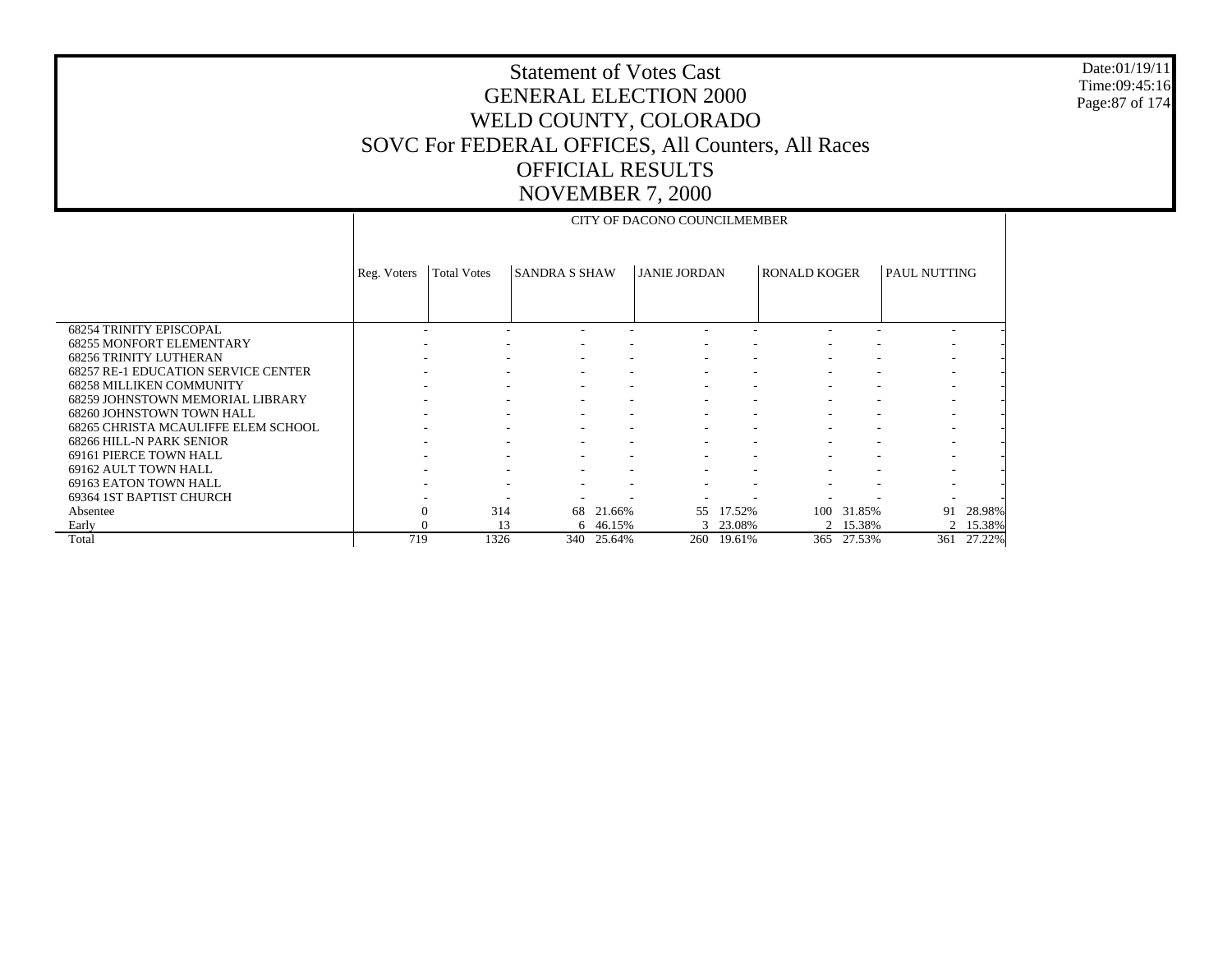Date:01/19/11 Time:09:45:16 Page:88 of 174

### Statement of Votes Cast GENERAL ELECTION 2000 WELD COUNTY, COLORADO SOVC For FEDERAL OFFICES, All Counters, All Races OFFICIAL RESULTS NOVEMBER 7, 2000

|                                      | Reg. Voters | <b>Total Votes</b> | <b>YES</b> |                  | N <sub>O</sub> |                  |
|--------------------------------------|-------------|--------------------|------------|------------------|----------------|------------------|
|                                      |             |                    |            |                  |                |                  |
|                                      |             |                    |            |                  |                |                  |
|                                      |             |                    |            |                  |                |                  |
| <b>JURISDICTION WIDE</b>             |             |                    |            |                  |                |                  |
| 11301 FT LUPTON FIRE STATION         | 835<br>889  | 514<br>522         | 257        | 50.00%<br>56.51% | 257<br>227     | 50.00%<br>43.49% |
| 11302 ST WILLIAM'S CATH              |             | 488                | 295        |                  |                |                  |
| 11303 FT LUPTON CITY HALL            | 916<br>769  |                    | 272        | 55.74%<br>46.74% | 216            | 44.26%           |
| 11304 CRANE CRT COMM BLD             |             | 460                | 215        |                  |                | 245 53.26%       |
| 11305 BUTLER ELEM SCHOOL             | 912         | 456                | 202        | 44.30%           |                | 254 55.70%       |
| 11306 DACONO FIRE STATION            | 766         | 407                | 208        | 51.11%           | 199            | 48.89%           |
| 11307 DACONO TOWN HALL               | 719         | 407                | 215        | 52.83%           |                | 192 47.17%       |
| 11308 ERIE HIGH SCHOOL               | 884         | 544                |            | 380 69.85%       |                | 164 30.15%       |
| 11309 ERIE TOWN HALL                 | 1067        | 655                | 344        | 52.52%           | 311            | 47.48%           |
| 18210 MEAD TOWN HALL                 | 1117        | 747                | 384        | 51.41%           | 363            | 48.59%           |
| 18211 PLATTEVILLE TOWN HALL          | 961         | 587                | 291        | 49.57%           |                | 296 50.43%       |
| 18212 PLATTEVILLE BAPTIST            | 574         | 353                | 155        | 43.91%           |                | 198 56.09%       |
| 18213 FIRESTONE TOWN HALL            | 772         | 515                | 265        | 51.46%           | 250            | 48.54%           |
| 18214 FREDERICK TOWN HALL            | 1279        | 838                | 435        | 51.91%           | 403            | 48.09%           |
| <b>18215 DEL CAMINO FIRE STATION</b> | 1901        | 1060               | 519        | 48.96%           |                | 541 51.04%       |
| 18227 MEAD ELEM SCHOOL               | 905         | 549                | 274        | 49.91%           | 275            | 50.09%           |
| 19116 NUNN COMMUNITY CNT             | 623         | 432                | 175        | 40.51%           | 257            | 59.49%           |
| 19117 GROVER FIRE HALL               | 359         | 222                | 57         | 25.68%           | 165            | 74.32%           |
| 19118 PRAIRIE HIGH SCHOOL            | 294         | 191                | 42         | 21.99%           | 149            | 78.01%           |
| 19119 BRIGGSDALE HIGH SC             | 234         | 148                | 36         | 24.32%           | 112            | 75.68%           |
| 19120 GILL LIONS COMM BL             | 1223        | 735                | 285        | 38.78%           | 450            | 61.22%           |
| 19121 KERSEY SENIOR HALL             | 646         | 391                | 121        | 30.95%           | 270            | 69.05%           |
| 19122 KERSEY TOWN HALL               | 691         | 437                | 153        | 35.01%           | 284            | 64.99%           |
| 19323 HUDSON TOWN HALL               | 1413        | 789                | 381        | 48.29%           | 408            | 51.71%           |
| 19324 KEENESBURG FIRE HALL           | 946         | 547                | 236        | 43.14%           |                | 311 56.86%       |
| 19325 ROGGEN FIRE HOUSE              | 335         | 219                | 85         | 38.81%           | 134            | 61.19%           |
| 19326 AFTER GLOWS SENIOR             | 1412        | 775                | 379        | 48.90%           |                | 396 51.10%       |
| 60101 FRIENDLY VILL CLUB             | 914         | 504                | 247        | 49.01%           |                | 257 50.99%       |
| 60102 BILLIE MARTINEZ ELEM SCHOOL    | 705         | 332                | 167        | 50.30%           | 165            | 49.70%           |
| 60103 GREELEY REC CENTER             | 679         | 244                | 122        | 50.00%           | 122            | 50.00%           |
| 60104 FRANKLIN SCH LIB               | 645         | 293                | 128        | 43.69%           |                | 165 56.31%       |
| 60105 MADISON ELEM SCHOOL            | 594         | 308                | 162        | 52.60%           | 146            | 47.40%           |
| 60106 GLORIA CHRISTI CHURCH          | 917         | 465                | 189        | 40.65%           |                | 276 59.35%       |
| 60107 MAPLEWOOD SCHOOL               | 719         | 378                | 195        | 51.59%           | 183            | 48.41%           |
| 60108 1ST UNITED METHODIST           | 721         | 332                | 193        | 58.13%           | 139            | 41.87%           |
| 60109 1ST CHRISTIAN CHURCH           | 527         | 265                | 105        | 39.62%           | 160            | 60.38%           |
| <b>60111 EDUCATION SERVICES</b>      | 698         | 346                | 199        | 57.51%           | 147            | 42.49%           |
| 60112 JEFFERSON ELEM SCHOOL          | 411         | 191                | 113        | 59.16%           | 78             | 40.84%           |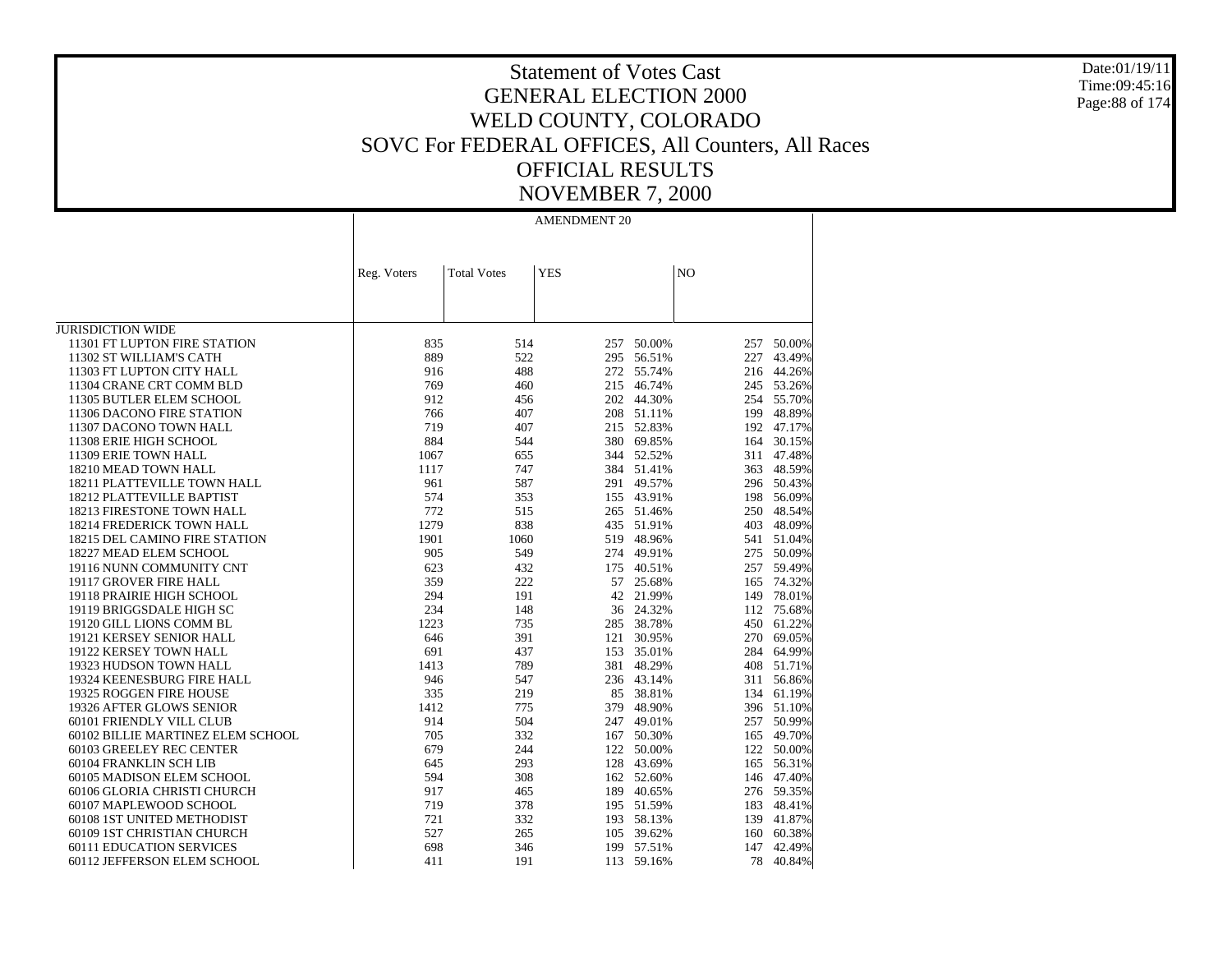Date:01/19/11 Time:09:45:16 Page:89 of 174

### Statement of Votes Cast GENERAL ELECTION 2000 WELD COUNTY, COLORADO SOVC For FEDERAL OFFICES, All Counters, All Races OFFICIAL RESULTS NOVEMBER 7, 2000

|                                        |             | <b>Total Votes</b> | <b>YES</b> |            | N <sub>O</sub> |                 |
|----------------------------------------|-------------|--------------------|------------|------------|----------------|-----------------|
|                                        | Reg. Voters |                    |            |            |                |                 |
|                                        |             |                    |            |            |                |                 |
|                                        |             |                    |            |            |                |                 |
| 60113 WESTERN HILLS FIRE               | 1002        | 508                | 216        | 42.52%     |                | $292 - 57.48\%$ |
| 60114 OUR SAVIORS LUTHERAN             | 966         | 529                | 258        | 48.77%     |                | 271 51.23%      |
| 60116 FRASIER HALL                     | 515         | 284                | 180        | 63.38%     |                | 104 36.62%      |
| 60317 UNC CNTR MAIN LEVL               | 1064        | 559                | 344        | 61.54%     |                | 215 38.46%      |
| 60318 THE VILLA                        | 493         | 238                | 143        | 60.08%     |                | 95 39.92%       |
| 60319 BETHEL BAPTIST CHURCH            | 756         | 413                | 180        | 43.58%     |                | 233 56.42%      |
| 60320 JACKSON SCHOOL                   | 509         | 274                |            | 144 52.55% |                | 130 47.45%      |
| 60321 ODD FELLOWS HALL                 | 881         | 422                |            | 229 54.27% |                | 193 45.73%      |
| 60322 GARDEN CITY TOWN HALL            | 405         | 210                | 90         | 42.86%     |                | 120 57.14%      |
| 60323 BONNELL TOWER LOUNGE             | 1033        | 505                |            | 253 50.10% |                | 252 49.90%      |
| 60324 GREELEY MALL                     | 668         | 333                |            | 185 55.56% |                | 148 44.44%      |
| 60325 JOHN EVANS JR HIGH               | 438         | 211                |            | 117 55.45% |                | 94 44.55%       |
| 60326 DOS RIOS ELEM SCHOOL             | 1157        | 621                | 303        | 48.79%     |                | 318 51.21%      |
| 60327 CENTENNIAL SCHOOL                | 1395        | 756                |            | 361 47.75% |                | 395 52.25%      |
| 60328 EVANS COMMUNITY COMPLEX          | 757         | 393                |            | 196 49.87% |                | 197 50.13%      |
| 60329 SHEPHERD OF VALLEY               | 485         | 295                |            | 116 39.32% | 179            | 60.68%          |
| 60330 LA SALLE SENIOR CENTER           | 332         | 206                | 81         | 39.32%     | 125            | 60.68%          |
| 68131 WINDSOR HIGH SCHOOL              | 1157        | 662                |            | 258 38.97% |                | 404 61.03%      |
| <b>68132 FAITH UNITED CHURCH</b>       | 903         | 542                |            | 235 43.36% |                | 307 56.64%      |
| <b>68133 SEVERANCE FIRE STATION</b>    | 933         | 623                | 263        | 42.22%     |                | 360 57.78%      |
| 68134 EATON MIDDLE SCHOOL              | 915         | 511                |            | 169 33.07% |                | 342 66.93%      |
| <b>68135 EATON HIGH SCHOOL</b>         | 645         | 325                | 133        | 40.92%     |                | 192 59.08%      |
| 68136 N WELD WATER DIST                | 430         | 242                | 83         | 34.30%     |                | 159 65.70%      |
| 68167 SKYVIEW ELEM SCHOOL              | 1143        | 702                |            | 317 45.16% |                | 385 54.84%      |
| 68237 WINDSOR PARK BLDG                | 1181        | 741                | 360        | 48.58%     |                | 381 51.42%      |
| <b>68238 TOZER ELEM SCHOOL</b>         | 1666        | 1037               | 405        | 39.05%     |                | 632 60.95%      |
| 68239 NORTHRIDGE HIGH SCHOOL           | 1434        | 747                |            | 307 41.10% |                | 440 58.90%      |
| 68240 SHEPERD OF HILLS LUTHERAN CHURCH | 867         | 455                | 202        | 44.40%     |                | 253 55.60%      |
| 68241 SHAWSHEEN SCHOOL                 | 710         | 400                |            | 181 45.25% |                | 219 54.75%      |
| 68242 ASSEMBLY OF GOD CHURCH           | 1130        | 512                |            | 219 42.77% |                | 293 57.23%      |
| <b>68243 AIMS COLLEGE CNTR</b>         | 1655        | 828                |            | 392 47.34% |                | 436 52.66%      |
| 68244 ST PAULS CONGREGATIONAL          | 1327        | 663                | 257        | 38.76%     |                | 406 61.24%      |
| 68245 ST JOHNS UNITED CHURCH           | 1032        | 527                |            | 219 41.56% |                | 308 58.44%      |
| 68246 SCOTT SCHOOL                     | 427         | 220                |            | 116 52.73% |                | 104 47.27%      |
| 68247 ASSEMBLY OF GOD CHURCH           | 994         | 584                |            | 231 39.55% |                | 353 60.45%      |
| 68249 COTTONWOOD PARK S.               | 732         | 378                |            | 160 42.33% |                | 218 57.67%      |
| 68250 CENTENNIAL LIBRARY               | 625         | 320                |            | 155 48.44% |                | 165 51.56%      |
| 68251 BRENTWOOD SCHOOL                 | 827         | 441                | 214        | 48.53%     | 227            | 51.47%          |
| 68252 MEEKER SCHOOL                    | 1159        | 630                | 265        | 42.06%     | 365            | 57.94%          |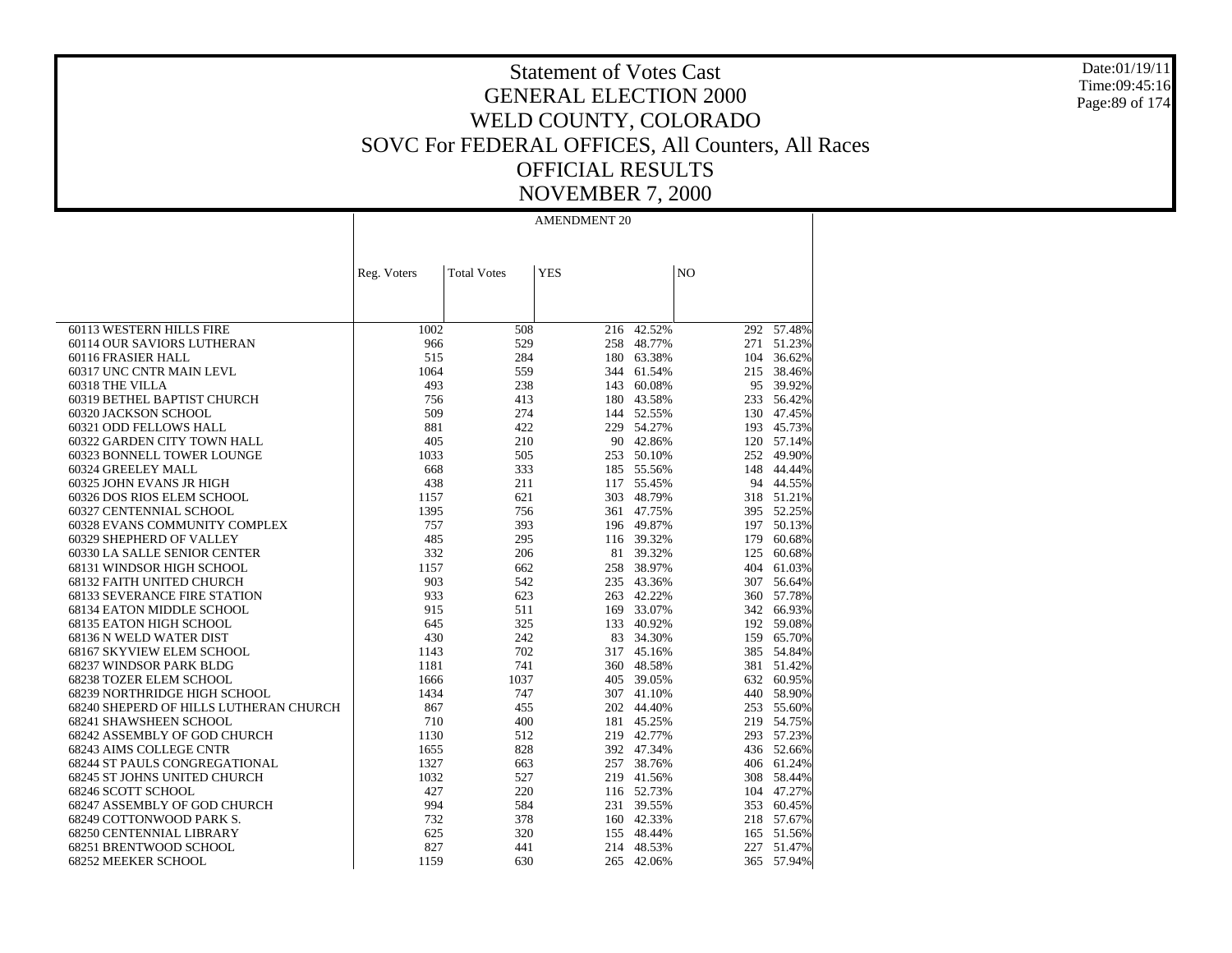Date:01/19/11 Time:09:45:16 Page:90 of 174

# Statement of Votes Cast GENERAL ELECTION 2000 WELD COUNTY, COLORADO SOVC For FEDERAL OFFICES, All Counters, All Races OFFICIAL RESULTS NOVEMBER 7, 2000

|                                            | Reg. Voters | <b>Total Votes</b> | <b>YES</b> |        | N <sub>O</sub> |        |
|--------------------------------------------|-------------|--------------------|------------|--------|----------------|--------|
| <b>68254 TRINITY EPISCOPAL</b>             | 1575        | 824                | 335        | 40.66% | 489            | 59.34% |
| <b>68255 MONFORT ELEMENTARY</b>            | 1321        | 609                | 265        | 43.51% | 344            | 56.49% |
| <b>68256 TRINITY LUTHERAN</b>              | 1355        | 714                | 316        | 44.26% | 398            | 55.74% |
| <b>68257 RE-1 EDUCATION SERVICE CENTER</b> | 658         | 402                | 159        | 39.55% | 243            | 60.45% |
| <b>68258 MILLIKEN COMMUNITY</b>            | 1006        | 586                | 298        | 50.85% | 288            | 49.15% |
| 68259 JOHNSTOWN MEMORIAL LIBRARY           | 1756        | 951                | 406        | 42.69% | 545            | 57.31% |
| 68260 JOHNSTOWN TOWN HALL                  | 1272        | 764                | 344        | 45.03% | 420            | 54.97% |
| 68265 CHRISTA MCAULIFFE ELEM SCHOOL        | 1290        | 787                | 320        | 40.66% | 467            | 59.34% |
| 68266 HILL-N PARK SENIOR                   | 1084        | 575                | 256        | 44.52% | 319            | 55.48% |
| 69161 PIERCE TOWN HALL                     | 788         | 453                | 199        | 43.93% | 254            | 56.07% |
| 69162 AULT TOWN HALL                       | 789         | 482                | 215        | 44.61% | 267            | 55.39% |
| 69163 EATON TOWN HALL                      | 803         | 467                | 184        | 39.40% | 283            | 60.60% |
| 69364 IST BAPTIST CHURCH                   | 624         | 354                | 126        | 35.59% | 228            | 64.41% |
| Absentee                                   | $\Omega$    | 16590              | 6657       | 40.13% | 9933           | 59.87% |
| Early                                      | $\Omega$    | 2897               | 1317       | 45.46% | 1580           | 54.54% |
| Total                                      | 80041       | 63948              | 28415      | 44.43% | 35533          | 55.57% |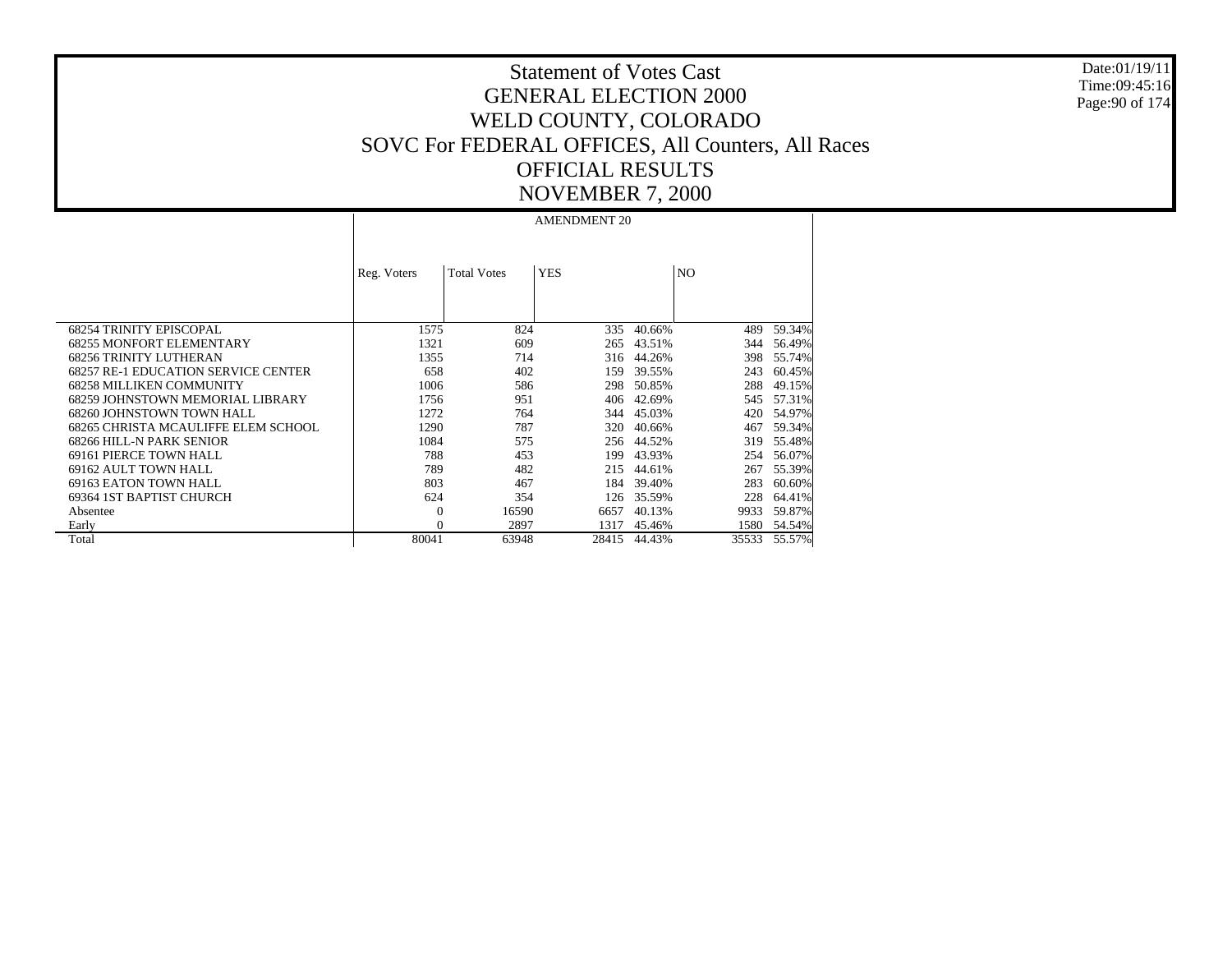Date:01/19/11 Time:09:45:16 Page:91 of 174

# Statement of Votes Cast GENERAL ELECTION 2000 WELD COUNTY, COLORADO SOVC For FEDERAL OFFICES, All Counters, All Races OFFICIAL RESULTS NOVEMBER 7, 2000

|                                   | Reg. Voters | <b>Total Votes</b> | <b>YES</b> |        | NO  |            |
|-----------------------------------|-------------|--------------------|------------|--------|-----|------------|
|                                   |             |                    |            |        |     |            |
|                                   |             |                    |            |        |     |            |
|                                   |             |                    |            |        |     |            |
| <b>JURISDICTION WIDE</b>          |             |                    |            |        |     |            |
| 11301 FT LUPTON FIRE STATION      | 835         | 509                | 197        | 38.70% |     | 312 61.30% |
| 11302 ST WILLIAM'S CATH           | 889         | 515                | 212        | 41.17% | 303 | 58.83%     |
| 11303 FT LUPTON CITY HALL         | 916         | 489                | 192        | 39.26% | 297 | 60.74%     |
| 11304 CRANE CRT COMM BLD          | 769         | 455                | 122        | 26.81% | 333 | 73.19%     |
| 11305 BUTLER ELEM SCHOOL          | 912         | 449                | 160        | 35.63% | 289 | 64.37%     |
| 11306 DACONO FIRE STATION         | 766         | 407                | 168        | 41.28% | 239 | 58.72%     |
| 11307 DACONO TOWN HALL            | 719         | 403                | 195        | 48.39% | 208 | 51.61%     |
| 11308 ERIE HIGH SCHOOL            | 884         | 538                | 241        | 44.80% |     | 297 55.20% |
| 11309 ERIE TOWN HALL              | 1067        | 640                | 260        | 40.63% |     | 380 59.38% |
| 18210 MEAD TOWN HALL              | 1117        | 734                | 297        | 40.46% | 437 | 59.54%     |
| 18211 PLATTEVILLE TOWN HALL       | 961         | 578                | 202        | 34.95% |     | 376 65.05% |
| 18212 PLATTEVILLE BAPTIST         | 574         | 353                | 112        | 31.73% | 241 | 68.27%     |
| 18213 FIRESTONE TOWN HALL         | 772         | 513                | 213        | 41.52% | 300 | 58.48%     |
| 18214 FREDERICK TOWN HALL         | 1279        | 834                | 338        | 40.53% |     | 496 59.47% |
| 18215 DEL CAMINO FIRE STATION     | 1901        | 1050               | 373        | 35.52% | 677 | 64.48%     |
| 18227 MEAD ELEM SCHOOL            | 905         | 546                | 195        | 35.71% | 351 | 64.29%     |
| 19116 NUNN COMMUNITY CNT          | 623         | 432                | 107        | 24.77% | 325 | 75.23%     |
| 19117 GROVER FIRE HALL            | 359         | 218                | 46         | 21.10% |     | 172 78.90% |
| 19118 PRAIRIE HIGH SCHOOL         | 294         | 193                | 29         | 15.03% | 164 | 84.97%     |
| 19119 BRIGGSDALE HIGH SC          | 234         | 147                | 28         | 19.05% | 119 | 80.95%     |
| 19120 GILL LIONS COMM BL          | 1223        | 732                | 223        | 30.46% | 509 | 69.54%     |
| 19121 KERSEY SENIOR HALL          | 646         | 391                | 92         | 23.53% | 299 | 76.47%     |
| 19122 KERSEY TOWN HALL            | 691         | 437                | 129        | 29.52% | 308 | 70.48%     |
| 19323 HUDSON TOWN HALL            | 1413        | 784                | 284        | 36.22% | 500 | 63.78%     |
| 19324 KEENESBURG FIRE HALL        | 946         | 543                | 187        | 34.44% | 356 | 65.56%     |
| 19325 ROGGEN FIRE HOUSE           | 335         | 215                | 71         | 33.02% | 144 | 66.98%     |
| 19326 AFTER GLOWS SENIOR          | 1412        | 772                | 318        | 41.19% | 454 | 58.81%     |
| 60101 FRIENDLY VILL CLUB          | 914         | 501                | 197        | 39.32% |     | 304 60.68% |
| 60102 BILLIE MARTINEZ ELEM SCHOOL | 705         | 328                | 143        | 43.60% | 185 | 56.40%     |
| 60103 GREELEY REC CENTER          | 679         | 234                | 82         | 35.04% |     | 152 64.96% |
| 60104 FRANKLIN SCH LIB            | 645         | 297                | 109        | 36.70% | 188 | 63.30%     |
| 60105 MADISON ELEM SCHOOL         | 594         | 306                | 99         | 32.35% | 207 | 67.65%     |
| 60106 GLORIA CHRISTI CHURCH       | 917         | 466                | 156        | 33.48% | 310 | 66.52%     |
| 60107 MAPLEWOOD SCHOOL            | 719         | 379                | 142        | 37.47% | 237 | 62.53%     |
| 60108 1ST UNITED METHODIST        | 721         | 332                | 123        | 37.05% | 209 | 62.95%     |
| 60109 1ST CHRISTIAN CHURCH        | 527         | 262                | 75         | 28.63% | 187 | 71.37%     |
| 60111 EDUCATION SERVICES          | 698         | 334                | 81         | 24.25% | 253 | 75.75%     |
| 60112 JEFFERSON ELEM SCHOOL       | 411         | 185                | 88         | 47.57% | 97  | 52.43%     |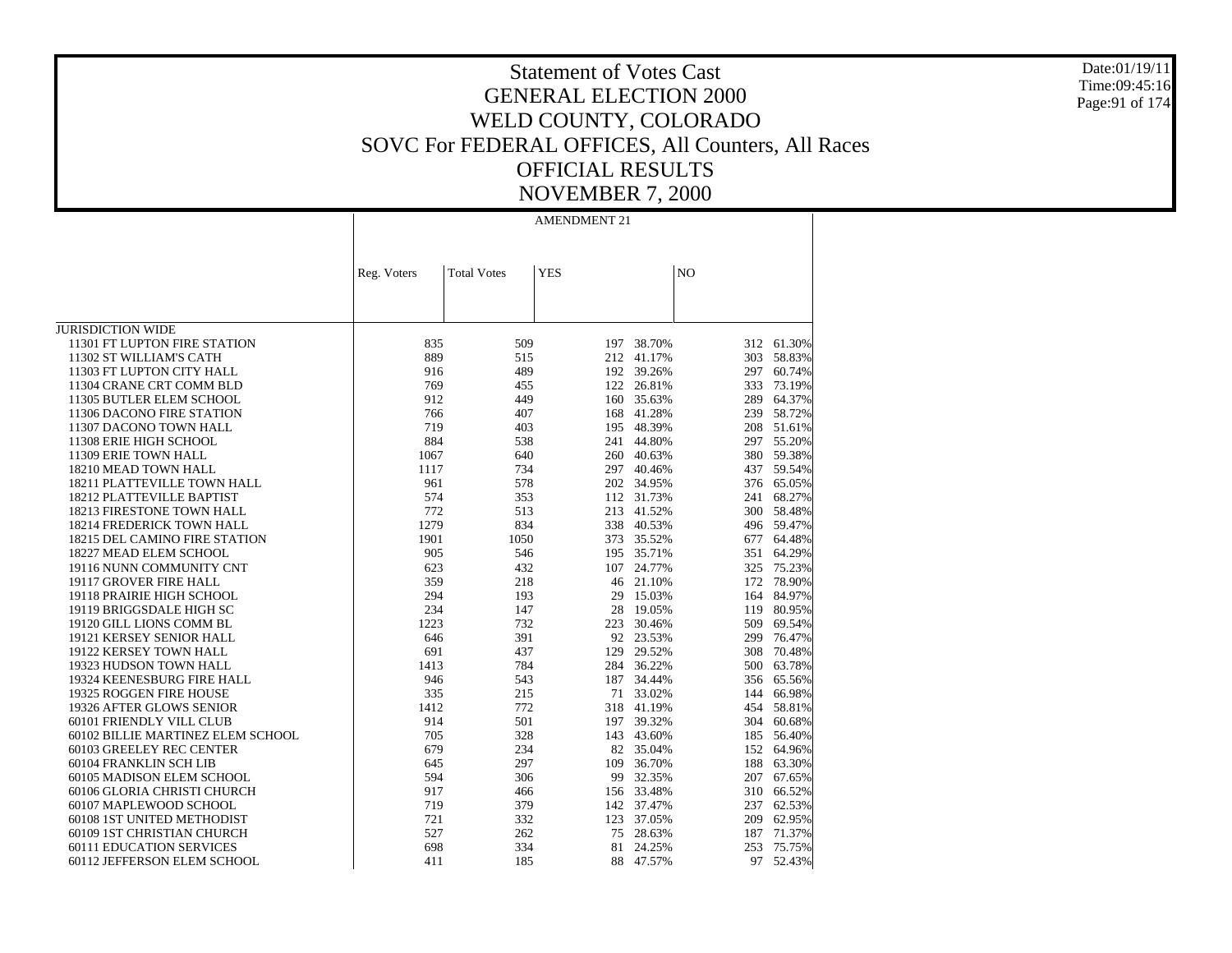Date:01/19/11 Time:09:45:16 Page:92 of 174

# Statement of Votes Cast GENERAL ELECTION 2000 WELD COUNTY, COLORADO SOVC For FEDERAL OFFICES, All Counters, All Races OFFICIAL RESULTS NOVEMBER 7, 2000

|                                        | Reg. Voters | <b>Total Votes</b> | <b>YES</b> |            | N <sub>O</sub> |            |
|----------------------------------------|-------------|--------------------|------------|------------|----------------|------------|
|                                        |             |                    |            |            |                |            |
|                                        |             |                    |            |            |                |            |
|                                        |             |                    |            |            |                |            |
| 60113 WESTERN HILLS FIRE               | 1002        | 509                | 185        | 36.35%     | 324            | 63.65%     |
| 60114 OUR SAVIORS LUTHERAN             | 966         | 520                | 113        | 21.73%     |                | 407 78.27% |
| 60116 FRASIER HALL                     | 515         | 279                | 72         | 25.81%     | 207            | 74.19%     |
| 60317 UNC CNTR MAIN LEVL               | 1064        | 539                | 179        | 33.21%     | 360            | 66.79%     |
| 60318 THE VILLA                        | 493         | 230                | 92         | 40.00%     | 138            | 60.00%     |
| 60319 BETHEL BAPTIST CHURCH            | 756         | 412                | 94         | 22.82%     | 318            | 77.18%     |
| 60320 JACKSON SCHOOL                   | 509         | 274                | 71         | 25.91%     |                | 203 74.09% |
| 60321 ODD FELLOWS HALL                 | 881         | 403                |            | 131 32.51% |                | 272 67.49% |
| 60322 GARDEN CITY TOWN HALL            | 405         | 205                | 70         | 34.15%     |                | 135 65.85% |
| 60323 BONNELL TOWER LOUNGE             | 1033        | 506                | 162        | 32.02%     |                | 344 67.98% |
| 60324 GREELEY MALL                     | 668         | 325                |            | 90 27.69%  |                | 235 72.31% |
| 60325 JOHN EVANS JR HIGH               | 438         | 205                | 78         | 38.05%     | 127            | 61.95%     |
| 60326 DOS RIOS ELEM SCHOOL             | 1157        | 612                | 190        | 31.05%     |                | 422 68.95% |
| 60327 CENTENNIAL SCHOOL                | 1395        | 750                | 263        | 35.07%     |                | 487 64.93% |
| 60328 EVANS COMMUNITY COMPLEX          | 757         | 392                |            | 132 33.67% |                | 260 66.33% |
| 60329 SHEPHERD OF VALLEY               | 485         | 301                | 65         | 21.59%     |                | 236 78.41% |
| 60330 LA SALLE SENIOR CENTER           | 332         | 203                | 46         | 22.66%     |                | 157 77.34% |
| 68131 WINDSOR HIGH SCHOOL              | 1157        | 657                | 189        | 28.77%     |                | 468 71.23% |
| <b>68132 FAITH UNITED CHURCH</b>       | 903         | 544                |            | 176 32.35% | 368            | 67.65%     |
| <b>68133 SEVERANCE FIRE STATION</b>    | 933         | 620                | 185        | 29.84%     | 435            | 70.16%     |
| 68134 EATON MIDDLE SCHOOL              | 915         | 515                | 115        | 22.33%     |                | 400 77.67% |
| 68135 EATON HIGH SCHOOL                | 645         | 319                | 85         | 26.65%     |                | 234 73.35% |
| 68136 N WELD WATER DIST                | 430         | 239                | 69         | 28.87%     |                | 170 71.13% |
| 68167 SKYVIEW ELEM SCHOOL              | 1143        | 692                | 187        | 27.02%     | 505            | 72.98%     |
| 68237 WINDSOR PARK BLDG                | 1181        | 733                | 223        | 30.42%     | 510            | 69.58%     |
| 68238 TOZER ELEM SCHOOL                | 1666        | 1033               | 315        | 30.49%     |                | 718 69.51% |
| 68239 NORTHRIDGE HIGH SCHOOL           | 1434        | 739                |            | 220 29.77% |                | 519 70.23% |
| 68240 SHEPERD OF HILLS LUTHERAN CHURCH | 867         | 451                |            | 122 27.05% |                | 329 72.95% |
| 68241 SHAWSHEEN SCHOOL                 | 710         | 397                | 123        | 30.98%     |                | 274 69.02% |
| 68242 ASSEMBLY OF GOD CHURCH           | 1130        | 510                |            | 166 32.55% |                | 344 67.45% |
| 68243 AIMS COLLEGE CNTR                | 1655        | 810                | 227        | 28.02%     |                | 583 71.98% |
| <b>68244 ST PAULS CONGREGATIONAL</b>   | 1327        | 661                | 175        | 26.48%     |                | 486 73.52% |
| 68245 ST JOHNS UNITED CHURCH           | 1032        | 529                |            | 142 26.84% | 387            | 73.16%     |
| 68246 SCOTT SCHOOL                     | 427         | 216                | 69         | 31.94%     | 147            | 68.06%     |
| 68247 ASSEMBLY OF GOD CHURCH           | 994         | 572                | 169        | 29.55%     | 403            | 70.45%     |
| 68249 COTTONWOOD PARK S.               | 732         | 375                |            | 106 28.27% |                | 269 71.73% |
| <b>68250 CENTENNIAL LIBRARY</b>        | 625         | 315                | 78         | 24.76%     | 237            | 75.24%     |
| 68251 BRENTWOOD SCHOOL                 | 827         | 432                | 124        | 28.70%     | 308            | 71.30%     |
| 68252 MEEKER SCHOOL                    | 1159        | 623                | 148        | 23.76%     | 475            | 76.24%     |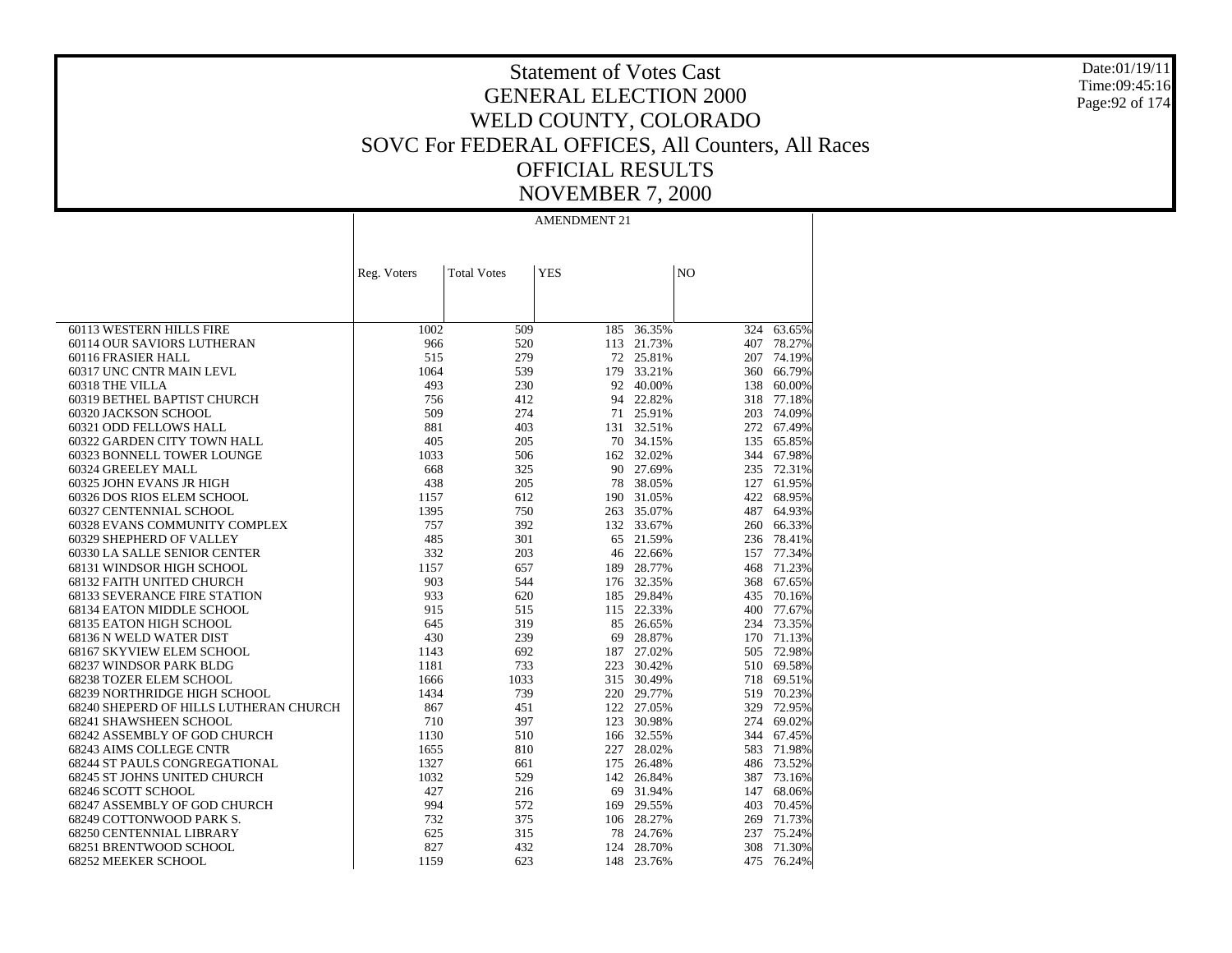Date:01/19/11 Time:09:45:17 Page:93 of 174

# Statement of Votes Cast GENERAL ELECTION 2000 WELD COUNTY, COLORADO SOVC For FEDERAL OFFICES, All Counters, All Races OFFICIAL RESULTS NOVEMBER 7, 2000

|                                            | Reg. Voters | <b>Total Votes</b> | <b>YES</b> |            | N <sub>O</sub> |        |
|--------------------------------------------|-------------|--------------------|------------|------------|----------------|--------|
|                                            |             |                    |            |            |                |        |
|                                            |             |                    |            |            |                |        |
| <b>68254 TRINITY EPISCOPAL</b>             | 1575        | 808                |            | 210 25.99% | 598            | 74.01% |
| <b>68255 MONFORT ELEMENTARY</b>            | 1321        | 602                | 174        | 28.90%     | 428            | 71.10% |
| <b>68256 TRINITY LUTHERAN</b>              | 1355        | 711                | 234        | 32.91%     | 477            | 67.09% |
| <b>68257 RE-1 EDUCATION SERVICE CENTER</b> | 658         | 401                | 126        | 31.42%     | 275            | 68.58% |
| <b>68258 MILLIKEN COMMUNITY</b>            | 1006        | 577                | 222        | 38.47%     | 355            | 61.53% |
| 68259 JOHNSTOWN MEMORIAL LIBRARY           | 1756        | 948                | 322        | 33.97%     | 626            | 66.03% |
| 68260 JOHNSTOWN TOWN HALL                  | 1272        | 757                | 223        | 29.46%     | 534            | 70.54% |
| 68265 CHRISTA MCAULIFFE ELEM SCHOOL        | 1290        | 779                | 252        | 32.35%     | 527            | 67.65% |
| 68266 HILL-N PARK SENIOR                   | 1084        | 571                | 206        | 36.08%     | 365            | 63.92% |
| 69161 PIERCE TOWN HALL                     | 788         | 449                | 116        | 25.84%     | 333            | 74.16% |
| 69162 AULT TOWN HALL                       | 789         | 480                | 114        | 23.75%     | 366            | 76.25% |
| 69163 EATON TOWN HALL                      | 803         | 459                | 140.       | 30.50%     | 319            | 69.50% |
| 69364 IST BAPTIST CHURCH                   | 624         | 353                | 95         | 26.91%     | 258            | 73.09% |
| Absentee                                   | $\Omega$    | 16503              | 4944       | 29.96%     | 11559          | 70.04% |
| Early                                      | $\Omega$    | 2874               | 878        | 30.55%     | 1996           | 69.45% |
| Total                                      | 80041       | 63420              | 19988      | 31.52%     | 43432          | 68.48% |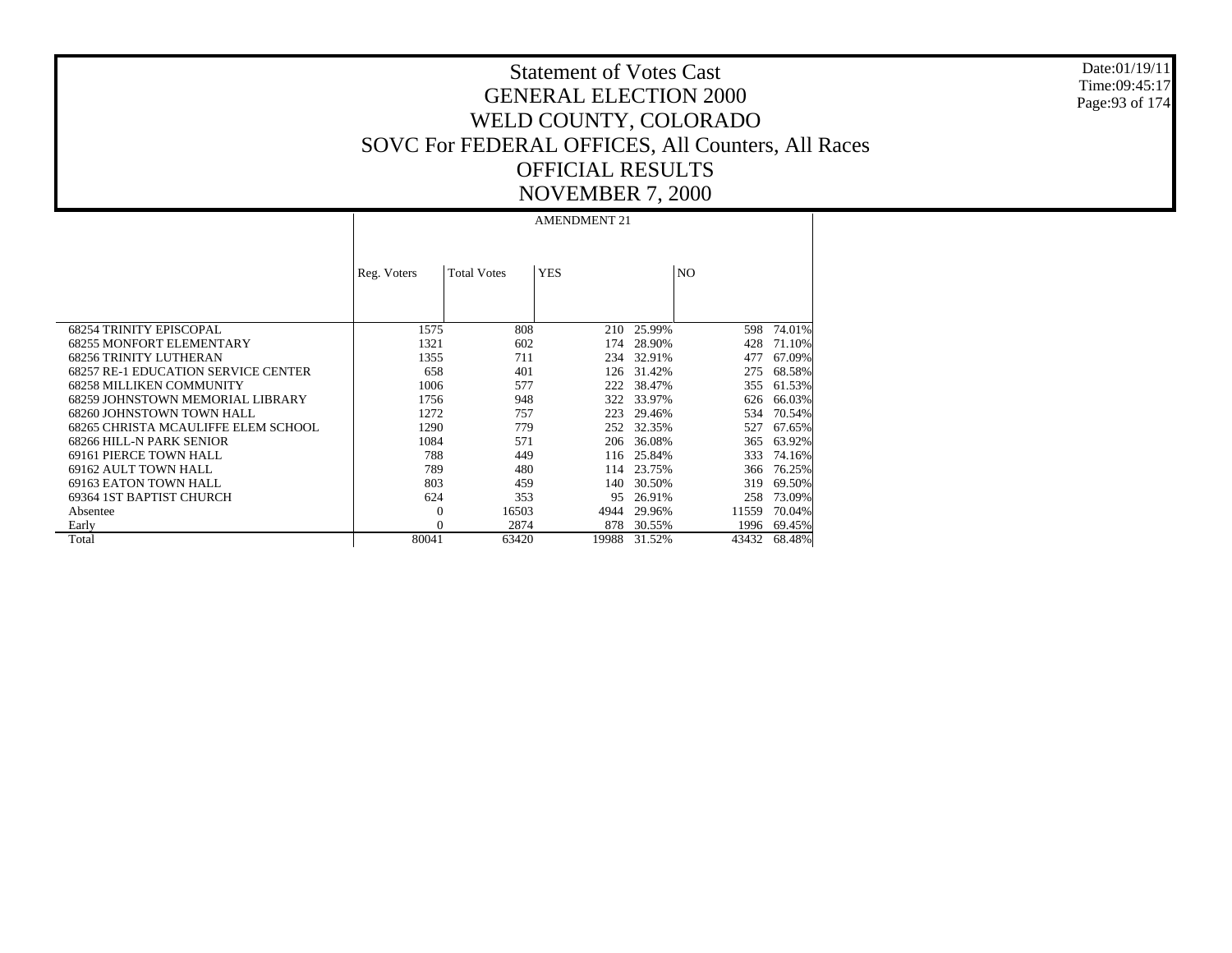Date:01/19/11 Time:09:45:17 Page:94 of 174

# Statement of Votes Cast GENERAL ELECTION 2000 WELD COUNTY, COLORADO SOVC For FEDERAL OFFICES, All Counters, All Races OFFICIAL RESULTS NOVEMBER 7, 2000

|                                   | Reg. Voters | <b>Total Votes</b> | <b>YES</b> |            | $\rm NO$ |            |
|-----------------------------------|-------------|--------------------|------------|------------|----------|------------|
|                                   |             |                    |            |            |          |            |
|                                   |             |                    |            |            |          |            |
|                                   |             |                    |            |            |          |            |
| <b>JURISDICTION WIDE</b>          |             |                    |            |            |          |            |
| 11301 FT LUPTON FIRE STATION      | 835         | 513                | 253        | 49.32%     | 260      | 50.68%     |
| 11302 ST WILLIAM'S CATH           | 889         | 518                | 312        | 60.23%     | 206      | 39.77%     |
| 11303 FT LUPTON CITY HALL         | 916         | 497                | 329        | 66.20%     | 168      | 33.80%     |
| 11304 CRANE CRT COMM BLD          | 769         | 457                | 293        | 64.11%     | 164      | 35.89%     |
| 11305 BUTLER ELEM SCHOOL          | 912         | 453                | 222        | 49.01%     | 231      | 50.99%     |
| 11306 DACONO FIRE STATION         | 766         | 408                | 204        | 50.00%     | 204      | 50.00%     |
| 11307 DACONO TOWN HALL            | 719         | 409                | 229        | 55.99%     | 180      | 44.01%     |
| 11308 ERIE HIGH SCHOOL            | 884         | 544                | 334        | 61.40%     |          | 210 38.60% |
| 11309 ERIE TOWN HALL              | 1067        | 646                | 401        | 62.07%     | 245      | 37.93%     |
| 18210 MEAD TOWN HALL              | 1117        | 754                | 426        | 56.50%     | 328      | 43.50%     |
| 18211 PLATTEVILLE TOWN HALL       | 961         | 583                | 324        | 55.57%     | 259      | 44.43%     |
| 18212 PLATTEVILLE BAPTIST         | 574         | 354                | 179        | 50.56%     | 175      | 49.44%     |
| <b>18213 FIRESTONE TOWN HALL</b>  | 772         | 514                | 289        | 56.23%     |          | 225 43.77% |
| 18214 FREDERICK TOWN HALL         | 1279        | 833                | 537        | 64.47%     |          | 296 35.53% |
| 18215 DEL CAMINO FIRE STATION     | 1901        | 1055               | 611        | 57.91%     | 444      | 42.09%     |
| 18227 MEAD ELEM SCHOOL            | 905         | 549                | 326        | 59.38%     | 223      | 40.62%     |
| 19116 NUNN COMMUNITY CNT          | 623         | 430                | 167        | 38.84%     |          | 263 61.16% |
| 19117 GROVER FIRE HALL            | 359         | 214                | 69         | 32.24%     | 145      | 67.76%     |
| 19118 PRAIRIE HIGH SCHOOL         | 294         | 190                | 56         | 29.47%     |          | 134 70.53% |
| 19119 BRIGGSDALE HIGH SC          | 234         | 148                | 37         | 25.00%     | 111      | 75.00%     |
| 19120 GILL LIONS COMM BL          | 1223        | 732                | 321        | 43.85%     | 411      | 56.15%     |
| 19121 KERSEY SENIOR HALL          | 646         | 394                |            | 186 47.21% | 208      | 52.79%     |
| 19122 KERSEY TOWN HALL            | 691         | 439                | 194        | 44.19%     |          | 245 55.81% |
| 19323 HUDSON TOWN HALL            | 1413        | 793                |            | 390 49.18% |          | 403 50.82% |
| 19324 KEENESBURG FIRE HALL        | 946         | 554                |            | 240 43.32% |          | 314 56.68% |
| 19325 ROGGEN FIRE HOUSE           | 335         | 219                | 83         | 37.90%     |          | 136 62.10% |
| 19326 AFTER GLOWS SENIOR          | 1412        | 773                | 392        | 50.71%     | 381      | 49.29%     |
| 60101 FRIENDLY VILL CLUB          | 914         | 508                | 351        | 69.09%     | 157      | 30.91%     |
| 60102 BILLIE MARTINEZ ELEM SCHOOL | 705         | 326                | 214        | 65.64%     | 112      | 34.36%     |
| 60103 GREELEY REC CENTER          | 679         | 242                | 168        | 69.42%     | 74       | 30.58%     |
| 60104 FRANKLIN SCH LIB            | 645         | 293                | 208        | 70.99%     | 85       | 29.01%     |
| 60105 MADISON ELEM SCHOOL         | 594         | 310                | 206        | 66.45%     | 104      | 33.55%     |
| 60106 GLORIA CHRISTI CHURCH       | 917         | 467                | 319        | 68.31%     | 148      | 31.69%     |
| 60107 MAPLEWOOD SCHOOL            | 719         | 377                | 251        | 66.58%     |          | 126 33.42% |
| 60108 1ST UNITED METHODIST        | 721         | 331                | 241        | 72.81%     | 90       | 27.19%     |
| 60109 1ST CHRISTIAN CHURCH        | 527         | 260                | 193        | 74.23%     | 67       | 25.77%     |
| <b>60111 EDUCATION SERVICES</b>   | 698         | 346                | 268        | 77.46%     | 78       | 22.54%     |
| 60112 JEFFERSON ELEM SCHOOL       | 411         | 189                | 129        | 68.25%     | 60       | 31.75%     |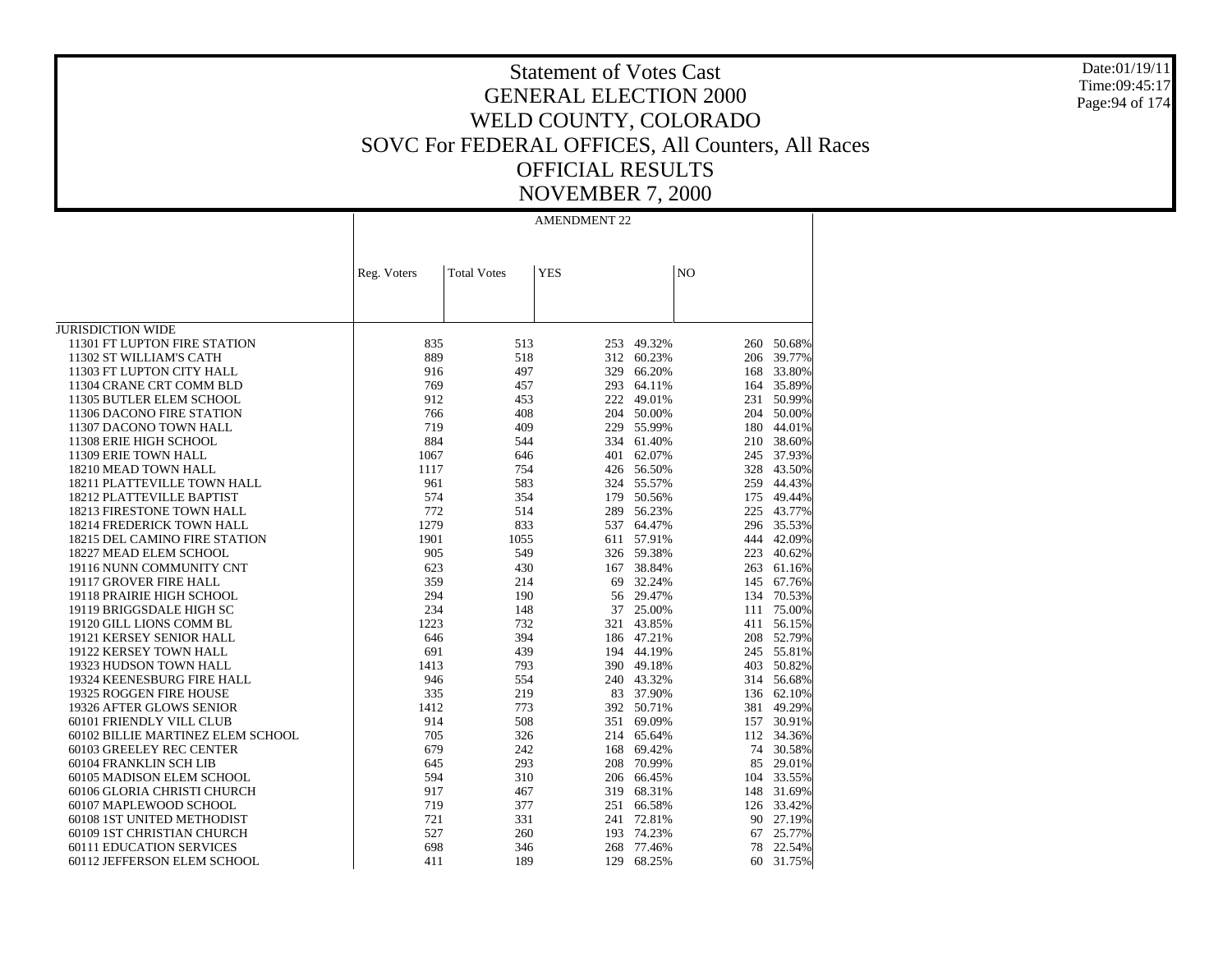Date:01/19/11 Time:09:45:17 Page:95 of 174

# Statement of Votes Cast GENERAL ELECTION 2000 WELD COUNTY, COLORADO SOVC For FEDERAL OFFICES, All Counters, All Races OFFICIAL RESULTS NOVEMBER 7, 2000

|                                        | Reg. Voters | <b>Total Votes</b> | <b>YES</b> |            | N <sub>O</sub> |            |
|----------------------------------------|-------------|--------------------|------------|------------|----------------|------------|
|                                        |             |                    |            |            |                |            |
|                                        |             |                    |            |            |                |            |
|                                        |             |                    |            |            |                |            |
| 60113 WESTERN HILLS FIRE               | 1002        | 510                | 276        | $-54.12%$  | 234            | 45.88%     |
| 60114 OUR SAVIORS LUTHERAN             | 966         | 527                |            | 402 76.28% |                | 125 23.72% |
| 60116 FRASIER HALL                     | 515         | 286                |            | 219 76.57% |                | 67 23.43%  |
| 60317 UNC CNTR MAIN LEVL               | 1064        | 550                | 442        | 80.36%     | 108            | 19.64%     |
| 60318 THE VILLA                        | 493         | 234                |            | 168 71.79% |                | 66 28.21%  |
| 60319 BETHEL BAPTIST CHURCH            | 756         | 417                |            | 314 75.30% |                | 103 24.70% |
| 60320 JACKSON SCHOOL                   | 509         | 272                | 200        | 73.53%     |                | 72 26.47%  |
| 60321 ODD FELLOWS HALL                 | 881         | 422                |            | 319 75.59% | 103            | 24.41%     |
| 60322 GARDEN CITY TOWN HALL            | 405         | 211                |            | 146 69.19% | 65             | 30.81%     |
| 60323 BONNELL TOWER LOUNGE             | 1033        | 507                |            | 326 64.30% |                | 181 35.70% |
| 60324 GREELEY MALL                     | 668         | 330                | 229        | 69.39%     |                | 101 30.61% |
| 60325 JOHN EVANS JR HIGH               | 438         | 211                |            | 134 63.51% | 77             | 36.49%     |
| 60326 DOS RIOS ELEM SCHOOL             | 1157        | 611                |            | 423 69.23% | 188            | 30.77%     |
| 60327 CENTENNIAL SCHOOL                | 1395        | 757                |            | 517 68.30% |                | 240 31.70% |
| 60328 EVANS COMMUNITY COMPLEX          | 757         | 394                | 247        | 62.69%     |                | 147 37.31% |
| 60329 SHEPHERD OF VALLEY               | 485         | 301                |            | 183 60.80% | 118            | 39.20%     |
| 60330 LA SALLE SENIOR CENTER           | 332         | 203                |            | 116 57.14% |                | 87 42.86%  |
| 68131 WINDSOR HIGH SCHOOL              | 1157        | 662                |            | 362 54.68% |                | 300 45.32% |
| <b>68132 FAITH UNITED CHURCH</b>       | 903         | 548                |            | 298 54.38% |                | 250 45.62% |
| <b>68133 SEVERANCE FIRE STATION</b>    | 933         | 624                |            | 321 51.44% | 303            | 48.56%     |
| 68134 EATON MIDDLE SCHOOL              | 915         | 514                |            | 289 56.23% |                | 225 43.77% |
| <b>68135 EATON HIGH SCHOOL</b>         | 645         | 325                |            | 195 60.00% |                | 130 40.00% |
| 68136 N WELD WATER DIST                | 430         | 242                | 125        | 51.65%     | 117            | 48.35%     |
| 68167 SKYVIEW ELEM SCHOOL              | 1143        | 701                |            | 452 64.48% |                | 249 35.52% |
| 68237 WINDSOR PARK BLDG                | 1181        | 738                | 411        | 55.69%     |                | 327 44.31% |
| <b>68238 TOZER ELEM SCHOOL</b>         | 1666        | 1044               |            | 649 62.16% |                | 395 37.84% |
| 68239 NORTHRIDGE HIGH SCHOOL           | 1434        | 741                | 524        | 70.72%     |                | 217 29.28% |
| 68240 SHEPERD OF HILLS LUTHERAN CHURCH | 867         | 458                | 317        | 69.21%     |                | 141 30.79% |
| 68241 SHAWSHEEN SCHOOL                 | 710         | 405                |            | 266 65.68% |                | 139 34.32% |
| 68242 ASSEMBLY OF GOD CHURCH           | 1130        | 513                |            | 346 67.45% |                | 167 32.55% |
| <b>68243 AIMS COLLEGE CNTR</b>         | 1655        | 821                | 593        | 72.23%     |                | 228 27.77% |
| 68244 ST PAULS CONGREGATIONAL          | 1327        | 667                |            | 515 77.21% |                | 152 22.79% |
| 68245 ST JOHNS UNITED CHURCH           | 1032        | 535                |            | 389 72.71% |                | 146 27.29% |
| 68246 SCOTT SCHOOL                     | 427         | 222                |            | 167 75.23% |                | 55 24.77%  |
| 68247 ASSEMBLY OF GOD CHURCH           | 994         | 586                |            | 397 67.75% |                | 189 32.25% |
| 68249 COTTONWOOD PARK S.               | 732         | 378                |            | 242 64.02% |                | 136 35.98% |
| 68250 CENTENNIAL LIBRARY               | 625         | 321                | 233        | 72.59%     |                | 88 27.41%  |
| 68251 BRENTWOOD SCHOOL                 | 827         | 442                | 324        | 73.30%     | 118            | 26.70%     |
| 68252 MEEKER SCHOOL                    | 1159        | 630                | 451        | 71.59%     | 179            | 28.41%     |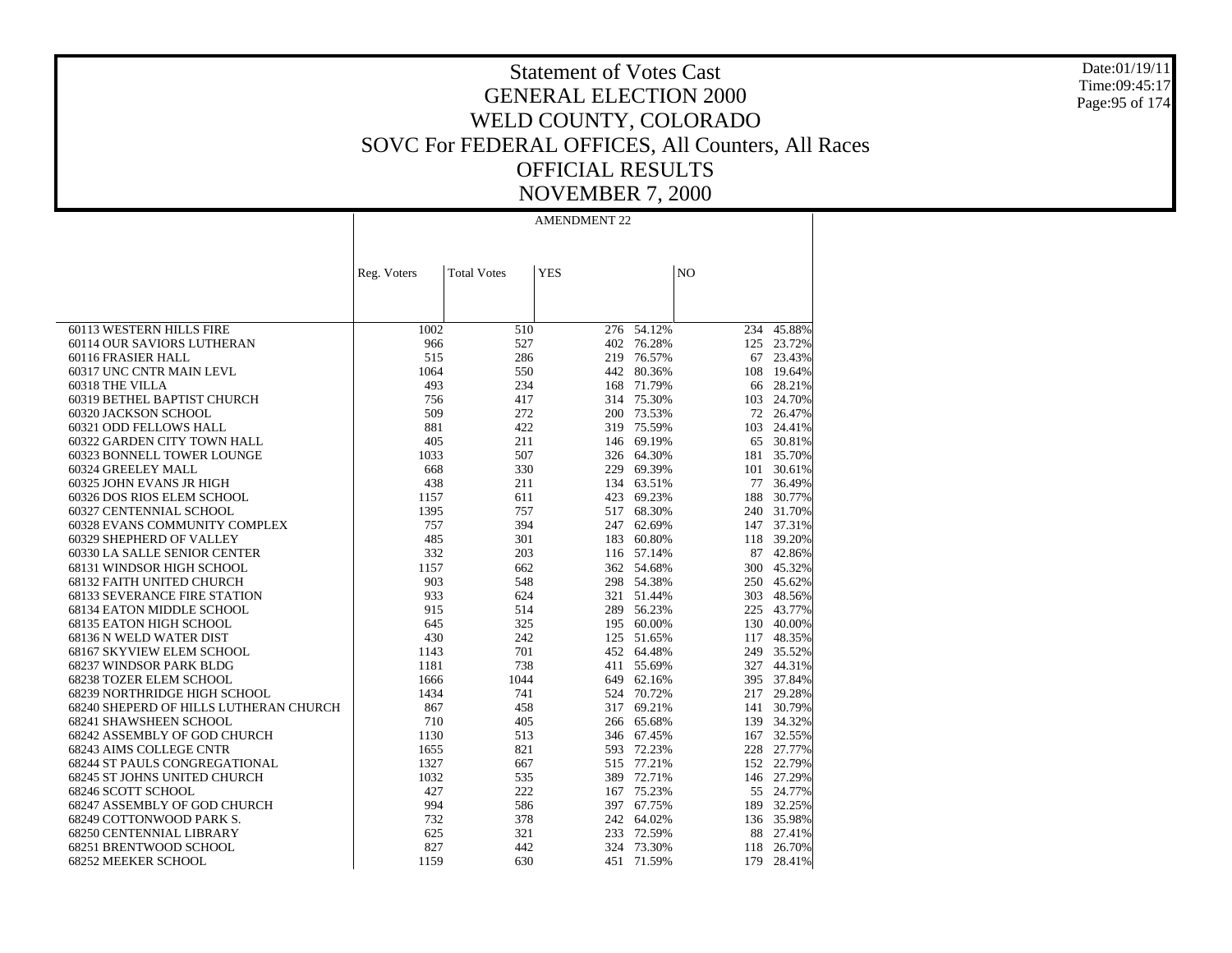Date:01/19/11 Time:09:45:17 Page:96 of 174

# Statement of Votes Cast GENERAL ELECTION 2000 WELD COUNTY, COLORADO SOVC For FEDERAL OFFICES, All Counters, All Races OFFICIAL RESULTS NOVEMBER 7, 2000

|                                            | Reg. Voters | <b>Total Votes</b> | <b>YES</b> |        | N <sub>O</sub> |        |
|--------------------------------------------|-------------|--------------------|------------|--------|----------------|--------|
|                                            |             |                    |            |        |                |        |
|                                            |             |                    |            |        |                |        |
| <b>68254 TRINITY EPISCOPAL</b>             | 1575        | 820                | 582        | 70.98% | 238            | 29.02% |
| <b>68255 MONFORT ELEMENTARY</b>            | 1321        | 609                | 425        | 69.79% | 184            | 30.21% |
| <b>68256 TRINITY LUTHERAN</b>              | 1355        | 717                | 491        | 68.48% | 226            | 31.52% |
| <b>68257 RE-1 EDUCATION SERVICE CENTER</b> | 658         | 402                | 232        | 57.71% | 170            | 42.29% |
| <b>68258 MILLIKEN COMMUNITY</b>            | 1006        | 579                | 349        | 60.28% | 230            | 39.72% |
| 68259 JOHNSTOWN MEMORIAL LIBRARY           | 1756        | 955                | 591        | 61.88% | 364            | 38.12% |
| 68260 JOHNSTOWN TOWN HALL                  | 1272        | 759                | 465        | 61.26% | 294            | 38.74% |
| 68265 CHRISTA MCAULIFFE ELEM SCHOOL        | 1290        | 789                | 571        | 72.37% | 218            | 27.63% |
| 68266 HILL-N PARK SENIOR                   | 1084        | 576                | 356        | 61.81% | 220            | 38.19% |
| 69161 PIERCE TOWN HALL                     | 788         | 457                | 223        | 48.80% | 234            | 51.20% |
| 69162 AULT TOWN HALL                       | 789         | 482                | 242        | 50.21% | 240            | 49.79% |
| 69163 EATON TOWN HALL                      | 803         | 466                | 273        | 58.58% | 193            | 41.42% |
| 69364 IST BAPTIST CHURCH                   | 624         | 355                | 169        | 47.61% | 186            | 52.39% |
| Absentee                                   | $\Omega$    | 16678              | 10579      | 63.43% | 6099           | 36.57% |
| Early                                      | $\Omega$    | 2901               | 1763       | 60.77% | 1138           | 39.23% |
| Total                                      | 80041       | 64027              | 39790      | 62.15% | 24237          | 37.85% |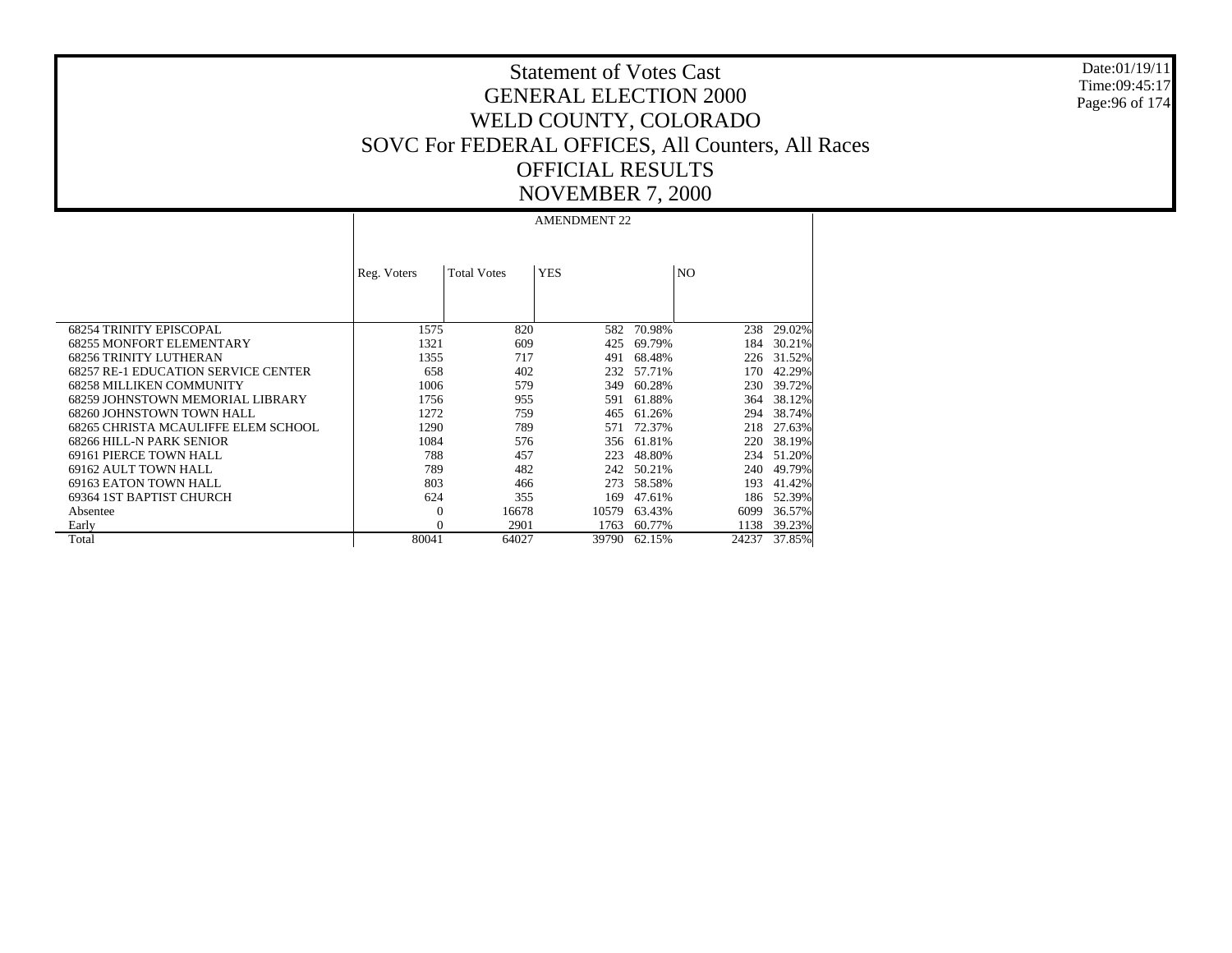Date:01/19/11 Time:09:45:17 Page:97 of 174

# Statement of Votes Cast GENERAL ELECTION 2000 WELD COUNTY, COLORADO SOVC For FEDERAL OFFICES, All Counters, All Races OFFICIAL RESULTS NOVEMBER 7, 2000

|                                   | Reg. Voters | <b>Total Votes</b> | <b>YES</b> |            | N <sub>O</sub> |            |
|-----------------------------------|-------------|--------------------|------------|------------|----------------|------------|
|                                   |             |                    |            |            |                |            |
|                                   |             |                    |            |            |                |            |
|                                   |             |                    |            |            |                |            |
| <b>JURISDICTION WIDE</b>          |             |                    |            |            |                |            |
| 11301 FT LUPTON FIRE STATION      | 835         | 514                | 216        | 42.02%     | 298            | 57.98%     |
| 11302 ST WILLIAM'S CATH           | 889         | 516                | 300        | 58.14%     | 216            | 41.86%     |
| 11303 FT LUPTON CITY HALL         | 916         | 494                | 284        | 57.49%     | 210            | 42.51%     |
| 11304 CRANE CRT COMM BLD          | 769         | 456                | 236        | 51.75%     | 220            | 48.25%     |
| 11305 BUTLER ELEM SCHOOL          | 912         | 448                | 184        | 41.07%     |                | 264 58.93% |
| 11306 DACONO FIRE STATION         | 766         | 396                | 177        | 44.70%     |                | 219 55.30% |
| 11307 DACONO TOWN HALL            | 719         | 397                | 191        | 48.11%     |                | 206 51.89% |
| 11308 ERIE HIGH SCHOOL            | 884         | 542                |            | 314 57.93% | 228            | 42.07%     |
| 11309 ERIE TOWN HALL              | 1067        | 643                | 312        | 48.52%     |                | 331 51.48% |
| 18210 MEAD TOWN HALL              | 1117        | 741                | 342        | 46.15%     |                | 399 53.85% |
| 18211 PLATTEVILLE TOWN HALL       | 961         | 574                | 255        | 44.43%     |                | 319 55.57% |
| 18212 PLATTEVILLE BAPTIST         | 574         | 351                | 171        | 48.72%     |                | 180 51.28% |
| 18213 FIRESTONE TOWN HALL         | 772         | 510                | 237        | 46.47%     | 273            | 53.53%     |
| 18214 FREDERICK TOWN HALL         | 1279        | 834                | 411        | 49.28%     | 423            | 50.72%     |
| 18215 DEL CAMINO FIRE STATION     | 1901        | 1053               | 478        | 45.39%     |                | 575 54.61% |
| 18227 MEAD ELEM SCHOOL            | 905         | 543                |            | 290 53.41% | 253            | 46.59%     |
| 19116 NUNN COMMUNITY CNT          | 623         | 423                | 162        | 38.30%     |                | 261 61.70% |
| 19117 GROVER FIRE HALL            | 359         | 217                | 74         | 34.10%     |                | 143 65.90% |
| 19118 PRAIRIE HIGH SCHOOL         | 294         | 190                | 71         | 37.37%     | 119            | 62.63%     |
| 19119 BRIGGSDALE HIGH SC          | 234         | 146                | 53         | 36.30%     | 93             | 63.70%     |
| 19120 GILL LIONS COMM BL          | 1223        | 731                | 278        | 38.03%     | 453            | 61.97%     |
| 19121 KERSEY SENIOR HALL          | 646         | 386                | 155        | 40.16%     | 231            | 59.84%     |
| 19122 KERSEY TOWN HALL            | 691         | 436                | 182        | 41.74%     |                | 254 58.26% |
| 19323 HUDSON TOWN HALL            | 1413        | 778                |            | 332 42.67% |                | 446 57.33% |
| 19324 KEENESBURG FIRE HALL        | 946         | 543                | 211        | 38.86%     |                | 332 61.14% |
| 19325 ROGGEN FIRE HOUSE           | 335         | 216                | 78         | 36.11%     |                | 138 63.89% |
| 19326 AFTER GLOWS SENIOR          | 1412        | 762                | 310        | 40.68%     |                | 452 59.32% |
| 60101 FRIENDLY VILL CLUB          | 914         | 492                |            | 269 54.67% | 223            | 45.33%     |
| 60102 BILLIE MARTINEZ ELEM SCHOOL | 705         | 325                | 167        | 51.38%     | 158            | 48.62%     |
| 60103 GREELEY REC CENTER          | 679         | 232                | 143        | 61.64%     | 89             | 38.36%     |
| 60104 FRANKLIN SCH LIB            | 645         | 295                |            | 156 52.88% | 139            | 47.12%     |
| 60105 MADISON ELEM SCHOOL         | 594         | 300                | 170        | 56.67%     | 130            | 43.33%     |
| 60106 GLORIA CHRISTI CHURCH       | 917         | 463                | 247        | 53.35%     |                | 216 46.65% |
| 60107 MAPLEWOOD SCHOOL            | 719         | 375                | 184        | 49.07%     |                | 191 50.93% |
| 60108 1ST UNITED METHODIST        | 721         | 327                | 203        | 62.08%     |                | 124 37.92% |
| 60109 1ST CHRISTIAN CHURCH        | 527         | 257                | 131        | 50.97%     | 126            | 49.03%     |
| <b>60111 EDUCATION SERVICES</b>   | 698         | 336                | 226        | 67.26%     | 110            | 32.74%     |
| 60112 JEFFERSON ELEM SCHOOL       | 411         | 185                | 117        | 63.24%     | 68             | 36.76%     |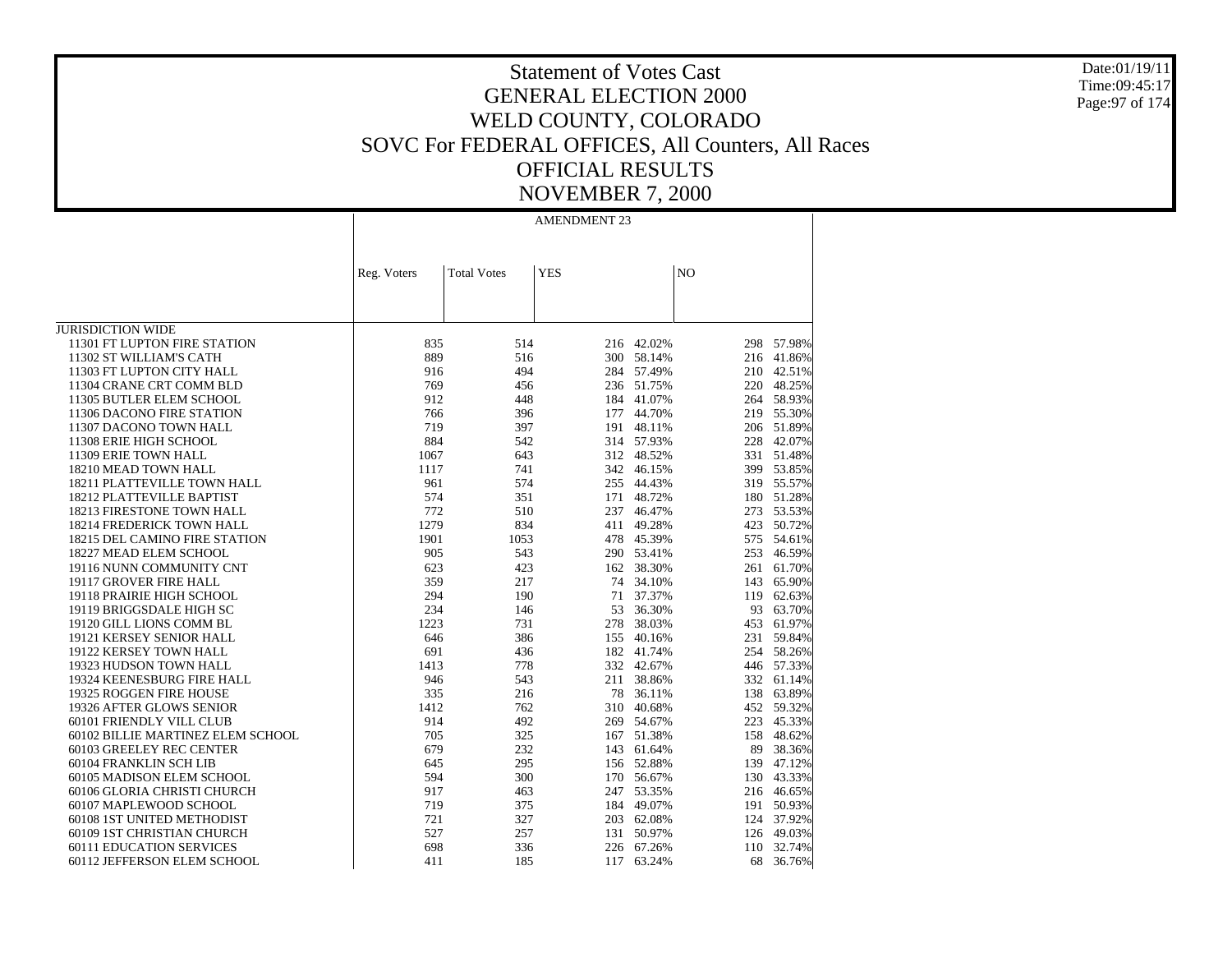Date:01/19/11 Time:09:45:17 Page:98 of 174

# Statement of Votes Cast GENERAL ELECTION 2000 WELD COUNTY, COLORADO SOVC For FEDERAL OFFICES, All Counters, All Races OFFICIAL RESULTS NOVEMBER 7, 2000

|                                        | Reg. Voters | <b>Total Votes</b> | <b>YES</b> |            | N <sub>O</sub> |            |
|----------------------------------------|-------------|--------------------|------------|------------|----------------|------------|
|                                        |             |                    |            |            |                |            |
|                                        |             |                    |            |            |                |            |
|                                        |             |                    |            |            |                |            |
| 60113 WESTERN HILLS FIRE               | 1002        | 505                | 213        | 42.18%     |                | 292 57.82% |
| 60114 OUR SAVIORS LUTHERAN             | 966         | 528                |            | 294 55.68% |                | 234 44.32% |
| 60116 FRASIER HALL                     | 515         | 282                |            | 186 65.96% |                | 96 34.04%  |
| 60317 UNC CNTR MAIN LEVL               | 1064        | 541                | 401        | 74.12%     | 140            | 25.88%     |
| 60318 THE VILLA                        | 493         | 231                | 161        | 69.70%     | 70             | 30.30%     |
| 60319 BETHEL BAPTIST CHURCH            | 756         | 412                |            | 224 54.37% |                | 188 45.63% |
| 60320 JACKSON SCHOOL                   | 509         | 272                |            | 166 61.03% |                | 106 38.97% |
| 60321 ODD FELLOWS HALL                 | 881         | 412                | 278        | 67.48%     |                | 134 32.52% |
| 60322 GARDEN CITY TOWN HALL            | 405         | 206                | 113        | 54.85%     |                | 93 45.15%  |
| 60323 BONNELL TOWER LOUNGE             | 1033        | 494                | 278        | 56.28%     |                | 216 43.72% |
| 60324 GREELEY MALL                     | 668         | 328                | 197        | 60.06%     |                | 131 39.94% |
| 60325 JOHN EVANS JR HIGH               | 438         | 204                |            | 122 59.80% |                | 82 40.20%  |
| 60326 DOS RIOS ELEM SCHOOL             | 1157        | 612                | 339        | 55.39%     |                | 273 44.61% |
| 60327 CENTENNIAL SCHOOL                | 1395        | 749                |            | 407 54.34% |                | 342 45.66% |
| 60328 EVANS COMMUNITY COMPLEX          | 757         | 393                |            | 202 51.40% |                | 191 48.60% |
| 60329 SHEPHERD OF VALLEY               | 485         | 296                |            | 142 47.97% |                | 154 52.03% |
| 60330 LA SALLE SENIOR CENTER           | 332         | 203                | 108        | 53.20%     |                | 95 46.80%  |
| 68131 WINDSOR HIGH SCHOOL              | 1157        | 657                |            | 290 44.14% |                | 367 55.86% |
| 68132 FAITH UNITED CHURCH              | 903         | 541                | 262        | 48.43%     | 279            | 51.57%     |
| <b>68133 SEVERANCE FIRE STATION</b>    | 933         | 616                |            | 266 43.18% |                | 350 56.82% |
| 68134 EATON MIDDLE SCHOOL              | 915         | 504                | 224        | 44.44%     |                | 280 55.56% |
| 68135 EATON HIGH SCHOOL                | 645         | 318                | 162        | 50.94%     | 156            | 49.06%     |
| 68136 N WELD WATER DIST                | 430         | 238                |            | 95 39.92%  | 143            | 60.08%     |
| 68167 SKYVIEW ELEM SCHOOL              | 1143        | 693                | 363        | 52.38%     |                | 330 47.62% |
| 68237 WINDSOR PARK BLDG                | 1181        | 732                | 357        | 48.77%     |                | 375 51.23% |
| 68238 TOZER ELEM SCHOOL                | 1666        | 1030               | 521        | 50.58%     |                | 509 49.42% |
| 68239 NORTHRIDGE HIGH SCHOOL           | 1434        | 736                | 415        | 56.39%     |                | 321 43.61% |
| 68240 SHEPERD OF HILLS LUTHERAN CHURCH | 867         | 453                | 271        | 59.82%     |                | 182 40.18% |
| 68241 SHAWSHEEN SCHOOL                 | 710         | 395                |            | 217 54.94% |                | 178 45.06% |
| 68242 ASSEMBLY OF GOD CHURCH           | 1130        | 506                |            | 247 48.81% |                | 259 51.19% |
| <b>68243 AIMS COLLEGE CNTR</b>         | 1655        | 813                |            | 431 53.01% |                | 382 46.99% |
| <b>68244 ST PAULS CONGREGATIONAL</b>   | 1327        | 655                |            | 348 53.13% |                | 307 46.87% |
| 68245 ST JOHNS UNITED CHURCH           | 1032        | 531                | 258        | 48.59%     |                | 273 51.41% |
| 68246 SCOTT SCHOOL                     | 427         | 219                | 111        | 50.68%     | 108            | 49.32%     |
| 68247 ASSEMBLY OF GOD CHURCH           | 994         | 574                |            | 290 50.52% |                | 284 49.48% |
| 68249 COTTONWOOD PARK S.               | 732         | 378                |            | 176 46.56% |                | 202 53.44% |
| 68250 CENTENNIAL LIBRARY               | 625         | 308                | 166        | 53.90%     |                | 142 46.10% |
| 68251 BRENTWOOD SCHOOL                 | 827         | 434                | 266        | 61.29%     | 168            | 38.71%     |
| 68252 MEEKER SCHOOL                    | 1159        | 623                |            | 342 54.90% | 281            | 45.10%     |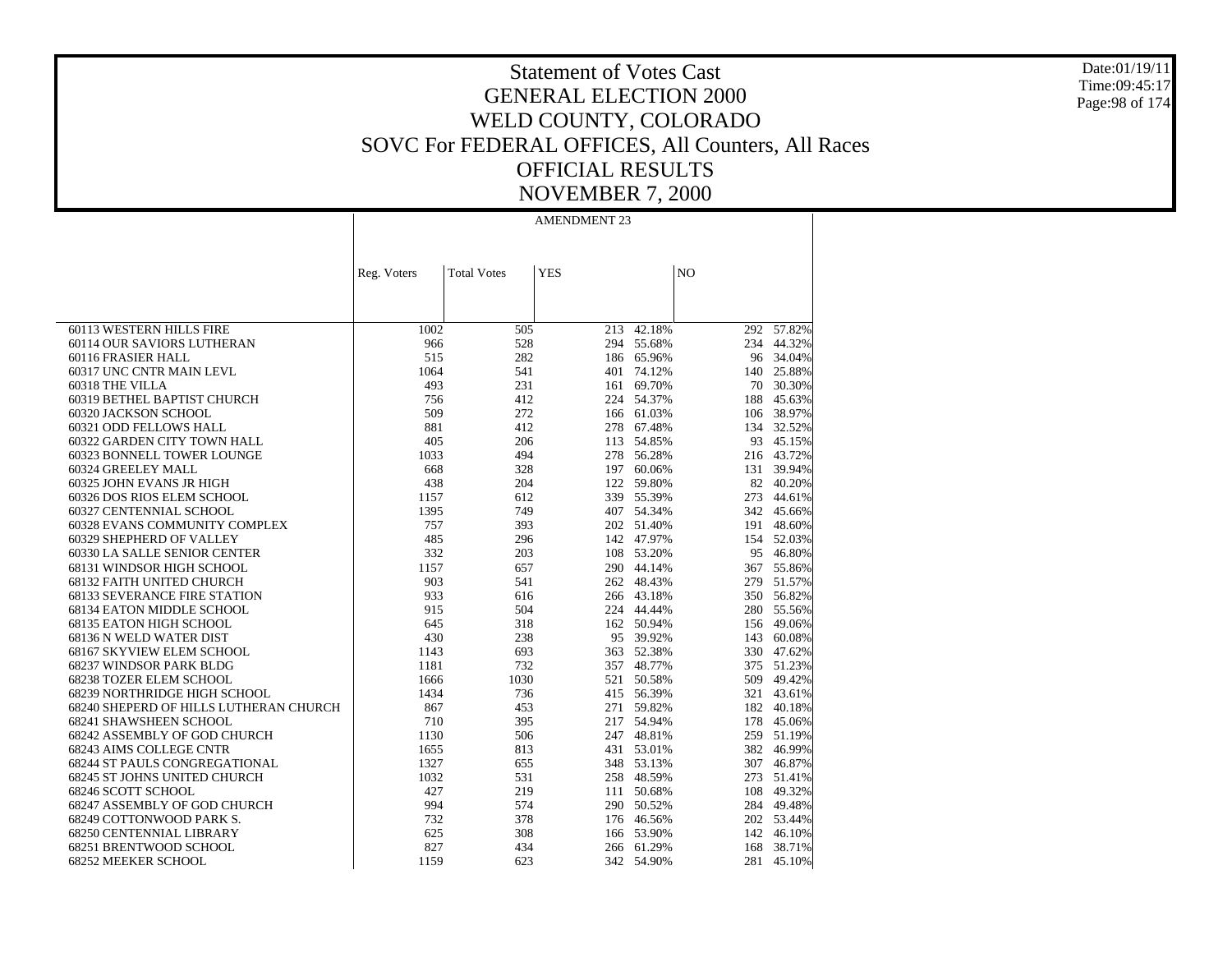Date:01/19/11 Time:09:45:17 Page:99 of 174

# Statement of Votes Cast GENERAL ELECTION 2000 WELD COUNTY, COLORADO SOVC For FEDERAL OFFICES, All Counters, All Races OFFICIAL RESULTS NOVEMBER 7, 2000

|                                            | Reg. Voters | <b>Total Votes</b> | <b>YES</b> |        | N <sub>O</sub> |        |
|--------------------------------------------|-------------|--------------------|------------|--------|----------------|--------|
| <b>68254 TRINITY EPISCOPAL</b>             | 1575        | 809                | 472        | 58.34% | 337            | 41.66% |
| <b>68255 MONFORT ELEMENTARY</b>            | 1321        | 604                | 312        | 51.66% | 292            | 48.34% |
| <b>68256 TRINITY LUTHERAN</b>              | 1355        | 704                | 349        | 49.57% | 355            | 50.43% |
| <b>68257 RE-1 EDUCATION SERVICE CENTER</b> | 658         | 403                | 191        | 47.39% | 212            | 52.61% |
| <b>68258 MILLIKEN COMMUNITY</b>            | 1006        | 573                | 294        | 51.31% | 279            | 48.69% |
| 68259 JOHNSTOWN MEMORIAL LIBRARY           | 1756        | 942                | 425        | 45.12% | 517            | 54.88% |
| 68260 JOHNSTOWN TOWN HALL                  | 1272        | 752                | 384        | 51.06% | 368            | 48.94% |
| 68265 CHRISTA MCAULIFFE ELEM SCHOOL        | 1290        | 779                | 437        | 56.10% | 342            | 43.90% |
| 68266 HILL-N PARK SENIOR                   | 1084        | 573                | 284        | 49.56% | 289            | 50.44% |
| 69161 PIERCE TOWN HALL                     | 788         | 449                | 203        | 45.21% | 246            | 54.79% |
| 69162 AULT TOWN HALL                       | 789         | 475                | 215        | 45.26% | 260            | 54.74% |
| 69163 EATON TOWN HALL                      | 803         | 457                | 213        | 46.61% | 244            | 53.39% |
| 69364 IST BAPTIST CHURCH                   | 624         | 348                | 118        | 33.91% | 230            | 66.09% |
| Absentee                                   | $\Omega$    | 16281              | 6735       | 41.37% | 9546           | 58.63% |
| Early                                      |             | 2851               | 1380       | 48.40% | 1471           | 51.60% |
| Total                                      | 80041       | 63049              | 30238      | 47.96% | 32811          | 52.04% |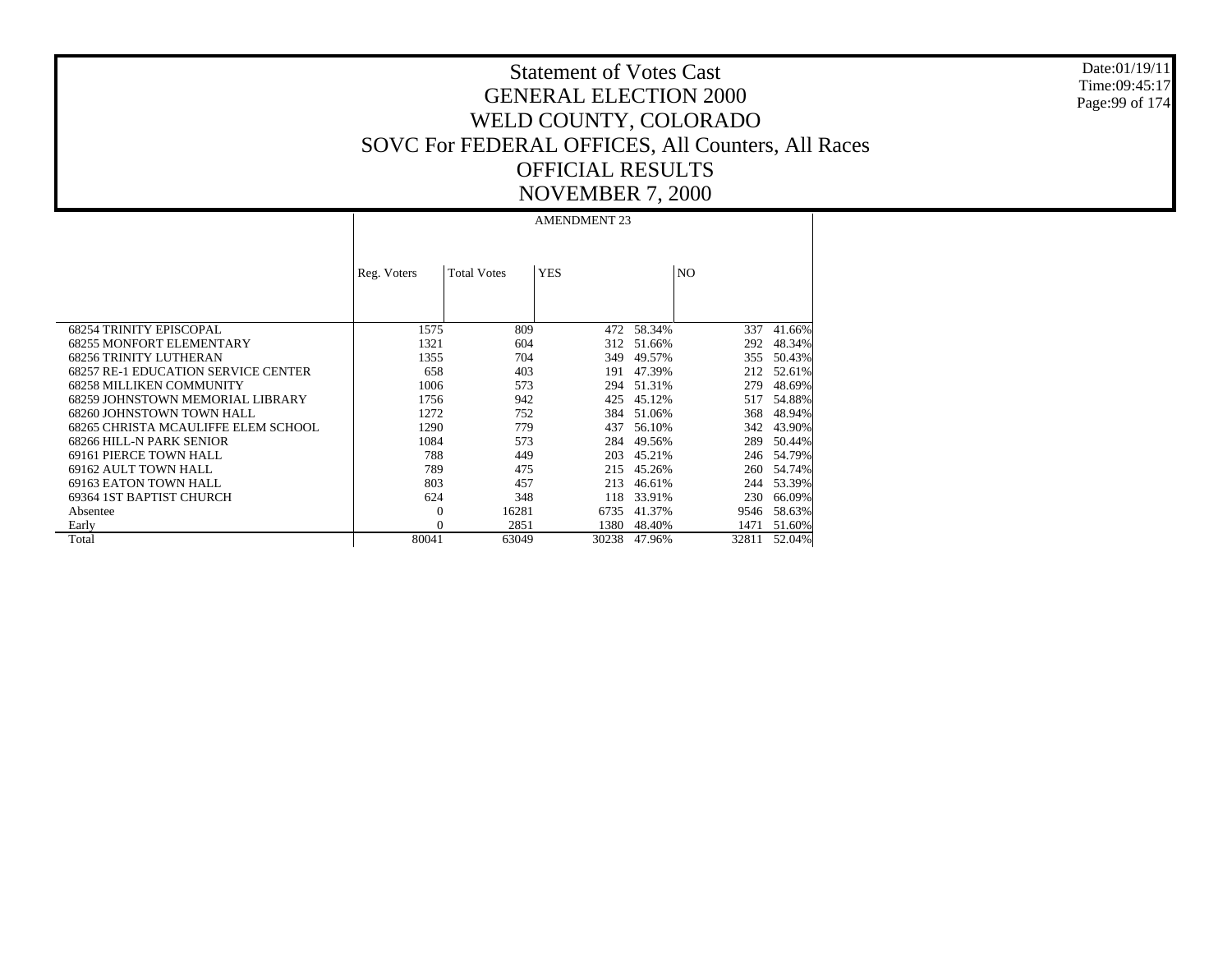Date:01/19/11 Time:09:45:17 Page:100 of 174

# Statement of Votes Cast GENERAL ELECTION 2000 WELD COUNTY, COLORADO SOVC For FEDERAL OFFICES, All Counters, All Races OFFICIAL RESULTS NOVEMBER 7, 2000

|                                   | Reg. Voters | <b>Total Votes</b> | <b>YES</b> |            | N <sub>O</sub> |            |
|-----------------------------------|-------------|--------------------|------------|------------|----------------|------------|
|                                   |             |                    |            |            |                |            |
|                                   |             |                    |            |            |                |            |
|                                   |             |                    |            |            |                |            |
| <b>JURISDICTION WIDE</b>          |             |                    |            |            |                |            |
| 11301 FT LUPTON FIRE STATION      | 835         | 515                | 109        | 21.17%     | 406            | 78.83%     |
| 11302 ST WILLIAM'S CATH           | 889         | 521                | 126        | 24.18%     | 395            | 75.82%     |
| 11303 FT LUPTON CITY HALL         | 916         | 502                | 141        | 28.09%     | 361            | 71.91%     |
| 11304 CRANE CRT COMM BLD          | 769         | 448                | 92         | 20.54%     | 356            | 79.46%     |
| 11305 BUTLER ELEM SCHOOL          | 912         | 450                | 90         | 20.00%     | 360            | 80.00%     |
| 11306 DACONO FIRE STATION         | 766         | 400                | 92         | 23.00%     | 308            | 77.00%     |
| 11307 DACONO TOWN HALL            | 719         | 396                | 105        | 26.52%     | 291            | 73.48%     |
| 11308 ERIE HIGH SCHOOL            | 884         | 543                | 221        | 40.70%     |                | 322 59.30% |
| 11309 ERIE TOWN HALL              | 1067        | 647                | 238        | 36.79%     | 409            | 63.21%     |
| 18210 MEAD TOWN HALL              | 1117        | 749                | 187        | 24.97%     |                | 562 75.03% |
| 18211 PLATTEVILLE TOWN HALL       | 961         | 581                |            | 116 19.97% | 465            | 80.03%     |
| 18212 PLATTEVILLE BAPTIST         | 574         | 353                | 61         | 17.28%     |                | 292 82.72% |
| 18213 FIRESTONE TOWN HALL         | 772         | 518                | 119        | 22.97%     | 399            | 77.03%     |
| 18214 FREDERICK TOWN HALL         | 1279        | 847                | 184        | 21.72%     | 663            | 78.28%     |
| 18215 DEL CAMINO FIRE STATION     | 1901        | 1059               | 249        | 23.51%     |                | 810 76.49% |
| 18227 MEAD ELEM SCHOOL            | 905         | 551                | 131        | 23.77%     | 420            | 76.23%     |
| 19116 NUNN COMMUNITY CNT          | 623         | 431                | 54         | 12.53%     |                | 377 87.47% |
| 19117 GROVER FIRE HALL            | 359         | 217                | 15         | 6.91%      |                | 202 93.09% |
| 19118 PRAIRIE HIGH SCHOOL         | 294         | 194                | 9          | 4.64%      | 185            | 95.36%     |
| 19119 BRIGGSDALE HIGH SC          | 234         | 149                | 12         | 8.05%      | 137            | 91.95%     |
| 19120 GILL LIONS COMM BL          | 1223        | 738                | 111        | 15.04%     | 627            | 84.96%     |
| 19121 KERSEY SENIOR HALL          | 646         | 393                | 46         | 11.70%     | 347            | 88.30%     |
| 19122 KERSEY TOWN HALL            | 691         | 429                | 67         | 15.62%     |                | 362 84.38% |
| 19323 HUDSON TOWN HALL            | 1413        | 780                | 157        | 20.13%     | 623            | 79.87%     |
| 19324 KEENESBURG FIRE HALL        | 946         | 551                | 109        | 19.78%     | 442            | 80.22%     |
| 19325 ROGGEN FIRE HOUSE           | 335         | 219                | 34         | 15.53%     |                | 185 84.47% |
| 19326 AFTER GLOWS SENIOR          | 1412        | 777                | 189        | 24.32%     | 588            | 75.68%     |
| 60101 FRIENDLY VILL CLUB          | 914         | 502                |            | 116 23.11% |                | 386 76.89% |
| 60102 BILLIE MARTINEZ ELEM SCHOOL | 705         | 328                | 98         | 29.88%     | 230            | 70.12%     |
| 60103 GREELEY REC CENTER          | 679         | 239                | 64         | 26.78%     | 175            | 73.22%     |
| 60104 FRANKLIN SCH LIB            | 645         | 295                | 64         | 21.69%     | 231            | 78.31%     |
| 60105 MADISON ELEM SCHOOL         | 594         | 306                | 70         | 22.88%     | 236            | 77.12%     |
| 60106 GLORIA CHRISTI CHURCH       | 917         | 467                | 92         | 19.70%     | 375            | 80.30%     |
| 60107 MAPLEWOOD SCHOOL            | 719         | 381                | 99         | 25.98%     |                | 282 74.02% |
| 60108 1ST UNITED METHODIST        | 721         | 327                | 87         | 26.61%     |                | 240 73.39% |
| 60109 1ST CHRISTIAN CHURCH        | 527         | 257                | 64         | 24.90%     | 193            | 75.10%     |
| <b>60111 EDUCATION SERVICES</b>   | 698         | 340                | 102        | 30.00%     | 238            | 70.00%     |
| 60112 JEFFERSON ELEM SCHOOL       | 411         | 189                | 61         | 32.28%     | 128            | 67.72%     |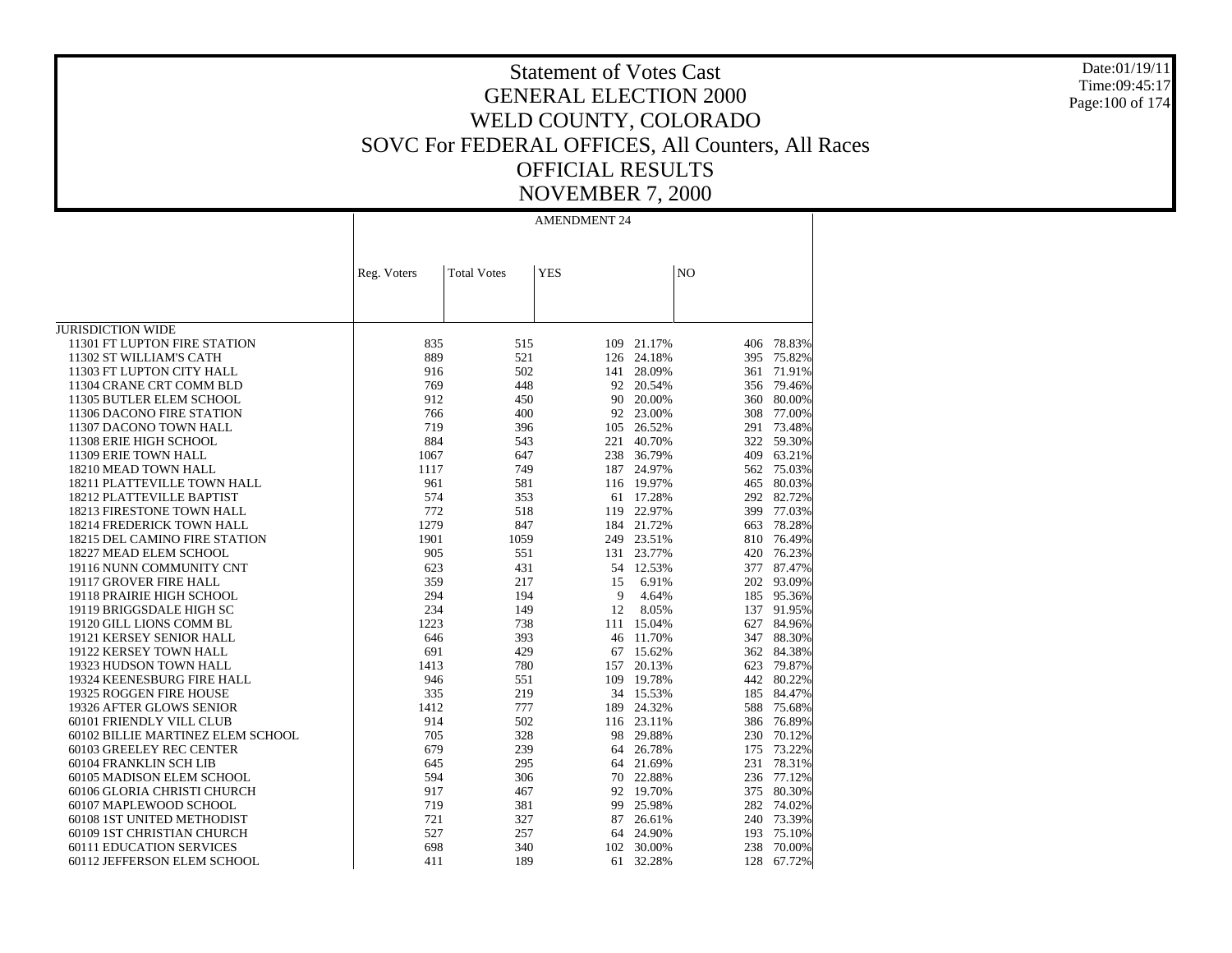Date:01/19/11 Time:09:45:17 Page:101 of 174

# Statement of Votes Cast GENERAL ELECTION 2000 WELD COUNTY, COLORADO SOVC For FEDERAL OFFICES, All Counters, All Races OFFICIAL RESULTS NOVEMBER 7, 2000

|                                        | Reg. Voters | <b>Total Votes</b> | <b>YES</b> |            | N <sub>O</sub> |            |
|----------------------------------------|-------------|--------------------|------------|------------|----------------|------------|
|                                        |             |                    |            |            |                |            |
|                                        |             |                    |            |            |                |            |
|                                        |             |                    |            |            |                |            |
| 60113 WESTERN HILLS FIRE               | 1002        | 507                | 107        | 21.10%     | 400            | 78.90%     |
| 60114 OUR SAVIORS LUTHERAN             | 966         | 530                | 160        | 30.19%     |                | 370 69.81% |
| 60116 FRASIER HALL                     | 515         | 282                | 109        | 38.65%     |                | 173 61.35% |
| 60317 UNC CNTR MAIN LEVL               | 1064        | 532                | 173        | 32.52%     |                | 359 67.48% |
| 60318 THE VILLA                        | 493         | 235                | 71         | 30.21%     |                | 164 69.79% |
| 60319 BETHEL BAPTIST CHURCH            | 756         | 413                | 99         | 23.97%     |                | 314 76.03% |
| 60320 JACKSON SCHOOL                   | 509         | 271                | 69         | 25.46%     |                | 202 74.54% |
| 60321 ODD FELLOWS HALL                 | 881         | 421                | 115        | 27.32%     |                | 306 72.68% |
| 60322 GARDEN CITY TOWN HALL            | 405         | 209                | 39         | 18.66%     |                | 170 81.34% |
| 60323 BONNELL TOWER LOUNGE             | 1033        | 495                | 118        | 23.84%     | 377            | 76.16%     |
| 60324 GREELEY MALL                     | 668         | 334                |            | 60 17.96%  |                | 274 82.04% |
| 60325 JOHN EVANS JR HIGH               | 438         | 209                |            | 37 17.70%  |                | 172 82.30% |
| 60326 DOS RIOS ELEM SCHOOL             | 1157        | 609                | 123        | 20.20%     |                | 486 79.80% |
| 60327 CENTENNIAL SCHOOL                | 1395        | 760                | 168        | 22.11%     |                | 592 77.89% |
| 60328 EVANS COMMUNITY COMPLEX          | 757         | 393                | 91         | 23.16%     |                | 302 76.84% |
| 60329 SHEPHERD OF VALLEY               | 485         | 300                | 54         | 18.00%     |                | 246 82.00% |
| 60330 LA SALLE SENIOR CENTER           | 332         | 204                |            | 37 18.14%  |                | 167 81.86% |
| 68131 WINDSOR HIGH SCHOOL              | 1157        | 665                |            | 114 17.14% |                | 551 82.86% |
| <b>68132 FAITH UNITED CHURCH</b>       | 903         | 546                | 129        | 23.63%     |                | 417 76.37% |
| <b>68133 SEVERANCE FIRE STATION</b>    | 933         | 628                | 95         | 15.13%     |                | 533 84.87% |
| 68134 EATON MIDDLE SCHOOL              | 915         | 518                | 78         | 15.06%     |                | 440 84.94% |
| 68135 EATON HIGH SCHOOL                | 645         | 323                | 77         | 23.84%     |                | 246 76.16% |
| 68136 N WELD WATER DIST                | 430         | 242                | 41         | 16.94%     |                | 201 83.06% |
| 68167 SKYVIEW ELEM SCHOOL              | 1143        | 700                |            | 116 16.57% |                | 584 83.43% |
| 68237 WINDSOR PARK BLDG                | 1181        | 731                |            | 144 19.70% |                | 587 80.30% |
| 68238 TOZER ELEM SCHOOL                | 1666        | 1046               |            | 152 14.53% |                | 894 85.47% |
| 68239 NORTHRIDGE HIGH SCHOOL           | 1434        | 742                | 116        | 15.63%     |                | 626 84.37% |
| 68240 SHEPERD OF HILLS LUTHERAN CHURCH | 867         | 453                | 80         | 17.66%     |                | 373 82.34% |
| 68241 SHAWSHEEN SCHOOL                 | 710         | 398                | 71         | 17.84%     |                | 327 82.16% |
| 68242 ASSEMBLY OF GOD CHURCH           | 1130        | 517                |            | 92 17.79%  |                | 425 82.21% |
| 68243 AIMS COLLEGE CNTR                | 1655        | 822                | 144        | 17.52%     |                | 678 82.48% |
| <b>68244 ST PAULS CONGREGATIONAL</b>   | 1327        | 669                |            | 119 17.79% |                | 550 82.21% |
| 68245 ST JOHNS UNITED CHURCH           | 1032        | 528                | 96         | 18.18%     |                | 432 81.82% |
| 68246 SCOTT SCHOOL                     | 427         | 220                | 47         | 21.36%     |                | 173 78.64% |
| 68247 ASSEMBLY OF GOD CHURCH           | 994         | 577                | 118        | 20.45%     |                | 459 79.55% |
| 68249 COTTONWOOD PARK S.               | 732         | 379                | 67         | 17.68%     |                | 312 82.32% |
| 68250 CENTENNIAL LIBRARY               | 625         | 320                | 63         | 19.69%     |                | 257 80.31% |
| 68251 BRENTWOOD SCHOOL                 | 827         | 434                | 91         | 20.97%     | 343            | 79.03%     |
| 68252 MEEKER SCHOOL                    | 1159        | 628                | 117        | 18.63%     | 511            | 81.37%     |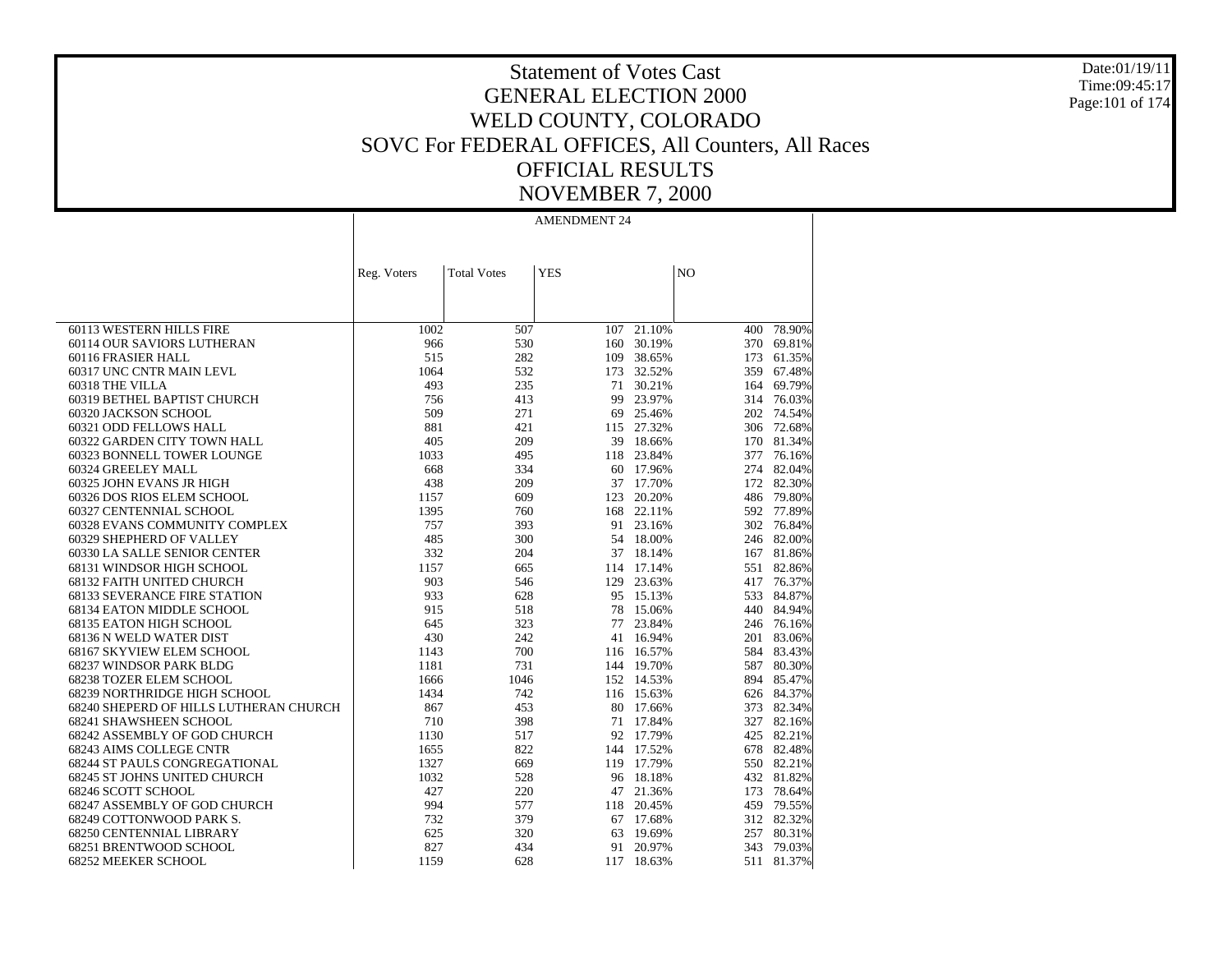Date:01/19/11 Time:09:45:17 Page:102 of 174

# Statement of Votes Cast GENERAL ELECTION 2000 WELD COUNTY, COLORADO SOVC For FEDERAL OFFICES, All Counters, All Races OFFICIAL RESULTS NOVEMBER 7, 2000

|                                            | Reg. Voters | <b>Total Votes</b> | <b>YES</b> |        | N <sub>O</sub> |        |
|--------------------------------------------|-------------|--------------------|------------|--------|----------------|--------|
| <b>68254 TRINITY EPISCOPAL</b>             | 1575        | 809                | 145        | 17.92% | 664            | 82.08% |
| <b>68255 MONFORT ELEMENTARY</b>            | 1321        | 608                | 120        | 19.74% | 488            | 80.26% |
| <b>68256 TRINITY LUTHERAN</b>              | 1355        | 711                | 124        | 17.44% | 587            | 82.56% |
| <b>68257 RE-1 EDUCATION SERVICE CENTER</b> | 658         | 403                | 73         | 18.11% | 330            | 81.89% |
| <b>68258 MILLIKEN COMMUNITY</b>            | 1006        | 585                | 120        | 20.51% | 465            | 79.49% |
| 68259 JOHNSTOWN MEMORIAL LIBRARY           | 1756        | 946                | 211        | 22.30% | 735            | 77.70% |
| 68260 JOHNSTOWN TOWN HALL                  | 1272        | 762                | 171        | 22.44% | 591            | 77.56% |
| 68265 CHRISTA MCAULIFFE ELEM SCHOOL        | 1290        | 786                | 133        | 16.92% | 653            | 83.08% |
| 68266 HILL-N PARK SENIOR                   | 1084        | 577                | 138.       | 23.92% | 439            | 76.08% |
| 69161 PIERCE TOWN HALL                     | 788         | 455                | 89         | 19.56% | 366            | 80.44% |
| 69162 AULT TOWN HALL                       | 789         | 480                | 85         | 17.71% | 395            | 82.29% |
| 69163 EATON TOWN HALL                      | 803         | 465                | 67         | 14.41% | 398            | 85.59% |
| 69364 IST BAPTIST CHURCH                   | 624         | 359                | 49         | 13.65% | 310            | 86.35% |
| Absentee                                   | $\Omega$    | 16607              | 3795       | 22.85% | 12812          | 77.15% |
| Early                                      |             | 2893               | 558        | 19.29% | 2335           | 80.71% |
| Total                                      | 80041       | 63825              | 13656      | 21.40% | 50169          | 78.60% |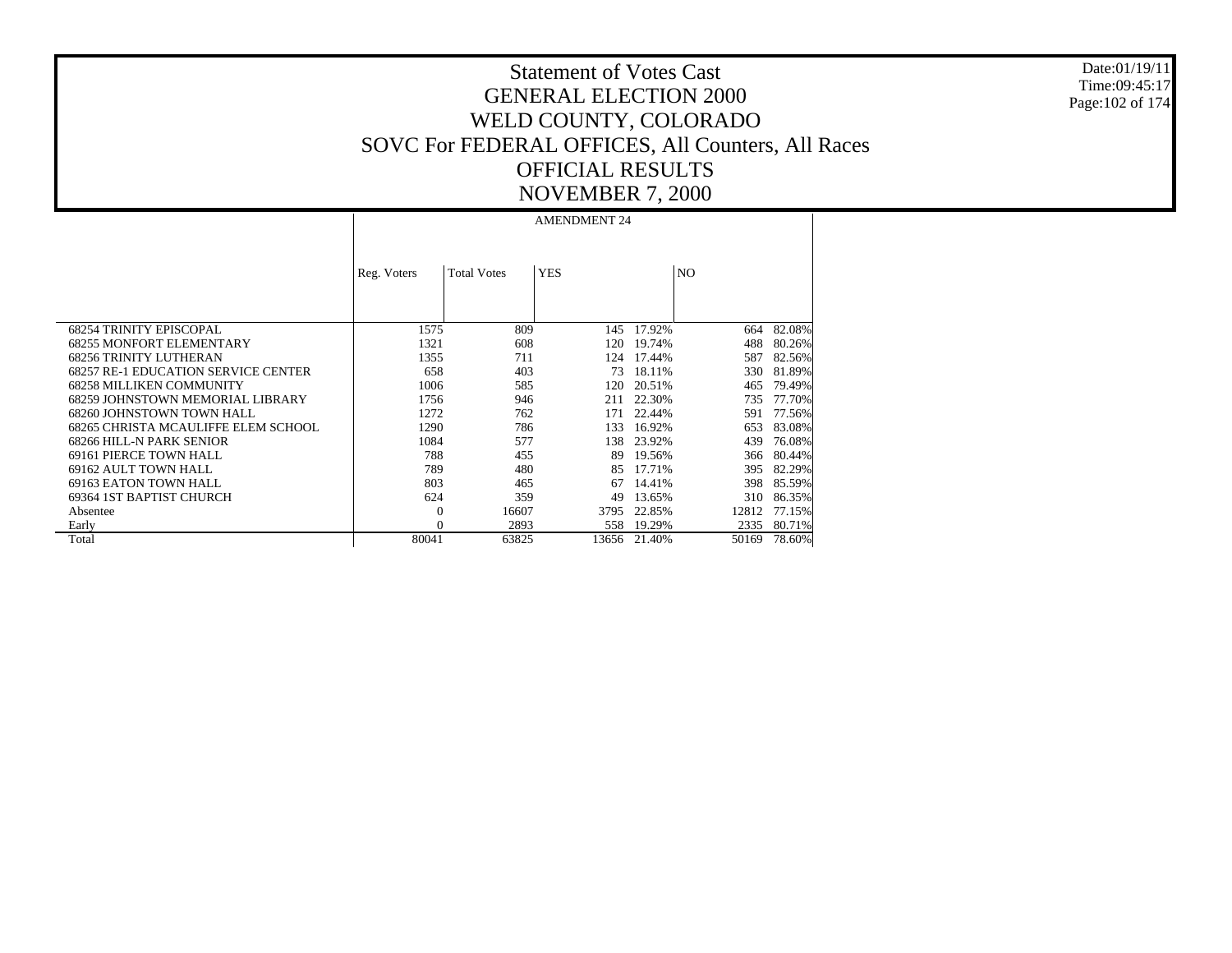Date:01/19/11 Time:09:45:17 Page:103 of 174

### Statement of Votes Cast GENERAL ELECTION 2000 WELD COUNTY, COLORADO SOVC For FEDERAL OFFICES, All Counters, All Races OFFICIAL RESULTS NOVEMBER 7, 2000

|                                   | Reg. Voters | <b>Total Votes</b> | <b>YES</b> |            | N <sub>O</sub> |            |
|-----------------------------------|-------------|--------------------|------------|------------|----------------|------------|
|                                   |             |                    |            |            |                |            |
|                                   |             |                    |            |            |                |            |
|                                   |             |                    |            |            |                |            |
| <b>JURISDICTION WIDE</b>          |             |                    |            |            |                |            |
| 11301 FT LUPTON FIRE STATION      | 835         | 509                | 197        | 38.70%     | 312            | 61.30%     |
| 11302 ST WILLIAM'S CATH           | 889         | 510                | 240        | 47.06%     | 270            | 52.94%     |
| 11303 FT LUPTON CITY HALL         | 916         | 497                | 215        | 43.26%     | 282            | 56.74%     |
| 11304 CRANE CRT COMM BLD          | 769         | 442                | 167        | 37.78%     | 275            | 62.22%     |
| 11305 BUTLER ELEM SCHOOL          | 912         | 448                | 181        | 40.40%     | 267            | 59.60%     |
| 11306 DACONO FIRE STATION         | 766         | 398                |            | 160 40.20% | 238            | 59.80%     |
| 11307 DACONO TOWN HALL            | 719         | 398                | 163        | 40.95%     | 235            | 59.05%     |
| 11308 ERIE HIGH SCHOOL            | 884         | 540                |            | 190 35.19% | 350            | 64.81%     |
| 11309 ERIE TOWN HALL              | 1067        | 640                | 224        | 35.00%     | 416            | 65.00%     |
| 18210 MEAD TOWN HALL              | 1117        | 740                | 321        | 43.38%     | 419            | 56.62%     |
| 18211 PLATTEVILLE TOWN HALL       | 961         | 577                | 219        | 37.95%     | 358            | 62.05%     |
| 18212 PLATTEVILLE BAPTIST         | 574         | 350                | 124        | 35.43%     |                | 226 64.57% |
| 18213 FIRESTONE TOWN HALL         | 772         | 511                | 220        | 43.05%     | 291            | 56.95%     |
| 18214 FREDERICK TOWN HALL         | 1279        | 841                | 366        | 43.52%     | 475            | 56.48%     |
| 18215 DEL CAMINO FIRE STATION     | 1901        | 1048               | 399        | 38.07%     | 649            | 61.93%     |
| 18227 MEAD ELEM SCHOOL            | 905         | 547                | 225        | 41.13%     | 322            | 58.87%     |
| 19116 NUNN COMMUNITY CNT          | 623         | 428                | 130        | 30.37%     | 298            | 69.63%     |
| 19117 GROVER FIRE HALL            | 359         | 216                | 94         | 43.52%     | 122            | 56.48%     |
| 19118 PRAIRIE HIGH SCHOOL         | 294         | 193                | 86         | 44.56%     | 107            | 55.44%     |
| 19119 BRIGGSDALE HIGH SC          | 234         | 144                | 54         | 37.50%     | 90             | 62.50%     |
| 19120 GILL LIONS COMM BL          | 1223        | 734                | 341        | 46.46%     | 393            | 53.54%     |
| 19121 KERSEY SENIOR HALL          | 646         | 391                | 149        | 38.11%     | 242            | 61.89%     |
| 19122 KERSEY TOWN HALL            | 691         | 433                | 171        | 39.49%     | 262            | 60.51%     |
| 19323 HUDSON TOWN HALL            | 1413        | 776                | 331        | 42.65%     | 445            | 57.35%     |
| 19324 KEENESBURG FIRE HALL        | 946         | 547                | 221        | 40.40%     |                | 326 59.60% |
| 19325 ROGGEN FIRE HOUSE           | 335         | 214                |            | 112 52.34% | 102            | 47.66%     |
| 19326 AFTER GLOWS SENIOR          | 1412        | 765                | 287        | 37.52%     | 478            | 62.48%     |
| 60101 FRIENDLY VILL CLUB          | 914         | 496                | 224        | 45.16%     |                | 272 54.84% |
| 60102 BILLIE MARTINEZ ELEM SCHOOL | 705         | 324                | 147        | 45.37%     | 177            | 54.63%     |
| 60103 GREELEY REC CENTER          | 679         | 234                |            | 92 39.32%  | 142            | 60.68%     |
| 60104 FRANKLIN SCH LIB            | 645         | 293                | 128        | 43.69%     | 165            | 56.31%     |
| 60105 MADISON ELEM SCHOOL         | 594         | 306                | 131        | 42.81%     | 175            | 57.19%     |
| 60106 GLORIA CHRISTI CHURCH       | 917         | 465                | 210        | 45.16%     | 255            | 54.84%     |
| 60107 MAPLEWOOD SCHOOL            | 719         | 380                |            | 158 41.58% |                | 222 58.42% |
| 60108 1ST UNITED METHODIST        | 721         | 330                | 124        | 37.58%     | 206            | 62.42%     |
| 60109 1ST CHRISTIAN CHURCH        | 527         | 255                | 108        | 42.35%     | 147            | 57.65%     |
| <b>60111 EDUCATION SERVICES</b>   | 698         | 337                | 136        | 40.36%     | 201            | 59.64%     |
| 60112 JEFFERSON ELEM SCHOOL       | 411         | 185                |            | 82 44.32%  | 103            | 55.68%     |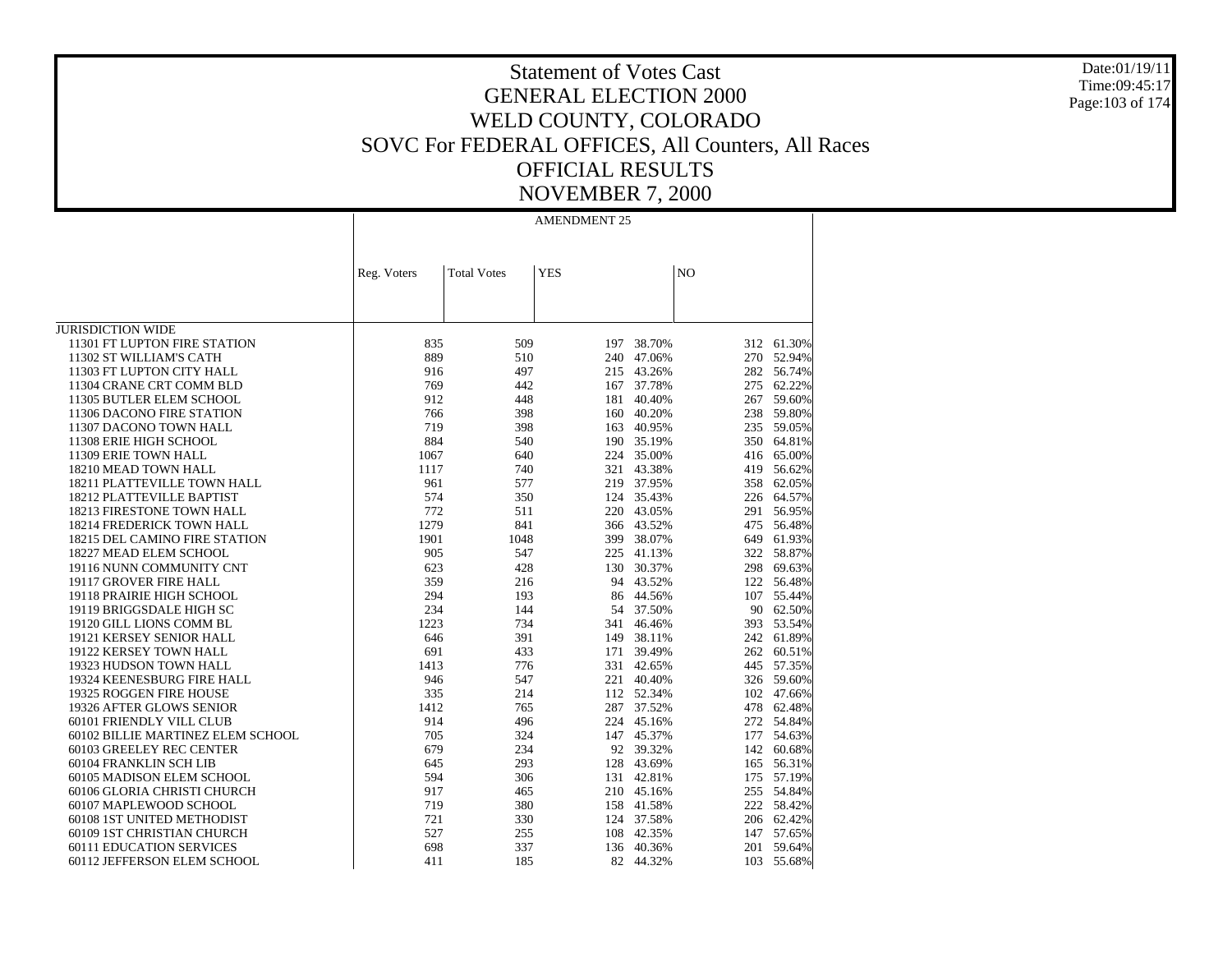Date:01/19/11 Time:09:45:17 Page:104 of 174

# Statement of Votes Cast GENERAL ELECTION 2000 WELD COUNTY, COLORADO SOVC For FEDERAL OFFICES, All Counters, All Races OFFICIAL RESULTS NOVEMBER 7, 2000

|                                        | Reg. Voters | <b>Total Votes</b> | <b>YES</b> |            | NO  |            |
|----------------------------------------|-------------|--------------------|------------|------------|-----|------------|
|                                        |             |                    |            |            |     |            |
|                                        |             |                    |            |            |     |            |
|                                        |             |                    |            |            |     |            |
| 60113 WESTERN HILLS FIRE               | 1002        | 507                | 207        | 40.83%     | 300 | 59.17%     |
| 60114 OUR SAVIORS LUTHERAN             | 966         | 527                |            | 181 34.35% |     | 346 65.65% |
| 60116 FRASIER HALL                     | 515         | 284                |            | 91 32.04%  |     | 193 67.96% |
| 60317 UNC CNTR MAIN LEVL               | 1064        | 547                |            | 240 43.88% |     | 307 56.12% |
| 60318 THE VILLA                        | 493         | 236                | 93         | 39.41%     |     | 143 60.59% |
| 60319 BETHEL BAPTIST CHURCH            | 756         | 413                |            | 144 34.87% |     | 269 65.13% |
| 60320 JACKSON SCHOOL                   | 509         | 270                | 120        | 44.44%     |     | 150 55.56% |
| 60321 ODD FELLOWS HALL                 | 881         | 424                | 187        | 44.10%     |     | 237 55.90% |
| 60322 GARDEN CITY TOWN HALL            | 405         | 208                |            | 91 43.75%  |     | 117 56.25% |
| 60323 BONNELL TOWER LOUNGE             | 1033        | 493                |            | 195 39.55% |     | 298 60.45% |
| 60324 GREELEY MALL                     | 668         | 333                |            | 139 41.74% |     | 194 58.26% |
| 60325 JOHN EVANS JR HIGH               | 438         | 210                | 83         | 39.52%     |     | 127 60.48% |
| 60326 DOS RIOS ELEM SCHOOL             | 1157        | 611                |            | 282 46.15% |     | 329 53.85% |
| 60327 CENTENNIAL SCHOOL                | 1395        | 753                | 348        | 46.22%     |     | 405 53.78% |
| 60328 EVANS COMMUNITY COMPLEX          | 757         | 391                | 170        | 43.48%     |     | 221 56.52% |
| 60329 SHEPHERD OF VALLEY               | 485         | 292                | 99         | 33.90%     |     | 193 66.10% |
| 60330 LA SALLE SENIOR CENTER           | 332         | 201                | 74         | 36.82%     |     | 127 63.18% |
| 68131 WINDSOR HIGH SCHOOL              | 1157        | 662                |            | 280 42.30% |     | 382 57.70% |
| <b>68132 FAITH UNITED CHURCH</b>       | 903         | 537                |            | 217 40.41% |     | 320 59.59% |
| <b>68133 SEVERANCE FIRE STATION</b>    | 933         | 616                |            | 256 41.56% |     | 360 58.44% |
| 68134 EATON MIDDLE SCHOOL              | 915         | 512                |            | 251 49.02% |     | 261 50.98% |
| 68135 EATON HIGH SCHOOL                | 645         | 322                |            | 141 43.79% |     | 181 56.21% |
| 68136 N WELD WATER DIST                | 430         | 243                |            | 119 48.97% |     | 124 51.03% |
| 68167 SKYVIEW ELEM SCHOOL              | 1143        | 689                |            | 305 44.27% |     | 384 55.73% |
| 68237 WINDSOR PARK BLDG                | 1181        | 728                |            | 335 46.02% |     | 393 53.98% |
| 68238 TOZER ELEM SCHOOL                | 1666        | 1034               | 462        | 44.68%     |     | 572 55.32% |
| 68239 NORTHRIDGE HIGH SCHOOL           | 1434        | 739                |            | 330 44.65% |     | 409 55.35% |
| 68240 SHEPERD OF HILLS LUTHERAN CHURCH | 867         | 451                |            | 182 40.35% |     | 269 59.65% |
| 68241 SHAWSHEEN SCHOOL                 | 710         | 393                |            | 175 44.53% |     | 218 55.47% |
| 68242 ASSEMBLY OF GOD CHURCH           | 1130        | 515                |            | 229 44.47% |     | 286 55.53% |
| 68243 AIMS COLLEGE CNTR                | 1655        | 816                |            | 354 43.38% |     | 462 56.62% |
| <b>68244 ST PAULS CONGREGATIONAL</b>   | 1327        | 661                | 269        | 40.70%     |     | 392 59.30% |
| 68245 ST JOHNS UNITED CHURCH           | 1032        | 525                |            | 224 42.67% |     | 301 57.33% |
| 68246 SCOTT SCHOOL                     | 427         | 218                |            | 94 43.12%  |     | 124 56.88% |
| 68247 ASSEMBLY OF GOD CHURCH           | 994         | 580                |            | 260 44.83% |     | 320 55.17% |
| 68249 COTTONWOOD PARK S.               | 732         | 380                |            | 144 37.89% |     | 236 62.11% |
| 68250 CENTENNIAL LIBRARY               | 625         | 315                | 119        | 37.78%     |     | 196 62.22% |
| 68251 BRENTWOOD SCHOOL                 | 827         | 427                | 175        | 40.98%     |     | 252 59.02% |
| 68252 MEEKER SCHOOL                    | 1159        | 625                | 287        | 45.92%     | 338 | 54.08%     |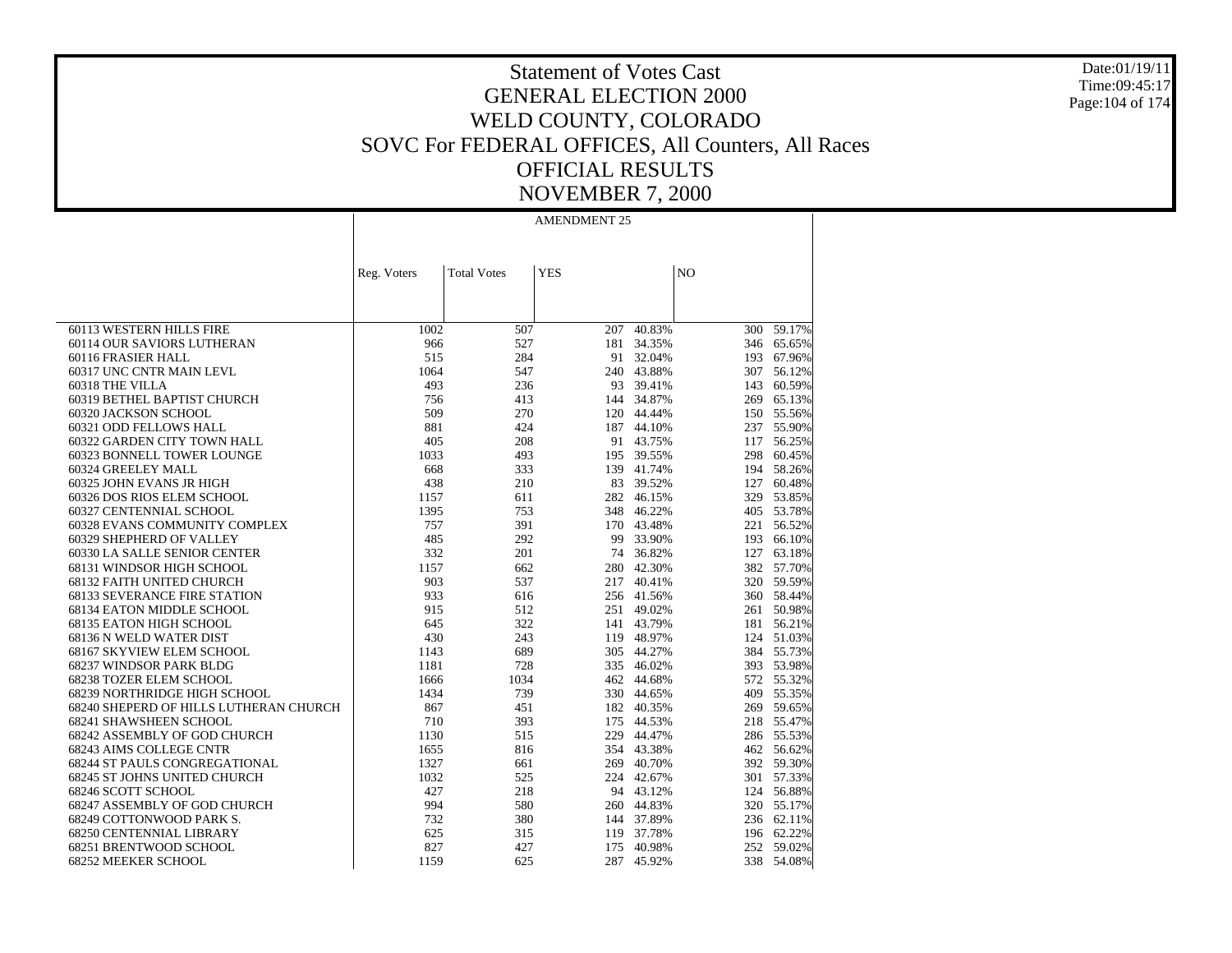Date:01/19/11 Time:09:45:17 Page:105 of 174

# Statement of Votes Cast GENERAL ELECTION 2000 WELD COUNTY, COLORADO SOVC For FEDERAL OFFICES, All Counters, All Races OFFICIAL RESULTS NOVEMBER 7, 2000

|                                            | Reg. Voters | <b>Total Votes</b> | <b>YES</b> |        | N <sub>O</sub> |        |
|--------------------------------------------|-------------|--------------------|------------|--------|----------------|--------|
| <b>68254 TRINITY EPISCOPAL</b>             | 1575        | 812                | 373        | 45.94% | 439            | 54.06% |
| <b>68255 MONFORT ELEMENTARY</b>            | 1321        | 608                | 249        | 40.95% | 359            | 59.05% |
| <b>68256 TRINITY LUTHERAN</b>              | 1355        | 705                | 337        | 47.80% | 368            | 52.20% |
| <b>68257 RE-1 EDUCATION SERVICE CENTER</b> | 658         | 398                | 177        | 44.47% | 221            | 55.53% |
| <b>68258 MILLIKEN COMMUNITY</b>            | 1006        | 582                | 254        | 43.64% | 328            | 56.36% |
| 68259 JOHNSTOWN MEMORIAL LIBRARY           | 1756        | 944                | 408        | 43.22% | 536            | 56.78% |
| 68260 JOHNSTOWN TOWN HALL                  | 1272        | 750                | 311        | 41.47% | 439            | 58.53% |
| 68265 CHRISTA MCAULIFFE ELEM SCHOOL        | 1290        | 786                | 406        | 51.65% | 380            | 48.35% |
| 68266 HILL-N PARK SENIOR                   | 1084        | 575                | 258        | 44.87% | 317            | 55.13% |
| 69161 PIERCE TOWN HALL                     | 788         | 447                | 166        | 37.14% | 281            | 62.86% |
| 69162 AULT TOWN HALL                       | 789         | 474                | 178        | 37.55% | 296            | 62.45% |
| 69163 EATON TOWN HALL                      | 803         | 458                | 187        | 40.83% | 271            | 59.17% |
| 69364 IST BAPTIST CHURCH                   | 624         | 354                | 127        | 35.88% | 227            | 64.12% |
| Absentee                                   | $\Omega$    | 16280              | 7589       | 46.62% | 8691           | 53.38% |
| Early                                      |             | 2862               | 1237       | 43.22% | 1625           | 56.78% |
| Total                                      | 80041       | 63165              | 27336      | 43.28% | 35829          | 56.72% |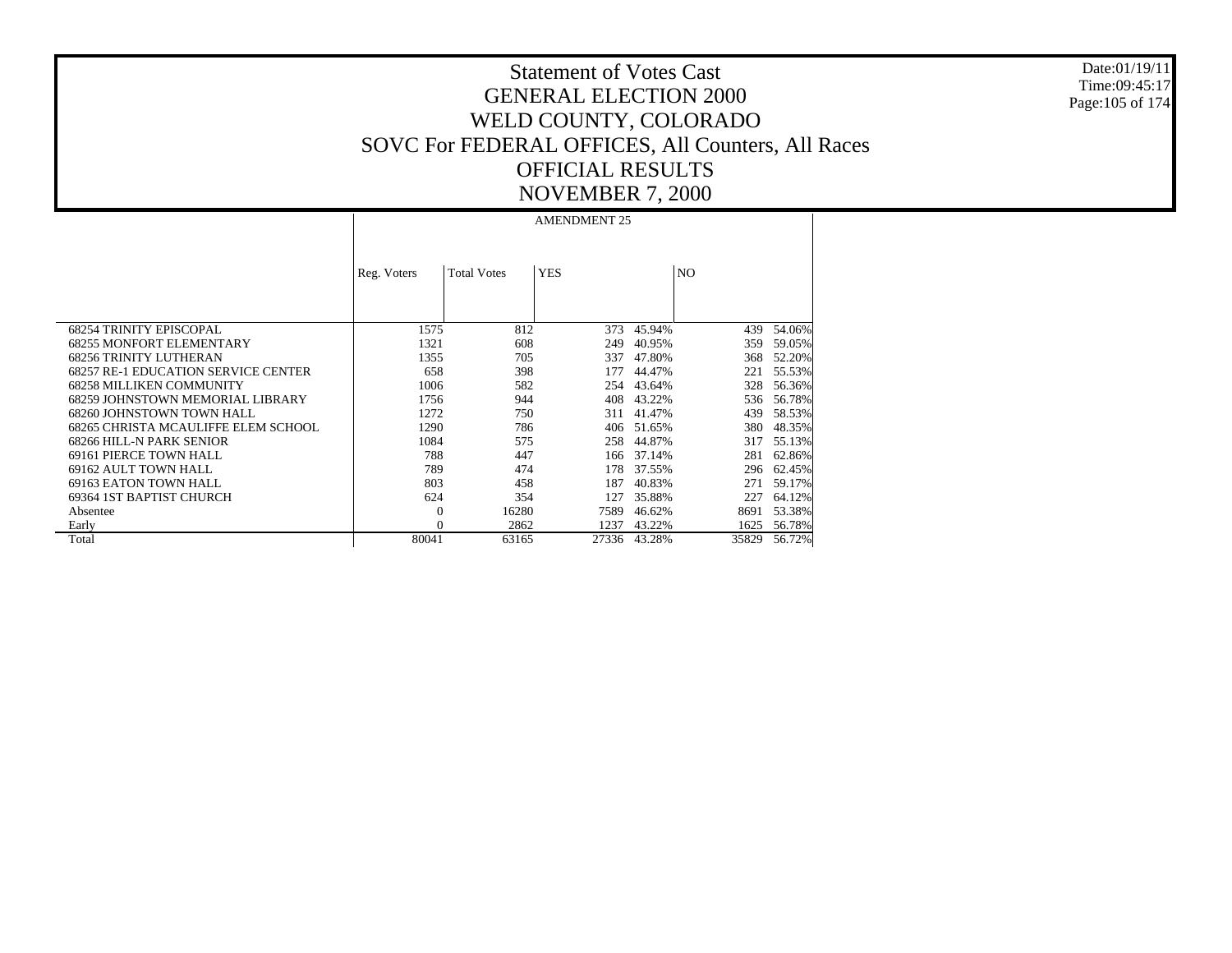Date:01/19/11 Time:09:45:17 Page:106 of 174

# Statement of Votes Cast GENERAL ELECTION 2000 WELD COUNTY, COLORADO SOVC For FEDERAL OFFICES, All Counters, All Races OFFICIAL RESULTS NOVEMBER 7, 2000

REFERENDUM A

|                                   | Reg. Voters | <b>Total Votes</b> | <b>YES</b> |            | N <sub>O</sub> |            |
|-----------------------------------|-------------|--------------------|------------|------------|----------------|------------|
|                                   |             |                    |            |            |                |            |
|                                   |             |                    |            |            |                |            |
|                                   |             |                    |            |            |                |            |
| <b>JURISDICTION WIDE</b>          |             |                    |            |            |                |            |
| 11301 FT LUPTON FIRE STATION      | 835         | 484                | 245        | 50.62%     | 239            | 49.38%     |
| 11302 ST WILLIAM'S CATH           | 889         | 484                | 245        | 50.62%     | 239            | 49.38%     |
| 11303 FT LUPTON CITY HALL         | 916         | 470                | 255        | 54.26%     |                | 215 45.74% |
| 11304 CRANE CRT COMM BLD          | 769         | 412                | 198        | 48.06%     |                | 214 51.94% |
| 11305 BUTLER ELEM SCHOOL          | 912         | 420                | 220        | 52.38%     | 200            | 47.62%     |
| 11306 DACONO FIRE STATION         | 766         | 381                | 202        | 53.02%     | 179            | 46.98%     |
| 11307 DACONO TOWN HALL            | 719         | 374                | 219        | 58.56%     | 155            | 41.44%     |
| 11308 ERIE HIGH SCHOOL            | 884         | 505                | 299        | 59.21%     | 206            | 40.79%     |
| 11309 ERIE TOWN HALL              | 1067        | 604                | 399        | 66.06%     |                | 205 33.94% |
| 18210 MEAD TOWN HALL              | 1117        | 690                | 382        | 55.36%     | 308            | 44.64%     |
| 18211 PLATTEVILLE TOWN HALL       | 961         | 542                | 281        | 51.85%     | 261            | 48.15%     |
| 18212 PLATTEVILLE BAPTIST         | 574         | 333                | 157        | 47.15%     |                | 176 52.85% |
| 18213 FIRESTONE TOWN HALL         | 772         | 472                | 258        | 54.66%     | 214            | 45.34%     |
| 18214 FREDERICK TOWN HALL         | 1279        | 768                |            | 435 56.64% |                | 333 43.36% |
| 18215 DEL CAMINO FIRE STATION     | 1901        | 990                | 543        | 54.85%     | 447            | 45.15%     |
| 18227 MEAD ELEM SCHOOL            | 905         | 503                | 266        | 52.88%     |                | 237 47.12% |
| 19116 NUNN COMMUNITY CNT          | 623         | 394                | 182        | 46.19%     |                | 212 53.81% |
| 19117 GROVER FIRE HALL            | 359         | 204                | 70         | 34.31%     |                | 134 65.69% |
| 19118 PRAIRIE HIGH SCHOOL         | 294         | 186                | 49         | 26.34%     | 137            | 73.66%     |
| 19119 BRIGGSDALE HIGH SC          | 234         | 135                | 36         | 26.67%     | 99             | 73.33%     |
| 19120 GILL LIONS COMM BL          | 1223        | 697                | 314        | 45.05%     | 383            | 54.95%     |
| 19121 KERSEY SENIOR HALL          | 646         | 368                | 148        | 40.22%     |                | 220 59.78% |
| 19122 KERSEY TOWN HALL            | 691         | 389                | 152        | 39.07%     | 237            | 60.93%     |
| 19323 HUDSON TOWN HALL            | 1413        | 733                | 359        | 48.98%     | 374            | 51.02%     |
| 19324 KEENESBURG FIRE HALL        | 946         | 516                | 255        | 49.42%     |                | 261 50.58% |
| 19325 ROGGEN FIRE HOUSE           | 335         | 206                |            | 86 41.75%  | 120            | 58.25%     |
| 19326 AFTER GLOWS SENIOR          | 1412        | 734                | 408        | 55.59%     | 326            | 44.41%     |
| 60101 FRIENDLY VILL CLUB          | 914         | 461                |            | 226 49.02% |                | 235 50.98% |
| 60102 BILLIE MARTINEZ ELEM SCHOOL | 705         | 308                |            | 152 49.35% |                | 156 50.65% |
| 60103 GREELEY REC CENTER          | 679         | 213                |            | 101 47.42% |                | 112 52.58% |
| 60104 FRANKLIN SCH LIB            | 645         | 268                |            | 142 52.99% |                | 126 47.01% |
| 60105 MADISON ELEM SCHOOL         | 594         | 277                | 137        | 49.46%     |                | 140 50.54% |
| 60106 GLORIA CHRISTI CHURCH       | 917         | 417                |            | 216 51.80% | 201            | 48.20%     |
| 60107 MAPLEWOOD SCHOOL            | 719         | 339                |            | 177 52.21% |                | 162 47.79% |
| 60108 1ST UNITED METHODIST        | 721         | 299                | 151        | 50.50%     | 148            | 49.50%     |
| 60109 1ST CHRISTIAN CHURCH        | 527         | 234                | 120        | 51.28%     | 114            | 48.72%     |
| <b>60111 EDUCATION SERVICES</b>   | 698         | 280                | 155        | 55.36%     | 125            | 44.64%     |
| 60112 JEFFERSON ELEM SCHOOL       | 411         | 165                | 87         | 52.73%     | 78             | 47.27%     |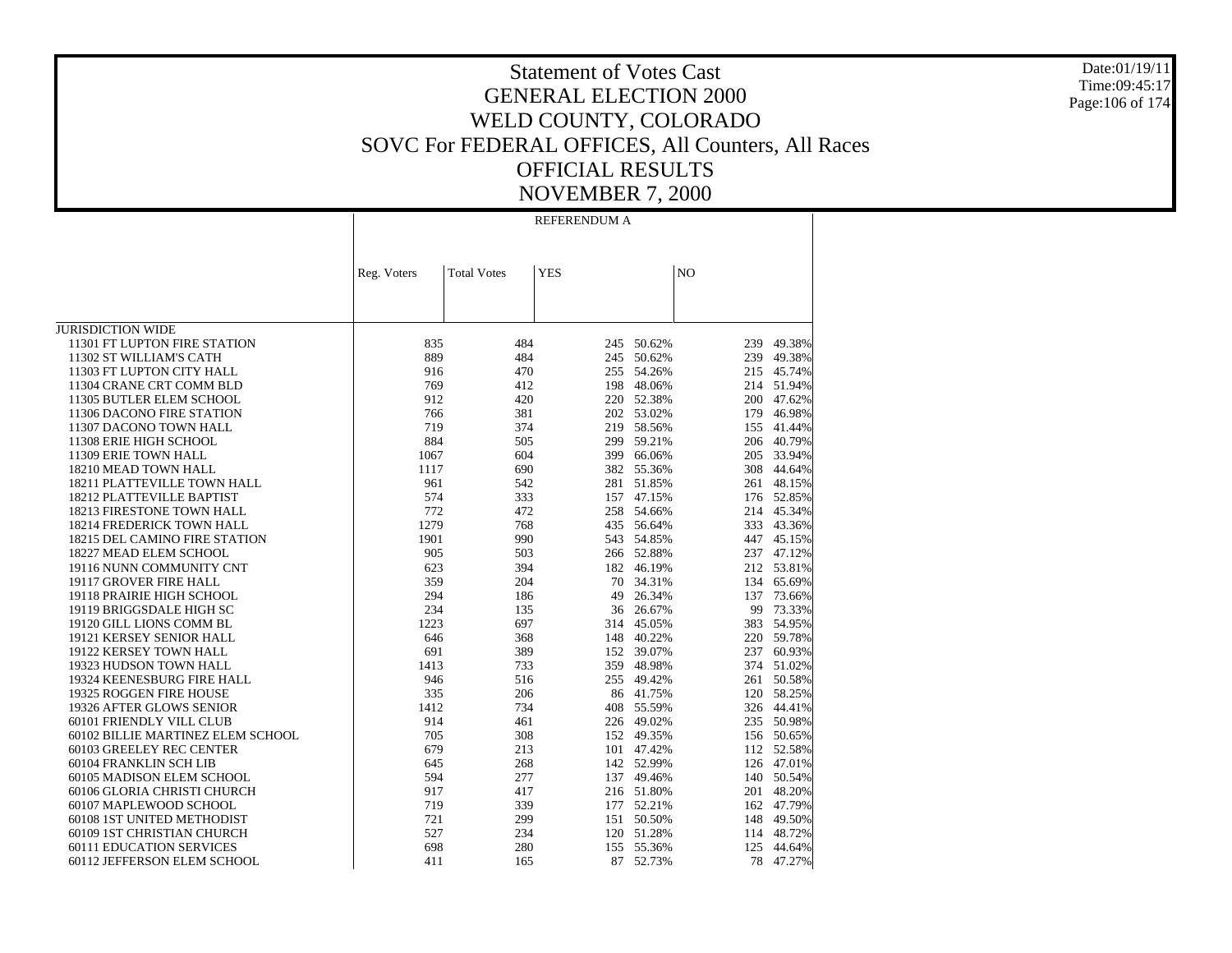Date:01/19/11 Time:09:45:17 Page:107 of 174

# Statement of Votes Cast GENERAL ELECTION 2000 WELD COUNTY, COLORADO SOVC For FEDERAL OFFICES, All Counters, All Races OFFICIAL RESULTS NOVEMBER 7, 2000

REFERENDUM A

|                                        | Reg. Voters | <b>Total Votes</b> | <b>YES</b> |            | N <sub>O</sub> |            |
|----------------------------------------|-------------|--------------------|------------|------------|----------------|------------|
|                                        |             |                    |            |            |                |            |
|                                        |             |                    |            |            |                |            |
|                                        |             |                    |            |            |                |            |
| 60113 WESTERN HILLS FIRE               | 1002        | 469                | 228        | 48.61%     |                | 241 51.39% |
| 60114 OUR SAVIORS LUTHERAN             | 966         | 477                | 240        | 50.31%     |                | 237 49.69% |
| 60116 FRASIER HALL                     | 515         | 245                |            | 107 43.67% |                | 138 56.33% |
| 60317 UNC CNTR MAIN LEVL               | 1064        | 411                | 188        | 45.74%     |                | 223 54.26% |
| 60318 THE VILLA                        | 493         | 198                |            | 92 46.46%  |                | 106 53.54% |
| 60319 BETHEL BAPTIST CHURCH            | 756         | 367                |            | 200 54.50% |                | 167 45.50% |
| 60320 JACKSON SCHOOL                   | 509         | 252                |            | 137 54.37% |                | 115 45.63% |
| 60321 ODD FELLOWS HALL                 | 881         | 346                | 183        | 52.89%     | 163            | 47.11%     |
| 60322 GARDEN CITY TOWN HALL            | 405         | 191                | 98         | 51.31%     |                | 93 48.69%  |
| 60323 BONNELL TOWER LOUNGE             | 1033        | 452                | 199        | 44.03%     |                | 253 55.97% |
| 60324 GREELEY MALL                     | 668         | 301                | 138        | 45.85%     |                | 163 54.15% |
| 60325 JOHN EVANS JR HIGH               | 438         | 190                |            | 94 49.47%  |                | 96 50.53%  |
| 60326 DOS RIOS ELEM SCHOOL             | 1157        | 553                |            | 262 47.38% |                | 291 52.62% |
| 60327 CENTENNIAL SCHOOL                | 1395        | 700                |            | 337 48.14% |                | 363 51.86% |
| 60328 EVANS COMMUNITY COMPLEX          | 757         | 369                | 181        | 49.05%     | 188            | 50.95%     |
| 60329 SHEPHERD OF VALLEY               | 485         | 269                | 131        | 48.70%     |                | 138 51.30% |
| 60330 LA SALLE SENIOR CENTER           | 332         | 190                |            | 87 45.79%  |                | 103 54.21% |
| 68131 WINDSOR HIGH SCHOOL              | 1157        | 608                |            | 267 43.91% |                | 341 56.09% |
| <b>68132 FAITH UNITED CHURCH</b>       | 903         | 502                |            | 244 48.61% |                | 258 51.39% |
| <b>68133 SEVERANCE FIRE STATION</b>    | 933         | 571                |            | 258 45.18% |                | 313 54.82% |
| 68134 EATON MIDDLE SCHOOL              | 915         | 468                | 199        | 42.52%     |                | 269 57.48% |
| 68135 EATON HIGH SCHOOL                | 645         | 286                |            | 142 49.65% |                | 144 50.35% |
| 68136 N WELD WATER DIST                | 430         | 223                |            | 87 39.01%  |                | 136 60.99% |
| 68167 SKYVIEW ELEM SCHOOL              | 1143        | 619                |            | 287 46.37% |                | 332 53.63% |
| 68237 WINDSOR PARK BLDG                | 1181        | 667                | 299        | 44.83%     |                | 368 55.17% |
| 68238 TOZER ELEM SCHOOL                | 1666        | 943                |            | 382 40.51% |                | 561 59.49% |
| 68239 NORTHRIDGE HIGH SCHOOL           | 1434        | 651                |            | 321 49.31% |                | 330 50.69% |
| 68240 SHEPERD OF HILLS LUTHERAN CHURCH | 867         | 417                |            | 211 50.60% |                | 206 49.40% |
| 68241 SHAWSHEEN SCHOOL                 | 710         | 349                |            | 182 52.15% |                | 167 47.85% |
| 68242 ASSEMBLY OF GOD CHURCH           | 1130        | 469                |            | 240 51.17% |                | 229 48.83% |
| 68243 AIMS COLLEGE CNTR                | 1655        | 734                |            | 365 49.73% | 369            | 50.27%     |
| <b>68244 ST PAULS CONGREGATIONAL</b>   | 1327        | 597                |            | 257 43.05% | 340            | 56.95%     |
| 68245 ST JOHNS UNITED CHURCH           | 1032        | 467                |            | 203 43.47% |                | 264 56.53% |
| 68246 SCOTT SCHOOL                     | 427         | 200                |            | 107 53.50% |                | 93 46.50%  |
| 68247 ASSEMBLY OF GOD CHURCH           | 994         | 530                |            | 240 45.28% |                | 290 54.72% |
| 68249 COTTONWOOD PARK S.               | 732         | 347                |            | 156 44.96% |                | 191 55.04% |
| <b>68250 CENTENNIAL LIBRARY</b>        | 625         | 277                | 148        | 53.43%     | 129            | 46.57%     |
| 68251 BRENTWOOD SCHOOL                 | 827         | 386                |            | 184 47.67% | 202            | 52.33%     |
| 68252 MEEKER SCHOOL                    | 1159        | 556                | 288        | 51.80%     | 268            | 48.20%     |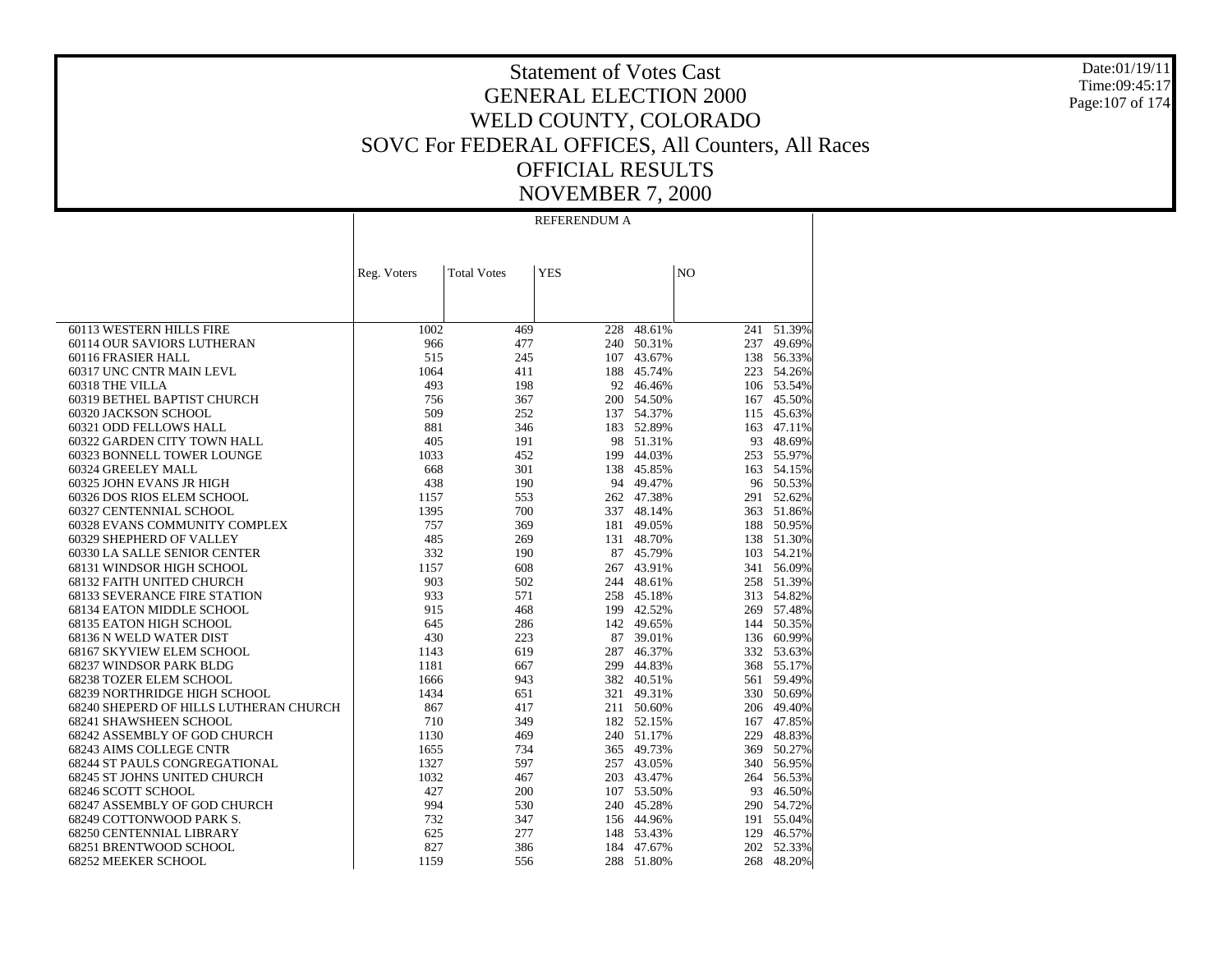Date:01/19/11Time:09:45:17Page:108 of 174

# Statement of Votes CastGENERAL ELECTION 2000WELD COUNTY, COLORADO SOVC For FEDERAL OFFICES, All Counters, All Races OFFICIAL RESULTSNOVEMBER 7, 2000

 68254 TRINITY EPISCOPAL 68255 MONFORT ELEMENTARY 68256 TRINITY LUTHERAN 68257 RE-1 EDUCATION SERVICE CENTER 68258 MILLIKEN COMMUNITY 68259 JOHNSTOWN MEMORIAL LIBRARY 68260 JOHNSTOWN TOWN HALL 68265 CHRISTA MCAULIFFE ELEM SCHOOL 68266 HILL-N PARK SENIOR 69161 PIERCE TOWN HALL 69162 AULT TOWN HALL 69163 EATON TOWN HALL 69364 1ST BAPTIST CHURCH Absentee Early TotalReg. Voters | Total Votes | YES | NO REFERENDUM A1575 714 348 48.74% $366 - 51.26%$ 1321 546 261 47.80% 285 52.20% 1355 651 294 45.16% 357 54.84% 658 368 178 48.37% 190 51.63% 1006 536 262 48.88% 274 51.12% 1756 876 447 51.03% 429 48.97% 1272 699 367 52.50% 332 47.50% 1290 709 347 48.94% 362 51.06% 1084 523 257 49.14% 266 50.86% 788 421 195 46.32% 226 53.68% 789 450 189 42.00% 261 58.00% 803 420 190 45.24% 230 54.76% 624 331 135 40.79% 196 59.21% 0 15228 8086 53.10% 7142 46.90% 0 2630 1298 49.35% 1332 50.65% 80041 58204 29150 50.08%29054 49.92%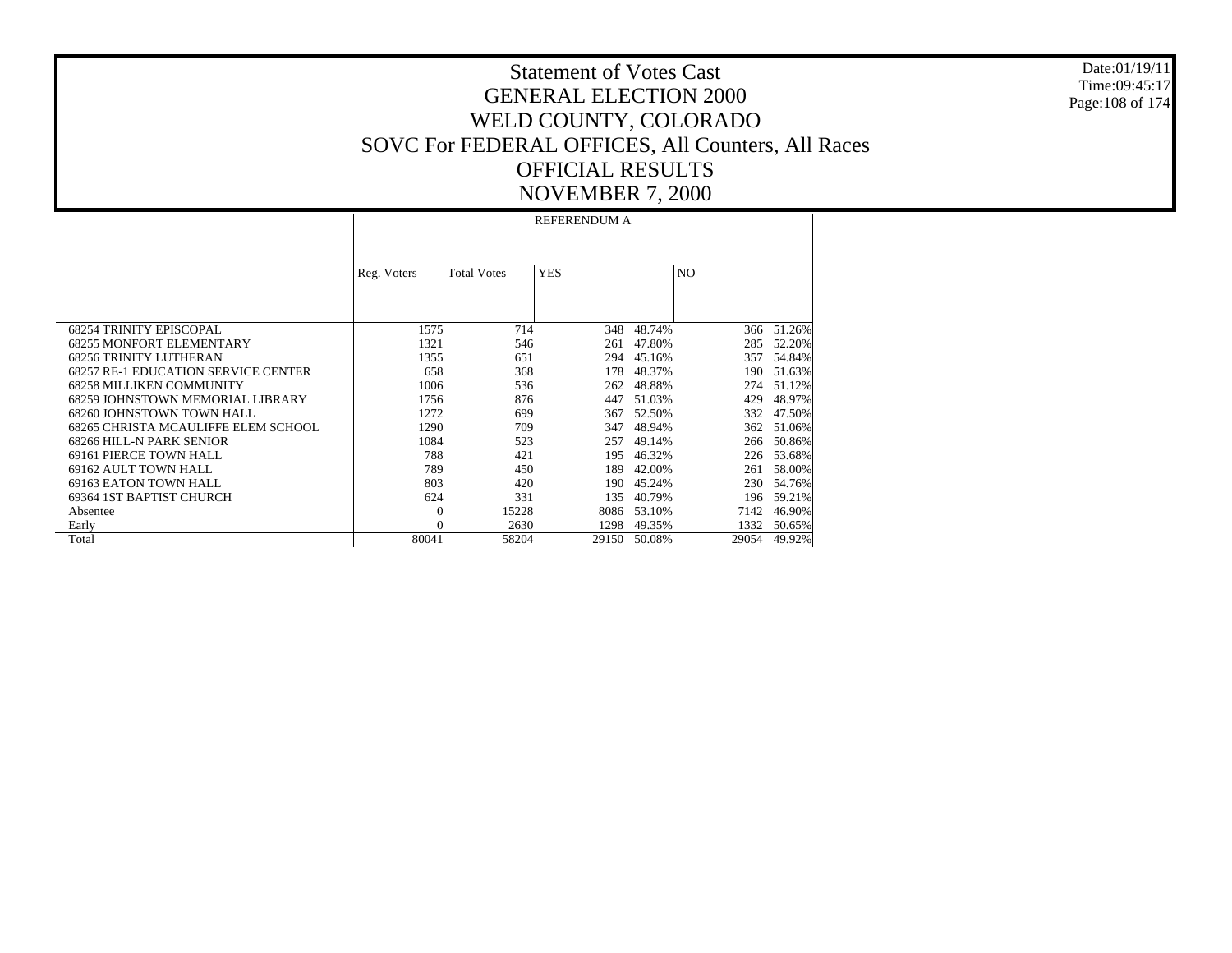Date:01/19/11 Time:09:45:17 Page:109 of 174

### Statement of Votes Cast GENERAL ELECTION 2000 WELD COUNTY, COLORADO SOVC For FEDERAL OFFICES, All Counters, All Races OFFICIAL RESULTS NOVEMBER 7, 2000

REFERENDUM B

|                                   | Reg. Voters | <b>Total Votes</b> | <b>YES</b> |            | N <sub>O</sub> |            |
|-----------------------------------|-------------|--------------------|------------|------------|----------------|------------|
|                                   |             |                    |            |            |                |            |
|                                   |             |                    |            |            |                |            |
|                                   |             |                    |            |            |                |            |
| <b>JURISDICTION WIDE</b>          |             |                    |            |            |                |            |
| 11301 FT LUPTON FIRE STATION      | 835         | 456                | 210        | 46.05%     |                | 246 53.95% |
| 11302 ST WILLIAM'S CATH           | 889         | 454                | 247        | 54.41%     | 207            | 45.59%     |
| 11303 FT LUPTON CITY HALL         | 916         | 454                | 256        | 56.39%     | 198            | 43.61%     |
| 11304 CRANE CRT COMM BLD          | 769         | 385                | 198        | 51.43%     |                | 187 48.57% |
| 11305 BUTLER ELEM SCHOOL          | 912         | 390                | 183        | 46.92%     |                | 207 53.08% |
| 11306 DACONO FIRE STATION         | 766         | 352                | 182        | 51.70%     |                | 170 48.30% |
| 11307 DACONO TOWN HALL            | 719         | 356                | 177        | 49.72%     | 179            | 50.28%     |
| 11308 ERIE HIGH SCHOOL            | 884         | 461                | 271        | 58.79%     |                | 190 41.21% |
| 11309 ERIE TOWN HALL              | 1067        | 550                | 335        | 60.91%     |                | 215 39.09% |
| 18210 MEAD TOWN HALL              | 1117        | 647                | 357        | 55.18%     |                | 290 44.82% |
| 18211 PLATTEVILLE TOWN HALL       | 961         | 506                | 238        | 47.04%     |                | 268 52.96% |
| 18212 PLATTEVILLE BAPTIST         | 574         | 306                | 141        | 46.08%     |                | 165 53.92% |
| 18213 FIRESTONE TOWN HALL         | 772         | 438                |            | 216 49.32% |                | 222 50.68% |
| 18214 FREDERICK TOWN HALL         | 1279        | 709                |            | 393 55.43% |                | 316 44.57% |
| 18215 DEL CAMINO FIRE STATION     | 1901        | 913                | 504        | 55.20%     | 409            | 44.80%     |
| 18227 MEAD ELEM SCHOOL            | 905         | 459                | 237        | 51.63%     |                | 222 48.37% |
| 19116 NUNN COMMUNITY CNT          | 623         | 369                | 130        | 35.23%     | 239            | 64.77%     |
| 19117 GROVER FIRE HALL            | 359         | 195                | 68         | 34.87%     | 127            | 65.13%     |
| 19118 PRAIRIE HIGH SCHOOL         | 294         | 170                | 52         | 30.59%     | 118            | 69.41%     |
| 19119 BRIGGSDALE HIGH SC          | 234         | 124                | 36         | 29.03%     | 88             | 70.97%     |
| 19120 GILL LIONS COMM BL          | 1223        | 655                | 294        | 44.89%     |                | 361 55.11% |
| 19121 KERSEY SENIOR HALL          | 646         | 350                | 152        | 43.43%     | 198            | 56.57%     |
| 19122 KERSEY TOWN HALL            | 691         | 371                | 150        | 40.43%     |                | 221 59.57% |
| 19323 HUDSON TOWN HALL            | 1413        | 694                | 289        | 41.64%     |                | 405 58.36% |
| 19324 KEENESBURG FIRE HALL        | 946         | 488                | 200        | 40.98%     |                | 288 59.02% |
| 19325 ROGGEN FIRE HOUSE           | 335         | 194                | 68         | 35.05%     |                | 126 64.95% |
| 19326 AFTER GLOWS SENIOR          | 1412        | 688                | 318        | 46.22%     |                | 370 53.78% |
| 60101 FRIENDLY VILL CLUB          | 914         | 430                |            | 242 56.28% |                | 188 43.72% |
| 60102 BILLIE MARTINEZ ELEM SCHOOL | 705         | 288                | 141        | 48.96%     |                | 147 51.04% |
| 60103 GREELEY REC CENTER          | 679         | 200                | 98         | 49.00%     |                | 102 51.00% |
| 60104 FRANKLIN SCH LIB            | 645         | 251                | 140        | 55.78%     |                | 111 44.22% |
| 60105 MADISON ELEM SCHOOL         | 594         | 267                | 148        | 55.43%     |                | 119 44.57% |
| 60106 GLORIA CHRISTI CHURCH       | 917         | 393                | 213        | 54.20%     |                | 180 45.80% |
| 60107 MAPLEWOOD SCHOOL            | 719         | 320                |            | 185 57.81% |                | 135 42.19% |
| 60108 1ST UNITED METHODIST        | 721         | 270                | 164        | 60.74%     |                | 106 39.26% |
| 60109 1ST CHRISTIAN CHURCH        | 527         | 213                | 120        | 56.34%     | 93             | 43.66%     |
| <b>60111 EDUCATION SERVICES</b>   | 698         | 264                | 160        | 60.61%     | 104            | 39.39%     |
| 60112 JEFFERSON ELEM SCHOOL       | 411         | 154                | 82         | 53.25%     | 72             | 46.75%     |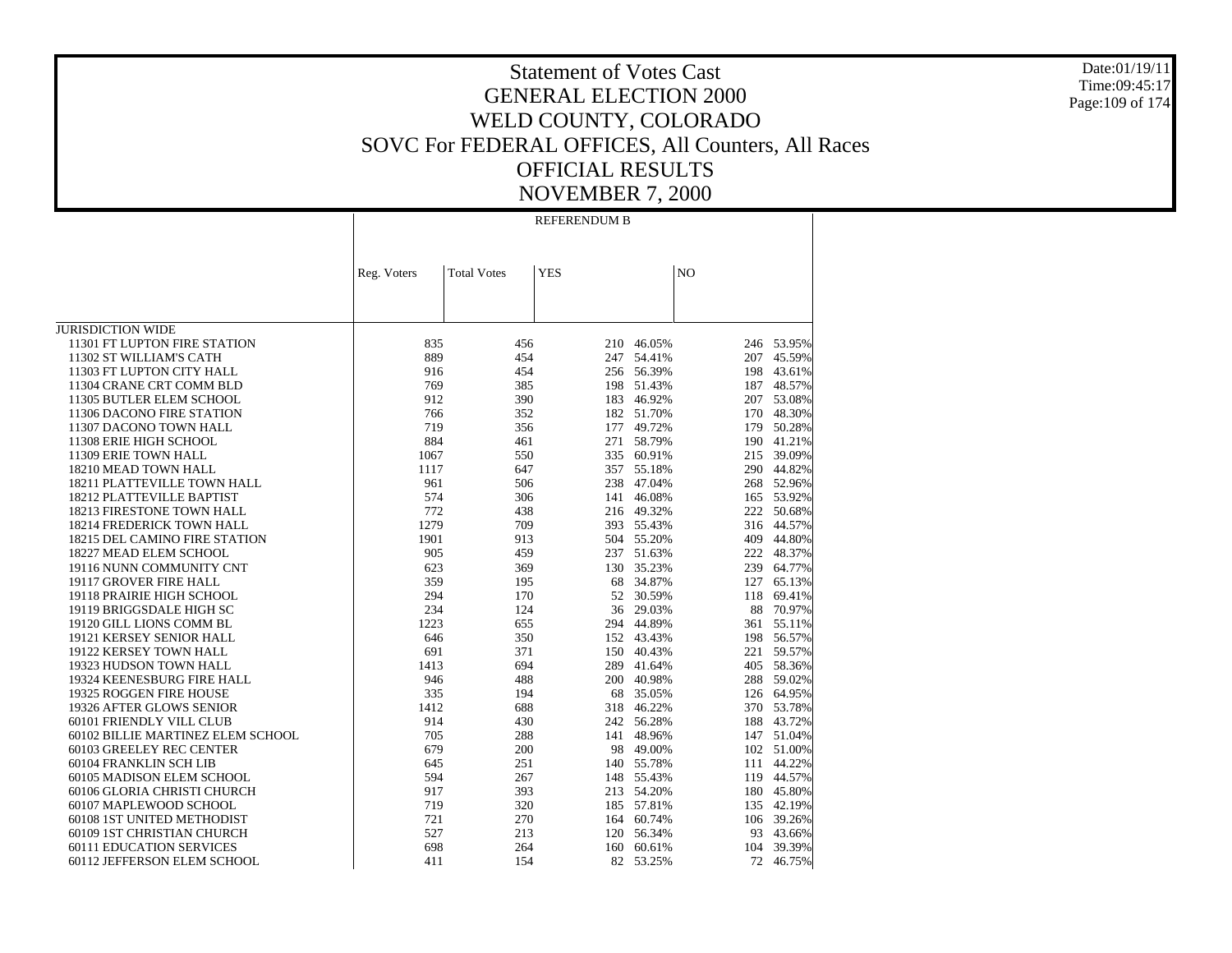Date:01/19/11Time:09:45:17Page:110 of 174

# Statement of Votes CastGENERAL ELECTION 2000WELD COUNTY, COLORADO SOVC For FEDERAL OFFICES, All Counters, All Races OFFICIAL RESULTSNOVEMBER 7, 2000

 60113 WESTERN HILLS FIRE 60114 OUR SAVIORS LUTHERAN 60116 FRASIER HALL 60317 UNC CNTR MAIN LEVL 60318 THE VILLA 60319 BETHEL BAPTIST CHURCH 60320 JACKSON SCHOOL 60321 ODD FELLOWS HALL 60322 GARDEN CITY TOWN HALL 60323 BONNELL TOWER LOUNGE 60324 GREELEY MALL 60325 JOHN EVANS JR HIGH 60326 DOS RIOS ELEM SCHOOL 60327 CENTENNIAL SCHOOL 60328 EVANS COMMUNITY COMPLEX 60329 SHEPHERD OF VALLEY 60330 LA SALLE SENIOR CENTER 68131 WINDSOR HIGH SCHOOL 68132 FAITH UNITED CHURCH 68133 SEVERANCE FIRE STATION 68134 EATON MIDDLE SCHOOL 68135 EATON HIGH SCHOOL 68136 N WELD WATER DIST 68167 SKYVIEW ELEM SCHOOL 68237 WINDSOR PARK BLDG 68238 TOZER ELEM SCHOOL 68239 NORTHRIDGE HIGH SCHOOL 68240 SHEPERD OF HILLS LUTHERAN CHURCH 68241 SHAWSHEEN SCHOOL 68242 ASSEMBLY OF GOD CHURCH 68243 AIMS COLLEGE CNTR 68244 ST PAULS CONGREGATIONAL 68245 ST JOHNS UNITED CHURCH 68246 SCOTT SCHOOL 68247 ASSEMBLY OF GOD CHURCH 68249 COTTONWOOD PARK S. 68250 CENTENNIAL LIBRARY 68251 BRENTWOOD SCHOOL 68252 MEEKER SCHOOL Reg. Voters | Total Votes | YES | NO REFERENDUM B1002439 201 45.79%  $238 - 54.21%$ 966 442 293 66.29% 149 33.71% 515 223 133 59.64% 90 40.36% 1064 388 215 55.41% 173 44.59% 493 191 105 54.97% 86 45.03% 756 349 217 62.18% 132 37.82% 509 233 132 56.65% 101 43.35% 881 316 196 62.03% 120 37.97% 405 179 92 51.40% 87 48.60% 1033 425 215 50.59% 210 49.41% 668 283 148 52.30% 135 47.70% 438 187 103 55.08% 84 44.92% 1157 535 318 59.44% 217 40.56% 1395 663 336 50.68% 327 49.32% 757 347 164 47.26% 183 52.74% 485 257 128 49.81% 129 50.19% 332 176 92 52.27% 84 47.73% 1157 575 324 56.35% 251 43.65% 903 473 271 57.29% 202 42.71% 933 538 289 53.72% 249 46.28% 915 441 211 47.85% 230 52.15% 645 277 141 50.90% 136 49.10% 430 214 108 50.47% 106 49.53% 1143 567 311 54.85% 256 45.15% 1181 625 329 52.64%296 47.36% 1666 892 472 52.91% 420 47.09% 1434 612 340 55.56% 272 44.44% 867 391 193 49.36% 198 50.64% 710 315 167 53.02% 148 46.98% 1130 445 240 53.93% 205 46.07% 1655 695 407 58.56% 288 41.44% 1327 546 318 58.24% 228 41.76% 1032 437 235 53.78% 202 46.22% 427 188 103 54.79% 85 45.21% 994 495 259 52.32%236 47.68% 732 331 176 53.17% 155 46.83% 625 266 158 59.40% 108 40.60% 827 365 203 55.62% 162 44.38% 1159 523 296 56.60%227 43.40%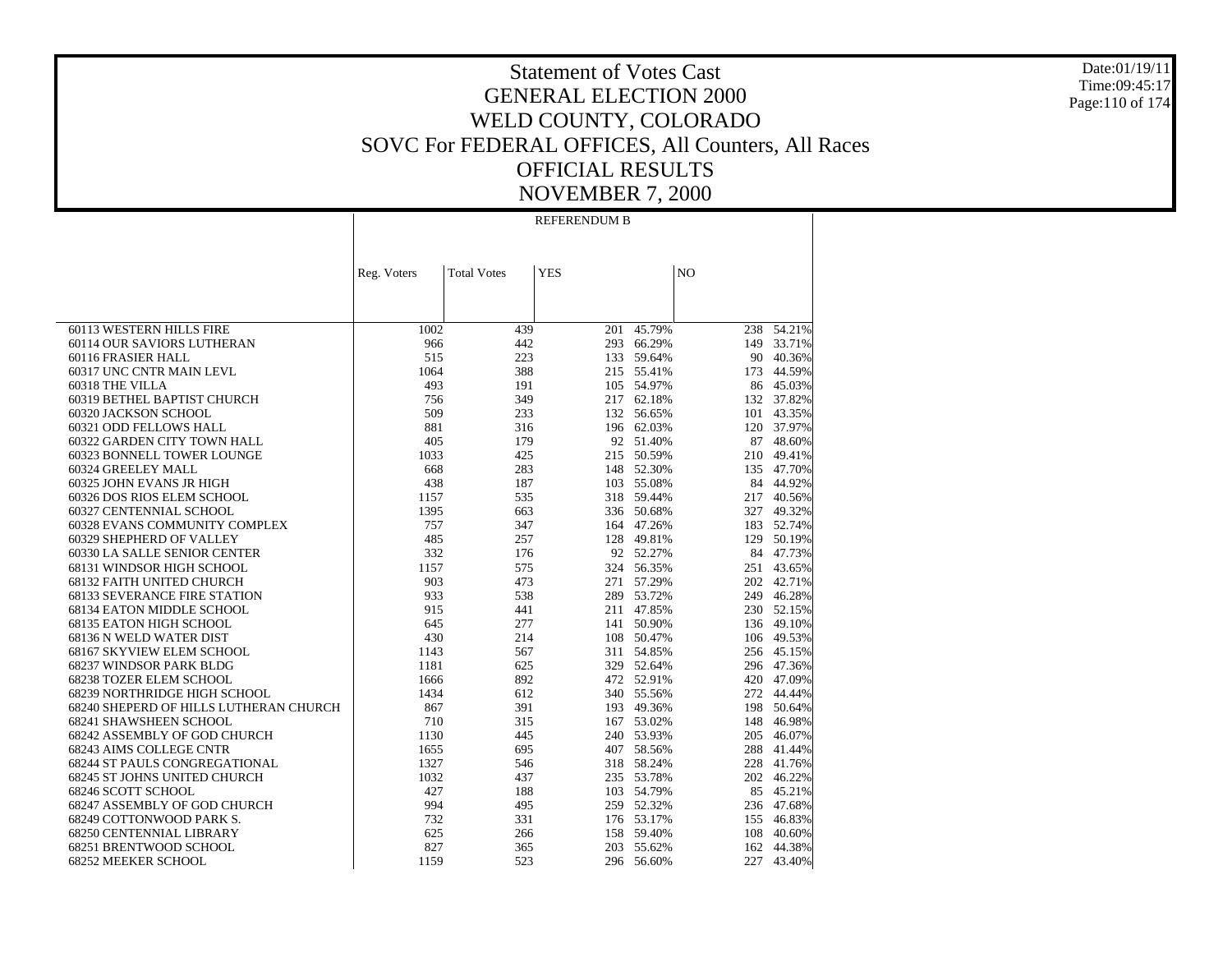Date:01/19/11Time:09:45:17Page:111 of 174

# Statement of Votes CastGENERAL ELECTION 2000WELD COUNTY, COLORADO SOVC For FEDERAL OFFICES, All Counters, All Races OFFICIAL RESULTSNOVEMBER 7, 2000

 68254 TRINITY EPISCOPAL 68255 MONFORT ELEMENTARY 68256 TRINITY LUTHERAN 68257 RE-1 EDUCATION SERVICE CENTER 68258 MILLIKEN COMMUNITY 68259 JOHNSTOWN MEMORIAL LIBRARY 68260 JOHNSTOWN TOWN HALL 68265 CHRISTA MCAULIFFE ELEM SCHOOL 68266 HILL-N PARK SENIOR 69161 PIERCE TOWN HALL 69162 AULT TOWN HALL 69163 EATON TOWN HALL 69364 1ST BAPTIST CHURCH Absentee Early TotalReg. Voters | Total Votes | YES | NO REFERENDUM B1575 $\overline{669}$   $\overline{415}$   $\overline{62.03\%}$  $254 - 37.97%$ 1321 498 275 55.22% 223 44.78% 1355 605 324 53.55% 281 46.45% 658 355 184 51.83% 171 48.17% 1006 499 249 49.90% 250 50.10% 1756 814 428 52.58% 386 47.42% 1272 640 319 49.84% 321 50.16% 1290 679 417 61.41% 262 38.59% 1084 504 255 50.60% 249 49.40% 788 402 187 46.52% 215 53.48% 789 414 209 50.48% 205 49.52% 803 393 189 48.09% 204 51.91% 624 314 113 35.99% 201 64.01% 0 13940 8035 57.64% 5905 42.36% 0 2447 1356 55.41% 1091 44.59% 80041 54201 29189 53.85%25012 46.15%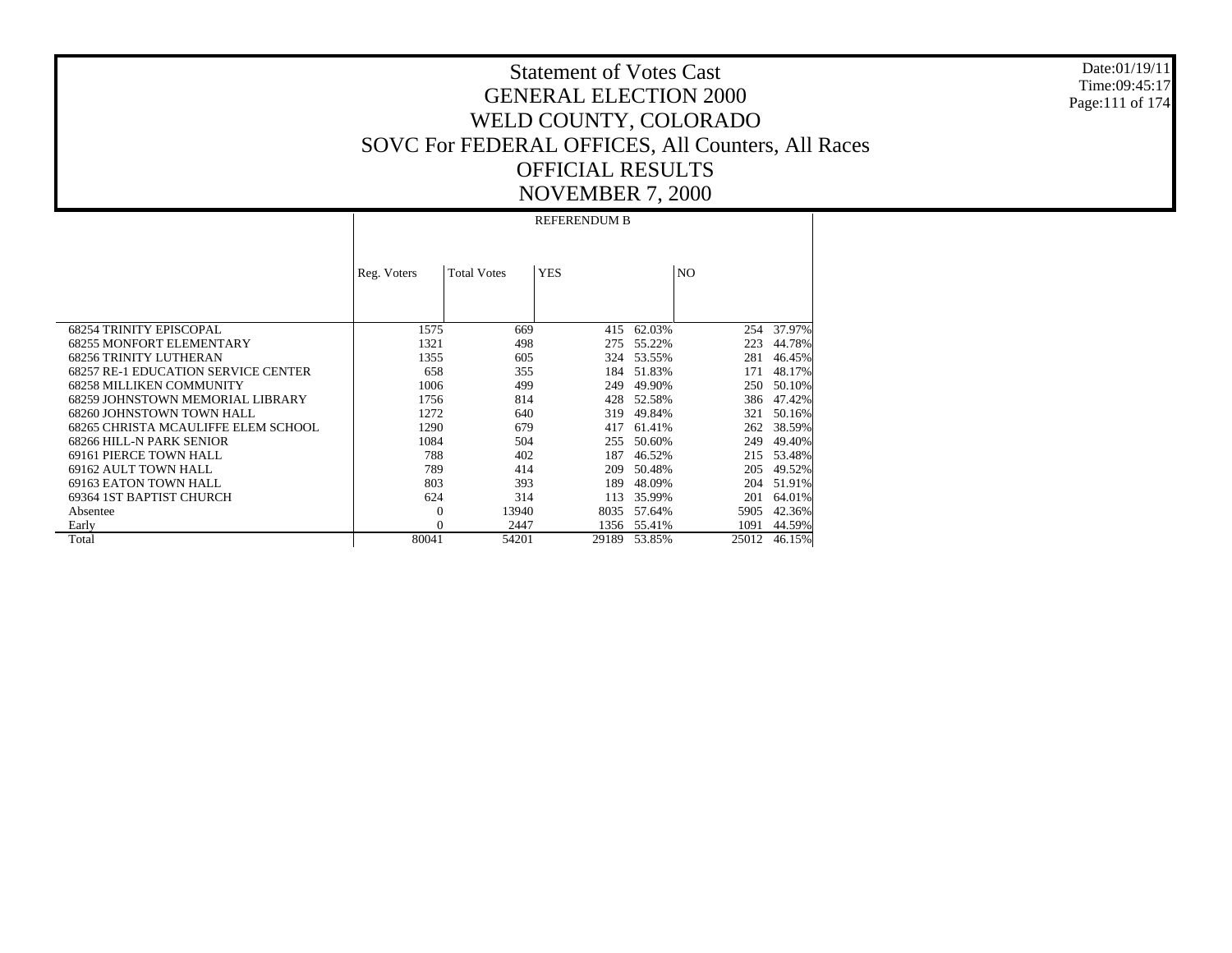Date:01/19/11 Time:09:45:17 Page:112 of 174

## Statement of Votes Cast GENERAL ELECTION 2000 WELD COUNTY, COLORADO SOVC For FEDERAL OFFICES, All Counters, All Races OFFICIAL RESULTS NOVEMBER 7, 2000

REFERENDUM C

|                                   | Reg. Voters | <b>Total Votes</b> | <b>YES</b> |            | N <sub>O</sub> |            |
|-----------------------------------|-------------|--------------------|------------|------------|----------------|------------|
|                                   |             |                    |            |            |                |            |
|                                   |             |                    |            |            |                |            |
|                                   |             |                    |            |            |                |            |
| <b>JURISDICTION WIDE</b>          |             |                    |            |            |                |            |
| 11301 FT LUPTON FIRE STATION      | 835         | 471                | 184        | 39.07%     | 287            | 60.93%     |
| 11302 ST WILLIAM'S CATH           | 889         | 465                | 216        | 46.45%     | 249            | 53.55%     |
| 11303 FT LUPTON CITY HALL         | 916         | 459                | 208        | 45.32%     | 251            | 54.68%     |
| 11304 CRANE CRT COMM BLD          | 769         | 399                | 163        | 40.85%     | 236            | 59.15%     |
| 11305 BUTLER ELEM SCHOOL          | 912         | 401                | 146        | 36.41%     | 255            | 63.59%     |
| 11306 DACONO FIRE STATION         | 766         | 368                | 152        | 41.30%     |                | 216 58.70% |
| 11307 DACONO TOWN HALL            | 719         | 362                | 159        | 43.92%     | 203            | 56.08%     |
| 11308 ERIE HIGH SCHOOL            | 884         | 472                |            | 236 50.00% |                | 236 50.00% |
| 11309 ERIE TOWN HALL              | 1067        | 580                |            | 238 41.03% | 342            | 58.97%     |
| 18210 MEAD TOWN HALL              | 1117        | 656                | 312        | 47.56%     | 344            | 52.44%     |
| 18211 PLATTEVILLE TOWN HALL       | 961         | 517                |            | 186 35.98% |                | 331 64.02% |
| 18212 PLATTEVILLE BAPTIST         | 574         | 318                | 103        | 32.39%     | 215            | 67.61%     |
| <b>18213 FIRESTONE TOWN HALL</b>  | 772         | 455                | 179        | 39.34%     | 276            | 60.66%     |
| 18214 FREDERICK TOWN HALL         | 1279        | 735                | 317        | 43.13%     | 418            | 56.87%     |
| 18215 DEL CAMINO FIRE STATION     | 1901        | 949                | 411        | 43.31%     | 538            | 56.69%     |
| 18227 MEAD ELEM SCHOOL            | 905         | 475                | 233        | 49.05%     | 242            | 50.95%     |
| 19116 NUNN COMMUNITY CNT          | 623         | 379                |            | 104 27.44% | 275            | 72.56%     |
| 19117 GROVER FIRE HALL            | 359         | 194                | 50         | 25.77%     |                | 144 74.23% |
| 19118 PRAIRIE HIGH SCHOOL         | 294         | 176                | 45         | 25.57%     | 131            | 74.43%     |
| 19119 BRIGGSDALE HIGH SC          | 234         | 131                | 36         | 27.48%     | 95             | 72.52%     |
| 19120 GILL LIONS COMM BL          | 1223        | 670                | 224        | 33.43%     | 446            | 66.57%     |
| 19121 KERSEY SENIOR HALL          | 646         | 356                | 118        | 33.15%     | 238            | 66.85%     |
| 19122 KERSEY TOWN HALL            | 691         | 383                | 126        | 32.90%     | 257            | 67.10%     |
| 19323 HUDSON TOWN HALL            | 1413        | 705                | 236        | 33.48%     | 469            | 66.52%     |
| 19324 KEENESBURG FIRE HALL        | 946         | 500                |            | 172 34.40% | 328            | 65.60%     |
| 19325 ROGGEN FIRE HOUSE           | 335         | 191                | 66         | 34.55%     | 125            | 65.45%     |
| 19326 AFTER GLOWS SENIOR          | 1412        | 706                | 260        | 36.83%     | 446            | 63.17%     |
| 60101 FRIENDLY VILL CLUB          | 914         | 441                | 188        | 42.63%     |                | 253 57.37% |
| 60102 BILLIE MARTINEZ ELEM SCHOOL | 705         | 287                | 116        | 40.42%     | 171            | 59.58%     |
| 60103 GREELEY REC CENTER          | 679         | 201                | 84         | 41.79%     | 117            | 58.21%     |
| 60104 FRANKLIN SCH LIB            | 645         | 254                | 110        | 43.31%     |                | 144 56.69% |
| 60105 MADISON ELEM SCHOOL         | 594         | 270                | 119        | 44.07%     |                | 151 55.93% |
| 60106 GLORIA CHRISTI CHURCH       | 917         | 396                | 183        | 46.21%     |                | 213 53.79% |
| 60107 MAPLEWOOD SCHOOL            | 719         | 326                | 160        | 49.08%     |                | 166 50.92% |
| 60108 1ST UNITED METHODIST        | 721         | 280                | 135        | 48.21%     | 145            | 51.79%     |
| 60109 1ST CHRISTIAN CHURCH        | 527         | 215                | 86         | 40.00%     | 129            | 60.00%     |
| <b>60111 EDUCATION SERVICES</b>   | 698         | 272                | 122        | 44.85%     | 150            | 55.15%     |
| 60112 JEFFERSON ELEM SCHOOL       | 411         | 156                | 67         | 42.95%     | 89             | 57.05%     |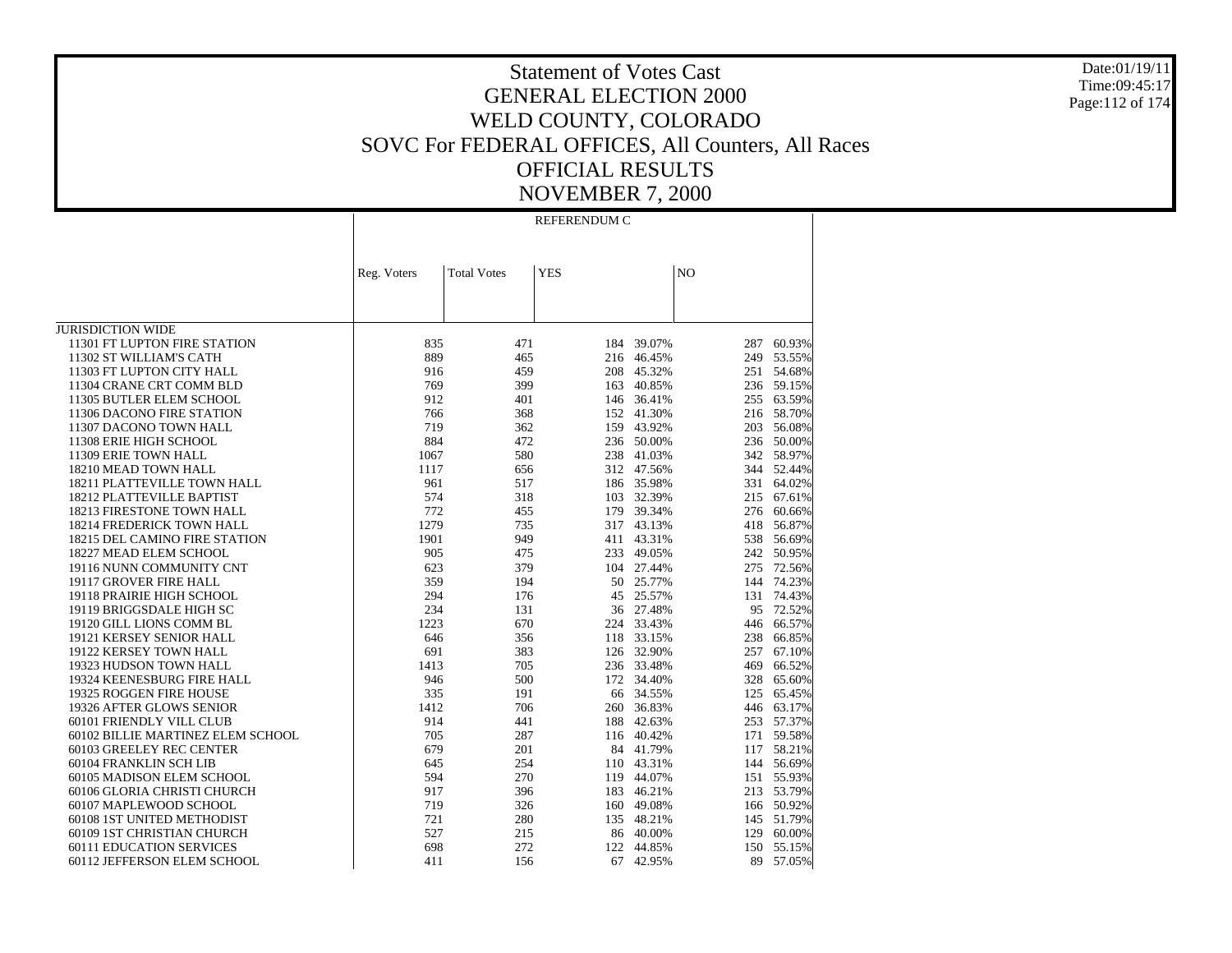Date:01/19/11 Time:09:45:17 Page:113 of 174

## Statement of Votes Cast GENERAL ELECTION 2000 WELD COUNTY, COLORADO SOVC For FEDERAL OFFICES, All Counters, All Races OFFICIAL RESULTS NOVEMBER 7, 2000

REFERENDUM C

|                                        | Reg. Voters | <b>Total Votes</b> | <b>YES</b> |            | N <sub>O</sub> |                 |
|----------------------------------------|-------------|--------------------|------------|------------|----------------|-----------------|
|                                        |             |                    |            |            |                |                 |
|                                        |             |                    |            |            |                |                 |
|                                        |             |                    |            |            |                |                 |
| 60113 WESTERN HILLS FIRE               | 1002        | 449                | 157        | 34.97%     |                | $292 - 65.03\%$ |
| 60114 OUR SAVIORS LUTHERAN             | 966         | 456                | 231        | 50.66%     | 225            | 49.34%          |
| 60116 FRASIER HALL                     | 515         | 230                |            | 110 47.83% |                | 120 52.17%      |
| 60317 UNC CNTR MAIN LEVL               | 1064        | 406                | 198        | 48.77%     |                | 208 51.23%      |
| 60318 THE VILLA                        | 493         | 197                | 90         | 45.69%     |                | 107 54.31%      |
| 60319 BETHEL BAPTIST CHURCH            | 756         | 341                |            | 160 46.92% |                | 181 53.08%      |
| 60320 JACKSON SCHOOL                   | 509         | 234                | 115        | 49.15%     | 119            | 50.85%          |
| 60321 ODD FELLOWS HALL                 | 881         | 329                |            | 156 47.42% |                | 173 52.58%      |
| 60322 GARDEN CITY TOWN HALL            | 405         | 180                |            | 82 45.56%  |                | 98 54.44%       |
| 60323 BONNELL TOWER LOUNGE             | 1033        | 429                | 172        | 40.09%     |                | 257 59.91%      |
| 60324 GREELEY MALL                     | 668         | 290                | 125        | 43.10%     |                | 165 56.90%      |
| 60325 JOHN EVANS JR HIGH               | 438         | 191                | 89         | 46.60%     |                | 102 53.40%      |
| 60326 DOS RIOS ELEM SCHOOL             | 1157        | 542                |            | 226 41.70% |                | 316 58.30%      |
| 60327 CENTENNIAL SCHOOL                | 1395        | 679                | 291        | 42.86%     |                | 388 57.14%      |
| 60328 EVANS COMMUNITY COMPLEX          | 757         | 352                | 167        | 47.44%     |                | 185 52.56%      |
| 60329 SHEPHERD OF VALLEY               | 485         | 263                | 87         | 33.08%     |                | 176 66.92%      |
| 60330 LA SALLE SENIOR CENTER           | 332         | 180                | 61         | 33.89%     | 119            | 66.11%          |
| 68131 WINDSOR HIGH SCHOOL              | 1157        | 588                | 235        | 39.97%     |                | 353 60.03%      |
| <b>68132 FAITH UNITED CHURCH</b>       | 903         | 484                | 174        | 35.95%     |                | 310 64.05%      |
| <b>68133 SEVERANCE FIRE STATION</b>    | 933         | 545                | 204        | 37.43%     | 341            | 62.57%          |
| 68134 EATON MIDDLE SCHOOL              | 915         | 447                | 155        | 34.68%     |                | 292 65.32%      |
| 68135 EATON HIGH SCHOOL                | 645         | 282                | 113        | 40.07%     | 169            | 59.93%          |
| 68136 N WELD WATER DIST                | 430         | 218                | 73         | 33.49%     |                | 145 66.51%      |
| 68167 SKYVIEW ELEM SCHOOL              | 1143        | 599                | 240        | 40.07%     |                | 359 59.93%      |
| 68237 WINDSOR PARK BLDG                | 1181        | 649                | 254        | 39.14%     |                | 395 60.86%      |
| <b>68238 TOZER ELEM SCHOOL</b>         | 1666        | 915                | 349        | 38.14%     |                | 566 61.86%      |
| 68239 NORTHRIDGE HIGH SCHOOL           | 1434        | 638                |            | 284 44.51% |                | 354 55.49%      |
| 68240 SHEPERD OF HILLS LUTHERAN CHURCH | 867         | 403                |            | 185 45.91% |                | 218 54.09%      |
| 68241 SHAWSHEEN SCHOOL                 | 710         | 336                | 140        | 41.67%     |                | 196 58.33%      |
| 68242 ASSEMBLY OF GOD CHURCH           | 1130        | 458                |            | 191 41.70% |                | 267 58.30%      |
| <b>68243 AIMS COLLEGE CNTR</b>         | 1655        | 712                |            | 326 45.79% |                | 386 54.21%      |
| 68244 ST PAULS CONGREGATIONAL          | 1327        | 569                | 263        | 46.22%     |                | 306 53.78%      |
| 68245 ST JOHNS UNITED CHURCH           | 1032        | 456                |            | 218 47.81% |                | 238 52.19%      |
| 68246 SCOTT SCHOOL                     | 427         | 192                |            | 86 44.79%  |                | 106 55.21%      |
| 68247 ASSEMBLY OF GOD CHURCH           | 994         | 507                | 200        | 39.45%     |                | 307 60.55%      |
| 68249 COTTONWOOD PARK S.               | 732         | 337                |            | 146 43.32% |                | 191 56.68%      |
| 68250 CENTENNIAL LIBRARY               | 625         | 270                | 120        | 44.44%     |                | 150 55.56%      |
| 68251 BRENTWOOD SCHOOL                 | 827         | 369                | 168        | 45.53%     |                | 201 54.47%      |
| 68252 MEEKER SCHOOL                    | 1159        | 532                | 229        | 43.05%     |                | 303 56.95%      |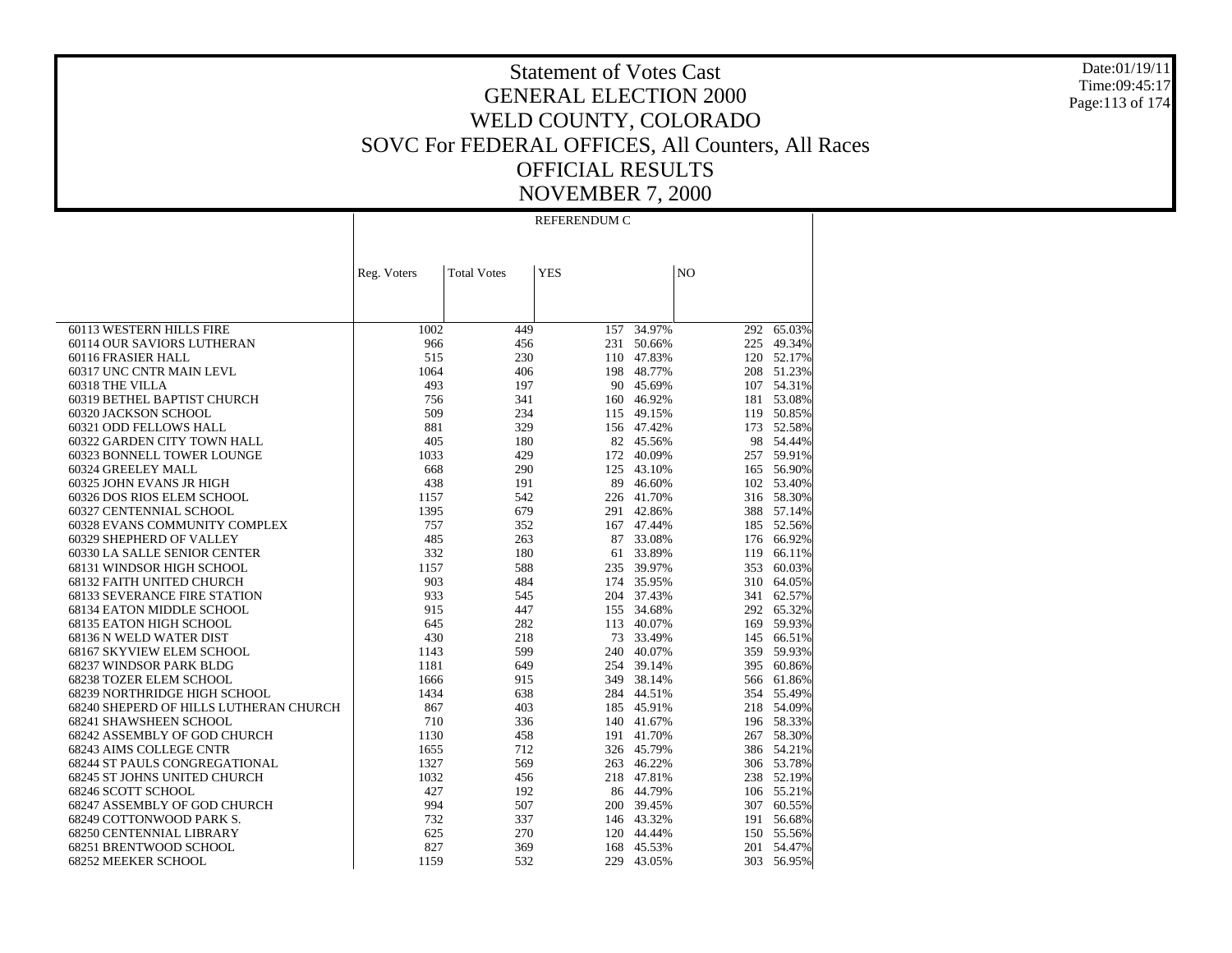Date:01/19/11Time:09:45:17Page:114 of 174

# Statement of Votes CastGENERAL ELECTION 2000WELD COUNTY, COLORADO SOVC For FEDERAL OFFICES, All Counters, All Races OFFICIAL RESULTSNOVEMBER 7, 2000

 68254 TRINITY EPISCOPAL 68255 MONFORT ELEMENTARY 68256 TRINITY LUTHERAN 68257 RE-1 EDUCATION SERVICE CENTER 68258 MILLIKEN COMMUNITY 68259 JOHNSTOWN MEMORIAL LIBRARY 68260 JOHNSTOWN TOWN HALL 68265 CHRISTA MCAULIFFE ELEM SCHOOL 68266 HILL-N PARK SENIOR 69161 PIERCE TOWN HALL 69162 AULT TOWN HALL 69163 EATON TOWN HALL 69364 1ST BAPTIST CHURCH Absentee Early TotalReg. Voters | Total Votes | YES | NO REFERENDUM C1575 692 342 49.42% $350 - 50.58%$ 1321 515 225 43.69% 290 56.31% 1355 632 258 40.82% 374 59.18% 658 367 155 42.23% 212 57.77% 1006 510 178 34.90% 332 65.10% 1756 840 326 38.81% 514 61.19% 1272 658 252 38.30% 406 61.70% 1290 693 309 44.59% 384 55.41% 1084 515 205 39.81% 310 60.19% 788 414 157 37.92% 257 62.08% 789 431 158 36.66% 273 63.34% 803 411 139 33.82% 272 66.18% 624 315 97 30.79% 218 69.21% 0 14441 5687 39.38% 8754 60.62% 0 2528 1131 44.74% 1397 55.26% 80041 55787 22739 40.76%33048 59.24%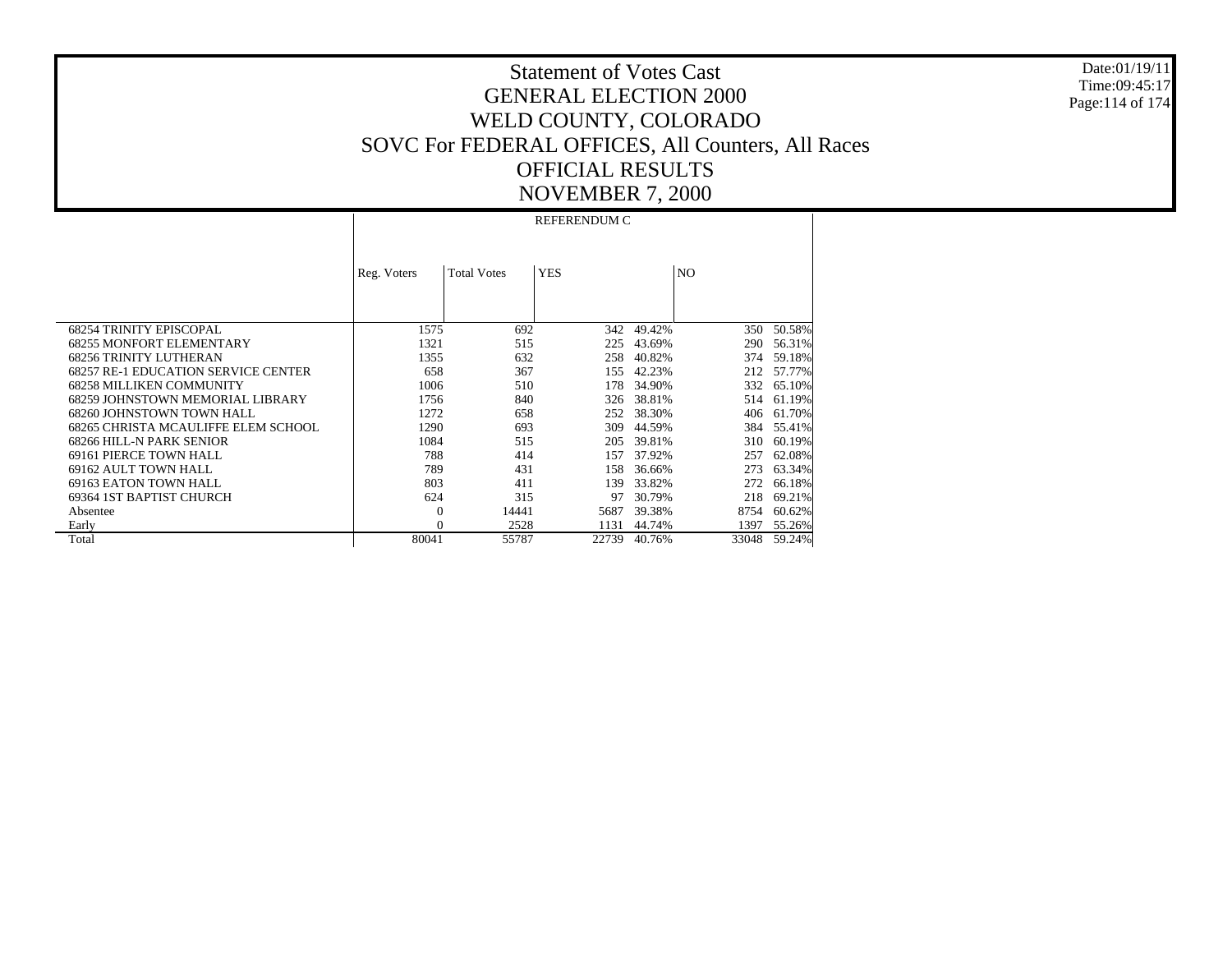Date:01/19/11 Time:09:45:17 Page:115 of 174

### Statement of Votes Cast GENERAL ELECTION 2000 WELD COUNTY, COLORADO SOVC For FEDERAL OFFICES, All Counters, All Races OFFICIAL RESULTS NOVEMBER 7, 2000

REFERENDUM D

|                                                          | Reg. Voters | <b>Total Votes</b> | <b>YES</b> |        | NO         |            |
|----------------------------------------------------------|-------------|--------------------|------------|--------|------------|------------|
|                                                          |             |                    |            |        |            |            |
|                                                          |             |                    |            |        |            |            |
|                                                          |             |                    |            |        |            |            |
| <b>JURISDICTION WIDE</b><br>11301 FT LUPTON FIRE STATION | 835         | 472                |            | 54.87% |            | 45.13%     |
| 11302 ST WILLIAM'S CATH                                  | 889         | 461                | 259<br>264 | 57.27% | 213<br>197 | 42.73%     |
| 11303 FT LUPTON CITY HALL                                | 916         | 469                | 290        | 61.83% | 179        | 38.17%     |
| 11304 CRANE CRT COMM BLD                                 | 769         | 396                | 257        | 64.90% | 139        | 35.10%     |
| 11305 BUTLER ELEM SCHOOL                                 | 912         | 406                | 235        | 57.88% |            | 171 42.12% |
| 11306 DACONO FIRE STATION                                | 766         | 372                | 229        | 61.56% | 143        | 38.44%     |
| 11307 DACONO TOWN HALL                                   | 719         | 362                | 220        | 60.77% |            | 142 39.23% |
| 11308 ERIE HIGH SCHOOL                                   | 884         | 488                | 340        | 69.67% |            | 148 30.33% |
| 11309 ERIE TOWN HALL                                     | 1067        | 591                | 432        | 73.10% | 159        | 26.90%     |
| 18210 MEAD TOWN HALL                                     | 1117        | 665                | 448        | 67.37% | 217        | 32.63%     |
| 18211 PLATTEVILLE TOWN HALL                              | 961         | 526                | 315        | 59.89% | 211        | 40.11%     |
| <b>18212 PLATTEVILLE BAPTIST</b>                         | 574         | 321                | 164        | 51.09% | 157        | 48.91%     |
| 18213 FIRESTONE TOWN HALL                                | 772         | 465                | 302        | 64.95% | 163        | 35.05%     |
| 18214 FREDERICK TOWN HALL                                | 1279        | 758                | 523        | 69.00% | 235        | 31.00%     |
| 18215 DEL CAMINO FIRE STATION                            | 1901        | 964                | 634        | 65.77% |            | 330 34.23% |
| 18227 MEAD ELEM SCHOOL                                   | 905         | 490                | 349        | 71.22% | 141        | 28.78%     |
| 19116 NUNN COMMUNITY CNT                                 | 623         | 382                | 203        | 53.14% | 179        | 46.86%     |
| 19117 GROVER FIRE HALL                                   | 359         | 196                | 87         | 44.39% | 109        | 55.61%     |
| 19118 PRAIRIE HIGH SCHOOL                                | 294         | 174                | 77         | 44.25% | 97         | 55.75%     |
| 19119 BRIGGSDALE HIGH SC                                 | 234         | 134                | 66         | 49.25% | 68         | 50.75%     |
| 19120 GILL LIONS COMM BL                                 | 1223        | 674                | 360        | 53.41% | 314        | 46.59%     |
| 19121 KERSEY SENIOR HALL                                 | 646         | 362                | 182        | 50.28% |            | 180 49.72% |
| 19122 KERSEY TOWN HALL                                   | 691         | 386                | 202        | 52.33% |            | 184 47.67% |
| 19323 HUDSON TOWN HALL                                   | 1413        | 705                | 398        | 56.45% |            | 307 43.55% |
| 19324 KEENESBURG FIRE HALL                               | 946         | 507                | 274        | 54.04% | 233        | 45.96%     |
| 19325 ROGGEN FIRE HOUSE                                  | 335         | 189                | 98         | 51.85% | 91         | 48.15%     |
| 19326 AFTER GLOWS SENIOR                                 | 1412        | 702                | 394        | 56.13% | 308        | 43.87%     |
| 60101 FRIENDLY VILL CLUB                                 | 914         | 443                | 267        | 60.27% |            | 176 39.73% |
| 60102 BILLIE MARTINEZ ELEM SCHOOL                        | 705         | 293                | 167        | 57.00% |            | 126 43.00% |
| 60103 GREELEY REC CENTER                                 | 679         | 204                | 103        | 50.49% | 101        | 49.51%     |
| 60104 FRANKLIN SCH LIB                                   | 645         | 262                | 173        | 66.03% | 89         | 33.97%     |
| 60105 MADISON ELEM SCHOOL                                | 594         | 278                | 194        | 69.78% |            | 84 30.22%  |
| 60106 GLORIA CHRISTI CHURCH                              | 917         | 407                | 238        | 58.48% | 169        | 41.52%     |
| 60107 MAPLEWOOD SCHOOL                                   | 719         | 338                | 228        | 67.46% |            | 110 32.54% |
| 60108 1ST UNITED METHODIST                               | 721         | 286                | 196        | 68.53% | 90         | 31.47%     |
| 60109 1ST CHRISTIAN CHURCH                               | 527         | 220                | 164        | 74.55% | 56         | 25.45%     |
| <b>60111 EDUCATION SERVICES</b>                          | 698         | 273                | 195        | 71.43% | 78         | 28.57%     |
| 60112 JEFFERSON ELEM SCHOOL                              | 411         | 158                | 100        | 63.29% | 58         | 36.71%     |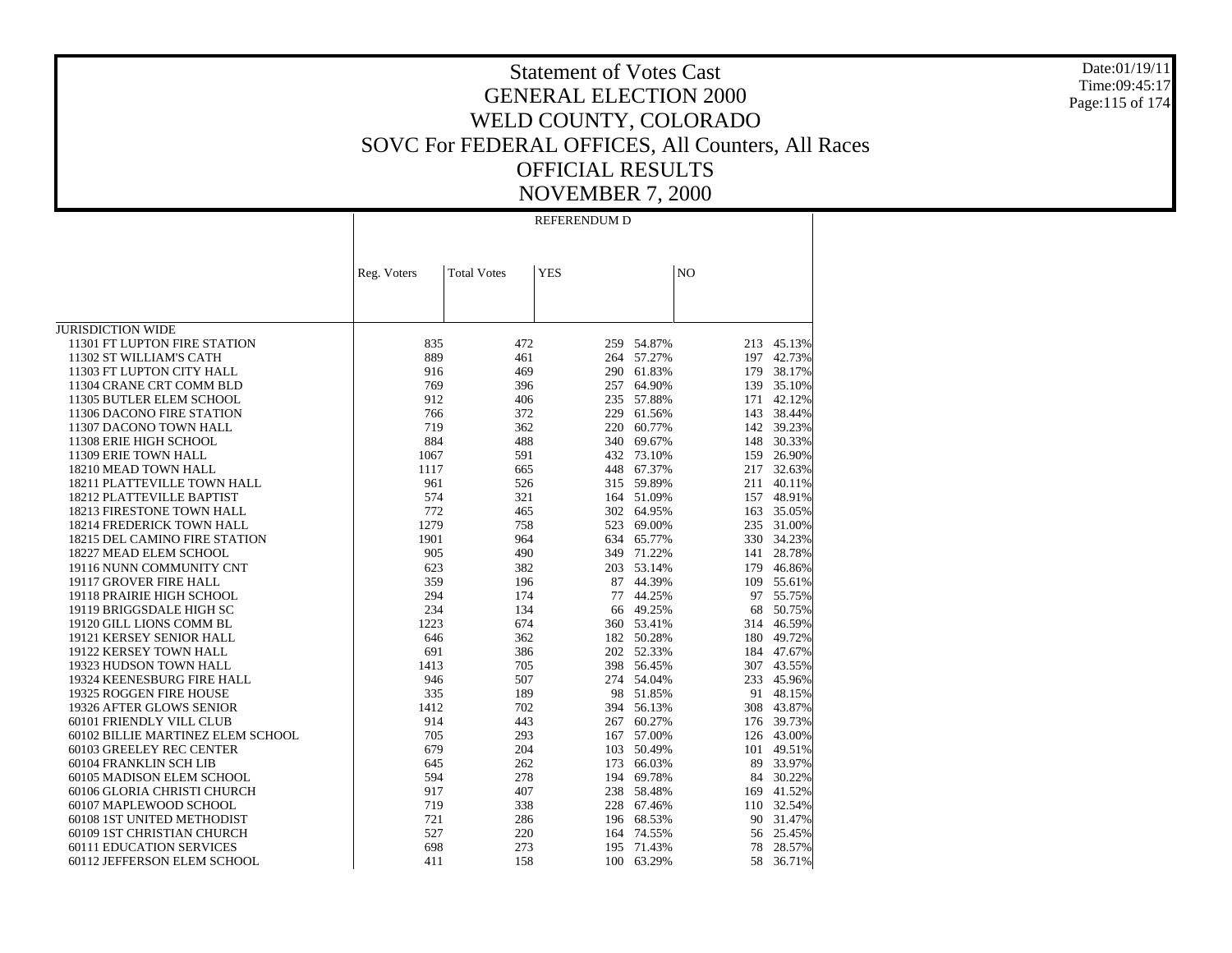Date:01/19/11 Time:09:45:17 Page:116 of 174

### Statement of Votes Cast GENERAL ELECTION 2000 WELD COUNTY, COLORADO SOVC For FEDERAL OFFICES, All Counters, All Races OFFICIAL RESULTS NOVEMBER 7, 2000

REFERENDUM D

|                                        | Reg. Voters | <b>Total Votes</b> | <b>YES</b> |        | N <sub>O</sub> |            |
|----------------------------------------|-------------|--------------------|------------|--------|----------------|------------|
|                                        |             |                    |            |        |                |            |
|                                        |             |                    |            |        |                |            |
|                                        |             |                    |            |        |                |            |
| 60113 WESTERN HILLS FIRE               | 1002        | 451                | 249        | 55.21% | 202            | 44.79%     |
| 60114 OUR SAVIORS LUTHERAN             | 966         | 473                | 343        | 72.52% |                | 130 27.48% |
| 60116 FRASIER HALL                     | 515         | 240                | 183        | 76.25% |                | 57 23.75%  |
| 60317 UNC CNTR MAIN LEVL               | 1064        | 405                | 271        | 66.91% | 134            | 33.09%     |
| 60318 THE VILLA                        | 493         | 195                | 120        | 61.54% | 75             | 38.46%     |
| 60319 BETHEL BAPTIST CHURCH            | 756         | 360                | 259        | 71.94% | 101            | 28.06%     |
| 60320 JACKSON SCHOOL                   | 509         | 245                | 180        | 73.47% |                | 65 26.53%  |
| 60321 ODD FELLOWS HALL                 | 881         | 333                | 203        | 60.96% |                | 130 39.04% |
| 60322 GARDEN CITY TOWN HALL            | 405         | 187                | 127        | 67.91% |                | 60 32.09%  |
| 60323 BONNELL TOWER LOUNGE             | 1033        | 444                | 264        | 59.46% | 180            | 40.54%     |
| 60324 GREELEY MALL                     | 668         | 295                | 180        | 61.02% | 115            | 38.98%     |
| 60325 JOHN EVANS JR HIGH               | 438         | 191                | 123        | 64.40% | 68             | 35.60%     |
| 60326 DOS RIOS ELEM SCHOOL             | 1157        | 554                | 361        | 65.16% | 193            | 34.84%     |
| 60327 CENTENNIAL SCHOOL                | 1395        | 682                | 444        | 65.10% |                | 238 34.90% |
| 60328 EVANS COMMUNITY COMPLEX          | 757         | 355                | 209        | 58.87% |                | 146 41.13% |
| 60329 SHEPHERD OF VALLEY               | 485         | 269                | 153        | 56.88% |                | 116 43.12% |
| 60330 LA SALLE SENIOR CENTER           | 332         | 184                | 107        | 58.15% |                | 77 41.85%  |
| 68131 WINDSOR HIGH SCHOOL              | 1157        | 598                | 403        | 67.39% |                | 195 32.61% |
| <b>68132 FAITH UNITED CHURCH</b>       | 903         | 486                | 322        | 66.26% |                | 164 33.74% |
| <b>68133 SEVERANCE FIRE STATION</b>    | 933         | 553                | 354        | 64.01% | 199            | 35.99%     |
| 68134 EATON MIDDLE SCHOOL              | 915         | 454                | 271        | 59.69% | 183            | 40.31%     |
| <b>68135 EATON HIGH SCHOOL</b>         | 645         | 288                | 161        | 55.90% | 127            | 44.10%     |
| 68136 N WELD WATER DIST                | 430         | 215                | 127        | 59.07% | 88             | 40.93%     |
| 68167 SKYVIEW ELEM SCHOOL              | 1143        | 604                | 421        | 69.70% |                | 183 30.30% |
| 68237 WINDSOR PARK BLDG                | 1181        | 652                | 390        | 59.82% |                | 262 40.18% |
| <b>68238 TOZER ELEM SCHOOL</b>         | 1666        | 916                | 600        | 65.50% |                | 316 34.50% |
| 68239 NORTHRIDGE HIGH SCHOOL           | 1434        | 649                | 480        | 73.96% |                | 169 26.04% |
| 68240 SHEPERD OF HILLS LUTHERAN CHURCH | 867         | 412                | 295        | 71.60% | 117            | 28.40%     |
| 68241 SHAWSHEEN SCHOOL                 | 710         | 343                | 239        | 69.68% |                | 104 30.32% |
| 68242 ASSEMBLY OF GOD CHURCH           | 1130        | 455                | 287        | 63.08% |                | 168 36.92% |
| 68243 AIMS COLLEGE CNTR                | 1655        | 722                | 547        | 75.76% | 175            | 24.24%     |
| <b>68244 ST PAULS CONGREGATIONAL</b>   | 1327        | 587                | 441        | 75.13% |                | 146 24.87% |
| 68245 ST JOHNS UNITED CHURCH           | 1032        | 469                | 379        | 80.81% |                | 90 19.19%  |
| 68246 SCOTT SCHOOL                     | 427         | 193                | 132        | 68.39% | 61             | 31.61%     |
| 68247 ASSEMBLY OF GOD CHURCH           | 994         | 521                | 328        | 62.96% | 193            | 37.04%     |
| 68249 COTTONWOOD PARK S.               | 732         | 339                | 236        | 69.62% |                | 103 30.38% |
| <b>68250 CENTENNIAL LIBRARY</b>        | 625         | 279                | 198        | 70.97% | 81             | 29.03%     |
| 68251 BRENTWOOD SCHOOL                 | 827         | 386                | 247        | 63.99% | 139            | 36.01%     |
| 68252 MEEKER SCHOOL                    | 1159        | 546                | 394        | 72.16% |                | 152 27.84% |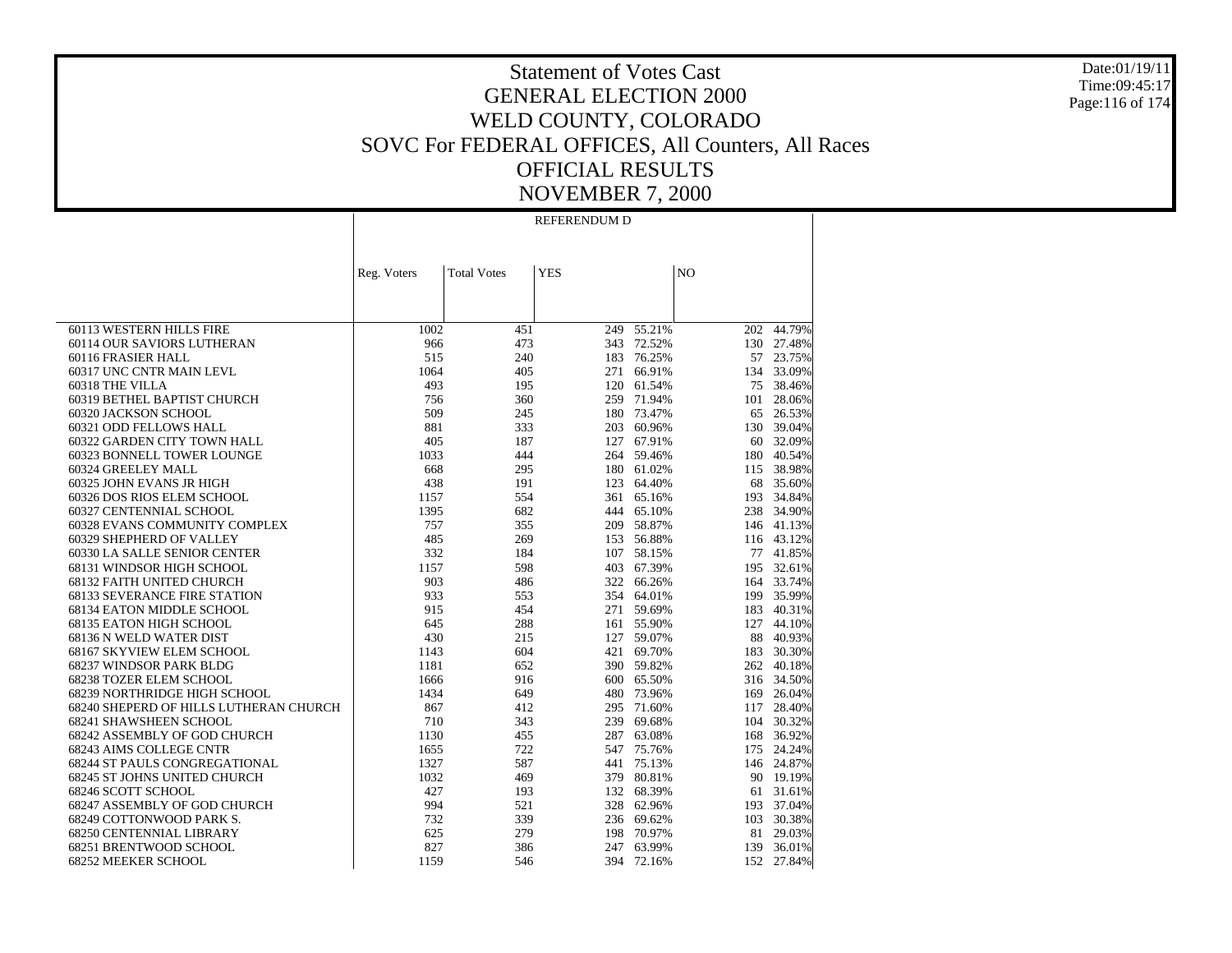Date:01/19/11Time:09:45:17Page:117 of 174

# Statement of Votes CastGENERAL ELECTION 2000WELD COUNTY, COLORADO SOVC For FEDERAL OFFICES, All Counters, All Races OFFICIAL RESULTSNOVEMBER 7, 2000

 68254 TRINITY EPISCOPAL 68255 MONFORT ELEMENTARY 68256 TRINITY LUTHERAN 68257 RE-1 EDUCATION SERVICE CENTER 68258 MILLIKEN COMMUNITY 68259 JOHNSTOWN MEMORIAL LIBRARY 68260 JOHNSTOWN TOWN HALL 68265 CHRISTA MCAULIFFE ELEM SCHOOL 68266 HILL-N PARK SENIOR 69161 PIERCE TOWN HALL 69162 AULT TOWN HALL 69163 EATON TOWN HALL 69364 1ST BAPTIST CHURCH Absentee Early TotalReg. Voters | Total Votes | YES | NO REFERENDUM D1575 704 531 75.43% $173 - 24.57%$ 1321 534 373 69.85% 161 30.15% 1355 643 457 71.07% 186 28.93% 658 370 220 59.46% 150 40.54% 1006 518 310 59.85% 208 40.15% 1756 850 549 64.59% 301 35.41% 1272 678 433 63.86% 245 36.14% 1290 698 481 68.91% 217 31.09% 1084 518 325 62.74% 193 37.26% 788 422 255 60.43% 167 39.57% 789 433 230 53.12% 203 46.88% 803 409 267 65.28% 142 34.72% 624 325 169 52.00% 156 48.00% 0 14809 10300 69.55% 4509 30.45% 0 2566 1729 67.38% 837 32.62% 80041 56786 37284 65.66%19502 34.34%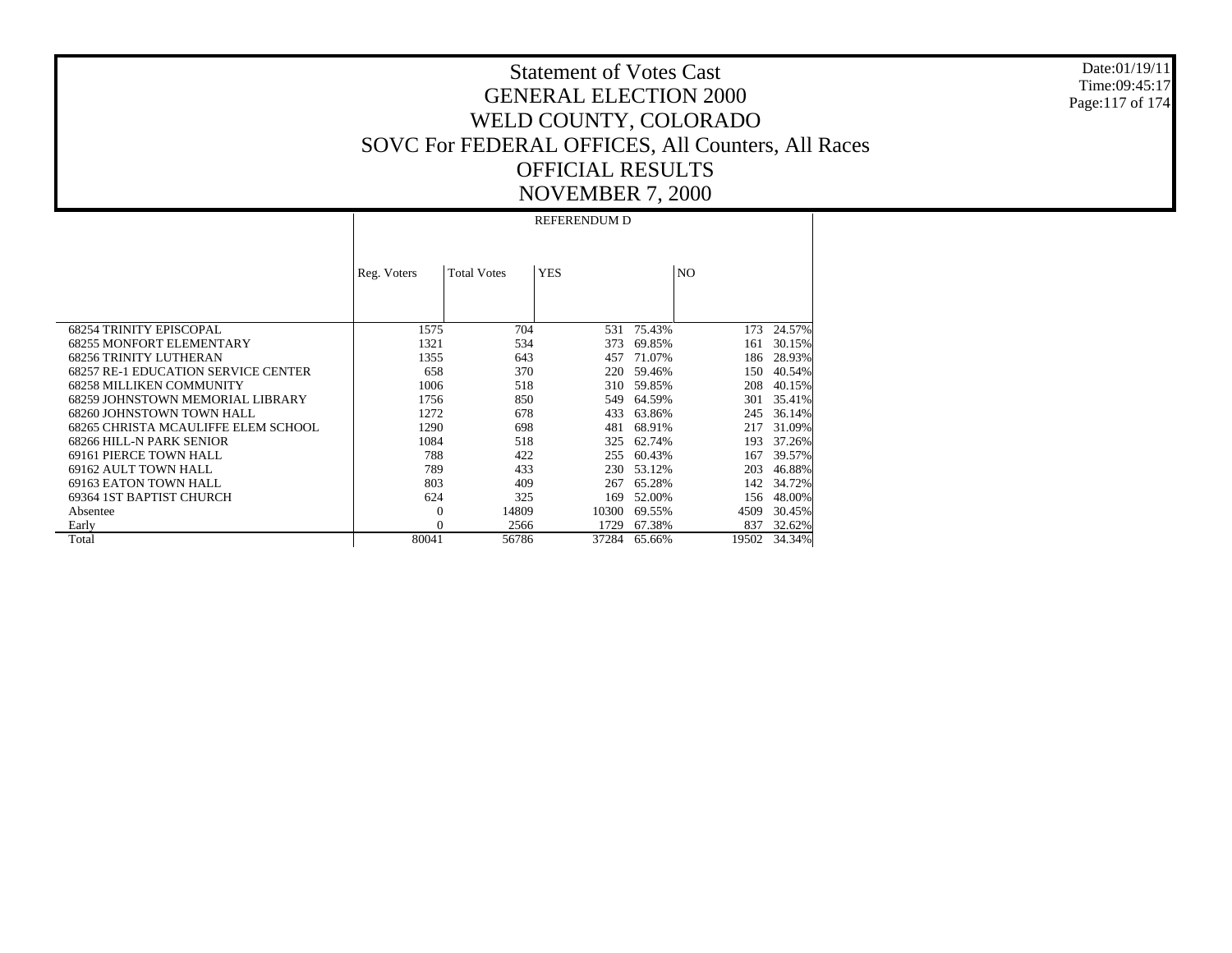Date:01/19/11 Time:09:45:17 Page:118 of 174

#### Statement of Votes Cast GENERAL ELECTION 2000 WELD COUNTY, COLORADO SOVC For FEDERAL OFFICES, All Counters, All Races OFFICIAL RESULTS NOVEMBER 7, 2000

REFERENDUM E

|                                   | Reg. Voters | <b>Total Votes</b> | <b>YES</b> |            | N <sub>O</sub> |            |
|-----------------------------------|-------------|--------------------|------------|------------|----------------|------------|
|                                   |             |                    |            |            |                |            |
|                                   |             |                    |            |            |                |            |
| <b>JURISDICTION WIDE</b>          |             |                    |            |            |                |            |
| 11301 FT LUPTON FIRE STATION      | 835         | 503                | 289        | 57.46%     | 214            | 42.54%     |
| 11302 ST WILLIAM'S CATH           | 889         | 511                | 321        | 62.82%     | 190            | 37.18%     |
| 11303 FT LUPTON CITY HALL         | 916         | 481                | 317        | 65.90%     | 164            | 34.10%     |
| 11304 CRANE CRT COMM BLD          | 769         | 436                | 250        | 57.34%     |                | 186 42.66% |
| 11305 BUTLER ELEM SCHOOL          | 912         | 431                |            | 208 48.26% |                | 223 51.74% |
| 11306 DACONO FIRE STATION         | 766         | 391                |            | 215 54.99% |                | 176 45.01% |
| 11307 DACONO TOWN HALL            | 719         | 392                | 234        | 59.69%     | 158            | 40.31%     |
| 11308 ERIE HIGH SCHOOL            | 884         | 522                |            | 290 55.56% |                | 232 44.44% |
| 11309 ERIE TOWN HALL              | 1067        | 630                | 328        | 52.06%     |                | 302 47.94% |
| 18210 MEAD TOWN HALL              | 1117        | 729                | 384        | 52.67%     |                | 345 47.33% |
| 18211 PLATTEVILLE TOWN HALL       | 961         | 565                |            | 347 61.42% |                | 218 38.58% |
| 18212 PLATTEVILLE BAPTIST         | 574         | 338                | 186        | 55.03%     |                | 152 44.97% |
| 18213 FIRESTONE TOWN HALL         | 772         | 498                | 283        | 56.83%     |                | 215 43.17% |
| 18214 FREDERICK TOWN HALL         | 1279        | 821                |            | 480 58.47% | 341            | 41.53%     |
| 18215 DEL CAMINO FIRE STATION     | 1901        | 1030               | 521        | 50.58%     | 509            | 49.42%     |
| 18227 MEAD ELEM SCHOOL            | 905         | 531                | 282        | 53.11%     |                | 249 46.89% |
| 19116 NUNN COMMUNITY CNT          | 623         | 411                |            | 216 52.55% |                | 195 47.45% |
| 19117 GROVER FIRE HALL            | 359         | 213                | 91         | 42.72%     |                | 122 57.28% |
| 19118 PRAIRIE HIGH SCHOOL         | 294         | 190                | 75         | 39.47%     | 115            | 60.53%     |
| 19119 BRIGGSDALE HIGH SC          | 234         | 143                | 49         | 34.27%     | 94             | 65.73%     |
| 19120 GILL LIONS COMM BL          | 1223        | 719                | 357        | 49.65%     |                | 362 50.35% |
| 19121 KERSEY SENIOR HALL          | 646         | 379                | 167        | 44.06%     |                | 212 55.94% |
| 19122 KERSEY TOWN HALL            | 691         | 415                | 220        | 53.01%     |                | 195 46.99% |
| 19323 HUDSON TOWN HALL            | 1413        | 758                | 406        | 53.56%     |                | 352 46.44% |
| 19324 KEENESBURG FIRE HALL        | 946         | 542                | 267        | 49.26%     |                | 275 50.74% |
| 19325 ROGGEN FIRE HOUSE           | 335         | 209                | 91         | 43.54%     | 118            | 56.46%     |
| 19326 AFTER GLOWS SENIOR          | 1412        | 744                | 427        | 57.39%     | 317            | 42.61%     |
| 60101 FRIENDLY VILL CLUB          | 914         | 489                | 287        | 58.69%     |                | 202 41.31% |
| 60102 BILLIE MARTINEZ ELEM SCHOOL | 705         | 319                | 172        | 53.92%     | 147            | 46.08%     |
| 60103 GREELEY REC CENTER          | 679         | 219                | 139        | 63.47%     | 80             | 36.53%     |
| 60104 FRANKLIN SCH LIB            | 645         | 287                | 160        | 55.75%     | 127            | 44.25%     |
| 60105 MADISON ELEM SCHOOL         | 594         | 298                | 167        | 56.04%     | 131            | 43.96%     |
| 60106 GLORIA CHRISTI CHURCH       | 917         | 453                | 242        | 53.42%     | 211            | 46.58%     |
| 60107 MAPLEWOOD SCHOOL            | 719         | 365                |            | 192 52.60% |                | 173 47.40% |
| 60108 1ST UNITED METHODIST        | 721         | 312                | 184        | 58.97%     | 128            | 41.03%     |
| 60109 1ST CHRISTIAN CHURCH        | 527         | 250                | 119        | 47.60%     | 131            | 52.40%     |
| <b>60111 EDUCATION SERVICES</b>   | 698         | 313                |            | 180 57.51% | 133            | 42.49%     |
| 60112 JEFFERSON ELEM SCHOOL       | 411         | 175                | 105        | 60.00%     | 70             | 40.00%     |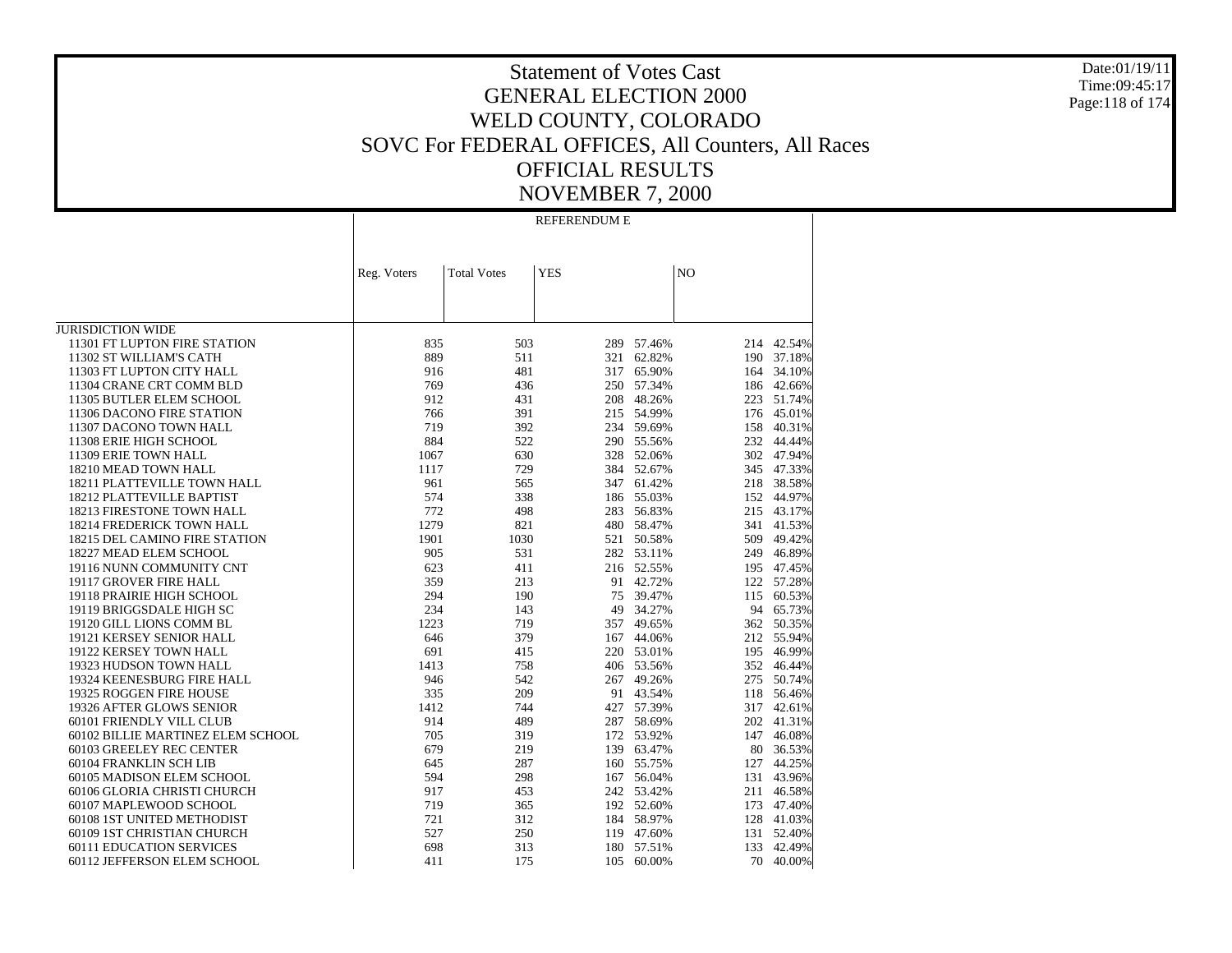Date:01/19/11 Time:09:45:17 Page:119 of 174

### Statement of Votes Cast GENERAL ELECTION 2000 WELD COUNTY, COLORADO SOVC For FEDERAL OFFICES, All Counters, All Races OFFICIAL RESULTS NOVEMBER 7, 2000

REFERENDUM E

|                                        | Reg. Voters | <b>Total Votes</b> | <b>YES</b> |            | NO  |            |
|----------------------------------------|-------------|--------------------|------------|------------|-----|------------|
|                                        |             |                    |            |            |     |            |
|                                        |             |                    |            |            |     |            |
|                                        |             |                    |            |            |     |            |
| 60113 WESTERN HILLS FIRE               | 1002        | 499                | 262        | 52.51%     | 237 | 47.49%     |
| 60114 OUR SAVIORS LUTHERAN             | 966         | 510                |            | 239 46.86% |     | 271 53.14% |
| 60116 FRASIER HALL                     | 515         | 265                |            | 147 55.47% |     | 118 44.53% |
| 60317 UNC CNTR MAIN LEVL               | 1064        | 477                | 302        | 63.31%     | 175 | 36.69%     |
| 60318 THE VILLA                        | 493         | 217                |            | 136 62.67% |     | 81 37.33%  |
| 60319 BETHEL BAPTIST CHURCH            | 756         | 391                |            | 206 52.69% |     | 185 47.31% |
| 60320 JACKSON SCHOOL                   | 509         | 266                |            | 140 52.63% |     | 126 47.37% |
| 60321 ODD FELLOWS HALL                 | 881         | 378                | 221        | 58.47%     |     | 157 41.53% |
| 60322 GARDEN CITY TOWN HALL            | 405         | 203                | 103        | 50.74%     |     | 100 49.26% |
| 60323 BONNELL TOWER LOUNGE             | 1033        | 480                |            | 267 55.63% | 213 | 44.38%     |
| 60324 GREELEY MALL                     | 668         | 321                | 195        | 60.75%     |     | 126 39.25% |
| 60325 JOHN EVANS JR HIGH               | 438         | 205                | 126        | 61.46%     |     | 79 38.54%  |
| 60326 DOS RIOS ELEM SCHOOL             | 1157        | 586                |            | 376 64.16% |     | 210 35.84% |
| 60327 CENTENNIAL SCHOOL                | 1395        | 738                | 450        | 60.98%     |     | 288 39.02% |
| 60328 EVANS COMMUNITY COMPLEX          | 757         | 383                | 236        | 61.62%     | 147 | 38.38%     |
| 60329 SHEPHERD OF VALLEY               | 485         | 283                | 140        | 49.47%     | 143 | 50.53%     |
| 60330 LA SALLE SENIOR CENTER           | 332         | 200                |            | 114 57.00% |     | 86 43.00%  |
| 68131 WINDSOR HIGH SCHOOL              | 1157        | 642                |            | 332 51.71% |     | 310 48.29% |
| 68132 FAITH UNITED CHURCH              | 903         | 520                | 289        | 55.58%     | 231 | 44.42%     |
| <b>68133 SEVERANCE FIRE STATION</b>    | 933         | 603                | 263        | 43.62%     |     | 340 56.38% |
| 68134 EATON MIDDLE SCHOOL              | 915         | 491                | 227        | 46.23%     |     | 264 53.77% |
| 68135 EATON HIGH SCHOOL                | 645         | 309                |            | 142 45.95% |     | 167 54.05% |
| 68136 N WELD WATER DIST                | 430         | 237                |            | 102 43.04% |     | 135 56.96% |
| 68167 SKYVIEW ELEM SCHOOL              | 1143        | 669                |            | 385 57.55% |     | 284 42.45% |
| 68237 WINDSOR PARK BLDG                | 1181        | 693                | 373        | 53.82%     |     | 320 46.18% |
| 68238 TOZER ELEM SCHOOL                | 1666        | 1007               | 557        | 55.31%     | 450 | 44.69%     |
| 68239 NORTHRIDGE HIGH SCHOOL           | 1434        | 721                | 413        | 57.28%     |     | 308 42.72% |
| 68240 SHEPERD OF HILLS LUTHERAN CHURCH | 867         | 440                | 268        | 60.91%     |     | 172 39.09% |
| 68241 SHAWSHEEN SCHOOL                 | 710         | 379                | 204        | 53.83%     | 175 | 46.17%     |
| 68242 ASSEMBLY OF GOD CHURCH           | 1130        | 493                |            | 271 54.97% | 222 | 45.03%     |
| 68243 AIMS COLLEGE CNTR                | 1655        | 779                |            | 452 58.02% | 327 | 41.98%     |
| 68244 ST PAULS CONGREGATIONAL          | 1327        | 632                |            | 333 52.69% | 299 | 47.31%     |
| 68245 ST JOHNS UNITED CHURCH           | 1032        | 510                |            | 260 50.98% | 250 | 49.02%     |
| 68246 SCOTT SCHOOL                     | 427         | 209                |            | 120 57.42% |     | 89 42.58%  |
| 68247 ASSEMBLY OF GOD CHURCH           | 994         | 565                |            | 286 50.62% |     | 279 49.38% |
| 68249 COTTONWOOD PARK S.               | 732         | 371                | 174        | 46.90%     |     | 197 53.10% |
| 68250 CENTENNIAL LIBRARY               | 625         | 305                | 165        | 54.10%     | 140 | 45.90%     |
| 68251 BRENTWOOD SCHOOL                 | 827         | 413                |            | 256 61.99% | 157 | 38.01%     |
| 68252 MEEKER SCHOOL                    | 1159        | 609                |            | 316 51.89% | 293 | 48.11%     |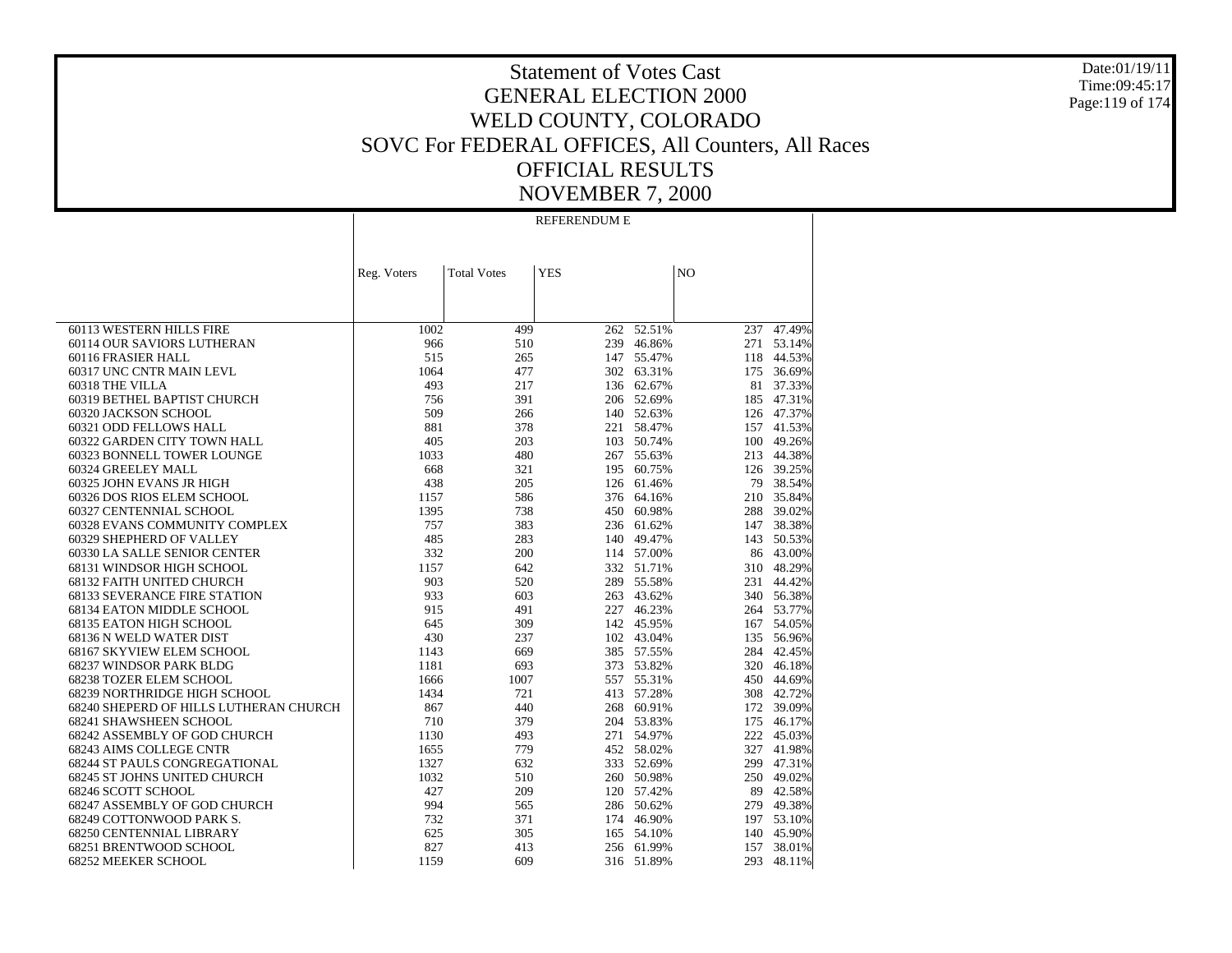Date:01/19/11Time:09:45:17Page:120 of 174

# Statement of Votes CastGENERAL ELECTION 2000WELD COUNTY, COLORADO SOVC For FEDERAL OFFICES, All Counters, All Races OFFICIAL RESULTSNOVEMBER 7, 2000

 68254 TRINITY EPISCOPAL 68255 MONFORT ELEMENTARY 68256 TRINITY LUTHERAN 68257 RE-1 EDUCATION SERVICE CENTER 68258 MILLIKEN COMMUNITY 68259 JOHNSTOWN MEMORIAL LIBRARY 68260 JOHNSTOWN TOWN HALL 68265 CHRISTA MCAULIFFE ELEM SCHOOL 68266 HILL-N PARK SENIOR 69161 PIERCE TOWN HALL 69162 AULT TOWN HALL 69163 EATON TOWN HALL 69364 1ST BAPTIST CHURCH Absentee Early TotalReg. Voters | Total Votes | YES | NO REFERENDUM E1575 768 406 52.86% $362 - 47.14%$ 1321 592 305 51.52% 287 48.48% 1355 690 384 55.65% 306 44.35% 658 384 216 56.25% 168 43.75% 1006 560 329 58.75% 231 41.25% 1756 916 488 53.28% 428 46.72% 1272 740 390 52.70% 350 47.30% 1290 766 462 60.31% 304 39.69% 1084 546 315 57.69% 231 42.31% 788 440 219 49.77% 221 50.23% 789 467 242 51.82% 225 48.18% 803 443 215 48.53% 228 51.47% 624 343 166 48.40% 177 51.60% 0 16146 7895 48.90% 8251 51.10% 0 2779 1509 54.30% 1270 45.70% 80041 61591 32637 52.99%28954 47.01%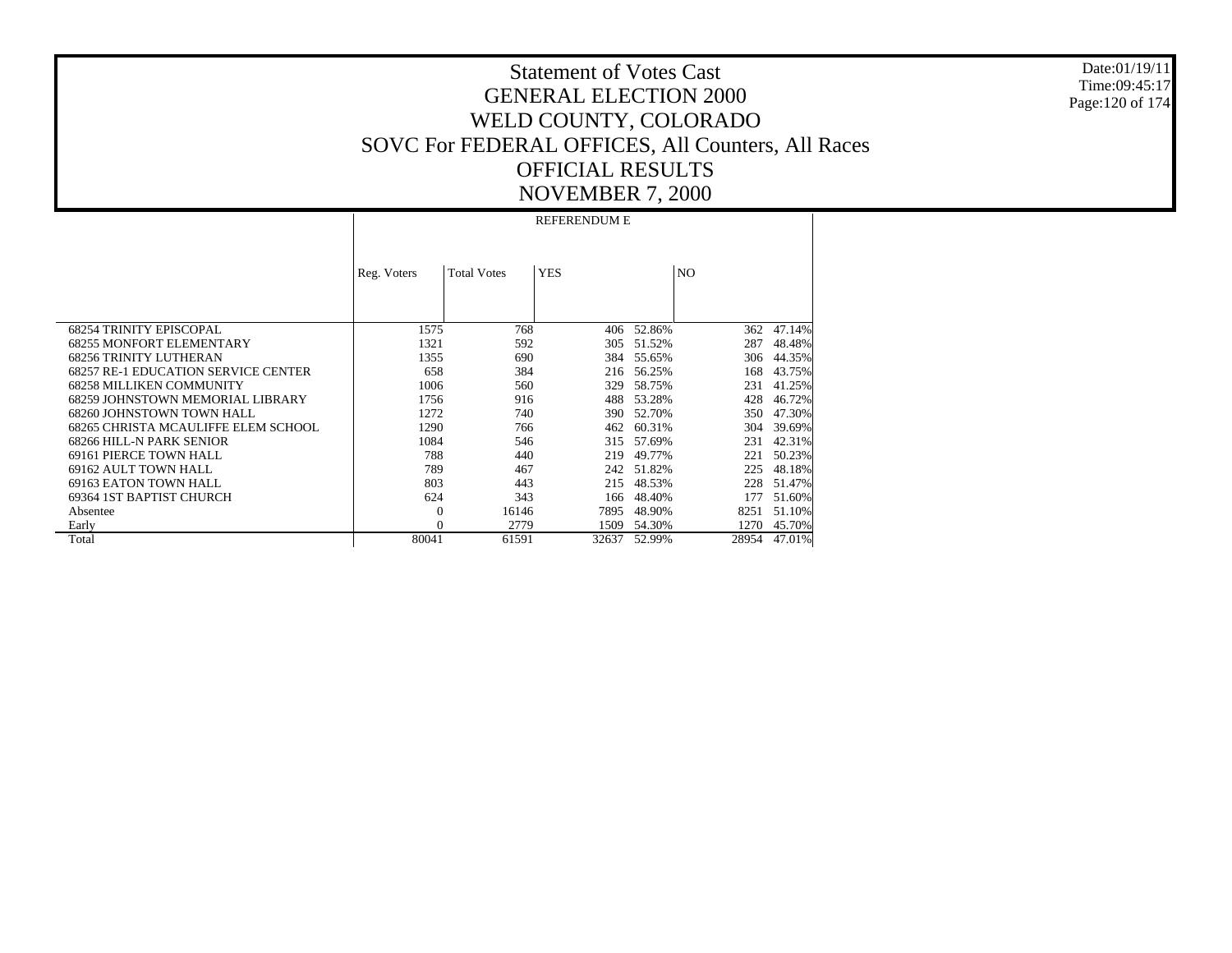Date:01/19/11 Time:09:45:17 Page:121 of 174

### Statement of Votes Cast GENERAL ELECTION 2000 WELD COUNTY, COLORADO SOVC For FEDERAL OFFICES, All Counters, All Races OFFICIAL RESULTS NOVEMBER 7, 2000

REFERENDUM F

|                                   | Reg. Voters | <b>Total Votes</b> | <b>YES</b> |           | N <sub>O</sub> |            |
|-----------------------------------|-------------|--------------------|------------|-----------|----------------|------------|
|                                   |             |                    |            |           |                |            |
|                                   |             |                    |            |           |                |            |
|                                   |             |                    |            |           |                |            |
| <b>JURISDICTION WIDE</b>          |             |                    |            |           |                |            |
| 11301 FT LUPTON FIRE STATION      | 835         | 494                | 167        | 33.81%    | 327            | 66.19%     |
| 11302 ST WILLIAM'S CATH           | 889         | 494                | 200        | 40.49%    | 294            | 59.51%     |
| 11303 FT LUPTON CITY HALL         | 916         | 479                | 214        | 44.68%    | 265            | 55.32%     |
| 11304 CRANE CRT COMM BLD          | 769         | 421                | 180        | 42.76%    | 241            | 57.24%     |
| 11305 BUTLER ELEM SCHOOL          | 912         | 414                | 138        | 33.33%    | 276            | 66.67%     |
| 11306 DACONO FIRE STATION         | 766         | 388                | 136        | 35.05%    | 252            | 64.95%     |
| 11307 DACONO TOWN HALL            | 719         | 385                | 130        | 33.77%    | 255            | 66.23%     |
| 11308 ERIE HIGH SCHOOL            | 884         | 516                | 259        | 50.19%    | 257            | 49.81%     |
| 11309 ERIE TOWN HALL              | 1067        | 615                | 241        | 39.19%    | 374            | 60.81%     |
| 18210 MEAD TOWN HALL              | 1117        | 707                | 247        | 34.94%    | 460            | 65.06%     |
| 18211 PLATTEVILLE TOWN HALL       | 961         | 551                | 209        | 37.93%    | 342            | 62.07%     |
| 18212 PLATTEVILLE BAPTIST         | 574         | 336                | 106        | 31.55%    | 230            | 68.45%     |
| 18213 FIRESTONE TOWN HALL         | 772         | 488                | 173        | 35.45%    |                | 315 64.55% |
| 18214 FREDERICK TOWN HALL         | 1279        | 794                | 293        | 36.90%    | 501            | 63.10%     |
| 18215 DEL CAMINO FIRE STATION     | 1901        | 1011               | 354        | 35.01%    | 657            | 64.99%     |
| 18227 MEAD ELEM SCHOOL            | 905         | 517                | 206        | 39.85%    | 311            | 60.15%     |
| 19116 NUNN COMMUNITY CNT          | 623         | 401                | 115        | 28.68%    |                | 286 71.32% |
| 19117 GROVER FIRE HALL            | 359         | 203                | 49         | 24.14%    |                | 154 75.86% |
| 19118 PRAIRIE HIGH SCHOOL         | 294         | 186                | 53         | 28.49%    | 133            | 71.51%     |
| 19119 BRIGGSDALE HIGH SC          | 234         | 142                | 31         | 21.83%    | 111            | 78.17%     |
| 19120 GILL LIONS COMM BL          | 1223        | 711                | 190        | 26.72%    | 521            | 73.28%     |
| 19121 KERSEY SENIOR HALL          | 646         | 374                | 105        | 28.07%    | 269            | 71.93%     |
| 19122 KERSEY TOWN HALL            | 691         | 406                | 108        | 26.60%    | 298            | 73.40%     |
| 19323 HUDSON TOWN HALL            | 1413        | 745                | 239        | 32.08%    | 506            | 67.92%     |
| 19324 KEENESBURG FIRE HALL        | 946         | 527                | 160        | 30.36%    | 367            | 69.64%     |
| 19325 ROGGEN FIRE HOUSE           | 335         | 205                | 48         | 23.41%    | 157            | 76.59%     |
| 19326 AFTER GLOWS SENIOR          | 1412        | 733                | 232        | 31.65%    | 501            | 68.35%     |
| 60101 FRIENDLY VILL CLUB          | 914         | 475                | 167        | 35.16%    |                | 308 64.84% |
| 60102 BILLIE MARTINEZ ELEM SCHOOL | 705         | 313                | 111        | 35.46%    |                | 202 64.54% |
| 60103 GREELEY REC CENTER          | 679         | 212                | 105        | 49.53%    | 107            | 50.47%     |
| 60104 FRANKLIN SCH LIB            | 645         | 276                | 91         | 32.97%    | 185            | 67.03%     |
| 60105 MADISON ELEM SCHOOL         | 594         | 286                | 135        | 47.20%    | 151            | 52.80%     |
| 60106 GLORIA CHRISTI CHURCH       | 917         | 435                | 166        | 38.16%    | 269            | 61.84%     |
| 60107 MAPLEWOOD SCHOOL            | 719         | 355                | 121        | 34.08%    |                | 234 65.92% |
| 60108 1ST UNITED METHODIST        | 721         | 305                | 150        | 49.18%    | 155            | 50.82%     |
| 60109 1ST CHRISTIAN CHURCH        | 527         | 244                |            | 94 38.52% | 150            | 61.48%     |
| <b>60111 EDUCATION SERVICES</b>   | 698         | 306                | 157        | 51.31%    | 149            | 48.69%     |
| 60112 JEFFERSON ELEM SCHOOL       | 411         | 168                | 83         | 49.40%    | 85             | 50.60%     |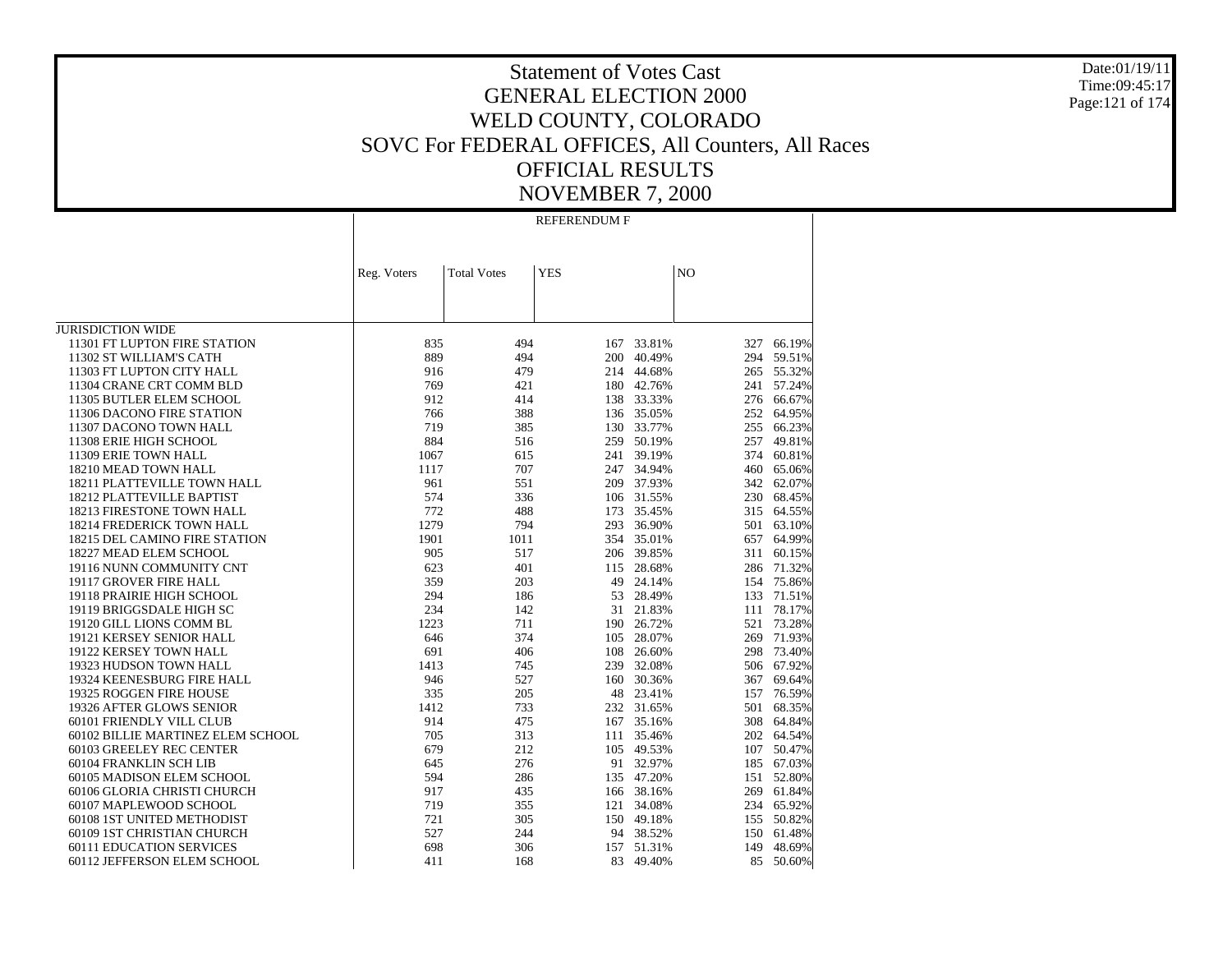Date:01/19/11 Time:09:45:17 Page:122 of 174

### Statement of Votes Cast GENERAL ELECTION 2000 WELD COUNTY, COLORADO SOVC For FEDERAL OFFICES, All Counters, All Races OFFICIAL RESULTS NOVEMBER 7, 2000

REFERENDUM F

|                                        | Reg. Voters | <b>Total Votes</b> | <b>YES</b> |            | NO  |            |
|----------------------------------------|-------------|--------------------|------------|------------|-----|------------|
|                                        |             |                    |            |            |     |            |
|                                        |             |                    |            |            |     |            |
|                                        |             |                    |            |            |     |            |
| 60113 WESTERN HILLS FIRE               | 1002        | 484                | 150        | 30.99%     | 334 | 69.01%     |
| 60114 OUR SAVIORS LUTHERAN             | 966         | 505                | 228        | 45.15%     | 277 | 54.85%     |
| 60116 FRASIER HALL                     | 515         | 260                |            | 141 54.23% | 119 | 45.77%     |
| 60317 UNC CNTR MAIN LEVL               | 1064        | 450                |            | 270 60.00% | 180 | 40.00%     |
| 60318 THE VILLA                        | 493         | 204                | 118        | 57.84%     |     | 86 42.16%  |
| 60319 BETHEL BAPTIST CHURCH            | 756         | 380                | 170        | 44.74%     |     | 210 55.26% |
| 60320 JACKSON SCHOOL                   | 509         | 252                |            | 126 50.00% |     | 126 50.00% |
| 60321 ODD FELLOWS HALL                 | 881         | 357                | 183        | 51.26%     |     | 174 48.74% |
| 60322 GARDEN CITY TOWN HALL            | 405         | 196                | 80         | 40.82%     |     | 116 59.18% |
| 60323 BONNELL TOWER LOUNGE             | 1033        | 463                |            | 197 42.55% |     | 266 57.45% |
| 60324 GREELEY MALL                     | 668         | 310                | 140        | 45.16%     |     | 170 54.84% |
| 60325 JOHN EVANS JR HIGH               | 438         | 201                | 89         | 44.28%     |     | 112 55.72% |
| 60326 DOS RIOS ELEM SCHOOL             | 1157        | 582                |            | 254 43.64% |     | 328 56.36% |
| 60327 CENTENNIAL SCHOOL                | 1395        | 723                | 288        | 39.83%     |     | 435 60.17% |
| 60328 EVANS COMMUNITY COMPLEX          | 757         | 378                | 153        | 40.48%     |     | 225 59.52% |
| 60329 SHEPHERD OF VALLEY               | 485         | 276                | 91         | 32.97%     |     | 185 67.03% |
| 60330 LA SALLE SENIOR CENTER           | 332         | 189                | 70         | 37.04%     |     | 119 62.96% |
| 68131 WINDSOR HIGH SCHOOL              | 1157        | 634                | 208        | 32.81%     |     | 426 67.19% |
| 68132 FAITH UNITED CHURCH              | 903         | 515                |            | 202 39.22% | 313 | 60.78%     |
| <b>68133 SEVERANCE FIRE STATION</b>    | 933         | 592                | 202        | 34.12%     |     | 390 65.88% |
| 68134 EATON MIDDLE SCHOOL              | 915         | 485                | 155        | 31.96%     |     | 330 68.04% |
| 68135 EATON HIGH SCHOOL                | 645         | 307                |            | 112 36.48% | 195 | 63.52%     |
| 68136 N WELD WATER DIST                | 430         | 231                | 70         | 30.30%     |     | 161 69.70% |
| 68167 SKYVIEW ELEM SCHOOL              | 1143        | 655                | 273        | 41.68%     |     | 382 58.32% |
| 68237 WINDSOR PARK BLDG                | 1181        | 684                | 270        | 39.47%     |     | 414 60.53% |
| 68238 TOZER ELEM SCHOOL                | 1666        | 980                |            | 386 39.39% | 594 | 60.61%     |
| 68239 NORTHRIDGE HIGH SCHOOL           | 1434        | 696                |            | 310 44.54% |     | 386 55.46% |
| 68240 SHEPERD OF HILLS LUTHERAN CHURCH | 867         | 431                |            | 179 41.53% |     | 252 58.47% |
| 68241 SHAWSHEEN SCHOOL                 | 710         | 366                |            | 147 40.16% |     | 219 59.84% |
| 68242 ASSEMBLY OF GOD CHURCH           | 1130        | 482                | 173        | 35.89%     |     | 309 64.11% |
| 68243 AIMS COLLEGE CNTR                | 1655        | 774                |            | 355 45.87% |     | 419 54.13% |
| <b>68244 ST PAULS CONGREGATIONAL</b>   | 1327        | 619                |            | 246 39.74% | 373 | 60.26%     |
| 68245 ST JOHNS UNITED CHURCH           | 1032        | 501                |            | 206 41.12% |     | 295 58.88% |
| 68246 SCOTT SCHOOL                     | 427         | 206                | 81         | 39.32%     |     | 125 60.68% |
| 68247 ASSEMBLY OF GOD CHURCH           | 994         | 551                | 209        | 37.93%     |     | 342 62.07% |
| 68249 COTTONWOOD PARK S.               | 732         | 366                | 138        | 37.70%     |     | 228 62.30% |
| 68250 CENTENNIAL LIBRARY               | 625         | 301                | 141        | 46.84%     |     | 160 53.16% |
| 68251 BRENTWOOD SCHOOL                 | 827         | 402                | 185        | 46.02%     | 217 | 53.98%     |
| 68252 MEEKER SCHOOL                    | 1159        | 583                | 248        | 42.54%     | 335 | 57.46%     |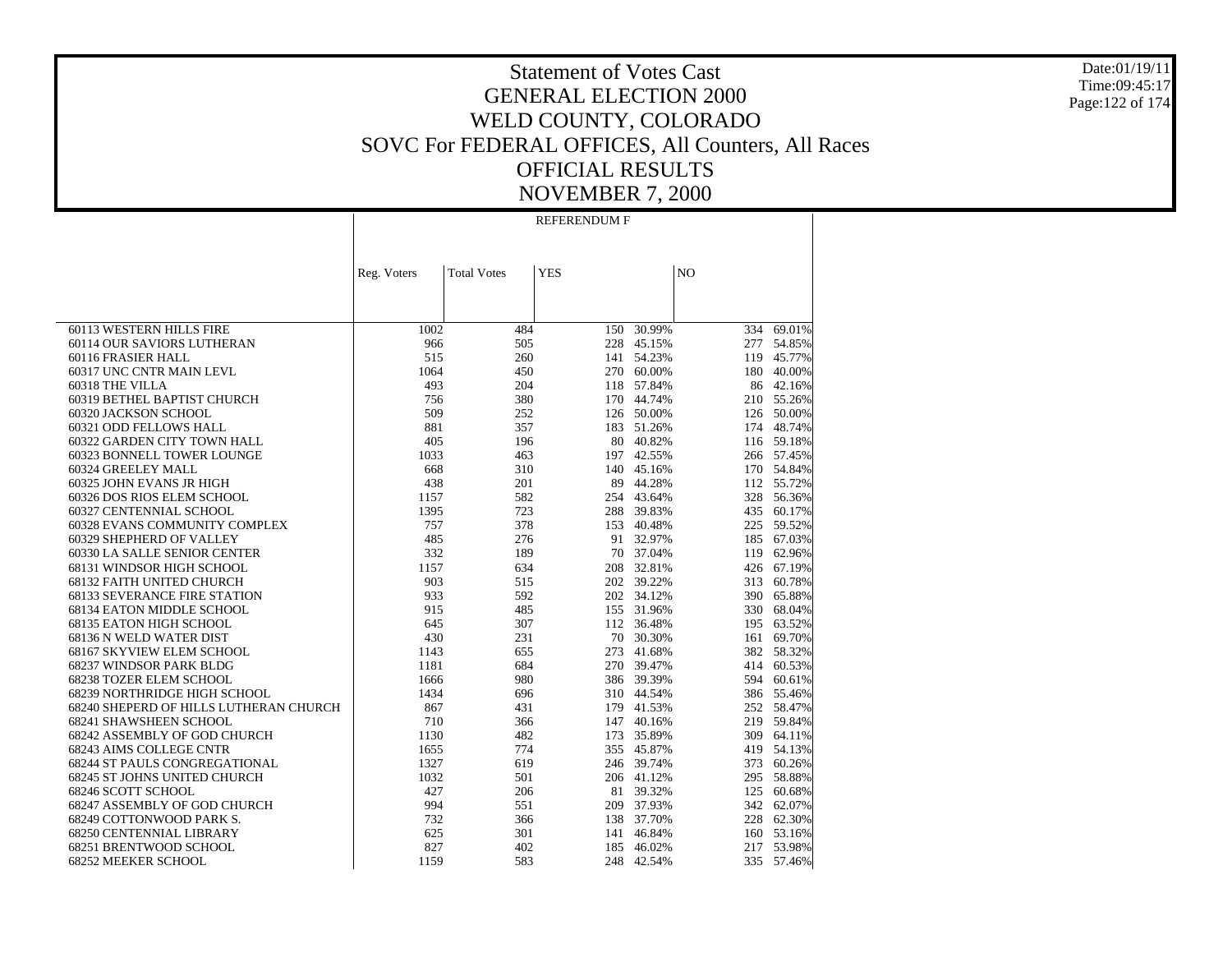Date:01/19/11Time:09:45:18Page:123 of 174

# Statement of Votes CastGENERAL ELECTION 2000WELD COUNTY, COLORADO SOVC For FEDERAL OFFICES, All Counters, All Races OFFICIAL RESULTSNOVEMBER 7, 2000

 68254 TRINITY EPISCOPAL 68255 MONFORT ELEMENTARY 68256 TRINITY LUTHERAN 68257 RE-1 EDUCATION SERVICE CENTER 68258 MILLIKEN COMMUNITY 68259 JOHNSTOWN MEMORIAL LIBRARY 68260 JOHNSTOWN TOWN HALL 68265 CHRISTA MCAULIFFE ELEM SCHOOL 68266 HILL-N PARK SENIOR 69161 PIERCE TOWN HALL 69162 AULT TOWN HALL 69163 EATON TOWN HALL 69364 1ST BAPTIST CHURCH Absentee Early TotalReg. Voters | Total Votes | YES | NO REFERENDUM F1575 752 340 45.21% $412 - 54.79%$ 1321 567 243 42.86% 324 57.14% 1355 668 268 40.12% 400 59.88% 658 383 139 36.29% 244 63.71% 1006 538 196 36.43% 342 63.57% 1756 890 333 37.42% 557 62.58% 1272 713 282 39.55% 431 60.45% 1290 746 323 43.30% 423 56.70% 1084 541 188 34.75% 353 65.25% 788 436 157 36.01% 279 63.99% 789 457 152 33.26% 305 66.74% 803 431 135 31.32% 296 68.68% 624 338 108 31.95% 230 68.05% 0 15675 5225 33.33% 10450 66.67% 0 2731 1075 39.36% 1656 60.64% 80041 60055 22371 37.25%37684 62.75%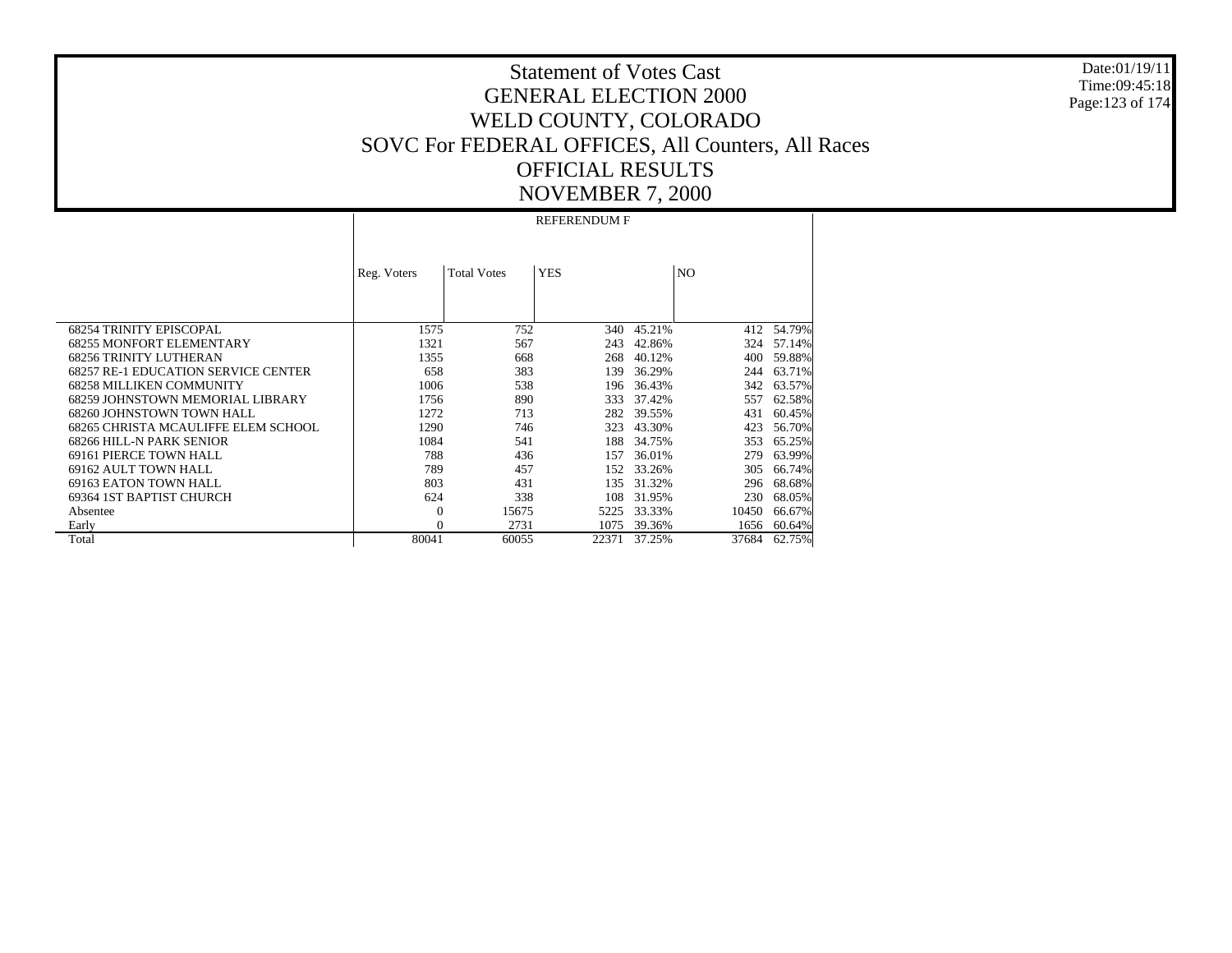| <b>Statement of Votes Cast</b>                    |
|---------------------------------------------------|
| <b>GENERAL ELECTION 2000</b>                      |
| WELD COUNTY, COLORADO                             |
| SOVC For FEDERAL OFFICES, All Counters, All Races |
| <b>OFFICIAL RESULTS</b>                           |
| <b>NOVEMBER 7, 2000</b>                           |

Date:01/19/11Time:09:45:18Page:124 of 174

JURISDICTION WIDE 11301 FT LUPTON FIRE STATION 11302 ST WILLIAM'S CATH 11303 FT LUPTON CITY HALL 11304 CRANE CRT COMM BLD 11305 BUTLER ELEM SCHOOL 11306 DACONO FIRE STATION 11307 DACONO TOWN HALL 11308 ERIE HIGH SCHOOL 11309 ERIE TOWN HALL 18210 MEAD TOWN HALL 18211 PLATTEVILLE TOWN HALL 18212 PLATTEVILLE BAPTIST 18213 FIRESTONE TOWN HALL 18214 FREDERICK TOWN HALL 18215 DEL CAMINO FIRE STATION 18227 MEAD ELEM SCHOOL 19116 NUNN COMMUNITY CNT 19117 GROVER FIRE HALL 19118 PRAIRIE HIGH SCHOOL 19119 BRIGGSDALE HIGH SC 19120 GILL LIONS COMM BL 19121 KERSEY SENIOR HALL 19122 KERSEY TOWN HALL 19323 HUDSON TOWN HALL 19324 KEENESBURG FIRE HALL 19325 ROGGEN FIRE HOUSE 19326 AFTER GLOWS SENIOR 60101 FRIENDLY VILL CLUB 60102 BILLIE MARTINEZ ELEM SCHOOL 60103 GREELEY REC CENTER 60104 FRANKLIN SCH LIB 60105 MADISON ELEM SCHOOL 60106 GLORIA CHRISTI CHURCH 60107 MAPLEWOOD SCHOOL 60108 1ST UNITED METHODIST 60109 1ST CHRISTIAN CHURCH 60111 EDUCATION SERVICES 60112 JEFFERSON ELEM SCHOOL Reg. Voters | Total Votes | YES | NO WELD COUNTY 1AReg. VotersTotal Votes YES NOCITY OF BRIGHTON 2A835 503 142 28.23%361 71.77% 889 505 177 35.05% 328 64.95% - - - - - - 916 482 191 39.63% $\%$  291 60.37% - - - - - - - - -769 431 139 32.25% 292 67.75% - - - - - - 912 433 131 30.25% 302 69.75% 0 40 29 72.50% 11 27.50% 766 391 102 26.09% 289 73.91% - - - - - - 719 391 123 31.46% 268 68.54% - - - - - - 884 528 226 42.80% 302 57.20% - - - - - - 1067 634 274 43.22% 360 56.78% - - - - - - 1117 728 268 36.81% $\%$  460 63.19% - - - - - - - - -961 561 172 30.66% 389 69.34% - - - - - - 574 342 83 24.27% 259 75.73% - - - - - - 772 496 144 29.03% 352 70.97% - - - - - - 1279 817 301 36.84% $\%$  516 63.16% - - - - - - - - -1901 1026 375 36.55% 651 63.45% - - - - - - 905 535 203 37.94% 332 62.06% - - - - - - 623 407 108 26.54% 299 73.46% - - - - - - 359 212 19 8.96% 193 91.04% - - - - - - 294 189 25 13.23%% 164 86.77% - - - - - - - - - -234 143 22 15.38% $\%$  121 84.62% - - - - - - - - -1223 721 161 22.33% 560 77.67% - - - - - - 646 386 87 22.54% 299 77.46% - - - - - - 691 412 86 20.87% 326 79.13% - - - - - - 1413 760 208 27.37% 552 72.63% - - - - - - 946 541 140 25.88% 401 74.12% - - - - - - 335 210 55 26.19%% 155 73.81% - - - - - - - - - - -1412 764 241 31.54% 523 68.46% 0 1 0 0.00% 1 100.00% 914 483 135 27.95% 348 72.05% - - - - - - 705 314 99 31.53% 215 68.47% - - - - - - 679 227 71 31.28% 156 68.72% - - - - - - 645 282 108 38.30% 174 61.70% - - - - - - 594 293 90 30.72% 203 69.28% - - - - - - 917 446 137 30.72% 309 69.28% - - - - - - 719 363 136 37.47% 227 62.53% - - - - - - 721 306 125 40.85% 181 59.15% - - - - - - 527 250 92 36.80% 158 63.20% - - - - - - 698 319 150 47.02% 169 52.98% - - - - - - 411 181 57 31.49% $\%$  124 68.51% - - - - - - - - -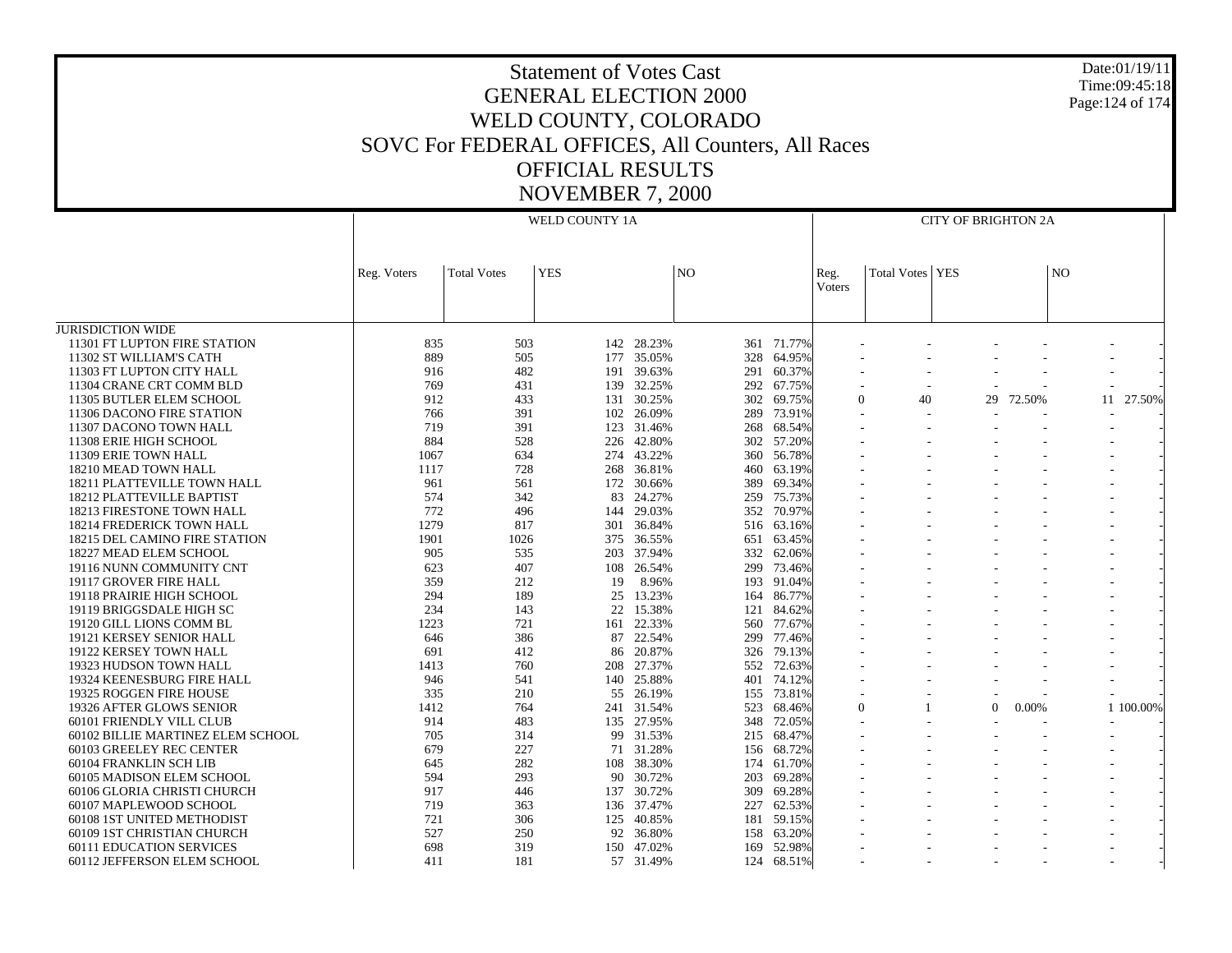| <b>Statement of Votes Cast</b>                    |
|---------------------------------------------------|
| <b>GENERAL ELECTION 2000</b>                      |
| WELD COUNTY, COLORADO                             |
| SOVC For FEDERAL OFFICES, All Counters, All Races |
| <b>OFFICIAL RESULTS</b>                           |
| <b>NOVEMBER 7, 2000</b>                           |

 60113 WESTERN HILLS FIRE 60114 OUR SAVIORS LUTHERAN 60116 FRASIER HALL 60317 UNC CNTR MAIN LEVL 60318 THE VILLA 60319 BETHEL BAPTIST CHURCH 60320 JACKSON SCHOOL 60321 ODD FELLOWS HALL 60322 GARDEN CITY TOWN HALL 60323 BONNELL TOWER LOUNGE 60324 GREELEY MALL 60325 JOHN EVANS JR HIGH 60326 DOS RIOS ELEM SCHOOL 60327 CENTENNIAL SCHOOL 60328 EVANS COMMUNITY COMPLEX 60329 SHEPHERD OF VALLEY 60330 LA SALLE SENIOR CENTER 68131 WINDSOR HIGH SCHOOL 68132 FAITH UNITED CHURCH 68133 SEVERANCE FIRE STATION 68134 EATON MIDDLE SCHOOL 68135 EATON HIGH SCHOOL 68136 N WELD WATER DIST 68167 SKYVIEW ELEM SCHOOL 68237 WINDSOR PARK BLDG 68238 TOZER ELEM SCHOOL 68239 NORTHRIDGE HIGH SCHOOL 68240 SHEPERD OF HILLS LUTHERAN CHURCH 68241 SHAWSHEEN SCHOOL 68242 ASSEMBLY OF GOD CHURCH 68243 AIMS COLLEGE CNTR 68244 ST PAULS CONGREGATIONAL 68245 ST JOHNS UNITED CHURCH 68246 SCOTT SCHOOL 68247 ASSEMBLY OF GOD CHURCH 68249 COTTONWOOD PARK S. 68250 CENTENNIAL LIBRARY 68251 BRENTWOOD SCHOOL 68252 MEEKER SCHOOL Reg. Voters | Total Votes | YES | NO WELD COUNTY 1AReg. VotersTotal Votes YES NOCITY OF BRIGHTON 2A1002 $\frac{1}{490}$  121 24.69% % 369 75.31% - - - - - - - - - -966 507 243 47.93% 264 52.07% - - - - - - 515 261 148 56.70%113 43.30% 1064 447 200 44.74%247 55.269 493 209 74 35.41% 135 64.59% - - - - - - 756 385 181 47.01% 204 52.99% - - - - - - 509 263 100 38.02%% 163 61.98% - - - - - - - - - -881 362 143 39.50% $\%$  219 60.50% - - - - - - - - -405 198 69 34.85% 129 65.15% - - - - - - 1033 471 155 32.91%% 316 67.09% - - - - - - - - - -668 317 121 38.17% 196 61.83% - - - - - - 438 202 76 37.62% 126 62.38% - - - - - - 1157 588 190 32.31% 398 67.69% - - - - - - 1395 724 231 31.91% 493 68.09% - - - - - - 757 381 127 33.33% 254 66.67% - - - - - - 485 290 81 27.93% 209 72.07% - - - - - - 332 199 56 28.14% 143 71.86% - - - - - - 1157 641 217 33.85% 424 66.15% - - - - - - 903 527 187 35.48% 340 64.52% - - - - - - 933 601 190 31.61% 411 68.39% - - - - - - 915 492 131 26.63% 361 73.37% - - - - - - 645 311 92 29.58% 219 70.42% - - - - - - 430 233 61 26.18% 172 73.82% - - - - - - 1143 669 254 37.97% $\%$  415 62.03% - - - - - - - - -1181 696 243 34.91% 453 65.09% - - - - - - 1666 989 317 32.05% 672 67.95% - - - - - - 1434 715 281 39.30% 434 60.70% - - - - - - 867 437 159 36.38% 278 63.62% - - - - - - 710 376 113 30.05% 263 69.95% - - - - - - 1130 491 160 32.59% 331 67.41% - - - - - - 1655 776 307 39.56% 469 60.44% - - - - - - 1327 638 248 38.87% 390 61.13% - - - - - - 1032 510 196 38.43%314 61.579 427 212 82 38.68% $\%$  130 61.32% - - - - - - - - -994 560 187 33.39% 373 66.61% - - - - - - 732 371 139 37.47% 232 62.53% - - - - - - 625 297 122 41.08% 175 58.92% - - - - - - 827 409 142 34.72% 267 65.28% - - - - - - 1159 601 226 37.60% $\%$  375 62.40% - - - - - - - - - -

Date:01/19/11Time:09:45:18Page:125 of 174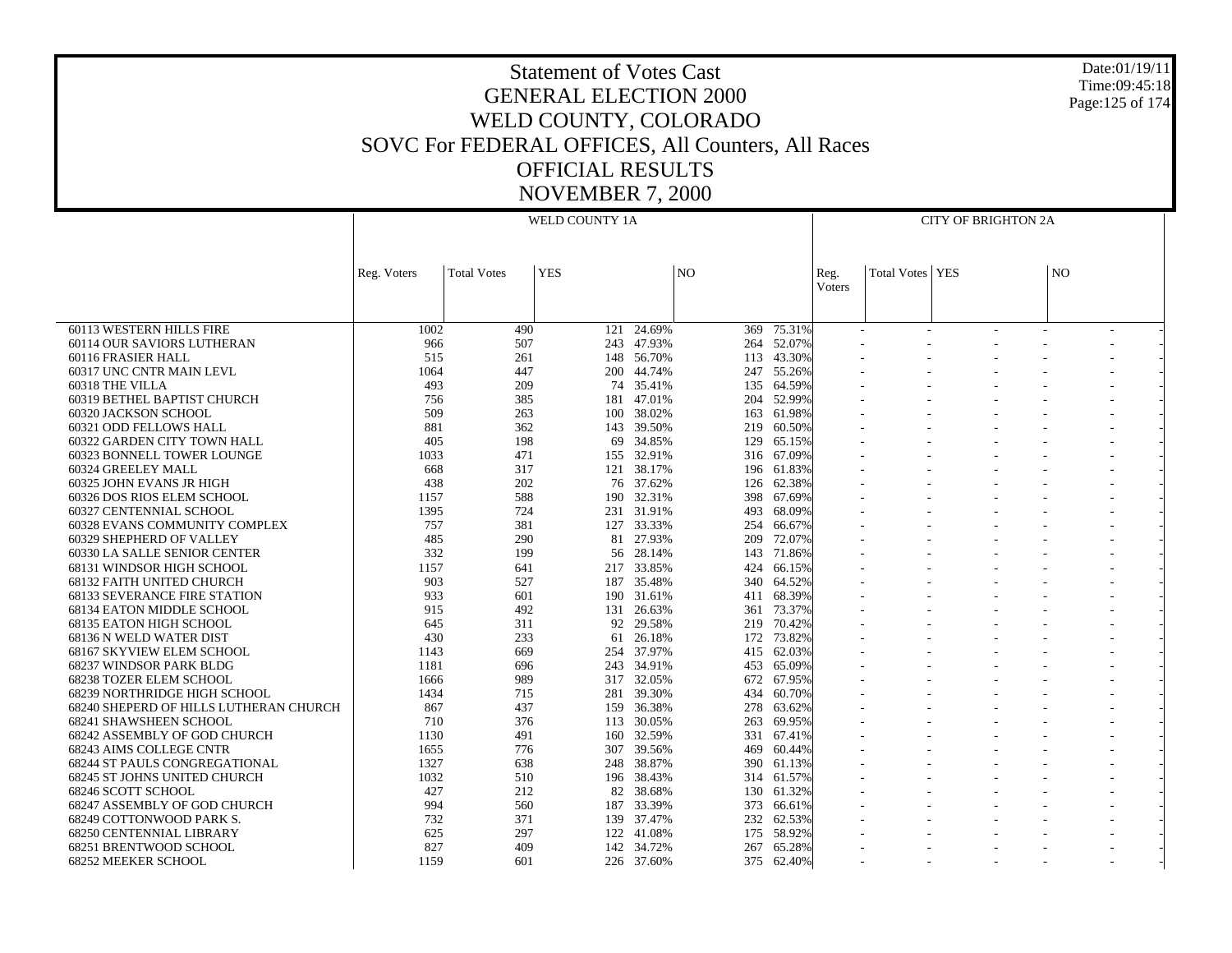| <b>Statement of Votes Cast</b>                    |
|---------------------------------------------------|
| <b>GENERAL ELECTION 2000</b>                      |
| WELD COUNTY, COLORADO                             |
| SOVC For FEDERAL OFFICES, All Counters, All Races |
| <b>OFFICIAL RESULTS</b>                           |
| <b>NOVEMBER 7, 2000</b>                           |

Date:01/19/11Time:09:45:18 Page:126 of 174

 68254 TRINITY EPISCOPAL 68255 MONFORT ELEMENTARY 68256 TRINITY LUTHERAN 68257 RE-1 EDUCATION SERVICE CENTER 68258 MILLIKEN COMMUNITY 68259 JOHNSTOWN MEMORIAL LIBRARY 68260 JOHNSTOWN TOWN HALL 68265 CHRISTA MCAULIFFE ELEM SCHOOL 68266 HILL-N PARK SENIOR 69161 PIERCE TOWN HALL 69162 AULT TOWN HALL 69163 EATON TOWN HALL 69364 1ST BAPTIST CHURCH Absentee Early Total Reg. Voters | Total Votes | YES | NO WELD COUNTY 1AReg. VotersTotal Votes YES NOCITY OF BRIGHTON 2A1575 762 310 40.68% 452 59.32% - - - - - - 1321 569 189 33.22% 380 66.78% - - - - - - 1355 690 215 31.16%475 68.84% 658 389 109 28.02%280 71.98% 1006 558 162 29.03% 396 70.97% - - - - - - 1756 911 291 31.94%% 620 68.06% - - - - - - - - - - -1272 725 258 35.59%467 64.41% 1290 750 264 35.20%486 64.80% 1084 552 170 30.80%382 69.20% 788 440 113 25.68% 327 74.32% - - - - - - 789 457 121 26.48%336 73.52% 803 443 130 29.35% 313 70.65% - - - - - - 624 344 91 26.45% 253 73.55% - - - - - - 0 16013 5491 34.29% 10522 65.71% 0 27 21 77.78% 6 22.22% 0 2766 924 33.41%1842 66.59% 0 1 1 100.00% 0 0.00%<br> $\frac{1}{10616}$  66.34% 0 69 51 73.91% 18 26.09% 80041 61227 20611 33.66%40616 66.34% 0 69 51 73.91% 18 26.09%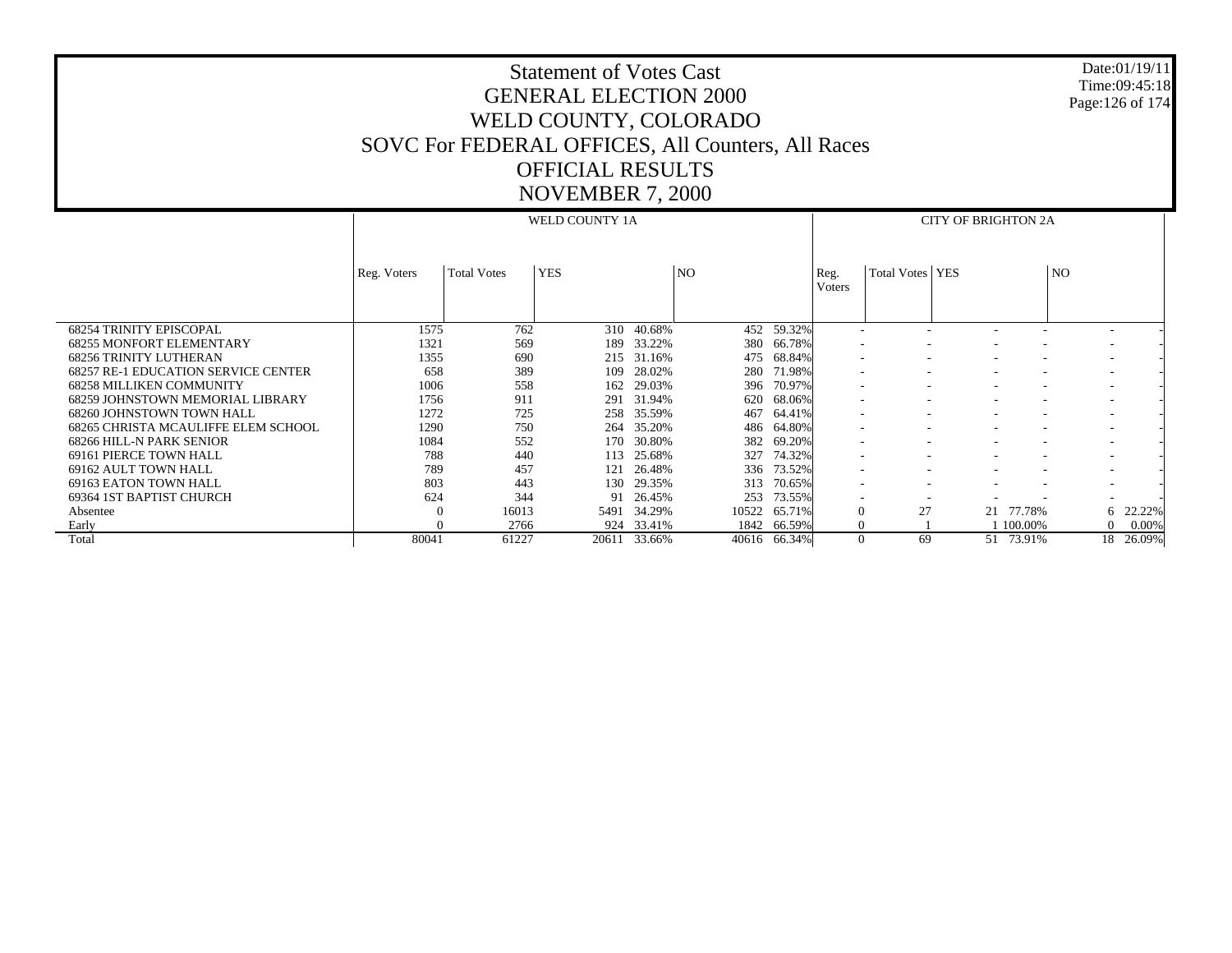Statement of Votes Cast GENERAL ELECTION 2000 WELD COUNTY, COLORADO SOVC For FEDERAL OFFICES, All Counters, All Races OFFICIAL RESULTS NOVEMBER 7, 2000

Date:01/19/11 Time:09:45:18 Page:127 of 174

CITY OF EVANS 2A

|                                                  | Reg. Voters | <b>Total Votes</b> | <b>YES</b> | N <sub>O</sub> |  |
|--------------------------------------------------|-------------|--------------------|------------|----------------|--|
|                                                  |             |                    |            |                |  |
|                                                  |             |                    |            |                |  |
| <b>JURISDICTION WIDE</b>                         |             |                    |            |                |  |
|                                                  |             |                    |            |                |  |
| 11301 FT LUPTON FIRE STATION                     |             |                    |            |                |  |
| 11302 ST WILLIAM'S CATH                          |             |                    |            |                |  |
| 11303 FT LUPTON CITY HALL                        |             |                    |            |                |  |
| 11304 CRANE CRT COMM BLD                         |             |                    |            |                |  |
| 11305 BUTLER ELEM SCHOOL                         |             |                    |            |                |  |
| 11306 DACONO FIRE STATION                        |             |                    |            |                |  |
| 11307 DACONO TOWN HALL<br>11308 ERIE HIGH SCHOOL |             |                    |            |                |  |
| 11309 ERIE TOWN HALL                             |             |                    |            |                |  |
| 18210 MEAD TOWN HALL                             |             |                    |            |                |  |
| 18211 PLATTEVILLE TOWN HALL                      |             |                    |            |                |  |
| 18212 PLATTEVILLE BAPTIST                        |             |                    |            |                |  |
| 18213 FIRESTONE TOWN HALL                        |             |                    |            |                |  |
| 18214 FREDERICK TOWN HALL                        |             |                    |            |                |  |
| <b>18215 DEL CAMINO FIRE STATION</b>             |             |                    |            |                |  |
| 18227 MEAD ELEM SCHOOL                           |             |                    |            |                |  |
| 19116 NUNN COMMUNITY CNT                         |             |                    |            |                |  |
| 19117 GROVER FIRE HALL                           |             |                    |            |                |  |
| 19118 PRAIRIE HIGH SCHOOL                        |             |                    |            |                |  |
| 19119 BRIGGSDALE HIGH SC                         |             |                    |            |                |  |
| 19120 GILL LIONS COMM BL                         |             |                    |            |                |  |
| 19121 KERSEY SENIOR HALL                         |             |                    |            |                |  |
| 19122 KERSEY TOWN HALL                           |             |                    |            |                |  |
| 19323 HUDSON TOWN HALL                           |             |                    |            |                |  |
| 19324 KEENESBURG FIRE HALL                       |             |                    |            |                |  |
| 19325 ROGGEN FIRE HOUSE                          |             |                    |            |                |  |
| 19326 AFTER GLOWS SENIOR                         |             |                    |            |                |  |
| 60101 FRIENDLY VILL CLUB                         |             |                    |            |                |  |
| 60102 BILLIE MARTINEZ ELEM SCHOOL                |             |                    |            |                |  |
| 60103 GREELEY REC CENTER                         |             |                    |            |                |  |
| 60104 FRANKLIN SCH LIB                           |             |                    |            |                |  |
| 60105 MADISON ELEM SCHOOL                        |             |                    |            |                |  |
| 60106 GLORIA CHRISTI CHURCH                      |             |                    |            |                |  |
| 60107 MAPLEWOOD SCHOOL                           |             |                    |            |                |  |
| 60108 1ST UNITED METHODIST                       |             |                    |            |                |  |
| 60109 1ST CHRISTIAN CHURCH                       |             |                    |            |                |  |
| <b>60111 EDUCATION SERVICES</b>                  |             |                    |            |                |  |
| 60112 JEFFERSON ELEM SCHOOL                      |             |                    |            |                |  |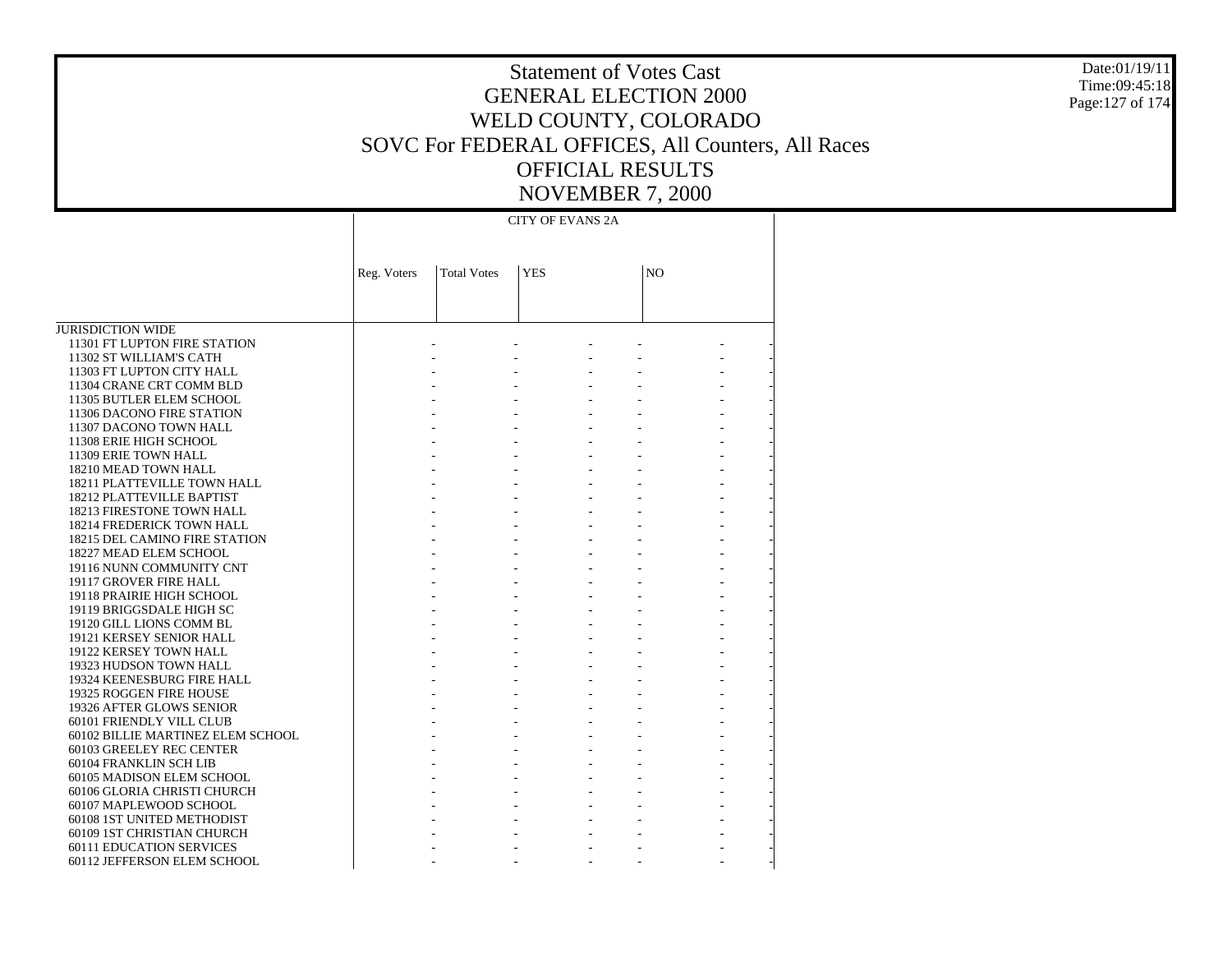Date:01/19/11 Time:09:45:18 Page:128 of 174

### Statement of Votes Cast GENERAL ELECTION 2000 WELD COUNTY, COLORADO SOVC For FEDERAL OFFICES, All Counters, All Races OFFICIAL RESULTS NOVEMBER 7, 2000

CITY OF EVANS 2A

|                                                | Reg. Voters | <b>Total Votes</b> | <b>YES</b> |            | N <sub>O</sub> |            |
|------------------------------------------------|-------------|--------------------|------------|------------|----------------|------------|
|                                                |             |                    |            |            |                |            |
|                                                |             |                    |            |            |                |            |
|                                                |             |                    |            |            |                |            |
| 60113 WESTERN HILLS FIRE                       |             |                    |            |            |                |            |
| 60114 OUR SAVIORS LUTHERAN                     |             |                    |            |            |                |            |
| 60116 FRASIER HALL                             |             |                    |            |            |                |            |
| 60317 UNC CNTR MAIN LEVL                       |             |                    |            |            |                |            |
| 60318 THE VILLA                                |             |                    |            |            |                |            |
| 60319 BETHEL BAPTIST CHURCH                    |             |                    |            |            |                |            |
| 60320 JACKSON SCHOOL                           |             |                    |            |            |                |            |
| 60321 ODD FELLOWS HALL                         |             |                    |            |            |                |            |
| 60322 GARDEN CITY TOWN HALL                    |             |                    |            |            |                |            |
| 60323 BONNELL TOWER LOUNGE                     |             |                    |            |            |                |            |
| 60324 GREELEY MALL<br>60325 JOHN EVANS JR HIGH |             |                    |            |            |                |            |
| 60326 DOS RIOS ELEM SCHOOL                     | 1157        | 608                |            | 240 39.47% |                | 368 60.53% |
| 60327 CENTENNIAL SCHOOL                        | 1395        | 711                |            | 296 41.63% |                | 415 58.37% |
| 60328 EVANS COMMUNITY COMPLEX                  | 757         | 392                |            | 125 31.89% | 267            | 68.11%     |
| 60329 SHEPHERD OF VALLEY                       |             |                    |            |            |                |            |
| 60330 LA SALLE SENIOR CENTER                   |             |                    |            |            |                |            |
| 68131 WINDSOR HIGH SCHOOL                      |             |                    |            |            |                |            |
| 68132 FAITH UNITED CHURCH                      |             |                    |            |            |                |            |
| <b>68133 SEVERANCE FIRE STATION</b>            |             |                    |            |            |                |            |
| 68134 EATON MIDDLE SCHOOL                      |             |                    |            |            |                |            |
| 68135 EATON HIGH SCHOOL                        |             |                    |            |            |                |            |
| 68136 N WELD WATER DIST                        |             |                    |            |            |                |            |
| 68167 SKYVIEW ELEM SCHOOL                      |             |                    |            |            |                |            |
| 68237 WINDSOR PARK BLDG                        |             |                    |            |            |                |            |
| <b>68238 TOZER ELEM SCHOOL</b>                 |             |                    |            |            |                |            |
| 68239 NORTHRIDGE HIGH SCHOOL                   |             |                    |            |            |                |            |
| 68240 SHEPERD OF HILLS LUTHERAN CHURCH         |             |                    |            |            |                |            |
| 68241 SHAWSHEEN SCHOOL                         |             |                    |            |            |                |            |
| 68242 ASSEMBLY OF GOD CHURCH                   |             |                    |            |            |                |            |
| 68243 AIMS COLLEGE CNTR                        |             |                    |            |            |                |            |
| <b>68244 ST PAULS CONGREGATIONAL</b>           |             |                    |            |            |                |            |
| 68245 ST JOHNS UNITED CHURCH                   |             |                    |            |            |                |            |
| 68246 SCOTT SCHOOL                             |             |                    |            |            |                |            |
| 68247 ASSEMBLY OF GOD CHURCH                   |             |                    |            |            |                |            |
| 68249 COTTONWOOD PARK S.                       |             |                    |            |            |                |            |
| 68250 CENTENNIAL LIBRARY                       |             |                    |            |            |                |            |
| 68251 BRENTWOOD SCHOOL                         |             |                    |            |            |                |            |
| 68252 MEEKER SCHOOL                            |             |                    |            |            |                |            |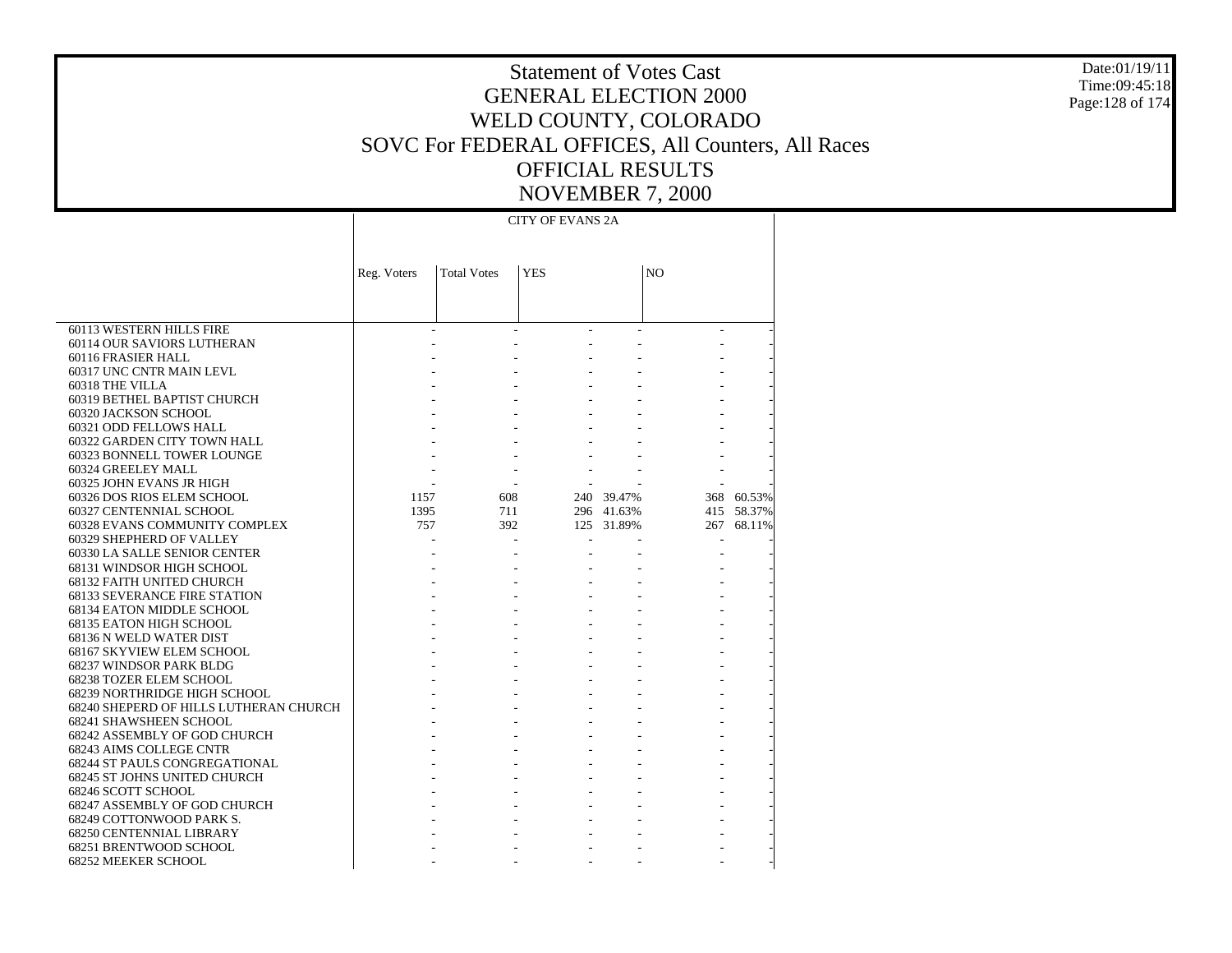Date:01/19/11Time:09:45:18Page:129 of 174

# Statement of Votes CastGENERAL ELECTION 2000WELD COUNTY, COLORADO SOVC For FEDERAL OFFICES, All Counters, All Races OFFICIAL RESULTSNOVEMBER 7, 2000

 68254 TRINITY EPISCOPAL 68255 MONFORT ELEMENTARY 68256 TRINITY LUTHERAN 68257 RE-1 EDUCATION SERVICE CENTER 68258 MILLIKEN COMMUNITY 68259 JOHNSTOWN MEMORIAL LIBRARY 68260 JOHNSTOWN TOWN HALL 68265 CHRISTA MCAULIFFE ELEM SCHOOL 68266 HILL-N PARK SENIOR 69161 PIERCE TOWN HALL 69162 AULT TOWN HALL 69163 EATON TOWN HALL 69364 1ST BAPTIST CHURCH Absentee Early Total Reg. Voters | Total Votes | YES | NO CITY OF EVANS 2A - - - - - - - - - - - 0 7 7 100.00% 0 0.00% - - - - - - - - - - - - - - - - - - - - - - - - - 0 2 1 50.00% 1 50.00% - - - - - - - - - - - - - - - - - - - - 0 602 259 43.02% 343 56.98% 0 139 58 41.73% 81 58.27% 3309 2461 986 40.07%1475 59.93%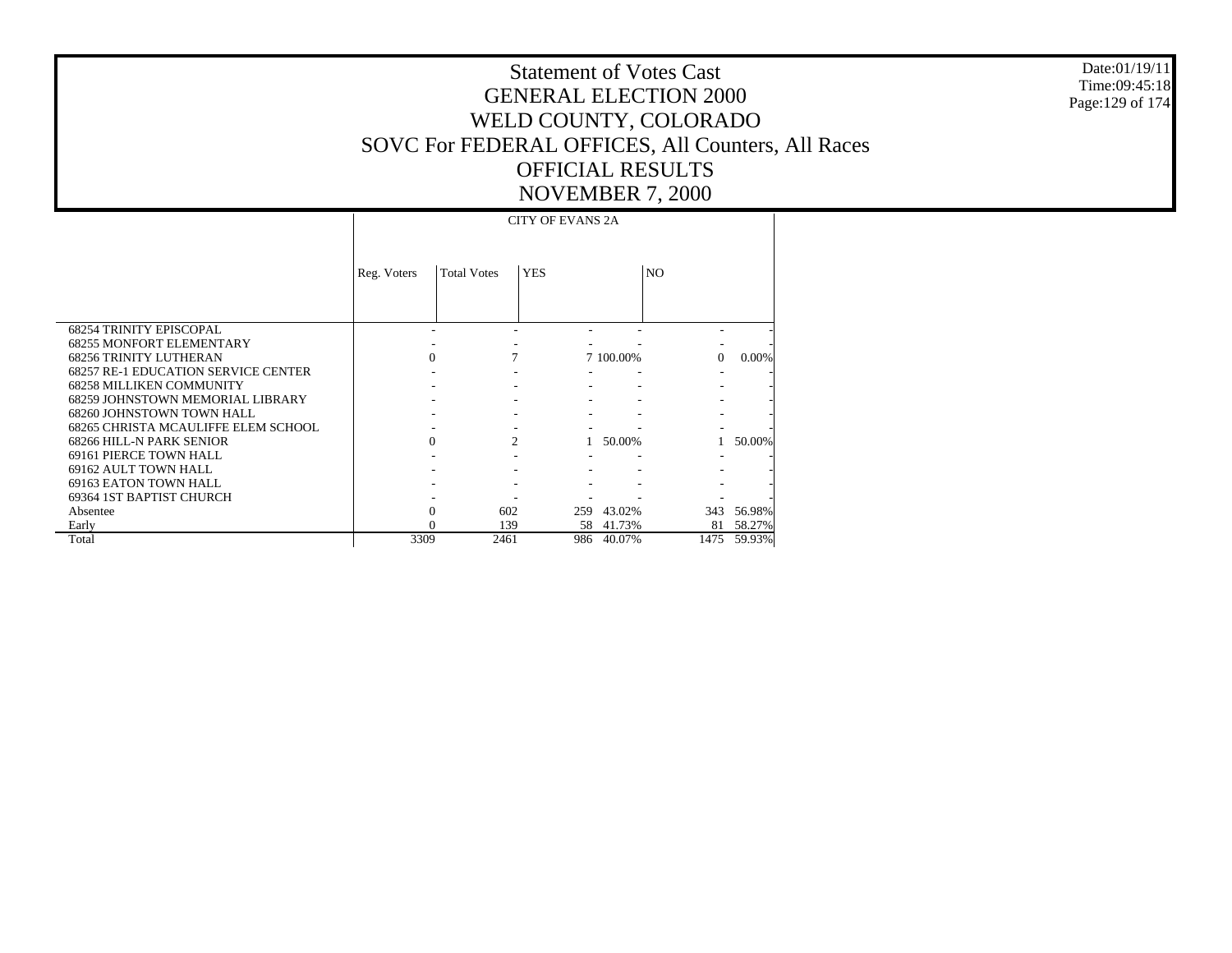Date:01/19/11 Time:09:45:18 Page:130 of 174

### Statement of Votes Cast GENERAL ELECTION 2000 WELD COUNTY, COLORADO SOVC For FEDERAL OFFICES, All Counters, All Races OFFICIAL RESULTS NOVEMBER 7, 2000

CITY OF GREELEY 2A

|                                   | Reg. Voters | <b>Total Votes</b> | <b>YES</b> |     |            | N <sub>O</sub> |        |
|-----------------------------------|-------------|--------------------|------------|-----|------------|----------------|--------|
|                                   |             |                    |            |     |            |                |        |
|                                   |             |                    |            |     |            |                |        |
|                                   |             |                    |            |     |            |                |        |
| <b>JURISDICTION WIDE</b>          |             |                    |            |     |            |                |        |
| 11301 FT LUPTON FIRE STATION      |             |                    |            |     |            |                |        |
| 11302 ST WILLIAM'S CATH           |             |                    |            |     |            |                |        |
| 11303 FT LUPTON CITY HALL         |             |                    |            |     |            |                |        |
| 11304 CRANE CRT COMM BLD          |             |                    |            |     |            |                |        |
| 11305 BUTLER ELEM SCHOOL          |             |                    |            |     |            |                |        |
| 11306 DACONO FIRE STATION         |             |                    |            |     |            |                |        |
| 11307 DACONO TOWN HALL            |             |                    |            |     |            |                |        |
| 11308 ERIE HIGH SCHOOL            |             |                    |            |     |            |                |        |
| 11309 ERIE TOWN HALL              |             |                    |            |     |            |                |        |
| 18210 MEAD TOWN HALL              |             |                    |            |     |            |                |        |
| 18211 PLATTEVILLE TOWN HALL       |             |                    |            |     |            |                |        |
| 18212 PLATTEVILLE BAPTIST         |             |                    |            |     |            |                |        |
| 18213 FIRESTONE TOWN HALL         |             |                    |            |     |            |                |        |
| 18214 FREDERICK TOWN HALL         |             |                    |            |     |            |                |        |
| 18215 DEL CAMINO FIRE STATION     |             |                    |            |     |            |                |        |
| 18227 MEAD ELEM SCHOOL            |             |                    |            |     |            |                |        |
| 19116 NUNN COMMUNITY CNT          |             |                    |            |     |            |                |        |
| 19117 GROVER FIRE HALL            |             |                    |            |     |            |                |        |
| 19118 PRAIRIE HIGH SCHOOL         |             |                    |            |     |            |                |        |
| 19119 BRIGGSDALE HIGH SC          |             |                    |            |     |            |                |        |
| 19120 GILL LIONS COMM BL          |             |                    |            |     |            |                |        |
| 19121 KERSEY SENIOR HALL          |             |                    |            |     |            |                |        |
| 19122 KERSEY TOWN HALL            |             |                    |            |     |            |                |        |
| 19323 HUDSON TOWN HALL            |             |                    |            |     |            |                |        |
| 19324 KEENESBURG FIRE HALL        |             |                    |            |     |            |                |        |
| 19325 ROGGEN FIRE HOUSE           |             |                    |            |     |            |                |        |
| 19326 AFTER GLOWS SENIOR          |             |                    |            |     |            |                |        |
| 60101 FRIENDLY VILL CLUB          |             | 914                | 496        | 141 | 28.43%     | 355            | 71.57% |
| 60102 BILLIE MARTINEZ ELEM SCHOOL |             | 705                | 239        | 68  | 28.45%     | 171            | 71.55% |
| 60103 GREELEY REC CENTER          |             | 679                | 220        | 67  | 30.45%     | 153            | 69.55% |
| 60104 FRANKLIN SCH LIB            |             | 645                | 288        | 107 | 37.15%     | 181            | 62.85% |
| 60105 MADISON ELEM SCHOOL         |             | 594                | 303        | 106 | 34.98%     | 197            | 65.02% |
| 60106 GLORIA CHRISTI CHURCH       |             | 917                | 464        | 152 | 32.76%     | 312            | 67.24% |
| 60107 MAPLEWOOD SCHOOL            |             | 719                | 373        |     | 119 31.90% | 254            | 68.10% |
| 60108 1ST UNITED METHODIST        |             | 721                | 323        |     | 92 28.48%  | 231            | 71.52% |
| 60109 1ST CHRISTIAN CHURCH        |             | 527                | 260        | 98  | 37.69%     | 162            | 62.31% |
| <b>60111 EDUCATION SERVICES</b>   |             | 698                | 328        | 121 | 36.89%     | 207            | 63.11% |
| 60112 JEFFERSON ELEM SCHOOL       |             | 411                | 190        | 60  | 31.58%     | 130            | 68.42% |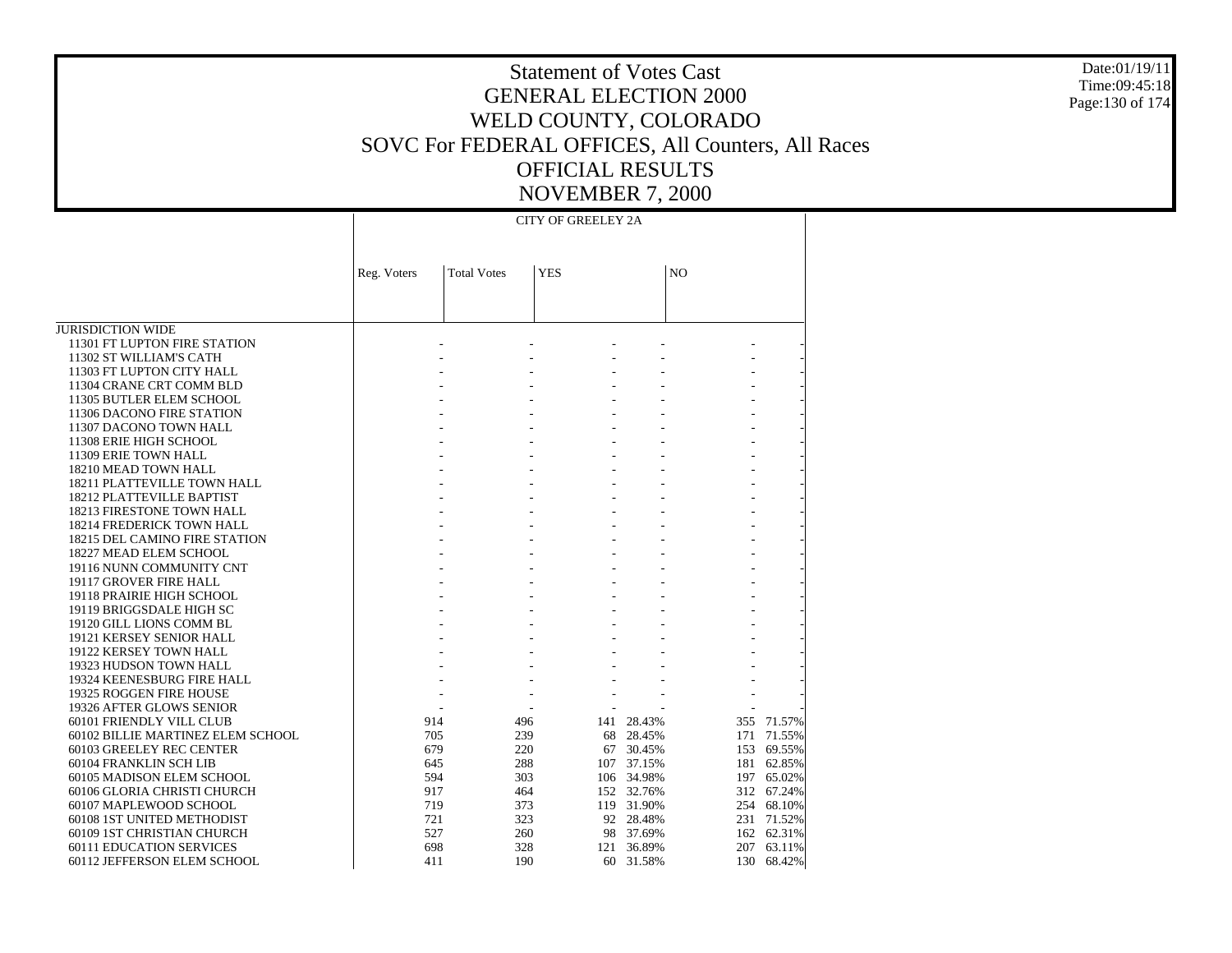Date:01/19/11Time:09:45:18Page:131 of 174

# Statement of Votes CastGENERAL ELECTION 2000WELD COUNTY, COLORADO SOVC For FEDERAL OFFICES, All Counters, All Races OFFICIAL RESULTSNOVEMBER 7, 2000

 60113 WESTERN HILLS FIRE 60114 OUR SAVIORS LUTHERAN 60116 FRASIER HALL 60317 UNC CNTR MAIN LEVL 60318 THE VILLA 60319 BETHEL BAPTIST CHURCH 60320 JACKSON SCHOOL 60321 ODD FELLOWS HALL 60322 GARDEN CITY TOWN HALL 60323 BONNELL TOWER LOUNGE 60324 GREELEY MALL 60325 JOHN EVANS JR HIGH 60326 DOS RIOS ELEM SCHOOL 60327 CENTENNIAL SCHOOL 60328 EVANS COMMUNITY COMPLEX 60329 SHEPHERD OF VALLEY 60330 LA SALLE SENIOR CENTER 68131 WINDSOR HIGH SCHOOL 68132 FAITH UNITED CHURCH 68133 SEVERANCE FIRE STATION 68134 EATON MIDDLE SCHOOL 68135 EATON HIGH SCHOOL 68136 N WELD WATER DIST 68167 SKYVIEW ELEM SCHOOL 68237 WINDSOR PARK BLDG 68238 TOZER ELEM SCHOOL 68239 NORTHRIDGE HIGH SCHOOL 68240 SHEPERD OF HILLS LUTHERAN CHURCH 68241 SHAWSHEEN SCHOOL 68242 ASSEMBLY OF GOD CHURCH 68243 AIMS COLLEGE CNTR 68244 ST PAULS CONGREGATIONAL 68245 ST JOHNS UNITED CHURCH 68246 SCOTT SCHOOL 68247 ASSEMBLY OF GOD CHURCH 68249 COTTONWOOD PARK S. 68250 CENTENNIAL LIBRARY 68251 BRENTWOOD SCHOOL 68252 MEEKER SCHOOL Reg. Voters | Total Votes | YES | NO CITY OF GREELEY 2A1002 74 17 22.97% 57 77.03% 966 523 224 42.83% 299 57.17% 515 275 108 39.27% 167 60.73% 1064 514 205 39.88% 309 60.12% 493 229 78 34.06% 151 65.94% 756 404 154 38.12% 250 61.88% 509 267 95 35.58% 172 64.42% 881 398 177 44.47% 221 55.53% 405 175 60 34.29% 115 65.71% 1033 493 148 30.02% 345 69.98% 668 325 112 34.46% 213 65.54% 438 208 76 36.54% 132 63.46% - - - - - - - - - - - - - - - - - - - - - - - - - - - - - - - - - - - - - - - - - - - - - - - - - - - - 430 12 4 33.33% 8 66.67% - - - - - - - - - - 1666 2 2 100.00% 0 0.00% 1434 695 286 41.15% 409 58.85% 867 448 153 34.15% 295 65.85% 710 386 140 36.27% 246 63.73% 1130 494 165 33.40% 329 66.60% 1655 716 278 38.83% 438 61.17% 1327 657 261 39.73% 396 60.27% 1032 525 213 40.57% 312 59.43% 427 213 73 34.27% 140 65.73% 994 578 183 31.66% 395 68.34% 732 376 135 35.90% 241 64.10% 625 314 116 36.94% 198 63.06% 827 430 155 36.05% 275 63.95% 1159 618 258 41.75%360 58.25%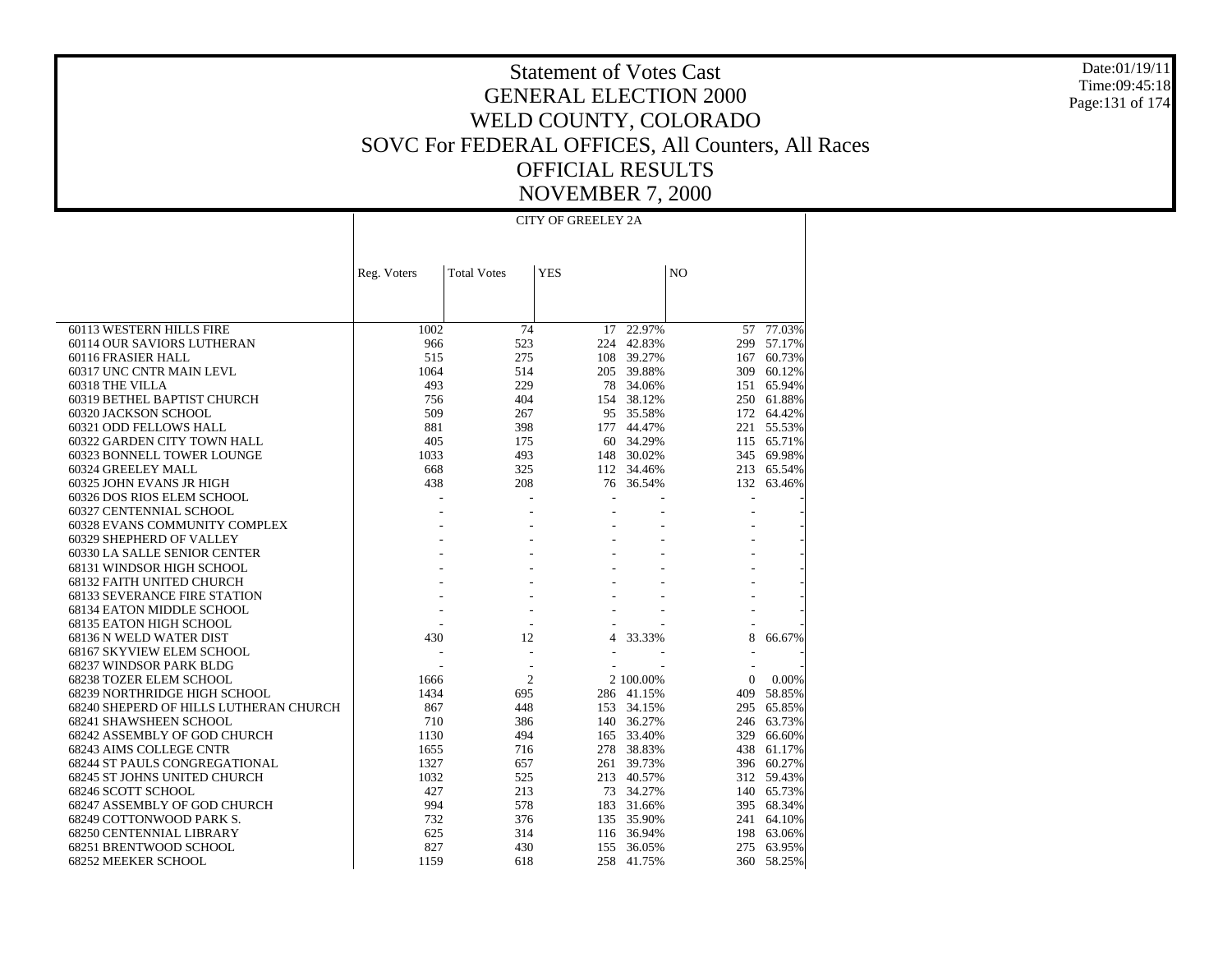Date:01/19/11 Time:09:45:18 Page:132 of 174

|                                            |             |                    | <b>CITY OF GREELEY 2A</b> |        |                |        |
|--------------------------------------------|-------------|--------------------|---------------------------|--------|----------------|--------|
|                                            |             |                    |                           |        |                |        |
|                                            | Reg. Voters | <b>Total Votes</b> | <b>YES</b>                |        | N <sub>O</sub> |        |
|                                            |             |                    |                           |        |                |        |
|                                            |             |                    |                           |        |                |        |
| <b>68254 TRINITY EPISCOPAL</b>             | 1575        | 803                | 304                       | 37.86% | 499            | 62.14% |
| <b>68255 MONFORT ELEMENTARY</b>            | 1321        | 547                | 212                       | 38.76% | 335            | 61.24% |
| <b>68256 TRINITY LUTHERAN</b>              | 1355        | 468                | 188                       | 40.17% | 280            | 59.83% |
| <b>68257 RE-1 EDUCATION SERVICE CENTER</b> |             |                    |                           |        |                |        |
| <b>68258 MILLIKEN COMMUNITY</b>            |             |                    |                           |        |                |        |
| 68259 JOHNSTOWN MEMORIAL LIBRARY           |             |                    |                           |        |                |        |
| 68260 JOHNSTOWN TOWN HALL                  |             |                    |                           |        |                |        |
| 68265 CHRISTA MCAULIFFE ELEM SCHOOL        | 1290        | 784                | 333                       | 42.47% | 451            | 57.53% |
| 68266 HILL-N PARK SENIOR                   |             |                    |                           |        |                |        |
| 69161 PIERCE TOWN HALL                     |             |                    |                           |        |                |        |
| 69162 AULT TOWN HALL                       |             |                    |                           |        |                |        |
| 69163 EATON TOWN HALL                      |             |                    |                           |        |                |        |
| 69364 1ST BAPTIST CHURCH                   |             |                    |                           |        |                |        |
| Absentee                                   | $\Omega$    | 7329               | 2843                      | 38.79% | 4486           | 61.21% |
| Early                                      |             | 1686               | 601                       | 35.65% | 1085           | 64.35% |
| Total                                      | 36816       | 25450              | 9488                      | 37.28% | 15962          | 62.72% |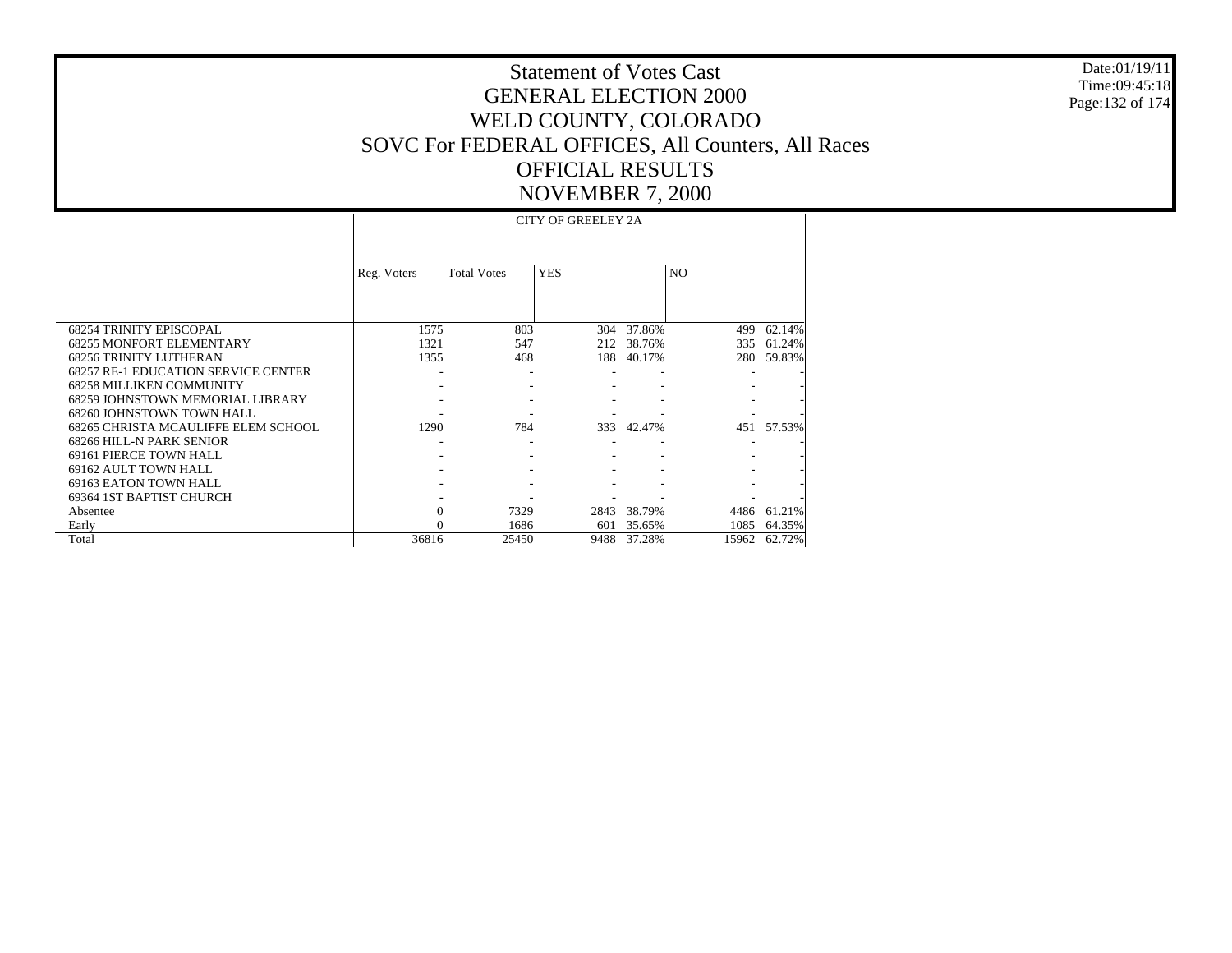Date:01/19/11 Time:09:45:18 Page:133 of 174

### Statement of Votes Cast GENERAL ELECTION 2000 WELD COUNTY, COLORADO SOVC For FEDERAL OFFICES, All Counters, All Races OFFICIAL RESULTS NOVEMBER 7, 2000

CITY OF GREELEY 2B

|                                   | Reg. Voters | <b>Total Votes</b> | <b>YES</b> |            | N <sub>O</sub> |        |
|-----------------------------------|-------------|--------------------|------------|------------|----------------|--------|
|                                   |             |                    |            |            |                |        |
| <b>JURISDICTION WIDE</b>          |             |                    |            |            |                |        |
| 11301 FT LUPTON FIRE STATION      |             |                    |            |            |                |        |
| 11302 ST WILLIAM'S CATH           |             |                    |            |            |                |        |
| 11303 FT LUPTON CITY HALL         |             |                    |            |            |                |        |
| 11304 CRANE CRT COMM BLD          |             |                    |            |            |                |        |
| 11305 BUTLER ELEM SCHOOL          |             |                    |            |            |                |        |
| 11306 DACONO FIRE STATION         |             |                    |            |            |                |        |
| 11307 DACONO TOWN HALL            |             |                    |            |            |                |        |
| 11308 ERIE HIGH SCHOOL            |             |                    |            |            |                |        |
| 11309 ERIE TOWN HALL              |             |                    |            |            |                |        |
| 18210 MEAD TOWN HALL              |             |                    |            |            |                |        |
| 18211 PLATTEVILLE TOWN HALL       |             |                    |            |            |                |        |
| 18212 PLATTEVILLE BAPTIST         |             |                    |            |            |                |        |
| 18213 FIRESTONE TOWN HALL         |             |                    |            |            |                |        |
| 18214 FREDERICK TOWN HALL         |             |                    |            |            |                |        |
| 18215 DEL CAMINO FIRE STATION     |             |                    |            |            |                |        |
| 18227 MEAD ELEM SCHOOL            |             |                    |            |            |                |        |
| 19116 NUNN COMMUNITY CNT          |             |                    |            |            |                |        |
| 19117 GROVER FIRE HALL            |             |                    |            |            |                |        |
| 19118 PRAIRIE HIGH SCHOOL         |             |                    |            |            |                |        |
| 19119 BRIGGSDALE HIGH SC          |             |                    |            |            |                |        |
| 19120 GILL LIONS COMM BL          |             |                    |            |            |                |        |
| 19121 KERSEY SENIOR HALL          |             |                    |            |            |                |        |
| 19122 KERSEY TOWN HALL            |             |                    |            |            |                |        |
| 19323 HUDSON TOWN HALL            |             |                    |            |            |                |        |
| 19324 KEENESBURG FIRE HALL        |             |                    |            |            |                |        |
| 19325 ROGGEN FIRE HOUSE           |             |                    |            |            |                |        |
| 19326 AFTER GLOWS SENIOR          |             |                    |            |            |                |        |
| 60101 FRIENDLY VILL CLUB          |             | 914                | 471        | 323 68.58% | 148            | 31.42% |
| 60102 BILLIE MARTINEZ ELEM SCHOOL |             | 705                | 234        | 159 67.95% | 75             | 32.05% |
| 60103 GREELEY REC CENTER          |             | 679                | 209        | 132 63.16% | 77             | 36.84% |
| 60104 FRANKLIN SCH LIB            |             | 645                | 277<br>210 | 75.81%     | 67             | 24.19% |
| 60105 MADISON ELEM SCHOOL         |             | 594                | 293        | 232 79.18% | 61             | 20.82% |
| 60106 GLORIA CHRISTI CHURCH       |             | 917                | 445        | 313 70.34% | 132            | 29.66% |
| 60107 MAPLEWOOD SCHOOL            |             | 719                | 351        | 265 75.50% | 86             | 24.50% |
| 60108 1ST UNITED METHODIST        |             | 721                | 308        | 223 72.40% | 85             | 27.60% |
| 60109 1ST CHRISTIAN CHURCH        |             | 527                | 178<br>244 | 72.95%     | 66             | 27.05% |
| <b>60111 EDUCATION SERVICES</b>   |             | 698                | 296<br>227 | 76.69%     | 69             | 23.31% |
| 60112 JEFFERSON ELEM SCHOOL       |             | 411                | 175<br>110 | 62.86%     | 65             | 37.14% |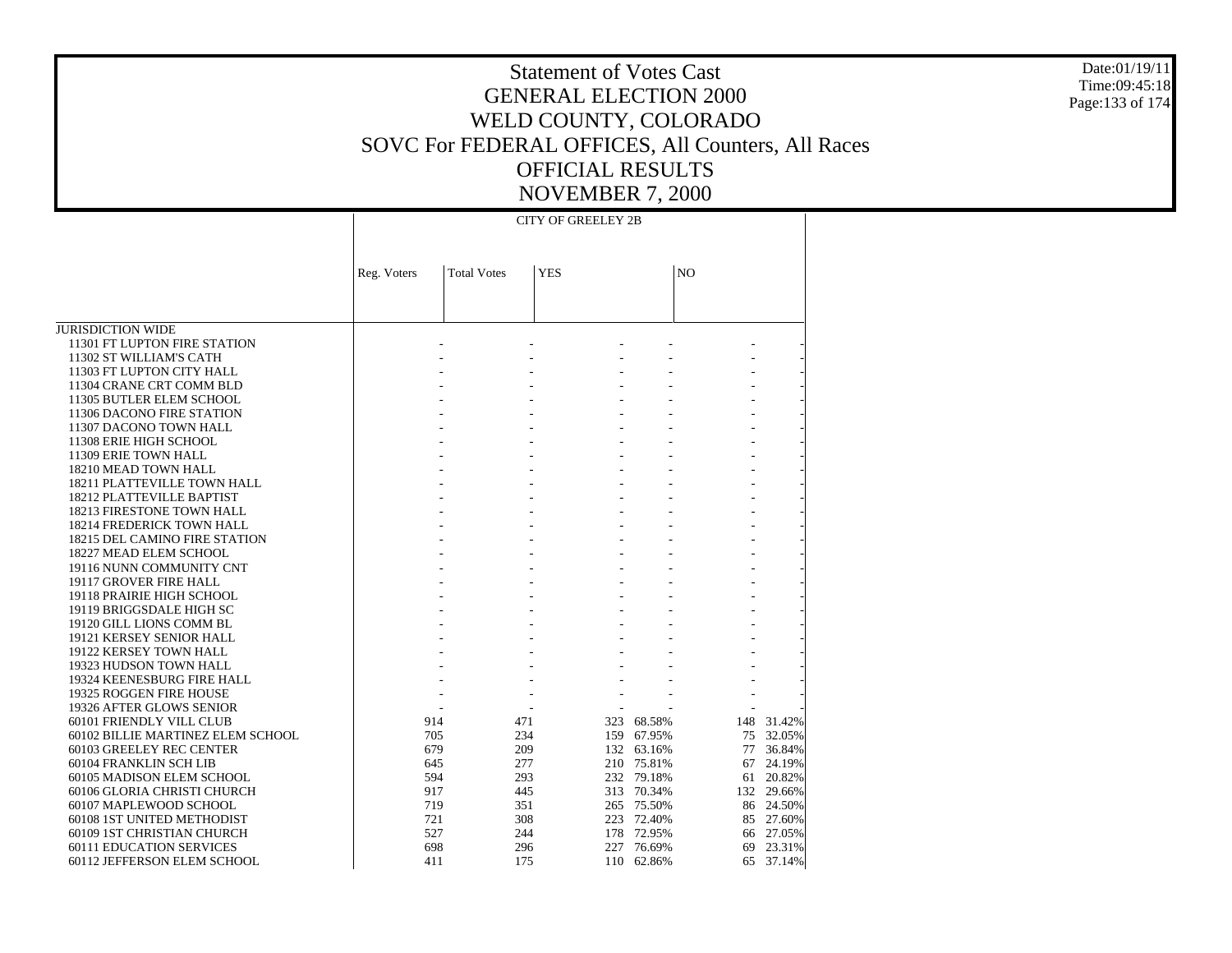Date:01/19/11Time:09:45:18Page:134 of 174

# Statement of Votes CastGENERAL ELECTION 2000WELD COUNTY, COLORADO SOVC For FEDERAL OFFICES, All Counters, All Races OFFICIAL RESULTSNOVEMBER 7, 2000

 60113 WESTERN HILLS FIRE 60114 OUR SAVIORS LUTHERAN 60116 FRASIER HALL 60317 UNC CNTR MAIN LEVL 60318 THE VILLA 60319 BETHEL BAPTIST CHURCH 60320 JACKSON SCHOOL 60321 ODD FELLOWS HALL 60322 GARDEN CITY TOWN HALL 60323 BONNELL TOWER LOUNGE 60324 GREELEY MALL 60325 JOHN EVANS JR HIGH 60326 DOS RIOS ELEM SCHOOL 60327 CENTENNIAL SCHOOL 60328 EVANS COMMUNITY COMPLEX 60329 SHEPHERD OF VALLEY 60330 LA SALLE SENIOR CENTER 68131 WINDSOR HIGH SCHOOL 68132 FAITH UNITED CHURCH 68133 SEVERANCE FIRE STATION 68134 EATON MIDDLE SCHOOL 68135 EATON HIGH SCHOOL 68136 N WELD WATER DIST 68167 SKYVIEW ELEM SCHOOL 68237 WINDSOR PARK BLDG 68238 TOZER ELEM SCHOOL 68239 NORTHRIDGE HIGH SCHOOL 68240 SHEPERD OF HILLS LUTHERAN CHURCH 68241 SHAWSHEEN SCHOOL 68242 ASSEMBLY OF GOD CHURCH 68243 AIMS COLLEGE CNTR 68244 ST PAULS CONGREGATIONAL 68245 ST JOHNS UNITED CHURCH 68246 SCOTT SCHOOL 68247 ASSEMBLY OF GOD CHURCH 68249 COTTONWOOD PARK S. 68250 CENTENNIAL LIBRARY 68251 BRENTWOOD SCHOOL 68252 MEEKER SCHOOL Reg. Voters | Total Votes | YES | NO CITY OF GREELEY 2B1002 $\frac{1}{74}$   $\frac{45}{60.81\%}$  29 39.19% 966 501 376 75.05% 125 24.95% 515 247 195 78.95% 52 21.05% 1064 442 299 67.65% 143 32.35% 493 212 146 68.87% 66 31.13% 756 388 303 78.09% 85 21.91% 509 263 217 82.51% 46 17.49% 881 365 259 70.96% 106 29.04% 405 162 108 66.67% 54 33.33% 1033 456 321 70.39% 135 29.61% 668 310 233 75.16% 77 24.84% 438 198 129 65.15% 69 34.85% - - - - - - - - - - - - - - - - - - - - - - - - - - - - - - - - - - - - - - - - - - - - - - - - - - - 430 11 7 63.64% 4 36.36% - - - - - - - - - - 1666 2 2 100.00% 0 0.00% 1434 670 561 83.73% 109 16.27% 867 429 351 81.82% 78 18.18% 710 367 302 82.29% 65 17.71% 1130 481 359 74.64% 122 25.36% 1655 676 554 81.95% 122 18.05% 1327 631 479 75.91% 152 24.09% 1032 504 408 80.95% 96 19.05% 427 212 163 76.89% 49 23.11% 994 549 413 75.23% 136 24.77% 732 359 264 73.54% 95 26.46% 625 298 236 79.19% 62 20.81% 827 402 314 78.11% 88 21.89% 1159 596 479 80.37%117 19.63%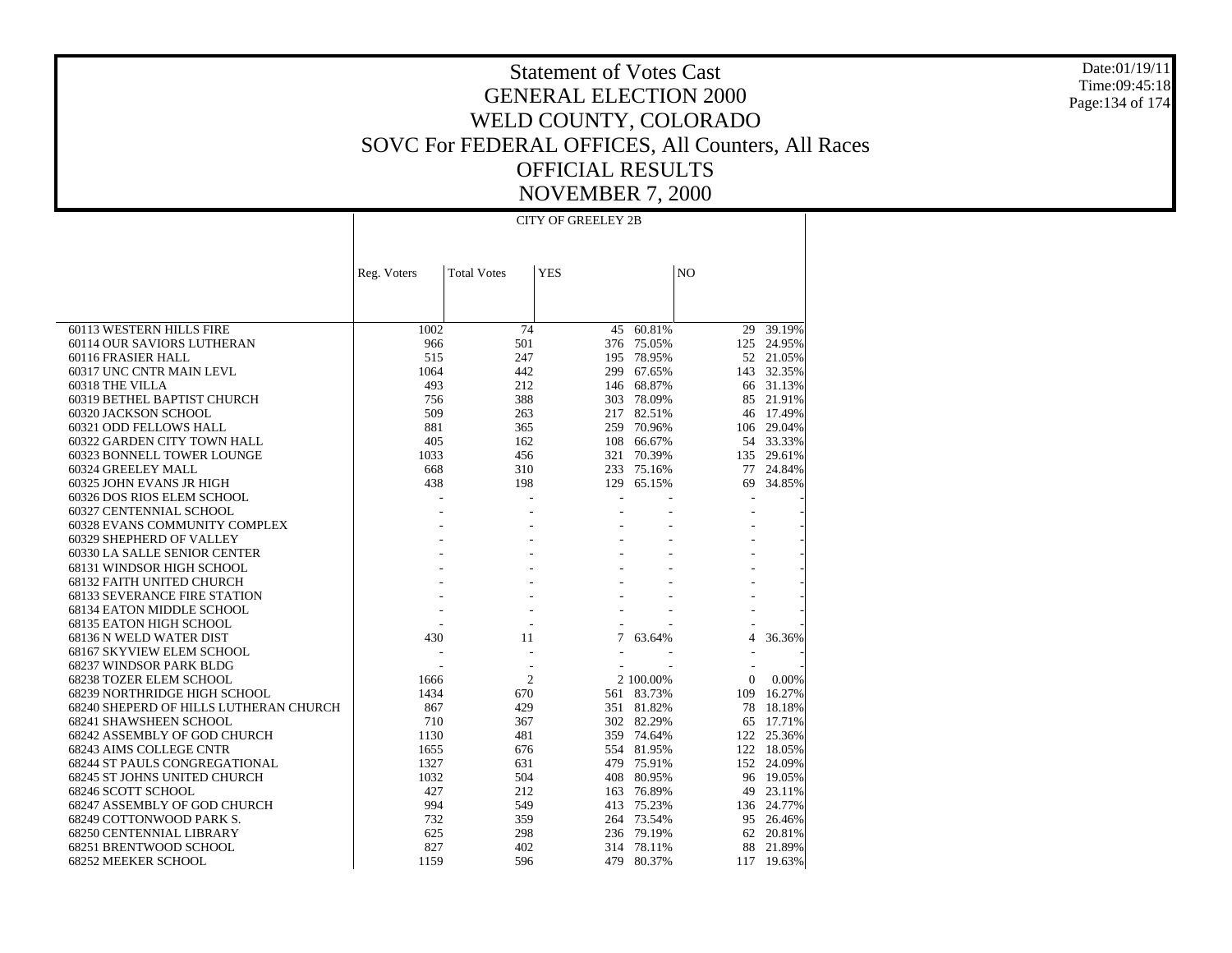Date:01/19/11 Time:09:45:18 Page:135 of 174

|                                            |             |                    | <b>CITY OF GREELEY 2B</b> |        |                |        |
|--------------------------------------------|-------------|--------------------|---------------------------|--------|----------------|--------|
|                                            |             |                    |                           |        |                |        |
|                                            |             |                    |                           |        |                |        |
|                                            | Reg. Voters | <b>Total Votes</b> | <b>YES</b>                |        | N <sub>O</sub> |        |
|                                            |             |                    |                           |        |                |        |
|                                            |             |                    |                           |        |                |        |
| <b>68254 TRINITY EPISCOPAL</b>             | 1575        | 745                | 583                       | 78.26% | 162            | 21.74% |
| <b>68255 MONFORT ELEMENTARY</b>            | 1321        | 516                | 400                       | 77.52% | 116            | 22.48% |
| <b>68256 TRINITY LUTHERAN</b>              | 1355        | 449                | 356                       | 79.29% | 93             | 20.71% |
| <b>68257 RE-1 EDUCATION SERVICE CENTER</b> |             |                    |                           |        |                |        |
| <b>68258 MILLIKEN COMMUNITY</b>            |             |                    |                           |        |                |        |
| 68259 JOHNSTOWN MEMORIAL LIBRARY           |             |                    |                           |        |                |        |
| 68260 JOHNSTOWN TOWN HALL                  |             |                    |                           |        |                |        |
| 68265 CHRISTA MCAULIFFE ELEM SCHOOL        | 1290        | 747                | 604                       | 80.86% | 143            | 19.14% |
| 68266 HILL-N PARK SENIOR                   |             |                    |                           |        |                |        |
| 69161 PIERCE TOWN HALL                     |             |                    |                           |        |                |        |
| 69162 AULT TOWN HALL                       |             |                    |                           |        |                |        |
| 69163 EATON TOWN HALL                      |             |                    |                           |        |                |        |
| 69364 1ST BAPTIST CHURCH                   |             |                    |                           |        |                |        |
| Absentee                                   | 0           | 6863               | 5320                      | 77.52% | 1543           | 22.48% |
| Early                                      |             | 1562               | 1168                      | 74.78% | 394            | 25.22% |
| Total                                      | 36816       | 23990              | 18326                     | 76.39% | 5664           | 23.61% |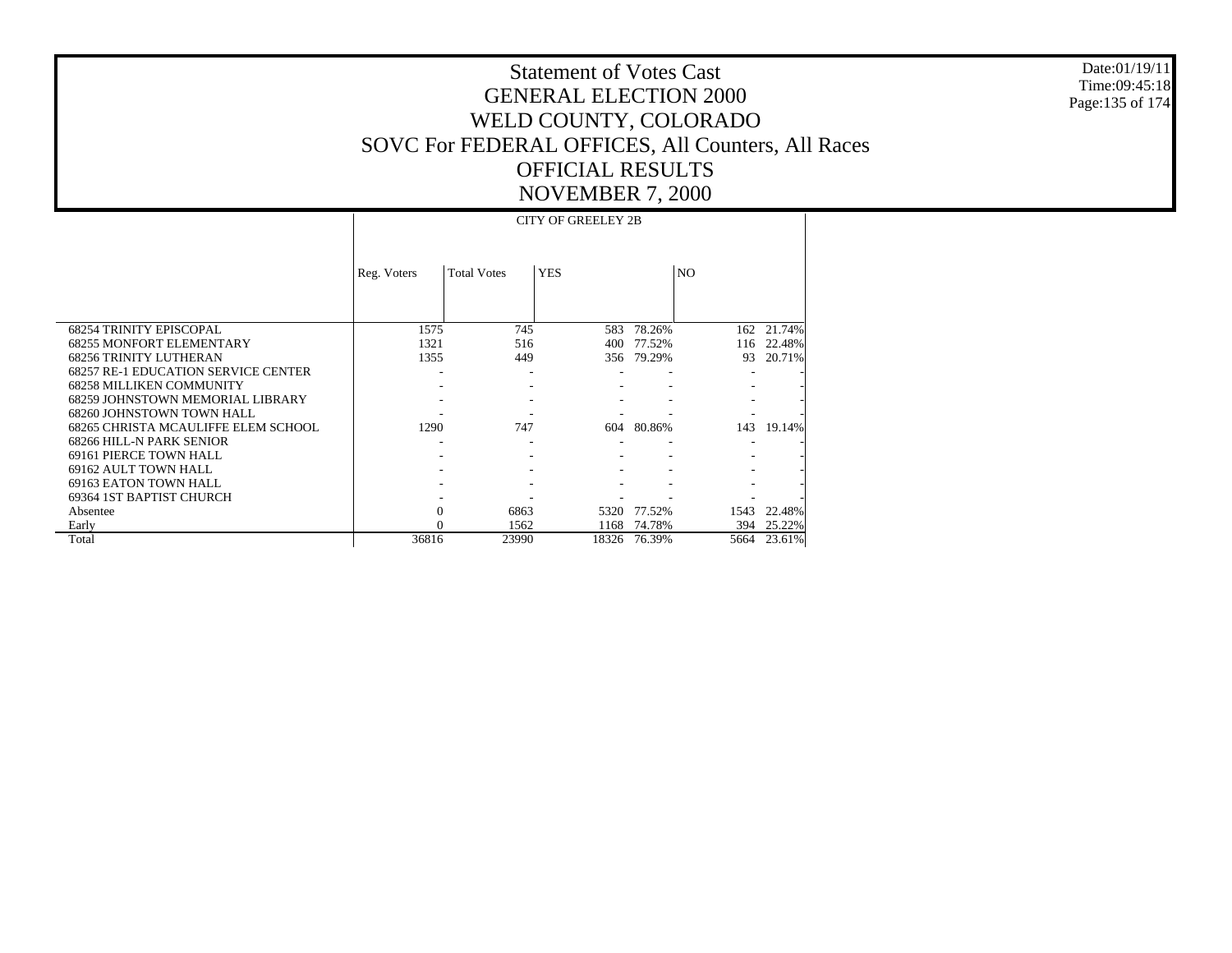Date:01/19/11 Time:09:45:18 Page:136 of 174

### Statement of Votes Cast GENERAL ELECTION 2000 WELD COUNTY, COLORADO SOVC For FEDERAL OFFICES, All Counters, All Races OFFICIAL RESULTS NOVEMBER 7, 2000

CITY OF GREELEY 2C

|                                   | Reg. Voters | <b>Total Votes</b> | <b>YES</b> |     |            | NO        |        |
|-----------------------------------|-------------|--------------------|------------|-----|------------|-----------|--------|
|                                   |             |                    |            |     |            |           |        |
| <b>JURISDICTION WIDE</b>          |             |                    |            |     |            |           |        |
| 11301 FT LUPTON FIRE STATION      |             |                    |            |     |            |           |        |
| 11302 ST WILLIAM'S CATH           |             |                    |            |     |            |           |        |
| 11303 FT LUPTON CITY HALL         |             |                    |            |     |            |           |        |
| 11304 CRANE CRT COMM BLD          |             |                    |            |     |            |           |        |
| 11305 BUTLER ELEM SCHOOL          |             |                    |            |     |            |           |        |
| 11306 DACONO FIRE STATION         |             |                    |            |     |            |           |        |
| 11307 DACONO TOWN HALL            |             |                    |            |     |            |           |        |
| 11308 ERIE HIGH SCHOOL            |             |                    |            |     |            |           |        |
| 11309 ERIE TOWN HALL              |             |                    |            |     |            |           |        |
| 18210 MEAD TOWN HALL              |             |                    |            |     |            |           |        |
| 18211 PLATTEVILLE TOWN HALL       |             |                    |            |     |            |           |        |
| 18212 PLATTEVILLE BAPTIST         |             |                    |            |     |            |           |        |
| 18213 FIRESTONE TOWN HALL         |             |                    |            |     |            |           |        |
| 18214 FREDERICK TOWN HALL         |             |                    |            |     |            |           |        |
| 18215 DEL CAMINO FIRE STATION     |             |                    |            |     |            |           |        |
| 18227 MEAD ELEM SCHOOL            |             |                    |            |     |            |           |        |
| 19116 NUNN COMMUNITY CNT          |             |                    |            |     |            |           |        |
| 19117 GROVER FIRE HALL            |             |                    |            |     |            |           |        |
| 19118 PRAIRIE HIGH SCHOOL         |             |                    |            |     |            |           |        |
| 19119 BRIGGSDALE HIGH SC          |             |                    |            |     |            |           |        |
| 19120 GILL LIONS COMM BL          |             |                    |            |     |            |           |        |
| 19121 KERSEY SENIOR HALL          |             |                    |            |     |            |           |        |
| 19122 KERSEY TOWN HALL            |             |                    |            |     |            |           |        |
| 19323 HUDSON TOWN HALL            |             |                    |            |     |            |           |        |
| 19324 KEENESBURG FIRE HALL        |             |                    |            |     |            |           |        |
| 19325 ROGGEN FIRE HOUSE           |             |                    |            |     |            |           |        |
| 19326 AFTER GLOWS SENIOR          |             |                    |            |     |            |           |        |
| 60101 FRIENDLY VILL CLUB          |             | 914                | 488        |     | 249 51.02% | 239       | 48.98% |
| 60102 BILLIE MARTINEZ ELEM SCHOOL |             | 705                | 240        |     | 120 50.00% | 120       | 50.00% |
| 60103 GREELEY REC CENTER          |             | 679                | 215        | 121 | 56.28%     | 94        | 43.72% |
| 60104 FRANKLIN SCH LIB            |             | 645                | 284        |     | 164 57.75% | 120       | 42.25% |
| 60105 MADISON ELEM SCHOOL         |             | 594                | 300        |     | 182 60.67% | 118       | 39.33% |
| 60106 GLORIA CHRISTI CHURCH       |             | 917                | 456        |     | 237 51.97% | 219       | 48.03% |
| 60107 MAPLEWOOD SCHOOL            |             | 719                | 371        |     | 201 54.18% | 170       | 45.82% |
| 60108 1ST UNITED METHODIST        |             | 721                | 317        |     | 163 51.42% | 154       | 48.58% |
| 60109 1ST CHRISTIAN CHURCH        |             | 527                | 256        |     | 144 56.25% | 112       | 43.75% |
| <b>60111 EDUCATION SERVICES</b>   |             | 698                | 320<br>181 | 196 | 61.25%     | 124<br>98 | 38.75% |
| 60112 JEFFERSON ELEM SCHOOL       |             | 411                |            |     | 83 45.86%  |           | 54.14% |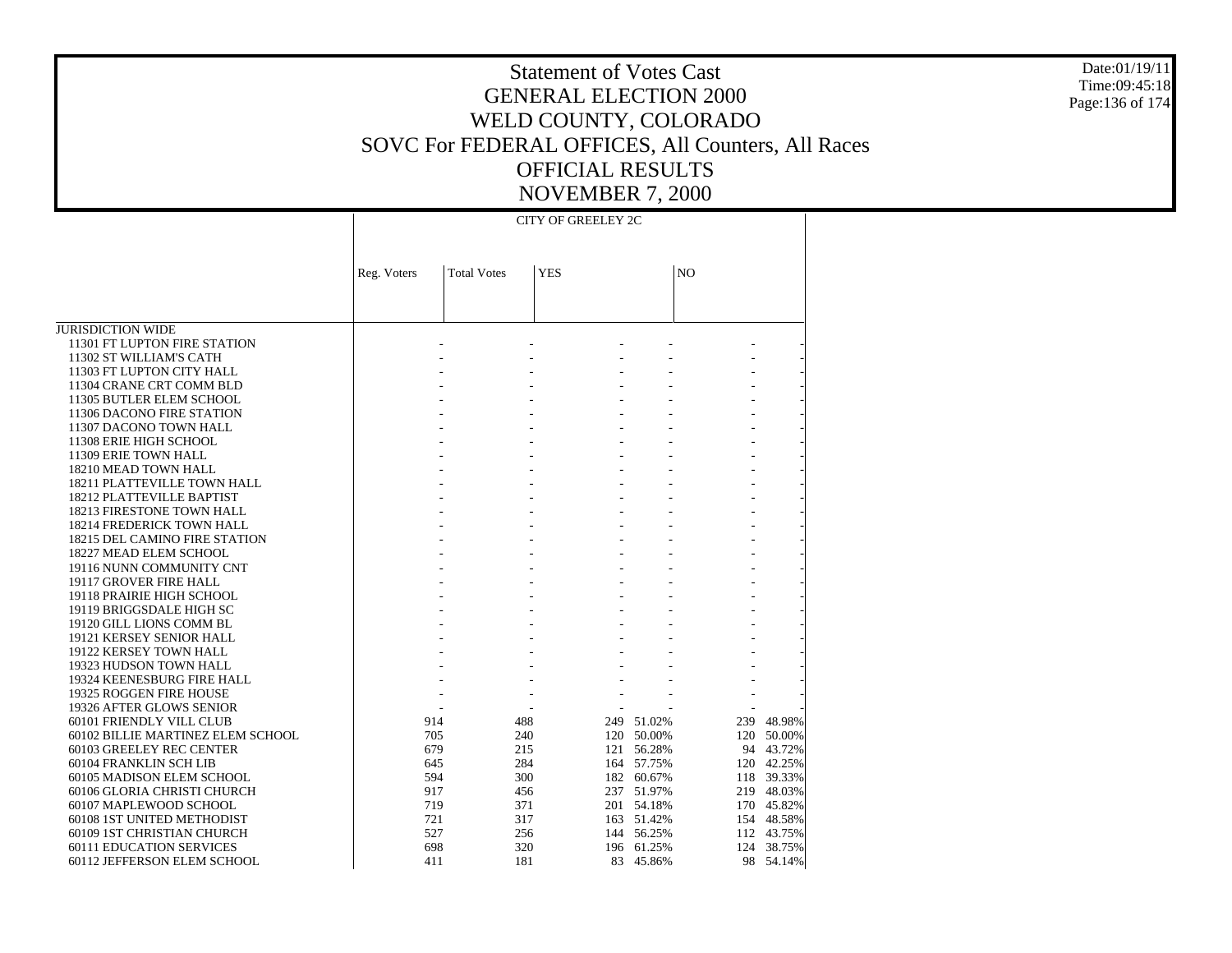Date:01/19/11Time:09:45:18Page:137 of 174

# Statement of Votes CastGENERAL ELECTION 2000WELD COUNTY, COLORADO SOVC For FEDERAL OFFICES, All Counters, All Races OFFICIAL RESULTSNOVEMBER 7, 2000

 60113 WESTERN HILLS FIRE 60114 OUR SAVIORS LUTHERAN 60116 FRASIER HALL 60317 UNC CNTR MAIN LEVL 60318 THE VILLA 60319 BETHEL BAPTIST CHURCH 60320 JACKSON SCHOOL 60321 ODD FELLOWS HALL 60322 GARDEN CITY TOWN HALL 60323 BONNELL TOWER LOUNGE 60324 GREELEY MALL 60325 JOHN EVANS JR HIGH 60326 DOS RIOS ELEM SCHOOL 60327 CENTENNIAL SCHOOL 60328 EVANS COMMUNITY COMPLEX 60329 SHEPHERD OF VALLEY 60330 LA SALLE SENIOR CENTER 68131 WINDSOR HIGH SCHOOL 68132 FAITH UNITED CHURCH 68133 SEVERANCE FIRE STATION 68134 EATON MIDDLE SCHOOL 68135 EATON HIGH SCHOOL 68136 N WELD WATER DIST 68167 SKYVIEW ELEM SCHOOL 68237 WINDSOR PARK BLDG 68238 TOZER ELEM SCHOOL 68239 NORTHRIDGE HIGH SCHOOL 68240 SHEPERD OF HILLS LUTHERAN CHURCH 68241 SHAWSHEEN SCHOOL 68242 ASSEMBLY OF GOD CHURCH 68243 AIMS COLLEGE CNTR 68244 ST PAULS CONGREGATIONAL 68245 ST JOHNS UNITED CHURCH 68246 SCOTT SCHOOL 68247 ASSEMBLY OF GOD CHURCH 68249 COTTONWOOD PARK S. 68250 CENTENNIAL LIBRARY 68251 BRENTWOOD SCHOOL 68252 MEEKER SCHOOL Reg. Voters | Total Votes | YES | NO CITY OF GREELEY 2C1002 $\overline{74}$   $\overline{41}$   $\overline{55.41\%}$  33 44.59% 966 517 329 63.64% 188 36.36% 515 262 160 61.07% 102 38.93% 1064 471 265 56.26% 206 43.74% 493 214 105 49.07% 109 50.93% 756 397 257 64.74% 140 35.26% 509 269 172 63.94% 97 36.06% 881 384 202 52.60% 182 47.40% 405 172 98 56.98% 74 43.02% 1033 479 236 49.27% 243 50.73% 668 321 186 57.94% 135 42.06% 438 204 107 52.45% 97 47.55% - - - - - - - - - - - - - - - - - - - - - - - - - - - - - - - - - - - - - - - - - - - - - - - - - - - - 430 11 4 36.36% 7 63.64% - - - - - - - - - - 1666 2 2 100.00% 0 0.00% 1434 690 447 64.78% 243 35.22% 867 443 281 63.43% 162 36.57% 710 380 227 59.74% 153 40.26% 1130 487 276 56.67% 211 43.33% 1655 702 455 64.81% 247 35.19% 1327 647 425 65.69% 222 34.31% 1032 519 354 68.21% 165 31.79% 427 213 150 70.42% 63 29.58% 994 567 317 55.91% 250 44.09% 732 375 227 60.53% 148 39.47% 625 308 188 61.04% 120 38.96% 827 417 248 59.47% 169 40.53% 1159 610 387 63.44%223 36.56%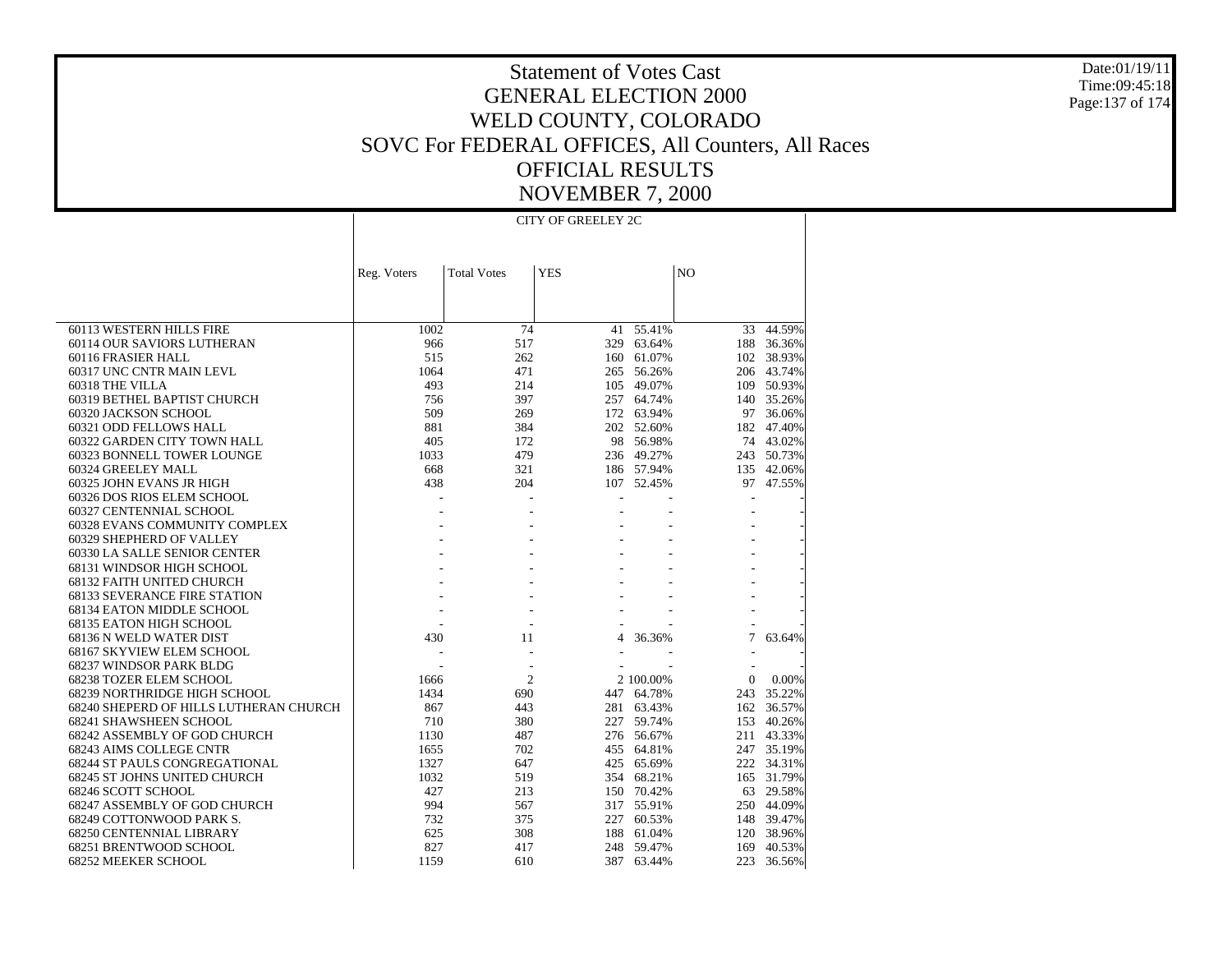Date:01/19/11Time:09:45:18Page:138 of 174

# Statement of Votes CastGENERAL ELECTION 2000WELD COUNTY, COLORADO SOVC For FEDERAL OFFICES, All Counters, All Races OFFICIAL RESULTSNOVEMBER 7, 2000

 68254 TRINITY EPISCOPAL 68255 MONFORT ELEMENTARY 68256 TRINITY LUTHERAN 68257 RE-1 EDUCATION SERVICE CENTER 68258 MILLIKEN COMMUNITY 68259 JOHNSTOWN MEMORIAL LIBRARY 68260 JOHNSTOWN TOWN HALL 68265 CHRISTA MCAULIFFE ELEM SCHOOL 68266 HILL-N PARK SENIOR 69161 PIERCE TOWN HALL 69162 AULT TOWN HALL 69163 EATON TOWN HALL 69364 1ST BAPTIST CHURCH Absentee Early Total Reg. Voters | Total Votes | YES | NO CITY OF GREELEY 2C1575 782 515 65.86% $\sqrt{267}$  34.14% 1321 539 348 64.56% 191 35.44% 1355 458 289 63.10% 169 36.90% - - - - - - - - - - - - - - - - - - - - - - - 1290 770 495 64.29% 275 35.71% - - - - - - - - - - - - - - - - - - - - - - - - - 0 7225 4416 61.12% 2809 38.88% 0 1619 977 60.35% 642 39.65% 36816 24956 15046 60.29%9910 39.71%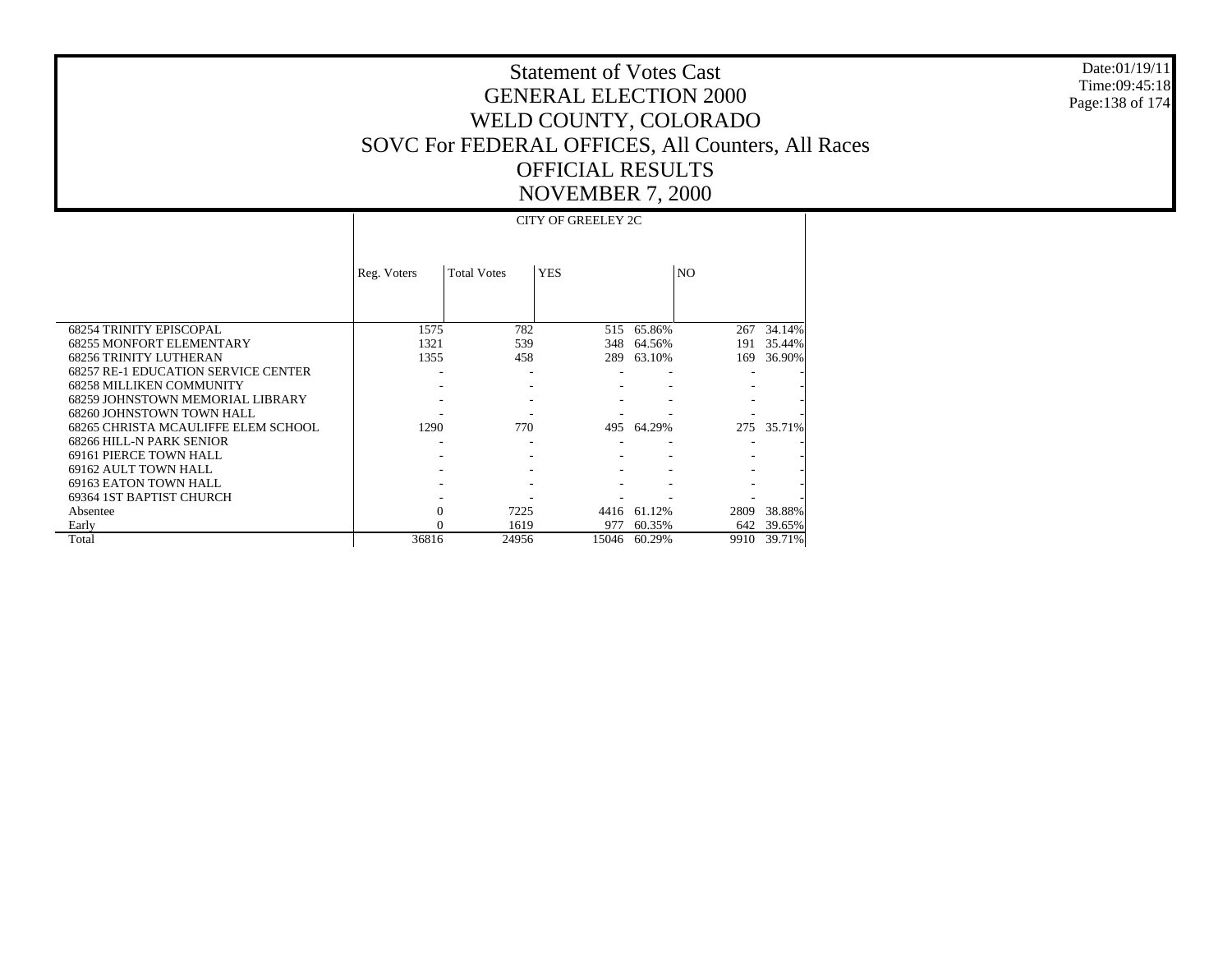## Statement of Votes CastGENERAL ELECTION 2000WELD COUNTY, COLORADO SOVC For FEDERAL OFFICES, All Counters, All Races OFFICIAL RESULTSNOVEMBER 7, 2000

Date:01/19/11Time:09:45:18Page:139 of 174

JURISDICTION WIDE 11301 FT LUPTON FIRE STATION 11302 ST WILLIAM'S CATH 11303 FT LUPTON CITY HALL 11304 CRANE CRT COMM BLD 11305 BUTLER ELEM SCHOOL 11306 DACONO FIRE STATION 11307 DACONO TOWN HALL 11308 ERIE HIGH SCHOOL 11309 ERIE TOWN HALL 18210 MEAD TOWN HALL 18211 PLATTEVILLE TOWN HALL 18212 PLATTEVILLE BAPTIST 18213 FIRESTONE TOWN HALL 18214 FREDERICK TOWN HALL 18215 DEL CAMINO FIRE STATION 18227 MEAD ELEM SCHOOL 19116 NUNN COMMUNITY CNT 19117 GROVER FIRE HALL 19118 PRAIRIE HIGH SCHOOL 19119 BRIGGSDALE HIGH SC 19120 GILL LIONS COMM BL 19121 KERSEY SENIOR HALL 19122 KERSEY TOWN HALL 19323 HUDSON TOWN HALL 19324 KEENESBURG FIRE HALL 19325 ROGGEN FIRE HOUSE 19326 AFTER GLOWS SENIOR 60101 FRIENDLY VILL CLUB 60102 BILLIE MARTINEZ ELEM SCHOOL 60103 GREELEY REC CENTER 60104 FRANKLIN SCH LIB 60105 MADISON ELEM SCHOOL 60106 GLORIA CHRISTI CHURCH 60107 MAPLEWOOD SCHOOL 60108 1ST UNITED METHODIST 60109 1ST CHRISTIAN CHURCH 60111 EDUCATION SERVICES 60112 JEFFERSON ELEM SCHOOL Reg. VotersTotal Votes YES NOTOWN OF HUDSON 2AReg. Voters | Total Votes | YES | NO TOWN OF JOHNSTOWN 2A - - - - - - - - - - - - - - - - - - - - - - - - - - - - - - - - - - - - - - - - - - - - - - - - - - - - - - - - - - - - - - - - - - - - - - - - - - - - - - - - - - - - - - - - - - - - - - - - - - - - - - - - - - - - - - - - - - - - - - - - - - - - - - - - - - - - - - - - - - - - - - - - - - - - - - - - - - - - - - - - - - - - - - - - - - - - - - - - - - - - - - - - - - - - - - - - - - - - - - - - - - - - - - - - - - - - - - - - - - - - - - - - - - - - - - - - - - - - - - - - - - - - - - - - - - - - -  $\Omega$  302 96 31.79%206 68.21% - - - - - - - - - - - - - - - - - - - - - - - - - - - - - - - - - - - - - - - - - - - - - - - - - - - - - - - - - - - - - - - - - - - - - - - - - - - - - - - - - - - - - - - - - - - - - - - - - - - - - - - - - - - - - - - - - - - - - - - - - - - - - - - - - - - - - - - - - - - - - - - - - - - - - - - - - -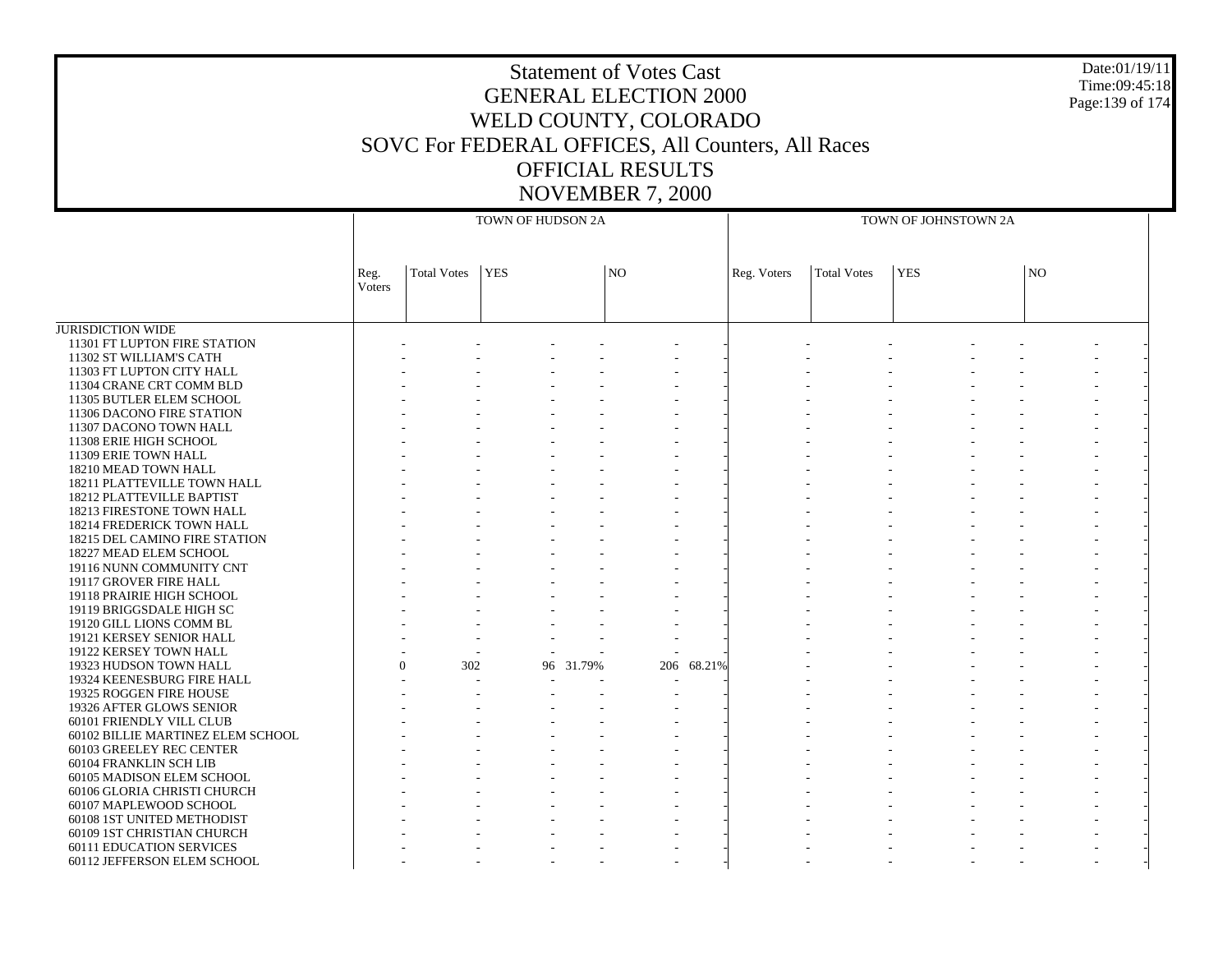# Statement of Votes CastGENERAL ELECTION 2000WELD COUNTY, COLORADO SOVC For FEDERAL OFFICES, All Counters, All Races OFFICIAL RESULTSNOVEMBER 7, 2000

Date:01/19/11Time:09:45:18Page:140 of 174

 60113 WESTERN HILLS FIRE 60114 OUR SAVIORS LUTHERAN 60116 FRASIER HALL 60317 UNC CNTR MAIN LEVL 60318 THE VILLA 60319 BETHEL BAPTIST CHURCH 60320 JACKSON SCHOOL 60321 ODD FELLOWS HALL 60322 GARDEN CITY TOWN HALL 60323 BONNELL TOWER LOUNGE 60324 GREELEY MALL 60325 JOHN EVANS JR HIGH 60326 DOS RIOS ELEM SCHOOL 60327 CENTENNIAL SCHOOL 60328 EVANS COMMUNITY COMPLEX 60329 SHEPHERD OF VALLEY 60330 LA SALLE SENIOR CENTER 68131 WINDSOR HIGH SCHOOL 68132 FAITH UNITED CHURCH 68133 SEVERANCE FIRE STATION 68134 EATON MIDDLE SCHOOL 68135 EATON HIGH SCHOOL 68136 N WELD WATER DIST 68167 SKYVIEW ELEM SCHOOL 68237 WINDSOR PARK BLDG 68238 TOZER ELEM SCHOOL 68239 NORTHRIDGE HIGH SCHOOL 68240 SHEPERD OF HILLS LUTHERAN CHURCH 68241 SHAWSHEEN SCHOOL 68242 ASSEMBLY OF GOD CHURCH 68243 AIMS COLLEGE CNTR 68244 ST PAULS CONGREGATIONAL 68245 ST JOHNS UNITED CHURCH 68246 SCOTT SCHOOL 68247 ASSEMBLY OF GOD CHURCH 68249 COTTONWOOD PARK S. 68250 CENTENNIAL LIBRARY 68251 BRENTWOOD SCHOOL 68252 MEEKER SCHOOL Reg. VotersTotal Votes YES NOTOWN OF HUDSON 2AReg. Voters | Total Votes | YES | NO TOWN OF JOHNSTOWN 2A - - - - - - - - - - - - - - - - - - - - - - - - - - - - - - - - - - - - - - - - - - - - - - - - - - - - - - - - - - - - - - - - - - - - - - - - - - - - - - - - - - - - - - - - - - - - - - - - - - - - - - - - - - - - - - - - - - - - - - - - - - - - - - - - - - - - - - - - - - - - - - - - - - - - - - - - - - - - - - - - - - - - - - - - - - - - - - - - - - - - - - - - - - - - - - - - - - - - - - - - - - - - - - - - - - - - - - - - - - - - - - - - - - - - - - - - - - - - - - - - - - - - - - - - - - - - - - - - - - - - - - - - - - - - - - - - - - - - - - - - - - - - - - - - - - - - - - - - - - - - - - - - - - - - - - - - - - - - - - - - - - - - - - - - - - - - - - - - - - - - - - - - - - - - - - - - - - - - - - - - - - - - - - - - - - - - - - - - - - - - - - - - - - - - - - - - - - - - - - - - - - - - - - - - - - - - - - - - - - - - - - - - - - - - -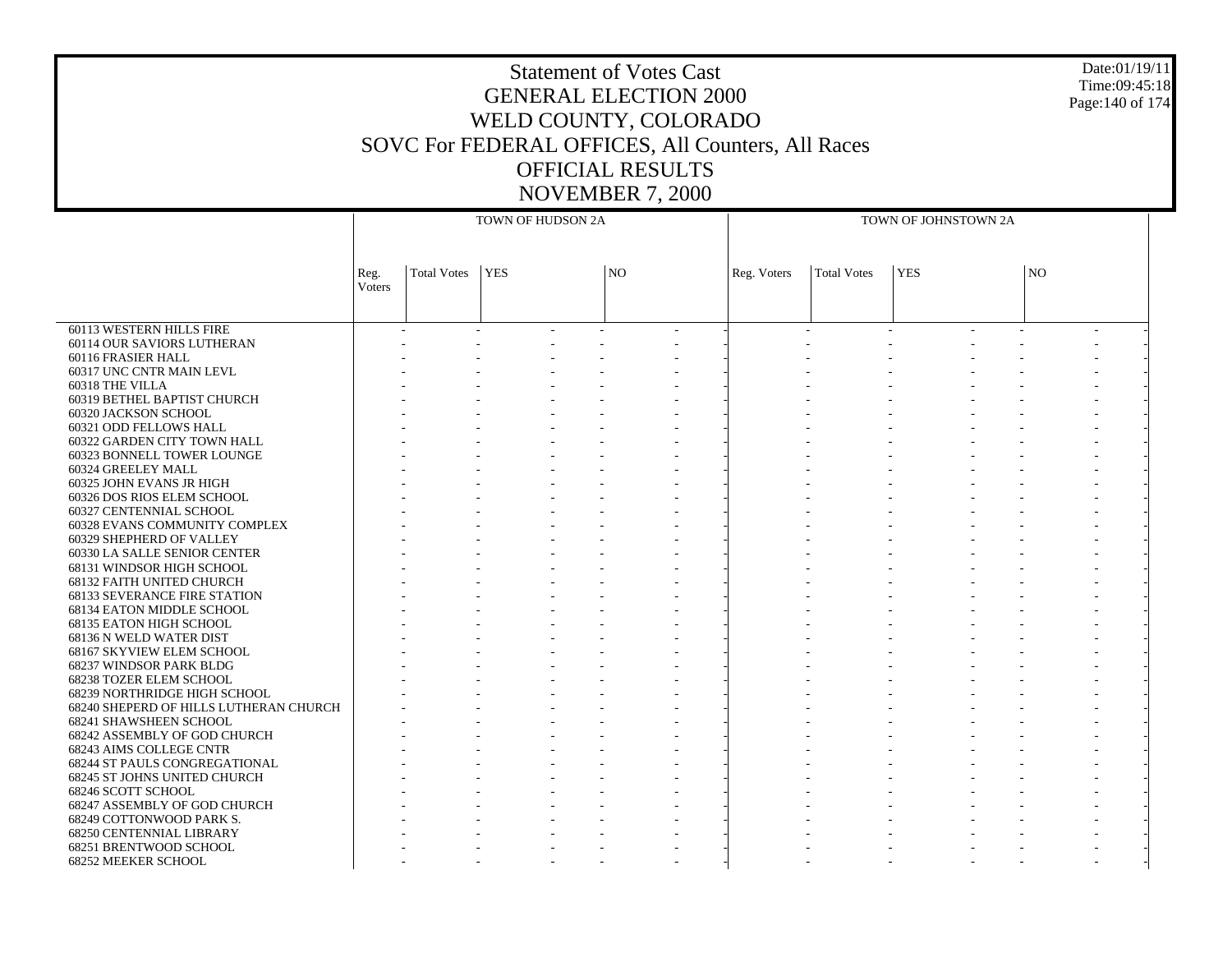# Statement of Votes Cast GENERAL ELECTION 2000 WELD COUNTY, COLORADO SOVC For FEDERAL OFFICES, All Counters, All Races OFFICIAL RESULTS

Date:01/19/11 Time:09:45:18 Page:141 of 174

# NOVEMBER 7, 2000

|                                            |                |                          | TOWN OF HUDSON 2A |        |                          |        | TOWN OF JOHNSTOWN 2A     |                          |                          |                          |                          |        |  |
|--------------------------------------------|----------------|--------------------------|-------------------|--------|--------------------------|--------|--------------------------|--------------------------|--------------------------|--------------------------|--------------------------|--------|--|
|                                            | Reg.<br>Voters | <b>Total Votes</b>       | <b>YES</b>        |        | NO <sub>1</sub>          |        | Reg. Voters              | <b>Total Votes</b>       | <b>YES</b>               |                          | N <sub>O</sub>           |        |  |
| <b>68254 TRINITY EPISCOPAL</b>             |                |                          |                   |        | $\sim$                   |        |                          |                          |                          |                          |                          |        |  |
| <b>68255 MONFORT ELEMENTARY</b>            |                |                          |                   |        | $\overline{\phantom{a}}$ |        |                          |                          |                          |                          |                          |        |  |
| <b>68256 TRINITY LUTHERAN</b>              |                |                          |                   |        | $\overline{\phantom{a}}$ |        |                          |                          |                          |                          |                          |        |  |
| <b>68257 RE-1 EDUCATION SERVICE CENTER</b> |                | ٠                        |                   |        | $\overline{\phantom{a}}$ |        |                          | $\overline{\phantom{a}}$ |                          | $\overline{\phantom{a}}$ |                          |        |  |
| <b>68258 MILLIKEN COMMUNITY</b>            |                |                          |                   |        | $\overline{\phantom{a}}$ |        | $\overline{\phantom{a}}$ |                          |                          |                          |                          |        |  |
| 68259 JOHNSTOWN MEMORIAL LIBRARY           |                |                          |                   |        | $\overline{\phantom{a}}$ |        | 1756                     | 583                      |                          | 389 66.72%               | 194                      | 33.28% |  |
| 68260 JOHNSTOWN TOWN HALL                  |                |                          |                   |        |                          |        | 1272                     | 548                      |                          | 346 63.14%               | 202                      | 36.86% |  |
| 68265 CHRISTA MCAULIFFE ELEM SCHOOL        |                |                          |                   |        | $\overline{\phantom{a}}$ |        | $\overline{\phantom{a}}$ | $\sim$                   |                          | $\overline{\phantom{a}}$ |                          |        |  |
| 68266 HILL-N PARK SENIOR                   |                |                          |                   |        | $\overline{\phantom{a}}$ |        |                          |                          |                          |                          |                          |        |  |
| 69161 PIERCE TOWN HALL                     |                | $\overline{\phantom{a}}$ |                   |        | $\overline{\phantom{a}}$ |        | $\overline{\phantom{a}}$ |                          | $\overline{\phantom{a}}$ | $\overline{\phantom{a}}$ | $\overline{\phantom{a}}$ |        |  |
| 69162 AULT TOWN HALL                       |                |                          |                   |        |                          |        |                          |                          |                          |                          |                          |        |  |
| 69163 EATON TOWN HALL                      |                |                          |                   |        |                          |        |                          |                          |                          |                          |                          |        |  |
| 69364 1ST BAPTIST CHURCH                   |                |                          |                   |        |                          |        |                          |                          |                          |                          |                          |        |  |
| Absentee                                   |                | 69                       | 26                | 37.68% | 43                       | 62.32% | 0                        | 360                      | 262                      | 72.78%                   | 98                       | 27.22% |  |
| Early                                      |                |                          |                   | 20.00% | Δ                        | 80.00% |                          | 32                       | 23                       | 71.88%                   | 9                        | 28.13% |  |
| Total                                      | $\theta$       | 376                      | 123               | 32.71% | 253                      | 67.29% | 3028                     | 1523                     | 1020                     | 66.97%                   | 503                      | 33.03% |  |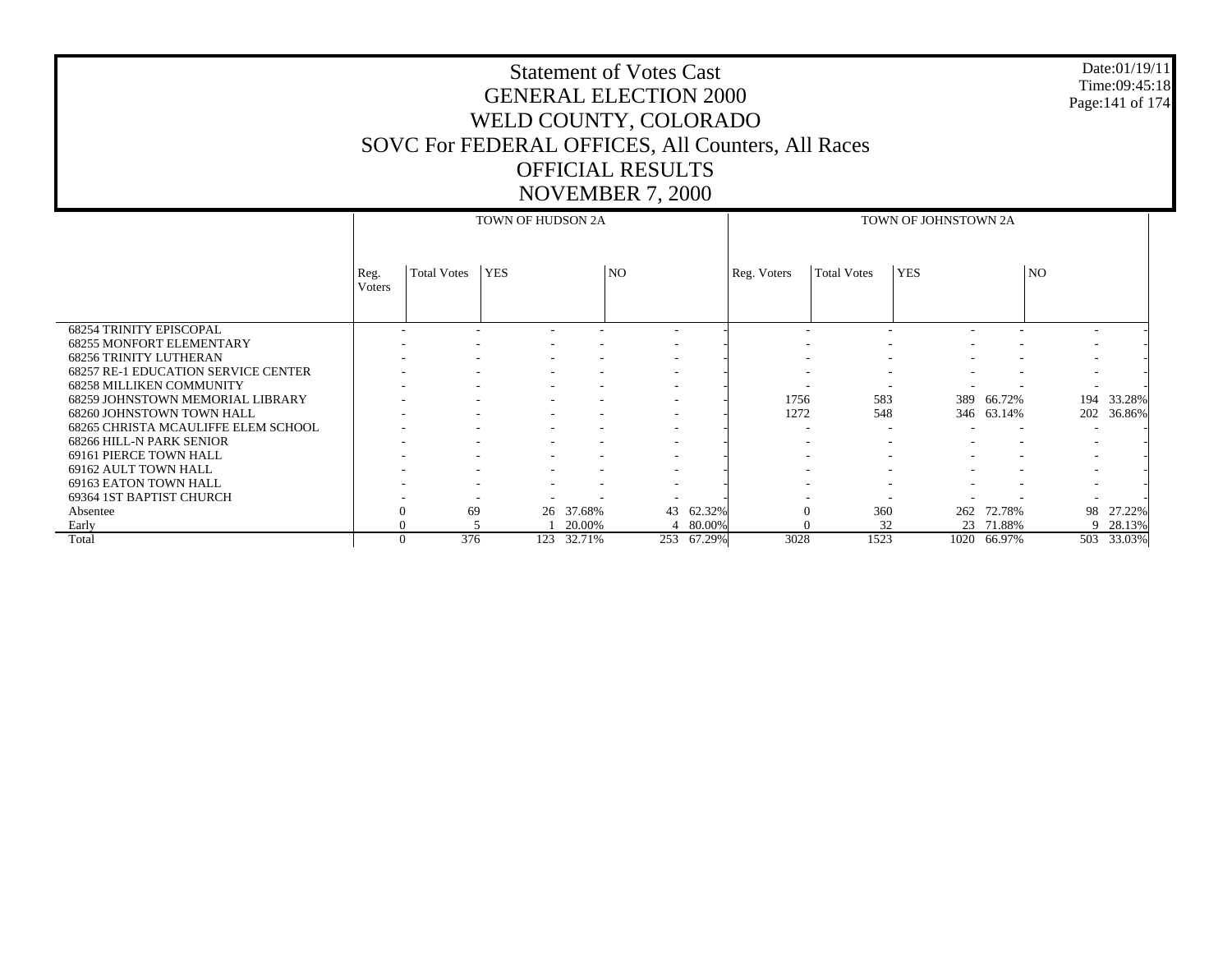#### Date:01/19/11 Time:09:45:18 Page:142 of 174

| Total<br><b>YES</b><br>Total<br><b>YES</b><br>N <sub>O</sub><br>N <sub>O</sub><br>Reg.<br>Reg.<br>Voters<br><b>Votes</b><br>Voters<br>Votes<br><b>JURISDICTION WIDE</b><br>11301 FT LUPTON FIRE STATION<br>11302 ST WILLIAM'S CATH<br>11303 FT LUPTON CITY HALL<br>11304 CRANE CRT COMM BLD<br>11305 BUTLER ELEM SCHOOL<br>11306 DACONO FIRE STATION<br>11307 DACONO TOWN HALL<br>11308 ERIE HIGH SCHOOL<br>11309 ERIE TOWN HALL<br>18210 MEAD TOWN HALL<br>18211 PLATTEVILLE TOWN HALL<br>18212 PLATTEVILLE BAPTIST<br>18213 FIRESTONE TOWN HALL<br>18214 FREDERICK TOWN HALL<br>$\Omega$<br>1 100,00%<br>18215 DEL CAMINO FIRE STATION<br>$\mathbf{1}$<br>1 100.00%<br>0.00%<br>$\mathbf{1}$<br>$\Omega$<br>0.00%<br>$\Omega$<br>18227 MEAD ELEM SCHOOL<br>19116 NUNN COMMUNITY CNT<br>19117 GROVER FIRE HALL<br>19118 PRAIRIE HIGH SCHOOL<br>19119 BRIGGSDALE HIGH SC<br>19120 GILL LIONS COMM BL<br>19121 KERSEY SENIOR HALL<br>19122 KERSEY TOWN HALL<br>19323 HUDSON TOWN HALL<br>19324 KEENESBURG FIRE HALL<br>19325 ROGGEN FIRE HOUSE<br>19326 AFTER GLOWS SENIOR<br>60101 FRIENDLY VILL CLUB<br>60102 BILLIE MARTINEZ ELEM SCHOOL<br>60103 GREELEY REC CENTER<br>60104 FRANKLIN SCH LIB<br>60105 MADISON ELEM SCHOOL<br>60106 GLORIA CHRISTI CHURCH<br>60107 MAPLEWOOD SCHOOL<br>60108 1ST UNITED METHODIST<br>60109 1ST CHRISTIAN CHURCH<br><b>60111 EDUCATION SERVICES</b><br>60112 JEFFERSON ELEM SCHOOL |  | <b>CITY OF LONGMONT 2A</b> |  |  |  | <b>CITY OF LONGMONT 2B</b> |  |  |
|----------------------------------------------------------------------------------------------------------------------------------------------------------------------------------------------------------------------------------------------------------------------------------------------------------------------------------------------------------------------------------------------------------------------------------------------------------------------------------------------------------------------------------------------------------------------------------------------------------------------------------------------------------------------------------------------------------------------------------------------------------------------------------------------------------------------------------------------------------------------------------------------------------------------------------------------------------------------------------------------------------------------------------------------------------------------------------------------------------------------------------------------------------------------------------------------------------------------------------------------------------------------------------------------------------------------------------------------------------------------------------------------------------------------|--|----------------------------|--|--|--|----------------------------|--|--|
|                                                                                                                                                                                                                                                                                                                                                                                                                                                                                                                                                                                                                                                                                                                                                                                                                                                                                                                                                                                                                                                                                                                                                                                                                                                                                                                                                                                                                      |  |                            |  |  |  |                            |  |  |
|                                                                                                                                                                                                                                                                                                                                                                                                                                                                                                                                                                                                                                                                                                                                                                                                                                                                                                                                                                                                                                                                                                                                                                                                                                                                                                                                                                                                                      |  |                            |  |  |  |                            |  |  |
|                                                                                                                                                                                                                                                                                                                                                                                                                                                                                                                                                                                                                                                                                                                                                                                                                                                                                                                                                                                                                                                                                                                                                                                                                                                                                                                                                                                                                      |  |                            |  |  |  |                            |  |  |
|                                                                                                                                                                                                                                                                                                                                                                                                                                                                                                                                                                                                                                                                                                                                                                                                                                                                                                                                                                                                                                                                                                                                                                                                                                                                                                                                                                                                                      |  |                            |  |  |  |                            |  |  |
|                                                                                                                                                                                                                                                                                                                                                                                                                                                                                                                                                                                                                                                                                                                                                                                                                                                                                                                                                                                                                                                                                                                                                                                                                                                                                                                                                                                                                      |  |                            |  |  |  |                            |  |  |
|                                                                                                                                                                                                                                                                                                                                                                                                                                                                                                                                                                                                                                                                                                                                                                                                                                                                                                                                                                                                                                                                                                                                                                                                                                                                                                                                                                                                                      |  |                            |  |  |  |                            |  |  |
|                                                                                                                                                                                                                                                                                                                                                                                                                                                                                                                                                                                                                                                                                                                                                                                                                                                                                                                                                                                                                                                                                                                                                                                                                                                                                                                                                                                                                      |  |                            |  |  |  |                            |  |  |
|                                                                                                                                                                                                                                                                                                                                                                                                                                                                                                                                                                                                                                                                                                                                                                                                                                                                                                                                                                                                                                                                                                                                                                                                                                                                                                                                                                                                                      |  |                            |  |  |  |                            |  |  |
|                                                                                                                                                                                                                                                                                                                                                                                                                                                                                                                                                                                                                                                                                                                                                                                                                                                                                                                                                                                                                                                                                                                                                                                                                                                                                                                                                                                                                      |  |                            |  |  |  |                            |  |  |
|                                                                                                                                                                                                                                                                                                                                                                                                                                                                                                                                                                                                                                                                                                                                                                                                                                                                                                                                                                                                                                                                                                                                                                                                                                                                                                                                                                                                                      |  |                            |  |  |  |                            |  |  |
|                                                                                                                                                                                                                                                                                                                                                                                                                                                                                                                                                                                                                                                                                                                                                                                                                                                                                                                                                                                                                                                                                                                                                                                                                                                                                                                                                                                                                      |  |                            |  |  |  |                            |  |  |
|                                                                                                                                                                                                                                                                                                                                                                                                                                                                                                                                                                                                                                                                                                                                                                                                                                                                                                                                                                                                                                                                                                                                                                                                                                                                                                                                                                                                                      |  |                            |  |  |  |                            |  |  |
|                                                                                                                                                                                                                                                                                                                                                                                                                                                                                                                                                                                                                                                                                                                                                                                                                                                                                                                                                                                                                                                                                                                                                                                                                                                                                                                                                                                                                      |  |                            |  |  |  |                            |  |  |
|                                                                                                                                                                                                                                                                                                                                                                                                                                                                                                                                                                                                                                                                                                                                                                                                                                                                                                                                                                                                                                                                                                                                                                                                                                                                                                                                                                                                                      |  |                            |  |  |  |                            |  |  |
|                                                                                                                                                                                                                                                                                                                                                                                                                                                                                                                                                                                                                                                                                                                                                                                                                                                                                                                                                                                                                                                                                                                                                                                                                                                                                                                                                                                                                      |  |                            |  |  |  |                            |  |  |
|                                                                                                                                                                                                                                                                                                                                                                                                                                                                                                                                                                                                                                                                                                                                                                                                                                                                                                                                                                                                                                                                                                                                                                                                                                                                                                                                                                                                                      |  |                            |  |  |  |                            |  |  |
|                                                                                                                                                                                                                                                                                                                                                                                                                                                                                                                                                                                                                                                                                                                                                                                                                                                                                                                                                                                                                                                                                                                                                                                                                                                                                                                                                                                                                      |  |                            |  |  |  |                            |  |  |
|                                                                                                                                                                                                                                                                                                                                                                                                                                                                                                                                                                                                                                                                                                                                                                                                                                                                                                                                                                                                                                                                                                                                                                                                                                                                                                                                                                                                                      |  |                            |  |  |  |                            |  |  |
|                                                                                                                                                                                                                                                                                                                                                                                                                                                                                                                                                                                                                                                                                                                                                                                                                                                                                                                                                                                                                                                                                                                                                                                                                                                                                                                                                                                                                      |  |                            |  |  |  |                            |  |  |
|                                                                                                                                                                                                                                                                                                                                                                                                                                                                                                                                                                                                                                                                                                                                                                                                                                                                                                                                                                                                                                                                                                                                                                                                                                                                                                                                                                                                                      |  |                            |  |  |  |                            |  |  |
|                                                                                                                                                                                                                                                                                                                                                                                                                                                                                                                                                                                                                                                                                                                                                                                                                                                                                                                                                                                                                                                                                                                                                                                                                                                                                                                                                                                                                      |  |                            |  |  |  |                            |  |  |
|                                                                                                                                                                                                                                                                                                                                                                                                                                                                                                                                                                                                                                                                                                                                                                                                                                                                                                                                                                                                                                                                                                                                                                                                                                                                                                                                                                                                                      |  |                            |  |  |  |                            |  |  |
|                                                                                                                                                                                                                                                                                                                                                                                                                                                                                                                                                                                                                                                                                                                                                                                                                                                                                                                                                                                                                                                                                                                                                                                                                                                                                                                                                                                                                      |  |                            |  |  |  |                            |  |  |
|                                                                                                                                                                                                                                                                                                                                                                                                                                                                                                                                                                                                                                                                                                                                                                                                                                                                                                                                                                                                                                                                                                                                                                                                                                                                                                                                                                                                                      |  |                            |  |  |  |                            |  |  |
|                                                                                                                                                                                                                                                                                                                                                                                                                                                                                                                                                                                                                                                                                                                                                                                                                                                                                                                                                                                                                                                                                                                                                                                                                                                                                                                                                                                                                      |  |                            |  |  |  |                            |  |  |
|                                                                                                                                                                                                                                                                                                                                                                                                                                                                                                                                                                                                                                                                                                                                                                                                                                                                                                                                                                                                                                                                                                                                                                                                                                                                                                                                                                                                                      |  |                            |  |  |  |                            |  |  |
|                                                                                                                                                                                                                                                                                                                                                                                                                                                                                                                                                                                                                                                                                                                                                                                                                                                                                                                                                                                                                                                                                                                                                                                                                                                                                                                                                                                                                      |  |                            |  |  |  |                            |  |  |
|                                                                                                                                                                                                                                                                                                                                                                                                                                                                                                                                                                                                                                                                                                                                                                                                                                                                                                                                                                                                                                                                                                                                                                                                                                                                                                                                                                                                                      |  |                            |  |  |  |                            |  |  |
|                                                                                                                                                                                                                                                                                                                                                                                                                                                                                                                                                                                                                                                                                                                                                                                                                                                                                                                                                                                                                                                                                                                                                                                                                                                                                                                                                                                                                      |  |                            |  |  |  |                            |  |  |
|                                                                                                                                                                                                                                                                                                                                                                                                                                                                                                                                                                                                                                                                                                                                                                                                                                                                                                                                                                                                                                                                                                                                                                                                                                                                                                                                                                                                                      |  |                            |  |  |  |                            |  |  |
|                                                                                                                                                                                                                                                                                                                                                                                                                                                                                                                                                                                                                                                                                                                                                                                                                                                                                                                                                                                                                                                                                                                                                                                                                                                                                                                                                                                                                      |  |                            |  |  |  |                            |  |  |
|                                                                                                                                                                                                                                                                                                                                                                                                                                                                                                                                                                                                                                                                                                                                                                                                                                                                                                                                                                                                                                                                                                                                                                                                                                                                                                                                                                                                                      |  |                            |  |  |  |                            |  |  |
|                                                                                                                                                                                                                                                                                                                                                                                                                                                                                                                                                                                                                                                                                                                                                                                                                                                                                                                                                                                                                                                                                                                                                                                                                                                                                                                                                                                                                      |  |                            |  |  |  |                            |  |  |
|                                                                                                                                                                                                                                                                                                                                                                                                                                                                                                                                                                                                                                                                                                                                                                                                                                                                                                                                                                                                                                                                                                                                                                                                                                                                                                                                                                                                                      |  |                            |  |  |  |                            |  |  |
|                                                                                                                                                                                                                                                                                                                                                                                                                                                                                                                                                                                                                                                                                                                                                                                                                                                                                                                                                                                                                                                                                                                                                                                                                                                                                                                                                                                                                      |  |                            |  |  |  |                            |  |  |
|                                                                                                                                                                                                                                                                                                                                                                                                                                                                                                                                                                                                                                                                                                                                                                                                                                                                                                                                                                                                                                                                                                                                                                                                                                                                                                                                                                                                                      |  |                            |  |  |  |                            |  |  |
|                                                                                                                                                                                                                                                                                                                                                                                                                                                                                                                                                                                                                                                                                                                                                                                                                                                                                                                                                                                                                                                                                                                                                                                                                                                                                                                                                                                                                      |  |                            |  |  |  |                            |  |  |
|                                                                                                                                                                                                                                                                                                                                                                                                                                                                                                                                                                                                                                                                                                                                                                                                                                                                                                                                                                                                                                                                                                                                                                                                                                                                                                                                                                                                                      |  |                            |  |  |  |                            |  |  |
|                                                                                                                                                                                                                                                                                                                                                                                                                                                                                                                                                                                                                                                                                                                                                                                                                                                                                                                                                                                                                                                                                                                                                                                                                                                                                                                                                                                                                      |  |                            |  |  |  |                            |  |  |
|                                                                                                                                                                                                                                                                                                                                                                                                                                                                                                                                                                                                                                                                                                                                                                                                                                                                                                                                                                                                                                                                                                                                                                                                                                                                                                                                                                                                                      |  |                            |  |  |  |                            |  |  |
|                                                                                                                                                                                                                                                                                                                                                                                                                                                                                                                                                                                                                                                                                                                                                                                                                                                                                                                                                                                                                                                                                                                                                                                                                                                                                                                                                                                                                      |  |                            |  |  |  |                            |  |  |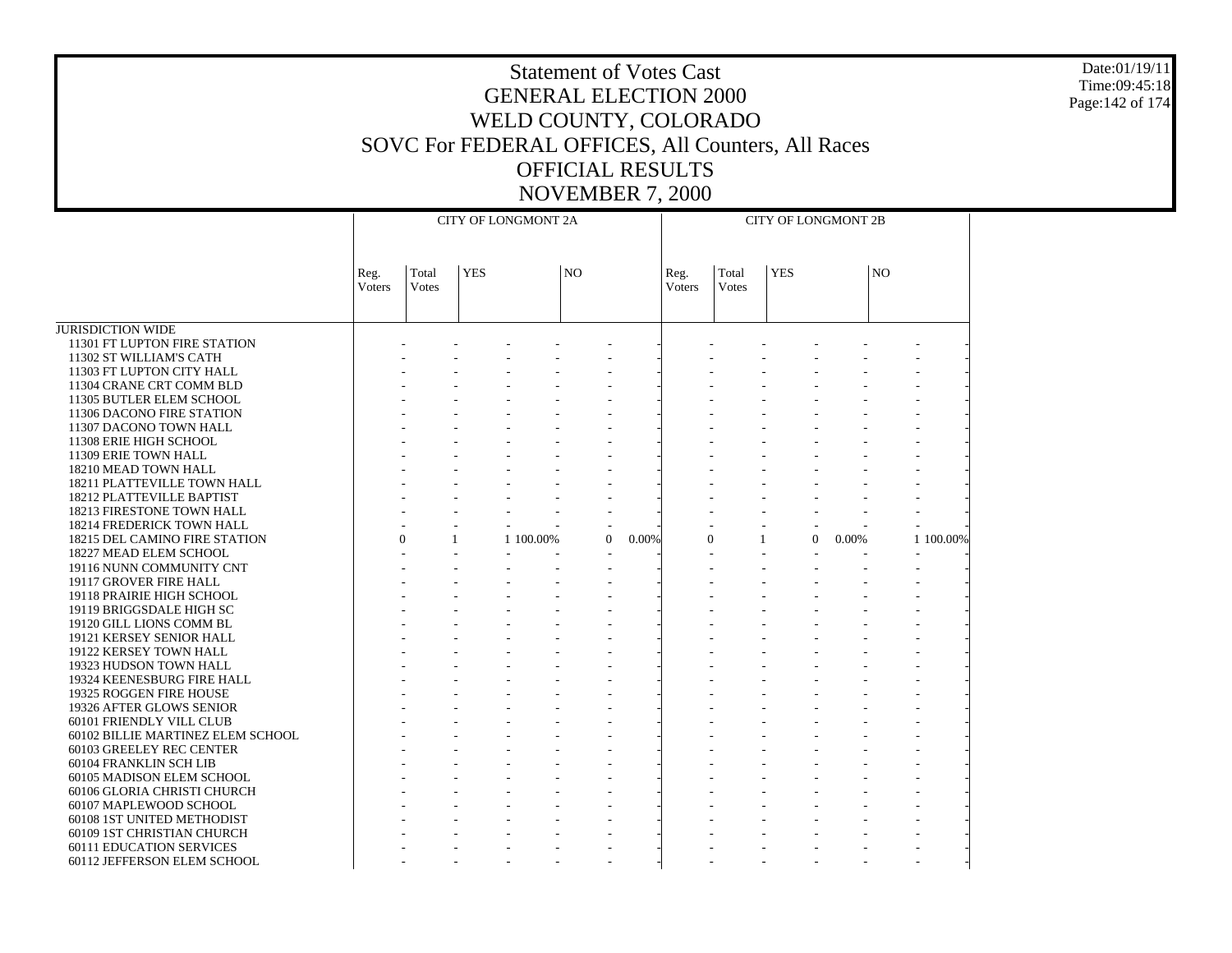Date:01/19/11 Time:09:45:18 Page:143 of 174

|                                        |                       |                | <b>CITY OF LONGMONT 2A</b> |                |                | <b>CITY OF LONGMONT 2B</b> |            |  |                |  |  |  |
|----------------------------------------|-----------------------|----------------|----------------------------|----------------|----------------|----------------------------|------------|--|----------------|--|--|--|
|                                        |                       |                |                            |                |                |                            |            |  |                |  |  |  |
|                                        | Reg.<br><b>Voters</b> | Total<br>Votes | <b>YES</b>                 | N <sub>O</sub> | Reg.<br>Voters | Total<br><b>Votes</b>      | <b>YES</b> |  | N <sub>O</sub> |  |  |  |
|                                        |                       |                |                            |                |                |                            |            |  |                |  |  |  |
| 60113 WESTERN HILLS FIRE               |                       |                |                            |                |                |                            |            |  |                |  |  |  |
| 60114 OUR SAVIORS LUTHERAN             |                       |                |                            |                |                |                            |            |  |                |  |  |  |
| 60116 FRASIER HALL                     |                       |                |                            |                |                |                            |            |  |                |  |  |  |
| 60317 UNC CNTR MAIN LEVL               |                       |                |                            |                |                |                            |            |  |                |  |  |  |
| 60318 THE VILLA                        |                       |                |                            |                |                |                            |            |  |                |  |  |  |
| 60319 BETHEL BAPTIST CHURCH            |                       |                |                            |                |                |                            |            |  |                |  |  |  |
| 60320 JACKSON SCHOOL                   |                       |                |                            |                |                |                            |            |  |                |  |  |  |
| 60321 ODD FELLOWS HALL                 |                       |                |                            |                |                |                            |            |  |                |  |  |  |
| 60322 GARDEN CITY TOWN HALL            |                       |                |                            |                |                |                            |            |  |                |  |  |  |
| 60323 BONNELL TOWER LOUNGE             |                       |                |                            |                |                |                            |            |  |                |  |  |  |
| 60324 GREELEY MALL                     |                       |                |                            |                |                |                            |            |  |                |  |  |  |
| 60325 JOHN EVANS JR HIGH               |                       |                |                            |                |                |                            |            |  |                |  |  |  |
| 60326 DOS RIOS ELEM SCHOOL             |                       |                |                            |                |                |                            |            |  |                |  |  |  |
| 60327 CENTENNIAL SCHOOL                |                       |                |                            |                |                |                            |            |  |                |  |  |  |
| 60328 EVANS COMMUNITY COMPLEX          |                       |                |                            |                |                |                            |            |  |                |  |  |  |
| 60329 SHEPHERD OF VALLEY               |                       |                |                            |                |                |                            |            |  |                |  |  |  |
| 60330 LA SALLE SENIOR CENTER           |                       |                |                            |                |                |                            |            |  |                |  |  |  |
| 68131 WINDSOR HIGH SCHOOL              |                       |                |                            |                |                |                            |            |  |                |  |  |  |
| 68132 FAITH UNITED CHURCH              |                       |                |                            |                |                |                            |            |  |                |  |  |  |
| <b>68133 SEVERANCE FIRE STATION</b>    |                       |                |                            |                |                |                            |            |  |                |  |  |  |
| 68134 EATON MIDDLE SCHOOL              |                       |                |                            |                |                |                            |            |  |                |  |  |  |
| 68135 EATON HIGH SCHOOL                |                       |                |                            |                |                |                            |            |  |                |  |  |  |
| 68136 N WELD WATER DIST                |                       |                |                            |                |                |                            |            |  |                |  |  |  |
| 68167 SKYVIEW ELEM SCHOOL              |                       |                |                            |                |                |                            |            |  |                |  |  |  |
| 68237 WINDSOR PARK BLDG                |                       |                |                            |                |                |                            |            |  |                |  |  |  |
| 68238 TOZER ELEM SCHOOL                |                       |                |                            |                |                |                            |            |  |                |  |  |  |
| 68239 NORTHRIDGE HIGH SCHOOL           |                       |                |                            |                |                |                            |            |  |                |  |  |  |
| 68240 SHEPERD OF HILLS LUTHERAN CHURCH |                       |                |                            |                |                |                            |            |  |                |  |  |  |
| 68241 SHAWSHEEN SCHOOL                 |                       |                |                            |                |                |                            |            |  |                |  |  |  |
| 68242 ASSEMBLY OF GOD CHURCH           |                       |                |                            |                |                |                            |            |  |                |  |  |  |
| 68243 AIMS COLLEGE CNTR                |                       |                |                            |                |                |                            |            |  |                |  |  |  |
| <b>68244 ST PAULS CONGREGATIONAL</b>   |                       |                |                            |                |                |                            |            |  |                |  |  |  |
| 68245 ST JOHNS UNITED CHURCH           |                       |                |                            |                |                |                            |            |  |                |  |  |  |
| 68246 SCOTT SCHOOL                     |                       |                |                            |                |                |                            |            |  |                |  |  |  |
| 68247 ASSEMBLY OF GOD CHURCH           |                       |                |                            |                |                |                            |            |  |                |  |  |  |
| 68249 COTTONWOOD PARK S.               |                       |                |                            |                |                |                            |            |  |                |  |  |  |
| <b>68250 CENTENNIAL LIBRARY</b>        |                       |                |                            |                |                |                            |            |  |                |  |  |  |
| 68251 BRENTWOOD SCHOOL                 |                       |                |                            |                |                |                            |            |  |                |  |  |  |
| <b>68252 MEEKER SCHOOL</b>             |                       |                |                            |                |                |                            |            |  |                |  |  |  |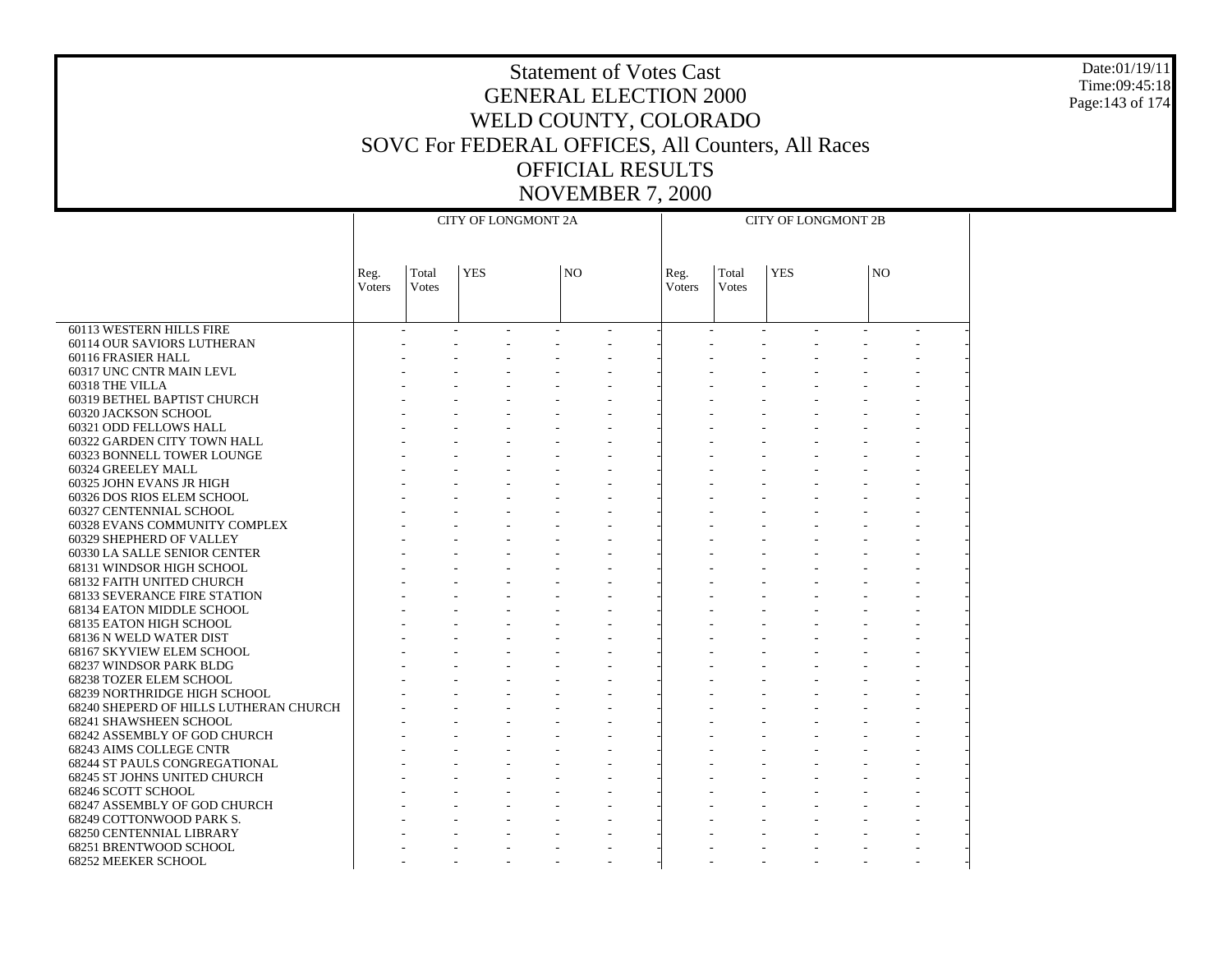#### Date:01/19/11 Time:09:45:18 Page:144 of 174

|                                                   |                        |                        | <b>CITY OF LONGMONT 2A</b> |        |                          |        |                |                        | <b>CITY OF LONGMONT 2B</b> |       |     |                          |
|---------------------------------------------------|------------------------|------------------------|----------------------------|--------|--------------------------|--------|----------------|------------------------|----------------------------|-------|-----|--------------------------|
|                                                   | Reg.<br><b>V</b> oters | Total<br><b>V</b> otes | <b>YES</b>                 |        | N <sub>O</sub>           |        | Reg.<br>Voters | Total<br><b>V</b> otes | <b>YES</b>                 |       | NO. |                          |
| <b>68254 TRINITY EPISCOPAL</b>                    |                        |                        |                            |        |                          |        |                |                        |                            |       |     |                          |
| <b>68255 MONFORT ELEMENTARY</b>                   |                        |                        |                            |        |                          |        |                |                        |                            |       |     |                          |
| <b>68256 TRINITY LUTHERAN</b>                     |                        |                        |                            |        | ٠                        |        |                | ۰                      | ٠                          |       |     | $\overline{\phantom{a}}$ |
| <b>68257 RE-1 EDUCATION SERVICE CENTER</b>        |                        |                        |                            |        |                          |        |                | ۰<br>٠                 |                            |       |     | $\overline{\phantom{a}}$ |
| <b>68258 MILLIKEN COMMUNITY</b>                   |                        |                        |                            |        |                          |        |                |                        |                            |       |     | $\overline{\phantom{a}}$ |
| <b>68259 JOHNSTOWN MEMORIAL LIBRARY</b>           |                        |                        |                            |        | $\overline{\phantom{a}}$ |        | ۰              |                        |                            |       |     | $\overline{\phantom{a}}$ |
| 68260 JOHNSTOWN TOWN HALL                         |                        |                        |                            |        |                          |        |                |                        |                            |       |     |                          |
| 68265 CHRISTA MCAULIFFE ELEM SCHOOL               |                        |                        |                            |        |                          |        | ٠              |                        |                            |       |     |                          |
| 68266 HILL-N PARK SENIOR                          |                        |                        |                            |        |                          |        |                |                        |                            |       |     |                          |
| 69161 PIERCE TOWN HALL                            |                        |                        |                            |        |                          |        |                | ۰                      |                            |       |     | $\overline{\phantom{a}}$ |
| 69162 AULT TOWN HALL                              |                        |                        |                            |        |                          |        |                |                        |                            |       |     |                          |
| 69163 EATON TOWN HALL<br>69364 1ST BAPTIST CHURCH |                        |                        |                            |        |                          |        |                |                        |                            |       |     | $\overline{\phantom{a}}$ |
| Absentee                                          | $\overline{0}$         | 4                      | $\mathcal{L}$              | 50.00% | $\overline{2}$           | 50.00% | $\Omega$       | 4                      | $\Omega$                   | 0.00% |     | 4 100.00%                |
| Early                                             | $\overline{0}$         | $\mathbf{0}$           | $\Omega$                   |        | $\mathbf{0}$             |        | $\Omega$       | $\Omega$               | $\Omega$                   |       |     | $\mathbf{0}$             |
| Total                                             | $\Omega$               | 5                      | $\mathbf{3}$               | 60.00% | $\overline{2}$           | 40.00% | $\theta$       | 5                      | $\overline{0}$             | 0.00% |     | 5 100.00%                |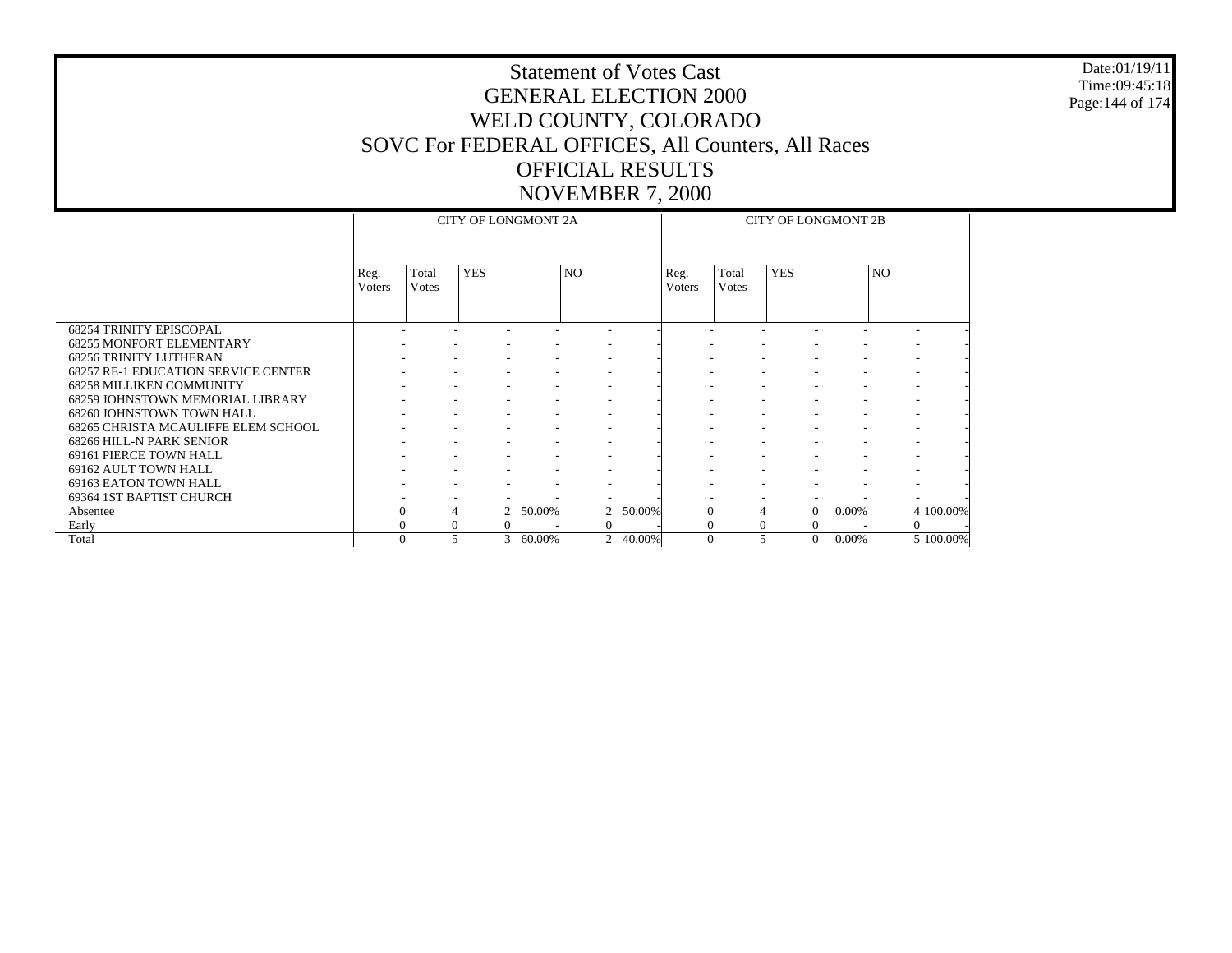JURISDICTION WIDE 11301 FT LUPTON FIRE STATION 11302 ST WILLIAM'S CATH 11303 FT LUPTON CITY HALL 11304 CRANE CRT COMM BLD 11305 BUTLER ELEM SCHOOL 11306 DACONO FIRE STATION 11307 DACONO TOWN HALL 11308 ERIE HIGH SCHOOL 11309 ERIE TOWN HALL 18210 MEAD TOWN HALL 18211 PLATTEVILLE TOWN HALL 18212 PLATTEVILLE BAPTIST 18213 FIRESTONE TOWN HALL 18214 FREDERICK TOWN HALL 18215 DEL CAMINO FIRE STATION 18227 MEAD ELEM SCHOOL 19116 NUNN COMMUNITY CNT 19117 GROVER FIRE HALL 19118 PRAIRIE HIGH SCHOOL 19119 BRIGGSDALE HIGH SC 19120 GILL LIONS COMM BL 19121 KERSEY SENIOR HALL 19122 KERSEY TOWN HALL 19323 HUDSON TOWN HALL 19324 KEENESBURG FIRE HALL 19325 ROGGEN FIRE HOUSE 19326 AFTER GLOWS SENIOR 60101 FRIENDLY VILL CLUB 60102 BILLIE MARTINEZ ELEM SCHOOL 60103 GREELEY REC CENTER 60104 FRANKLIN SCH LIB 60105 MADISON ELEM SCHOOL 60106 GLORIA CHRISTI CHURCH 60107 MAPLEWOOD SCHOOL 60108 1ST UNITED METHODIST 60109 1ST CHRISTIAN CHURCH 60111 EDUCATION SERVICES 60112 JEFFERSON ELEM SCHOOL Reg. VotersTotal VotesYES NOCITY OF LONGMONT 2AReg. Voters | Total Votes | YES | NO TOWN OF MILLIKEN 2A - - - - - - - - - - - - - - - - - - - - - - - - - - - - - - - - - - - - - - - - - - - - - - - - - - - - - - - - - - - - - - - - - - - - - - - - - - - - - - - - - - - - - - - - - - - - - - - - - - - - - - - - - - - - - - - - - - - - - - - - - - - - - - - - - - - - - - - - - - - - - - - - - - - - - - - - - - 0 $0 \quad 0.00\%$  $\%$  1 100.00% - - - - - - - - - - - - - - - - - - - - - - - - - - - - - - - - - - - - - - - - - - - - - - - - - - - - - - - - - - - - - - - - - - - - - - - - - - - - - - - - - - - - - - - - - - - - - - - - - - - - - - - - - - - - - - - - - - - - - - - - - - - - - - - - - - - - - - - - - - - - - - - - - - - - - - - - - - - - - - - - - - - - - - - - - - - - - - - - - - - - - - - - - - - - - - - - - - - - - - - - - - - - - - - - - - - - - - - - - - - - - - - - - - - - - - - - - - - - - - - - - - - - - - - - - - - - - - - - - - - - - - - - - -

Date:01/19/11Time:09:45:18Page:145 of 174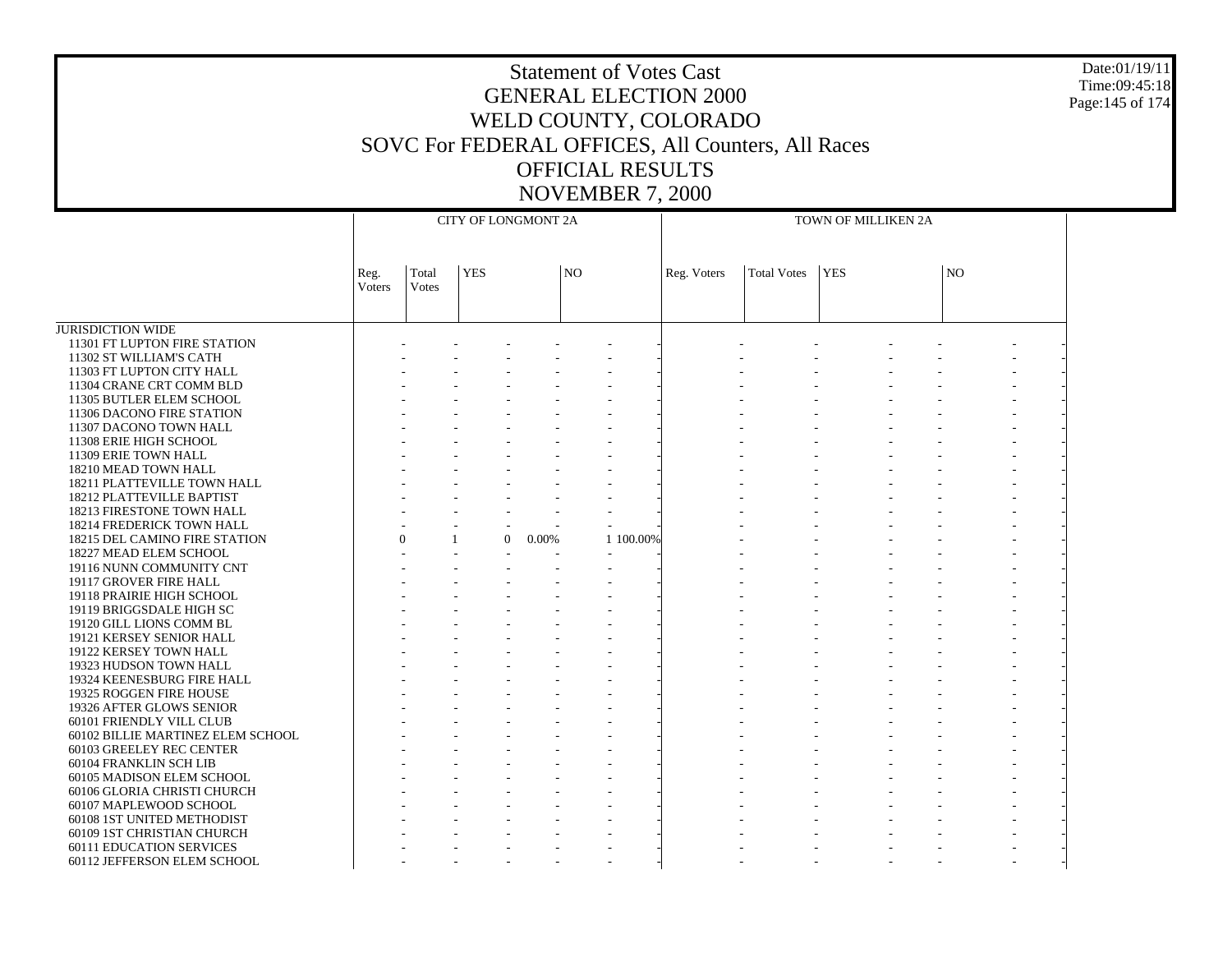#### Date:01/19/11 Time:09:45:18 Page:146 of 174

| <b>YES</b><br>Total<br>N <sub>O</sub><br><b>Total Votes</b><br><b>YES</b><br> NO<br>Reg. Voters<br>Reg.<br>Voters<br>Votes<br>60113 WESTERN HILLS FIRE<br>60114 OUR SAVIORS LUTHERAN<br>60116 FRASIER HALL<br>60317 UNC CNTR MAIN LEVL<br>60318 THE VILLA<br>60319 BETHEL BAPTIST CHURCH<br>60320 JACKSON SCHOOL<br>60321 ODD FELLOWS HALL<br>60322 GARDEN CITY TOWN HALL<br>60323 BONNELL TOWER LOUNGE<br>60324 GREELEY MALL<br>60325 JOHN EVANS JR HIGH<br>60326 DOS RIOS ELEM SCHOOL<br>60327 CENTENNIAL SCHOOL<br>60328 EVANS COMMUNITY COMPLEX<br>60329 SHEPHERD OF VALLEY<br>60330 LA SALLE SENIOR CENTER<br>68131 WINDSOR HIGH SCHOOL<br>68132 FAITH UNITED CHURCH<br><b>68133 SEVERANCE FIRE STATION</b><br>68134 EATON MIDDLE SCHOOL<br>68135 EATON HIGH SCHOOL<br>68136 N WELD WATER DIST<br>68167 SKYVIEW ELEM SCHOOL<br>68237 WINDSOR PARK BLDG<br>68238 TOZER ELEM SCHOOL<br>68239 NORTHRIDGE HIGH SCHOOL<br>68240 SHEPERD OF HILLS LUTHERAN CHURCH<br>68241 SHAWSHEEN SCHOOL |  | CITY OF LONGMONT 2A |  |  | TOWN OF MILLIKEN 2A |  |  |
|--------------------------------------------------------------------------------------------------------------------------------------------------------------------------------------------------------------------------------------------------------------------------------------------------------------------------------------------------------------------------------------------------------------------------------------------------------------------------------------------------------------------------------------------------------------------------------------------------------------------------------------------------------------------------------------------------------------------------------------------------------------------------------------------------------------------------------------------------------------------------------------------------------------------------------------------------------------------------------------------|--|---------------------|--|--|---------------------|--|--|
|                                                                                                                                                                                                                                                                                                                                                                                                                                                                                                                                                                                                                                                                                                                                                                                                                                                                                                                                                                                            |  |                     |  |  |                     |  |  |
|                                                                                                                                                                                                                                                                                                                                                                                                                                                                                                                                                                                                                                                                                                                                                                                                                                                                                                                                                                                            |  |                     |  |  |                     |  |  |
|                                                                                                                                                                                                                                                                                                                                                                                                                                                                                                                                                                                                                                                                                                                                                                                                                                                                                                                                                                                            |  |                     |  |  |                     |  |  |
|                                                                                                                                                                                                                                                                                                                                                                                                                                                                                                                                                                                                                                                                                                                                                                                                                                                                                                                                                                                            |  |                     |  |  |                     |  |  |
|                                                                                                                                                                                                                                                                                                                                                                                                                                                                                                                                                                                                                                                                                                                                                                                                                                                                                                                                                                                            |  |                     |  |  |                     |  |  |
|                                                                                                                                                                                                                                                                                                                                                                                                                                                                                                                                                                                                                                                                                                                                                                                                                                                                                                                                                                                            |  |                     |  |  |                     |  |  |
|                                                                                                                                                                                                                                                                                                                                                                                                                                                                                                                                                                                                                                                                                                                                                                                                                                                                                                                                                                                            |  |                     |  |  |                     |  |  |
|                                                                                                                                                                                                                                                                                                                                                                                                                                                                                                                                                                                                                                                                                                                                                                                                                                                                                                                                                                                            |  |                     |  |  |                     |  |  |
|                                                                                                                                                                                                                                                                                                                                                                                                                                                                                                                                                                                                                                                                                                                                                                                                                                                                                                                                                                                            |  |                     |  |  |                     |  |  |
|                                                                                                                                                                                                                                                                                                                                                                                                                                                                                                                                                                                                                                                                                                                                                                                                                                                                                                                                                                                            |  |                     |  |  |                     |  |  |
|                                                                                                                                                                                                                                                                                                                                                                                                                                                                                                                                                                                                                                                                                                                                                                                                                                                                                                                                                                                            |  |                     |  |  |                     |  |  |
|                                                                                                                                                                                                                                                                                                                                                                                                                                                                                                                                                                                                                                                                                                                                                                                                                                                                                                                                                                                            |  |                     |  |  |                     |  |  |
|                                                                                                                                                                                                                                                                                                                                                                                                                                                                                                                                                                                                                                                                                                                                                                                                                                                                                                                                                                                            |  |                     |  |  |                     |  |  |
|                                                                                                                                                                                                                                                                                                                                                                                                                                                                                                                                                                                                                                                                                                                                                                                                                                                                                                                                                                                            |  |                     |  |  |                     |  |  |
|                                                                                                                                                                                                                                                                                                                                                                                                                                                                                                                                                                                                                                                                                                                                                                                                                                                                                                                                                                                            |  |                     |  |  |                     |  |  |
|                                                                                                                                                                                                                                                                                                                                                                                                                                                                                                                                                                                                                                                                                                                                                                                                                                                                                                                                                                                            |  |                     |  |  |                     |  |  |
|                                                                                                                                                                                                                                                                                                                                                                                                                                                                                                                                                                                                                                                                                                                                                                                                                                                                                                                                                                                            |  |                     |  |  |                     |  |  |
|                                                                                                                                                                                                                                                                                                                                                                                                                                                                                                                                                                                                                                                                                                                                                                                                                                                                                                                                                                                            |  |                     |  |  |                     |  |  |
|                                                                                                                                                                                                                                                                                                                                                                                                                                                                                                                                                                                                                                                                                                                                                                                                                                                                                                                                                                                            |  |                     |  |  |                     |  |  |
|                                                                                                                                                                                                                                                                                                                                                                                                                                                                                                                                                                                                                                                                                                                                                                                                                                                                                                                                                                                            |  |                     |  |  |                     |  |  |
|                                                                                                                                                                                                                                                                                                                                                                                                                                                                                                                                                                                                                                                                                                                                                                                                                                                                                                                                                                                            |  |                     |  |  |                     |  |  |
|                                                                                                                                                                                                                                                                                                                                                                                                                                                                                                                                                                                                                                                                                                                                                                                                                                                                                                                                                                                            |  |                     |  |  |                     |  |  |
|                                                                                                                                                                                                                                                                                                                                                                                                                                                                                                                                                                                                                                                                                                                                                                                                                                                                                                                                                                                            |  |                     |  |  |                     |  |  |
|                                                                                                                                                                                                                                                                                                                                                                                                                                                                                                                                                                                                                                                                                                                                                                                                                                                                                                                                                                                            |  |                     |  |  |                     |  |  |
|                                                                                                                                                                                                                                                                                                                                                                                                                                                                                                                                                                                                                                                                                                                                                                                                                                                                                                                                                                                            |  |                     |  |  |                     |  |  |
|                                                                                                                                                                                                                                                                                                                                                                                                                                                                                                                                                                                                                                                                                                                                                                                                                                                                                                                                                                                            |  |                     |  |  |                     |  |  |
|                                                                                                                                                                                                                                                                                                                                                                                                                                                                                                                                                                                                                                                                                                                                                                                                                                                                                                                                                                                            |  |                     |  |  |                     |  |  |
|                                                                                                                                                                                                                                                                                                                                                                                                                                                                                                                                                                                                                                                                                                                                                                                                                                                                                                                                                                                            |  |                     |  |  |                     |  |  |
|                                                                                                                                                                                                                                                                                                                                                                                                                                                                                                                                                                                                                                                                                                                                                                                                                                                                                                                                                                                            |  |                     |  |  |                     |  |  |
|                                                                                                                                                                                                                                                                                                                                                                                                                                                                                                                                                                                                                                                                                                                                                                                                                                                                                                                                                                                            |  |                     |  |  |                     |  |  |
|                                                                                                                                                                                                                                                                                                                                                                                                                                                                                                                                                                                                                                                                                                                                                                                                                                                                                                                                                                                            |  |                     |  |  |                     |  |  |
|                                                                                                                                                                                                                                                                                                                                                                                                                                                                                                                                                                                                                                                                                                                                                                                                                                                                                                                                                                                            |  |                     |  |  |                     |  |  |
|                                                                                                                                                                                                                                                                                                                                                                                                                                                                                                                                                                                                                                                                                                                                                                                                                                                                                                                                                                                            |  |                     |  |  |                     |  |  |
|                                                                                                                                                                                                                                                                                                                                                                                                                                                                                                                                                                                                                                                                                                                                                                                                                                                                                                                                                                                            |  |                     |  |  |                     |  |  |
|                                                                                                                                                                                                                                                                                                                                                                                                                                                                                                                                                                                                                                                                                                                                                                                                                                                                                                                                                                                            |  |                     |  |  |                     |  |  |
| 68242 ASSEMBLY OF GOD CHURCH<br>68243 AIMS COLLEGE CNTR                                                                                                                                                                                                                                                                                                                                                                                                                                                                                                                                                                                                                                                                                                                                                                                                                                                                                                                                    |  |                     |  |  |                     |  |  |
|                                                                                                                                                                                                                                                                                                                                                                                                                                                                                                                                                                                                                                                                                                                                                                                                                                                                                                                                                                                            |  |                     |  |  |                     |  |  |
| <b>68244 ST PAULS CONGREGATIONAL</b><br>68245 ST JOHNS UNITED CHURCH                                                                                                                                                                                                                                                                                                                                                                                                                                                                                                                                                                                                                                                                                                                                                                                                                                                                                                                       |  |                     |  |  |                     |  |  |
| 68246 SCOTT SCHOOL                                                                                                                                                                                                                                                                                                                                                                                                                                                                                                                                                                                                                                                                                                                                                                                                                                                                                                                                                                         |  |                     |  |  |                     |  |  |
| 68247 ASSEMBLY OF GOD CHURCH                                                                                                                                                                                                                                                                                                                                                                                                                                                                                                                                                                                                                                                                                                                                                                                                                                                                                                                                                               |  |                     |  |  |                     |  |  |
| 68249 COTTONWOOD PARK S.                                                                                                                                                                                                                                                                                                                                                                                                                                                                                                                                                                                                                                                                                                                                                                                                                                                                                                                                                                   |  |                     |  |  |                     |  |  |
| <b>68250 CENTENNIAL LIBRARY</b>                                                                                                                                                                                                                                                                                                                                                                                                                                                                                                                                                                                                                                                                                                                                                                                                                                                                                                                                                            |  |                     |  |  |                     |  |  |
| 68251 BRENTWOOD SCHOOL                                                                                                                                                                                                                                                                                                                                                                                                                                                                                                                                                                                                                                                                                                                                                                                                                                                                                                                                                                     |  |                     |  |  |                     |  |  |
| <b>68252 MEEKER SCHOOL</b>                                                                                                                                                                                                                                                                                                                                                                                                                                                                                                                                                                                                                                                                                                                                                                                                                                                                                                                                                                 |  |                     |  |  |                     |  |  |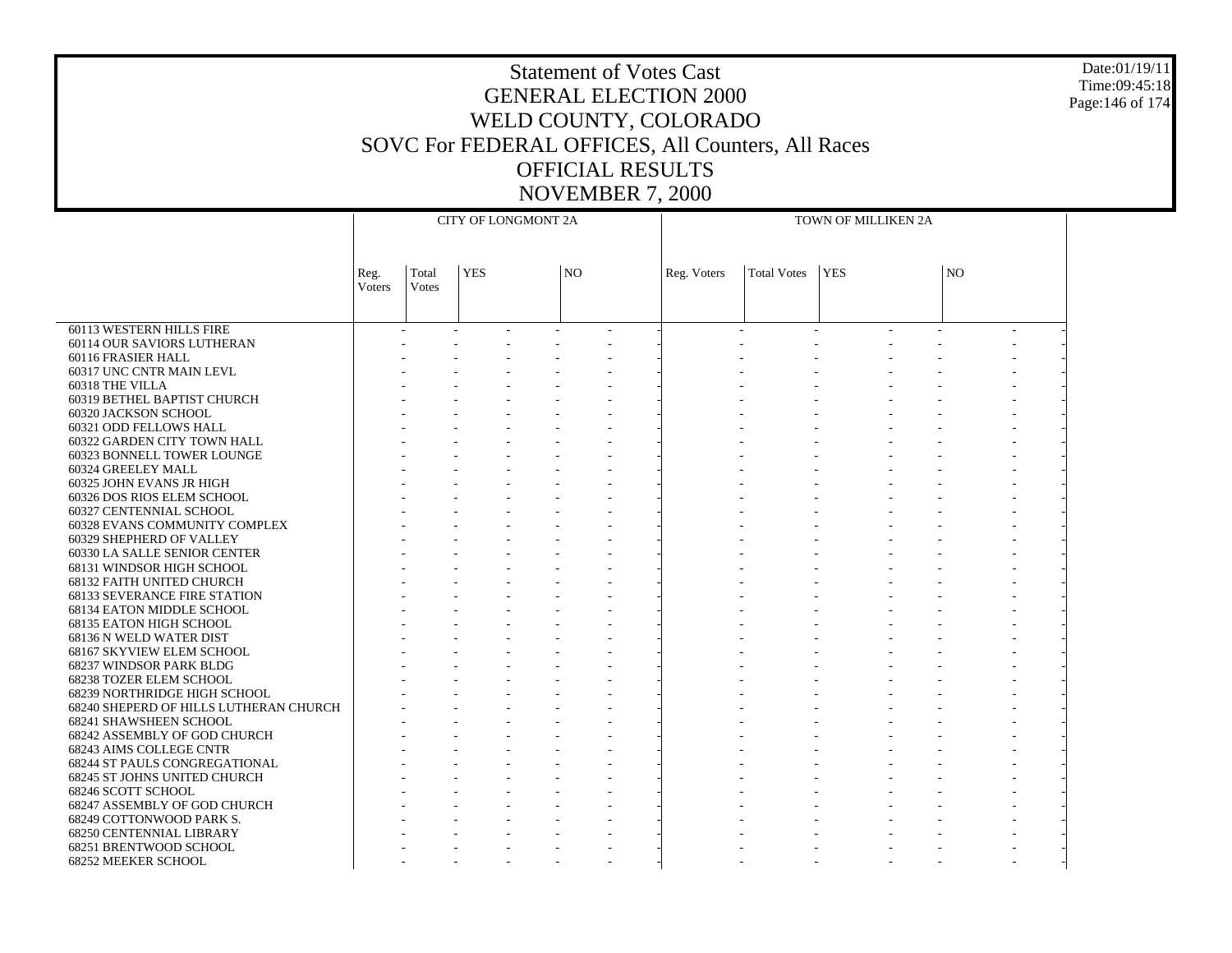#### Date:01/19/11 Time:09:45:18 Page:147 of 174

|                                            |                |                        | <b>CITY OF LONGMONT 2A</b> |                          |           |                          |             |                |                    | TOWN OF MILLIKEN 2A |                          |                          |            |
|--------------------------------------------|----------------|------------------------|----------------------------|--------------------------|-----------|--------------------------|-------------|----------------|--------------------|---------------------|--------------------------|--------------------------|------------|
|                                            | Reg.<br>Voters | Total<br><b>V</b> otes | <b>YES</b>                 |                          | <b>NO</b> |                          | Reg. Voters |                | <b>Total Votes</b> | <b>YES</b>          |                          | <b>NO</b>                |            |
| <b>68254 TRINITY EPISCOPAL</b>             |                |                        |                            |                          |           |                          |             |                |                    |                     |                          | ۰                        |            |
| <b>68255 MONFORT ELEMENTARY</b>            |                |                        |                            |                          |           |                          |             |                |                    |                     |                          |                          |            |
| <b>68256 TRINITY LUTHERAN</b>              |                |                        |                            |                          |           |                          |             |                |                    |                     |                          | ٠                        |            |
| <b>68257 RE-1 EDUCATION SERVICE CENTER</b> |                |                        |                            |                          |           |                          |             |                | -                  |                     |                          | $\overline{\phantom{a}}$ |            |
| <b>68258 MILLIKEN COMMUNITY</b>            |                |                        |                            |                          |           |                          |             | 1006           | 521                | 246                 | 47.22%                   |                          | 275 52.78% |
| <b>68259 JOHNSTOWN MEMORIAL LIBRARY</b>    |                |                        |                            |                          |           |                          |             |                |                    |                     |                          | ٠                        |            |
| 68260 JOHNSTOWN TOWN HALL                  |                |                        |                            |                          |           |                          |             | $\overline{0}$ | 78                 | 48                  | 61.54%                   | 30                       | 38.46%     |
| 68265 CHRISTA MCAULIFFE ELEM SCHOOL        |                |                        |                            |                          |           |                          |             | ۰              | ٠                  |                     | $\overline{\phantom{a}}$ | ۰                        |            |
| 68266 HILL-N PARK SENIOR                   |                |                        |                            |                          |           |                          |             |                |                    |                     |                          |                          |            |
| 69161 PIERCE TOWN HALL                     |                |                        |                            |                          |           | $\overline{\phantom{a}}$ |             |                | ٠                  | ۰                   | ٠                        | ۰                        |            |
| 69162 AULT TOWN HALL                       |                |                        |                            |                          |           |                          |             |                |                    |                     |                          |                          |            |
| 69163 EATON TOWN HALL                      |                |                        |                            |                          |           | $\overline{\phantom{a}}$ |             |                |                    |                     |                          |                          |            |
| 69364 1ST BAPTIST CHURCH                   |                |                        |                            |                          |           |                          |             |                |                    |                     |                          |                          |            |
| Absentee                                   | $\Omega$       |                        |                            | 50.00%                   |           | 50.00%<br>$\overline{2}$ |             | $\Omega$       | 128                | 57                  | 44.53%                   | 71                       | 55.47%     |
| Early                                      |                | $\Omega$               |                            | $\Omega$                 |           | $\overline{0}$           |             |                | 27                 | 18                  | 66.67%                   |                          | 9 33.33%   |
| Total                                      | $\Omega$       | 5                      |                            | 40.00%<br>$\overline{2}$ |           | 3 60.00%                 |             | 1006           | 754                | 369                 | 48.94%                   |                          | 385 51.06% |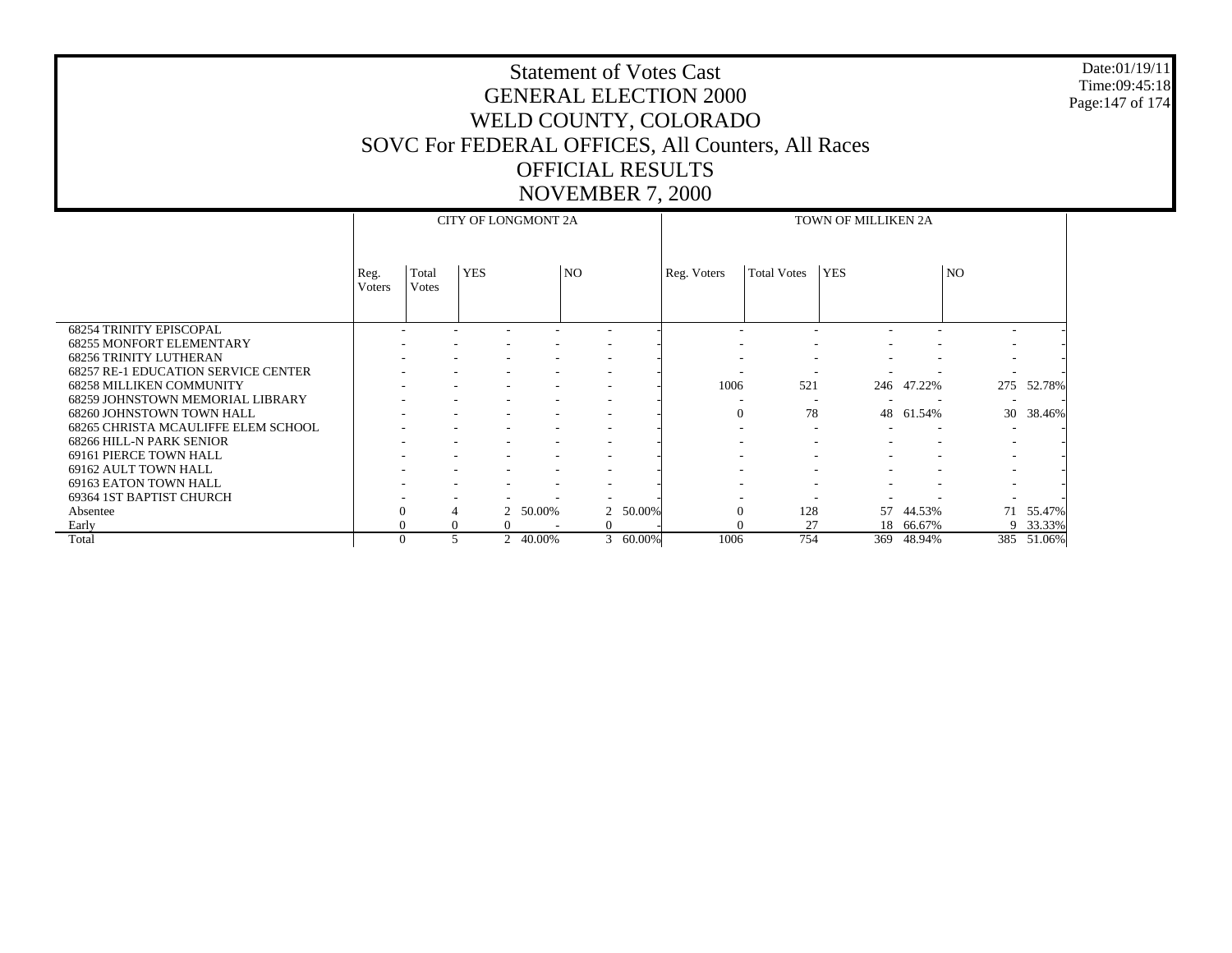#### Date:01/19/11 Time:09:45:19 Page:148 of 174

|                                   |             |                    | CITY OF FORT LUPTON 2A |            |                |            |                       |                       | TOWN OF BERTHOUD 200 |    |  |
|-----------------------------------|-------------|--------------------|------------------------|------------|----------------|------------|-----------------------|-----------------------|----------------------|----|--|
|                                   | Reg. Voters | <b>Total Votes</b> | <b>YES</b>             |            | N <sub>O</sub> |            | Reg.<br><b>Voters</b> | Total<br><b>Votes</b> | <b>YES</b>           | NO |  |
| <b>JURISDICTION WIDE</b>          |             |                    |                        |            |                |            |                       |                       |                      |    |  |
|                                   |             |                    |                        |            |                |            |                       |                       |                      |    |  |
| 11301 FT LUPTON FIRE STATION      |             |                    |                        |            |                |            |                       |                       |                      |    |  |
| 11302 ST WILLIAM'S CATH           | 889         | 507                |                        | 379 74.75% | 128            | 25.25%     |                       |                       |                      |    |  |
| 11303 FT LUPTON CITY HALL         | 916         | 492                |                        | 328 66.67% |                | 164 33.33% |                       |                       |                      |    |  |
| 11304 CRANE CRT COMM BLD          | 769         | 405                |                        | 306 75.56% | 99             | 24.44%     |                       |                       |                      |    |  |
| 11305 BUTLER ELEM SCHOOL          |             |                    |                        |            |                |            |                       |                       |                      |    |  |
| 11306 DACONO FIRE STATION         |             |                    |                        |            |                |            |                       |                       |                      |    |  |
| 11307 DACONO TOWN HALL            |             |                    |                        |            |                |            |                       |                       |                      |    |  |
| 11308 ERIE HIGH SCHOOL            |             |                    |                        |            |                |            |                       |                       |                      |    |  |
| 11309 ERIE TOWN HALL              |             |                    |                        |            |                |            |                       |                       |                      |    |  |
| 18210 MEAD TOWN HALL              |             |                    |                        |            |                |            |                       |                       |                      |    |  |
| 18211 PLATTEVILLE TOWN HALL       |             |                    |                        |            |                |            |                       |                       |                      |    |  |
| 18212 PLATTEVILLE BAPTIST         |             |                    |                        |            |                |            |                       |                       |                      |    |  |
| 18213 FIRESTONE TOWN HALL         |             |                    |                        |            |                |            |                       |                       |                      |    |  |
| 18214 FREDERICK TOWN HALL         |             |                    |                        |            |                |            |                       |                       |                      |    |  |
| 18215 DEL CAMINO FIRE STATION     |             |                    |                        |            |                |            |                       |                       |                      |    |  |
| 18227 MEAD ELEM SCHOOL            |             |                    |                        |            |                |            |                       |                       |                      |    |  |
| 19116 NUNN COMMUNITY CNT          |             |                    |                        |            |                |            |                       |                       |                      |    |  |
| 19117 GROVER FIRE HALL            |             |                    |                        |            |                |            |                       |                       |                      |    |  |
| 19118 PRAIRIE HIGH SCHOOL         |             |                    |                        |            |                |            |                       |                       |                      |    |  |
| 19119 BRIGGSDALE HIGH SC          |             |                    |                        |            |                |            |                       |                       |                      |    |  |
| 19120 GILL LIONS COMM BL          |             |                    |                        |            |                |            |                       |                       |                      |    |  |
| 19121 KERSEY SENIOR HALL          |             |                    |                        |            |                |            |                       |                       |                      |    |  |
| 19122 KERSEY TOWN HALL            |             |                    |                        |            |                |            |                       |                       |                      |    |  |
| 19323 HUDSON TOWN HALL            |             |                    |                        |            |                |            |                       |                       |                      |    |  |
| 19324 KEENESBURG FIRE HALL        |             |                    |                        |            |                |            |                       |                       |                      |    |  |
| 19325 ROGGEN FIRE HOUSE           |             |                    |                        |            |                |            |                       |                       |                      |    |  |
| 19326 AFTER GLOWS SENIOR          |             |                    |                        |            |                |            |                       |                       |                      |    |  |
| 60101 FRIENDLY VILL CLUB          |             |                    |                        |            |                |            |                       |                       |                      |    |  |
| 60102 BILLIE MARTINEZ ELEM SCHOOL |             |                    |                        |            |                |            |                       |                       |                      |    |  |
| 60103 GREELEY REC CENTER          |             |                    |                        |            |                |            |                       |                       |                      |    |  |
| 60104 FRANKLIN SCH LIB            |             |                    |                        |            |                |            |                       |                       |                      |    |  |
| 60105 MADISON ELEM SCHOOL         |             |                    |                        |            |                |            |                       |                       |                      |    |  |
| 60106 GLORIA CHRISTI CHURCH       |             |                    |                        |            |                |            |                       |                       |                      |    |  |
| 60107 MAPLEWOOD SCHOOL            |             |                    |                        |            |                |            |                       |                       |                      |    |  |
| 60108 1ST UNITED METHODIST        |             |                    |                        |            |                |            |                       |                       |                      |    |  |
| 60109 1ST CHRISTIAN CHURCH        |             |                    |                        |            |                |            |                       |                       |                      |    |  |
| <b>60111 EDUCATION SERVICES</b>   |             |                    |                        |            |                |            |                       |                       |                      |    |  |
| 60112 JEFFERSON ELEM SCHOOL       |             |                    |                        |            |                |            |                       |                       |                      |    |  |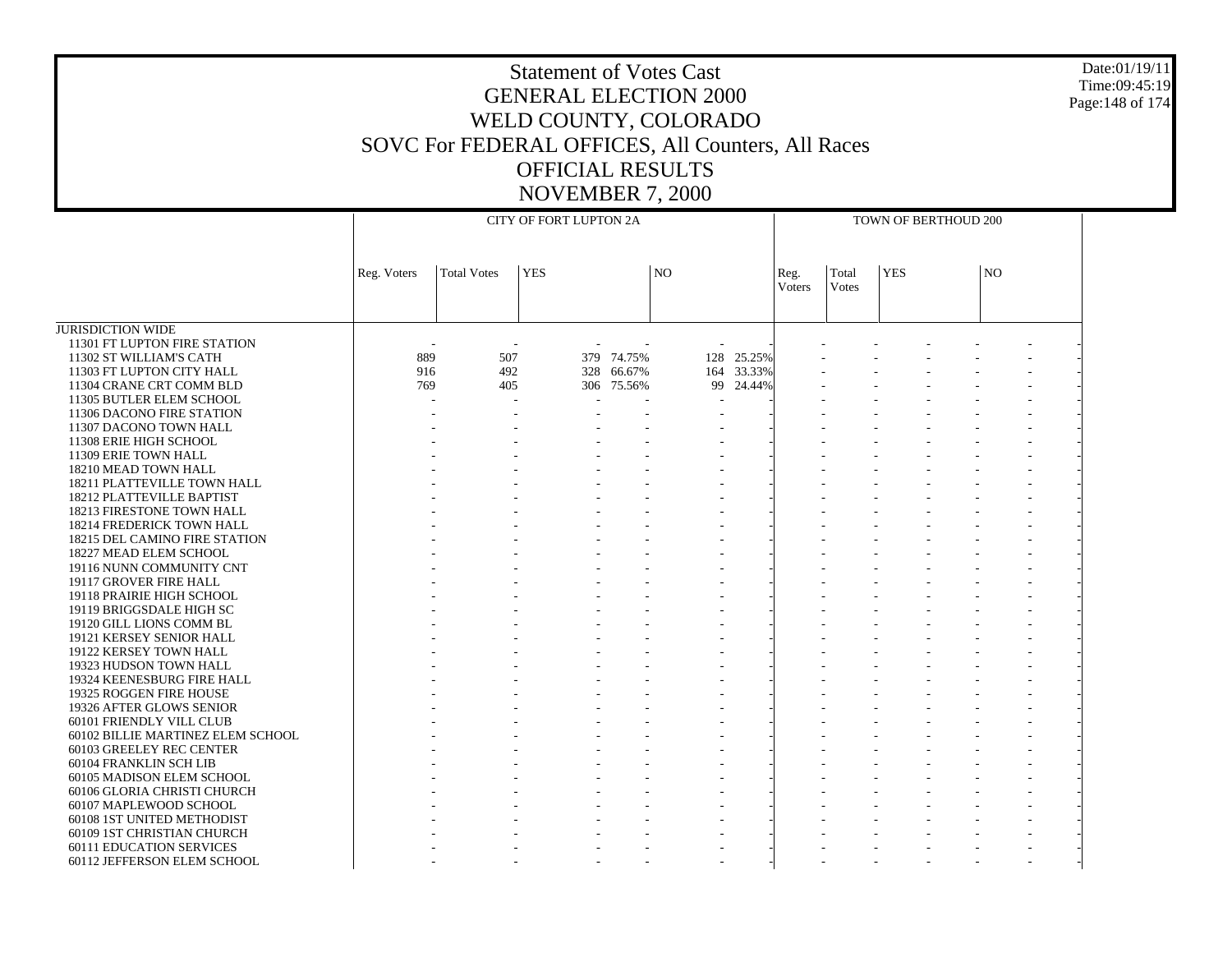#### Date:01/19/11 Time:09:45:19 Page:149 of 174

|                                                        |             |                    | CITY OF FORT LUPTON 2A |                |        |       | TOWN OF BERTHOUD 200 |                |                |  |
|--------------------------------------------------------|-------------|--------------------|------------------------|----------------|--------|-------|----------------------|----------------|----------------|--|
|                                                        |             |                    |                        |                |        |       |                      |                |                |  |
|                                                        |             |                    |                        |                |        |       |                      |                |                |  |
|                                                        | Reg. Voters | <b>Total Votes</b> | <b>YES</b>             | N <sub>O</sub> | Reg.   | Total | <b>YES</b>           | N <sub>O</sub> |                |  |
|                                                        |             |                    |                        |                | Voters | Votes |                      |                |                |  |
|                                                        |             |                    |                        |                |        |       |                      |                |                |  |
| 60113 WESTERN HILLS FIRE                               |             |                    |                        |                |        |       |                      |                |                |  |
| 60114 OUR SAVIORS LUTHERAN                             |             |                    |                        |                |        |       |                      |                |                |  |
| 60116 FRASIER HALL                                     |             |                    |                        |                |        |       |                      |                |                |  |
| 60317 UNC CNTR MAIN LEVL                               |             |                    |                        |                |        |       |                      |                |                |  |
| 60318 THE VILLA                                        |             |                    |                        |                |        |       |                      |                |                |  |
| 60319 BETHEL BAPTIST CHURCH                            |             |                    |                        |                |        |       |                      |                |                |  |
| 60320 JACKSON SCHOOL                                   |             |                    |                        |                |        |       |                      |                |                |  |
| 60321 ODD FELLOWS HALL                                 |             |                    |                        |                |        |       |                      |                |                |  |
| 60322 GARDEN CITY TOWN HALL                            |             |                    |                        |                |        |       |                      |                |                |  |
| 60323 BONNELL TOWER LOUNGE                             |             |                    |                        |                |        |       |                      |                |                |  |
| 60324 GREELEY MALL                                     |             |                    |                        |                |        |       |                      |                |                |  |
| 60325 JOHN EVANS JR HIGH                               |             |                    |                        |                |        |       |                      |                |                |  |
| 60326 DOS RIOS ELEM SCHOOL                             |             |                    |                        |                |        |       |                      |                |                |  |
| 60327 CENTENNIAL SCHOOL                                |             |                    |                        |                |        |       |                      |                |                |  |
| 60328 EVANS COMMUNITY COMPLEX                          |             |                    |                        |                |        |       |                      |                |                |  |
| 60329 SHEPHERD OF VALLEY                               |             |                    |                        |                |        |       |                      |                |                |  |
| 60330 LA SALLE SENIOR CENTER                           |             |                    |                        |                |        |       |                      |                |                |  |
| 68131 WINDSOR HIGH SCHOOL                              |             |                    |                        |                |        |       |                      |                |                |  |
| 68132 FAITH UNITED CHURCH                              |             |                    |                        |                |        |       |                      |                |                |  |
| <b>68133 SEVERANCE FIRE STATION</b>                    |             |                    |                        |                |        |       |                      |                |                |  |
| 68134 EATON MIDDLE SCHOOL                              |             |                    |                        |                |        |       |                      |                |                |  |
| 68135 EATON HIGH SCHOOL                                |             |                    |                        |                |        |       |                      |                |                |  |
| 68136 N WELD WATER DIST                                |             |                    |                        |                |        |       |                      |                |                |  |
| 68167 SKYVIEW ELEM SCHOOL                              |             |                    |                        |                |        |       |                      |                |                |  |
| 68237 WINDSOR PARK BLDG                                |             |                    |                        |                |        |       |                      |                |                |  |
| 68238 TOZER ELEM SCHOOL                                |             |                    |                        |                |        |       |                      |                |                |  |
| 68239 NORTHRIDGE HIGH SCHOOL                           |             |                    |                        |                |        |       |                      |                |                |  |
| 68240 SHEPERD OF HILLS LUTHERAN CHURCH                 |             |                    |                        |                |        |       |                      |                |                |  |
| 68241 SHAWSHEEN SCHOOL<br>68242 ASSEMBLY OF GOD CHURCH |             |                    |                        |                |        |       |                      |                |                |  |
| 68243 AIMS COLLEGE CNTR                                |             |                    |                        |                |        |       |                      |                |                |  |
| <b>68244 ST PAULS CONGREGATIONAL</b>                   |             |                    |                        |                |        |       |                      |                |                |  |
| 68245 ST JOHNS UNITED CHURCH                           |             |                    |                        |                |        |       |                      |                |                |  |
| 68246 SCOTT SCHOOL                                     |             |                    |                        |                |        |       |                      |                |                |  |
| 68247 ASSEMBLY OF GOD CHURCH                           |             |                    |                        |                |        |       |                      |                | $\overline{a}$ |  |
| 68249 COTTONWOOD PARK S.                               |             |                    |                        |                |        |       |                      |                |                |  |
| 68250 CENTENNIAL LIBRARY                               |             |                    |                        |                |        |       |                      |                |                |  |
| 68251 BRENTWOOD SCHOOL                                 |             |                    |                        |                |        |       |                      |                |                |  |
| 68252 MEEKER SCHOOL                                    |             |                    |                        |                |        |       |                      |                |                |  |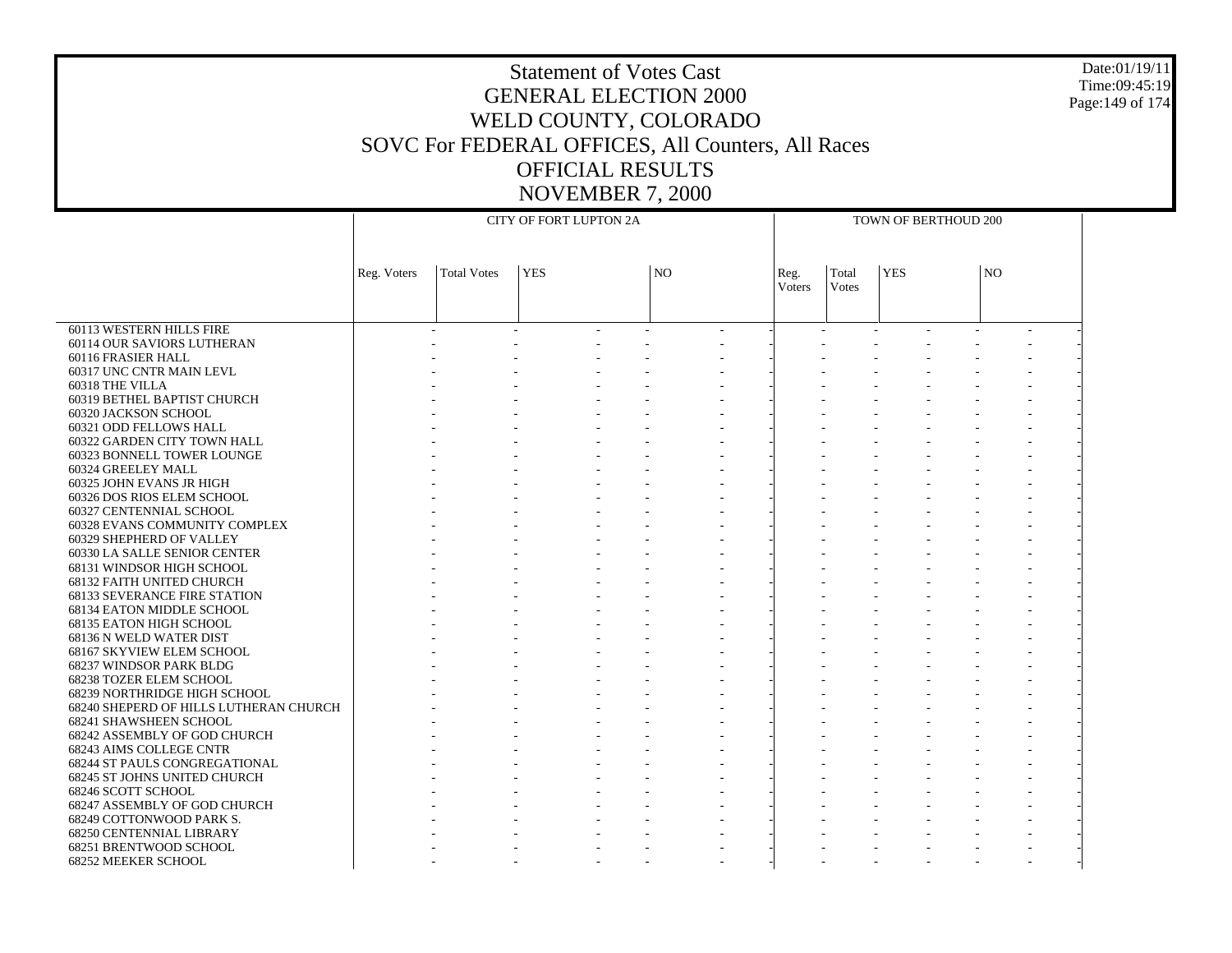#### Date:01/19/11 Time:09:45:19 Page:150 of 174

|                                                    |             |                    | <b>CITY OF FORT LUPTON 2A</b> |                          |                          |        |                        |                       | TOWN OF BERTHOUD 200 |                      |    |              |
|----------------------------------------------------|-------------|--------------------|-------------------------------|--------------------------|--------------------------|--------|------------------------|-----------------------|----------------------|----------------------|----|--------------|
|                                                    | Reg. Voters | <b>Total Votes</b> | <b>YES</b>                    |                          | NO                       |        | Reg.<br><b>V</b> oters | Total<br><b>Votes</b> | <b>YES</b>           |                      | NO |              |
| <b>68254 TRINITY EPISCOPAL</b>                     |             |                    |                               |                          | $\sim$                   |        |                        |                       |                      |                      |    |              |
| <b>68255 MONFORT ELEMENTARY</b>                    |             |                    |                               | $\overline{\phantom{a}}$ | $\overline{\phantom{a}}$ |        |                        |                       |                      |                      |    |              |
| <b>68256 TRINITY LUTHERAN</b>                      |             |                    |                               |                          | $\overline{\phantom{a}}$ |        |                        |                       |                      |                      |    |              |
| <b>68257 RE-1 EDUCATION SERVICE CENTER</b>         |             |                    |                               |                          | $\overline{\phantom{a}}$ |        |                        |                       |                      |                      |    |              |
| <b>68258 MILLIKEN COMMUNITY</b>                    |             |                    |                               |                          | $\overline{\phantom{a}}$ |        |                        |                       |                      |                      |    |              |
| 68259 JOHNSTOWN MEMORIAL LIBRARY                   |             |                    |                               |                          | $\overline{\phantom{a}}$ |        | $\overline{0}$         |                       | 4                    | $0.00\%$<br>$\Omega$ |    | 4 100.00%    |
| 68260 JOHNSTOWN TOWN HALL                          |             |                    |                               |                          |                          |        |                        |                       |                      |                      |    |              |
| 68265 CHRISTA MCAULIFFE ELEM SCHOOL                |             |                    |                               |                          | $\overline{\phantom{a}}$ |        |                        |                       |                      |                      |    |              |
| 68266 HILL-N PARK SENIOR<br>69161 PIERCE TOWN HALL |             |                    |                               |                          | $\overline{\phantom{a}}$ |        |                        |                       |                      |                      |    |              |
| 69162 AULT TOWN HALL                               |             |                    |                               |                          | $\overline{\phantom{a}}$ |        |                        |                       |                      |                      |    |              |
| 69163 EATON TOWN HALL                              |             |                    |                               |                          | $\overline{\phantom{a}}$ |        |                        |                       |                      |                      |    |              |
| 69364 1ST BAPTIST CHURCH                           |             |                    |                               |                          |                          |        |                        |                       |                      |                      |    |              |
| Absentee                                           |             | 373                | 256                           | 68.63%                   | 117                      | 31.37% | $\Omega$               |                       | $\Omega$             | $\Omega$             |    | $\mathbf{0}$ |
| Early                                              |             | 18                 | 11                            | 61.11%                   |                          | 38.89% | $\Omega$               |                       | $\Omega$             | $\Omega$             |    | $\Omega$     |
| Total                                              | 2574        | 1795               | 1280                          | 71.31%                   | 515                      | 28.69% | $\Omega$               |                       |                      | $\Omega$<br>0.00%    |    | 4 100.00%    |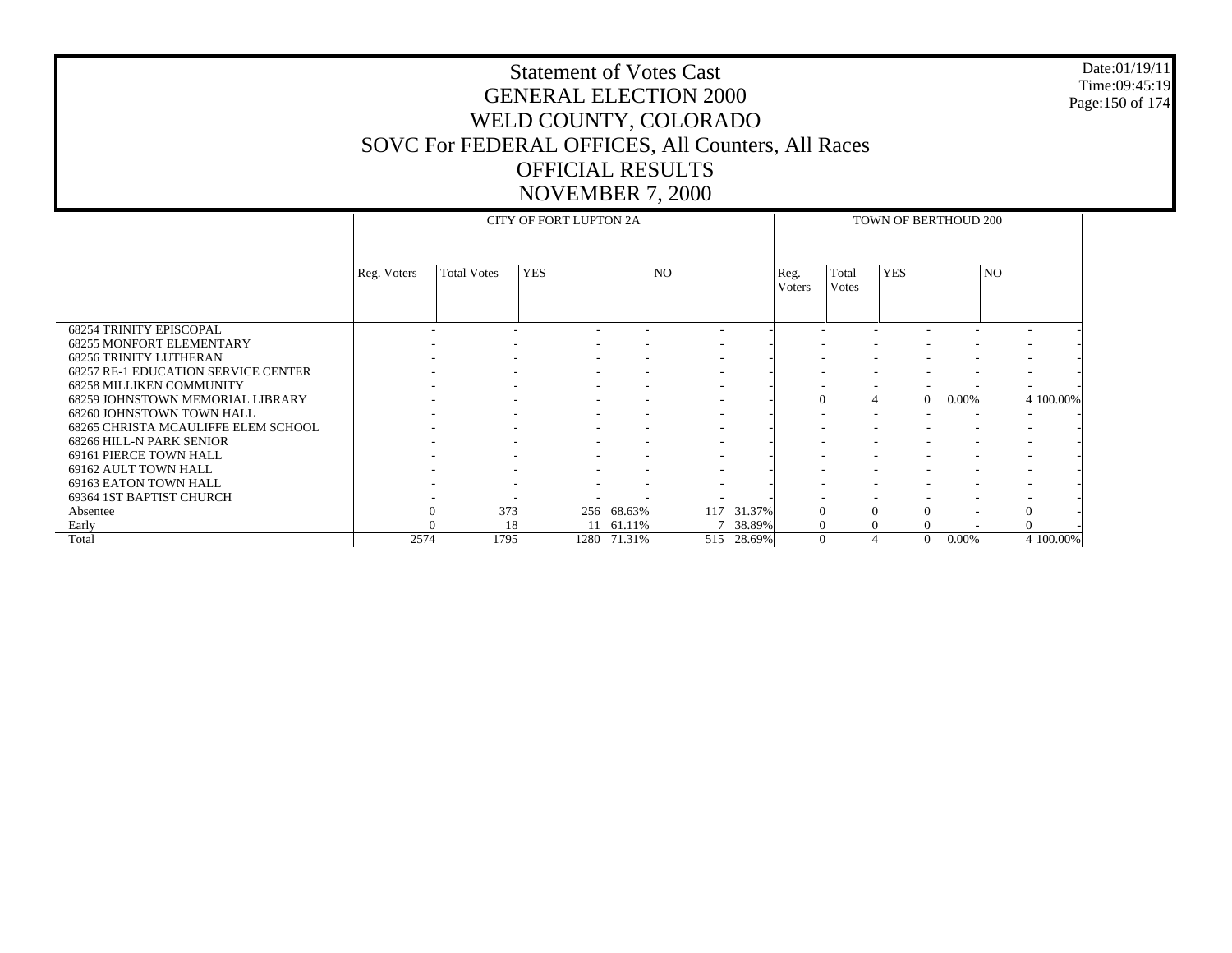Date:01/19/11Time:09:45:19Page:151 of 174

JURISDICTION WIDE 11301 FT LUPTON FIRE STATION 11302 ST WILLIAM'S CATH 11303 FT LUPTON CITY HALL 11304 CRANE CRT COMM BLD 11305 BUTLER ELEM SCHOOL 11306 DACONO FIRE STATION 11307 DACONO TOWN HALL 11308 ERIE HIGH SCHOOL 11309 ERIE TOWN HALL 18210 MEAD TOWN HALL 18211 PLATTEVILLE TOWN HALL 18212 PLATTEVILLE BAPTIST 18213 FIRESTONE TOWN HALL 18214 FREDERICK TOWN HALL 18215 DEL CAMINO FIRE STATION 18227 MEAD ELEM SCHOOL 19116 NUNN COMMUNITY CNT 19117 GROVER FIRE HALL 19118 PRAIRIE HIGH SCHOOL 19119 BRIGGSDALE HIGH SC 19120 GILL LIONS COMM BL 19121 KERSEY SENIOR HALL 19122 KERSEY TOWN HALL 19323 HUDSON TOWN HALL 19324 KEENESBURG FIRE HALL 19325 ROGGEN FIRE HOUSE 19326 AFTER GLOWS SENIOR 60101 FRIENDLY VILL CLUB 60102 BILLIE MARTINEZ ELEM SCHOOL 60103 GREELEY REC CENTER 60104 FRANKLIN SCH LIB 60105 MADISON ELEM SCHOOL 60106 GLORIA CHRISTI CHURCH 60107 MAPLEWOOD SCHOOL 60108 1ST UNITED METHODIST 60109 1ST CHRISTIAN CHURCH 60111 EDUCATION SERVICES 60112 JEFFERSON ELEM SCHOOL Reg. VotersTotal Votes YES NOTHOMPSON SCHOOL DIST R2J 3AReg. Voters | Total Votes | YES | NO PRAIRIE SCHOOL DIST RE-11J 3A - - - - - - - - - - - - - - - - - - - - - - - - - - - - - - - - - - - - - - - - - - - - - - - - - - - - - - - - - - - - - - - - - - - - - - - - - - - - - - - - - - - - - - - - - - - - - - - - - - - -  $\theta$  28 16 57.14%12 42.86% - - - - - - - - - - - - - - - - - - - - - - - - - - - - - - - - - - - - - - - - - - - - - - - - - - - - - - - - - - - - - - - - - - - - - - - - - - - - - - - - - - - - - - - - 0 2 2 100.00% 0 0.00% - - - - - 294 188 94 50.00% 94 50.00% - - - - - - - - - - - - - - - - - - - - - - - - - - - - - - - - - - - - - - - - - - - - - - - - - - - - - - - - - - - - - - - - - - - - - - - - - - - - - - - - - - - - - - - - - - - - - - - - - - - - - - - - - - - - - - - - - - - - - - - - - - - - - - - - - - - - - - - - - - - - - - - - - - - - - - - - - - - - - - - - - - - - - - - - - - - - - - - - - - - - - - - - - - - - - - - - - - - - - - - - - - - - - - - - -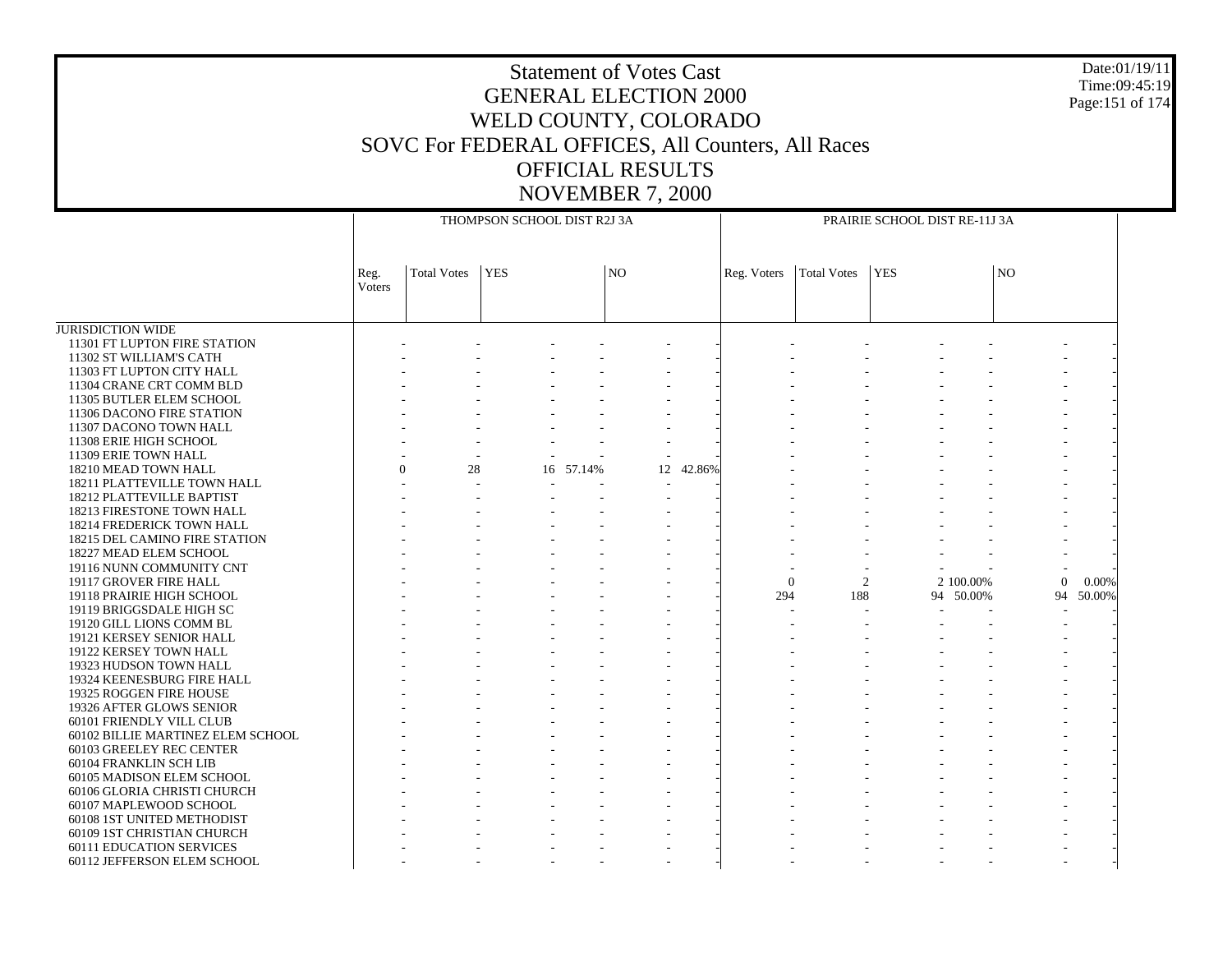#### Date:01/19/11 Time:09:45:19 Page:152 of 174

|                                                           |                       |                    | THOMPSON SCHOOL DIST R2J 3A |    |             |             | PRAIRIE SCHOOL DIST RE-11J 3A |    |  |
|-----------------------------------------------------------|-----------------------|--------------------|-----------------------------|----|-------------|-------------|-------------------------------|----|--|
|                                                           |                       |                    |                             |    |             |             |                               |    |  |
|                                                           | Reg.<br><b>Voters</b> | <b>Total Votes</b> | <b>YES</b>                  | NO | Reg. Voters | Total Votes | <b>YES</b>                    | NO |  |
|                                                           |                       |                    |                             |    |             |             |                               |    |  |
| 60113 WESTERN HILLS FIRE                                  |                       |                    |                             |    |             |             |                               |    |  |
| 60114 OUR SAVIORS LUTHERAN                                |                       |                    |                             |    |             |             |                               |    |  |
| 60116 FRASIER HALL                                        |                       |                    |                             |    |             |             |                               |    |  |
| 60317 UNC CNTR MAIN LEVL                                  |                       |                    |                             |    |             |             |                               |    |  |
| 60318 THE VILLA                                           |                       |                    |                             |    |             |             |                               |    |  |
| 60319 BETHEL BAPTIST CHURCH                               |                       |                    |                             |    |             |             |                               |    |  |
| 60320 JACKSON SCHOOL                                      |                       |                    |                             |    |             |             |                               |    |  |
| 60321 ODD FELLOWS HALL                                    |                       |                    |                             |    |             |             |                               |    |  |
| 60322 GARDEN CITY TOWN HALL                               |                       |                    |                             |    |             |             |                               |    |  |
| 60323 BONNELL TOWER LOUNGE                                |                       |                    |                             |    |             |             |                               |    |  |
| 60324 GREELEY MALL                                        |                       |                    |                             |    |             |             |                               |    |  |
| 60325 JOHN EVANS JR HIGH                                  |                       |                    |                             |    |             |             |                               |    |  |
| 60326 DOS RIOS ELEM SCHOOL                                |                       |                    |                             |    |             |             |                               |    |  |
| 60327 CENTENNIAL SCHOOL                                   |                       |                    |                             |    |             |             |                               |    |  |
| 60328 EVANS COMMUNITY COMPLEX                             |                       |                    |                             |    |             |             |                               |    |  |
| 60329 SHEPHERD OF VALLEY                                  |                       |                    |                             |    |             |             |                               |    |  |
| 60330 LA SALLE SENIOR CENTER                              |                       |                    |                             |    |             |             |                               |    |  |
| 68131 WINDSOR HIGH SCHOOL                                 |                       |                    |                             |    |             |             |                               |    |  |
| 68132 FAITH UNITED CHURCH                                 |                       |                    |                             |    |             |             |                               |    |  |
| <b>68133 SEVERANCE FIRE STATION</b>                       |                       |                    |                             |    |             |             |                               |    |  |
| 68134 EATON MIDDLE SCHOOL                                 |                       |                    |                             |    |             |             |                               |    |  |
| 68135 EATON HIGH SCHOOL                                   |                       |                    |                             |    |             |             |                               |    |  |
| 68136 N WELD WATER DIST                                   |                       |                    |                             |    |             |             |                               |    |  |
| 68167 SKYVIEW ELEM SCHOOL                                 |                       |                    |                             |    |             |             |                               |    |  |
| 68237 WINDSOR PARK BLDG<br><b>68238 TOZER ELEM SCHOOL</b> |                       |                    |                             |    |             |             |                               |    |  |
|                                                           |                       |                    |                             |    |             |             |                               |    |  |
| 68239 NORTHRIDGE HIGH SCHOOL                              |                       |                    |                             |    |             |             |                               |    |  |
| 68240 SHEPERD OF HILLS LUTHERAN CHURCH                    |                       |                    |                             |    |             |             |                               |    |  |
| 68241 SHAWSHEEN SCHOOL                                    |                       |                    |                             |    |             |             |                               |    |  |
| 68242 ASSEMBLY OF GOD CHURCH<br>68243 AIMS COLLEGE CNTR   |                       |                    |                             |    |             |             |                               |    |  |
| <b>68244 ST PAULS CONGREGATIONAL</b>                      |                       |                    |                             |    |             |             |                               |    |  |
|                                                           |                       |                    |                             |    |             |             |                               |    |  |
| 68245 ST JOHNS UNITED CHURCH                              |                       |                    |                             |    |             |             |                               |    |  |
| 68246 SCOTT SCHOOL                                        |                       |                    |                             |    |             |             |                               |    |  |
| 68247 ASSEMBLY OF GOD CHURCH<br>68249 COTTONWOOD PARK S.  |                       |                    |                             |    |             |             |                               |    |  |
| <b>68250 CENTENNIAL LIBRARY</b>                           |                       |                    |                             |    |             |             |                               |    |  |
| 68251 BRENTWOOD SCHOOL                                    |                       |                    |                             |    |             |             |                               |    |  |
|                                                           |                       |                    |                             |    |             |             |                               |    |  |
| 68252 MEEKER SCHOOL                                       |                       |                    |                             |    |             |             |                               |    |  |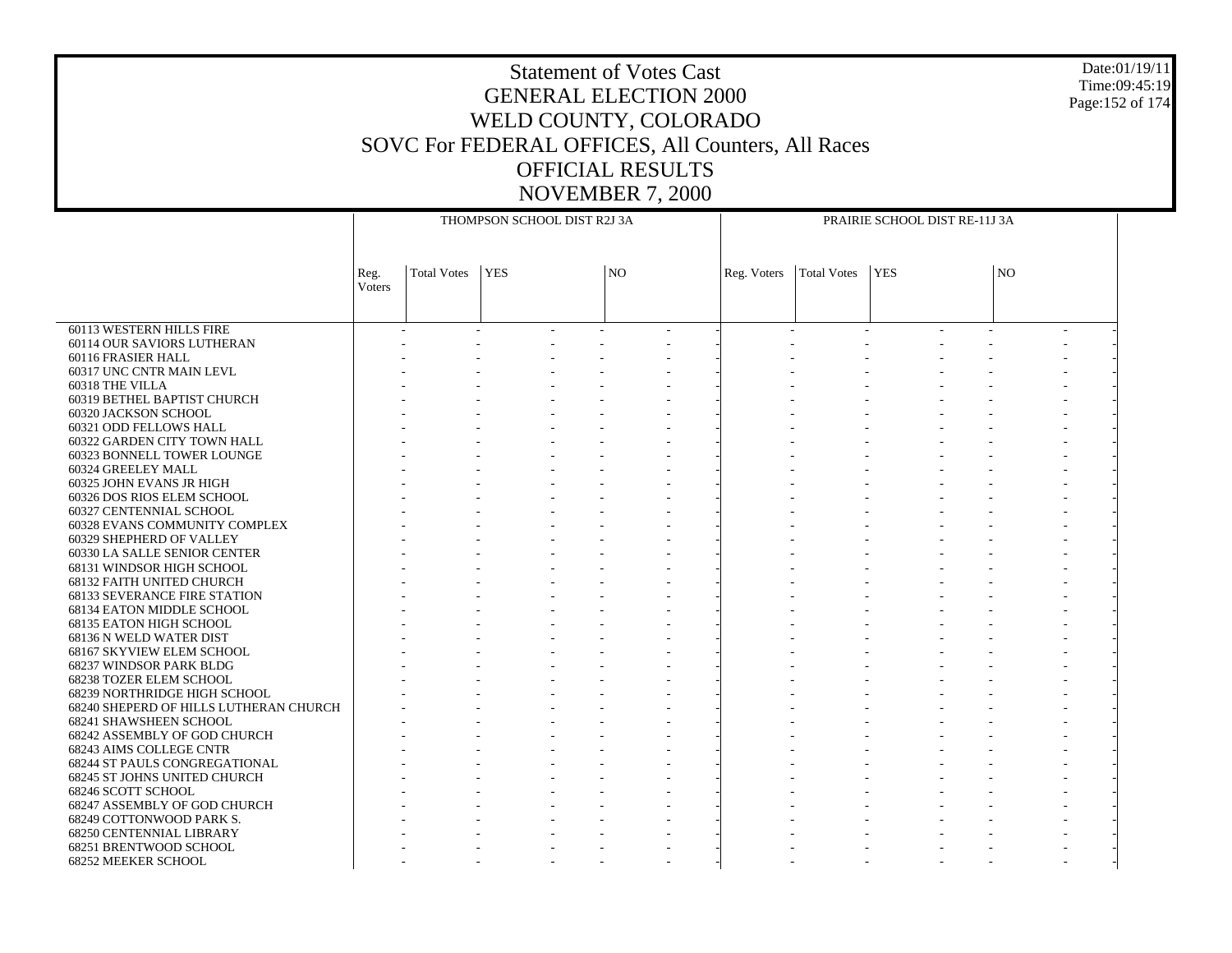#### Date:01/19/11 Time:09:45:19 Page:153 of 174

|                                                                             |                          |                          | THOMPSON SCHOOL DIST R2J 3A |            |                          |           |             |                    | PRAIRIE SCHOOL DIST RE-11J 3A |                          |                          |            |
|-----------------------------------------------------------------------------|--------------------------|--------------------------|-----------------------------|------------|--------------------------|-----------|-------------|--------------------|-------------------------------|--------------------------|--------------------------|------------|
|                                                                             | Reg.<br>Voters           | <b>Total Votes</b>       | <b>YES</b>                  |            | N <sub>O</sub>           |           | Reg. Voters | <b>Total Votes</b> | <b>YES</b>                    |                          | N <sub>O</sub>           |            |
| <b>68254 TRINITY EPISCOPAL</b>                                              | ۰                        |                          |                             |            |                          |           |             |                    |                               |                          | ٠                        |            |
| <b>68255 MONFORT ELEMENTARY</b>                                             |                          |                          |                             |            |                          |           |             |                    |                               |                          |                          |            |
| <b>68256 TRINITY LUTHERAN</b><br><b>68257 RE-1 EDUCATION SERVICE CENTER</b> |                          | $\overline{\phantom{a}}$ |                             |            | $\overline{\phantom{a}}$ |           |             |                    |                               |                          | $\overline{\phantom{a}}$ |            |
| <b>68258 MILLIKEN COMMUNITY</b>                                             |                          |                          |                             |            |                          |           |             |                    |                               |                          |                          |            |
| <b>68259 JOHNSTOWN MEMORIAL LIBRARY</b>                                     | $\mathbf{0}$             | 79                       |                             | 50 63.29%  |                          | 29 36.71% |             |                    | $\sim$                        | $\overline{\phantom{a}}$ | $\overline{\phantom{a}}$ |            |
| 68260 JOHNSTOWN TOWN HALL                                                   | $\overline{\phantom{a}}$ | $\overline{\phantom{a}}$ |                             |            |                          |           |             |                    |                               |                          | $\overline{\phantom{a}}$ |            |
| 68265 CHRISTA MCAULIFFE ELEM SCHOOL                                         |                          | $\overline{\phantom{a}}$ |                             |            |                          |           |             |                    |                               |                          | $\overline{\phantom{a}}$ |            |
| 68266 HILL-N PARK SENIOR                                                    |                          | $\overline{\phantom{a}}$ |                             |            |                          |           |             |                    |                               |                          | $\overline{\phantom{a}}$ |            |
| 69161 PIERCE TOWN HALL                                                      |                          |                          |                             |            |                          |           |             |                    |                               |                          | $\overline{\phantom{a}}$ |            |
| 69162 AULT TOWN HALL                                                        |                          |                          |                             |            |                          |           |             |                    |                               |                          |                          |            |
| 69163 EATON TOWN HALL                                                       |                          | $\overline{\phantom{a}}$ |                             |            | $\overline{\phantom{a}}$ |           |             |                    |                               |                          | $\overline{\phantom{a}}$ |            |
| 69364 1ST BAPTIST CHURCH                                                    |                          |                          |                             |            |                          |           |             |                    |                               |                          |                          |            |
| Absentee                                                                    | $\Omega$                 | 90                       | 65                          | 72.22%     | 25                       | 27.78%    | $\Omega$    | 65                 | 26                            | 40.00%                   | 39                       | 60.00%     |
| Early                                                                       | $\theta$                 | 15                       |                             | 73.33%     |                          | 4 26.67%  | $\Omega$    | 6                  |                               | 2 33.33%                 |                          | 4 66.67%   |
| Total                                                                       | $\Omega$                 | 212                      |                             | 142 66.98% |                          | 70 33.02% | 294         | 261                |                               | 124 47.51%               |                          | 137 52.49% |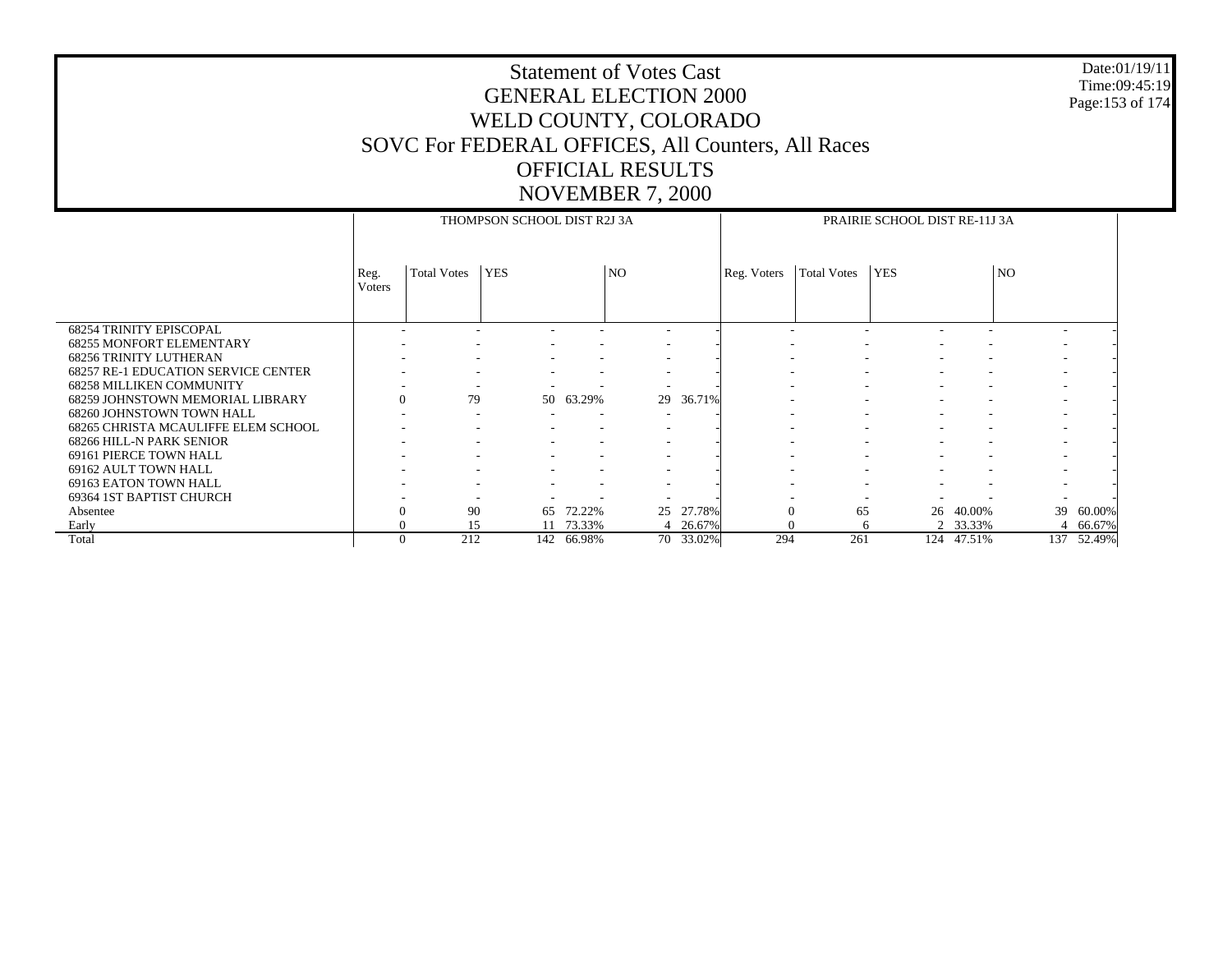#### Date:01/19/11 Time:09:45:19 Page:154 of 174

|                                   |                |                            | BRIGHTON SCHOOL DIST 27J 3A |        |                |           |                |                    | BRIGHTON SCHOOL DIST 27J 3B |        |                |            |
|-----------------------------------|----------------|----------------------------|-----------------------------|--------|----------------|-----------|----------------|--------------------|-----------------------------|--------|----------------|------------|
|                                   | Reg.<br>Voters | <b>Total Votes</b>         | <b>YES</b>                  |        | N <sub>O</sub> |           | Reg.<br>Voters | <b>Total Votes</b> | <b>YES</b>                  |        | N <sub>O</sub> |            |
| <b>JURISDICTION WIDE</b>          |                |                            |                             |        |                |           |                |                    |                             |        |                |            |
| 11301 FT LUPTON FIRE STATION      |                |                            |                             |        |                |           |                |                    |                             |        |                |            |
| 11302 ST WILLIAM'S CATH           |                |                            |                             |        |                |           |                |                    |                             |        |                |            |
| 11303 FT LUPTON CITY HALL         |                |                            |                             |        |                |           |                |                    |                             |        |                |            |
| 11304 CRANE CRT COMM BLD          |                |                            |                             |        |                |           |                |                    |                             |        |                |            |
| 11305 BUTLER ELEM SCHOOL          |                | 171<br>$\theta$            | 79                          | 46.20% |                | 92 53.80% | $\Omega$       | 172                | 70                          | 40.70% |                | 102 59.30% |
| 11306 DACONO FIRE STATION         |                |                            |                             |        |                |           |                |                    |                             |        |                |            |
| 11307 DACONO TOWN HALL            |                |                            |                             |        |                |           |                |                    |                             |        |                |            |
| 11308 ERIE HIGH SCHOOL            |                |                            |                             |        |                |           |                |                    |                             |        |                |            |
| 11309 ERIE TOWN HALL              |                |                            |                             |        |                |           |                |                    |                             |        |                |            |
| 18210 MEAD TOWN HALL              |                |                            |                             |        |                |           |                |                    |                             |        |                |            |
| 18211 PLATTEVILLE TOWN HALL       |                |                            |                             |        |                |           |                |                    |                             |        |                |            |
| 18212 PLATTEVILLE BAPTIST         |                |                            |                             |        |                |           |                |                    |                             |        |                |            |
| 18213 FIRESTONE TOWN HALL         |                |                            |                             |        |                |           |                |                    |                             |        |                |            |
| 18214 FREDERICK TOWN HALL         |                |                            |                             |        |                |           |                |                    |                             |        |                |            |
| 18215 DEL CAMINO FIRE STATION     |                |                            |                             |        |                |           |                |                    |                             |        |                |            |
| 18227 MEAD ELEM SCHOOL            |                |                            |                             |        |                |           |                |                    |                             |        |                |            |
| 19116 NUNN COMMUNITY CNT          |                |                            |                             |        |                |           |                |                    |                             |        |                |            |
| 19117 GROVER FIRE HALL            |                |                            |                             |        |                |           |                |                    |                             |        |                |            |
| 19118 PRAIRIE HIGH SCHOOL         |                |                            |                             |        |                |           |                |                    |                             |        |                |            |
| 19119 BRIGGSDALE HIGH SC          |                |                            |                             |        |                |           |                |                    |                             |        |                |            |
| 19120 GILL LIONS COMM BL          |                |                            |                             |        |                |           |                |                    |                             |        |                |            |
| 19121 KERSEY SENIOR HALL          |                |                            |                             |        |                |           |                |                    |                             |        |                |            |
| 19122 KERSEY TOWN HALL            |                |                            |                             |        |                |           |                |                    |                             |        |                |            |
| 19323 HUDSON TOWN HALL            |                |                            |                             |        |                |           |                |                    |                             |        |                |            |
| 19324 KEENESBURG FIRE HALL        |                |                            |                             |        |                |           |                |                    |                             |        |                |            |
| 19325 ROGGEN FIRE HOUSE           |                |                            |                             |        |                |           |                |                    |                             |        |                |            |
| 19326 AFTER GLOWS SENIOR          |                | $\Omega$<br>$\overline{2}$ | $\Omega$                    | 0.00%  |                | 2 100.00% | $\Omega$       | $\overline{c}$     | $\Omega$                    | 0.00%  |                | 2 100.00%  |
| 60101 FRIENDLY VILL CLUB          |                |                            |                             |        |                |           |                |                    |                             |        |                |            |
| 60102 BILLIE MARTINEZ ELEM SCHOOL |                |                            |                             |        |                |           |                |                    |                             |        |                |            |
| 60103 GREELEY REC CENTER          |                |                            |                             |        |                |           |                |                    |                             |        |                |            |
| 60104 FRANKLIN SCH LIB            |                |                            |                             |        |                |           |                |                    |                             |        |                |            |
| 60105 MADISON ELEM SCHOOL         |                |                            |                             |        |                |           |                |                    |                             |        |                |            |
| 60106 GLORIA CHRISTI CHURCH       |                |                            |                             |        |                |           |                |                    |                             |        |                |            |
| 60107 MAPLEWOOD SCHOOL            |                |                            |                             |        |                |           |                |                    |                             |        |                |            |
| 60108 1ST UNITED METHODIST        |                |                            |                             |        |                |           |                |                    |                             |        |                |            |
| 60109 1ST CHRISTIAN CHURCH        |                |                            |                             |        |                |           |                |                    |                             |        |                |            |
| <b>60111 EDUCATION SERVICES</b>   |                |                            |                             |        |                |           |                |                    |                             |        |                |            |
| 60112 JEFFERSON ELEM SCHOOL       |                |                            |                             |        |                |           |                |                    |                             |        |                |            |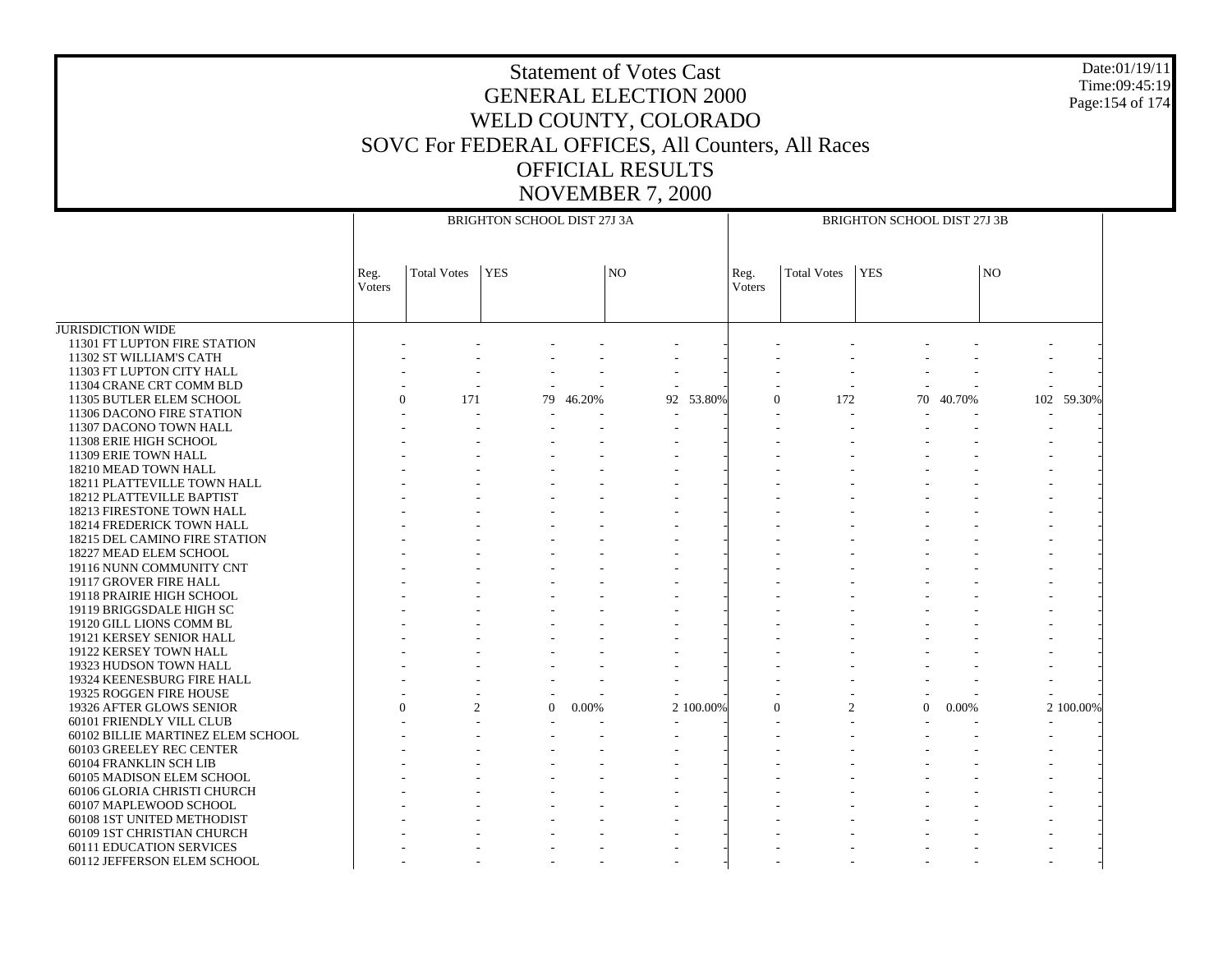#### Date:01/19/11 Time:09:45:19 Page:155 of 174

|                                                          |                |                    | BRIGHTON SCHOOL DIST 27J 3A |     |                       |                    | BRIGHTON SCHOOL DIST 27J 3B |                |  |
|----------------------------------------------------------|----------------|--------------------|-----------------------------|-----|-----------------------|--------------------|-----------------------------|----------------|--|
|                                                          | Reg.<br>Voters | <b>Total Votes</b> | $ {\rm \,}$ YES             | NO. | Reg.<br><b>Voters</b> | <b>Total Votes</b> | <b>YES</b>                  | N <sub>O</sub> |  |
| 60113 WESTERN HILLS FIRE                                 |                |                    |                             |     |                       |                    |                             |                |  |
| 60114 OUR SAVIORS LUTHERAN                               |                |                    |                             |     |                       |                    |                             |                |  |
| 60116 FRASIER HALL                                       |                |                    |                             |     |                       |                    |                             |                |  |
| 60317 UNC CNTR MAIN LEVL                                 |                |                    |                             |     |                       |                    |                             |                |  |
| 60318 THE VILLA                                          |                |                    |                             |     |                       |                    |                             |                |  |
| 60319 BETHEL BAPTIST CHURCH                              |                |                    |                             |     |                       |                    |                             |                |  |
| 60320 JACKSON SCHOOL                                     |                |                    |                             |     |                       |                    |                             |                |  |
| 60321 ODD FELLOWS HALL                                   |                |                    |                             |     |                       |                    |                             |                |  |
| 60322 GARDEN CITY TOWN HALL                              |                |                    |                             |     |                       |                    |                             |                |  |
| 60323 BONNELL TOWER LOUNGE                               |                |                    |                             |     |                       |                    |                             |                |  |
| 60324 GREELEY MALL                                       |                |                    |                             |     |                       |                    |                             |                |  |
| 60325 JOHN EVANS JR HIGH                                 |                |                    |                             |     |                       |                    |                             |                |  |
| 60326 DOS RIOS ELEM SCHOOL                               |                |                    |                             |     |                       |                    |                             |                |  |
| <b>60327 CENTENNIAL SCHOOL</b>                           |                |                    |                             |     |                       |                    |                             |                |  |
|                                                          |                |                    |                             |     |                       |                    |                             |                |  |
| 60328 EVANS COMMUNITY COMPLEX                            |                |                    |                             |     |                       |                    |                             |                |  |
| 60329 SHEPHERD OF VALLEY<br>60330 LA SALLE SENIOR CENTER |                |                    |                             |     |                       |                    |                             |                |  |
|                                                          |                |                    |                             |     |                       |                    |                             |                |  |
| 68131 WINDSOR HIGH SCHOOL                                |                |                    |                             |     |                       |                    |                             |                |  |
| 68132 FAITH UNITED CHURCH                                |                |                    |                             |     |                       |                    |                             |                |  |
| <b>68133 SEVERANCE FIRE STATION</b>                      |                |                    |                             |     |                       |                    |                             |                |  |
| 68134 EATON MIDDLE SCHOOL                                |                |                    |                             |     |                       |                    |                             |                |  |
| 68135 EATON HIGH SCHOOL                                  |                |                    |                             |     |                       |                    |                             |                |  |
| 68136 N WELD WATER DIST                                  |                |                    |                             |     |                       |                    |                             |                |  |
| 68167 SKYVIEW ELEM SCHOOL                                |                |                    |                             |     |                       |                    |                             |                |  |
| 68237 WINDSOR PARK BLDG                                  |                |                    |                             |     |                       |                    |                             |                |  |
| 68238 TOZER ELEM SCHOOL                                  |                |                    |                             |     |                       |                    |                             |                |  |
| 68239 NORTHRIDGE HIGH SCHOOL                             |                |                    |                             |     |                       |                    |                             |                |  |
| 68240 SHEPERD OF HILLS LUTHERAN CHURCH                   |                |                    |                             |     |                       |                    |                             |                |  |
| 68241 SHAWSHEEN SCHOOL                                   |                |                    |                             |     |                       |                    |                             |                |  |
| 68242 ASSEMBLY OF GOD CHURCH                             |                |                    |                             |     |                       |                    |                             |                |  |
| 68243 AIMS COLLEGE CNTR                                  |                |                    |                             |     |                       |                    |                             |                |  |
| <b>68244 ST PAULS CONGREGATIONAL</b>                     |                |                    |                             |     |                       |                    |                             |                |  |
| 68245 ST JOHNS UNITED CHURCH                             |                |                    |                             |     |                       |                    |                             |                |  |
| 68246 SCOTT SCHOOL                                       |                |                    |                             |     |                       |                    |                             |                |  |
| 68247 ASSEMBLY OF GOD CHURCH                             |                |                    |                             |     |                       |                    |                             |                |  |
| 68249 COTTONWOOD PARK S.                                 |                |                    |                             |     |                       |                    |                             |                |  |
| <b>68250 CENTENNIAL LIBRARY</b>                          |                |                    |                             |     |                       |                    |                             |                |  |
| 68251 BRENTWOOD SCHOOL                                   |                |                    |                             |     |                       |                    |                             |                |  |
| 68252 MEEKER SCHOOL                                      |                |                    |                             |     |                       |                    |                             |                |  |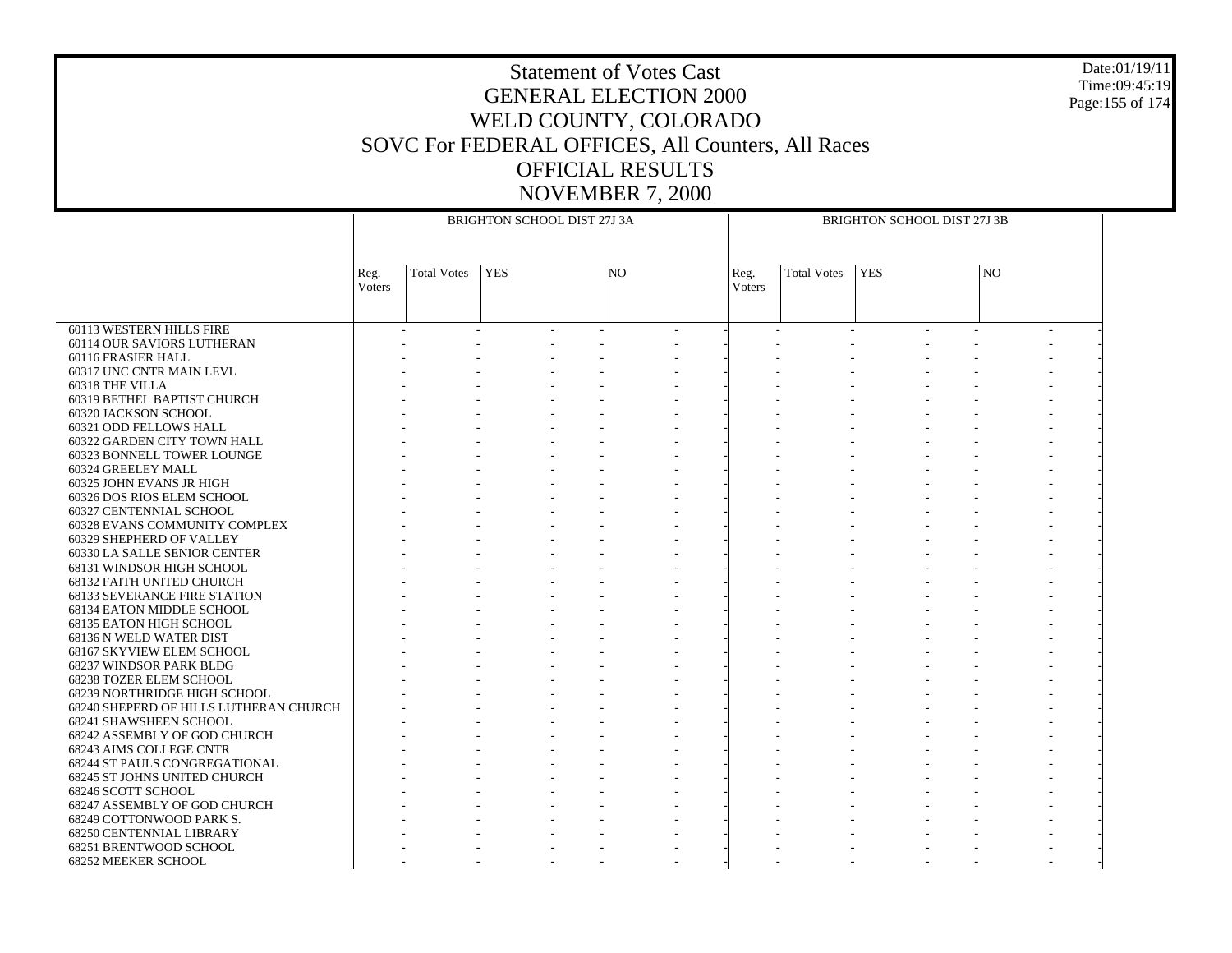#### Date:01/19/11 Time:09:45:19 Page:156 of 174

|                                            |                          |                    | BRIGHTON SCHOOL DIST 27J 3A |          |                          |        |               |                          | BRIGHTON SCHOOL DIST 27J 3B |        |                          |        |
|--------------------------------------------|--------------------------|--------------------|-----------------------------|----------|--------------------------|--------|---------------|--------------------------|-----------------------------|--------|--------------------------|--------|
|                                            | Reg.                     | <b>Total Votes</b> | <b>YES</b>                  |          | NO.                      |        | Reg.          | <b>Total Votes</b>       | <b>YES</b>                  |        | N <sub>O</sub>           |        |
|                                            | <b>V</b> oters           |                    |                             |          |                          |        | <b>Voters</b> |                          |                             |        |                          |        |
|                                            |                          |                    |                             |          |                          |        |               |                          |                             |        |                          |        |
| <b>68254 TRINITY EPISCOPAL</b>             | $\overline{\phantom{a}}$ |                    |                             |          |                          |        |               |                          |                             |        |                          |        |
| <b>68255 MONFORT ELEMENTARY</b>            |                          |                    |                             |          |                          |        |               |                          |                             |        |                          |        |
| <b>68256 TRINITY LUTHERAN</b>              |                          |                    |                             |          |                          |        |               |                          |                             |        |                          |        |
| <b>68257 RE-1 EDUCATION SERVICE CENTER</b> |                          |                    |                             |          | $\overline{\phantom{a}}$ |        |               |                          | $\overline{\phantom{a}}$    |        | $\overline{\phantom{a}}$ |        |
| <b>68258 MILLIKEN COMMUNITY</b>            | $\overline{\phantom{a}}$ |                    |                             |          | $\overline{\phantom{a}}$ |        |               |                          |                             |        | $\overline{\phantom{a}}$ |        |
| <b>68259 JOHNSTOWN MEMORIAL LIBRARY</b>    |                          |                    | $\overline{\phantom{a}}$    |          | $\overline{\phantom{a}}$ |        |               | $\overline{\phantom{a}}$ | $\overline{\phantom{a}}$    |        | $\overline{\phantom{a}}$ |        |
| 68260 JOHNSTOWN TOWN HALL                  |                          |                    |                             |          |                          |        |               |                          |                             |        |                          |        |
| 68265 CHRISTA MCAULIFFE ELEM SCHOOL        |                          |                    |                             |          |                          |        |               |                          |                             |        | $\overline{\phantom{a}}$ |        |
| 68266 HILL-N PARK SENIOR                   |                          |                    |                             |          |                          |        |               |                          |                             |        |                          |        |
| 69161 PIERCE TOWN HALL                     |                          |                    |                             |          | $\overline{\phantom{a}}$ |        |               |                          | $\overline{\phantom{a}}$    |        | $\overline{\phantom{a}}$ |        |
| 69162 AULT TOWN HALL                       |                          |                    |                             |          |                          |        |               |                          |                             |        |                          |        |
| 69163 EATON TOWN HALL                      |                          |                    |                             |          |                          |        |               |                          |                             |        |                          |        |
| 69364 1ST BAPTIST CHURCH                   |                          |                    |                             |          |                          |        |               |                          |                             |        |                          |        |
| Absentee                                   | $\overline{0}$           | 83                 | 43                          | 51.81%   | 40                       | 48.19% | $\Omega$      | 83                       | 41                          | 49.40% | 42                       | 50.60% |
| Early                                      | $\Omega$                 |                    |                             | 2 40.00% | 3                        | 60.00% | $\theta$      |                          | 2                           | 40.00% | 3                        | 60.00% |
| Total                                      | $\Omega$                 | 261                | 124                         | 47.51%   | 137                      | 52.49% | $\theta$      | 262                      | 113                         | 43.13% | 149                      | 56.87% |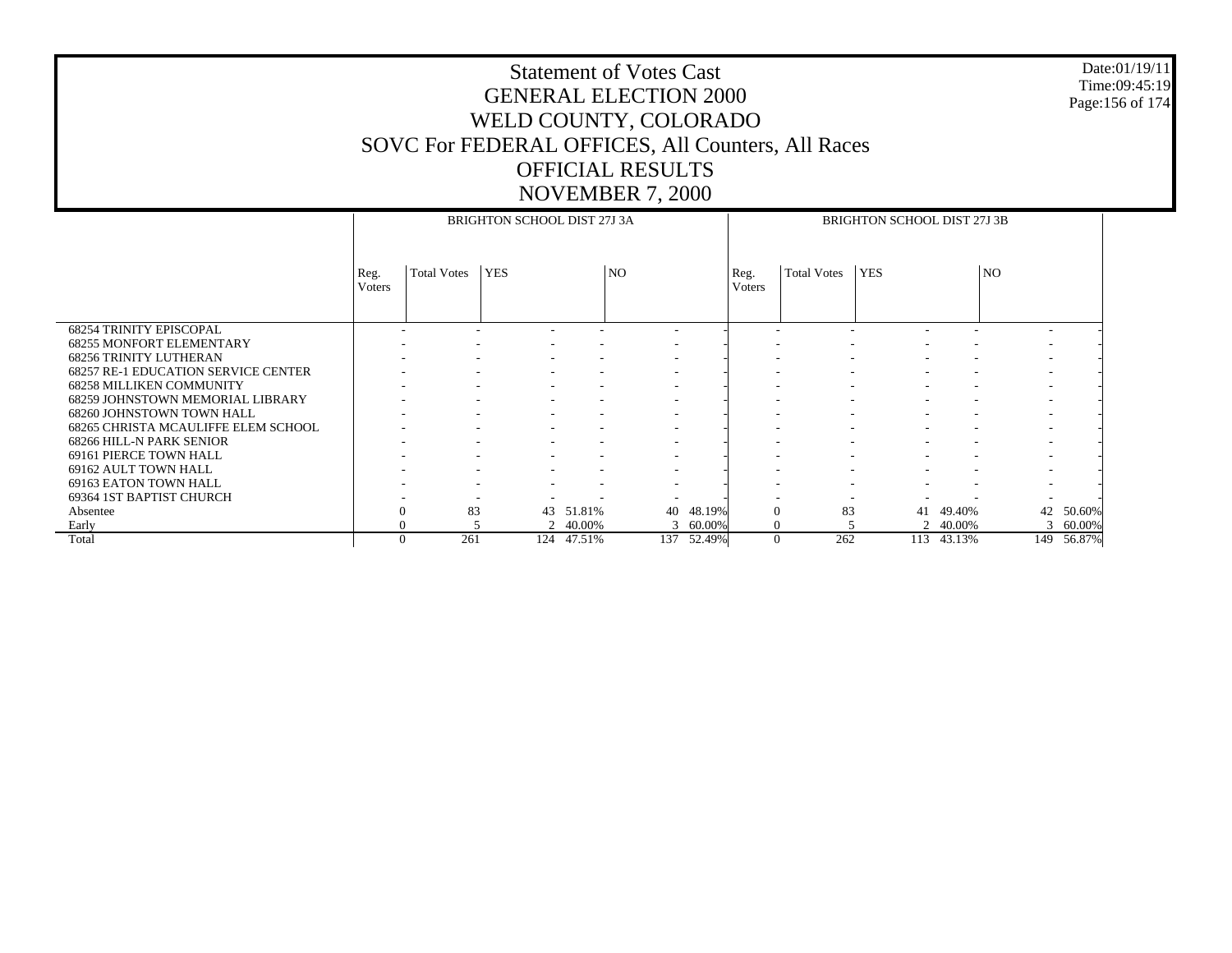Date:01/19/11Time:09:45:19Page:157 of 174

JURISDICTION WIDE 11301 FT LUPTON FIRE STATION 11302 ST WILLIAM'S CATH 11303 FT LUPTON CITY HALL 11304 CRANE CRT COMM BLD 11305 BUTLER ELEM SCHOOL 11306 DACONO FIRE STATION 11307 DACONO TOWN HALL 11308 ERIE HIGH SCHOOL 11309 ERIE TOWN HALL 18210 MEAD TOWN HALL 18211 PLATTEVILLE TOWN HALL 18212 PLATTEVILLE BAPTIST 18213 FIRESTONE TOWN HALL 18214 FREDERICK TOWN HALL 18215 DEL CAMINO FIRE STATION 18227 MEAD ELEM SCHOOL 19116 NUNN COMMUNITY CNT 19117 GROVER FIRE HALL 19118 PRAIRIE HIGH SCHOOL 19119 BRIGGSDALE HIGH SC 19120 GILL LIONS COMM BL 19121 KERSEY SENIOR HALL 19122 KERSEY TOWN HALL 19323 HUDSON TOWN HALL 19324 KEENESBURG FIRE HALL 19325 ROGGEN FIRE HOUSE 19326 AFTER GLOWS SENIOR 60101 FRIENDLY VILL CLUB 60102 BILLIE MARTINEZ ELEM SCHOOL 60103 GREELEY REC CENTER 60104 FRANKLIN SCH LIB 60105 MADISON ELEM SCHOOL 60106 GLORIA CHRISTI CHURCH 60107 MAPLEWOOD SCHOOL 60108 1ST UNITED METHODIST 60109 1ST CHRISTIAN CHURCH 60111 EDUCATION SERVICES 60112 JEFFERSON ELEM SCHOOL Reg. Voters | Total Votes | YES | NO AULT FIRE DISTRICT 5AReg. VotersTotal Votes YES NOBERTHOUD FIRE DISTRICT 4A - - - - - - - - - - - - - - - - - - - - - - - - - - - - - - - - - - - - - - - - - - - - - - - - - - - - - - - - - - - - - - - - - - - - - - - - - - - - - - - - - - - - - - - - - - - - - - - - - - - - - - - - - - - - - 0 144 91 63.19% 53 36.81% - - - - - - - - - - - - - - - - - - - - - - - - - - - - - - - - - - - - - - - - - - - - - - - - - - - - - - - - - - - - - - - - - - - - - - - - - - - - - - - - - - - - - - - - - - - - - - - - - - - - - - - - - - - - - -  $\theta$  $0$  0 0 - 0 - - - - - - - - - - - - - - - - - - - - - - - - - - - - - - - - - - - - - - - - - - - - - - - - - - - - - - - - - - - - - - - - - - - - - - - - - - - - - - - - - - - - - - - - - - - - - - - - - - - - - - - - - - - - - - - - - - - - - - - - - - - - - - - - - - - - - - - - - - - - - - - - - - - - - - - - - - - - - - - - - - - - - - - - - - - - - - - - - - - - - - - - - - - - - - - - - - - -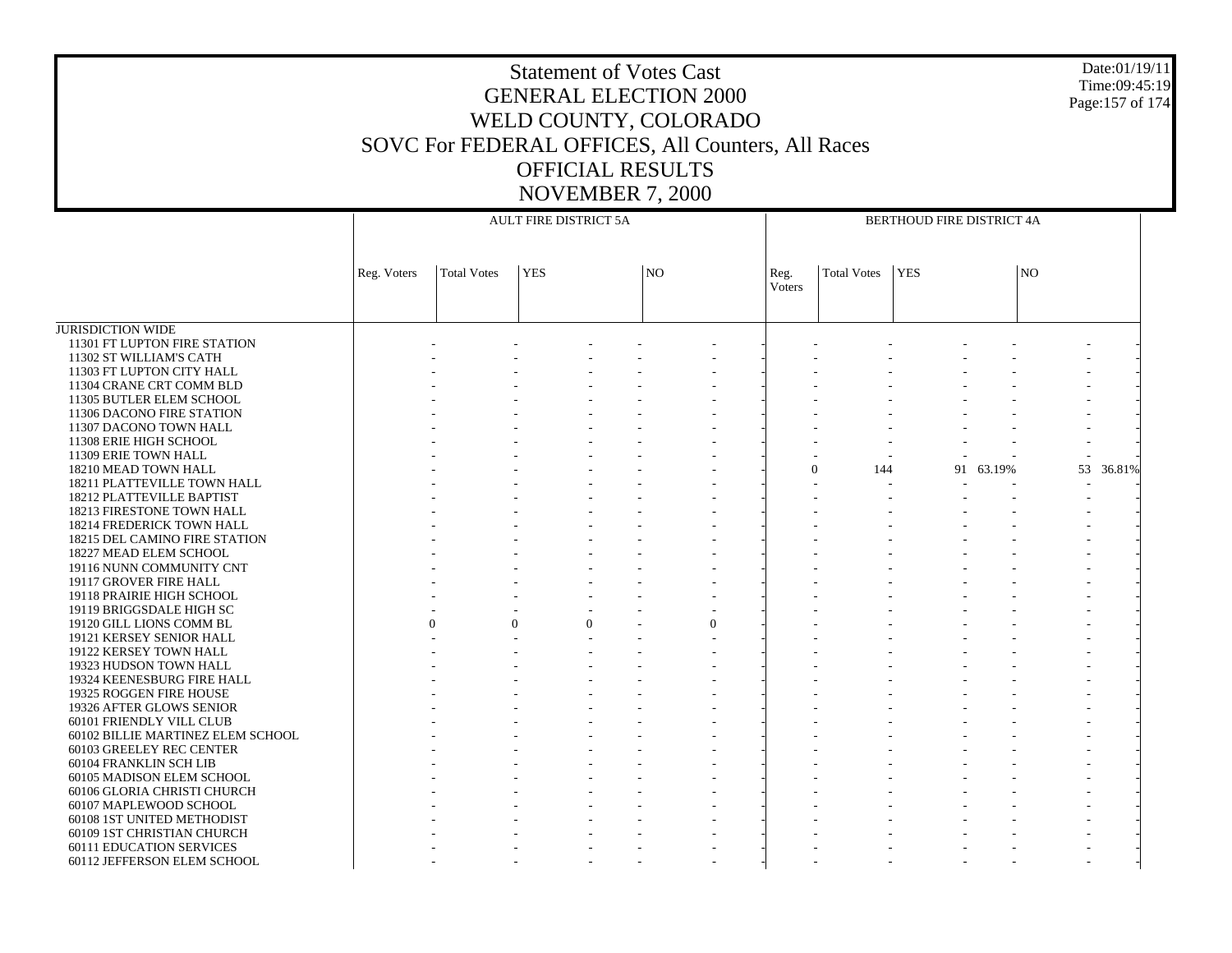Date:01/19/11Time:09:45:19Page:158 of 174

 60113 WESTERN HILLS FIRE 60114 OUR SAVIORS LUTHERAN 60116 FRASIER HALL 60317 UNC CNTR MAIN LEVL 60318 THE VILLA 60319 BETHEL BAPTIST CHURCH 60320 JACKSON SCHOOL 60321 ODD FELLOWS HALL 60322 GARDEN CITY TOWN HALL 60323 BONNELL TOWER LOUNGE 60324 GREELEY MALL 60325 JOHN EVANS JR HIGH 60326 DOS RIOS ELEM SCHOOL 60327 CENTENNIAL SCHOOL 60328 EVANS COMMUNITY COMPLEX 60329 SHEPHERD OF VALLEY 60330 LA SALLE SENIOR CENTER 68131 WINDSOR HIGH SCHOOL 68132 FAITH UNITED CHURCH 68133 SEVERANCE FIRE STATION 68134 EATON MIDDLE SCHOOL 68135 EATON HIGH SCHOOL 68136 N WELD WATER DIST 68167 SKYVIEW ELEM SCHOOL 68237 WINDSOR PARK BLDG 68238 TOZER ELEM SCHOOL 68239 NORTHRIDGE HIGH SCHOOL 68240 SHEPERD OF HILLS LUTHERAN CHURCH 68241 SHAWSHEEN SCHOOL 68242 ASSEMBLY OF GOD CHURCH 68243 AIMS COLLEGE CNTR 68244 ST PAULS CONGREGATIONAL 68245 ST JOHNS UNITED CHURCH 68246 SCOTT SCHOOL 68247 ASSEMBLY OF GOD CHURCH 68249 COTTONWOOD PARK S. 68250 CENTENNIAL LIBRARY 68251 BRENTWOOD SCHOOL 68252 MEEKER SCHOOL Reg. Voters | Total Votes | YES | NO AULT FIRE DISTRICT 5AReg. VotersTotal Votes YES NOBERTHOUD FIRE DISTRICT 4A - - - - - - - - - - - - - - - - - - - - - - - - - - - - - - - - - - - - - - - - - - - - - - - - - - - - - - - - - - - - - - - - - - - - - - - - - - - - - - - - - - - - - - - - - - - - - - - - - - - - - - - - - - - - - - - - - - - - - - - - - - - - - - - - - - - - - - - - - - - - - - - - - - - - - - - - - - - - - - - - - - - - - - - - - - - - - - - - - - - - - - - - - - - - - - - - - - - - - - - - - - - - - - - - - 0 56 33 58.93% $\%$  23 41.07% - - - - - - - - - -0 $0$  0 0 - 0 - - - - - - - - - - - - - - - - - - - - - - - - - - - - - - - - - - - - - - - - - - - - - - - - - - - - - - - - - - - - - - - - - - - - - - - - - - - - - - - - - - - - - - - - - - - - - - - - - - - - - - - - - - - - - - - - - - - - - - - - - - - - - - - - - - - - - - - - - - - - - - - - - - - - - - - - - - - - - - - - - - - - - - - - - - - - - - - - - - - - - - - - - - - - - - - - - - - - - - - - - - - - - - -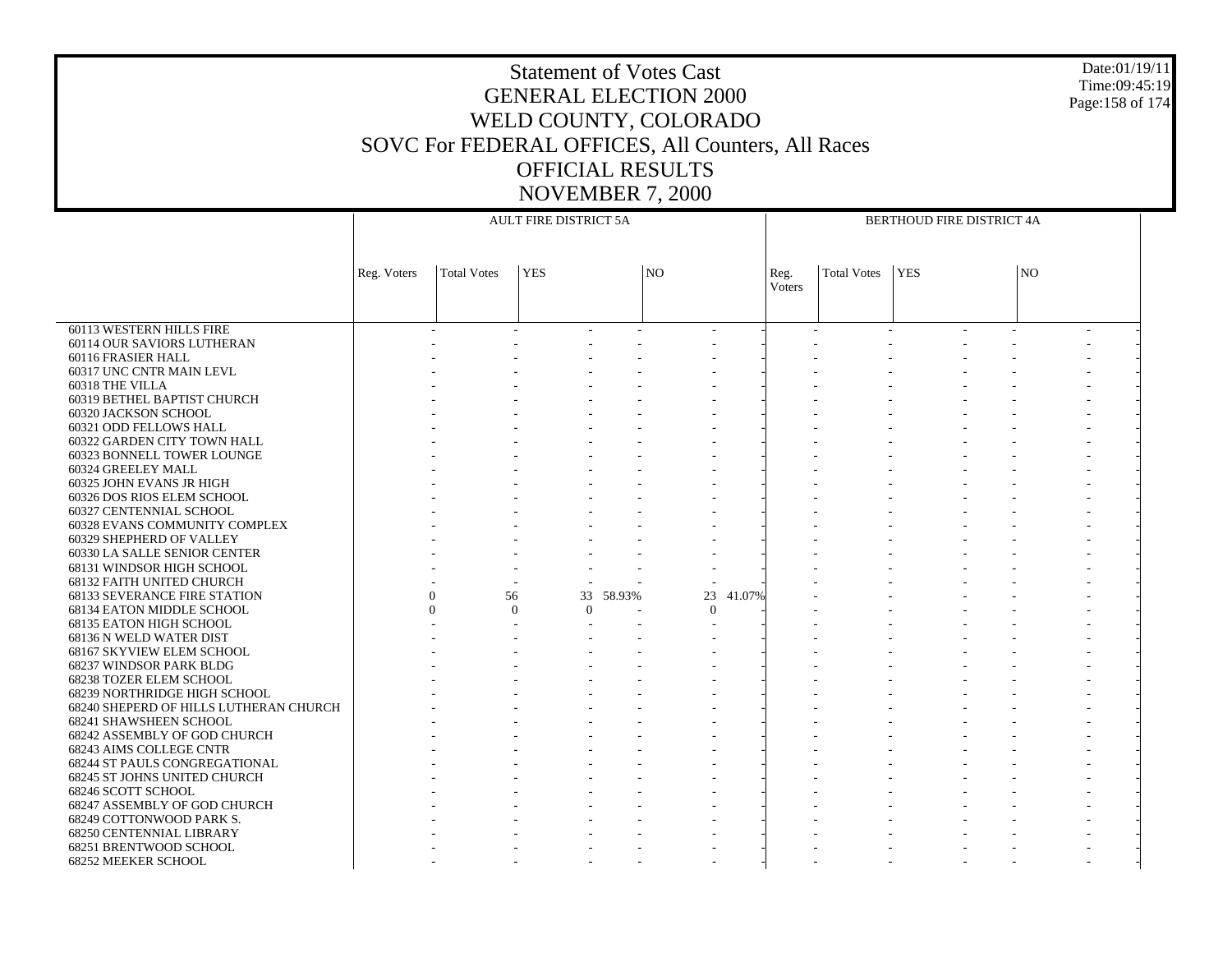#### Date:01/19/11 Time:09:45:19 Page:159 of 174

|                                                                   |             |                          | <b>AULT FIRE DISTRICT 5A</b> |            |                          |            |                |                          | BERTHOUD FIRE DISTRICT 4A |                          |                          |        |
|-------------------------------------------------------------------|-------------|--------------------------|------------------------------|------------|--------------------------|------------|----------------|--------------------------|---------------------------|--------------------------|--------------------------|--------|
|                                                                   |             |                          |                              |            |                          |            |                |                          |                           |                          |                          |        |
|                                                                   |             |                          |                              |            |                          |            |                |                          |                           |                          |                          |        |
|                                                                   | Reg. Voters | <b>Total Votes</b>       | <b>YES</b>                   |            | NO.                      |            | Reg.           | <b>Total Votes</b>       | <b>YES</b>                |                          | N <sub>O</sub>           |        |
|                                                                   |             |                          |                              |            |                          |            | Voters         |                          |                           |                          |                          |        |
|                                                                   |             |                          |                              |            |                          |            |                |                          |                           |                          |                          |        |
|                                                                   |             |                          |                              |            |                          |            |                |                          |                           |                          |                          |        |
| <b>68254 TRINITY EPISCOPAL</b><br><b>68255 MONFORT ELEMENTARY</b> |             |                          | ٠                            |            |                          |            |                |                          |                           |                          | $\overline{\phantom{a}}$ |        |
| 68256 TRINITY LUTHERAN                                            |             |                          |                              |            |                          |            |                |                          |                           |                          |                          |        |
| <b>68257 RE-1 EDUCATION SERVICE CENTER</b>                        |             | $\overline{\phantom{a}}$ | $\overline{\phantom{a}}$     |            |                          |            |                | $\overline{\phantom{a}}$ |                           | ٠                        | $\overline{\phantom{a}}$ |        |
| <b>68258 MILLIKEN COMMUNITY</b>                                   |             |                          |                              |            |                          |            |                |                          |                           |                          |                          |        |
| 68259 JOHNSTOWN MEMORIAL LIBRARY                                  |             |                          | $\overline{\phantom{a}}$     |            |                          |            | $\overline{0}$ | 106                      |                           | 66 62.26%                | 40                       | 37.74% |
| 68260 JOHNSTOWN TOWN HALL                                         |             | $\overline{\phantom{a}}$ |                              |            |                          |            |                | $\overline{\phantom{a}}$ |                           | $\overline{\phantom{a}}$ | $\overline{\phantom{a}}$ |        |
| 68265 CHRISTA MCAULIFFE ELEM SCHOOL                               |             |                          |                              |            |                          |            |                |                          |                           |                          | $\overline{\phantom{a}}$ |        |
| 68266 HILL-N PARK SENIOR                                          |             |                          |                              |            |                          |            |                |                          |                           |                          | $\overline{\phantom{a}}$ |        |
| 69161 PIERCE TOWN HALL                                            | 788         | 397                      | 209                          | 52.64%     | 188                      | 47.36%     |                |                          |                           | $\overline{\phantom{a}}$ | $\overline{\phantom{a}}$ |        |
| 69162 AULT TOWN HALL                                              | 789         | 457                      | 258                          | 56.46%     | 199                      | 43.54%     |                |                          |                           |                          |                          |        |
| 69163 EATON TOWN HALL                                             | $\Omega$    | 38                       |                              | 22 57.89%  |                          | 16 42.11%  |                |                          |                           |                          |                          |        |
| 69364 1ST BAPTIST CHURCH                                          |             | $\overline{\phantom{0}}$ |                              |            | $\overline{\phantom{a}}$ |            |                |                          |                           |                          |                          |        |
| Absentee                                                          |             | 298                      | 167                          | 56.04%     | 131                      | 43.96%     | $\Omega$       | 146                      | 87                        | 59.59%                   | 59                       | 40.41% |
| Early                                                             |             | 40                       |                              | 26 65.00%  | 14                       | 35.00%     |                | 23                       | 15                        | 65.22%                   | 8                        | 34.78% |
| Total                                                             | 1577        | 1286                     |                              | 715 55.60% |                          | 571 44.40% | $\overline{0}$ | 419                      | 259                       | 61.81%                   | 160                      | 38.19% |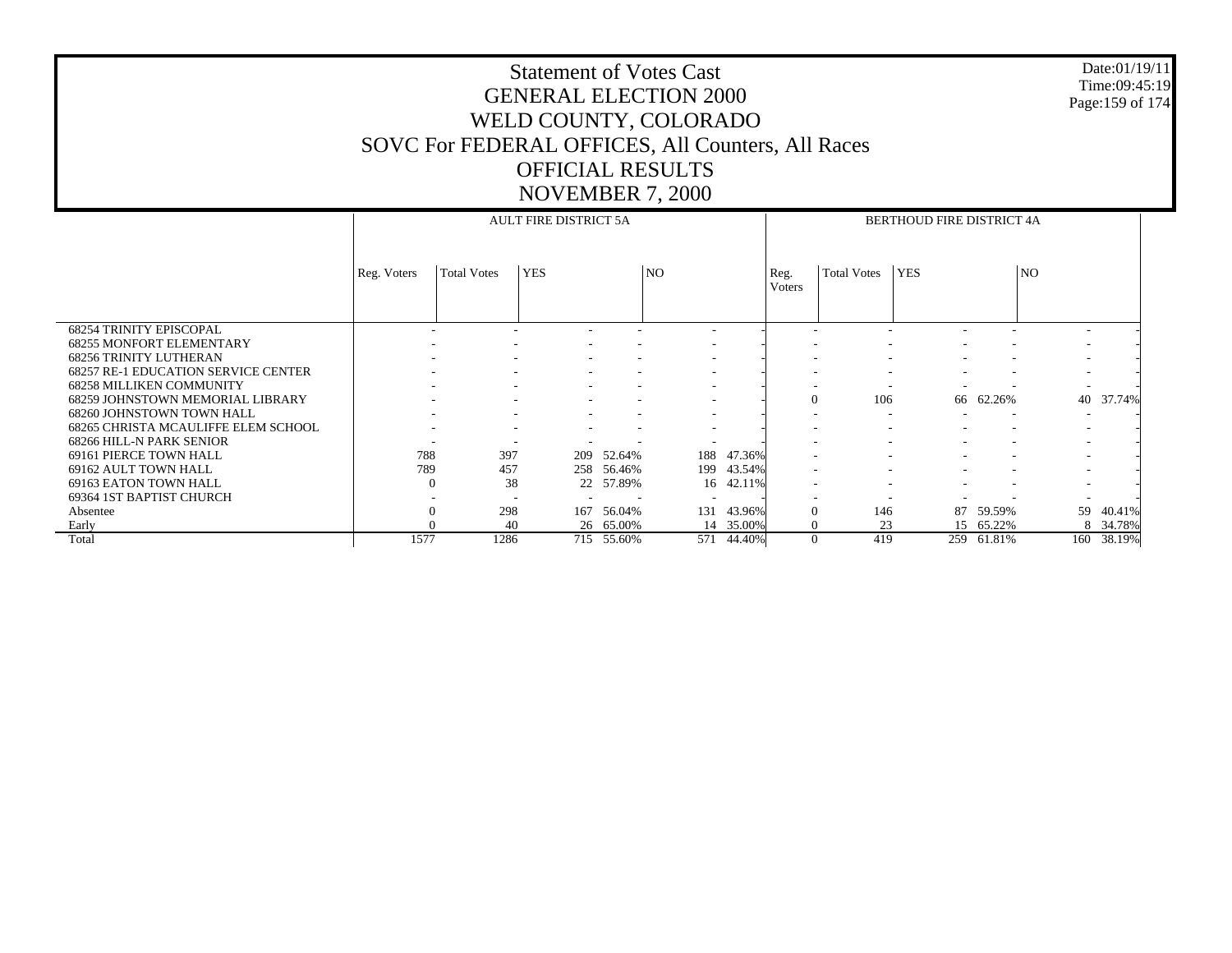#### Date:01/19/11 Time:09:45:19 Page:160 of 174

|                                      |                |                    | <b>BERTHOUD FIRE DISTRICT 4B</b> |        |                |           |                |                    | BERTHOUD FIRE DISTRICT 4C |           |                |        |
|--------------------------------------|----------------|--------------------|----------------------------------|--------|----------------|-----------|----------------|--------------------|---------------------------|-----------|----------------|--------|
|                                      | Reg.<br>Voters | <b>Total Votes</b> | <b>YES</b>                       |        | N <sub>O</sub> |           | Reg.<br>Voters | <b>Total Votes</b> | <b>YES</b>                |           | N <sub>O</sub> |        |
| <b>JURISDICTION WIDE</b>             |                |                    |                                  |        |                |           |                |                    |                           |           |                |        |
| 11301 FT LUPTON FIRE STATION         |                |                    |                                  |        |                |           |                |                    |                           |           |                |        |
| 11302 ST WILLIAM'S CATH              |                |                    |                                  |        |                |           |                |                    |                           |           |                |        |
| 11303 FT LUPTON CITY HALL            |                |                    |                                  |        |                |           |                |                    |                           |           |                |        |
| 11304 CRANE CRT COMM BLD             |                |                    |                                  |        |                |           |                |                    |                           |           |                |        |
| 11305 BUTLER ELEM SCHOOL             |                |                    |                                  |        |                |           |                |                    |                           |           |                |        |
| 11306 DACONO FIRE STATION            |                |                    |                                  |        |                |           |                |                    |                           |           |                |        |
| 11307 DACONO TOWN HALL               |                |                    |                                  |        |                |           |                |                    |                           |           |                |        |
| 11308 ERIE HIGH SCHOOL               |                |                    |                                  |        |                |           |                |                    |                           |           |                |        |
| 11309 ERIE TOWN HALL                 |                |                    |                                  |        |                |           |                |                    |                           |           |                |        |
| 18210 MEAD TOWN HALL                 |                | 144                |                                  | 48.61% |                | 74 51.39% | $\theta$       | 140                |                           | 85 60.71% | 55             | 39.29% |
| 18211 PLATTEVILLE TOWN HALL          |                |                    | 70                               |        |                |           |                |                    |                           |           |                |        |
|                                      |                |                    |                                  |        | - 11           |           |                |                    |                           |           | $\overline{a}$ |        |
| 18212 PLATTEVILLE BAPTIST            |                |                    |                                  |        |                |           |                |                    |                           |           |                |        |
| 18213 FIRESTONE TOWN HALL            |                |                    |                                  |        |                |           |                |                    |                           |           |                |        |
| 18214 FREDERICK TOWN HALL            |                |                    |                                  |        |                |           |                |                    |                           |           |                |        |
| <b>18215 DEL CAMINO FIRE STATION</b> |                |                    |                                  |        |                |           |                |                    |                           |           |                |        |
| 18227 MEAD ELEM SCHOOL               |                |                    |                                  |        |                |           |                |                    |                           |           |                |        |
| 19116 NUNN COMMUNITY CNT             |                |                    |                                  |        |                |           |                |                    |                           |           |                |        |
| 19117 GROVER FIRE HALL               |                |                    |                                  |        |                |           |                |                    |                           |           |                |        |
| 19118 PRAIRIE HIGH SCHOOL            |                |                    |                                  |        |                |           |                |                    |                           |           |                |        |
| 19119 BRIGGSDALE HIGH SC             |                |                    |                                  |        |                |           |                |                    |                           |           |                |        |
| 19120 GILL LIONS COMM BL             |                |                    |                                  |        |                |           |                |                    |                           |           |                |        |
| 19121 KERSEY SENIOR HALL             |                |                    |                                  |        |                |           |                |                    |                           |           |                |        |
| 19122 KERSEY TOWN HALL               |                |                    |                                  |        |                |           |                |                    |                           |           |                |        |
| 19323 HUDSON TOWN HALL               |                |                    |                                  |        |                |           |                |                    |                           |           |                |        |
| 19324 KEENESBURG FIRE HALL           |                |                    |                                  |        |                |           |                |                    |                           |           |                |        |
| 19325 ROGGEN FIRE HOUSE              |                |                    |                                  |        |                |           |                |                    |                           |           |                |        |
| 19326 AFTER GLOWS SENIOR             |                |                    |                                  |        |                |           |                |                    |                           |           |                |        |
| 60101 FRIENDLY VILL CLUB             |                |                    |                                  |        |                |           |                |                    |                           |           |                |        |
| 60102 BILLIE MARTINEZ ELEM SCHOOL    |                |                    |                                  |        |                |           |                |                    |                           |           |                |        |
| 60103 GREELEY REC CENTER             |                |                    |                                  |        |                |           |                |                    |                           |           |                |        |
| 60104 FRANKLIN SCH LIB               |                |                    |                                  |        |                |           |                |                    |                           |           |                |        |
| 60105 MADISON ELEM SCHOOL            |                |                    |                                  |        |                |           |                |                    |                           |           |                |        |
| 60106 GLORIA CHRISTI CHURCH          |                |                    |                                  |        |                |           |                |                    |                           |           |                |        |
| 60107 MAPLEWOOD SCHOOL               |                |                    |                                  |        |                |           |                |                    |                           |           |                |        |
| 60108 1ST UNITED METHODIST           |                |                    |                                  |        |                |           |                |                    |                           |           |                |        |
| 60109 1ST CHRISTIAN CHURCH           |                |                    |                                  |        |                |           |                |                    |                           |           |                |        |
| <b>60111 EDUCATION SERVICES</b>      |                |                    |                                  |        |                |           |                |                    |                           |           |                |        |
| 60112 JEFFERSON ELEM SCHOOL          |                |                    |                                  |        |                |           |                |                    |                           |           |                |        |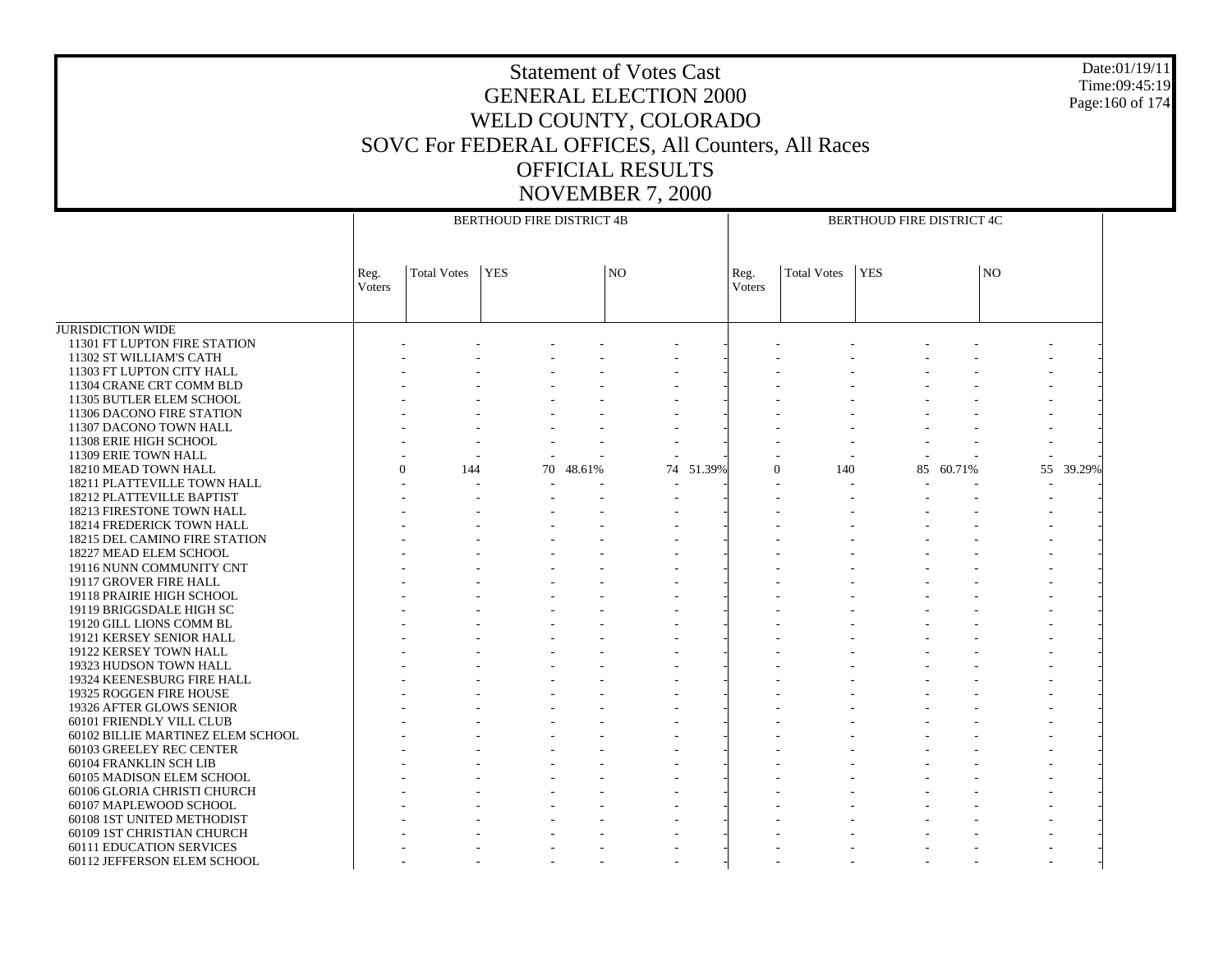#### Date:01/19/11 Time:09:45:19 Page:161 of 174

|                                        | <b>BERTHOUD FIRE DISTRICT 4B</b> |                    |            |  |                |  |                | BERTHOUD FIRE DISTRICT 4C |            |  |    |  |  |  |
|----------------------------------------|----------------------------------|--------------------|------------|--|----------------|--|----------------|---------------------------|------------|--|----|--|--|--|
|                                        |                                  |                    |            |  |                |  |                |                           |            |  |    |  |  |  |
|                                        | Reg.<br>Voters                   | <b>Total Votes</b> | <b>YES</b> |  | N <sub>O</sub> |  | Reg.<br>Voters | <b>Total Votes</b>        | <b>YES</b> |  | NO |  |  |  |
|                                        |                                  |                    |            |  |                |  |                |                           |            |  |    |  |  |  |
|                                        |                                  |                    |            |  |                |  |                |                           |            |  |    |  |  |  |
| 60113 WESTERN HILLS FIRE               |                                  |                    |            |  |                |  |                |                           |            |  |    |  |  |  |
| 60114 OUR SAVIORS LUTHERAN             |                                  |                    |            |  |                |  |                |                           |            |  |    |  |  |  |
| 60116 FRASIER HALL                     |                                  |                    |            |  |                |  |                |                           |            |  |    |  |  |  |
| 60317 UNC CNTR MAIN LEVL               |                                  |                    |            |  |                |  |                |                           |            |  |    |  |  |  |
| 60318 THE VILLA                        |                                  |                    |            |  |                |  |                |                           |            |  |    |  |  |  |
| 60319 BETHEL BAPTIST CHURCH            |                                  |                    |            |  |                |  |                |                           |            |  |    |  |  |  |
| 60320 JACKSON SCHOOL                   |                                  |                    |            |  |                |  |                |                           |            |  |    |  |  |  |
| 60321 ODD FELLOWS HALL                 |                                  |                    |            |  |                |  |                |                           |            |  |    |  |  |  |
| 60322 GARDEN CITY TOWN HALL            |                                  |                    |            |  |                |  |                |                           |            |  |    |  |  |  |
| <b>60323 BONNELL TOWER LOUNGE</b>      |                                  |                    |            |  |                |  |                |                           |            |  |    |  |  |  |
| 60324 GREELEY MALL                     |                                  |                    |            |  |                |  |                |                           |            |  |    |  |  |  |
| 60325 JOHN EVANS JR HIGH               |                                  |                    |            |  |                |  |                |                           |            |  |    |  |  |  |
| 60326 DOS RIOS ELEM SCHOOL             |                                  |                    |            |  |                |  |                |                           |            |  |    |  |  |  |
| 60327 CENTENNIAL SCHOOL                |                                  |                    |            |  |                |  |                |                           |            |  |    |  |  |  |
| 60328 EVANS COMMUNITY COMPLEX          |                                  |                    |            |  |                |  |                |                           |            |  |    |  |  |  |
| 60329 SHEPHERD OF VALLEY               |                                  |                    |            |  |                |  |                |                           |            |  |    |  |  |  |
| 60330 LA SALLE SENIOR CENTER           |                                  |                    |            |  |                |  |                |                           |            |  |    |  |  |  |
| 68131 WINDSOR HIGH SCHOOL              |                                  |                    |            |  |                |  |                |                           |            |  |    |  |  |  |
| 68132 FAITH UNITED CHURCH              |                                  |                    |            |  |                |  |                |                           |            |  |    |  |  |  |
| <b>68133 SEVERANCE FIRE STATION</b>    |                                  |                    |            |  |                |  |                |                           |            |  |    |  |  |  |
| 68134 EATON MIDDLE SCHOOL              |                                  |                    |            |  |                |  |                |                           |            |  |    |  |  |  |
| 68135 EATON HIGH SCHOOL                |                                  |                    |            |  |                |  |                |                           |            |  |    |  |  |  |
| 68136 N WELD WATER DIST                |                                  |                    |            |  |                |  |                |                           |            |  |    |  |  |  |
| 68167 SKYVIEW ELEM SCHOOL              |                                  |                    |            |  |                |  |                |                           |            |  |    |  |  |  |
| 68237 WINDSOR PARK BLDG                |                                  |                    |            |  |                |  |                |                           |            |  |    |  |  |  |
| 68238 TOZER ELEM SCHOOL                |                                  |                    |            |  |                |  |                |                           |            |  |    |  |  |  |
| 68239 NORTHRIDGE HIGH SCHOOL           |                                  |                    |            |  |                |  |                |                           |            |  |    |  |  |  |
| 68240 SHEPERD OF HILLS LUTHERAN CHURCH |                                  |                    |            |  |                |  |                |                           |            |  |    |  |  |  |
| 68241 SHAWSHEEN SCHOOL                 |                                  |                    |            |  |                |  |                |                           |            |  |    |  |  |  |
| 68242 ASSEMBLY OF GOD CHURCH           |                                  |                    |            |  |                |  |                |                           |            |  |    |  |  |  |
| 68243 AIMS COLLEGE CNTR                |                                  |                    |            |  |                |  |                |                           |            |  |    |  |  |  |
| 68244 ST PAULS CONGREGATIONAL          |                                  |                    |            |  |                |  |                |                           |            |  |    |  |  |  |
| 68245 ST JOHNS UNITED CHURCH           |                                  |                    |            |  |                |  |                |                           |            |  |    |  |  |  |
| 68246 SCOTT SCHOOL                     |                                  |                    |            |  |                |  |                |                           |            |  |    |  |  |  |
| 68247 ASSEMBLY OF GOD CHURCH           |                                  |                    |            |  |                |  |                |                           |            |  |    |  |  |  |
| 68249 COTTONWOOD PARK S.               |                                  |                    |            |  |                |  |                |                           |            |  |    |  |  |  |
| <b>68250 CENTENNIAL LIBRARY</b>        |                                  |                    |            |  |                |  |                |                           |            |  |    |  |  |  |
| 68251 BRENTWOOD SCHOOL                 |                                  |                    |            |  |                |  |                |                           |            |  |    |  |  |  |
| 68252 MEEKER SCHOOL                    |                                  |                    |            |  |                |  |                |                           |            |  |    |  |  |  |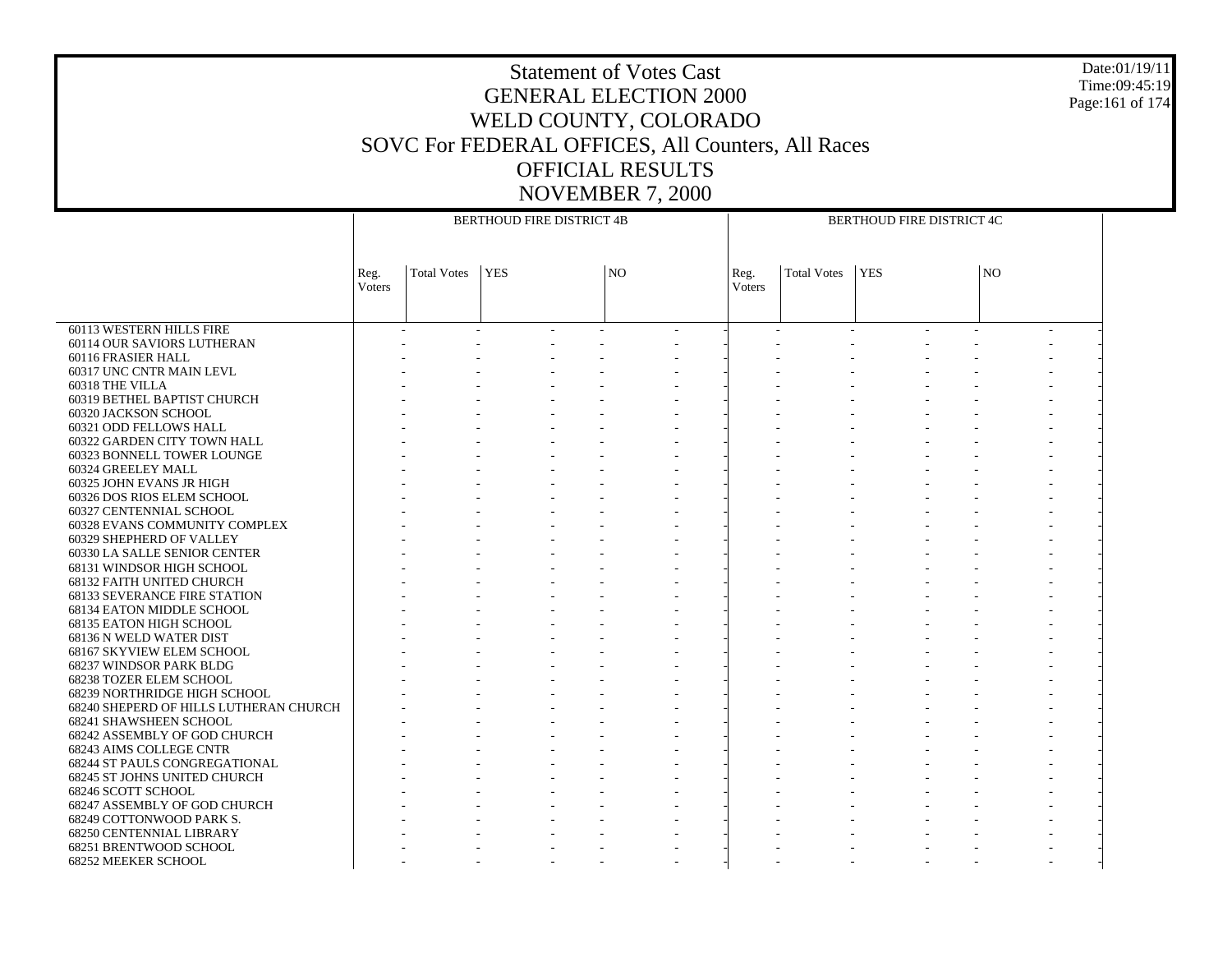#### Date:01/19/11 Time:09:45:19 Page:162 of 174

|                                            |                  |                    | <b>BERTHOUD FIRE DISTRICT 4B</b> |                          |                          |        | BERTHOUD FIRE DISTRICT 4C |                               |            |        |                          |        |  |  |
|--------------------------------------------|------------------|--------------------|----------------------------------|--------------------------|--------------------------|--------|---------------------------|-------------------------------|------------|--------|--------------------------|--------|--|--|
|                                            | Reg.<br>Voters   | <b>Total Votes</b> | <b>YES</b>                       |                          | <b>NO</b>                |        | Reg.<br>Voters            | <b>Total Votes</b>            | <b>YES</b> |        | N <sub>O</sub>           |        |  |  |
| <b>68254 TRINITY EPISCOPAL</b>             |                  |                    |                                  |                          |                          |        |                           |                               |            |        |                          |        |  |  |
| <b>68255 MONFORT ELEMENTARY</b>            |                  |                    |                                  |                          |                          |        |                           |                               |            |        |                          |        |  |  |
| <b>68256 TRINITY LUTHERAN</b>              |                  |                    |                                  |                          | $\overline{\phantom{a}}$ |        |                           |                               |            |        | $\overline{\phantom{a}}$ |        |  |  |
| <b>68257 RE-1 EDUCATION SERVICE CENTER</b> |                  |                    | $\overline{\phantom{a}}$         | $\overline{\phantom{a}}$ | $\overline{\phantom{a}}$ |        |                           | $\overline{\phantom{a}}$      | ٠          |        | $\overline{\phantom{a}}$ |        |  |  |
| <b>68258 MILLIKEN COMMUNITY</b>            |                  |                    |                                  |                          |                          |        |                           |                               |            |        | $\overline{\phantom{a}}$ |        |  |  |
| <b>68259 JOHNSTOWN MEMORIAL LIBRARY</b>    | $\boldsymbol{0}$ | 104                | 55                               | 52.88%                   | 49                       | 47.12% | $\Omega$                  | 104                           | 64         | 61.54% | 40                       | 38.46% |  |  |
| 68260 JOHNSTOWN TOWN HALL                  | ٠                |                    |                                  |                          |                          |        |                           | $\overline{\phantom{a}}$      |            |        | $\overline{\phantom{a}}$ |        |  |  |
| 68265 CHRISTA MCAULIFFE ELEM SCHOOL        |                  |                    |                                  |                          |                          |        |                           | $\overline{\phantom{a}}$<br>۰ |            |        | $\overline{\phantom{a}}$ |        |  |  |
| 68266 HILL-N PARK SENIOR                   |                  |                    |                                  |                          | $\overline{\phantom{a}}$ |        |                           |                               |            |        | $\overline{\phantom{a}}$ |        |  |  |
| 69161 PIERCE TOWN HALL                     |                  |                    |                                  |                          | $\overline{\phantom{a}}$ |        |                           |                               |            |        | $\overline{\phantom{a}}$ |        |  |  |
| 69162 AULT TOWN HALL                       |                  |                    |                                  |                          |                          |        |                           |                               |            |        |                          |        |  |  |
| 69163 EATON TOWN HALL                      |                  |                    |                                  |                          |                          |        |                           |                               |            |        |                          |        |  |  |
| 69364 1ST BAPTIST CHURCH                   |                  |                    |                                  |                          |                          |        |                           |                               |            |        |                          |        |  |  |
| Absentee                                   | $\overline{0}$   | 143                | 68                               | 47.55%                   | 75                       | 52.45% |                           | 145                           | 100        | 68.97% | 45                       | 31.03% |  |  |
| Early                                      | $\theta$         | 21                 | 9                                | 42.86%                   | 12                       | 57.14% | $\Omega$                  | 21                            | 11         | 52.38% | 10                       | 47.62% |  |  |
| Total                                      | $\Omega$         | 412                | 202                              | 49.03%                   | 210                      | 50.97% | $\Omega$                  | 410                           | 260        | 63.41% | 150                      | 36.59% |  |  |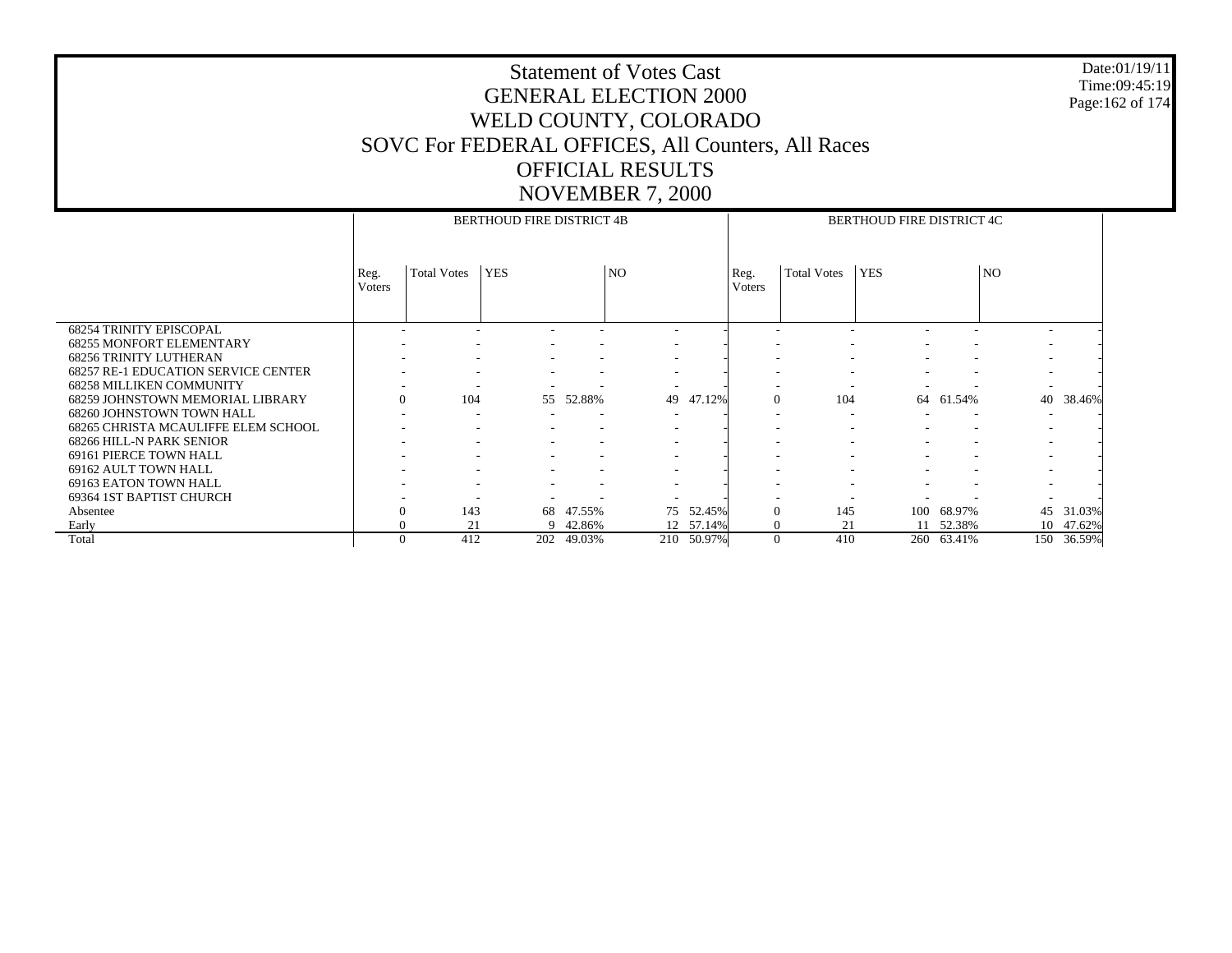JURISDICTION WIDE 11301 FT LUPTON FIRE STATION 11302 ST WILLIAM'S CATH 11303 FT LUPTON CITY HALL 11304 CRANE CRT COMM BLD 11305 BUTLER ELEM SCHOOL 11306 DACONO FIRE STATION 11307 DACONO TOWN HALL 11308 ERIE HIGH SCHOOL 11309 ERIE TOWN HALL 18210 MEAD TOWN HALL 18211 PLATTEVILLE TOWN HALL 18212 PLATTEVILLE BAPTIST 18213 FIRESTONE TOWN HALL 18214 FREDERICK TOWN HALL 18215 DEL CAMINO FIRE STATION 18227 MEAD ELEM SCHOOL 19116 NUNN COMMUNITY CNT 19117 GROVER FIRE HALL 19118 PRAIRIE HIGH SCHOOL 19119 BRIGGSDALE HIGH SC 19120 GILL LIONS COMM BL 19121 KERSEY SENIOR HALL 19122 KERSEY TOWN HALL 19323 HUDSON TOWN HALL 19324 KEENESBURG FIRE HALL 19325 ROGGEN FIRE HOUSE 19326 AFTER GLOWS SENIOR 60101 FRIENDLY VILL CLUB 60102 BILLIE MARTINEZ ELEM SCHOOL 60103 GREELEY REC CENTER 60104 FRANKLIN SCH LIB 60105 MADISON ELEM SCHOOL 60106 GLORIA CHRISTI CHURCH 60107 MAPLEWOOD SCHOOL 60108 1ST UNITED METHODIST 60109 1ST CHRISTIAN CHURCH 60111 EDUCATION SERVICES 60112 JEFFERSON ELEM SCHOOL Reg. Voters | Total Votes | YES | NO EATON FIRE DISTRICT 5A - - - - - - - - - - - - - - - - - - - - - - - - - - - - - - - - - - - - - - - - - - - - - - - - - - - - - - - - - - - - - - - - - - - - - - - - - - - - - - - - - - - - - - - - - - - - - - - - - - - - - - - - - - - - - - - - - - - - - - - - - - - - - - - - - - - - - - - - - - - - 0 6 5 83.33% 1 16.67% 0 8 4 50.00% 4 50.00% - - - - - - - - - - - - - - - - - - - - - - - - - - - - - - - - - - - - - - - -

Date:01/19/11Time:09:45:19Page:163 of 174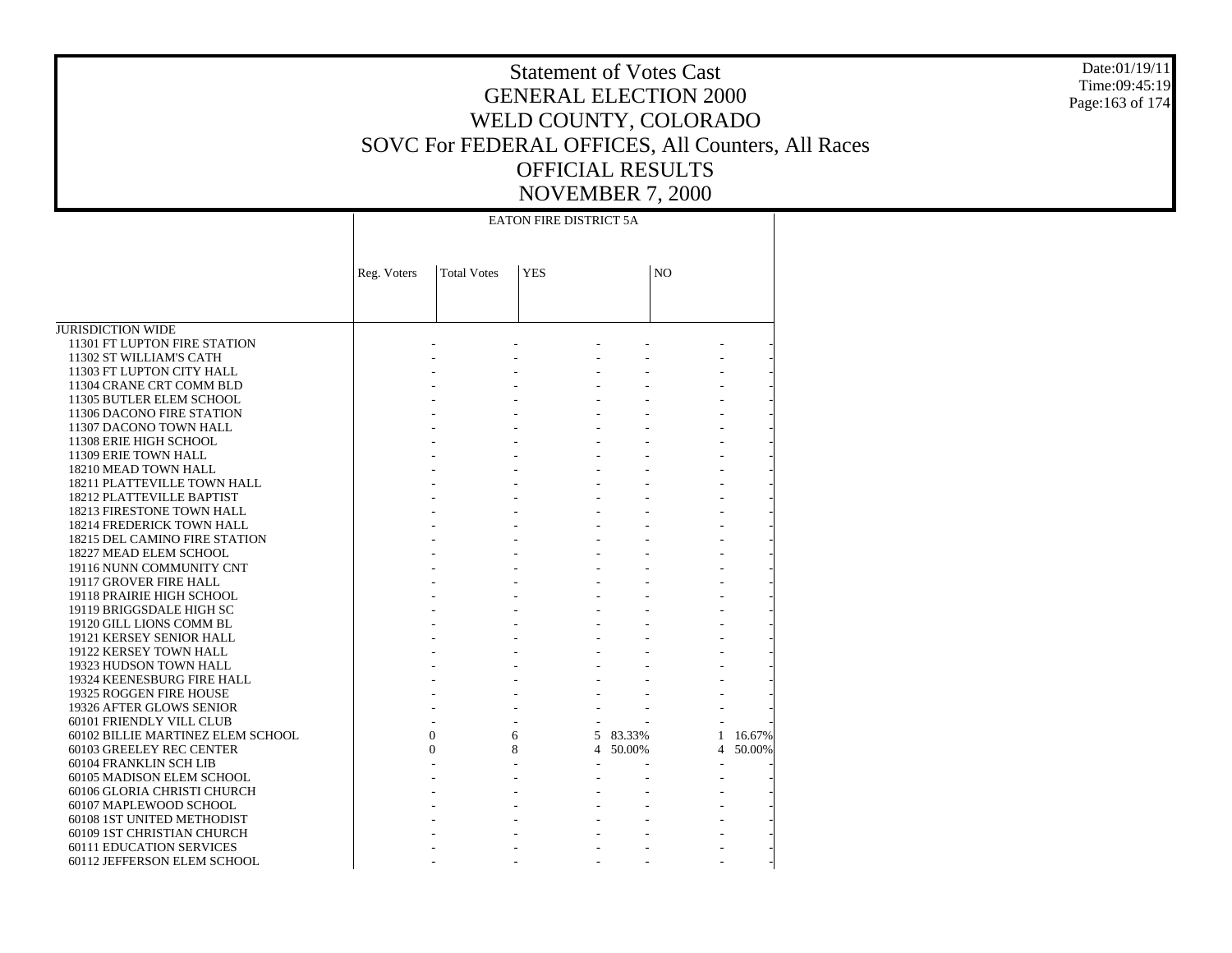Date:01/19/11Time:09:45:19Page:164 of 174

# Statement of Votes CastGENERAL ELECTION 2000WELD COUNTY, COLORADO SOVC For FEDERAL OFFICES, All Counters, All Races OFFICIAL RESULTSNOVEMBER 7, 2000

- - - - -

 60113 WESTERN HILLS FIRE 60114 OUR SAVIORS LUTHERAN 60116 FRASIER HALL 60317 UNC CNTR MAIN LEVL 60318 THE VILLA 60319 BETHEL BAPTIST CHURCH 60320 JACKSON SCHOOL 60321 ODD FELLOWS HALL 60322 GARDEN CITY TOWN HALL 60323 BONNELL TOWER LOUNGE 60324 GREELEY MALL 60325 JOHN EVANS JR HIGH 60326 DOS RIOS ELEM SCHOOL 60327 CENTENNIAL SCHOOL 60328 EVANS COMMUNITY COMPLEX 60329 SHEPHERD OF VALLEY 60330 LA SALLE SENIOR CENTER 68131 WINDSOR HIGH SCHOOL 68132 FAITH UNITED CHURCH 68133 SEVERANCE FIRE STATION 68134 EATON MIDDLE SCHOOL 68135 EATON HIGH SCHOOL 68136 N WELD WATER DIST 68167 SKYVIEW ELEM SCHOOL 68237 WINDSOR PARK BLDG 68238 TOZER ELEM SCHOOL 68239 NORTHRIDGE HIGH SCHOOL 68240 SHEPERD OF HILLS LUTHERAN CHURCH 68241 SHAWSHEEN SCHOOL 68242 ASSEMBLY OF GOD CHURCH 68243 AIMS COLLEGE CNTR 68244 ST PAULS CONGREGATIONAL 68245 ST JOHNS UNITED CHURCH 68246 SCOTT SCHOOL 68247 ASSEMBLY OF GOD CHURCH 68249 COTTONWOOD PARK S. 68250 CENTENNIAL LIBRARY 68251 BRENTWOOD SCHOOL 68252 MEEKER SCHOOL Reg. Voters | Total Votes | YES | NO EATON FIRE DISTRICT 5A - - - - - - - - - - - - - - - - - - - - - - - - - - - - - - - - - - - - - - - - - - - - - - - - - - - - - - - - - - - - - - - - - - - - - - - - - - - - - - - - - - - - - - - - - - - - - - - 0 117 67 57.26% 50 42.74% 915 508 344 67.72% 164 32.28% 645 317 207 65.30% 110 34.70% 430 214 143 66.82% 71 33.18% - - - - - - - - - - - - - - - - - - - - - - - - - - - - - - - - - - - - - - - - - - - - - - - - - - - - - - - - - - - - - - - - - - - - - - - - - - - -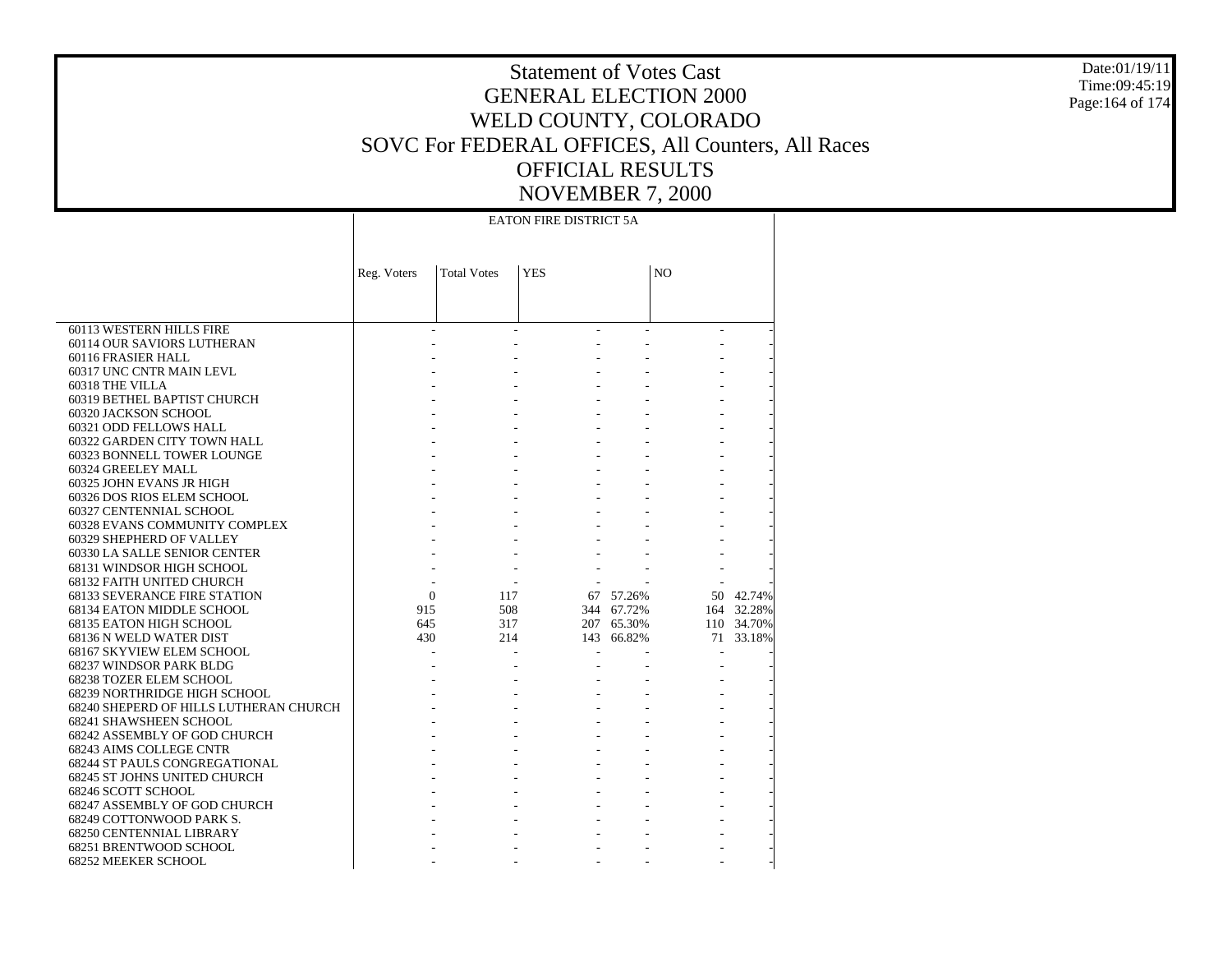Date:01/19/11 Time:09:45:19 Page:165 of 174

|                                                                   |             |                    | <b>EATON FIRE DISTRICT 5A</b> |             |                |            |
|-------------------------------------------------------------------|-------------|--------------------|-------------------------------|-------------|----------------|------------|
|                                                                   | Reg. Voters | <b>Total Votes</b> | <b>YES</b>                    |             | N <sub>O</sub> |            |
|                                                                   |             |                    |                               |             |                |            |
| <b>68254 TRINITY EPISCOPAL</b><br><b>68255 MONFORT ELEMENTARY</b> |             |                    |                               |             |                |            |
| <b>68256 TRINITY LUTHERAN</b>                                     |             |                    |                               |             |                |            |
| <b>68257 RE-1 EDUCATION SERVICE CENTER</b>                        |             |                    |                               |             |                |            |
| <b>68258 MILLIKEN COMMUNITY</b>                                   |             |                    |                               |             |                |            |
| <b>68259 JOHNSTOWN MEMORIAL LIBRARY</b>                           |             |                    |                               |             |                |            |
| 68260 JOHNSTOWN TOWN HALL                                         |             |                    |                               |             |                |            |
| 68265 CHRISTA MCAULIFFE ELEM SCHOOL                               |             |                    |                               |             |                |            |
| 68266 HILL-N PARK SENIOR                                          |             |                    |                               |             |                |            |
| 69161 PIERCE TOWN HALL                                            |             |                    |                               |             |                |            |
| 69162 AULT TOWN HALL                                              |             |                    |                               |             |                |            |
| 69163 EATON TOWN HALL                                             | 803         | 318                | 209                           | 65.72%      |                | 109 34.28% |
| 69364 IST BAPTIST CHURCH                                          |             | ۰                  |                               |             |                |            |
| Absentee                                                          | $\Omega$    | 676                |                               | 424 62.72%  |                | 252 37.28% |
| Early                                                             | 0           | 81                 |                               | 48 59.26%   | 33             | 40.74%     |
| Total                                                             | 2793        | 2245               |                               | 1451 64.63% | 794            | 35.37%     |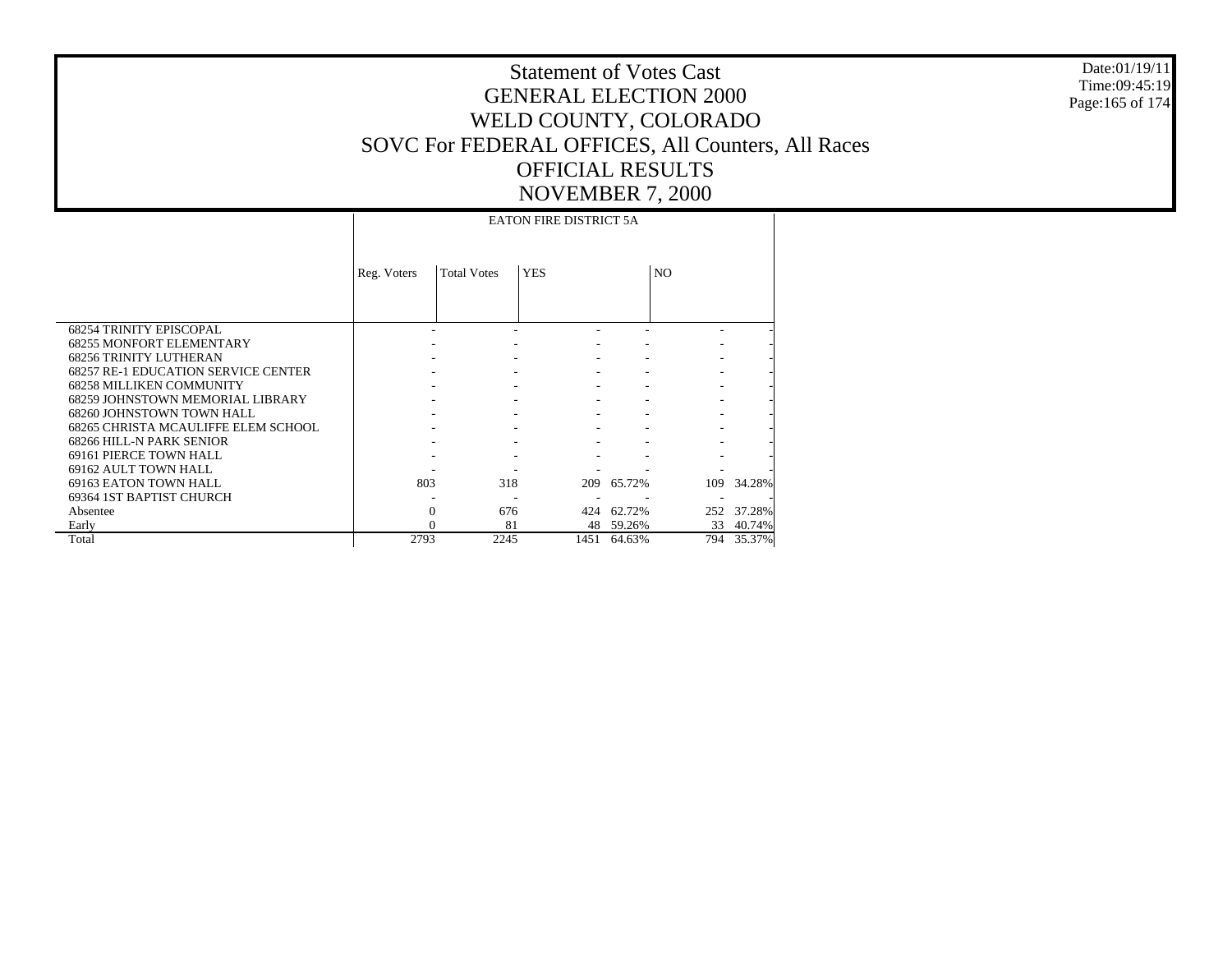Date:01/19/11Time:09:45:19Page:166 of 174

# Statement of Votes CastGENERAL ELECTION 2000WELD COUNTY, COLORADO SOVC For FEDERAL OFFICES, All Counters, All Races OFFICIAL RESULTSNOVEMBER 7, 2000

- - - - -

JURISDICTION WIDE 11301 FT LUPTON FIRE STATION 11302 ST WILLIAM'S CATH 11303 FT LUPTON CITY HALL 11304 CRANE CRT COMM BLD 11305 BUTLER ELEM SCHOOL 11306 DACONO FIRE STATION 11307 DACONO TOWN HALL 11308 ERIE HIGH SCHOOL 11309 ERIE TOWN HALL 18210 MEAD TOWN HALL 18211 PLATTEVILLE TOWN HALL 18212 PLATTEVILLE BAPTIST 18213 FIRESTONE TOWN HALL 18214 FREDERICK TOWN HALL 18215 DEL CAMINO FIRE STATION 18227 MEAD ELEM SCHOOL 19116 NUNN COMMUNITY CNT 19117 GROVER FIRE HALL 19118 PRAIRIE HIGH SCHOOL 19119 BRIGGSDALE HIGH SC 19120 GILL LIONS COMM BL 19121 KERSEY SENIOR HALL 19122 KERSEY TOWN HALL 19323 HUDSON TOWN HALL 19324 KEENESBURG FIRE HALL 19325 ROGGEN FIRE HOUSE 19326 AFTER GLOWS SENIOR 60101 FRIENDLY VILL CLUB 60102 BILLIE MARTINEZ ELEM SCHOOL 60103 GREELEY REC CENTER 60104 FRANKLIN SCH LIB 60105 MADISON ELEM SCHOOL 60106 GLORIA CHRISTI CHURCH 60107 MAPLEWOOD SCHOOL 60108 1ST UNITED METHODIST 60109 1ST CHRISTIAN CHURCH 60111 EDUCATION SERVICESReg. Voters | Total Votes | YES | NO CARBON VALLEY PRK REC 5A0 $0 \qquad \qquad 0 \qquad \qquad 0 \qquad \qquad -$  - - - - - - - - - - - - - - - - - - - -  $\Omega$  330 122 36.97% 208 63.03% 719 369 144 39.02% 225 60.98% - - - - - - - - - - - - - - - - - - - - - 0 6 0 0.00% 6 100.00% 772 495 217 43.84% 278 56.16% 0 809 358 44.25% 451 55.75%  $\Omega$  346 151 43.64% 195 56.36% - - - - - - - - - - - - - - - - - - - - - - - - - - - - - - - - - - - - - - - - - - - - - - - - - - - - - - - - - - - - - - - - - - - - - - - - - - - - - - - - - - - - - - - - - - - - - - - - - - - - - - - - - - - - - -

60112 JEFFERSON ELEM SCHOOL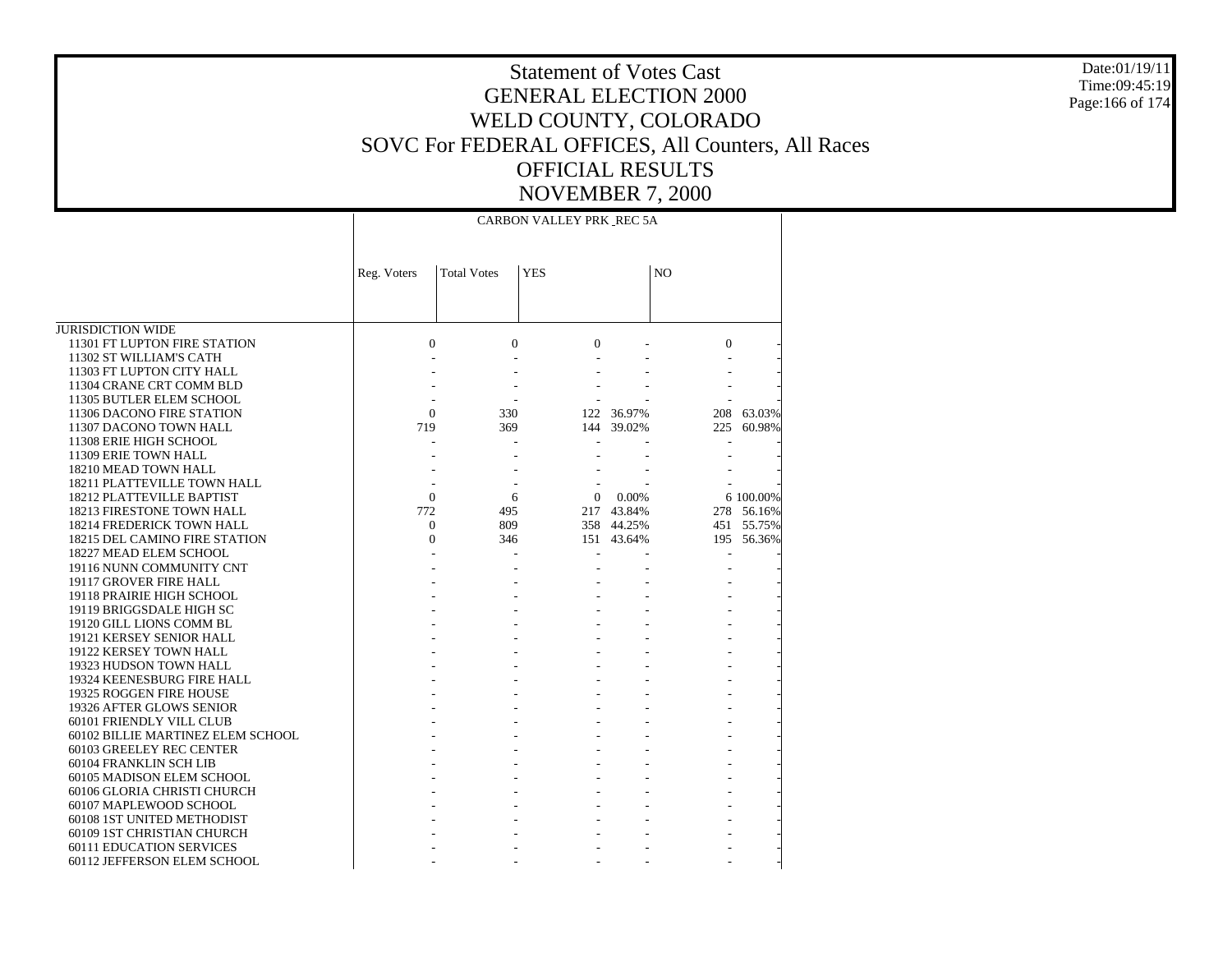Date:01/19/11Time:09:45:19Page:167 of 174

# Statement of Votes CastGENERAL ELECTION 2000WELD COUNTY, COLORADO SOVC For FEDERAL OFFICES, All Counters, All Races OFFICIAL RESULTSNOVEMBER 7, 2000

- - - - -

 60113 WESTERN HILLS FIRE 60114 OUR SAVIORS LUTHERAN 60116 FRASIER HALL 60317 UNC CNTR MAIN LEVL 60318 THE VILLA 60319 BETHEL BAPTIST CHURCH 60320 JACKSON SCHOOL 60321 ODD FELLOWS HALL 60322 GARDEN CITY TOWN HALL 60323 BONNELL TOWER LOUNGE 60324 GREELEY MALL 60325 JOHN EVANS JR HIGH 60326 DOS RIOS ELEM SCHOOL 60327 CENTENNIAL SCHOOL 60328 EVANS COMMUNITY COMPLEX 60329 SHEPHERD OF VALLEY 60330 LA SALLE SENIOR CENTER 68131 WINDSOR HIGH SCHOOL 68132 FAITH UNITED CHURCH 68133 SEVERANCE FIRE STATION 68134 EATON MIDDLE SCHOOL 68135 EATON HIGH SCHOOL 68136 N WELD WATER DIST 68167 SKYVIEW ELEM SCHOOL 68237 WINDSOR PARK BLDG 68238 TOZER ELEM SCHOOL 68239 NORTHRIDGE HIGH SCHOOL 68240 SHEPERD OF HILLS LUTHERAN CHURCH 68241 SHAWSHEEN SCHOOL 68242 ASSEMBLY OF GOD CHURCH 68243 AIMS COLLEGE CNTR 68244 ST PAULS CONGREGATIONAL 68245 ST JOHNS UNITED CHURCH 68246 SCOTT SCHOOL 68247 ASSEMBLY OF GOD CHURCH 68249 COTTONWOOD PARK S. 68250 CENTENNIAL LIBRARY 68251 BRENTWOOD SCHOOL 68252 MEEKER SCHOOL Reg. Voters | Total Votes | YES | NO CARBON VALLEY PRK REC 5A - - - - - - - - - - - - - - - - - - - - - - - - - - - - - - - - - - - - - - - - - - - - - - - - - - - - - - - - - - - - - - - - - - - - - - - - - - - - - - - - - - - - - - - - - - - - - - - - - - - - - - - - - - - - - - - - - - - - - - - - - - - - - - - - - - - - - - - - - - - - - - - - - - - - - - - - - - - - - - - - - - - - - - - - - - - - - - - - - - - - - - - - - - - - - -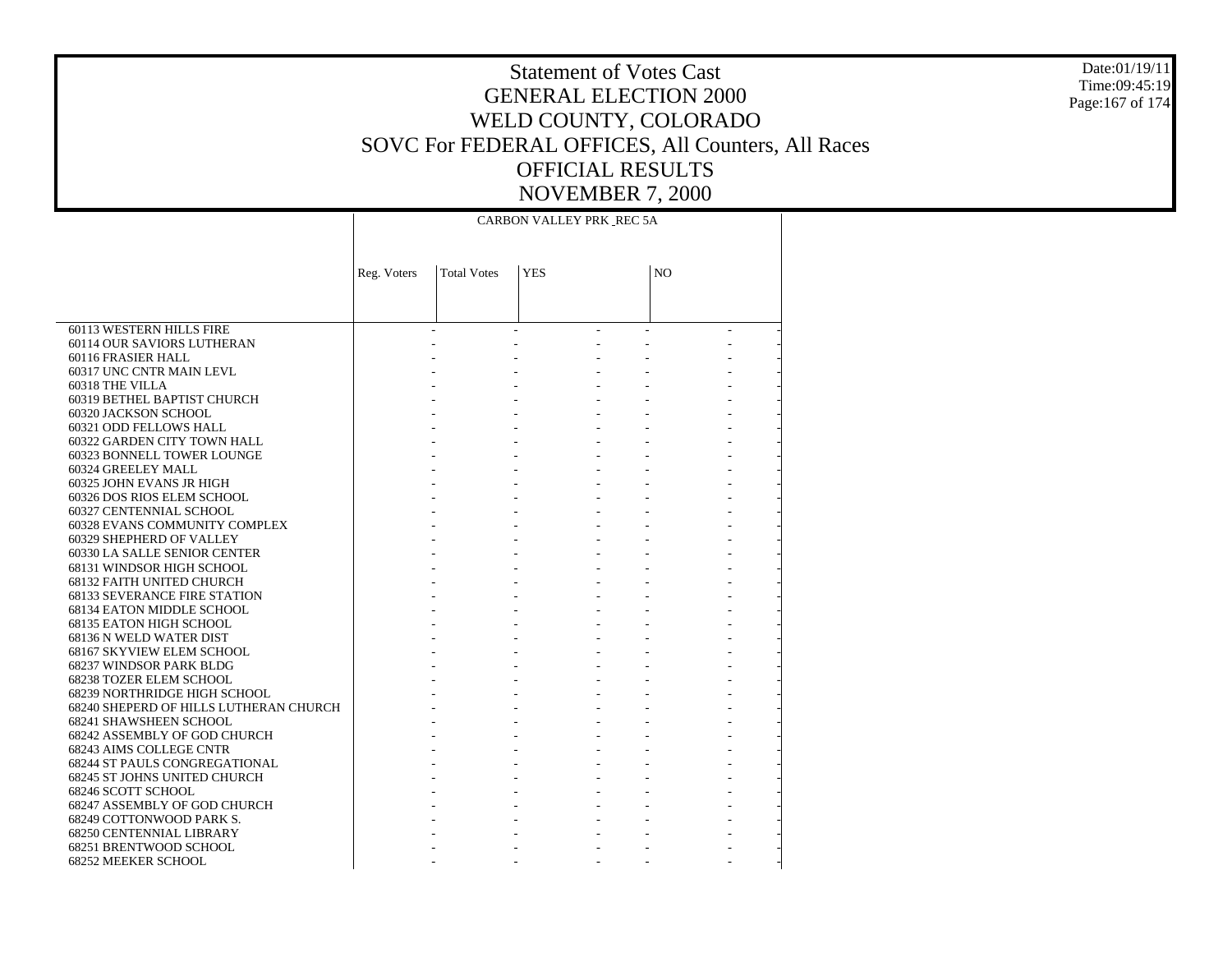Date:01/19/11 Time:09:45:19 Page:168 of 174

|                                            |             |                    | CARBON VALLEY PRK REC 5A |            |                |        |
|--------------------------------------------|-------------|--------------------|--------------------------|------------|----------------|--------|
|                                            | Reg. Voters | <b>Total Votes</b> | <b>YES</b>               |            | N <sub>O</sub> |        |
|                                            |             |                    |                          |            |                |        |
| <b>68254 TRINITY EPISCOPAL</b>             |             |                    |                          |            |                |        |
| <b>68255 MONFORT ELEMENTARY</b>            |             |                    |                          |            |                |        |
| <b>68256 TRINITY LUTHERAN</b>              |             |                    |                          |            |                |        |
| <b>68257 RE-1 EDUCATION SERVICE CENTER</b> |             |                    |                          |            |                |        |
| <b>68258 MILLIKEN COMMUNITY</b>            |             |                    |                          |            |                |        |
| 68259 JOHNSTOWN MEMORIAL LIBRARY           |             |                    |                          |            |                |        |
| 68260 JOHNSTOWN TOWN HALL                  |             |                    |                          |            |                |        |
| 68265 CHRISTA MCAULIFFE ELEM SCHOOL        |             |                    |                          |            |                |        |
| 68266 HILL-N PARK SENIOR                   |             |                    |                          |            |                |        |
| 69161 PIERCE TOWN HALL                     |             |                    |                          |            |                |        |
| 69162 AULT TOWN HALL                       |             |                    |                          |            |                |        |
| 69163 EATON TOWN HALL                      |             |                    |                          |            |                |        |
| 69364 IST BAPTIST CHURCH                   |             |                    |                          |            |                |        |
| Absentee                                   | $\Omega$    | 578                |                          | 196 33.91% | 382            | 66.09% |
| Early                                      | $\Omega$    | 46                 | 14                       | 30.43%     | 32             | 69.57% |
| Total                                      | 1491        | 2979               | 1202                     | 40.35%     | 1777           | 59.65% |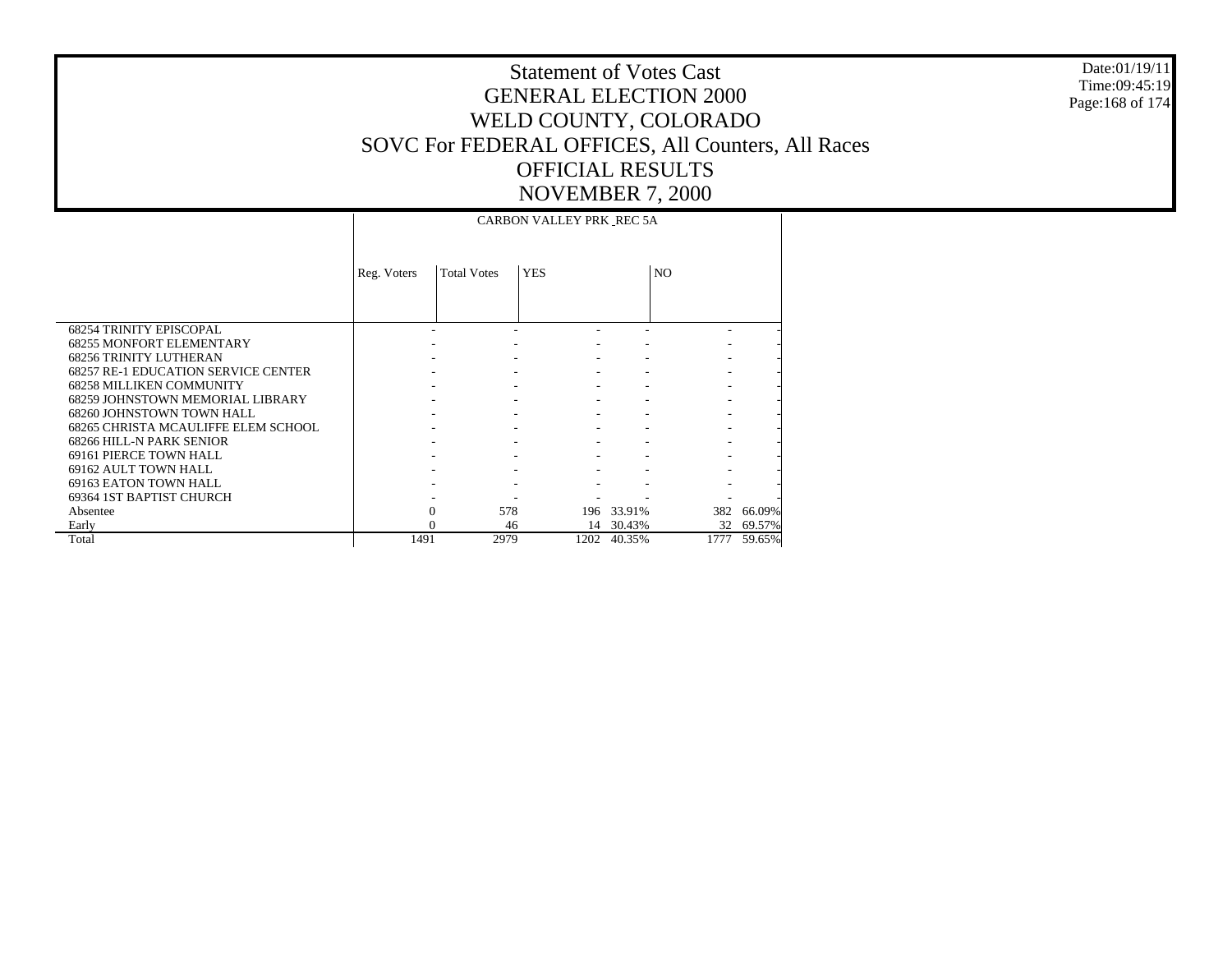Date:01/19/11 Time:09:45:19 Page:169 of 174

|                                   |             |                    | TRI-AREA SANITATION DISTRICT 5A  |            |     |            |             |                                  | TRI-AREA SANITATION DISTRICT 5B |            |    |            |
|-----------------------------------|-------------|--------------------|----------------------------------|------------|-----|------------|-------------|----------------------------------|---------------------------------|------------|----|------------|
|                                   | Reg. Voters | <b>Total Votes</b> | <b>YES</b>                       |            | NO  |            | Reg. Voters | <b>Total Votes</b>               | <b>YES</b>                      |            | NO |            |
|                                   |             |                    |                                  |            |     |            |             |                                  |                                 |            |    |            |
| <b>JURISDICTION WIDE</b>          |             |                    |                                  |            |     |            |             |                                  |                                 |            |    |            |
| 11301 FT LUPTON FIRE STATION      |             |                    |                                  |            |     |            |             |                                  |                                 |            |    |            |
| 11302 ST WILLIAM'S CATH           |             |                    |                                  |            |     |            |             |                                  |                                 |            |    |            |
| 11303 FT LUPTON CITY HALL         |             |                    |                                  |            |     |            |             |                                  |                                 |            |    |            |
| 11304 CRANE CRT COMM BLD          |             |                    |                                  |            |     |            |             |                                  |                                 |            |    |            |
| 11305 BUTLER ELEM SCHOOL          |             |                    |                                  |            |     |            |             |                                  |                                 |            |    |            |
| 11306 DACONO FIRE STATION         |             |                    |                                  |            |     |            |             |                                  |                                 |            |    |            |
| 11307 DACONO TOWN HALL            |             |                    |                                  |            |     |            |             |                                  |                                 |            |    |            |
| 11308 ERIE HIGH SCHOOL            |             |                    |                                  |            |     |            |             |                                  |                                 |            |    |            |
| 11309 ERIE TOWN HALL              |             |                    |                                  |            |     |            |             |                                  |                                 |            |    |            |
| 18210 MEAD TOWN HALL              |             |                    |                                  |            |     |            |             |                                  |                                 |            |    |            |
| 18211 PLATTEVILLE TOWN HALL       |             |                    |                                  |            |     |            |             |                                  |                                 |            |    |            |
| <b>18212 PLATTEVILLE BAPTIST</b>  |             |                    |                                  |            |     |            |             |                                  |                                 |            |    |            |
| 18213 FIRESTONE TOWN HALL         | 772         | 479                |                                  | 202 42.17% | 277 | 57.83%     | 772         | 469                              |                                 | 131 27.93% |    | 338 72.07% |
| 18214 FREDERICK TOWN HALL         | $\theta$    | 520                |                                  | 246 47.31% |     | 274 52.69% |             | 517<br>$\mathbf{0}$              |                                 | 185 35.78% |    | 332 64.22% |
| 18215 DEL CAMINO FIRE STATION     | $\theta$    |                    | $\overline{4}$<br>$\overline{0}$ | 0.00%      |     | 4 100.00%  |             | $\overline{0}$<br>$\overline{4}$ | $\overline{0}$                  | 0.00%      |    | 4 100.00%  |
| 18227 MEAD ELEM SCHOOL            |             |                    |                                  |            |     |            |             |                                  |                                 |            |    |            |
| 19116 NUNN COMMUNITY CNT          |             |                    |                                  |            |     |            |             |                                  |                                 |            |    |            |
| 19117 GROVER FIRE HALL            |             |                    |                                  |            |     |            |             |                                  |                                 |            |    |            |
| 19118 PRAIRIE HIGH SCHOOL         |             |                    |                                  |            |     |            |             |                                  |                                 |            |    |            |
| 19119 BRIGGSDALE HIGH SC          |             |                    |                                  |            |     |            |             |                                  |                                 |            |    |            |
| 19120 GILL LIONS COMM BL          |             |                    |                                  |            |     |            |             |                                  |                                 |            |    |            |
| 19121 KERSEY SENIOR HALL          |             |                    |                                  |            |     |            |             |                                  |                                 |            |    |            |
| 19122 KERSEY TOWN HALL            |             |                    |                                  |            |     |            |             |                                  |                                 |            |    |            |
| 19323 HUDSON TOWN HALL            |             |                    |                                  |            |     |            |             |                                  |                                 |            |    |            |
| 19324 KEENESBURG FIRE HALL        |             |                    |                                  |            |     |            |             |                                  |                                 |            |    |            |
| 19325 ROGGEN FIRE HOUSE           |             |                    |                                  |            |     |            |             |                                  |                                 |            |    |            |
| 19326 AFTER GLOWS SENIOR          |             |                    |                                  |            |     |            |             |                                  |                                 |            |    |            |
| 60101 FRIENDLY VILL CLUB          |             |                    |                                  |            |     |            |             |                                  |                                 |            |    |            |
| 60102 BILLIE MARTINEZ ELEM SCHOOL |             |                    |                                  |            |     |            |             |                                  |                                 |            |    |            |
| 60103 GREELEY REC CENTER          |             |                    |                                  |            |     |            |             |                                  |                                 |            |    |            |
| 60104 FRANKLIN SCH LIB            |             |                    |                                  |            |     |            |             |                                  |                                 |            |    |            |
| 60105 MADISON ELEM SCHOOL         |             |                    |                                  |            |     |            |             |                                  |                                 |            |    |            |
| 60106 GLORIA CHRISTI CHURCH       |             |                    |                                  |            |     |            |             |                                  |                                 |            |    |            |
| 60107 MAPLEWOOD SCHOOL            |             |                    |                                  |            |     |            |             |                                  |                                 |            |    |            |
| 60108 1ST UNITED METHODIST        |             |                    |                                  |            |     |            |             |                                  |                                 |            |    |            |
| 60109 1ST CHRISTIAN CHURCH        |             |                    |                                  |            |     |            |             |                                  |                                 |            |    |            |
| <b>60111 EDUCATION SERVICES</b>   |             |                    |                                  |            |     |            |             |                                  |                                 |            |    |            |
| 60112 JEFFERSON ELEM SCHOOL       |             |                    |                                  |            |     |            |             |                                  |                                 |            |    |            |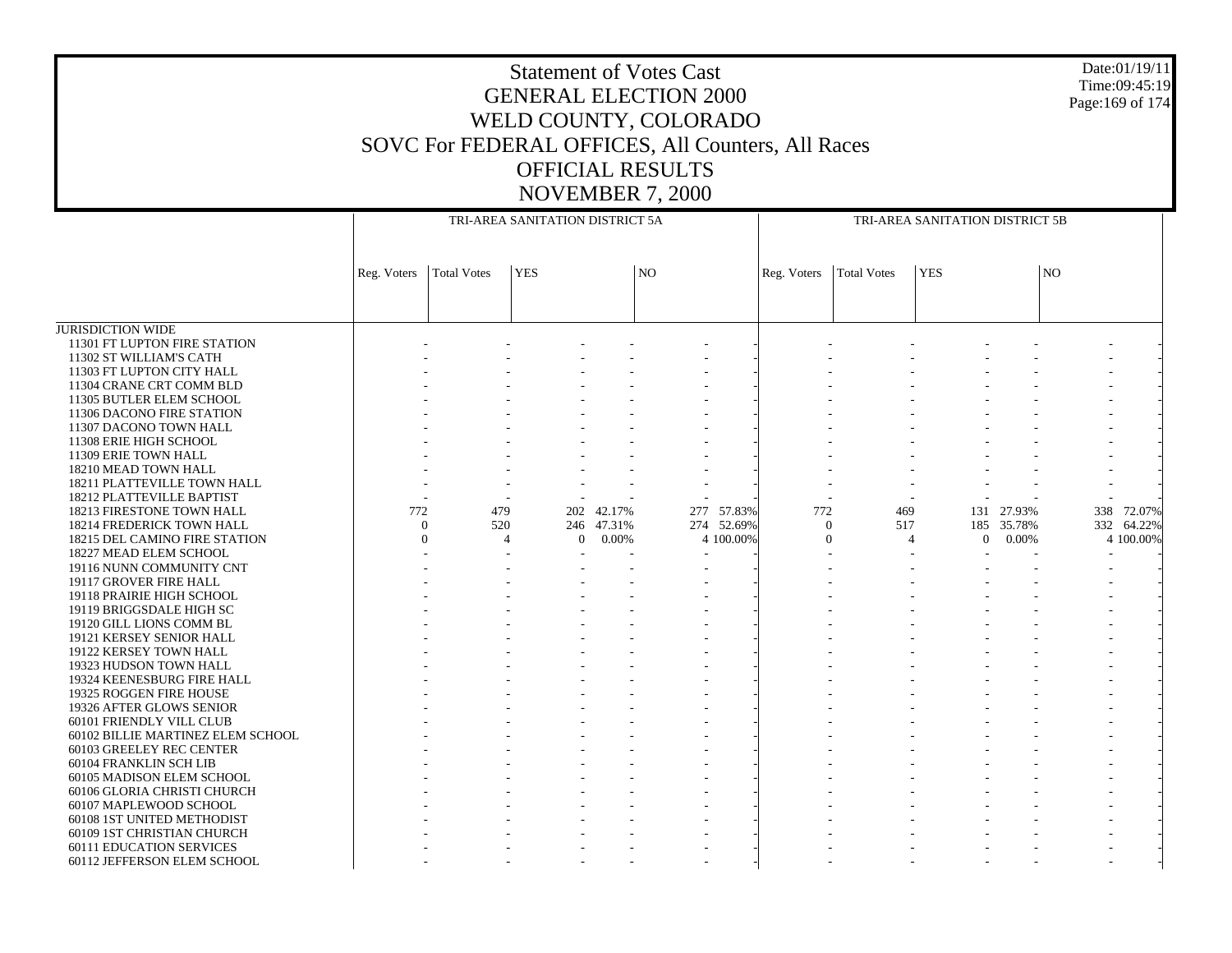Date:01/19/11 Time:09:45:19 Page:170 of 174

|                                                      |             |                    | TRI-AREA SANITATION DISTRICT 5A |                 | TRI-AREA SANITATION DISTRICT 5B |                    |            |  |           |  |  |  |
|------------------------------------------------------|-------------|--------------------|---------------------------------|-----------------|---------------------------------|--------------------|------------|--|-----------|--|--|--|
|                                                      |             |                    |                                 |                 |                                 |                    |            |  |           |  |  |  |
|                                                      | Reg. Voters | <b>Total Votes</b> | <b>YES</b>                      | NO <sub>1</sub> | Reg. Voters                     | <b>Total Votes</b> | <b>YES</b> |  | <b>NO</b> |  |  |  |
|                                                      |             |                    |                                 |                 |                                 |                    |            |  |           |  |  |  |
| 60113 WESTERN HILLS FIRE                             |             |                    |                                 |                 |                                 |                    |            |  |           |  |  |  |
| 60114 OUR SAVIORS LUTHERAN                           |             |                    |                                 |                 |                                 |                    |            |  |           |  |  |  |
| 60116 FRASIER HALL                                   |             |                    |                                 |                 |                                 |                    |            |  |           |  |  |  |
| 60317 UNC CNTR MAIN LEVL                             |             |                    |                                 |                 |                                 |                    |            |  |           |  |  |  |
| 60318 THE VILLA                                      |             |                    |                                 |                 |                                 |                    |            |  |           |  |  |  |
| 60319 BETHEL BAPTIST CHURCH                          |             |                    |                                 |                 |                                 |                    |            |  |           |  |  |  |
| 60320 JACKSON SCHOOL                                 |             |                    |                                 |                 |                                 |                    |            |  |           |  |  |  |
| 60321 ODD FELLOWS HALL                               |             |                    |                                 |                 |                                 |                    |            |  |           |  |  |  |
| 60322 GARDEN CITY TOWN HALL                          |             |                    |                                 |                 |                                 |                    |            |  |           |  |  |  |
| 60323 BONNELL TOWER LOUNGE                           |             |                    |                                 |                 |                                 |                    |            |  |           |  |  |  |
| 60324 GREELEY MALL                                   |             |                    |                                 |                 |                                 |                    |            |  |           |  |  |  |
| 60325 JOHN EVANS JR HIGH                             |             |                    |                                 |                 |                                 |                    |            |  |           |  |  |  |
| 60326 DOS RIOS ELEM SCHOOL                           |             |                    |                                 |                 |                                 |                    |            |  |           |  |  |  |
| 60327 CENTENNIAL SCHOOL                              |             |                    |                                 |                 |                                 |                    |            |  |           |  |  |  |
| 60328 EVANS COMMUNITY COMPLEX                        |             |                    |                                 |                 |                                 |                    |            |  |           |  |  |  |
| 60329 SHEPHERD OF VALLEY                             |             |                    |                                 |                 |                                 |                    |            |  |           |  |  |  |
| 60330 LA SALLE SENIOR CENTER                         |             |                    |                                 |                 |                                 |                    |            |  |           |  |  |  |
| 68131 WINDSOR HIGH SCHOOL                            |             |                    |                                 |                 |                                 |                    |            |  |           |  |  |  |
| 68132 FAITH UNITED CHURCH                            |             |                    |                                 |                 |                                 |                    |            |  |           |  |  |  |
| <b>68133 SEVERANCE FIRE STATION</b>                  |             |                    |                                 |                 |                                 |                    |            |  |           |  |  |  |
| 68134 EATON MIDDLE SCHOOL<br>68135 EATON HIGH SCHOOL |             |                    |                                 |                 |                                 |                    |            |  |           |  |  |  |
| 68136 N WELD WATER DIST                              |             |                    |                                 |                 |                                 |                    |            |  |           |  |  |  |
| 68167 SKYVIEW ELEM SCHOOL                            |             |                    |                                 |                 |                                 |                    |            |  |           |  |  |  |
| 68237 WINDSOR PARK BLDG                              |             |                    |                                 |                 |                                 |                    |            |  |           |  |  |  |
| 68238 TOZER ELEM SCHOOL                              |             |                    |                                 |                 |                                 |                    |            |  |           |  |  |  |
| 68239 NORTHRIDGE HIGH SCHOOL                         |             |                    |                                 |                 |                                 |                    |            |  |           |  |  |  |
| 68240 SHEPERD OF HILLS LUTHERAN CHURCH               |             |                    |                                 |                 |                                 |                    |            |  |           |  |  |  |
| 68241 SHAWSHEEN SCHOOL                               |             |                    |                                 |                 |                                 |                    |            |  |           |  |  |  |
| 68242 ASSEMBLY OF GOD CHURCH                         |             |                    |                                 |                 |                                 |                    |            |  |           |  |  |  |
| 68243 AIMS COLLEGE CNTR                              |             |                    |                                 |                 |                                 |                    |            |  |           |  |  |  |
| 68244 ST PAULS CONGREGATIONAL                        |             |                    |                                 |                 |                                 |                    |            |  |           |  |  |  |
| 68245 ST JOHNS UNITED CHURCH                         |             |                    |                                 |                 |                                 |                    |            |  |           |  |  |  |
| 68246 SCOTT SCHOOL                                   |             |                    |                                 |                 |                                 |                    |            |  |           |  |  |  |
| 68247 ASSEMBLY OF GOD CHURCH                         |             |                    |                                 |                 |                                 |                    |            |  |           |  |  |  |
| 68249 COTTONWOOD PARK S.                             |             |                    |                                 |                 |                                 |                    |            |  |           |  |  |  |
| <b>68250 CENTENNIAL LIBRARY</b>                      |             |                    |                                 |                 |                                 |                    |            |  |           |  |  |  |
| 68251 BRENTWOOD SCHOOL                               |             |                    |                                 |                 |                                 |                    |            |  |           |  |  |  |
| 68252 MEEKER SCHOOL                                  |             |                    |                                 |                 |                                 |                    |            |  |           |  |  |  |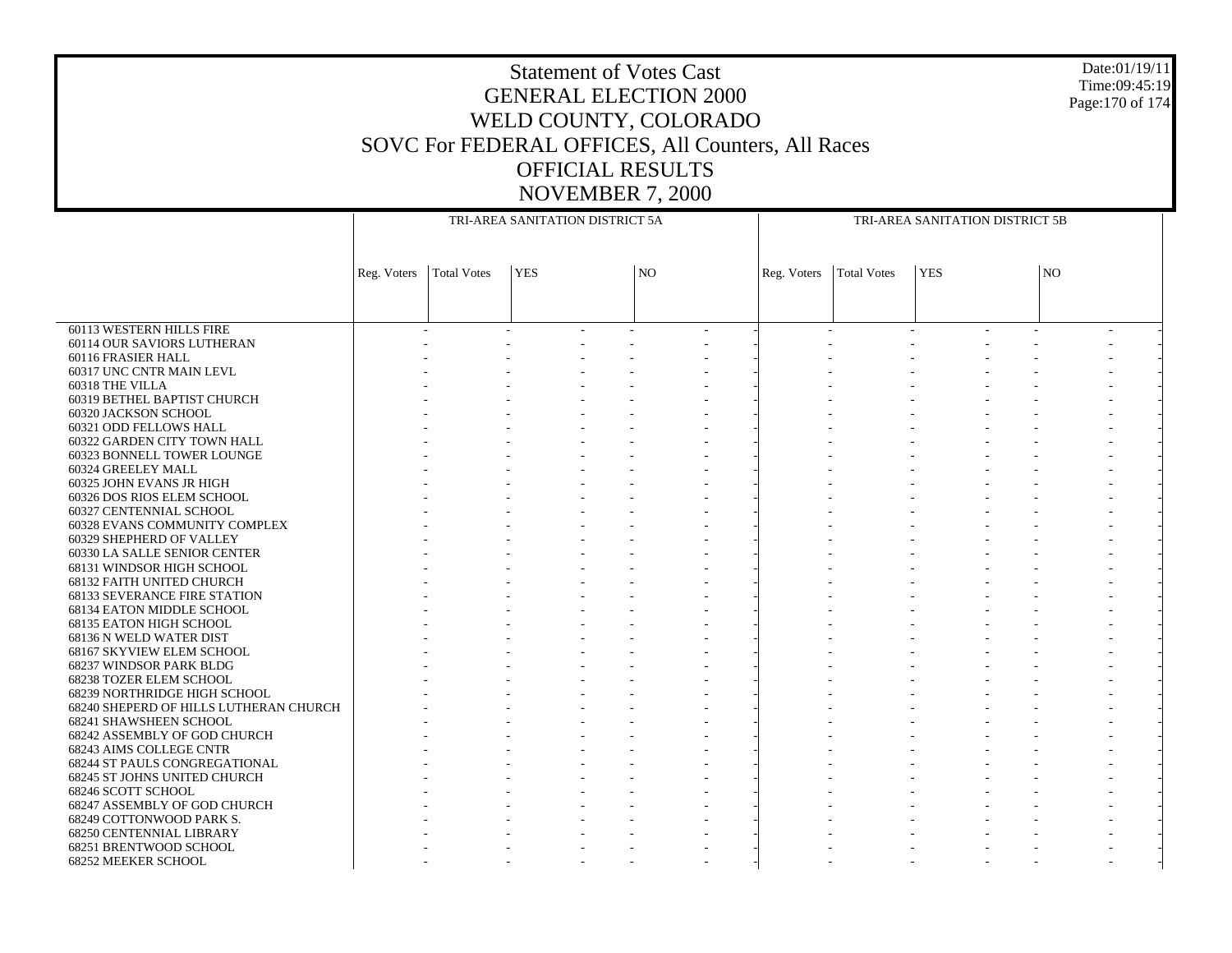Date:01/19/11 Time:09:45:20 Page:171 of 174

|                                            |             |                          | TRI-AREA SANITATION DISTRICT 5A |            |                          |        |             |                    | TRI-AREA SANITATION DISTRICT 5B |            |     |          |
|--------------------------------------------|-------------|--------------------------|---------------------------------|------------|--------------------------|--------|-------------|--------------------|---------------------------------|------------|-----|----------|
|                                            |             |                          |                                 |            |                          |        |             |                    |                                 |            |     |          |
|                                            |             |                          |                                 |            |                          |        |             |                    |                                 |            |     |          |
|                                            |             |                          |                                 |            |                          |        |             |                    |                                 |            |     |          |
|                                            | Reg. Voters | <b>Total Votes</b>       | <b>YES</b>                      |            | N <sub>O</sub>           |        | Reg. Voters | <b>Total Votes</b> | <b>YES</b>                      |            | NO  |          |
|                                            |             |                          |                                 |            |                          |        |             |                    |                                 |            |     |          |
|                                            |             |                          |                                 |            |                          |        |             |                    |                                 |            |     |          |
| <b>68254 TRINITY EPISCOPAL</b>             |             | ۰                        |                                 |            |                          |        |             |                    |                                 |            |     |          |
| <b>68255 MONFORT ELEMENTARY</b>            |             | ٠                        | ۰                               |            | $\sim$                   |        |             |                    |                                 |            |     |          |
| <b>68256 TRINITY LUTHERAN</b>              |             |                          |                                 |            |                          |        |             |                    |                                 |            |     |          |
| <b>68257 RE-1 EDUCATION SERVICE CENTER</b> |             |                          |                                 |            | $\overline{\phantom{a}}$ |        |             |                    |                                 |            |     |          |
| <b>68258 MILLIKEN COMMUNITY</b>            |             |                          |                                 |            |                          |        |             |                    |                                 |            |     |          |
| <b>68259 JOHNSTOWN MEMORIAL LIBRARY</b>    |             |                          |                                 |            | $\overline{\phantom{a}}$ |        |             |                    |                                 |            |     |          |
| 68260 JOHNSTOWN TOWN HALL                  |             |                          |                                 |            |                          |        |             |                    |                                 |            |     |          |
| 68265 CHRISTA MCAULIFFE ELEM SCHOOL        |             |                          | ٠<br>$\overline{\phantom{a}}$   |            | $\sim$                   |        |             |                    |                                 |            |     |          |
| 68266 HILL-N PARK SENIOR                   |             |                          |                                 |            |                          |        |             |                    |                                 |            |     |          |
| 69161 PIERCE TOWN HALL                     |             |                          | ۰<br>$\overline{\phantom{a}}$   |            | $\sim$                   |        |             |                    |                                 |            |     |          |
| 69162 AULT TOWN HALL                       |             |                          |                                 |            |                          |        |             |                    |                                 |            |     |          |
| 69163 EATON TOWN HALL                      |             | $\sim$                   | ۰                               |            | $\overline{\phantom{a}}$ |        |             |                    |                                 |            |     |          |
| 69364 1ST BAPTIST CHURCH                   |             | $\overline{\phantom{a}}$ |                                 |            |                          |        |             |                    |                                 |            |     |          |
| Absentee                                   | $\theta$    | 189                      |                                 | 96 50.79%  | 93                       | 49.21% |             | 186                | 63                              | 33.87%     | 123 | 66.13%   |
| Early                                      |             | 11                       | $\overline{2}$                  | 18.18%     | 9                        | 81.82% |             | 10                 |                                 | 6 60.00%   |     | 4 40.00% |
| Total                                      | 772         | 1203                     |                                 | 546 45.39% | 657                      | 54.61% | 772         | 1186               |                                 | 385 32.46% | 801 | 67.54%   |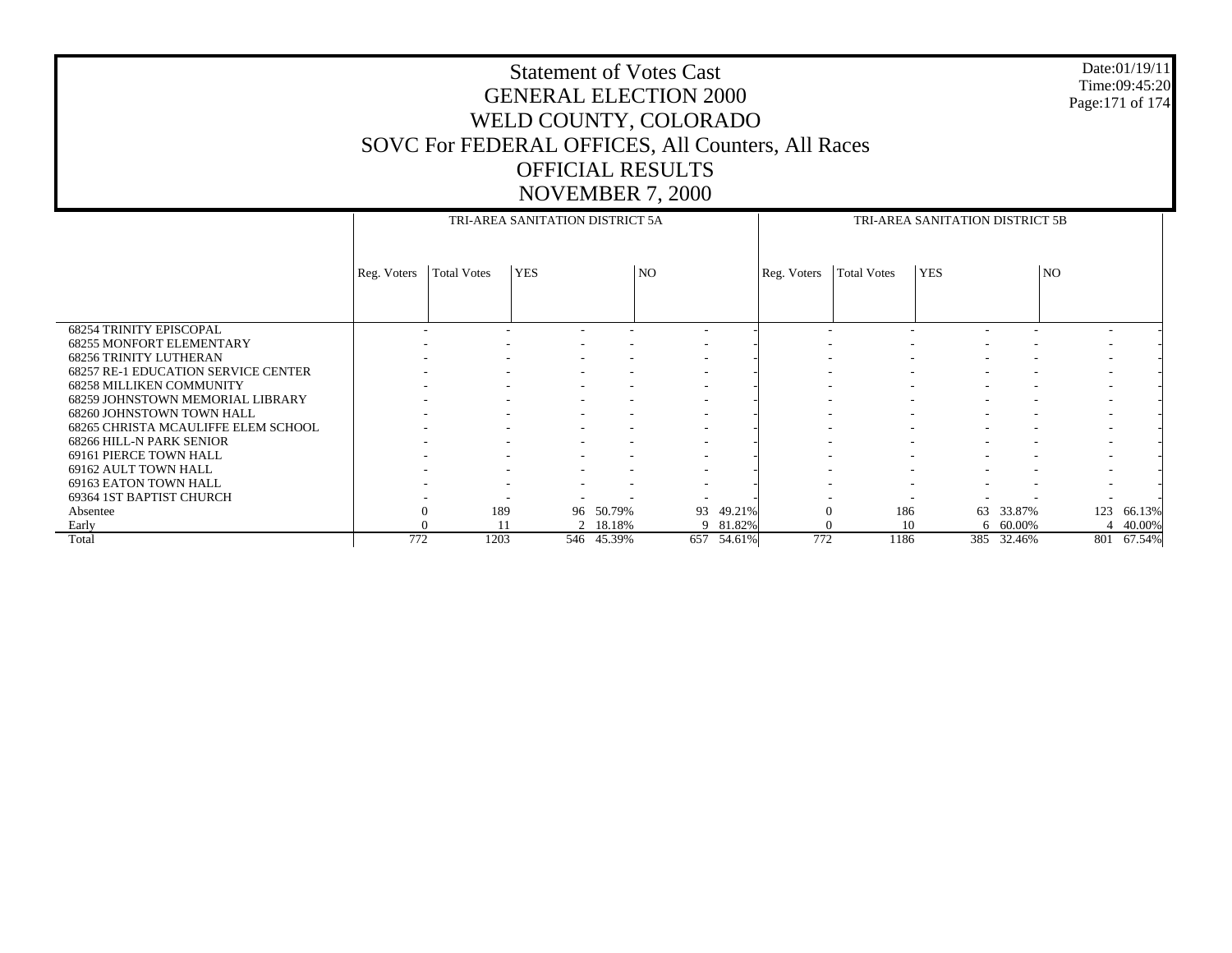Date:01/19/11Time:09:45:20Page:172 of 174

JURISDICTION WIDE 11301 FT LUPTON FIRE STATION 11302 ST WILLIAM'S CATH 11303 FT LUPTON CITY HALL 11304 CRANE CRT COMM BLD 11305 BUTLER ELEM SCHOOL 11306 DACONO FIRE STATION 11307 DACONO TOWN HALL 11308 ERIE HIGH SCHOOL 11309 ERIE TOWN HALL 18210 MEAD TOWN HALL 18211 PLATTEVILLE TOWN HALL 18212 PLATTEVILLE BAPTIST 18213 FIRESTONE TOWN HALL 18214 FREDERICK TOWN HALL 18215 DEL CAMINO FIRE STATION 18227 MEAD ELEM SCHOOL 19116 NUNN COMMUNITY CNT 19117 GROVER FIRE HALL 19118 PRAIRIE HIGH SCHOOL 19119 BRIGGSDALE HIGH SC 19120 GILL LIONS COMM BL 19121 KERSEY SENIOR HALL 19122 KERSEY TOWN HALL 19323 HUDSON TOWN HALL 19324 KEENESBURG FIRE HALL 19325 ROGGEN FIRE HOUSE 19326 AFTER GLOWS SENIOR 60101 FRIENDLY VILL CLUB 60102 BILLIE MARTINEZ ELEM SCHOOL 60103 GREELEY REC CENTER 60104 FRANKLIN SCH LIB 60105 MADISON ELEM SCHOOL 60106 GLORIA CHRISTI CHURCH 60107 MAPLEWOOD SCHOOL 60108 1ST UNITED METHODIST 60109 1ST CHRISTIAN CHURCH 60111 EDUCATION SERVICES 60112 JEFFERSON ELEM SCHOOL Reg. Voters | Total Votes | YES | NO WIN/SEV FIRE DISTRICT 4AReg. VotersTotal Votes YES NOWIGGINS FIRE DISTRICT 4A - - - - - - - - - - - - - - - - - - - - - - - - - - - - - - - - - - - - - - - - - - - - - - - - - - - - - - - - - - - - - - - - - - - - - - - - - - - - - - - - - - - - - - - - - - - - - - - - - - - - - - - - - - - - - - - - - - - - - - - - - - - - - - - - - - - - - - - - - - - - - - - - - - - - - - - - - - - - - - - - - - - - - - - - - - - - - - - - - - - - - - - - - - - - - - - - - - - - - - - - - - - - - - - - - - - - - - - - - - - - - - - - - - - - - - - - - - - - - - - - - - - - - - - - - - - - -  $-$  0 15 13 86.67% 2 13.33% - - - - - - - - - - - - - - - - - - - - - - - - - - - - - - - - -  $-$  0 9 7 77.78% 2 22.22% - - - - - - - - - - - - - - - - - - - - - - - - - - - - - - - - - - - - - - - - - - - - - - - - - - - - - - - - - - - - - - - - - - - - - - - - - - - - - - - - - - - - - - - - - - - - - - - - - - - - - - - - - - - - - - - - - - - - - - - - - - - - - - - - - - - -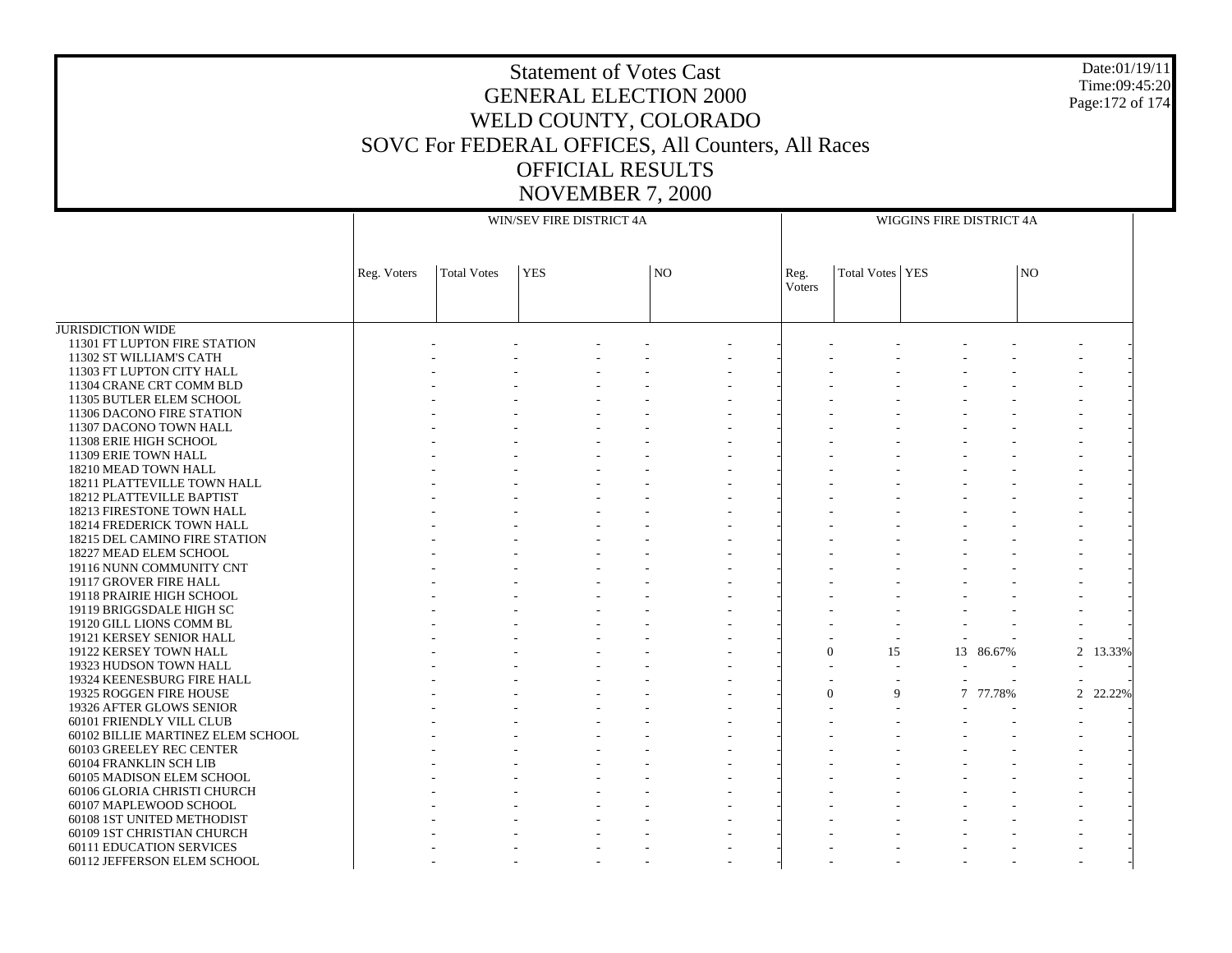### Date:01/19/11 Time:09:45:20 Page:173 of 174

|                                                      |                        | WIN/SEV FIRE DISTRICT 4A | WIGGINS FIRE DISTRICT 4A |                      |                |                      |                |                   |  |  |           |  |  |
|------------------------------------------------------|------------------------|--------------------------|--------------------------|----------------------|----------------|----------------------|----------------|-------------------|--|--|-----------|--|--|
|                                                      |                        |                          |                          |                      |                |                      |                |                   |  |  |           |  |  |
|                                                      | Reg. Voters            | <b>Total Votes</b>       | <b>YES</b>               |                      | N <sub>O</sub> |                      | Reg.<br>Voters | Total Votes   YES |  |  | <b>NO</b> |  |  |
|                                                      |                        |                          |                          |                      |                |                      |                |                   |  |  |           |  |  |
|                                                      |                        |                          |                          |                      |                |                      |                |                   |  |  |           |  |  |
| 60113 WESTERN HILLS FIRE                             |                        |                          |                          |                      |                |                      |                |                   |  |  |           |  |  |
| 60114 OUR SAVIORS LUTHERAN                           |                        |                          |                          |                      |                |                      |                |                   |  |  |           |  |  |
| 60116 FRASIER HALL                                   |                        |                          |                          |                      |                |                      |                |                   |  |  |           |  |  |
| 60317 UNC CNTR MAIN LEVL                             |                        |                          |                          |                      |                |                      |                |                   |  |  |           |  |  |
| 60318 THE VILLA                                      |                        |                          |                          |                      |                |                      |                |                   |  |  |           |  |  |
| 60319 BETHEL BAPTIST CHURCH                          |                        |                          |                          |                      |                |                      |                |                   |  |  |           |  |  |
| 60320 JACKSON SCHOOL                                 |                        |                          |                          |                      |                |                      |                |                   |  |  |           |  |  |
| 60321 ODD FELLOWS HALL                               |                        |                          |                          |                      |                |                      |                |                   |  |  |           |  |  |
| 60322 GARDEN CITY TOWN HALL                          |                        |                          |                          |                      |                |                      |                |                   |  |  |           |  |  |
| 60323 BONNELL TOWER LOUNGE                           |                        |                          |                          |                      |                |                      |                |                   |  |  |           |  |  |
| 60324 GREELEY MALL                                   |                        |                          |                          |                      |                |                      |                |                   |  |  |           |  |  |
| 60325 JOHN EVANS JR HIGH                             |                        |                          |                          |                      |                |                      |                |                   |  |  |           |  |  |
| 60326 DOS RIOS ELEM SCHOOL                           |                        |                          |                          |                      |                |                      |                |                   |  |  |           |  |  |
| 60327 CENTENNIAL SCHOOL                              |                        |                          |                          |                      |                |                      |                |                   |  |  |           |  |  |
| 60328 EVANS COMMUNITY COMPLEX                        |                        |                          |                          |                      |                |                      |                |                   |  |  |           |  |  |
| 60329 SHEPHERD OF VALLEY                             |                        |                          |                          |                      |                |                      |                |                   |  |  |           |  |  |
| 60330 LA SALLE SENIOR CENTER                         |                        |                          |                          |                      |                |                      |                |                   |  |  |           |  |  |
| 68131 WINDSOR HIGH SCHOOL                            | 1157                   | 605                      | 391                      | 64.63%               | 214            | 35.37%               |                |                   |  |  |           |  |  |
| 68132 FAITH UNITED CHURCH                            | 903                    | 531                      |                          | 344 64.78%           | 187            | 35.22%               |                |                   |  |  |           |  |  |
| <b>68133 SEVERANCE FIRE STATION</b>                  | 933                    | 429                      |                          | 282 65.73%           | 147            | 34.27%               |                |                   |  |  |           |  |  |
| 68134 EATON MIDDLE SCHOOL                            |                        |                          |                          |                      | $\sim$         |                      |                |                   |  |  |           |  |  |
| 68135 EATON HIGH SCHOOL                              |                        |                          |                          |                      |                |                      |                |                   |  |  |           |  |  |
| 68136 N WELD WATER DIST<br>68167 SKYVIEW ELEM SCHOOL | $\overline{0}$<br>1143 | 24<br>679                | 15                       | 62.50%<br>449 66.13% | 9              | 37.50%<br>230 33.87% |                |                   |  |  |           |  |  |
| 68237 WINDSOR PARK BLDG                              | 1181                   | 713                      |                          | 452 63.39%           | 261            | 36.61%               |                |                   |  |  |           |  |  |
| <b>68238 TOZER ELEM SCHOOL</b>                       | 1666                   | 995                      |                          | 644 64.72%           |                | 351 35.28%           |                |                   |  |  |           |  |  |
| 68239 NORTHRIDGE HIGH SCHOOL                         | $\Omega$               | 7                        |                          | 5 71.43%             | $\overline{2}$ | 28.57%               |                |                   |  |  |           |  |  |
| 68240 SHEPERD OF HILLS LUTHERAN CHURCH               |                        |                          |                          |                      |                |                      |                |                   |  |  |           |  |  |
| <b>68241 SHAWSHEEN SCHOOL</b>                        |                        |                          |                          |                      |                |                      |                |                   |  |  |           |  |  |
| 68242 ASSEMBLY OF GOD CHURCH                         |                        |                          |                          |                      |                |                      |                |                   |  |  |           |  |  |
| 68243 AIMS COLLEGE CNTR                              |                        |                          |                          |                      |                |                      |                |                   |  |  |           |  |  |
| <b>68244 ST PAULS CONGREGATIONAL</b>                 |                        |                          |                          |                      |                |                      |                |                   |  |  |           |  |  |
| 68245 ST JOHNS UNITED CHURCH                         |                        |                          |                          |                      |                |                      |                |                   |  |  |           |  |  |
| 68246 SCOTT SCHOOL                                   |                        |                          |                          |                      |                |                      |                |                   |  |  |           |  |  |
| 68247 ASSEMBLY OF GOD CHURCH                         |                        |                          |                          |                      |                |                      |                |                   |  |  |           |  |  |
| 68249 COTTONWOOD PARK S.                             |                        |                          |                          |                      |                |                      |                |                   |  |  |           |  |  |
| 68250 CENTENNIAL LIBRARY                             |                        |                          |                          |                      |                |                      |                |                   |  |  |           |  |  |
| 68251 BRENTWOOD SCHOOL                               |                        |                          |                          |                      |                |                      |                |                   |  |  |           |  |  |
| 68252 MEEKER SCHOOL                                  |                        |                          |                          |                      |                |                      |                |                   |  |  |           |  |  |